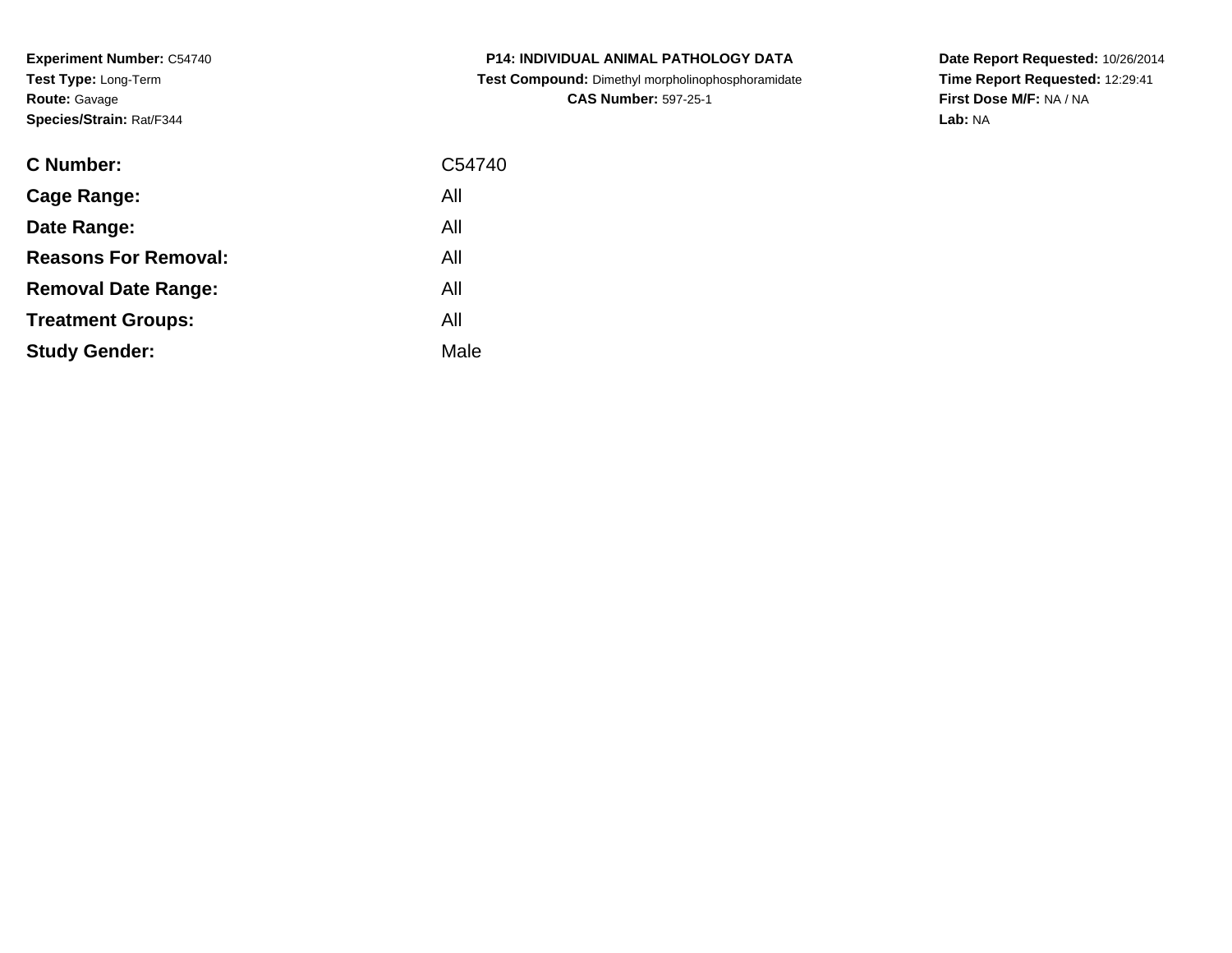**Route:** Gavage

**Species/Strain:** Rat/F344

#### **P14: INDIVIDUAL ANIMAL PATHOLOGY DATA**

**Test Compound:** Dimethyl morpholinophosphoramidate

**CAS Number:** 597-25-1

| <b>ANIMAL ID: 1_001</b> | <b>TRT#: 1</b>              | <b>SEX: Male</b>           | DAY ON TEST: |
|-------------------------|-----------------------------|----------------------------|--------------|
|                         | <b>DOSE: 600.0 MG/KG</b>    | <b>DISP: Natural Death</b> | HISTO:       |
| <b>OBSERVATIONS</b>     |                             |                            |              |
| <b>Blood vessel</b>     | <b>Pulmonary Artery Nos</b> | Mineralization             |              |
| Eye                     |                             | Cataract                   |              |
|                         | Retina                      | Degeneration, Nos          |              |
| Heart                   | Myocardium Nos              | Fibrosis                   |              |
| Kidney                  |                             | Nephropathy                |              |
| Liver                   | <b>Bile Duct</b>            | Hyperplasia, Nos           |              |
|                         |                             | Neoplastic Nodule          |              |
| <b>Testis</b>           |                             | Interstitial-Cell Tumor    |              |
|                         |                             | Mineralization             |              |
| Unspecified             | Multiple Organs Nos         | Leukemia, Mononuclear Cell |              |
| PRIMARY CAUSE OF DEATH  |                             |                            |              |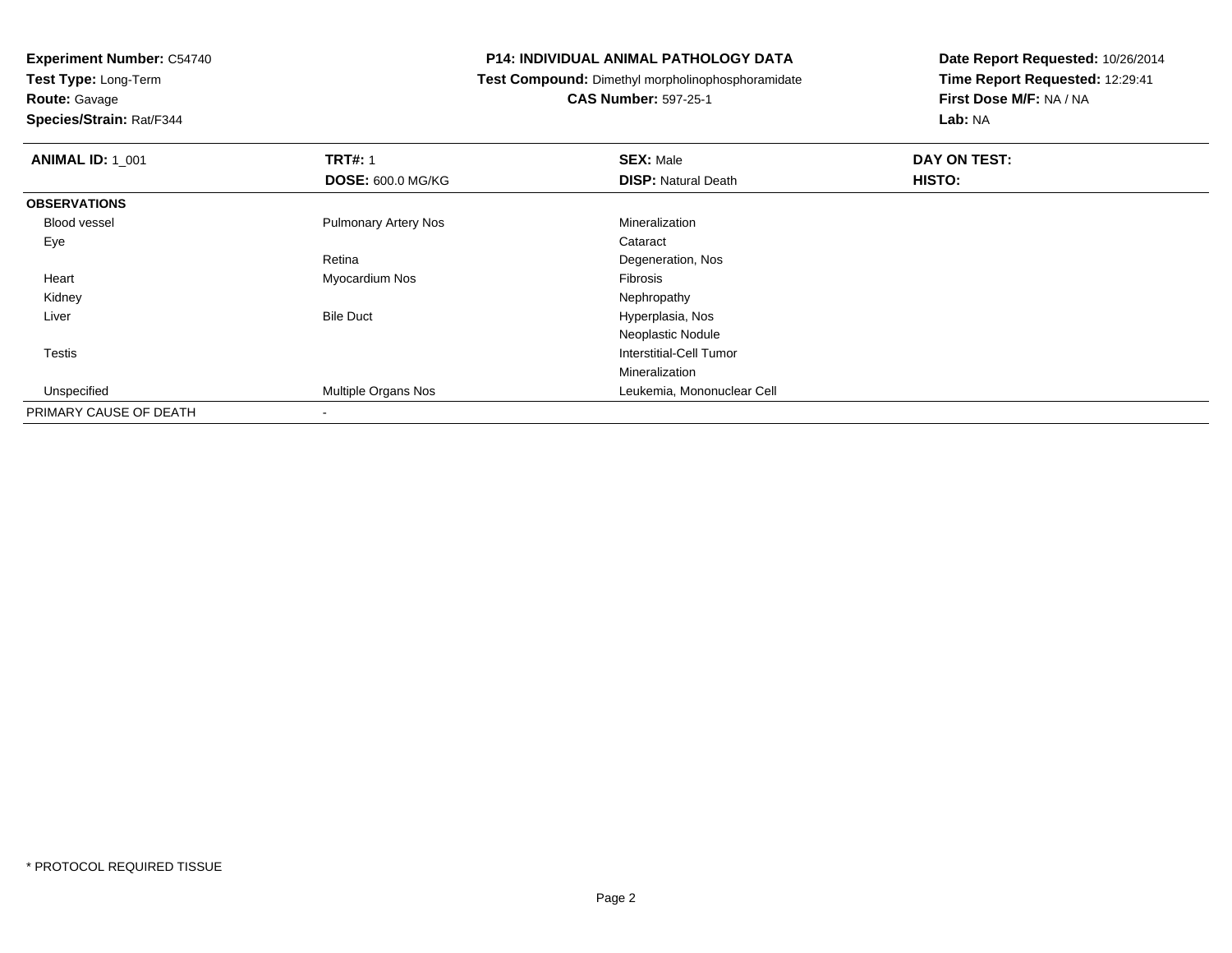**Test Type:** Long-Term

# **Route:** Gavage

**Species/Strain:** Rat/F344

#### **P14: INDIVIDUAL ANIMAL PATHOLOGY DATA**

### **Test Compound:** Dimethyl morpholinophosphoramidate

### **CAS Number:** 597-25-1

| <b>ANIMAL ID: 1_002</b> | <b>TRT#: 1</b>           | <b>SEX: Male</b>                | DAY ON TEST: |  |
|-------------------------|--------------------------|---------------------------------|--------------|--|
|                         | <b>DOSE: 600.0 MG/KG</b> | <b>DISP:</b> Moribund Sacrifice | HISTO:       |  |
| <b>OBSERVATIONS</b>     |                          |                                 |              |  |
| Adrenal gland           | Medulla                  | Hyperplasia, Focal              |              |  |
| Brain                   |                          | Spongiosus, Status              |              |  |
| Heart                   | Myocardium Nos           | Fibrosis                        |              |  |
| Kidney                  | Papilla                  | Mineralization                  |              |  |
|                         |                          | Nephropathy                     |              |  |
| Liver                   |                          | Angiectasis                     |              |  |
| Lung                    |                          | Inflammation, Interstitial      |              |  |
| Prostate                |                          | Inflammation, Chronic           |              |  |
| Testis                  |                          | Interstitial-Cell Tumor         |              |  |
| Thyroid                 |                          | C-Cell Adenoma                  |              |  |
| Unspecified             | Multiple Organs Nos      | Leukemia, Mononuclear Cell      |              |  |
| PRIMARY CAUSE OF DEATH  | $\blacksquare$           |                                 |              |  |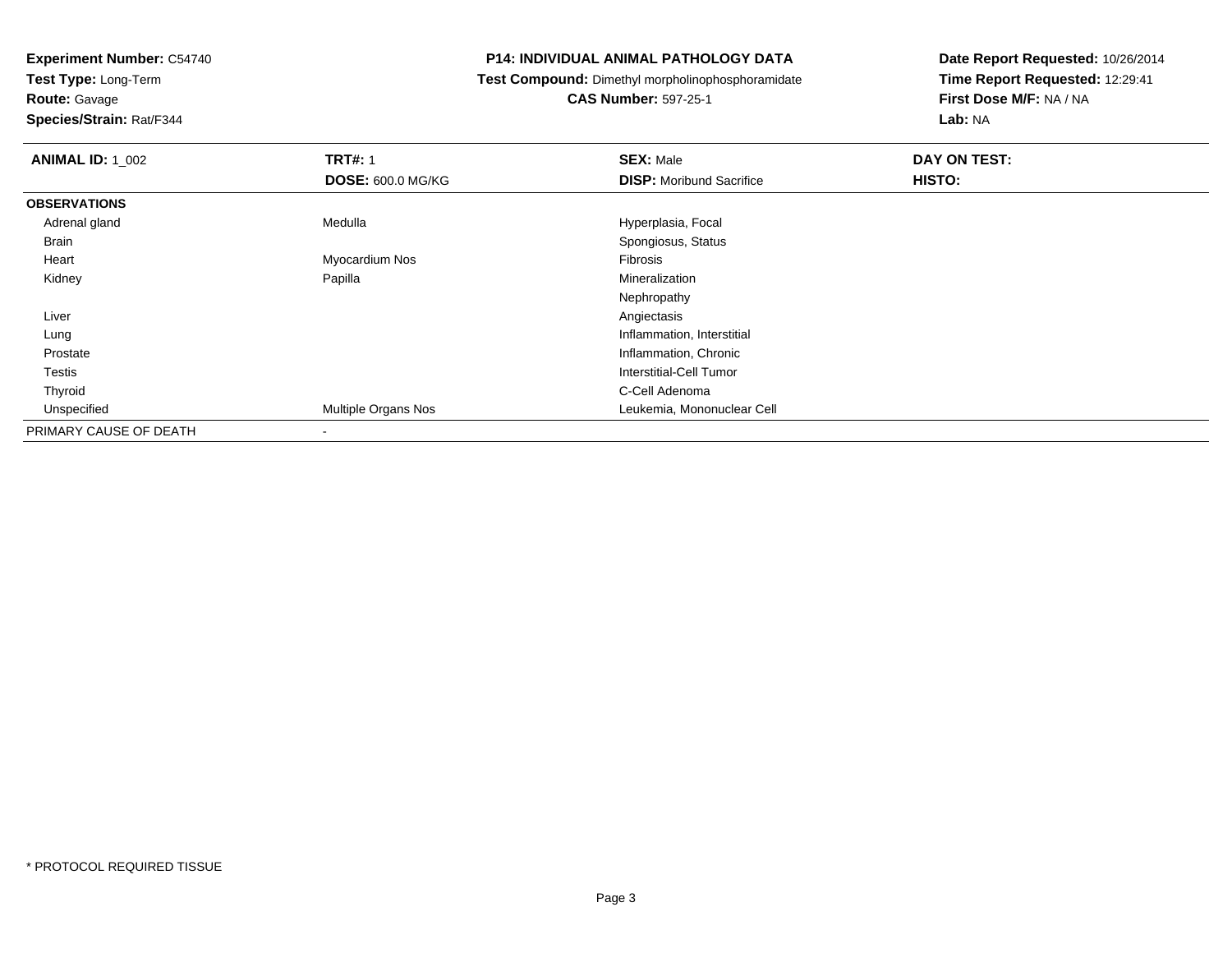**Test Type:** Long-Term

**Route:** Gavage

**Species/Strain:** Rat/F344

#### **P14: INDIVIDUAL ANIMAL PATHOLOGY DATA**

**Test Compound:** Dimethyl morpholinophosphoramidate

**CAS Number:** 597-25-1

| <b>ANIMAL ID: 1_003</b> | <b>TRT#: 1</b>           | <b>SEX: Male</b>                | DAY ON TEST: |
|-------------------------|--------------------------|---------------------------------|--------------|
|                         | <b>DOSE: 600.0 MG/KG</b> | <b>DISP: Terminal Sacrifice</b> | HISTO:       |
| <b>OBSERVATIONS</b>     |                          |                                 |              |
| Eye                     |                          | Cataract                        |              |
|                         | Retina                   | Degeneration, Nos               |              |
| Kidney                  | Papilla                  | Mineralization                  |              |
|                         |                          | Nephropathy                     |              |
| Liver                   |                          | Angiectasis                     |              |
|                         |                          | Fibrosis, Cholangio             |              |
|                         | <b>Bile Duct</b>         | Hyperplasia, Nos                |              |
| Skin                    | Chest                    | Squamous Cell Papilloma         |              |
| Testis                  |                          | Interstitial-Cell Tumor         |              |
| Trachea                 |                          | Hemorrhage                      |              |
| PRIMARY CAUSE OF DEATH  | $\,$ $\,$                |                                 |              |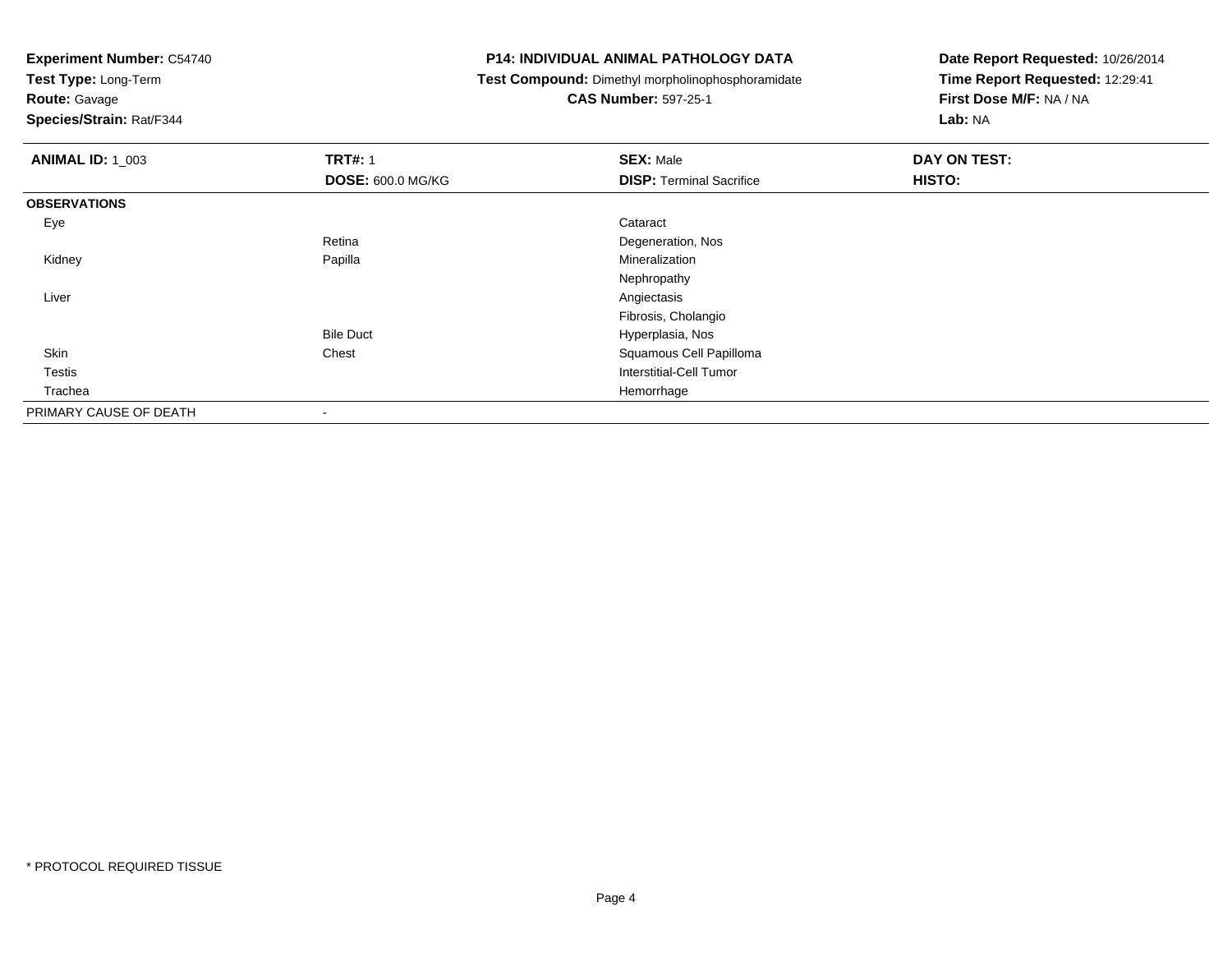**Test Type:** Long-Term

**Route:** Gavage

**Species/Strain:** Rat/F344

#### **P14: INDIVIDUAL ANIMAL PATHOLOGY DATA**

**Test Compound:** Dimethyl morpholinophosphoramidate

**CAS Number:** 597-25-1

| <b>ANIMAL ID: 1_004</b> | <b>TRT#: 1</b>           | <b>SEX: Male</b>                | DAY ON TEST: |  |
|-------------------------|--------------------------|---------------------------------|--------------|--|
|                         | <b>DOSE: 600.0 MG/KG</b> | <b>DISP: Terminal Sacrifice</b> | HISTO:       |  |
| <b>OBSERVATIONS</b>     |                          |                                 |              |  |
| Eye                     |                          | Cataract                        |              |  |
|                         | Retina                   | Degeneration, Nos               |              |  |
| Heart                   | Myocardium Nos           | Fibrosis                        |              |  |
| Kidney                  |                          | Hemorrhage                      |              |  |
|                         |                          | Nephropathy                     |              |  |
| Liver                   |                          | Fibrosis, Cholangio             |              |  |
|                         | <b>Bile Duct</b>         | Hyperplasia, Nos                |              |  |
|                         |                          | Inflammation, Multifocal        |              |  |
|                         |                          | Neoplastic Nodule               |              |  |
| Pancreas                |                          | Focal Cellular Change           |              |  |
| Prostate                |                          | Hyperplasia, Epithelial         |              |  |
| <b>Testis</b>           |                          | <b>Interstitial-Cell Tumor</b>  |              |  |
| Thymus                  |                          | Persistent Embryonic Structure  |              |  |
| PRIMARY CAUSE OF DEATH  |                          |                                 |              |  |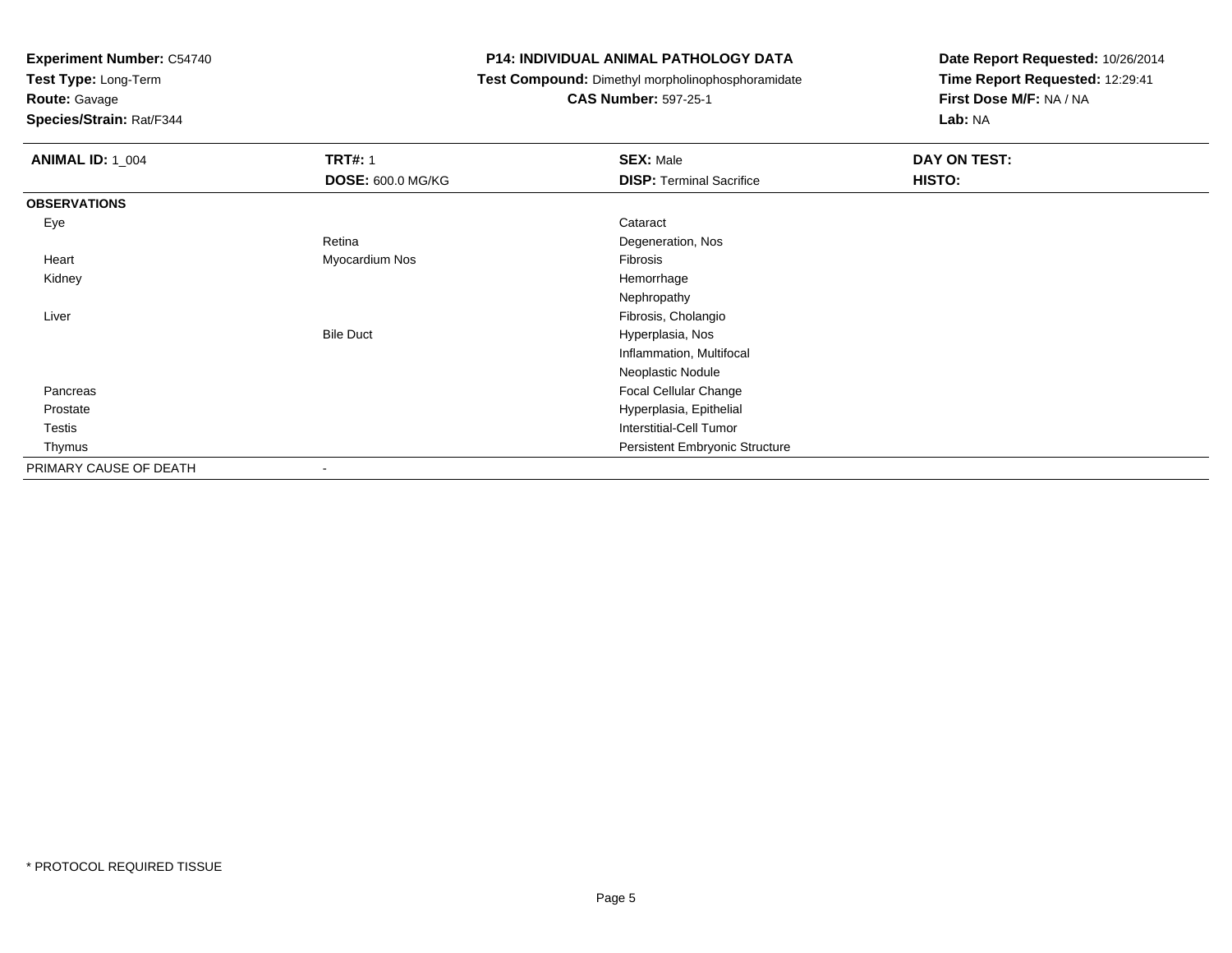| <b>Experiment Number: C54740</b> |                          | <b>P14: INDIVIDUAL ANIMAL PATHOLOGY DATA</b>      | Date Report Requested: 10/26/2014 |  |
|----------------------------------|--------------------------|---------------------------------------------------|-----------------------------------|--|
| Test Type: Long-Term             |                          | Test Compound: Dimethyl morpholinophosphoramidate | Time Report Requested: 12:29:41   |  |
| <b>Route: Gavage</b>             |                          | <b>CAS Number: 597-25-1</b>                       | First Dose M/F: NA / NA           |  |
| Species/Strain: Rat/F344         |                          |                                                   | Lab: NA                           |  |
| <b>ANIMAL ID: 1 005</b>          | <b>TRT#: 1</b>           | <b>SEX: Male</b>                                  | DAY ON TEST:                      |  |
|                                  | <b>DOSE: 600.0 MG/KG</b> | <b>DISP:</b> Natural Death                        | HISTO:                            |  |
| <b>OBSERVATIONS</b>              |                          |                                                   |                                   |  |
| Heart                            | Myocardium Nos           | <b>Fibrosis</b>                                   |                                   |  |
| Intestine Large                  | Colon                    | Parasitism                                        |                                   |  |
| Kidney                           |                          | Nephropathy                                       |                                   |  |
| Lung                             |                          | Congestion, Nos                                   |                                   |  |
|                                  |                          | Edema, Nos                                        |                                   |  |
| Testis                           |                          | <b>Interstitial-Cell Tumor</b>                    |                                   |  |
| Thymus                           |                          | Persistent Embryonic Structure                    |                                   |  |
| PRIMARY CAUSE OF DEATH           |                          |                                                   |                                   |  |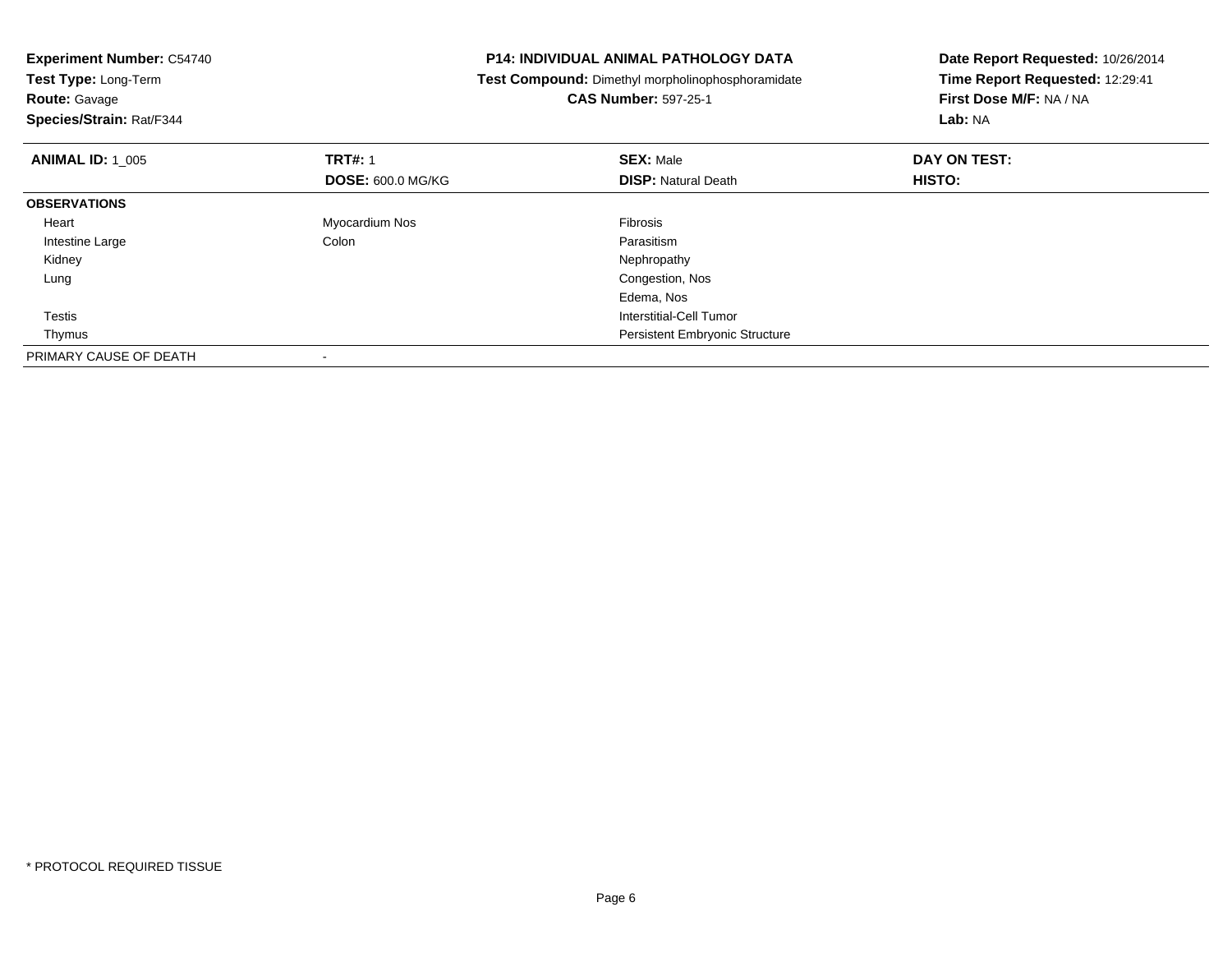**Route:** Gavage

**Species/Strain:** Rat/F344

#### **P14: INDIVIDUAL ANIMAL PATHOLOGY DATA**

**Test Compound:** Dimethyl morpholinophosphoramidate

**CAS Number:** 597-25-1

| <b>ANIMAL ID: 1_006</b> | <b>TRT#: 1</b>              | <b>SEX: Male</b>                | DAY ON TEST: |  |
|-------------------------|-----------------------------|---------------------------------|--------------|--|
|                         | <b>DOSE: 600.0 MG/KG</b>    | <b>DISP: Terminal Sacrifice</b> | HISTO:       |  |
| <b>OBSERVATIONS</b>     |                             |                                 |              |  |
| Blood vessel            | <b>Pulmonary Artery Nos</b> | Mineralization                  |              |  |
| Kidney                  |                             | Nephropathy                     |              |  |
| Liver                   |                             | Fibrosis, Cholangio             |              |  |
|                         | <b>Bile Duct</b>            | Hyperplasia, Nos                |              |  |
| Lymph node              | Mediastinal Lymph Node      | Hemorrhage                      |              |  |
| Mammary gland           |                             | Dilatation, Ducts               |              |  |
| <b>Testis</b>           |                             | Interstitial-Cell Tumor         |              |  |
|                         |                             | Mineralization                  |              |  |
| PRIMARY CAUSE OF DEATH  |                             |                                 |              |  |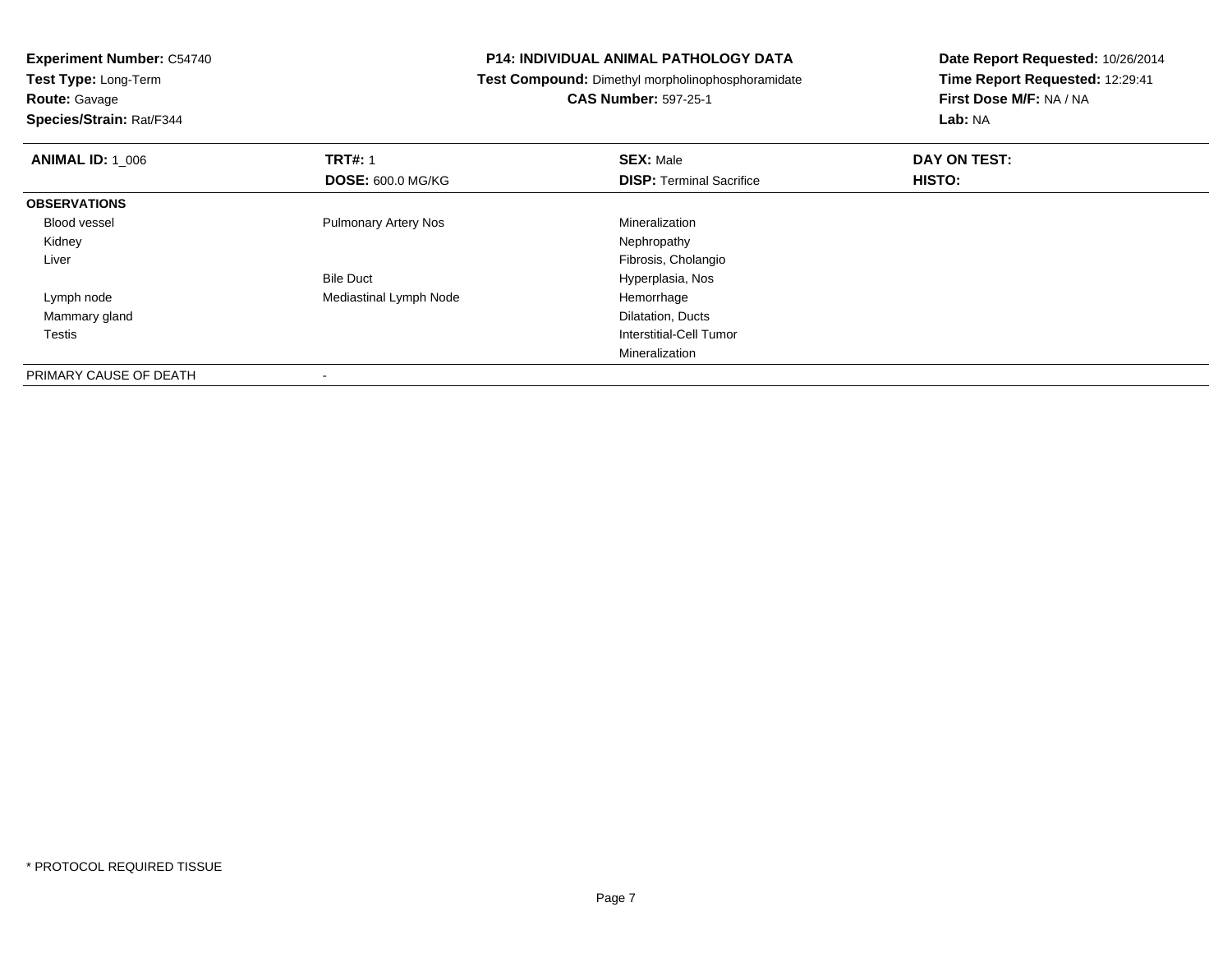| <b>Experiment Number: C54740</b><br>Test Type: Long-Term<br><b>Route: Gavage</b><br>Species/Strain: Rat/F344 |                                            | <b>P14: INDIVIDUAL ANIMAL PATHOLOGY DATA</b><br>Test Compound: Dimethyl morpholinophosphoramidate<br><b>CAS Number: 597-25-1</b> | Date Report Requested: 10/26/2014<br>Time Report Requested: 12:29:41<br>First Dose M/F: NA / NA<br>Lab: NA |
|--------------------------------------------------------------------------------------------------------------|--------------------------------------------|----------------------------------------------------------------------------------------------------------------------------------|------------------------------------------------------------------------------------------------------------|
| <b>ANIMAL ID: 1 007</b>                                                                                      | <b>TRT#: 1</b><br><b>DOSE: 600.0 MG/KG</b> | <b>SEX: Male</b><br><b>DISP:</b> Natural Death                                                                                   | DAY ON TEST:<br>HISTO:                                                                                     |
| <b>OBSERVATIONS</b>                                                                                          |                                            |                                                                                                                                  |                                                                                                            |
| Heart                                                                                                        | Myocardium Nos                             | Fibrosis                                                                                                                         |                                                                                                            |
| Intestine Large                                                                                              | Colon                                      | Parasitism                                                                                                                       |                                                                                                            |
| Lung                                                                                                         |                                            | Congestion, Nos                                                                                                                  |                                                                                                            |
| Testis                                                                                                       |                                            | Interstitial-Cell Tumor                                                                                                          |                                                                                                            |
| PRIMARY CAUSE OF DEATH                                                                                       | -                                          |                                                                                                                                  |                                                                                                            |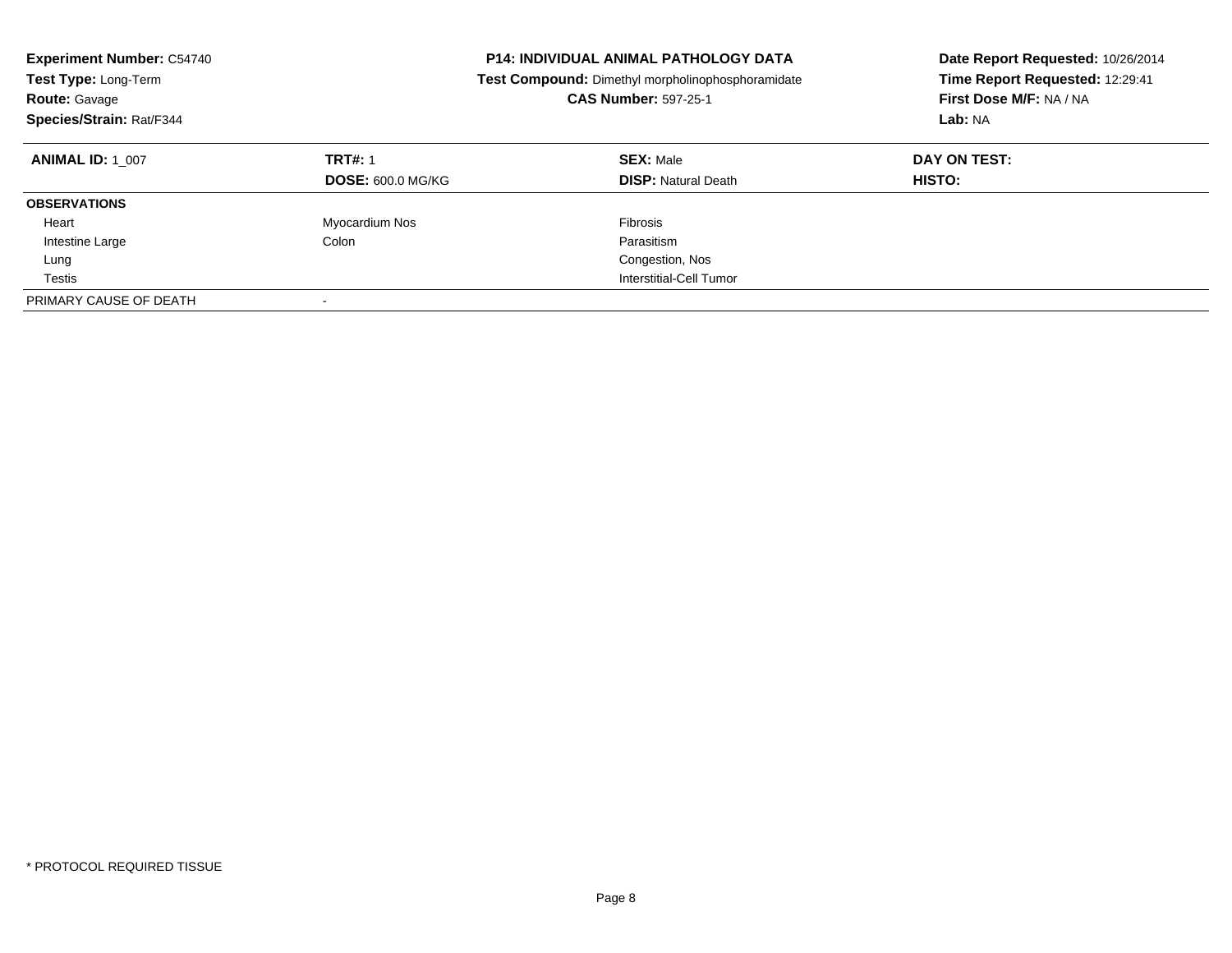**Test Type:** Long-Term

**Route:** Gavage

**Species/Strain:** Rat/F344

#### **P14: INDIVIDUAL ANIMAL PATHOLOGY DATA**

**Test Compound:** Dimethyl morpholinophosphoramidate

**CAS Number:** 597-25-1

| <b>ANIMAL ID: 1_008</b> | <b>TRT#: 1</b>              | <b>SEX: Male</b>                | DAY ON TEST: |  |
|-------------------------|-----------------------------|---------------------------------|--------------|--|
|                         | <b>DOSE: 600.0 MG/KG</b>    | <b>DISP: Terminal Sacrifice</b> | HISTO:       |  |
| <b>OBSERVATIONS</b>     |                             |                                 |              |  |
| Adrenal gland           |                             | Pheochromocytoma                |              |  |
| Blood vessel            | <b>Pulmonary Artery Nos</b> | Mineralization                  |              |  |
| Bone                    | Cartilage, Nos              | Necrosis, Nos                   |              |  |
| Heart                   | Atrium                      | Fibrosis                        |              |  |
|                         | Myocardium Nos              | Fibrosis                        |              |  |
| Kidney                  |                             | Nephropathy                     |              |  |
| Liver                   |                             | Angiectasis                     |              |  |
|                         |                             | Fibrosis, Cholangio             |              |  |
|                         | <b>Bile Duct</b>            | Hyperplasia, Nos                |              |  |
| Pancreas                | Acinus                      | Atrophy, Nos                    |              |  |
| Parathyroid gland       |                             | Adenoma, Nos                    |              |  |
| Pituitary gland         | <b>Anterior Pituitary</b>   | Focal Cellular Change           |              |  |
|                         | <b>Anterior Pituitary</b>   | Hemosiderosis                   |              |  |
| Prostate                |                             | Inflammation, Suppurative       |              |  |
| Testis                  |                             | Interstitial-Cell Tumor         |              |  |
| Thymus                  |                             | Persistent Embryonic Structure  |              |  |
| Unspecified             | Multiple Organs Nos         | Leukemia, Mononuclear Cell      |              |  |
| PRIMARY CAUSE OF DEATH  | $\sim$                      |                                 |              |  |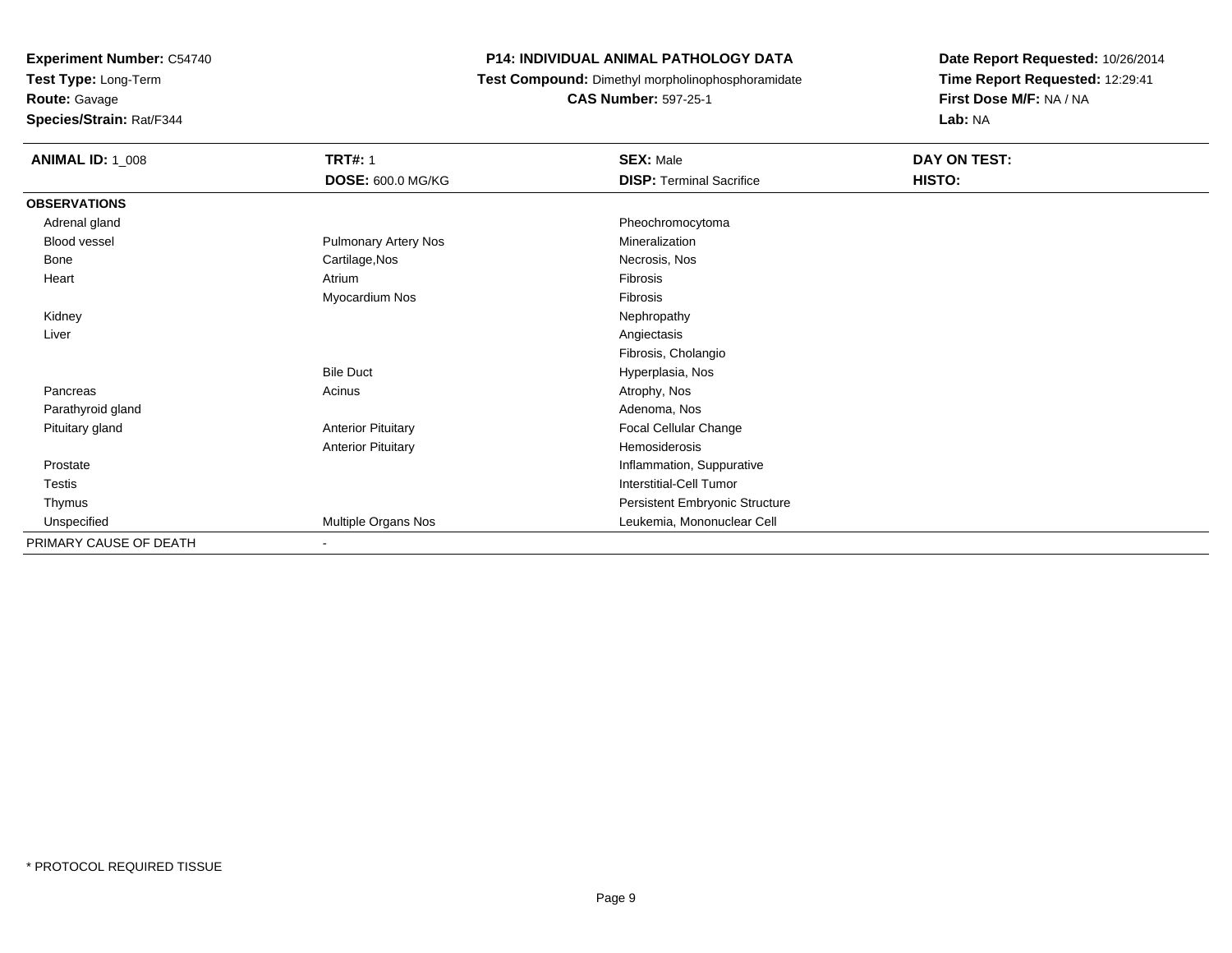| <b>Experiment Number: C54740</b><br>Test Type: Long-Term<br><b>Route: Gavage</b><br>Species/Strain: Rat/F344 |                             | <b>P14: INDIVIDUAL ANIMAL PATHOLOGY DATA</b><br>Test Compound: Dimethyl morpholinophosphoramidate<br><b>CAS Number: 597-25-1</b> | Date Report Requested: 10/26/2014<br>Time Report Requested: 12:29:41<br>First Dose M/F: NA / NA<br>Lab: NA |
|--------------------------------------------------------------------------------------------------------------|-----------------------------|----------------------------------------------------------------------------------------------------------------------------------|------------------------------------------------------------------------------------------------------------|
| <b>ANIMAL ID: 1 009</b>                                                                                      | <b>TRT#: 1</b>              | <b>SEX: Male</b>                                                                                                                 | DAY ON TEST:                                                                                               |
|                                                                                                              | <b>DOSE: 600.0 MG/KG</b>    | <b>DISP:</b> Terminal Sacrifice                                                                                                  | HISTO:                                                                                                     |
| <b>OBSERVATIONS</b>                                                                                          |                             |                                                                                                                                  |                                                                                                            |
| <b>Blood vessel</b>                                                                                          | <b>Pulmonary Artery Nos</b> | Mineralization                                                                                                                   |                                                                                                            |
| Bone                                                                                                         | Cartilage, Nos              | Necrosis, Nos                                                                                                                    |                                                                                                            |
| Liver                                                                                                        |                             | Angiectasis                                                                                                                      |                                                                                                            |
|                                                                                                              | <b>Bile Duct</b>            | Hyperplasia, Nos                                                                                                                 |                                                                                                            |
| Testis                                                                                                       |                             | <b>Interstitial-Cell Tumor</b>                                                                                                   |                                                                                                            |
| Thyroid                                                                                                      |                             | Hyperplasia, C Cell                                                                                                              |                                                                                                            |
| PRIMARY CAUSE OF DEATH                                                                                       |                             |                                                                                                                                  |                                                                                                            |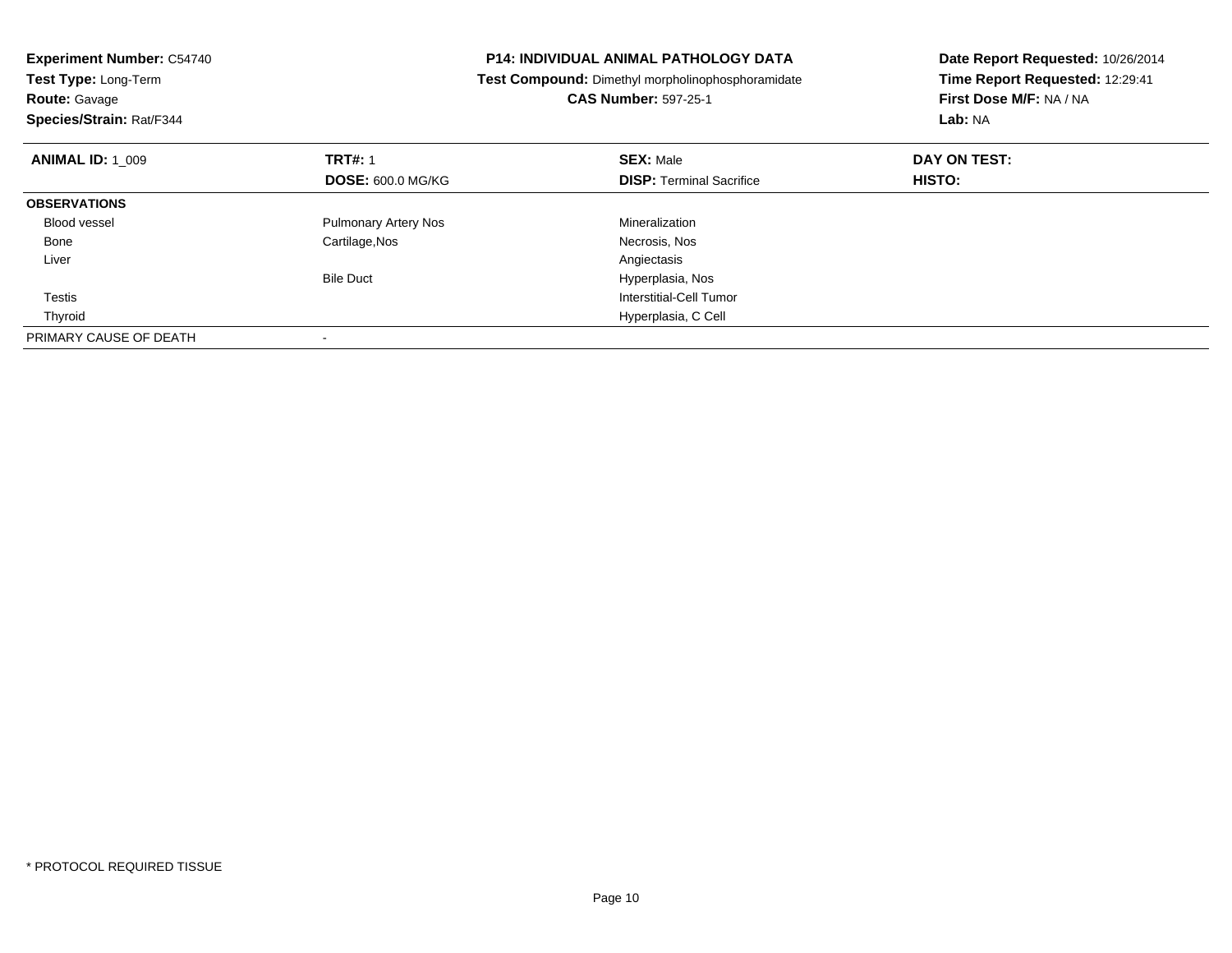| <b>Experiment Number: C54740</b><br>Test Type: Long-Term<br><b>Route: Gavage</b><br>Species/Strain: Rat/F344 |                             | <b>P14: INDIVIDUAL ANIMAL PATHOLOGY DATA</b><br>Test Compound: Dimethyl morpholinophosphoramidate<br><b>CAS Number: 597-25-1</b> | Date Report Requested: 10/26/2014<br>Time Report Requested: 12:29:41<br>First Dose M/F: NA / NA<br>Lab: NA |
|--------------------------------------------------------------------------------------------------------------|-----------------------------|----------------------------------------------------------------------------------------------------------------------------------|------------------------------------------------------------------------------------------------------------|
| <b>ANIMAL ID: 1 010</b>                                                                                      | <b>TRT#: 1</b>              | <b>SEX: Male</b>                                                                                                                 | DAY ON TEST:                                                                                               |
|                                                                                                              | <b>DOSE: 600.0 MG/KG</b>    | <b>DISP:</b> Natural Death                                                                                                       | HISTO:                                                                                                     |
| <b>OBSERVATIONS</b>                                                                                          |                             |                                                                                                                                  |                                                                                                            |
| <b>Blood vessel</b>                                                                                          | <b>Pulmonary Artery Nos</b> | Mineralization                                                                                                                   |                                                                                                            |
| Heart                                                                                                        | Myocardium Nos              | <b>Fibrosis</b>                                                                                                                  |                                                                                                            |
| Kidney                                                                                                       |                             | Nephropathy                                                                                                                      |                                                                                                            |
| Liver                                                                                                        |                             | Fibrosis, Cholangio                                                                                                              |                                                                                                            |
| Testis                                                                                                       |                             | Interstitial-Cell Tumor                                                                                                          |                                                                                                            |
| PRIMARY CAUSE OF DEATH                                                                                       |                             |                                                                                                                                  |                                                                                                            |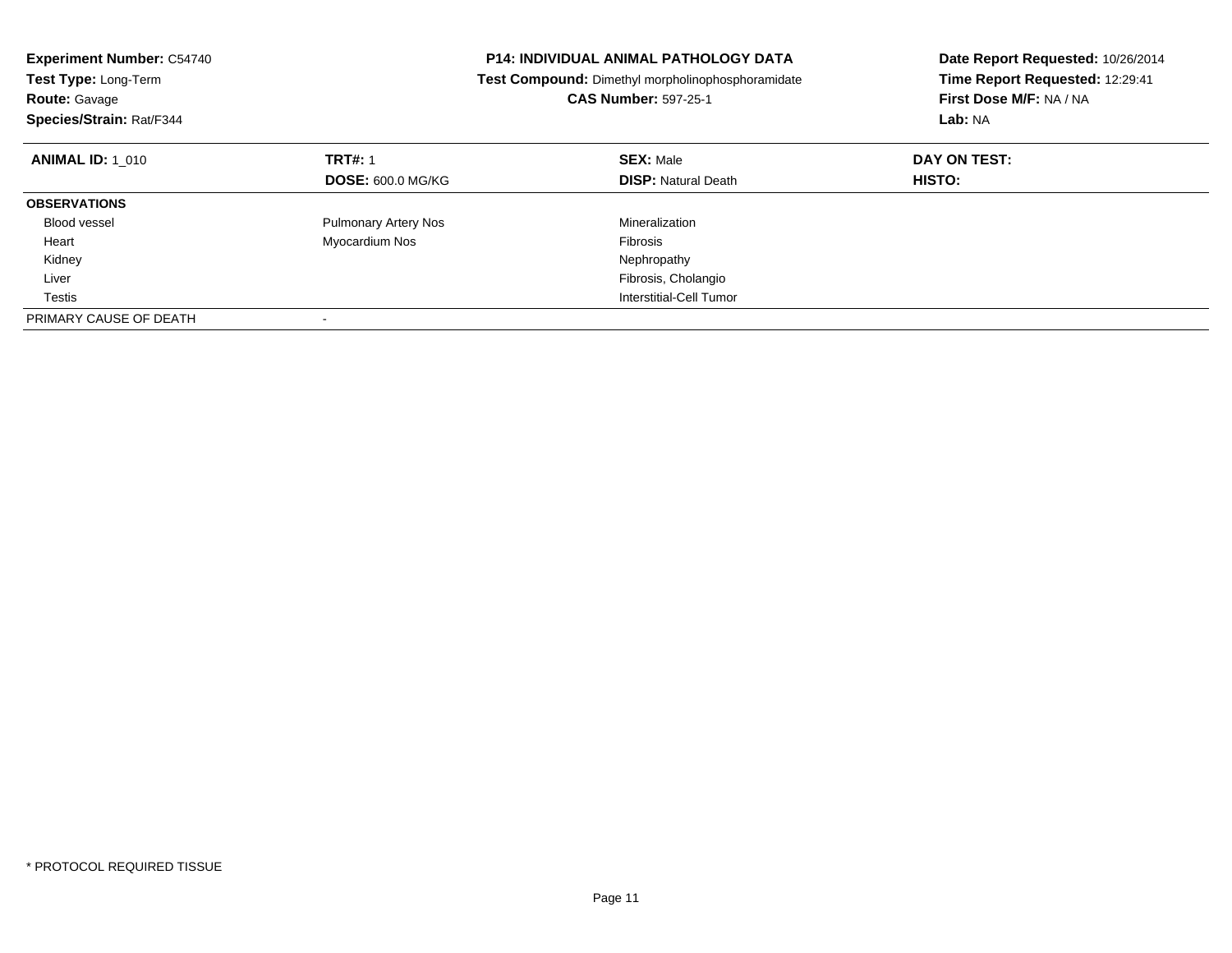| <b>Experiment Number: C54740</b><br><b>Test Type: Long-Term</b> |                             | <b>P14: INDIVIDUAL ANIMAL PATHOLOGY DATA</b><br>Test Compound: Dimethyl morpholinophosphoramidate | Date Report Requested: 10/26/2014<br>Time Report Requested: 12:29:41 |
|-----------------------------------------------------------------|-----------------------------|---------------------------------------------------------------------------------------------------|----------------------------------------------------------------------|
| <b>Route: Gavage</b>                                            |                             | <b>CAS Number: 597-25-1</b>                                                                       | First Dose M/F: NA / NA                                              |
| Species/Strain: Rat/F344                                        |                             |                                                                                                   | Lab: NA                                                              |
| <b>ANIMAL ID: 1 011</b>                                         | <b>TRT#: 1</b>              | <b>SEX: Male</b>                                                                                  | DAY ON TEST:                                                         |
|                                                                 | <b>DOSE: 600.0 MG/KG</b>    | <b>DISP: Natural Death</b>                                                                        | HISTO:                                                               |
| <b>OBSERVATIONS</b>                                             |                             |                                                                                                   |                                                                      |
| Blood vessel                                                    | <b>Pulmonary Artery Nos</b> | Mineralization                                                                                    |                                                                      |
| Heart                                                           | Myocardium Nos              | Fibrosis                                                                                          |                                                                      |
| Kidney                                                          |                             | Nephropathy                                                                                       |                                                                      |
| Liver                                                           | <b>Bile Duct</b>            | Hyperplasia, Nos                                                                                  |                                                                      |
| Testis                                                          |                             | Interstitial-Cell Tumor                                                                           |                                                                      |
| Unspecified                                                     | Multiple Organs Nos         | Leukemia, Mononuclear Cell                                                                        |                                                                      |
| PRIMARY CAUSE OF DEATH                                          |                             |                                                                                                   |                                                                      |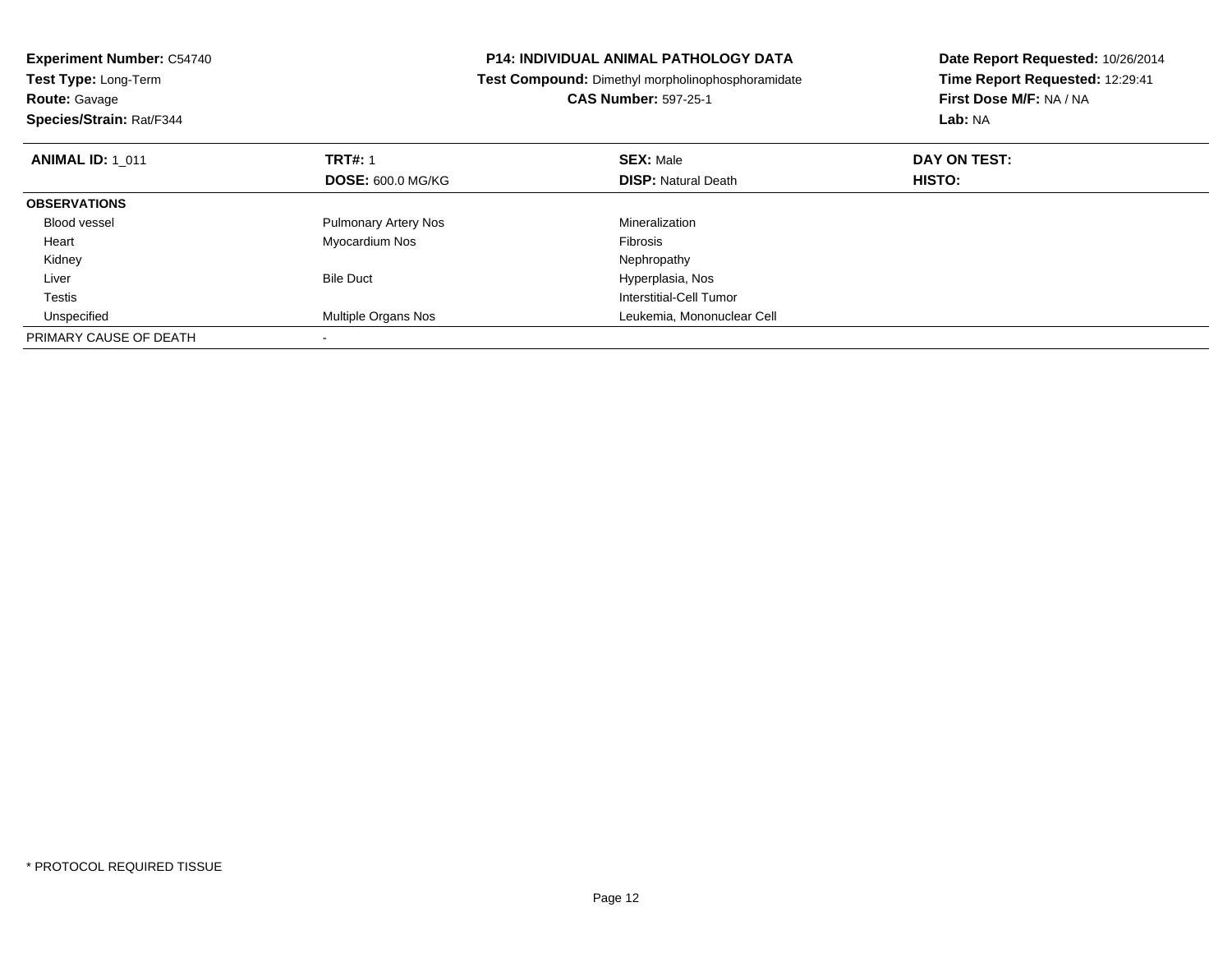**Route:** Gavage

**Species/Strain:** Rat/F344

#### **P14: INDIVIDUAL ANIMAL PATHOLOGY DATA**

**Test Compound:** Dimethyl morpholinophosphoramidate

**CAS Number:** 597-25-1

| <b>ANIMAL ID: 1 012</b> | <b>TRT#: 1</b>              | <b>SEX: Male</b>                | DAY ON TEST: |  |
|-------------------------|-----------------------------|---------------------------------|--------------|--|
|                         | <b>DOSE: 600.0 MG/KG</b>    | <b>DISP: Terminal Sacrifice</b> | HISTO:       |  |
| <b>OBSERVATIONS</b>     |                             |                                 |              |  |
| Blood vessel            | <b>Pulmonary Artery Nos</b> | Mineralization                  |              |  |
| Heart                   | Myocardium Nos              | <b>Fibrosis</b>                 |              |  |
| Kidney                  |                             | Hemorrhage                      |              |  |
|                         |                             | Nephropathy                     |              |  |
| Liver                   | <b>Bile Duct</b>            | Hyperplasia, Nos                |              |  |
| Pituitary gland         | <b>Anterior Pituitary</b>   | <b>Focal Cellular Change</b>    |              |  |
| Preputial gland         |                             | Adenoma, Nos                    |              |  |
| Prostate                |                             | Hyperplasia, Epithelial         |              |  |
| Testis                  |                             | Interstitial-Cell Tumor         |              |  |
| Unspecified             | Multiple Organs Nos         | Leukemia, Mononuclear Cell      |              |  |
| PRIMARY CAUSE OF DEATH  | $\overline{\phantom{a}}$    |                                 |              |  |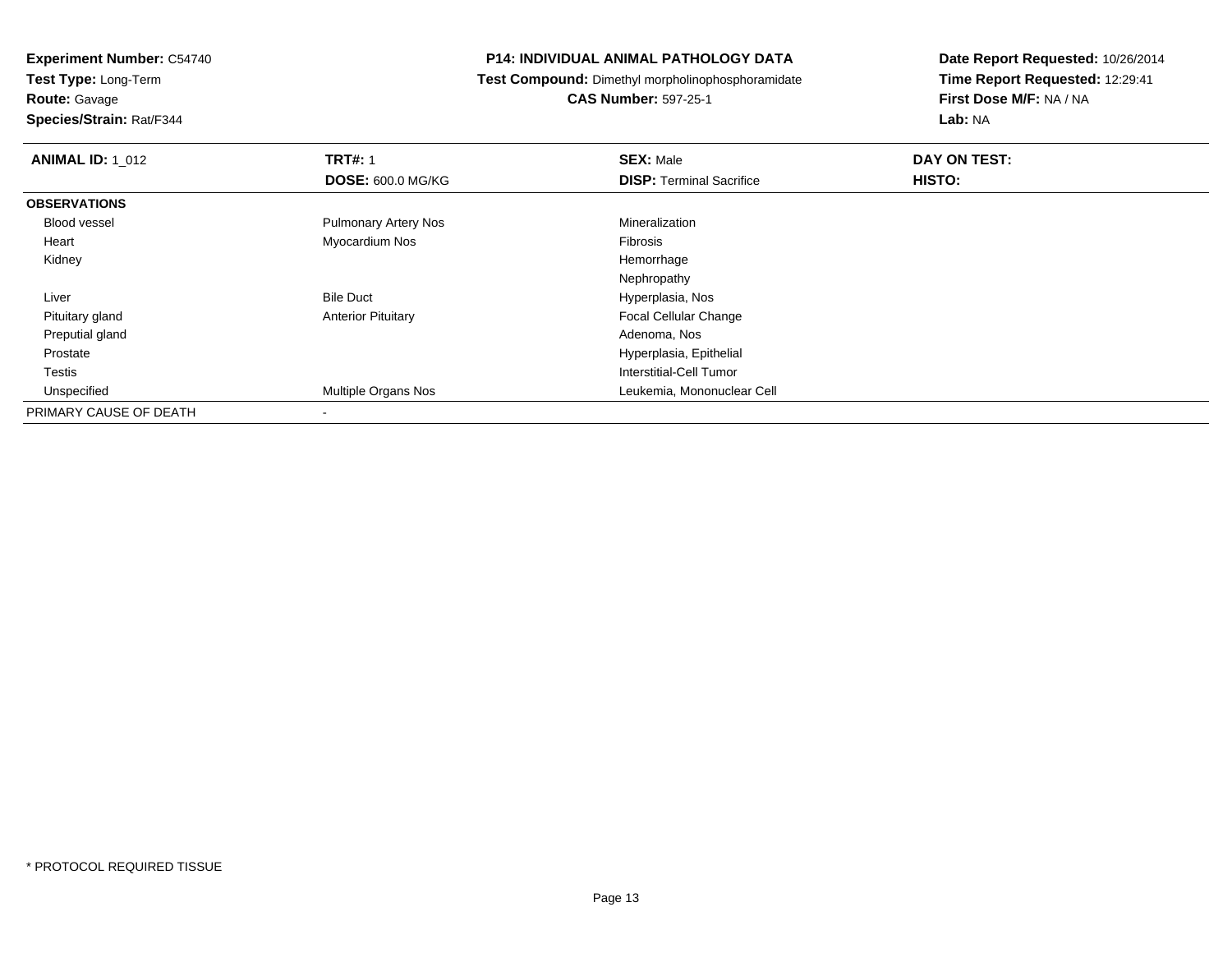**Test Type:** Long-Term

## **Route:** Gavage

**Species/Strain:** Rat/F344

#### **P14: INDIVIDUAL ANIMAL PATHOLOGY DATA**

**Test Compound:** Dimethyl morpholinophosphoramidate

### **CAS Number:** 597-25-1

| <b>ANIMAL ID: 1_013</b> | <b>TRT#: 1</b>           | <b>SEX: Male</b>                      | DAY ON TEST: |
|-------------------------|--------------------------|---------------------------------------|--------------|
|                         | <b>DOSE: 600.0 MG/KG</b> | <b>DISP: Terminal Sacrifice</b>       | HISTO:       |
| <b>OBSERVATIONS</b>     |                          |                                       |              |
| Adrenal gland           |                          | Angiectasis                           |              |
| Heart                   | Myocardium Nos           | Fibrosis                              |              |
| Kidney                  |                          | Hemorrhage                            |              |
|                         |                          | Nephropathy                           |              |
| Liver                   | <b>Bile Duct</b>         | Hyperplasia, Nos                      |              |
| Lung                    | Alveoli                  | Histiocytosis                         |              |
| Lymph node              | Mediastinal Lymph Node   | Hemorrhage                            |              |
| Prostate                |                          | Hyperplasia, Epithelial               |              |
| Testis                  |                          | Interstitial-Cell Tumor               |              |
| Thymus                  |                          | <b>Persistent Embryonic Structure</b> |              |
| PRIMARY CAUSE OF DEATH  | $\overline{\phantom{a}}$ |                                       |              |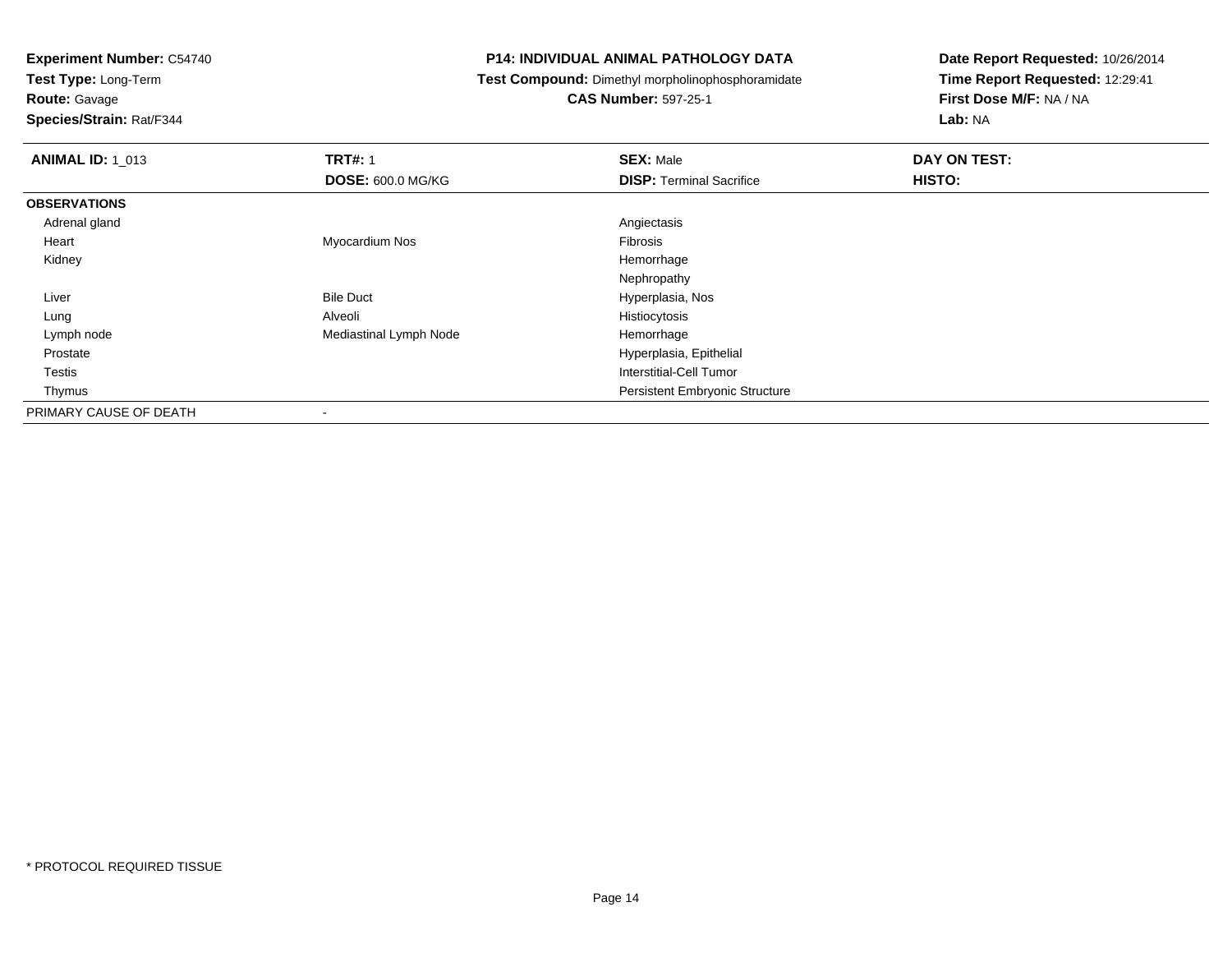| <b>P14: INDIVIDUAL ANIMAL PATHOLOGY DATA</b><br><b>Experiment Number: C54740</b> |                                                   | Date Report Requested: 10/26/2014 |  |
|----------------------------------------------------------------------------------|---------------------------------------------------|-----------------------------------|--|
| <b>Test Type: Long-Term</b>                                                      | Test Compound: Dimethyl morpholinophosphoramidate | Time Report Requested: 12:29:41   |  |
| <b>Route: Gavage</b>                                                             | <b>CAS Number: 597-25-1</b>                       | First Dose M/F: NA / NA           |  |
| Species/Strain: Rat/F344                                                         |                                                   | <b>Lab: NA</b>                    |  |
| <b>TRT#: 1</b><br><b>ANIMAL ID: 1 014</b>                                        | <b>SEX: Male</b>                                  | DAY ON TEST:                      |  |
| <b>DOSE: 600.0 MG/KG</b>                                                         | <b>DISP: Terminal Sacrifice</b>                   | HISTO:                            |  |
| <b>OBSERVATIONS</b>                                                              |                                                   |                                   |  |
| <b>Pulmonary Artery Nos</b><br><b>Blood vessel</b>                               | Mineralization                                    |                                   |  |
| Myocardium Nos<br>Heart                                                          | Fibrosis                                          |                                   |  |
| Kidney                                                                           | Nephropathy                                       |                                   |  |
| <b>Bile Duct</b><br>Liver                                                        | Hyperplasia, Nos                                  |                                   |  |
| Testis                                                                           | <b>Interstitial-Cell Tumor</b>                    |                                   |  |
| Thymus                                                                           | <b>Persistent Embryonic Structure</b>             |                                   |  |
| Thyroid                                                                          | C-Cell Adenoma                                    |                                   |  |
| PRIMARY CAUSE OF DEATH                                                           |                                                   |                                   |  |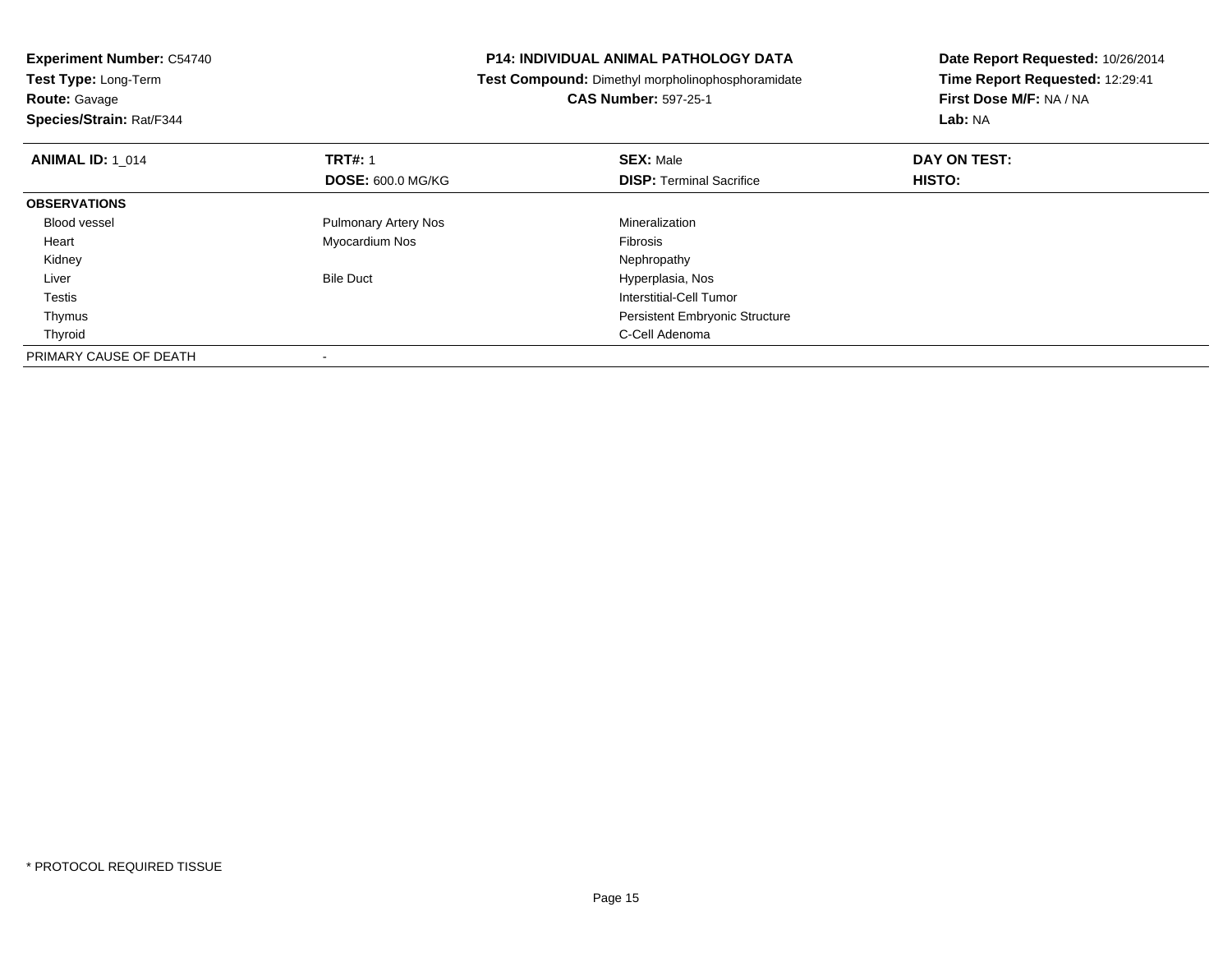**Test Type:** Long-Term

**Route:** Gavage

**Species/Strain:** Rat/F344

#### **P14: INDIVIDUAL ANIMAL PATHOLOGY DATA**

**Test Compound:** Dimethyl morpholinophosphoramidate

**CAS Number:** 597-25-1

| <b>ANIMAL ID: 1 015</b> | <b>TRT#: 1</b>            | <b>SEX: Male</b>                | DAY ON TEST:  |
|-------------------------|---------------------------|---------------------------------|---------------|
|                         | <b>DOSE: 600.0 MG/KG</b>  | <b>DISP: Terminal Sacrifice</b> | <b>HISTO:</b> |
| <b>OBSERVATIONS</b>     |                           |                                 |               |
| Adrenal gland           |                           | Pheochromocytoma                |               |
| Heart                   | Myocardium Nos            | Fibrosis                        |               |
| Kidney                  |                           | Nephropathy                     |               |
| Liver                   |                           | Fibrosis, Cholangio             |               |
|                         | <b>Bile Duct</b>          | Hyperplasia, Nos                |               |
| Lung                    |                           | Inflammation, Interstitial      |               |
| Lymph node              | Mediastinal Lymph Node    | Hemorrhage                      |               |
| Pancreas                | Acinus                    | Atrophy, Nos                    |               |
| Pituitary gland         | <b>Anterior Pituitary</b> | Focal Cellular Change           |               |
| Prostate                |                           | Inflammation, Chronic           |               |
| Skin                    | Chest                     | Squamous Cell Papilloma         |               |
| Testis                  |                           | Interstitial-Cell Tumor         |               |
|                         |                           | Mineralization                  |               |
| Unspecified             | <b>Abdominal Cavity</b>   | Necrosis, Fat                   |               |
| PRIMARY CAUSE OF DEATH  | $\sim$                    |                                 |               |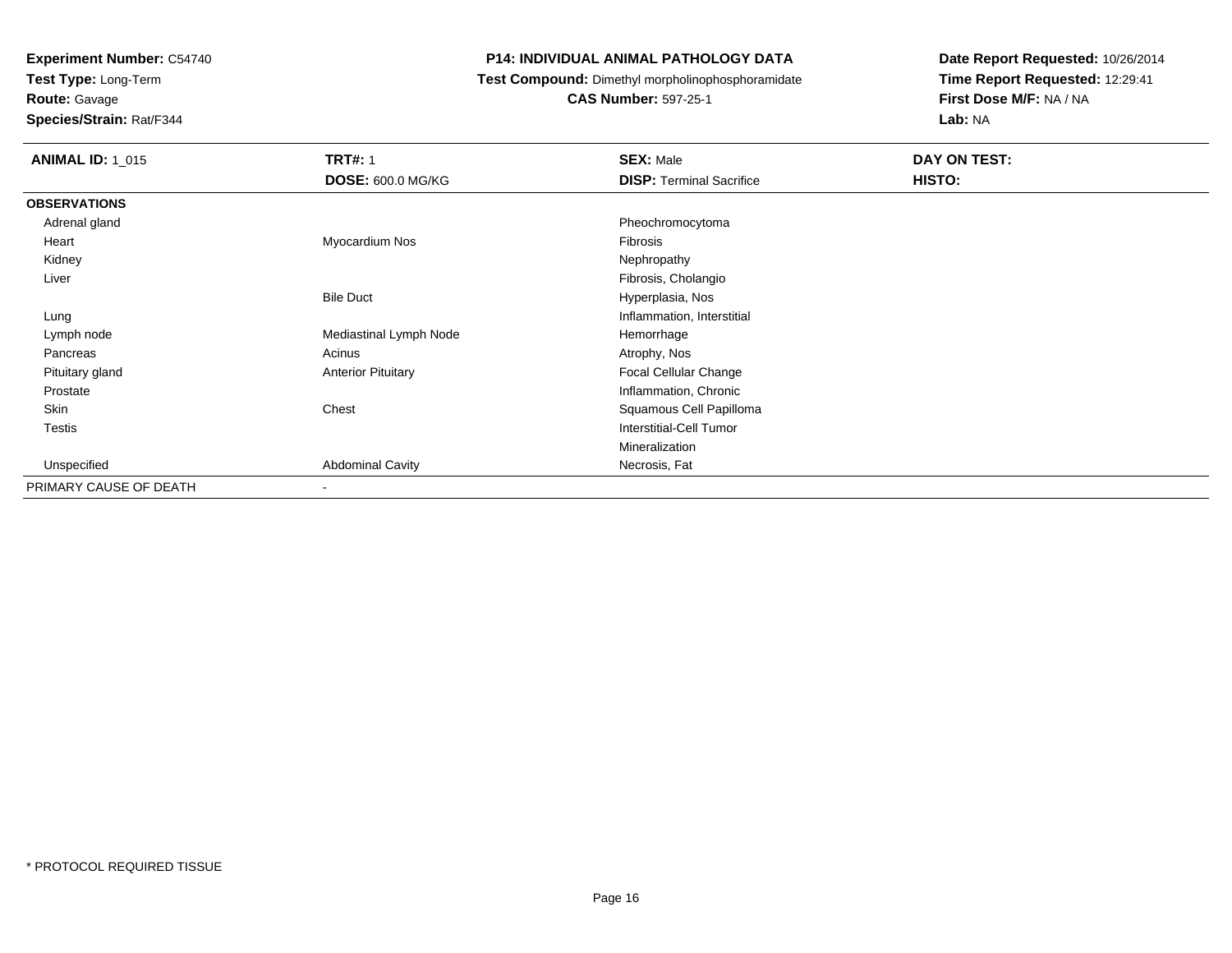**Test Type:** Long-Term

**Route:** Gavage

**Species/Strain:** Rat/F344

#### **P14: INDIVIDUAL ANIMAL PATHOLOGY DATA**

**Test Compound:** Dimethyl morpholinophosphoramidate

**CAS Number:** 597-25-1

| <b>ANIMAL ID: 1_016</b> | <b>TRT#: 1</b>            | <b>SEX: Male</b>                | DAY ON TEST: |
|-------------------------|---------------------------|---------------------------------|--------------|
|                         | <b>DOSE: 600.0 MG/KG</b>  | <b>DISP: Terminal Sacrifice</b> | HISTO:       |
| <b>OBSERVATIONS</b>     |                           |                                 |              |
| Heart                   | Myocardium Nos            | Fibrosis                        |              |
| Kidney                  |                           | Nephropathy                     |              |
| Liver                   |                           | Cytoplasmic Change, Nos         |              |
|                         |                           | Fibrosis, Cholangio             |              |
|                         | <b>Bile Duct</b>          | Hyperplasia, Nos                |              |
| Lung                    |                           | Hemorrhage                      |              |
| Pancreas                | Acinus                    | Atrophy, Nos                    |              |
| Pituitary gland         | <b>Anterior Pituitary</b> | Focal Cellular Change           |              |
| <b>Testis</b>           |                           | Interstitial-Cell Tumor         |              |
|                         |                           | Mineralization                  |              |
| Thyroid                 |                           | Hyperplasia, C Cell             |              |
| PRIMARY CAUSE OF DEATH  | ۰                         |                                 |              |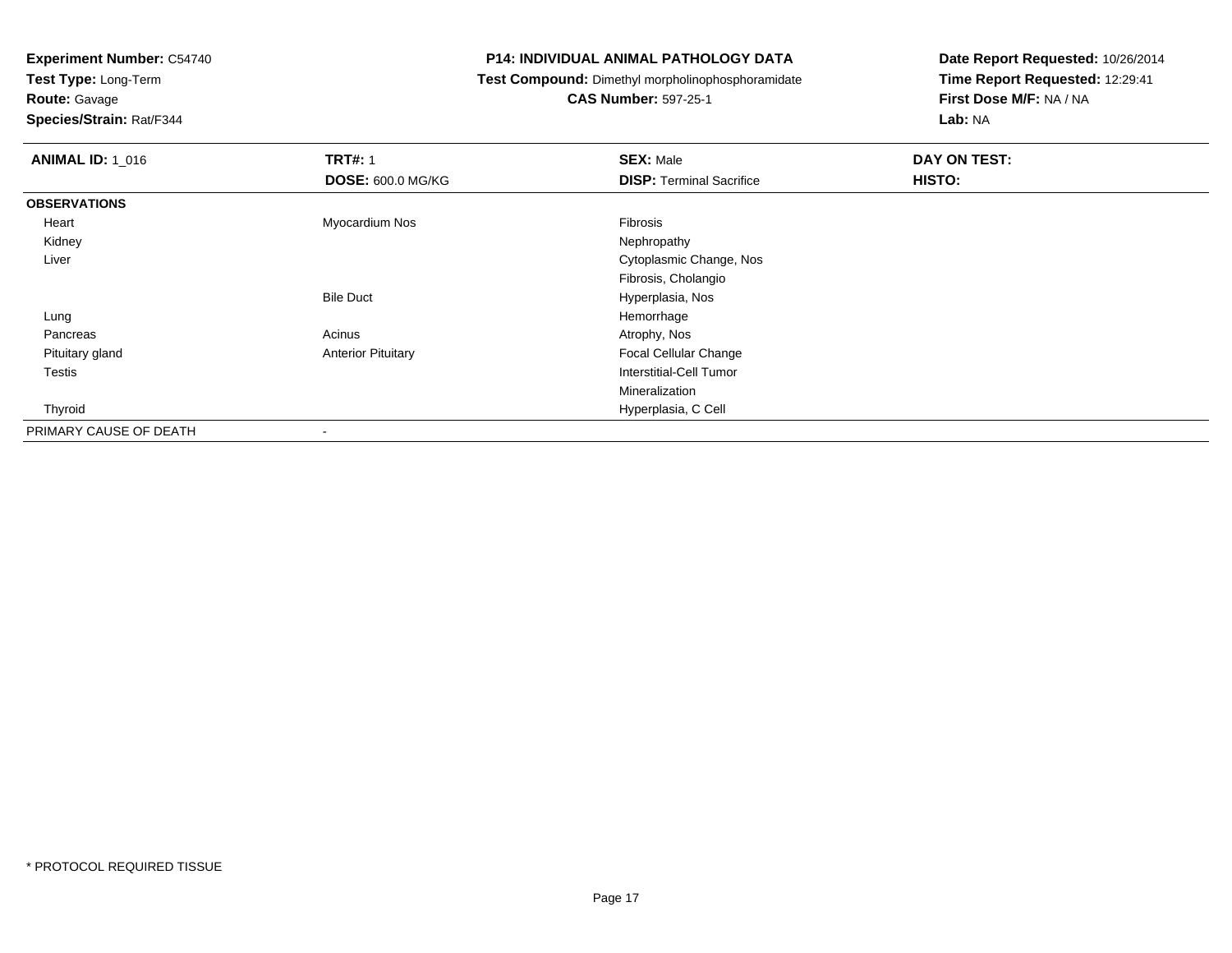| <b>Experiment Number: C54740</b><br>Test Type: Long-Term<br><b>Route: Gavage</b><br>Species/Strain: Rat/F344 |                          | P14: INDIVIDUAL ANIMAL PATHOLOGY DATA<br>Date Report Requested: 10/26/2014<br>Time Report Requested: 12:29:41<br>Test Compound: Dimethyl morpholinophosphoramidate<br>First Dose M/F: NA / NA<br><b>CAS Number: 597-25-1</b><br>Lab: NA |              |
|--------------------------------------------------------------------------------------------------------------|--------------------------|-----------------------------------------------------------------------------------------------------------------------------------------------------------------------------------------------------------------------------------------|--------------|
| <b>ANIMAL ID: 1 017</b>                                                                                      | <b>TRT#: 1</b>           | <b>SEX: Male</b>                                                                                                                                                                                                                        | DAY ON TEST: |
|                                                                                                              | <b>DOSE: 600.0 MG/KG</b> | <b>DISP: Natural Death</b>                                                                                                                                                                                                              | HISTO:       |
| <b>OBSERVATIONS</b>                                                                                          |                          |                                                                                                                                                                                                                                         |              |
| Bone                                                                                                         | Cartilage, Nos           | Necrosis, Nos                                                                                                                                                                                                                           |              |
| Heart                                                                                                        | Myocardium Nos           | <b>Fibrosis</b>                                                                                                                                                                                                                         |              |
| Kidney                                                                                                       |                          | Nephropathy                                                                                                                                                                                                                             |              |
| Testis                                                                                                       |                          | Interstitial-Cell Tumor                                                                                                                                                                                                                 |              |
| Trachea                                                                                                      |                          | Inflammation, Acute                                                                                                                                                                                                                     |              |
| Unspecified                                                                                                  | Multiple Organs Nos      | Leukemia, Mononuclear Cell                                                                                                                                                                                                              |              |
| PRIMARY CAUSE OF DEATH                                                                                       |                          |                                                                                                                                                                                                                                         |              |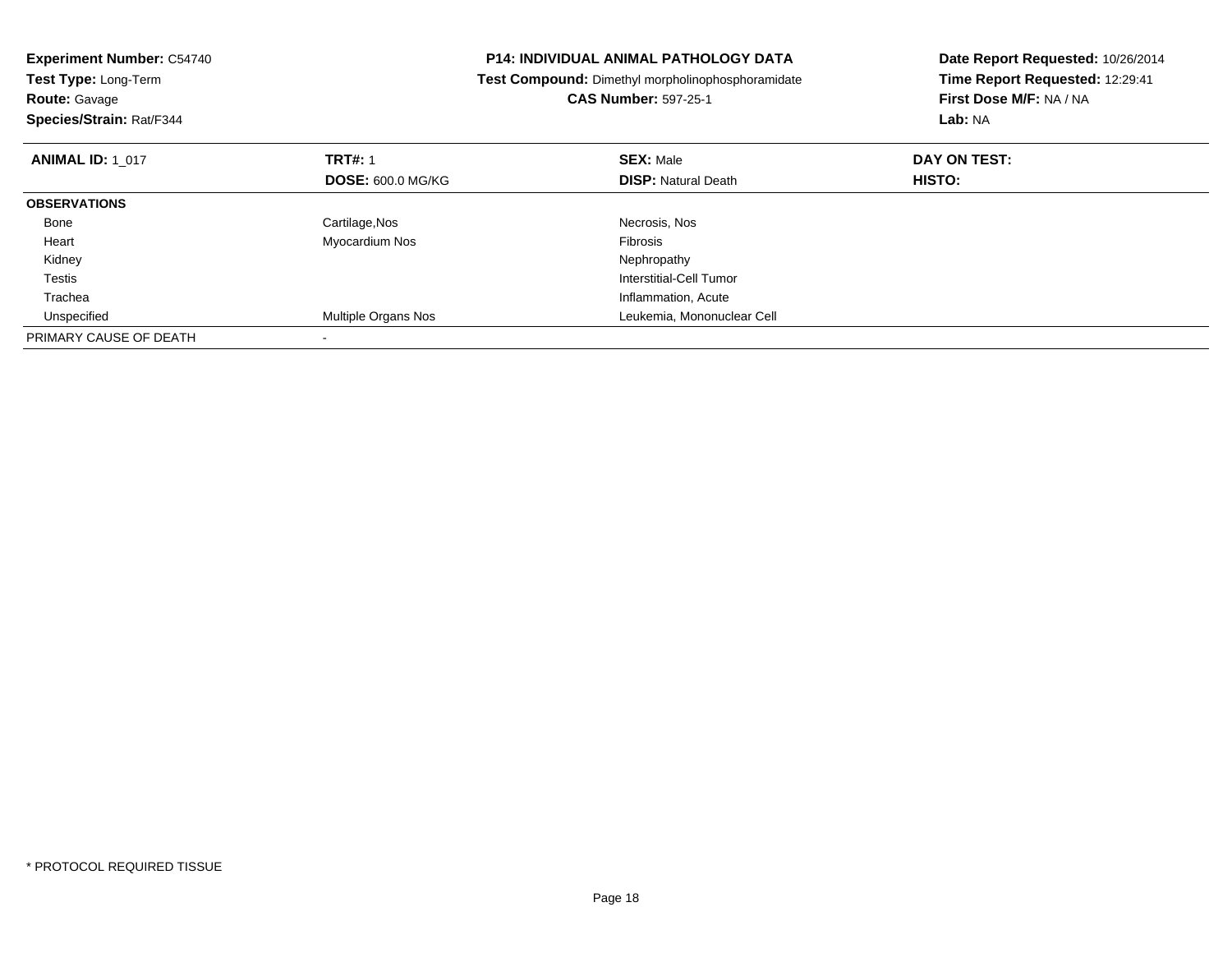| <b>Experiment Number: C54740</b><br>Test Type: Long-Term<br><b>Route: Gavage</b><br>Species/Strain: Rat/F344 |                                            | <b>P14: INDIVIDUAL ANIMAL PATHOLOGY DATA</b><br>Test Compound: Dimethyl morpholinophosphoramidate<br><b>CAS Number: 597-25-1</b> | Date Report Requested: 10/26/2014<br>Time Report Requested: 12:29:41<br>First Dose M/F: NA / NA<br>Lab: NA |
|--------------------------------------------------------------------------------------------------------------|--------------------------------------------|----------------------------------------------------------------------------------------------------------------------------------|------------------------------------------------------------------------------------------------------------|
| <b>ANIMAL ID: 1 018</b>                                                                                      | <b>TRT#:</b> 1<br><b>DOSE: 600.0 MG/KG</b> | <b>SEX: Male</b><br><b>DISP:</b> Moribund Sacrifice                                                                              | DAY ON TEST:<br>HISTO:                                                                                     |
| <b>OBSERVATIONS</b>                                                                                          |                                            |                                                                                                                                  |                                                                                                            |
| Adrenal gland                                                                                                | Medulla                                    | Hyperplasia, Focal                                                                                                               |                                                                                                            |
| Heart                                                                                                        | Myocardium Nos                             | Fibrosis                                                                                                                         |                                                                                                            |
| Pancreas                                                                                                     | Acinus                                     | Atrophy, Nos                                                                                                                     |                                                                                                            |
| Prostate                                                                                                     |                                            | Hyperplasia, Epithelial                                                                                                          |                                                                                                            |
| Spleen                                                                                                       |                                            | Necrosis, Nos                                                                                                                    |                                                                                                            |
| Unspecified                                                                                                  | Multiple Organs Nos                        | Leukemia, Mononuclear Cell                                                                                                       |                                                                                                            |
| PRIMARY CAUSE OF DEATH                                                                                       |                                            |                                                                                                                                  |                                                                                                            |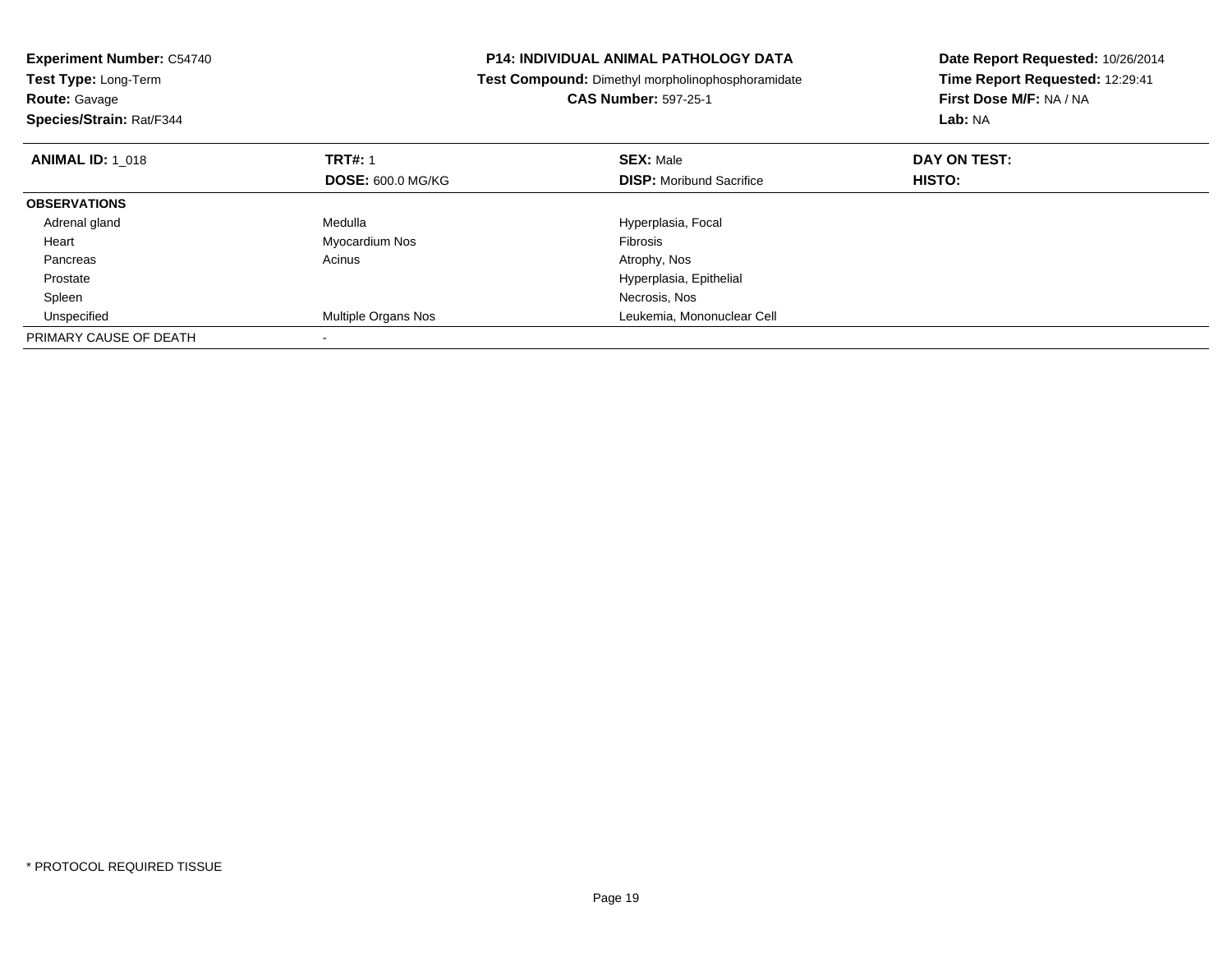**Test Type:** Long-Term

# **Route:** Gavage

**Species/Strain:** Rat/F344

#### **P14: INDIVIDUAL ANIMAL PATHOLOGY DATA**

### **Test Compound:** Dimethyl morpholinophosphoramidate

### **CAS Number:** 597-25-1

| <b>ANIMAL ID: 1_019</b> | <b>TRT#: 1</b>           | <b>SEX: Male</b>                | DAY ON TEST: |
|-------------------------|--------------------------|---------------------------------|--------------|
|                         | <b>DOSE: 600.0 MG/KG</b> | <b>DISP: Terminal Sacrifice</b> | HISTO:       |
| <b>OBSERVATIONS</b>     |                          |                                 |              |
| Heart                   | Myocardium Nos           | Fibrosis                        |              |
| Kidney                  |                          | Nephropathy                     |              |
| Liver                   |                          | Angiectasis                     |              |
|                         |                          | Cytoplasmic Change, Nos         |              |
|                         |                          | Fibrosis, Cholangio             |              |
|                         | <b>Bile Duct</b>         | Hyperplasia, Nos                |              |
| Mammary gland           |                          | Fibroadenoma                    |              |
| Preputial gland         |                          | Dilatation, Ducts               |              |
|                         |                          | Inflammation, Suppurative       |              |
| Testis                  |                          | Hypospermatogenesis             |              |
|                         |                          | Interstitial-Cell Tumor         |              |
|                         |                          | Mineralization                  |              |
| Thymus                  |                          | Persistent Embryonic Structure  |              |
| Unspecified             | Multiple Organs Nos      | Leukemia, Mononuclear Cell      |              |
| PRIMARY CAUSE OF DEATH  | $\sim$                   |                                 |              |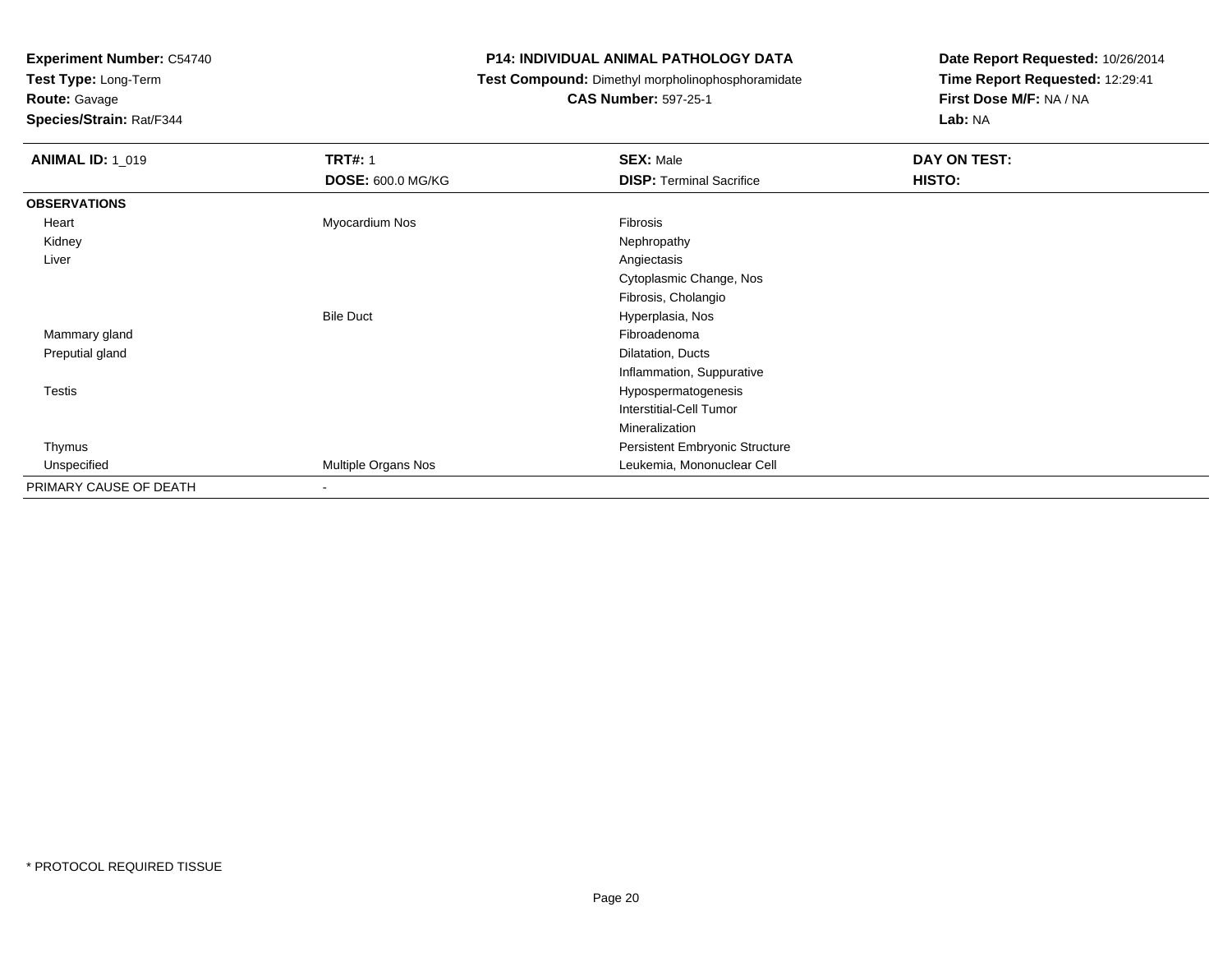**Test Type:** Long-Term

## **Route:** Gavage

**Species/Strain:** Rat/F344

#### **P14: INDIVIDUAL ANIMAL PATHOLOGY DATA**

**Test Compound:** Dimethyl morpholinophosphoramidate

### **CAS Number:** 597-25-1

| <b>ANIMAL ID: 1 020</b> | <b>TRT#: 1</b>           | <b>SEX: Male</b>                | DAY ON TEST: |  |
|-------------------------|--------------------------|---------------------------------|--------------|--|
|                         | <b>DOSE: 600.0 MG/KG</b> | <b>DISP:</b> Moribund Sacrifice | HISTO:       |  |
| <b>OBSERVATIONS</b>     |                          |                                 |              |  |
| Eye                     | Sclera                   | Mineralization                  |              |  |
| Heart                   | Myocardium Nos           | Fibrosis                        |              |  |
| Kidney                  |                          | Nephropathy                     |              |  |
| Liver                   |                          | Fibrosis, Cholangio             |              |  |
|                         | <b>Bile Duct</b>         | Hyperplasia, Nos                |              |  |
| Prostate                |                          | Inflammation, Chronic           |              |  |
| Testis                  |                          | Interstitial-Cell Tumor         |              |  |
|                         |                          | Mineralization                  |              |  |
| PRIMARY CAUSE OF DEATH  |                          |                                 |              |  |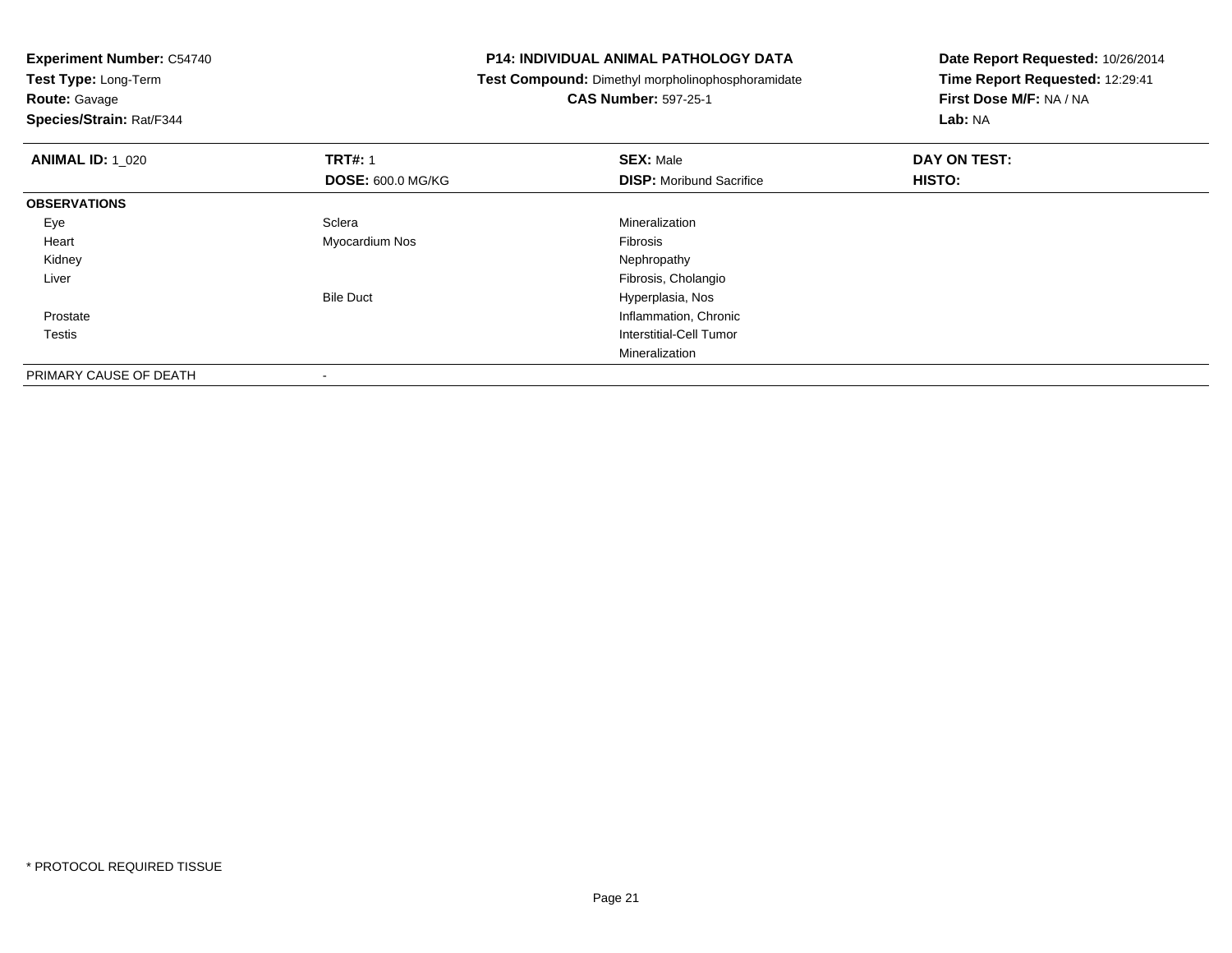**Experiment Number:** C54740**Test Type:** Long-Term**Route:** Gavage **Species/Strain:** Rat/F344**P14: INDIVIDUAL ANIMAL PATHOLOGY DATA Test Compound:** Dimethyl morpholinophosphoramidate**CAS Number:** 597-25-1**Date Report Requested:** 10/26/2014**Time Report Requested:** 12:29:41**First Dose M/F:** NA / NA**Lab:** NA**ANIMAL ID:** 1\_021**TRT#:** 1 **SEX:** Male **DAY ON TEST: DOSE:** 600.0 MG/KG**DISP:** Natural Death **HISTO: OBSERVATIONS** Bonee and the control of the Cartilage,Nos and the control of the control of the control of the Cartilage,Nos and the control of the control of the control of the control of the control of the control of the control of the con Heart Myocardium Nos Fibrosis Kidneyy the control of the control of the control of the control of the control of the control of the control of the control of the control of the control of the control of the control of the control of the control of the contro

> Hyperplasia, Interstitial Cell Interstitial-Cell Tumor

Bile Duct **Hyperplasia**, Nos

Multiple Organs Nos Leukemia, Mononuclear Cell

Cyst, Epidermal Inclusion

Liver

 SkinTestis

Unspecified

PRIMARY CAUSE OF DEATH

-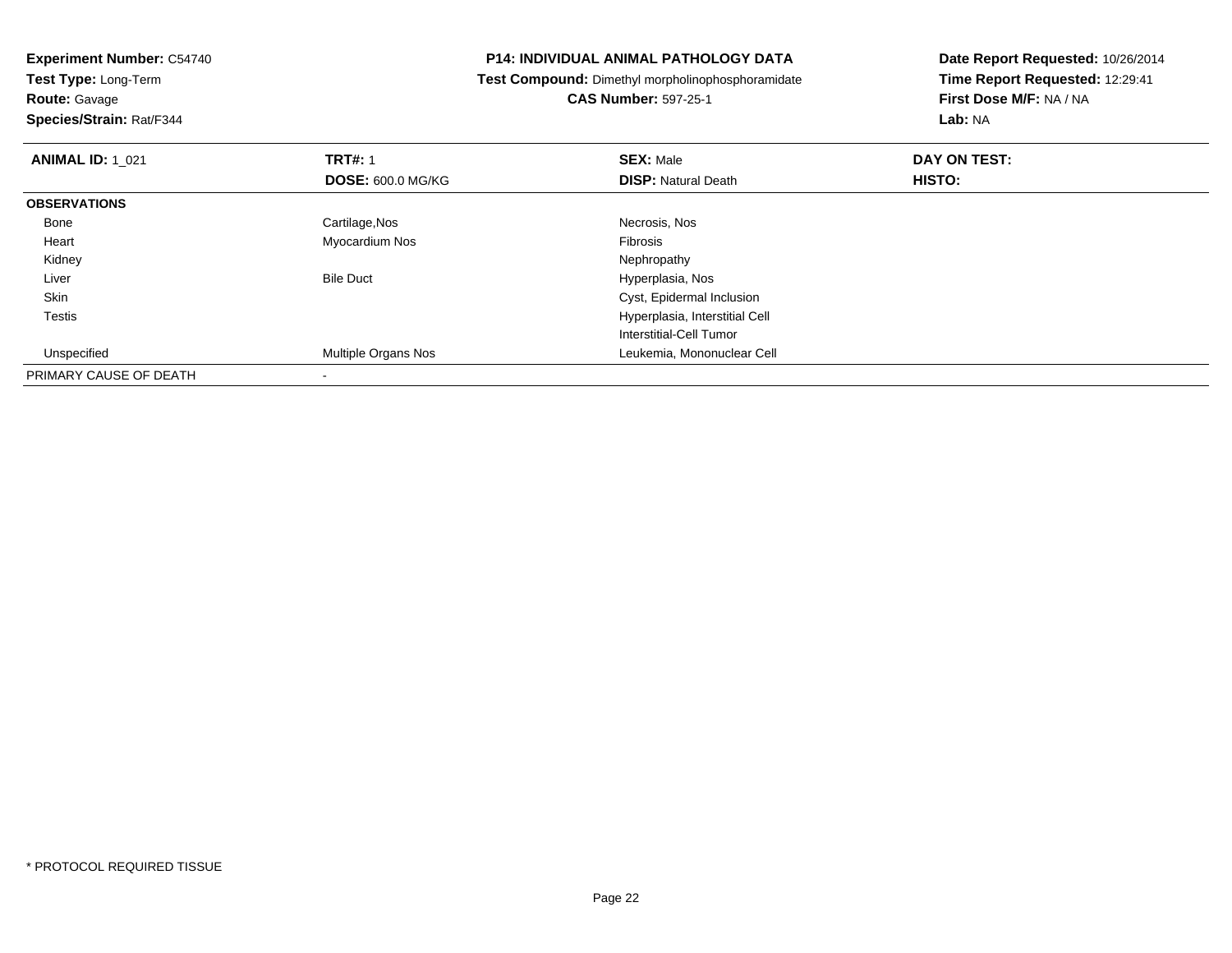**Test Type:** Long-Term

**Route:** Gavage

**Species/Strain:** Rat/F344

#### **P14: INDIVIDUAL ANIMAL PATHOLOGY DATA**

**Test Compound:** Dimethyl morpholinophosphoramidate

**CAS Number:** 597-25-1

| <b>ANIMAL ID: 1_022</b> | <b>TRT#: 1</b>           | <b>SEX: Male</b>                | DAY ON TEST: |  |
|-------------------------|--------------------------|---------------------------------|--------------|--|
|                         | <b>DOSE: 600.0 MG/KG</b> | <b>DISP: Terminal Sacrifice</b> | HISTO:       |  |
| <b>OBSERVATIONS</b>     |                          |                                 |              |  |
| Heart                   | Myocardium Nos           | <b>Fibrosis</b>                 |              |  |
| Kidney                  |                          | Hemorrhage                      |              |  |
|                         |                          | Nephropathy                     |              |  |
| Liver                   |                          | Angiectasis                     |              |  |
|                         |                          | Fibrosis, Cholangio             |              |  |
|                         | <b>Bile Duct</b>         | Hyperplasia, Nos                |              |  |
| Prostate                |                          | Hyperplasia, Epithelial         |              |  |
| Testis                  |                          | Interstitial-Cell Tumor         |              |  |
| Thymus                  |                          | Persistent Embryonic Structure  |              |  |
| Unspecified             | Multiple Organs Nos      | Leukemia, Mononuclear Cell      |              |  |
| PRIMARY CAUSE OF DEATH  | $\blacksquare$           |                                 |              |  |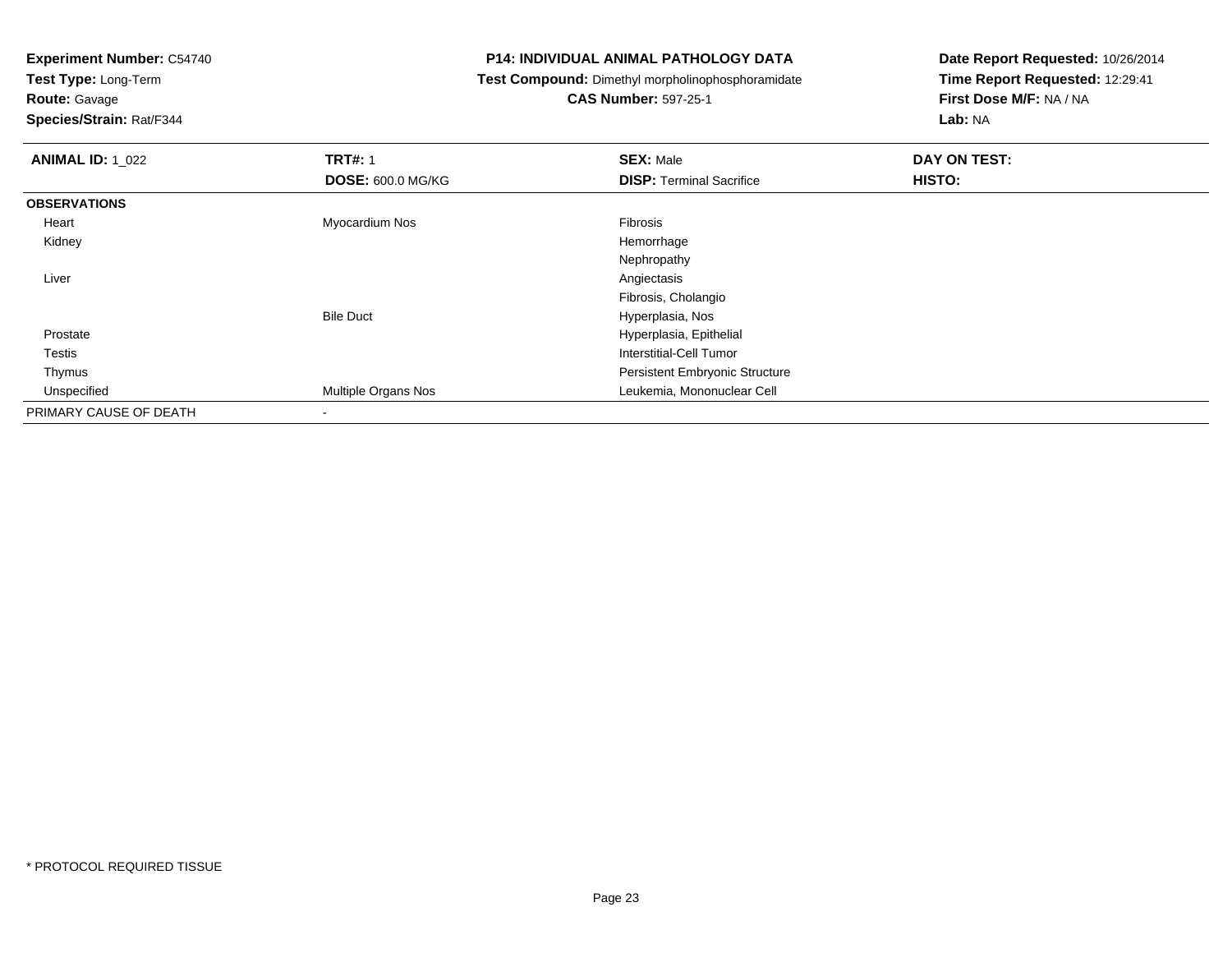| <b>Experiment Number: C54740</b><br>Test Type: Long-Term<br><b>Route: Gavage</b><br>Species/Strain: Rat/F344 |                                            | <b>P14: INDIVIDUAL ANIMAL PATHOLOGY DATA</b><br>Date Report Requested: 10/26/2014<br>Time Report Requested: 12:29:41<br>Test Compound: Dimethyl morpholinophosphoramidate<br>First Dose M/F: NA / NA<br><b>CAS Number: 597-25-1</b><br>Lab: NA |                               |
|--------------------------------------------------------------------------------------------------------------|--------------------------------------------|------------------------------------------------------------------------------------------------------------------------------------------------------------------------------------------------------------------------------------------------|-------------------------------|
| <b>ANIMAL ID: 1 023</b>                                                                                      | <b>TRT#: 1</b><br><b>DOSE: 600.0 MG/KG</b> | <b>SEX: Male</b><br><b>DISP:</b> Moribund Sacrifice                                                                                                                                                                                            | DAY ON TEST:<br><b>HISTO:</b> |
| <b>OBSERVATIONS</b>                                                                                          |                                            |                                                                                                                                                                                                                                                |                               |
| Esophagus                                                                                                    | Periesophageal Tissue                      | Inflammation, Suppurative                                                                                                                                                                                                                      |                               |
| Heart                                                                                                        | Myocardium Nos                             | <b>Fibrosis</b>                                                                                                                                                                                                                                |                               |
| Kidney                                                                                                       |                                            | Nephropathy                                                                                                                                                                                                                                    |                               |
| Liver                                                                                                        |                                            | Fibrosis, Cholangio                                                                                                                                                                                                                            |                               |
|                                                                                                              | <b>Bile Duct</b>                           | Hyperplasia, Nos                                                                                                                                                                                                                               |                               |
| Testis                                                                                                       |                                            | Interstitial-Cell Tumor                                                                                                                                                                                                                        |                               |
| PRIMARY CAUSE OF DEATH                                                                                       |                                            |                                                                                                                                                                                                                                                |                               |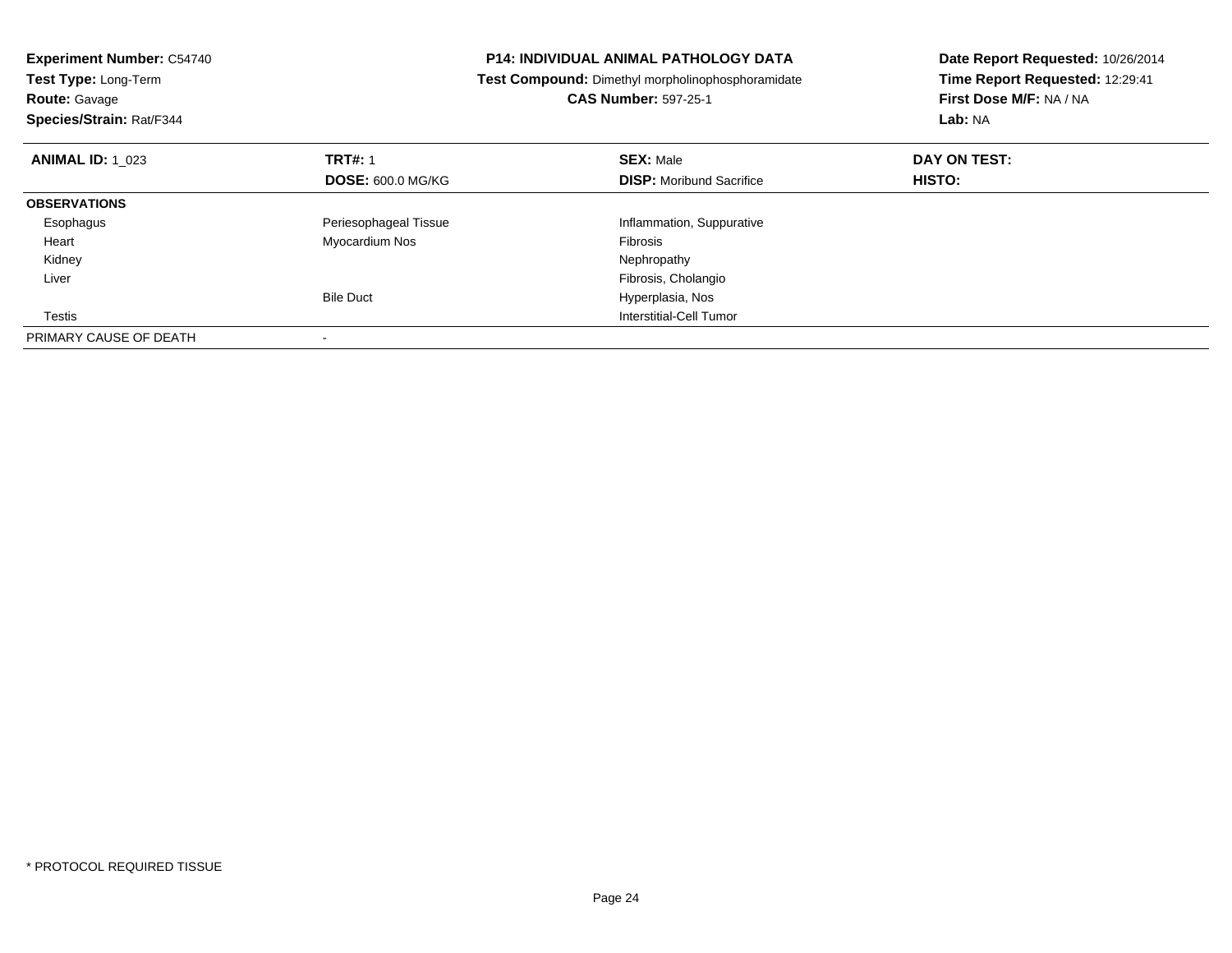**Route:** Gavage

**Species/Strain:** Rat/F344

#### **P14: INDIVIDUAL ANIMAL PATHOLOGY DATA**

**Test Compound:** Dimethyl morpholinophosphoramidate

**CAS Number:** 597-25-1

| <b>ANIMAL ID: 1_024</b> | <b>TRT#: 1</b>           | <b>SEX: Male</b>                | DAY ON TEST: |  |
|-------------------------|--------------------------|---------------------------------|--------------|--|
|                         | <b>DOSE: 600.0 MG/KG</b> | <b>DISP:</b> Terminal Sacrifice | HISTO:       |  |
| <b>OBSERVATIONS</b>     |                          |                                 |              |  |
| Bone                    | Cartilage, Nos           | Necrosis, Nos                   |              |  |
| Heart                   | Myocardium Nos           | Fibrosis                        |              |  |
| Kidney                  |                          | Nephropathy                     |              |  |
| Liver                   |                          | Fibrosis, Cholangio             |              |  |
|                         | <b>Bile Duct</b>         | Hyperplasia, Nos                |              |  |
| Prostate                |                          | Adenoma, Nos                    |              |  |
|                         |                          | Inflammation, Chronic           |              |  |
| Testis                  |                          | Interstitial-Cell Tumor         |              |  |
| Unspecified             | <b>Abdominal Cavity</b>  | Necrosis, Fat                   |              |  |
| PRIMARY CAUSE OF DEATH  | $\,$                     |                                 |              |  |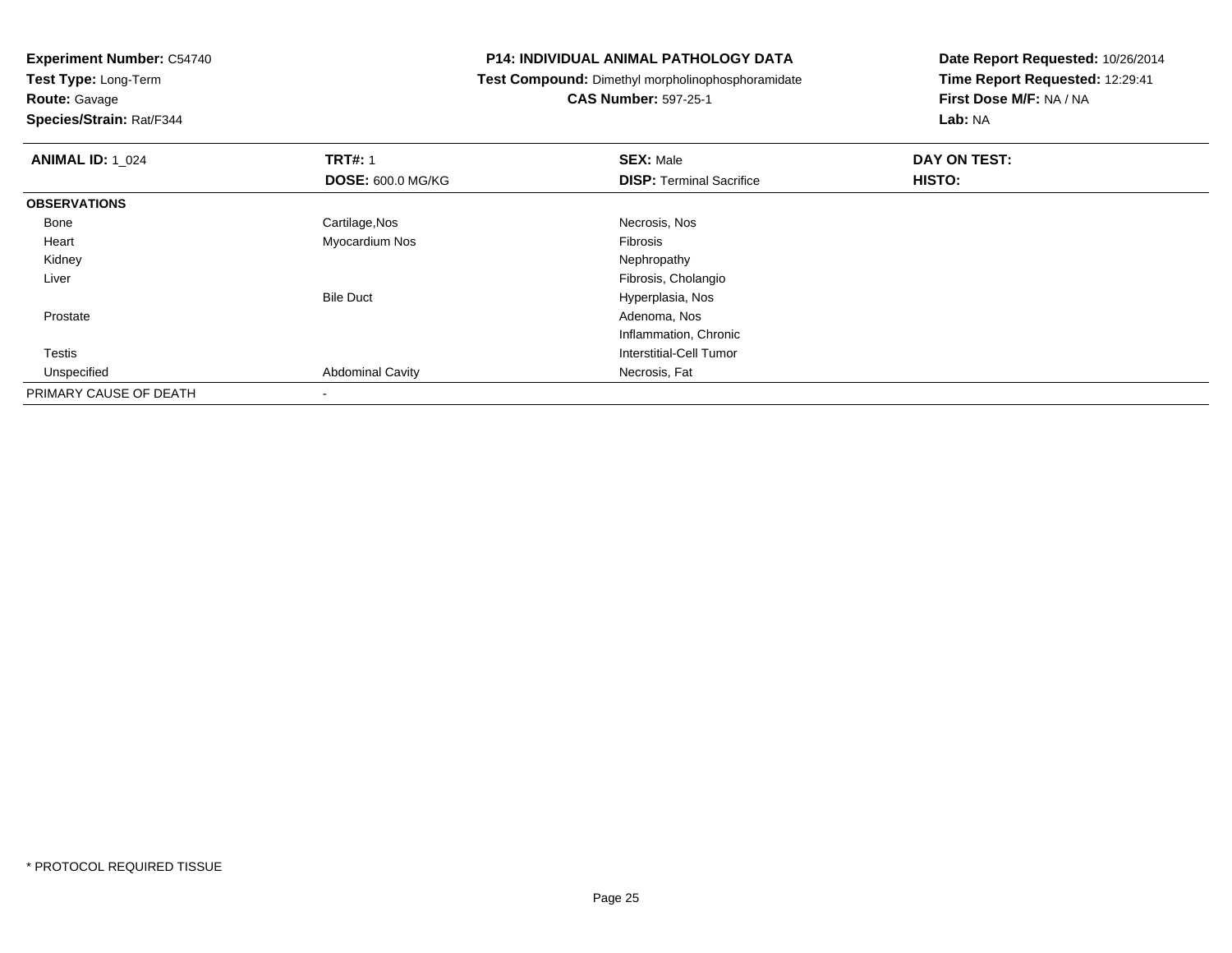**Route:** Gavage

**Species/Strain:** Rat/F344

#### **P14: INDIVIDUAL ANIMAL PATHOLOGY DATA**

**Test Compound:** Dimethyl morpholinophosphoramidate

**CAS Number:** 597-25-1

| <b>ANIMAL ID: 1_025</b> | <b>TRT#: 1</b>              | <b>SEX: Male</b>           | DAY ON TEST: |
|-------------------------|-----------------------------|----------------------------|--------------|
|                         | <b>DOSE: 600.0 MG/KG</b>    | <b>DISP: Natural Death</b> | HISTO:       |
| <b>OBSERVATIONS</b>     |                             |                            |              |
| <b>Blood vessel</b>     | <b>Pulmonary Artery Nos</b> | Mineralization             |              |
| Bone                    | Cartilage, Nos              | Necrosis, Nos              |              |
| Eye                     | Sclera                      | Mineralization             |              |
| Heart                   | Myocardium Nos              | Fibrosis                   |              |
| Kidney                  |                             | Nephropathy                |              |
| Liver                   |                             | Angiectasis                |              |
|                         |                             | Fibrosis, Cholangio        |              |
|                         | <b>Bile Duct</b>            | Hyperplasia, Nos           |              |
|                         |                             | Necrosis, Focal            |              |
| Testis                  |                             | Interstitial-Cell Tumor    |              |
|                         |                             | Mineralization             |              |
| Unspecified             | Multiple Organs Nos         | Leukemia, Mononuclear Cell |              |
| PRIMARY CAUSE OF DEATH  | $\,$ $\,$                   |                            |              |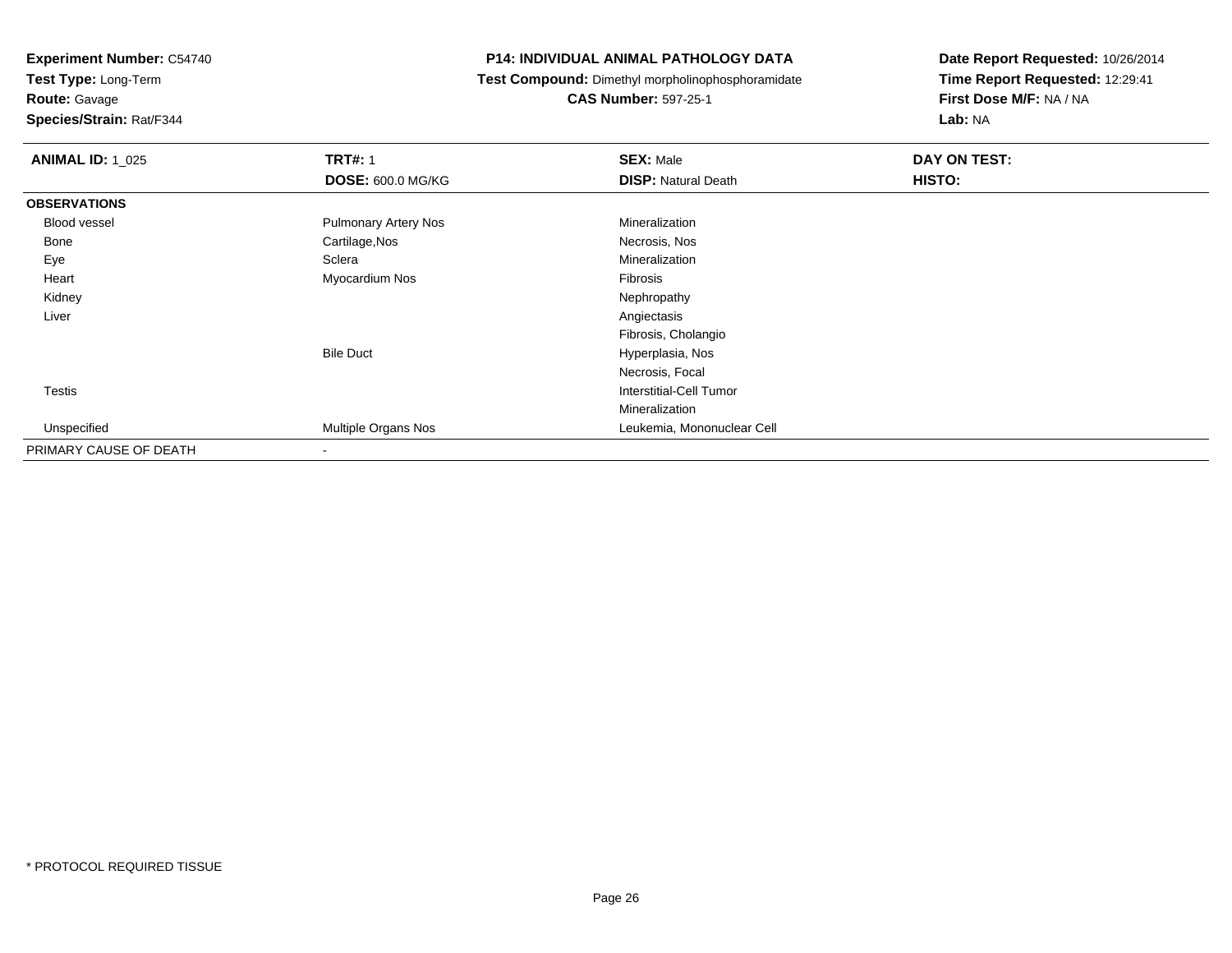**Route:** Gavage

**Species/Strain:** Rat/F344

#### **P14: INDIVIDUAL ANIMAL PATHOLOGY DATA**

**Test Compound:** Dimethyl morpholinophosphoramidate

**CAS Number:** 597-25-1

| <b>ANIMAL ID: 1_026</b> | <b>TRT#: 1</b><br><b>DOSE: 600.0 MG/KG</b> | <b>SEX: Male</b><br><b>DISP: Terminal Sacrifice</b> | DAY ON TEST:<br>HISTO: |
|-------------------------|--------------------------------------------|-----------------------------------------------------|------------------------|
| <b>OBSERVATIONS</b>     |                                            |                                                     |                        |
| Blood vessel            | <b>Pulmonary Artery Nos</b>                | Mineralization                                      |                        |
| Eye                     | Sclera                                     | Mineralization                                      |                        |
| Heart                   | Myocardium Nos                             | Fibrosis                                            |                        |
| Kidney                  |                                            | Hemorrhage                                          |                        |
|                         |                                            | Nephropathy                                         |                        |
| Liver                   |                                            | Angiectasis                                         |                        |
|                         |                                            | Fibrosis, Cholangio                                 |                        |
|                         | <b>Bile Duct</b>                           | Hyperplasia, Nos                                    |                        |
| Lymph node              | Mediastinal Lymph Node                     | Hemorrhage                                          |                        |
| Prostate                |                                            | Hyperplasia, Epithelial                             |                        |
|                         |                                            | Inflammation, Chronic                               |                        |
| Testis                  |                                            | Interstitial-Cell Tumor                             |                        |
|                         |                                            | Mineralization                                      |                        |
| Thymus                  |                                            | Persistent Embryonic Structure                      |                        |
| Thyroid                 |                                            | Cyst, Ultimobranchial                               |                        |
|                         |                                            | <b>Cystic Follicles</b>                             |                        |
| PRIMARY CAUSE OF DEATH  | ۰                                          |                                                     |                        |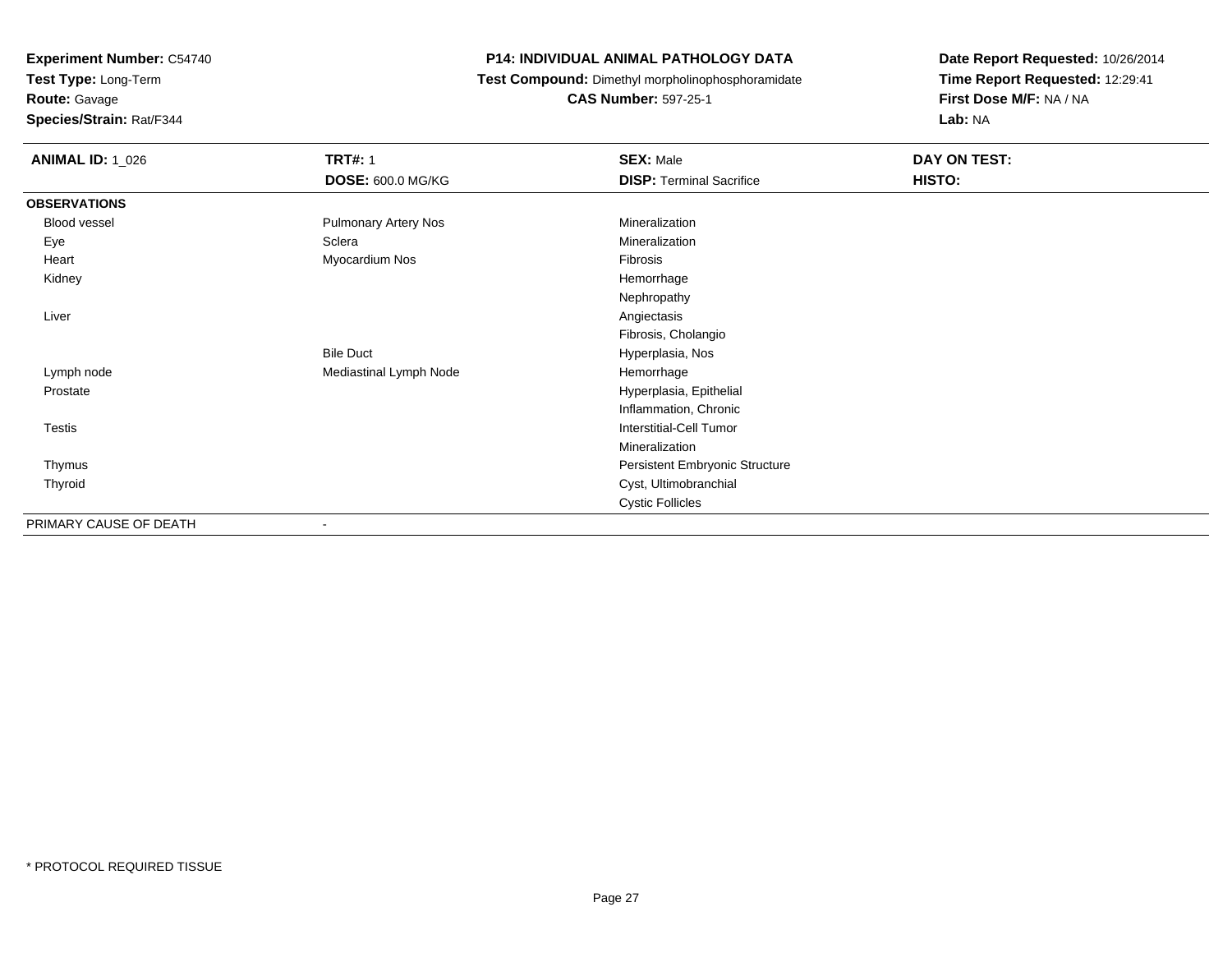| <b>Experiment Number: C54740</b>                                          |                             | <b>P14: INDIVIDUAL ANIMAL PATHOLOGY DATA</b><br>Date Report Requested: 10/26/2014 |                         |
|---------------------------------------------------------------------------|-----------------------------|-----------------------------------------------------------------------------------|-------------------------|
| Test Type: Long-Term<br>Test Compound: Dimethyl morpholinophosphoramidate |                             | Time Report Requested: 12:29:41                                                   |                         |
| <b>Route: Gavage</b>                                                      |                             | <b>CAS Number: 597-25-1</b>                                                       | First Dose M/F: NA / NA |
| Species/Strain: Rat/F344                                                  |                             |                                                                                   | <b>Lab: NA</b>          |
| <b>ANIMAL ID: 1 027</b>                                                   | <b>TRT#: 1</b>              | <b>SEX: Male</b>                                                                  | DAY ON TEST:            |
|                                                                           | <b>DOSE: 600.0 MG/KG</b>    | <b>DISP: Natural Death</b>                                                        | <b>HISTO:</b>           |
| <b>OBSERVATIONS</b>                                                       |                             |                                                                                   |                         |
| Adrenal gland                                                             |                             | Angiectasis                                                                       |                         |
|                                                                           |                             | Pheochromocytoma                                                                  |                         |
| <b>Blood vessel</b>                                                       | <b>Pulmonary Artery Nos</b> | Mineralization                                                                    |                         |
| Kidney                                                                    |                             | Nephropathy                                                                       |                         |
| Liver                                                                     | <b>Bile Duct</b>            | Hyperplasia, Nos                                                                  |                         |
| Testis                                                                    |                             | Interstitial-Cell Tumor                                                           |                         |
| Unspecified                                                               | <b>Multiple Organs Nos</b>  | Leukemia, Mononuclear Cell                                                        |                         |
| PRIMARY CAUSE OF DEATH                                                    |                             |                                                                                   |                         |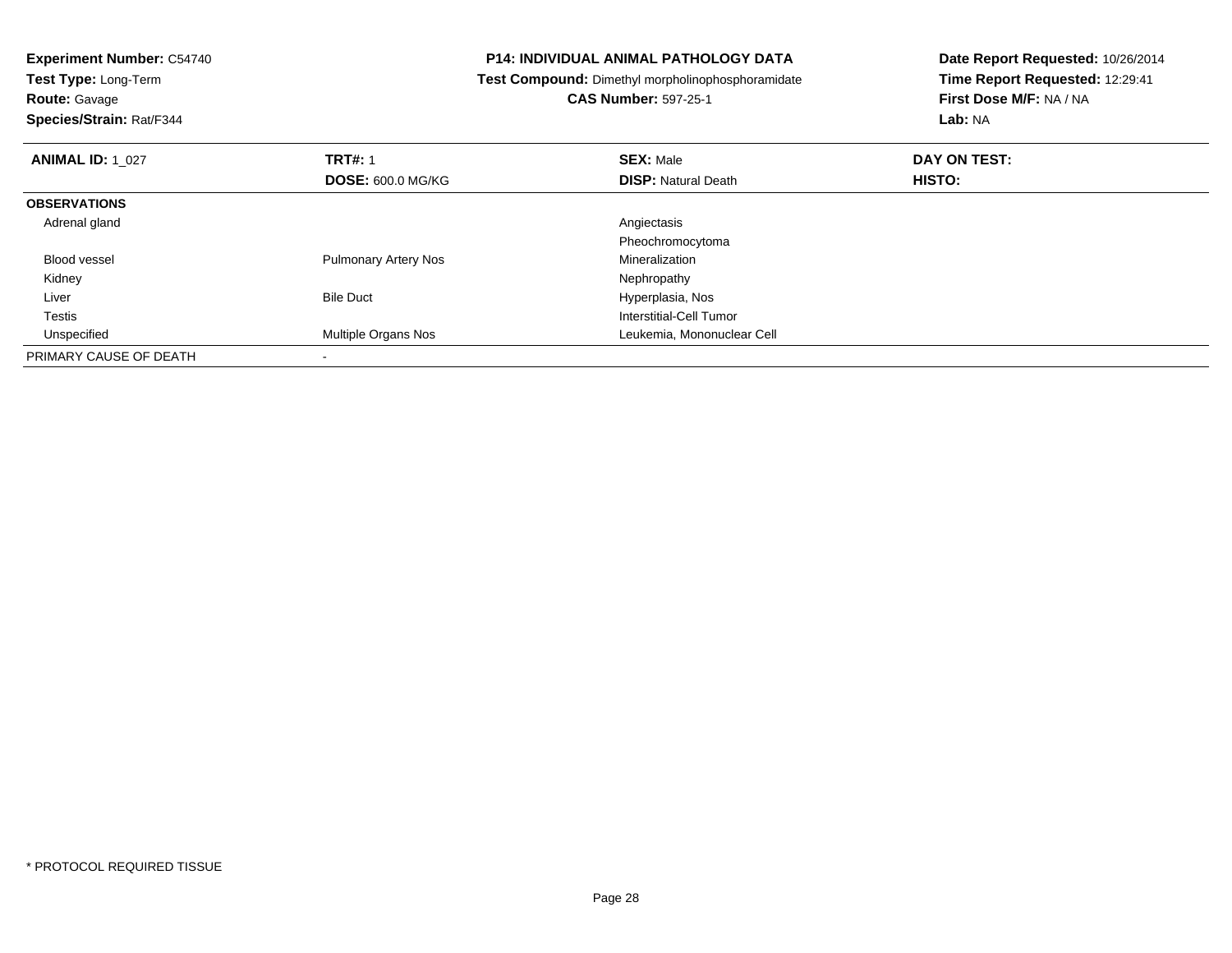**Route:** Gavage

**Species/Strain:** Rat/F344

#### **P14: INDIVIDUAL ANIMAL PATHOLOGY DATA**

**Test Compound:** Dimethyl morpholinophosphoramidate

**CAS Number:** 597-25-1

| <b>ANIMAL ID: 1 028</b> | <b>TRT#: 1</b>              | <b>SEX: Male</b>                      | DAY ON TEST: |
|-------------------------|-----------------------------|---------------------------------------|--------------|
|                         | <b>DOSE: 600.0 MG/KG</b>    | <b>DISP: Terminal Sacrifice</b>       | HISTO:       |
| <b>OBSERVATIONS</b>     |                             |                                       |              |
| Blood vessel            | <b>Pulmonary Artery Nos</b> | Mineralization                        |              |
| Heart                   | Myocardium Nos              | Fibrosis                              |              |
| Kidney                  |                             | Nephropathy                           |              |
| Liver                   |                             | Cytoplasmic Change, Ground-Glass      |              |
|                         |                             | Fibrosis, Cholangio                   |              |
|                         | <b>Bile Duct</b>            | Hyperplasia, Nos                      |              |
| Lymph node              | Mediastinal Lymph Node      | Hemorrhage                            |              |
| Testis                  |                             | Interstitial-Cell Tumor               |              |
|                         |                             | Mineralization                        |              |
| Thymus                  |                             | <b>Persistent Embryonic Structure</b> |              |
| PRIMARY CAUSE OF DEATH  | $\overline{\phantom{a}}$    |                                       |              |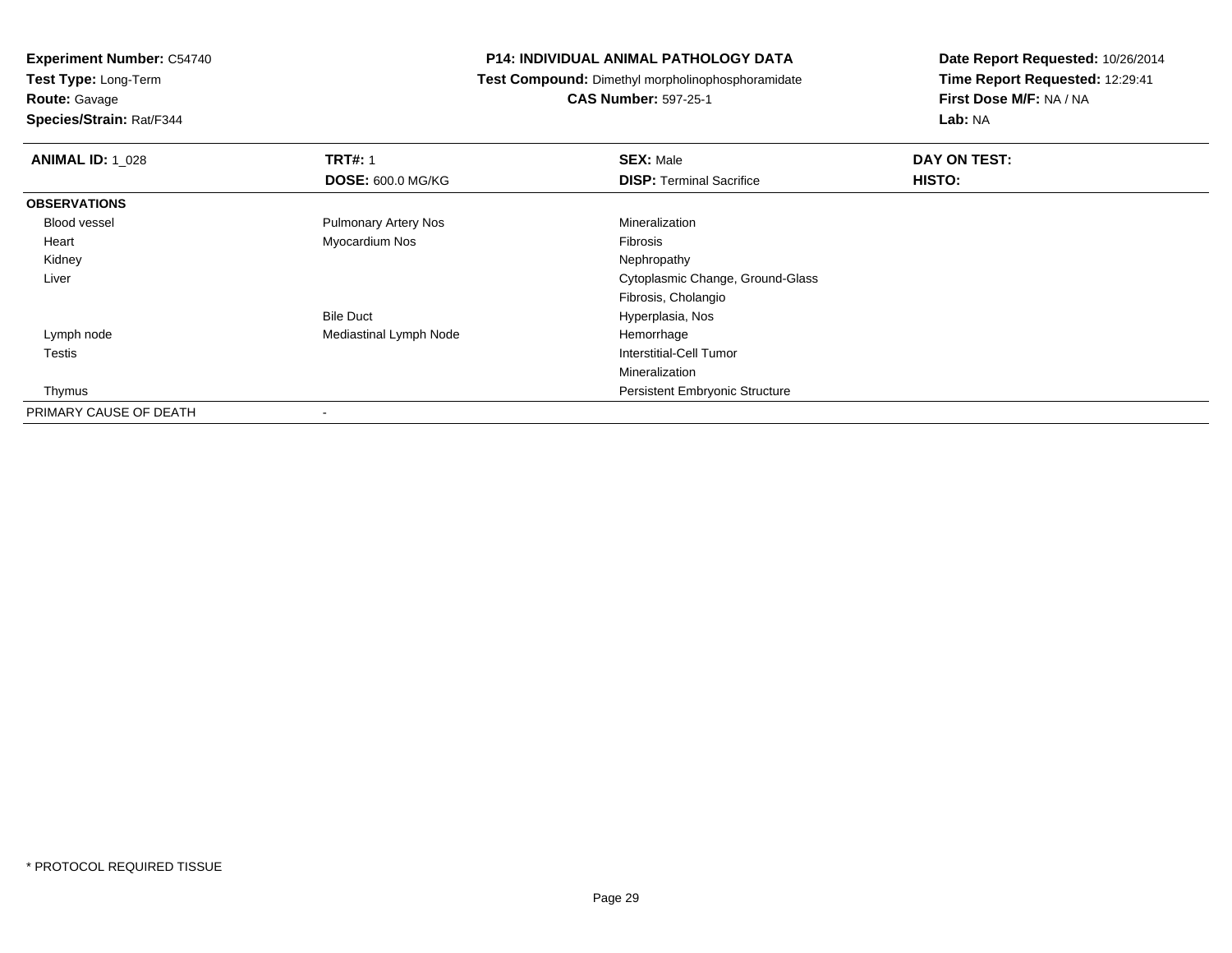| <b>Experiment Number: C54740</b><br><b>Test Type: Long-Term</b><br><b>Route: Gavage</b><br>Species/Strain: Rat/F344 |                                            | <b>P14: INDIVIDUAL ANIMAL PATHOLOGY DATA</b><br>Test Compound: Dimethyl morpholinophosphoramidate<br><b>CAS Number: 597-25-1</b> | Date Report Requested: 10/26/2014<br>Time Report Requested: 12:29:41<br>First Dose M/F: NA / NA<br>Lab: NA |
|---------------------------------------------------------------------------------------------------------------------|--------------------------------------------|----------------------------------------------------------------------------------------------------------------------------------|------------------------------------------------------------------------------------------------------------|
| <b>ANIMAL ID: 1 029</b>                                                                                             | <b>TRT#: 1</b><br><b>DOSE: 600.0 MG/KG</b> | <b>SEX: Male</b><br><b>DISP:</b> Natural Death                                                                                   | DAY ON TEST:<br><b>HISTO:</b>                                                                              |
| <b>OBSERVATIONS</b>                                                                                                 |                                            |                                                                                                                                  |                                                                                                            |
| Heart                                                                                                               | Myocardium Nos                             | Fibrosis                                                                                                                         |                                                                                                            |
| Kidney                                                                                                              |                                            | Nephropathy                                                                                                                      |                                                                                                            |
| Skin                                                                                                                | Lip Nos                                    | Squamous Cell Papilloma                                                                                                          |                                                                                                            |
| Unspecified                                                                                                         | Multiple Organs Nos                        | Leukemia, Mononuclear Cell                                                                                                       |                                                                                                            |
| PRIMARY CAUSE OF DEATH                                                                                              |                                            |                                                                                                                                  |                                                                                                            |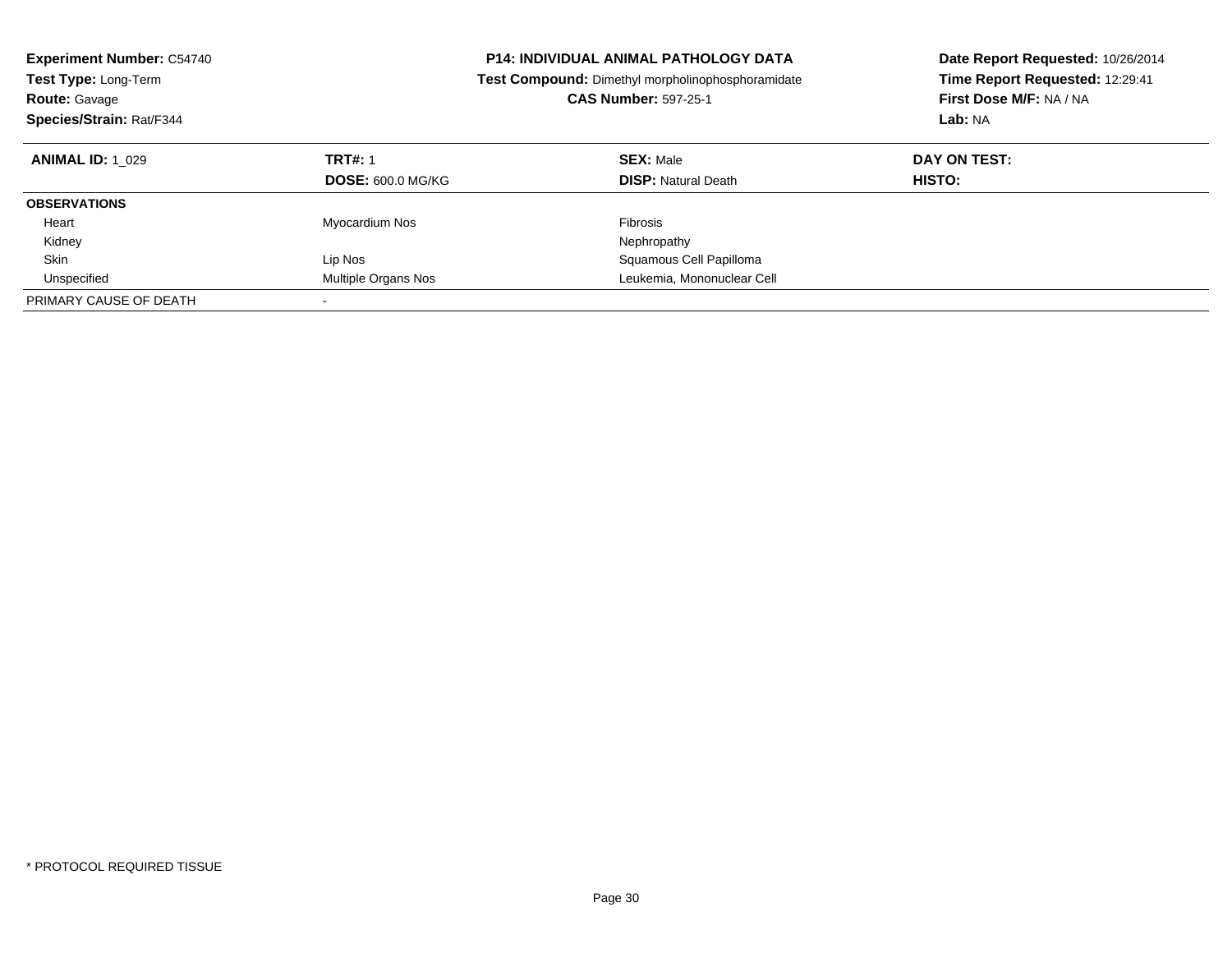**Test Type:** Long-Term**Route:** Gavage

**Species/Strain:** Rat/F344

#### **P14: INDIVIDUAL ANIMAL PATHOLOGY DATA**

**Test Compound:** Dimethyl morpholinophosphoramidate

**CAS Number:** 597-25-1

| <b>ANIMAL ID: 1 030</b> | <b>TRT#: 1</b>              | <b>SEX: Male</b>                      | DAY ON TEST: |  |
|-------------------------|-----------------------------|---------------------------------------|--------------|--|
|                         | <b>DOSE: 600.0 MG/KG</b>    | <b>DISP: Natural Death</b>            | HISTO:       |  |
| <b>OBSERVATIONS</b>     |                             |                                       |              |  |
| Adrenal gland           |                             | Inflammation, Suppurative             |              |  |
| <b>Blood vessel</b>     | <b>Pulmonary Artery Nos</b> | Mineralization                        |              |  |
| Heart                   | Myocardium Nos              | Fibrosis                              |              |  |
| Kidney                  |                             | Nephropathy                           |              |  |
| Liver                   | <b>Bile Duct</b>            | Hyperplasia, Nos                      |              |  |
| Lung                    |                             | Edema, Nos                            |              |  |
| Pancreas                | Acinus                      | Atrophy, Nos                          |              |  |
| Testis                  |                             | Interstitial-Cell Tumor               |              |  |
| Thymus                  |                             | <b>Persistent Embryonic Structure</b> |              |  |
| Unspecified             | Multiple Organs Nos         | Leukemia, Mononuclear Cell            |              |  |
| PRIMARY CAUSE OF DEATH  | $\overline{\phantom{a}}$    |                                       |              |  |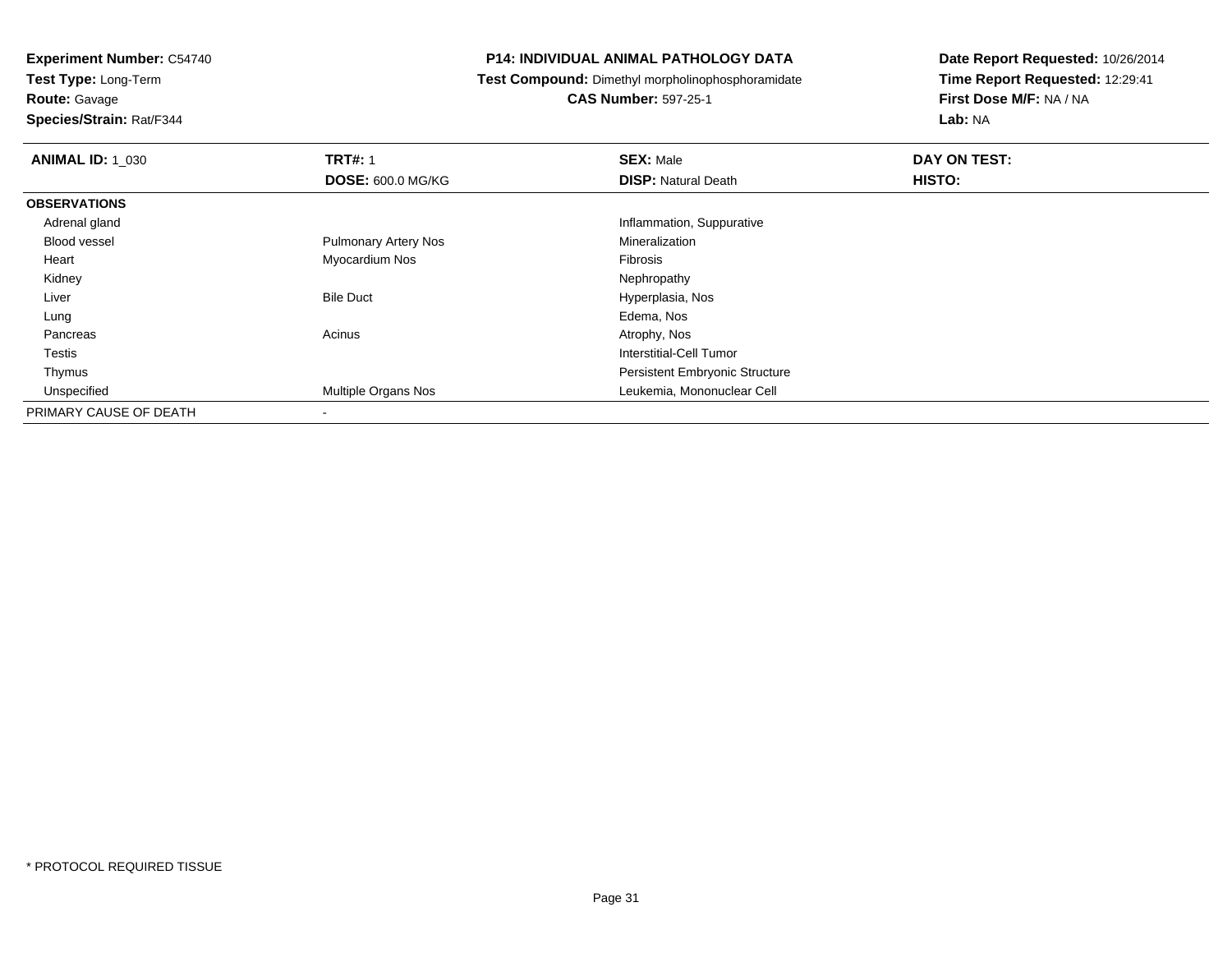| <b>Experiment Number: C54740</b><br><b>Test Type: Long-Term</b> |                          | <b>P14: INDIVIDUAL ANIMAL PATHOLOGY DATA</b>      | Date Report Requested: 10/26/2014 |  |
|-----------------------------------------------------------------|--------------------------|---------------------------------------------------|-----------------------------------|--|
|                                                                 |                          | Test Compound: Dimethyl morpholinophosphoramidate | Time Report Requested: 12:29:41   |  |
| <b>Route: Gavage</b>                                            |                          | <b>CAS Number: 597-25-1</b>                       | First Dose M/F: NA / NA           |  |
| Species/Strain: Rat/F344                                        |                          |                                                   | Lab: NA                           |  |
| <b>ANIMAL ID: 1 031</b>                                         | <b>TRT#: 1</b>           | <b>SEX: Male</b>                                  | DAY ON TEST:                      |  |
|                                                                 | <b>DOSE: 600.0 MG/KG</b> | <b>DISP: Natural Death</b>                        | HISTO:                            |  |
| <b>OBSERVATIONS</b>                                             |                          |                                                   |                                   |  |
| Heart                                                           | Myocardium Nos           | Fibrosis                                          |                                   |  |
|                                                                 | Atrium                   | Thrombosis, Nos                                   |                                   |  |
| Kidney                                                          |                          | Nephropathy                                       |                                   |  |
| Lung                                                            |                          | Congestion, Nos                                   |                                   |  |
|                                                                 |                          | Edema, Nos                                        |                                   |  |
| Mammary gland                                                   |                          | Hyperplasia, Focal                                |                                   |  |
| <b>Testis</b>                                                   |                          | Interstitial-Cell Tumor                           |                                   |  |
| Unspecified                                                     | Multiple Organs Nos      | Lymphoma, Nos-Malignant                           |                                   |  |
| PRIMARY CAUSE OF DEATH                                          |                          |                                                   |                                   |  |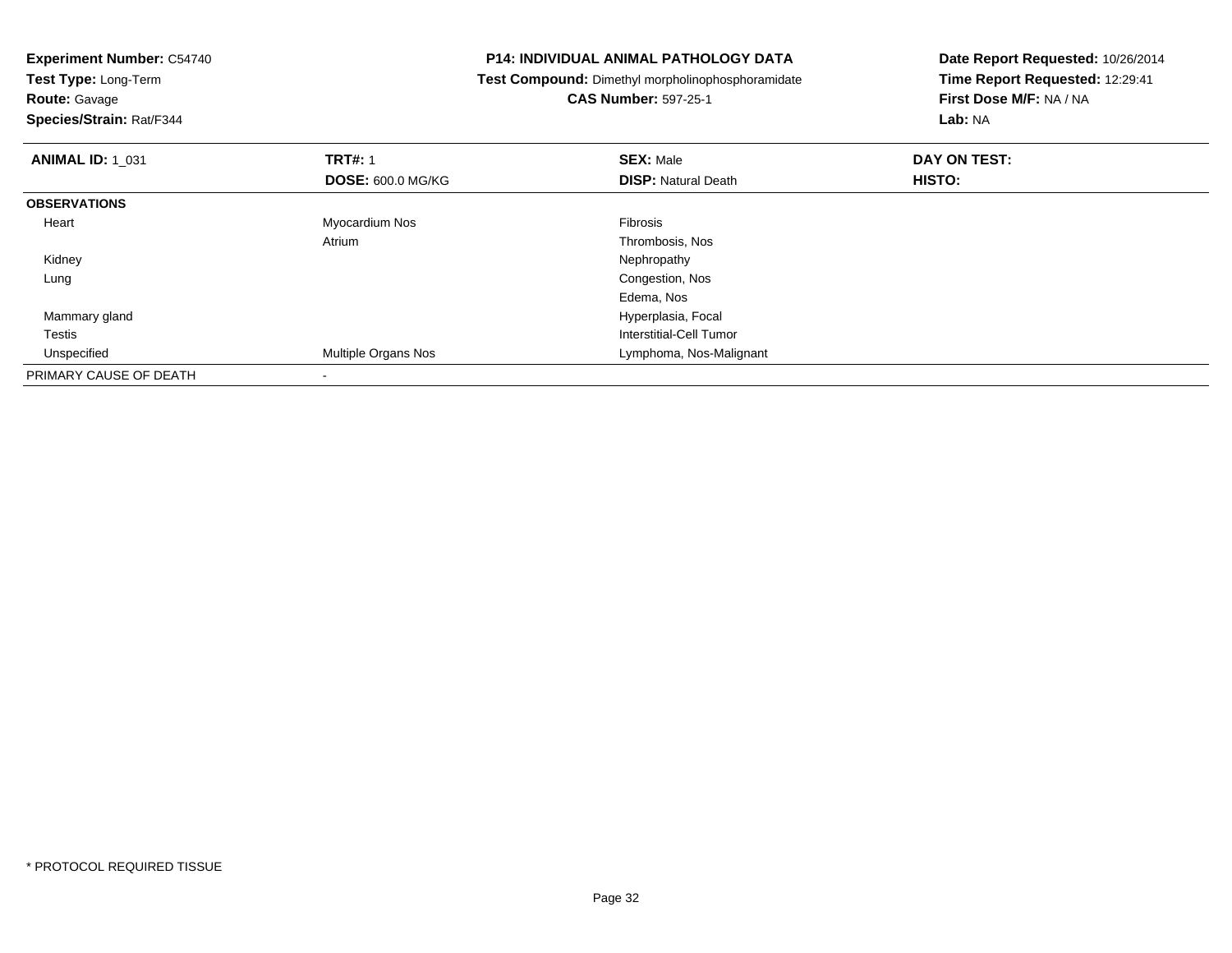**Test Type:** Long-Term

**Route:** Gavage

**Species/Strain:** Rat/F344

#### **P14: INDIVIDUAL ANIMAL PATHOLOGY DATA**

**Test Compound:** Dimethyl morpholinophosphoramidate

**CAS Number:** 597-25-1

| <b>ANIMAL ID: 1_032</b> | <b>TRT#: 1</b>              | <b>SEX: Male</b>                | DAY ON TEST: |  |
|-------------------------|-----------------------------|---------------------------------|--------------|--|
|                         | DOSE: 600.0 MG/KG           | <b>DISP: Terminal Sacrifice</b> | HISTO:       |  |
| <b>OBSERVATIONS</b>     |                             |                                 |              |  |
| Adrenal gland           | Medulla                     | Focal Cellular Change           |              |  |
|                         |                             | Pheochromocytoma                |              |  |
| Blood vessel            | <b>Pulmonary Artery Nos</b> | Mineralization                  |              |  |
| Eye                     |                             | Cataract                        |              |  |
|                         | Retina                      | Degeneration, Nos               |              |  |
|                         | Sclera                      | Mineralization                  |              |  |
| Heart                   | Myocardium Nos              | Fibrosis                        |              |  |
| Kidney                  |                             | Nephropathy                     |              |  |
| Liver                   |                             | Angiectasis                     |              |  |
|                         |                             | Fibrosis, Cholangio             |              |  |
|                         |                             | Fibrosis, Focal                 |              |  |
|                         | <b>Bile Duct</b>            | Hyperplasia, Nos                |              |  |
| Parathyroid gland       |                             | Hyperplasia, Nos                |              |  |
| Skin                    | Back                        | Cyst, Epidermal Inclusion       |              |  |
| Spleen                  |                             | Fibrosis                        |              |  |
| Testis                  |                             | <b>Interstitial-Cell Tumor</b>  |              |  |
|                         |                             | Mineralization                  |              |  |
| Unspecified             | Multiple Organs Nos         | Leukemia, Mononuclear Cell      |              |  |
| PRIMARY CAUSE OF DEATH  | $\overline{\phantom{a}}$    |                                 |              |  |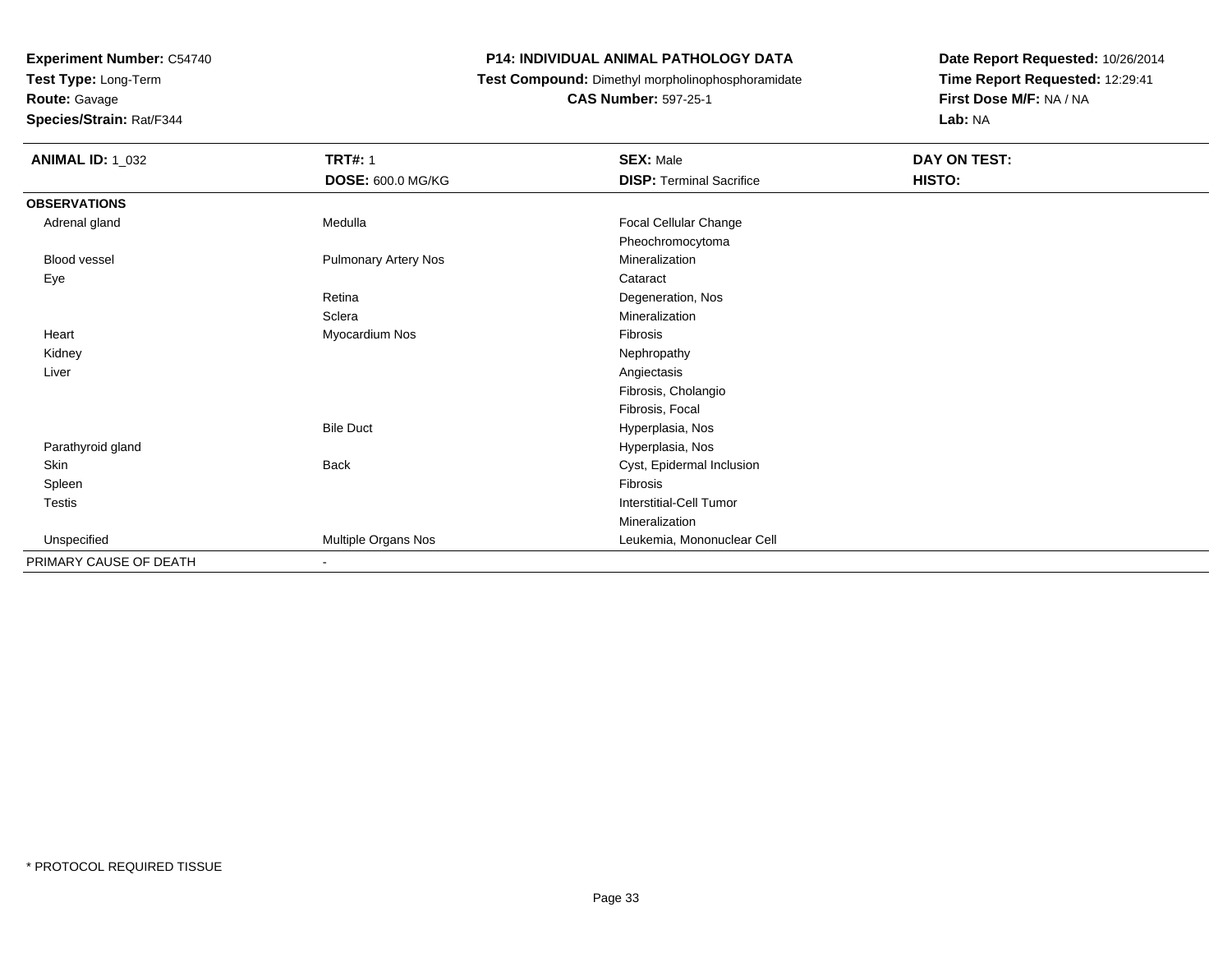| <b>Experiment Number: C54740</b>                                          |                          | P14: INDIVIDUAL ANIMAL PATHOLOGY DATA | Date Report Requested: 10/26/2014 |  |
|---------------------------------------------------------------------------|--------------------------|---------------------------------------|-----------------------------------|--|
| Test Type: Long-Term<br>Test Compound: Dimethyl morpholinophosphoramidate |                          |                                       | Time Report Requested: 12:29:41   |  |
| <b>Route: Gavage</b>                                                      |                          | <b>CAS Number: 597-25-1</b>           | First Dose M/F: NA / NA           |  |
| Species/Strain: Rat/F344                                                  |                          |                                       | Lab: NA                           |  |
| <b>ANIMAL ID: 1_033</b>                                                   | <b>TRT#: 1</b>           | <b>SEX: Male</b>                      | DAY ON TEST:                      |  |
|                                                                           | <b>DOSE: 600.0 MG/KG</b> | <b>DISP:</b> Terminal Sacrifice       | HISTO:                            |  |
| <b>OBSERVATIONS</b>                                                       |                          |                                       |                                   |  |
| Eye                                                                       |                          | Cataract                              |                                   |  |
|                                                                           | Retina                   | Degeneration, Nos                     |                                   |  |
| Heart                                                                     | Myocardium Nos           | <b>Fibrosis</b>                       |                                   |  |
| Kidney                                                                    |                          | Nephropathy                           |                                   |  |
| Liver                                                                     |                          | Angiectasis                           |                                   |  |
|                                                                           | <b>Bile Duct</b>         | Hyperplasia, Nos                      |                                   |  |
| <b>Testis</b>                                                             |                          | <b>Interstitial-Cell Tumor</b>        |                                   |  |
| Unspecified                                                               | Multiple Organs Nos      | Leukemia, Mononuclear Cell            |                                   |  |
| PRIMARY CAUSE OF DEATH                                                    |                          |                                       |                                   |  |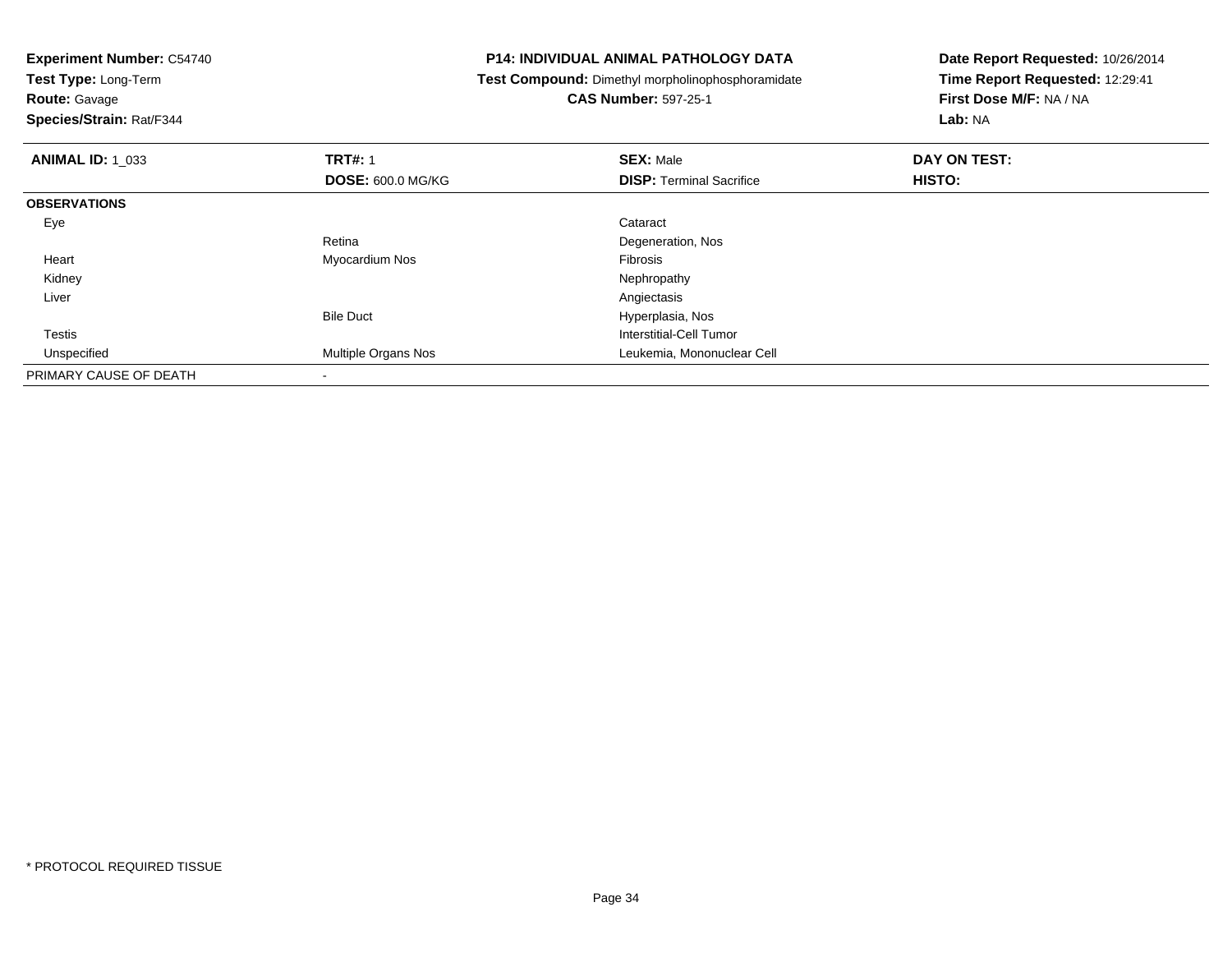| <b>P14: INDIVIDUAL ANIMAL PATHOLOGY DATA</b><br><b>Experiment Number: C54740</b><br>Test Type: Long-Term<br>Test Compound: Dimethyl morpholinophosphoramidate |                          | Date Report Requested: 10/26/2014 |                                 |
|---------------------------------------------------------------------------------------------------------------------------------------------------------------|--------------------------|-----------------------------------|---------------------------------|
|                                                                                                                                                               |                          |                                   | Time Report Requested: 12:29:41 |
| <b>Route: Gavage</b>                                                                                                                                          |                          | <b>CAS Number: 597-25-1</b>       | First Dose M/F: NA / NA         |
| Species/Strain: Rat/F344                                                                                                                                      |                          |                                   | Lab: NA                         |
| <b>ANIMAL ID: 1 034</b>                                                                                                                                       | <b>TRT#: 1</b>           | <b>SEX: Male</b>                  | DAY ON TEST:                    |
|                                                                                                                                                               | <b>DOSE: 600.0 MG/KG</b> | <b>DISP:</b> Accidently Killed    | HISTO:                          |
| <b>OBSERVATIONS</b>                                                                                                                                           |                          |                                   |                                 |
| Brain                                                                                                                                                         | Meninges                 | Hemorrhage                        |                                 |
| Eye                                                                                                                                                           |                          | Hemorrhage                        |                                 |
| Heart                                                                                                                                                         | Myocardium Nos           | Degeneration, Nos                 |                                 |
| Liver                                                                                                                                                         | <b>Bile Duct</b>         | Hyperplasia, Nos                  |                                 |
| Lung                                                                                                                                                          |                          | Hemorrhage                        |                                 |
| Pancreas                                                                                                                                                      | Acinus                   | Atrophy, Nos                      |                                 |
| Testis                                                                                                                                                        |                          | Mineralization                    |                                 |
| PRIMARY CAUSE OF DEATH                                                                                                                                        |                          |                                   |                                 |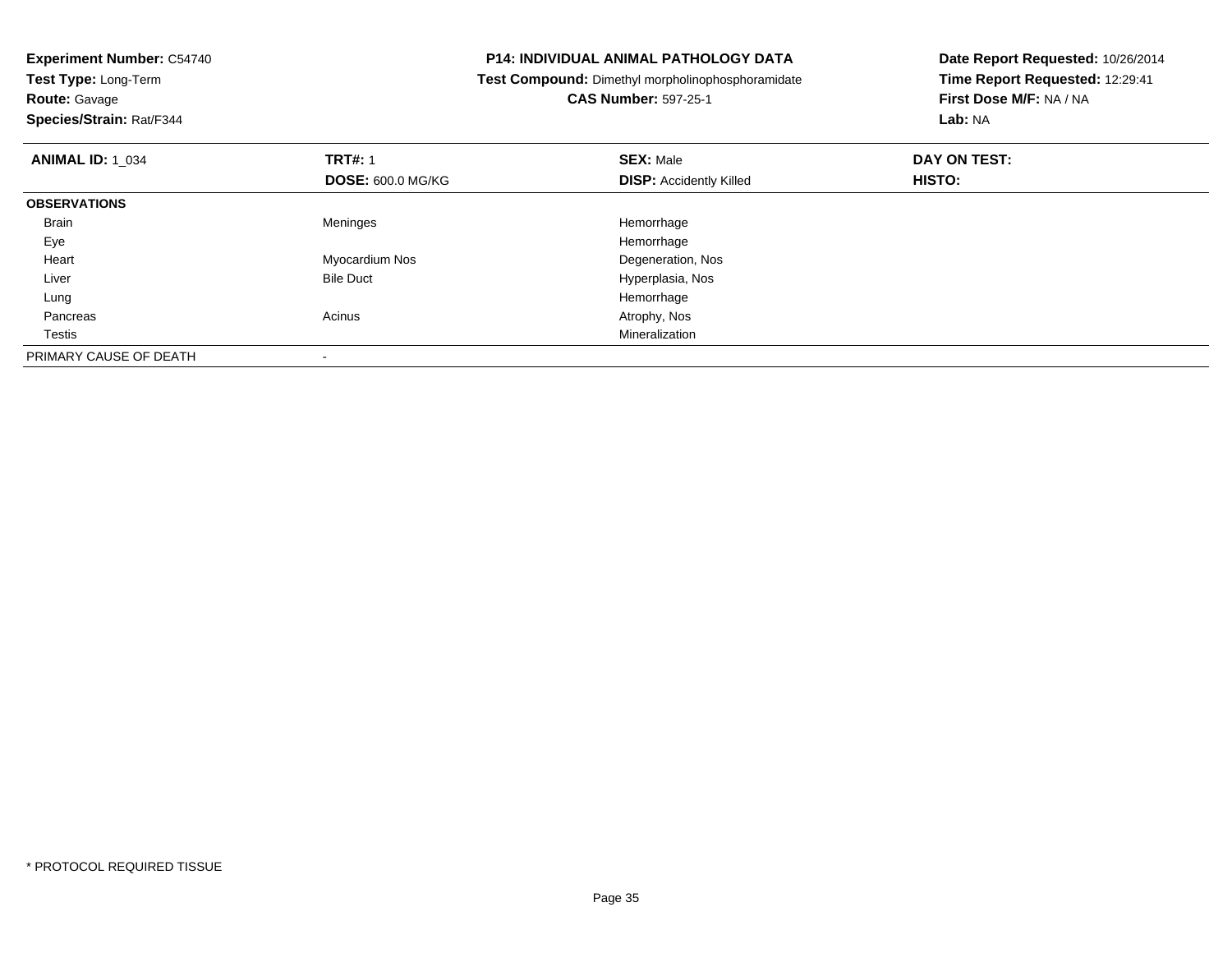**Test Type:** Long-Term

**Route:** Gavage

**Species/Strain:** Rat/F344

#### **P14: INDIVIDUAL ANIMAL PATHOLOGY DATA**

**Test Compound:** Dimethyl morpholinophosphoramidate

**CAS Number:** 597-25-1

| <b>ANIMAL ID: 1 035</b> | <b>TRT#: 1</b>           | <b>SEX: Male</b>                        | DAY ON TEST: |
|-------------------------|--------------------------|-----------------------------------------|--------------|
|                         | <b>DOSE: 600.0 MG/KG</b> | <b>DISP: Natural Death</b>              | HISTO:       |
| <b>OBSERVATIONS</b>     |                          |                                         |              |
| Heart                   | Myocardium Nos           | <b>Fibrosis</b>                         |              |
| Kidney                  |                          | Nephropathy                             |              |
|                         |                          | Transitional-Cell Carcinoma             |              |
| Liver                   |                          | Angiectasis                             |              |
|                         |                          | Fibrosis, Cholangio                     |              |
| Lung                    |                          | Transitional-Cell Carcinoma, Metastatic |              |
| Lymph node              | Mediastinal Lymph Node   | Transitional-Cell Carcinoma, Metastatic |              |
| Pancreas                |                          | Transitional-Cell Carcinoma, Invasive   |              |
| Prostate                |                          | Hyperplasia, Epithelial                 |              |
|                         |                          | Inflammation, Chronic                   |              |
| Testis                  |                          | Interstitial-Cell Tumor                 |              |
| Unspecified             | <b>Abdominal Cavity</b>  | Transitional-Cell Carcinoma, Invasive   |              |
| PRIMARY CAUSE OF DEATH  | $\overline{\phantom{a}}$ |                                         |              |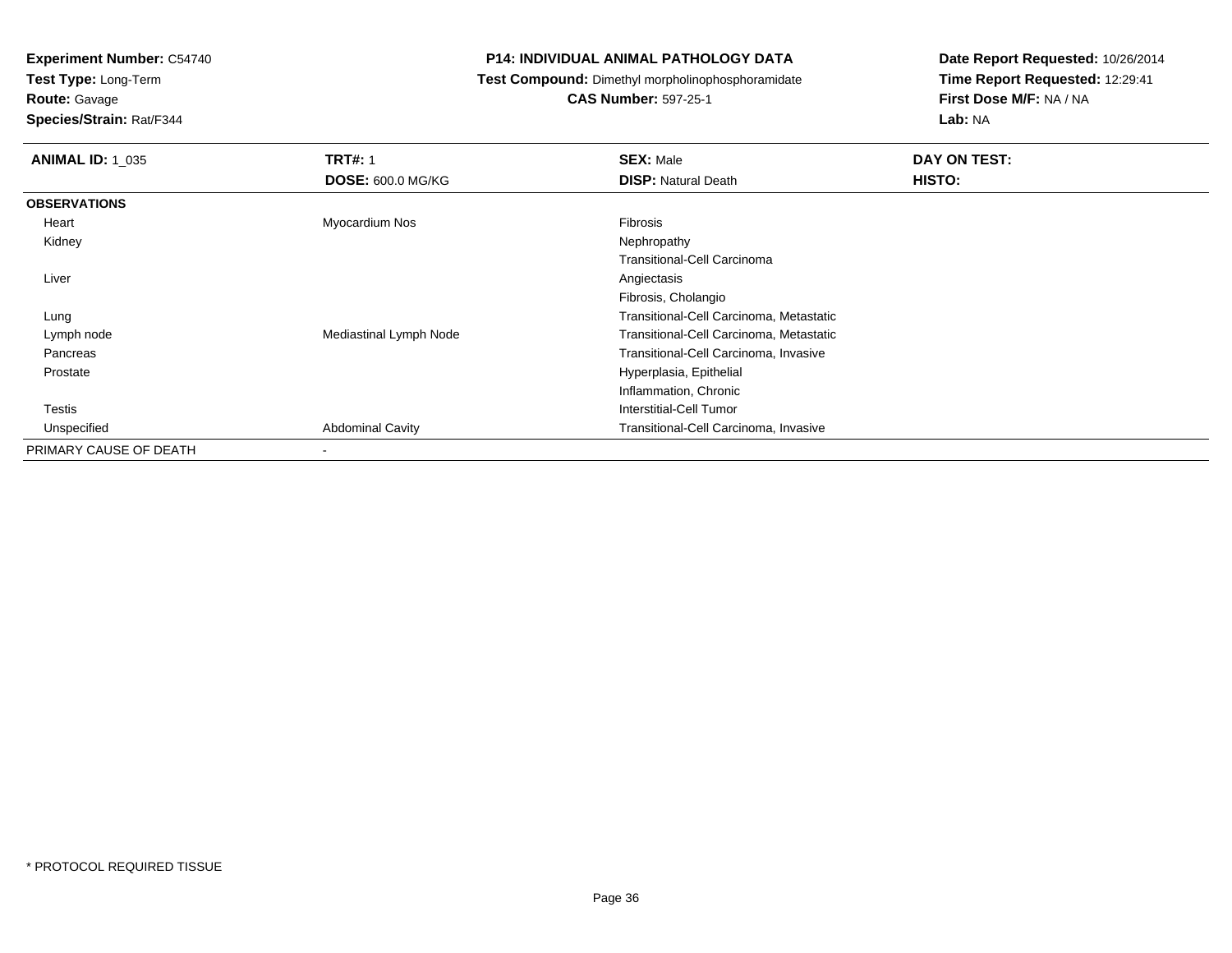**Test Type:** Long-Term

**Route:** Gavage

**Species/Strain:** Rat/F344

#### **P14: INDIVIDUAL ANIMAL PATHOLOGY DATA**

**Test Compound:** Dimethyl morpholinophosphoramidate

**CAS Number:** 597-25-1

| <b>ANIMAL ID: 1_036</b> | <b>TRT#: 1</b>           | <b>SEX: Male</b>                | DAY ON TEST: |
|-------------------------|--------------------------|---------------------------------|--------------|
|                         | <b>DOSE: 600.0 MG/KG</b> | <b>DISP: Terminal Sacrifice</b> | HISTO:       |
| <b>OBSERVATIONS</b>     |                          |                                 |              |
| Adrenal gland           | Medulla                  | Hyperplasia, Focal              |              |
| Bone                    | Cartilage, Nos           | Necrosis, Nos                   |              |
| Epididymis              |                          | Inflammation, Chronic           |              |
| Kidney                  |                          | Hemorrhage                      |              |
|                         |                          | Nephropathy                     |              |
| Liver                   |                          | Fibrosis, Cholangio             |              |
|                         | <b>Bile Duct</b>         | Hyperplasia, Nos                |              |
| Lung                    |                          | Alveolar/Bronchiolar Adenoma    |              |
| Prostate                |                          | Inflammation, Chronic           |              |
| Skin                    | Chest                    | Squamous Cell Papilloma         |              |
| <b>Testis</b>           |                          | Interstitial-Cell Tumor         |              |
| Unspecified             | Multiple Organs Nos      | Leukemia, Mononuclear Cell      |              |
| PRIMARY CAUSE OF DEATH  | $\overline{\phantom{a}}$ |                                 |              |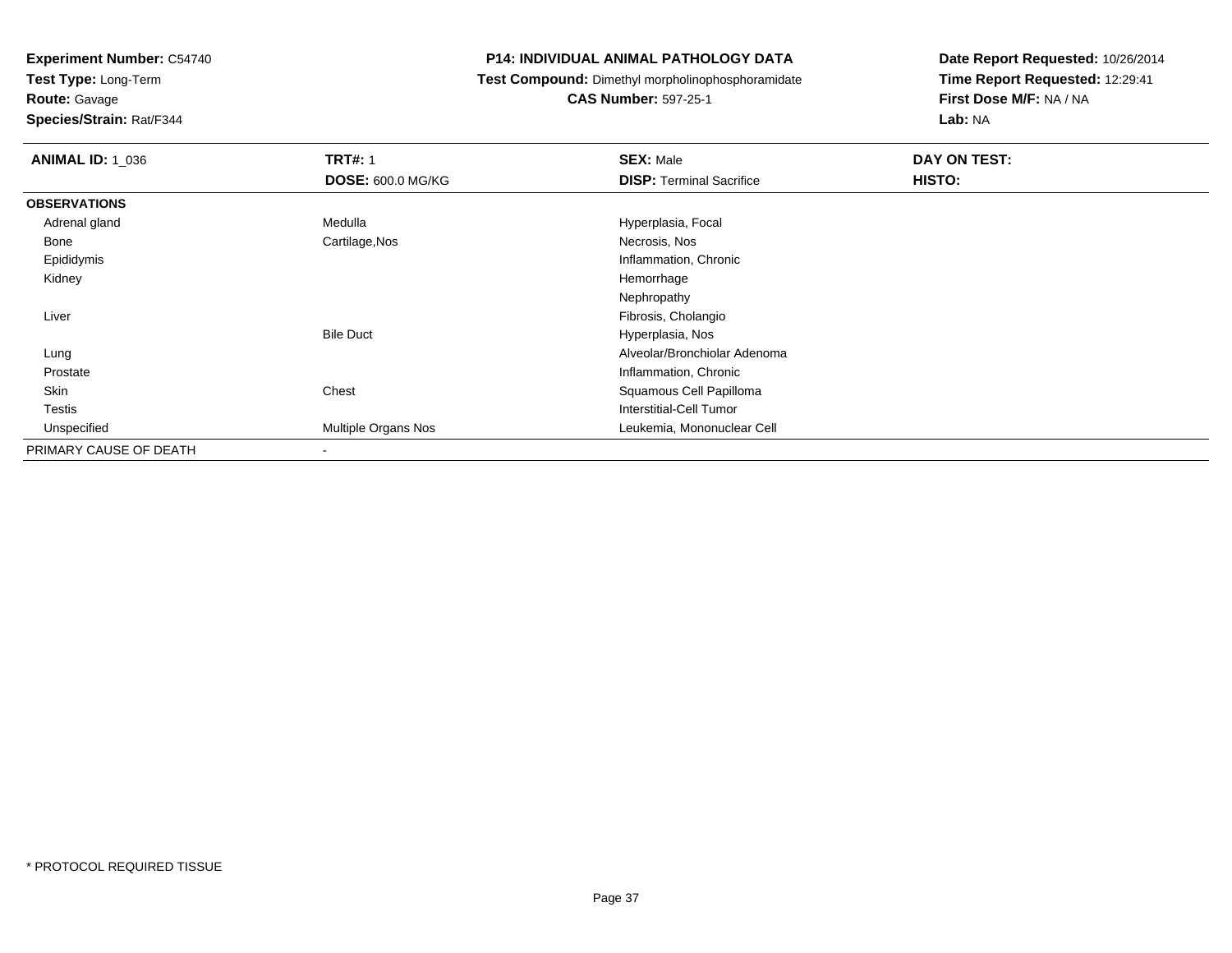**Test Type:** Long-Term

**Route:** Gavage

**Species/Strain:** Rat/F344

#### **P14: INDIVIDUAL ANIMAL PATHOLOGY DATA**

**Test Compound:** Dimethyl morpholinophosphoramidate

**CAS Number:** 597-25-1

| <b>ANIMAL ID: 1 037</b> | <b>TRT#: 1</b>           | <b>SEX: Male</b>                      | DAY ON TEST: |
|-------------------------|--------------------------|---------------------------------------|--------------|
|                         | <b>DOSE: 600.0 MG/KG</b> | <b>DISP: Terminal Sacrifice</b>       | HISTO:       |
| <b>OBSERVATIONS</b>     |                          |                                       |              |
| Heart                   | Myocardium Nos           | Fibrosis                              |              |
| Kidney                  |                          | Nephropathy                           |              |
| Liver                   |                          | Fibrosis, Cholangio                   |              |
|                         | <b>Bile Duct</b>         | Hyperplasia, Nos                      |              |
| Mammary gland           |                          | Fibroadenoma                          |              |
| Pancreas                | Acinus                   | Atrophy, Nos                          |              |
| <b>Testis</b>           |                          | Interstitial-Cell Tumor               |              |
|                         |                          | Mineralization                        |              |
| Thymus                  |                          | <b>Persistent Embryonic Structure</b> |              |
| Thyroid                 |                          | Hyperplasia, C Cell                   |              |
| PRIMARY CAUSE OF DEATH  |                          |                                       |              |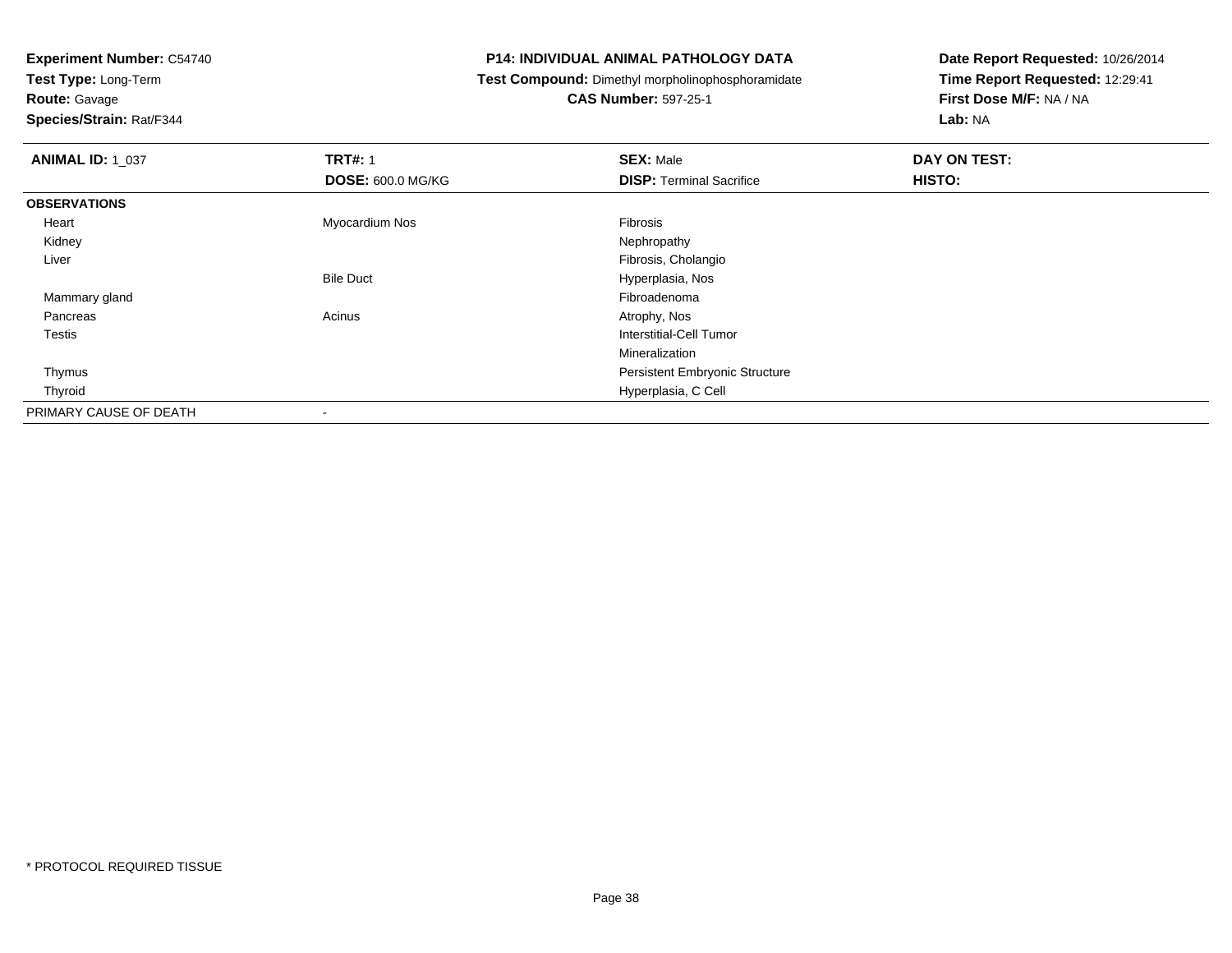| <b>Experiment Number: C54740</b><br><b>Test Type: Long-Term</b><br><b>Route: Gavage</b><br>Species/Strain: Rat/F344 |                                            | <b>P14: INDIVIDUAL ANIMAL PATHOLOGY DATA</b><br>Date Report Requested: 10/26/2014<br>Time Report Requested: 12:29:41<br>Test Compound: Dimethyl morpholinophosphoramidate<br>First Dose M/F: NA / NA<br><b>CAS Number: 597-25-1</b><br>Lab: NA |                               |
|---------------------------------------------------------------------------------------------------------------------|--------------------------------------------|------------------------------------------------------------------------------------------------------------------------------------------------------------------------------------------------------------------------------------------------|-------------------------------|
| <b>ANIMAL ID: 1 038</b>                                                                                             | <b>TRT#: 1</b><br><b>DOSE: 600.0 MG/KG</b> | <b>SEX: Male</b><br><b>DISP:</b> Natural Death                                                                                                                                                                                                 | DAY ON TEST:<br><b>HISTO:</b> |
| <b>OBSERVATIONS</b>                                                                                                 |                                            |                                                                                                                                                                                                                                                |                               |
| Heart                                                                                                               | Myocardium Nos                             | Fibrosis                                                                                                                                                                                                                                       |                               |
| Kidney                                                                                                              |                                            | Nephropathy                                                                                                                                                                                                                                    |                               |
| Testis                                                                                                              |                                            | Interstitial-Cell Tumor                                                                                                                                                                                                                        |                               |
| Unspecified                                                                                                         | Multiple Organs Nos                        | Leukemia, Mononuclear Cell                                                                                                                                                                                                                     |                               |
| PRIMARY CAUSE OF DEATH                                                                                              |                                            |                                                                                                                                                                                                                                                |                               |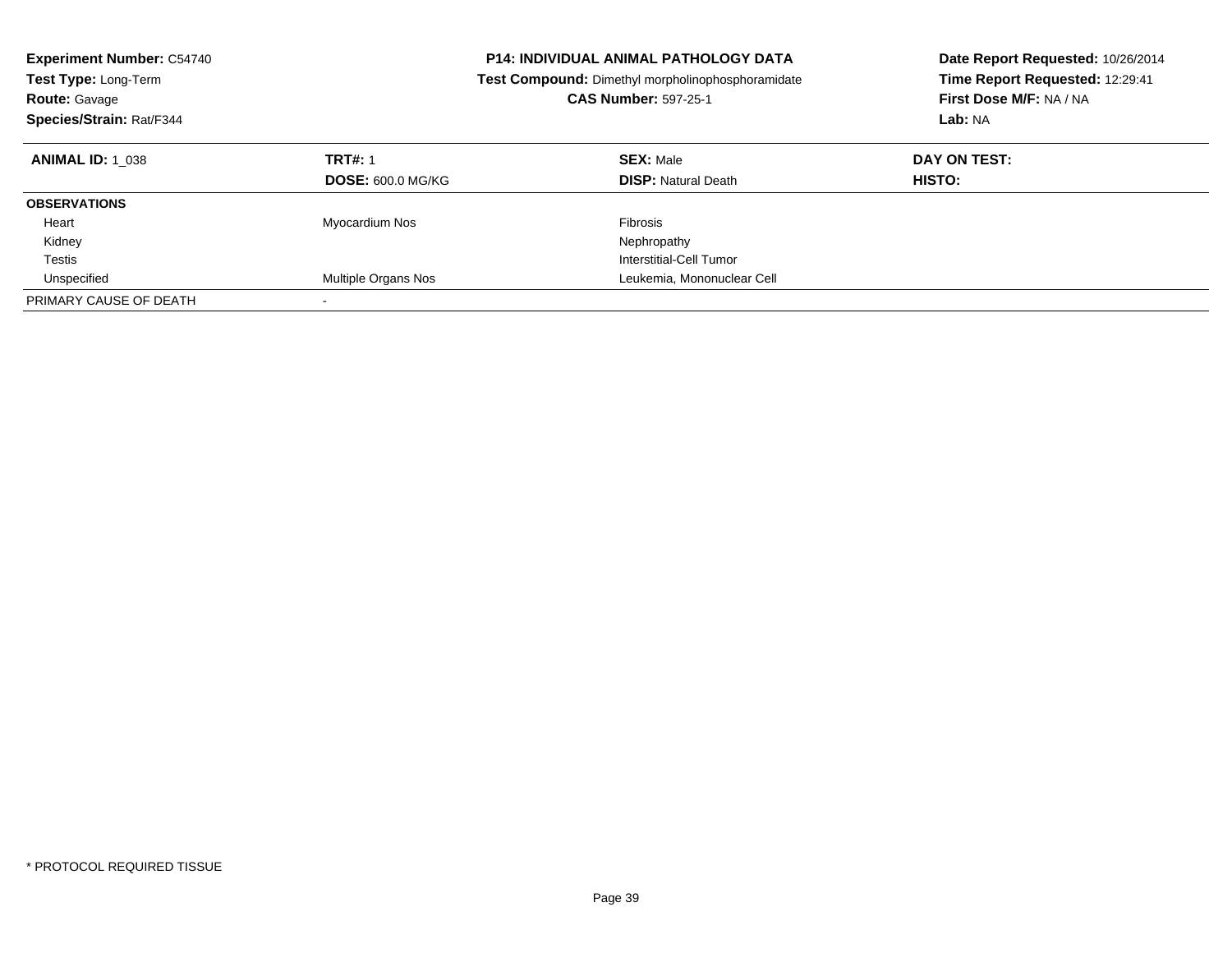**Test Type:** Long-Term**Route:** Gavage

**Species/Strain:** Rat/F344

#### **P14: INDIVIDUAL ANIMAL PATHOLOGY DATA**

**Test Compound:** Dimethyl morpholinophosphoramidate

**CAS Number:** 597-25-1

| <b>ANIMAL ID: 1 039</b> | <b>TRT#: 1</b>           | <b>SEX: Male</b>             | DAY ON TEST: |  |
|-------------------------|--------------------------|------------------------------|--------------|--|
|                         | <b>DOSE: 600.0 MG/KG</b> | <b>DISP: Natural Death</b>   | HISTO:       |  |
| <b>OBSERVATIONS</b>     |                          |                              |              |  |
| Adrenal gland           | Cortex Nos               | <b>Focal Cellular Change</b> |              |  |
| Heart                   | Myocardium Nos           | <b>Fibrosis</b>              |              |  |
| Kidney                  |                          | Nephropathy                  |              |  |
| Liver                   |                          | Angiectasis                  |              |  |
|                         | <b>Bile Duct</b>         | Hyperplasia, Nos             |              |  |
| Lung                    |                          | Edema, Nos                   |              |  |
| Testis                  |                          | Hypospermatogenesis          |              |  |
|                         |                          | Interstitial-Cell Tumor      |              |  |
| Unspecified             | Multiple Organs Nos      | Leukemia, Mononuclear Cell   |              |  |
| PRIMARY CAUSE OF DEATH  | $\,$                     |                              |              |  |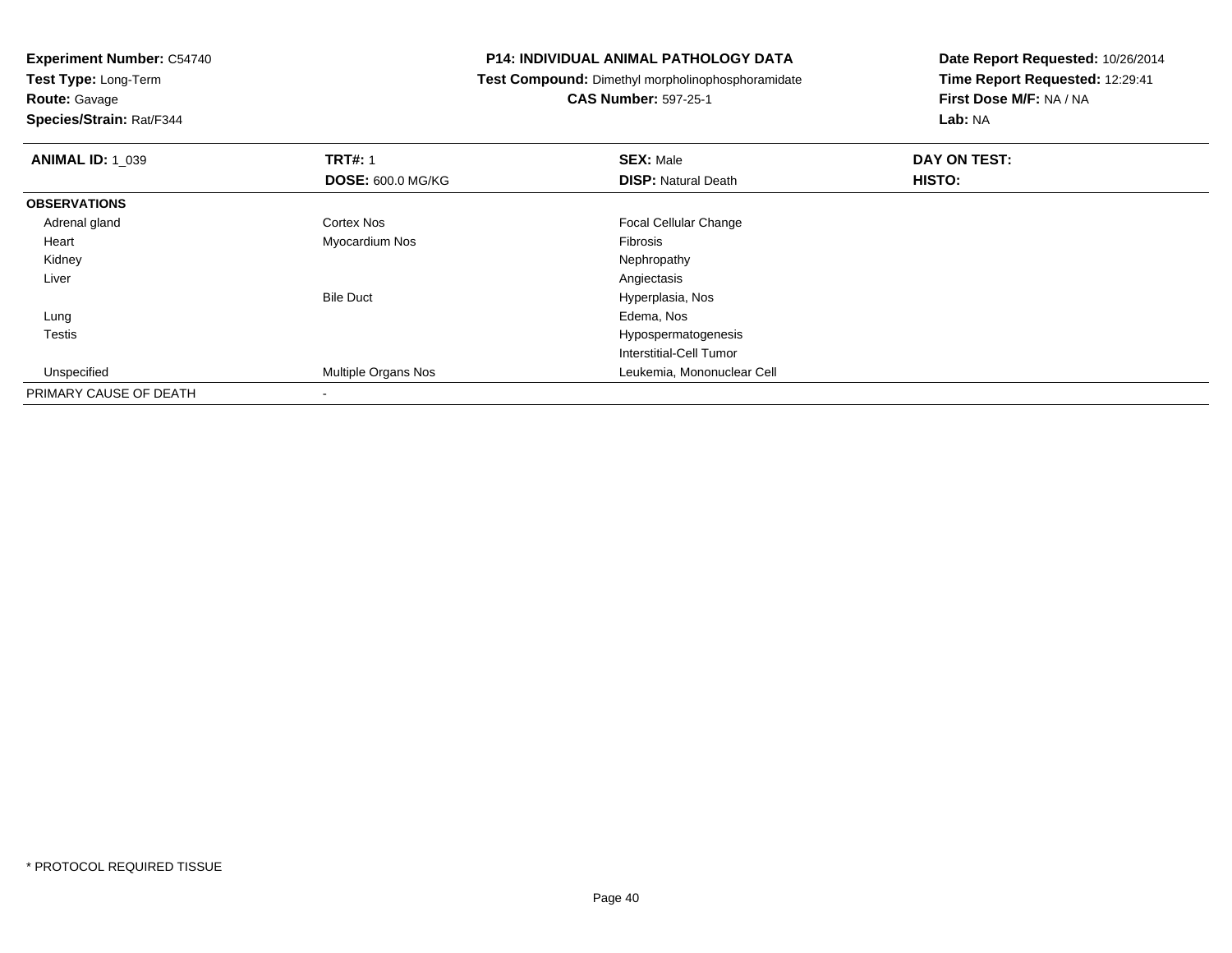**Test Type:** Long-Term

**Route:** Gavage

**Species/Strain:** Rat/F344

#### **P14: INDIVIDUAL ANIMAL PATHOLOGY DATA**

**Test Compound:** Dimethyl morpholinophosphoramidate

**CAS Number:** 597-25-1

| <b>ANIMAL ID: 1_040</b> | <b>TRT#: 1</b>           | <b>SEX: Male</b>                | DAY ON TEST: |  |
|-------------------------|--------------------------|---------------------------------|--------------|--|
|                         | <b>DOSE: 600.0 MG/KG</b> | <b>DISP: Terminal Sacrifice</b> | HISTO:       |  |
| <b>OBSERVATIONS</b>     |                          |                                 |              |  |
| Heart                   | Myocardium Nos           | Fibrosis                        |              |  |
| Kidney                  |                          | Hemorrhage                      |              |  |
|                         |                          | Nephropathy                     |              |  |
| Liver                   |                          | Fibrosis, Cholangio             |              |  |
|                         | <b>Bile Duct</b>         | Hyperplasia, Nos                |              |  |
| Lymph node              | Mandibular Lymph Node    | Degeneration, Cystic            |              |  |
| Pancreas                | Acinus                   | Atrophy, Nos                    |              |  |
| Preputial gland         |                          | Carcinoma, Nos                  |              |  |
| Testis                  |                          | Interstitial-Cell Tumor         |              |  |
| Thymus                  |                          | Persistent Embryonic Structure  |              |  |
| Unspecified             | Chest                    | Fibroma                         |              |  |
|                         | Multiple Organs Nos      | Leukemia, Mononuclear Cell      |              |  |
|                         | <b>Abdominal Cavity</b>  | Necrosis, Fat                   |              |  |
| PRIMARY CAUSE OF DEATH  |                          |                                 |              |  |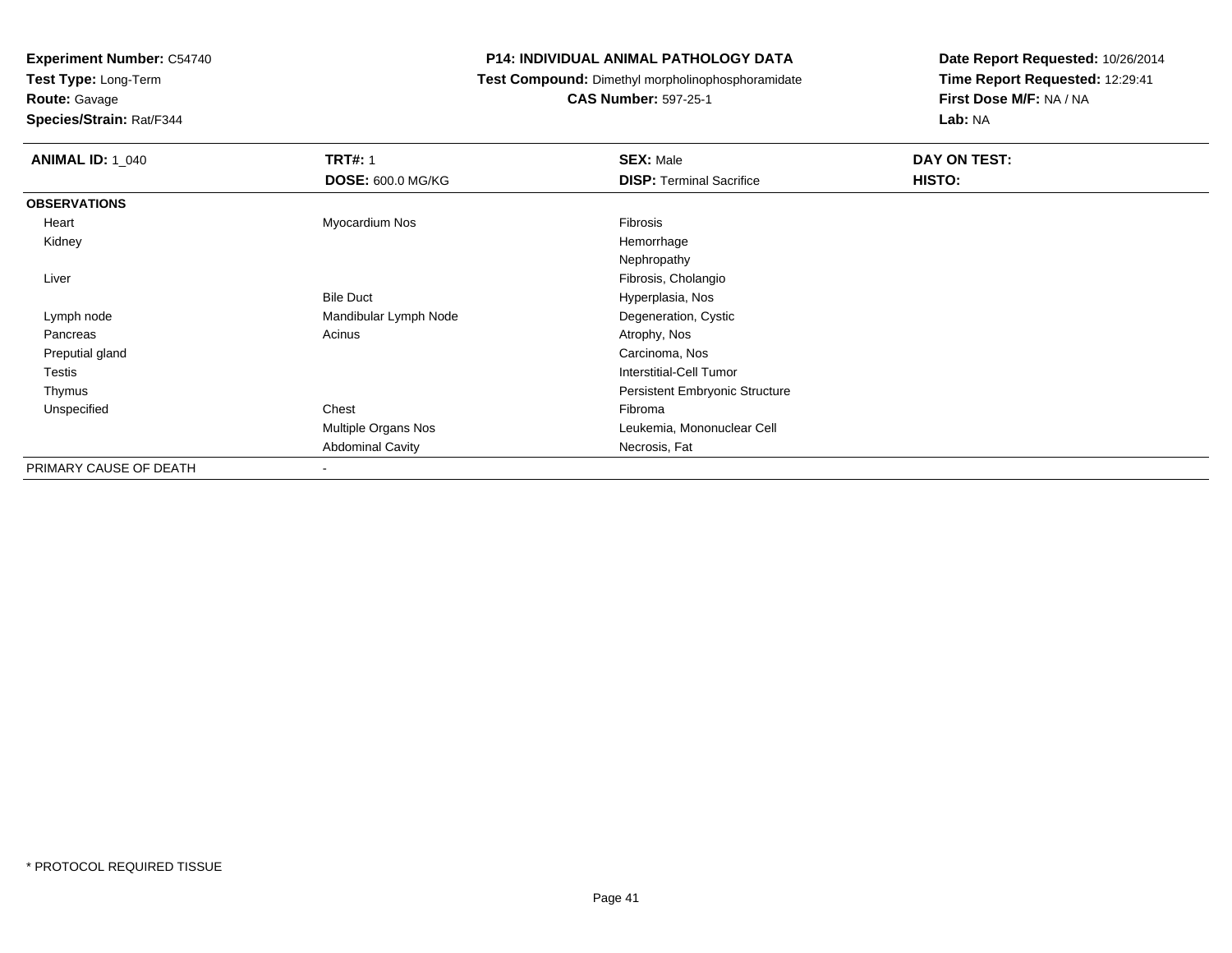| <b>Experiment Number: C54740</b><br>Test Type: Long-Term |  | <b>P14: INDIVIDUAL ANIMAL PATHOLOGY DATA</b>      | Date Report Requested: 10/26/2014 |
|----------------------------------------------------------|--|---------------------------------------------------|-----------------------------------|
|                                                          |  | Test Compound: Dimethyl morpholinophosphoramidate | Time Report Requested: 12:29:41   |
| <b>Route: Gavage</b>                                     |  | <b>CAS Number: 597-25-1</b>                       | First Dose M/F: NA / NA           |
| Species/Strain: Rat/F344                                 |  |                                                   | Lab: NA                           |
| <b>TRT#: 1</b><br><b>ANIMAL ID: 1 041</b>                |  | <b>SEX: Male</b>                                  | DAY ON TEST:                      |
| <b>DOSE: 600.0 MG/KG</b>                                 |  | <b>DISP: Natural Death</b>                        | HISTO:                            |
| <b>OBSERVATIONS</b>                                      |  |                                                   |                                   |
| Blood vessel<br><b>Pulmonary Artery Nos</b>              |  | Mineralization                                    |                                   |
| Myocardium Nos<br>Heart                                  |  | Fibrosis                                          |                                   |
| Liver                                                    |  | Metamorphosis, Fatty                              |                                   |
| Prostate                                                 |  | Inflammation, Chronic                             |                                   |
| Fundus<br>Stomach                                        |  | Erosion                                           |                                   |
| Testis                                                   |  | Interstitial-Cell Tumor                           |                                   |
| Multiple Organs Nos<br>Unspecified                       |  | Leukemia, Mononuclear Cell                        |                                   |
| PRIMARY CAUSE OF DEATH                                   |  |                                                   |                                   |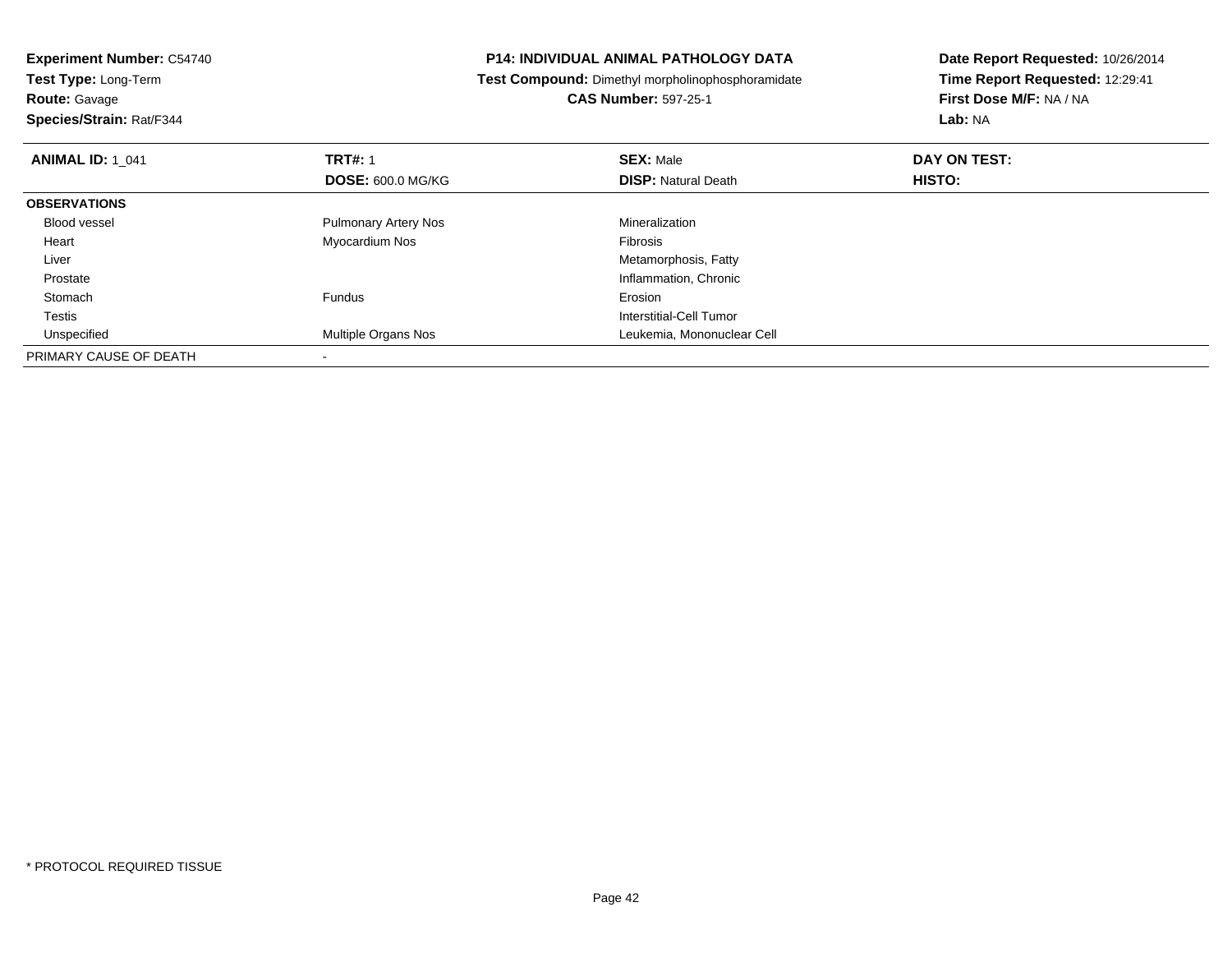| <b>Experiment Number: C54740</b><br>Test Type: Long-Term<br><b>Route: Gavage</b><br>Species/Strain: Rat/F344 |                                            | <b>P14: INDIVIDUAL ANIMAL PATHOLOGY DATA</b><br>Test Compound: Dimethyl morpholinophosphoramidate<br><b>CAS Number: 597-25-1</b> | Date Report Requested: 10/26/2014<br>Time Report Requested: 12:29:41<br>First Dose M/F: NA / NA<br>Lab: NA |  |
|--------------------------------------------------------------------------------------------------------------|--------------------------------------------|----------------------------------------------------------------------------------------------------------------------------------|------------------------------------------------------------------------------------------------------------|--|
| <b>ANIMAL ID:</b> 1 042                                                                                      | <b>TRT#: 1</b><br><b>DOSE: 600.0 MG/KG</b> | <b>SEX: Male</b><br><b>DISP: Natural Death</b>                                                                                   | DAY ON TEST:<br>HISTO:                                                                                     |  |
| <b>OBSERVATIONS</b>                                                                                          |                                            |                                                                                                                                  |                                                                                                            |  |
| <b>Blood vessel</b>                                                                                          | <b>Pulmonary Artery Nos</b>                | Mineralization                                                                                                                   |                                                                                                            |  |
| Unspecified                                                                                                  | Multiple Organs Nos                        | Leukemia, Mononuclear Cell                                                                                                       |                                                                                                            |  |
| PRIMARY CAUSE OF DEATH                                                                                       |                                            |                                                                                                                                  |                                                                                                            |  |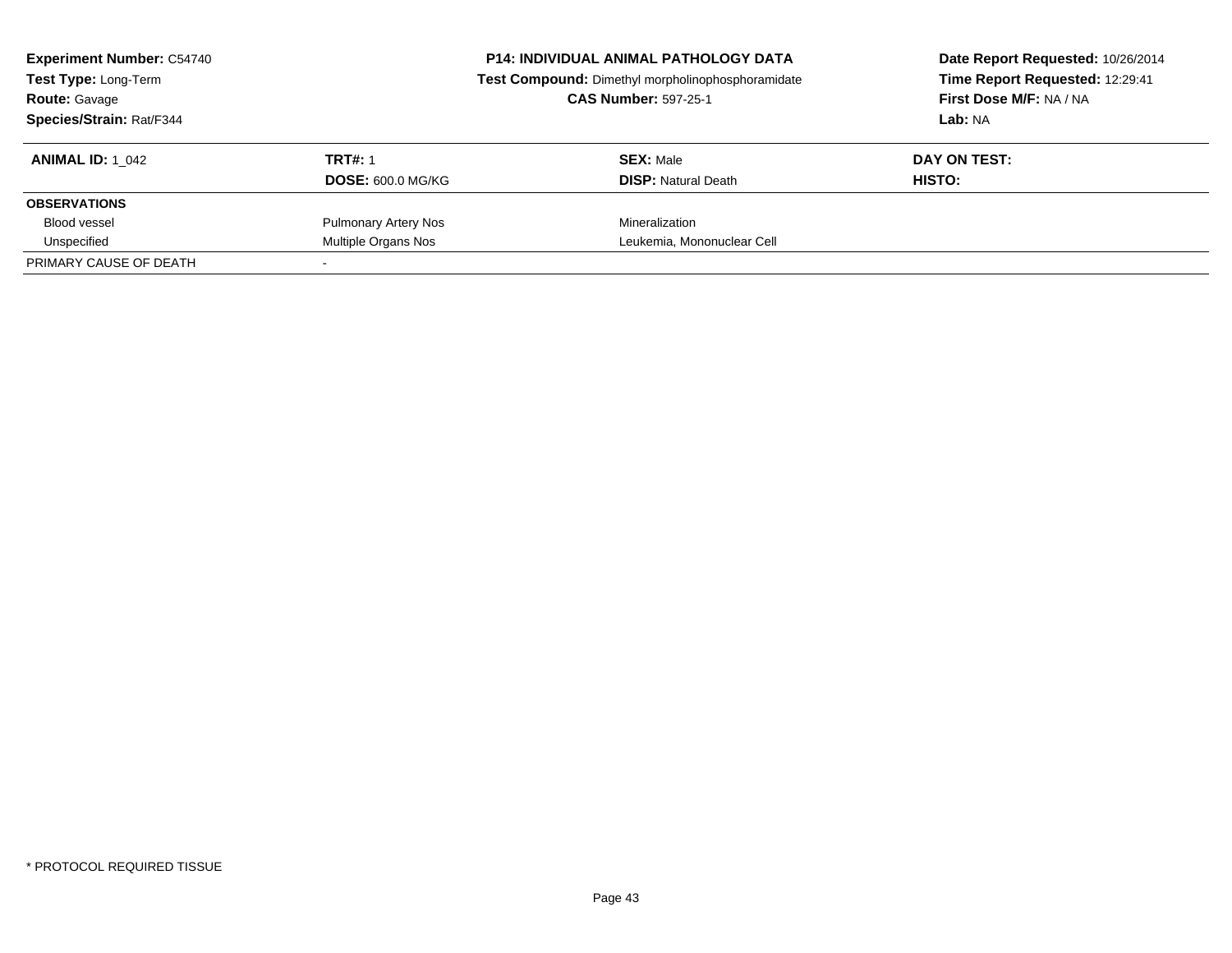**Test Type:** Long-Term

### **Route:** Gavage

**Species/Strain:** Rat/F344

#### **P14: INDIVIDUAL ANIMAL PATHOLOGY DATA**

**Test Compound:** Dimethyl morpholinophosphoramidate

### **CAS Number:** 597-25-1

| <b>ANIMAL ID: 1_043</b> | <b>TRT#: 1</b>              | <b>SEX: Male</b>                | DAY ON TEST: |  |
|-------------------------|-----------------------------|---------------------------------|--------------|--|
|                         | <b>DOSE: 600.0 MG/KG</b>    | <b>DISP: Terminal Sacrifice</b> | HISTO:       |  |
| <b>OBSERVATIONS</b>     |                             |                                 |              |  |
| Adrenal gland           |                             | Pheochromocytoma                |              |  |
| Blood vessel            | <b>Pulmonary Artery Nos</b> | Mineralization                  |              |  |
| Heart                   | Myocardium Nos              | Fibrosis                        |              |  |
| Kidney                  |                             | Hemorrhage                      |              |  |
|                         | Papilla                     | Mineralization                  |              |  |
|                         |                             | Nephropathy                     |              |  |
| Liver                   |                             | Angiectasis                     |              |  |
|                         |                             | Fibrosis, Cholangio             |              |  |
|                         | <b>Bile Duct</b>            | Hyperplasia, Nos                |              |  |
| Pituitary gland         | <b>Anterior Pituitary</b>   | Focal Cellular Change           |              |  |
| Testis                  |                             | <b>Interstitial-Cell Tumor</b>  |              |  |
|                         |                             | Mineralization                  |              |  |
| Thymus                  |                             | Persistent Embryonic Structure  |              |  |
| Unspecified             | Multiple Organs Nos         | Leukemia, Mononuclear Cell      |              |  |
| PRIMARY CAUSE OF DEATH  | $\overline{\phantom{a}}$    |                                 |              |  |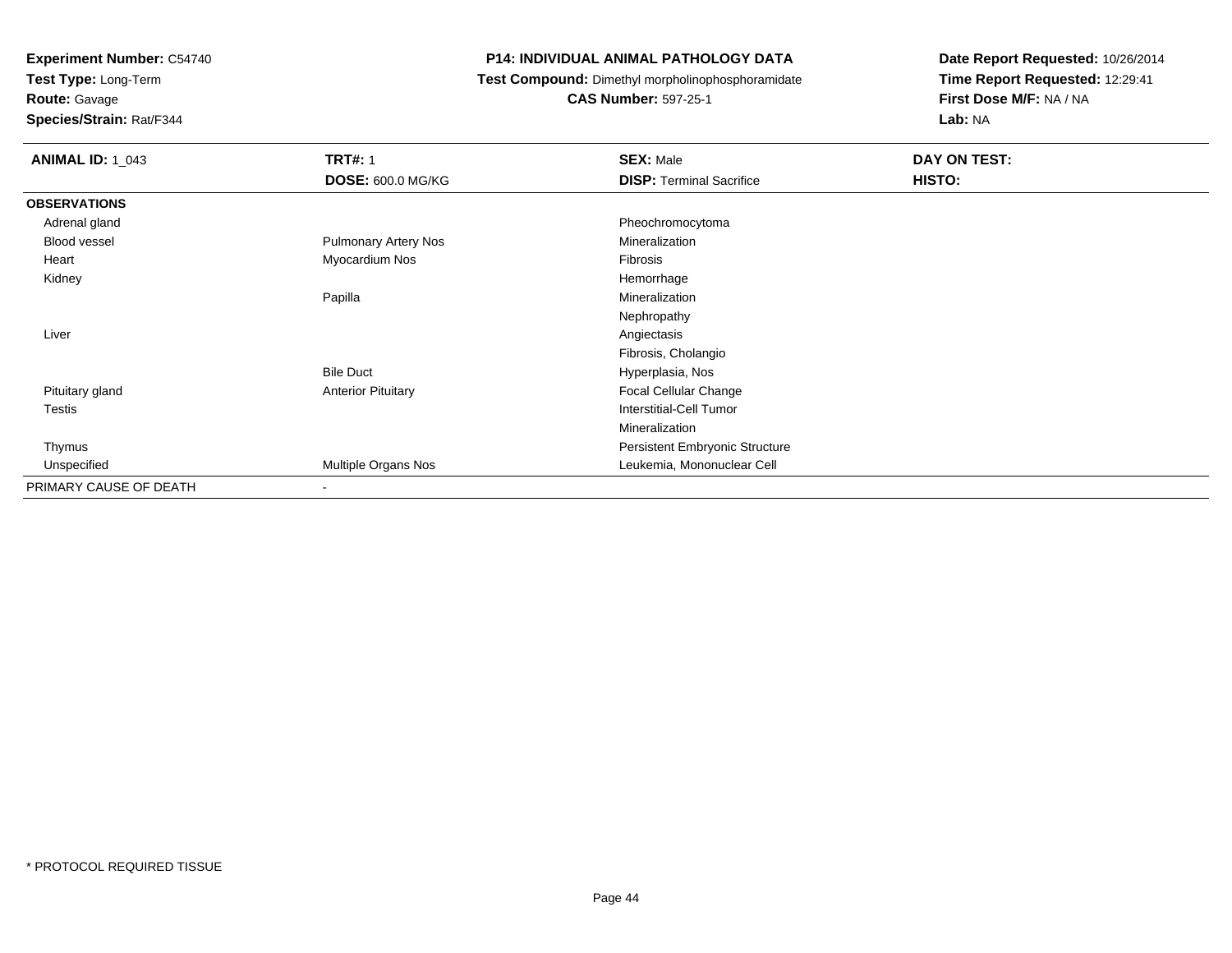**Test Type:** Long-Term

# **Route:** Gavage

**Species/Strain:** Rat/F344

#### **P14: INDIVIDUAL ANIMAL PATHOLOGY DATA**

## **Test Compound:** Dimethyl morpholinophosphoramidate

### **CAS Number:** 597-25-1

| <b>ANIMAL ID: 1_044</b> | <b>TRT#: 1</b>           | <b>SEX: Male</b>                | DAY ON TEST: |
|-------------------------|--------------------------|---------------------------------|--------------|
|                         | <b>DOSE: 600.0 MG/KG</b> | <b>DISP:</b> Moribund Sacrifice | HISTO:       |
| <b>OBSERVATIONS</b>     |                          |                                 |              |
| Heart                   | Myocardium Nos           | Fibrosis                        |              |
| Kidney                  |                          | Nephropathy                     |              |
| Liver                   |                          | Fibrosis, Cholangio             |              |
|                         | <b>Bile Duct</b>         | Hyperplasia, Nos                |              |
| Preputial gland         |                          | Adenoma, Nos                    |              |
| Prostate                |                          | Hyperplasia, Epithelial         |              |
|                         |                          | Inflammation, Chronic           |              |
| Testis                  |                          | <b>Interstitial-Cell Tumor</b>  |              |
|                         |                          | Mineralization                  |              |
| Thyroid                 |                          | <b>Cystic Follicles</b>         |              |
| Unspecified             | Multiple Organs Nos      | Leukemia, Mononuclear Cell      |              |
| PRIMARY CAUSE OF DEATH  | $\blacksquare$           |                                 |              |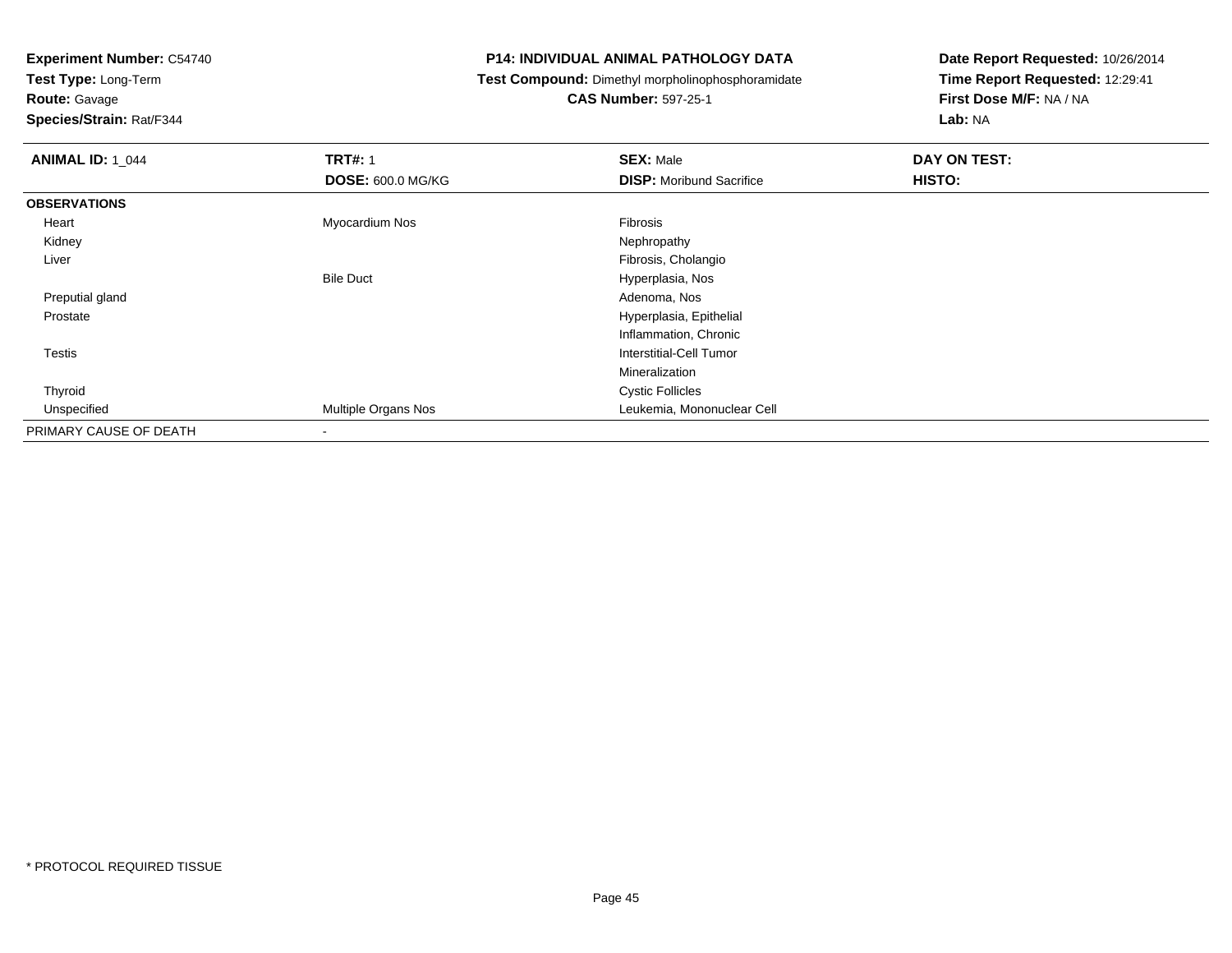| <b>Experiment Number: C54740</b><br>Test Type: Long-Term |                          | <b>P14: INDIVIDUAL ANIMAL PATHOLOGY DATA</b>      | Date Report Requested: 10/26/2014 |
|----------------------------------------------------------|--------------------------|---------------------------------------------------|-----------------------------------|
|                                                          |                          | Test Compound: Dimethyl morpholinophosphoramidate | Time Report Requested: 12:29:41   |
| <b>Route: Gavage</b>                                     |                          | <b>CAS Number: 597-25-1</b>                       | First Dose M/F: NA / NA           |
| Species/Strain: Rat/F344                                 |                          |                                                   | Lab: NA                           |
| <b>ANIMAL ID: 1 045</b>                                  | <b>TRT#: 1</b>           | <b>SEX: Male</b>                                  | DAY ON TEST:                      |
|                                                          | <b>DOSE: 600.0 MG/KG</b> | <b>DISP:</b> Natural Death                        | HISTO:                            |
| <b>OBSERVATIONS</b>                                      |                          |                                                   |                                   |
| Eye                                                      | Sclera                   | Mineralization                                    |                                   |
| Kidney                                                   |                          | Nephropathy                                       |                                   |
| Liver                                                    | <b>Bile Duct</b>         | Hyperplasia, Nos                                  |                                   |
|                                                          | Centrilobular            | Necrosis, Nos                                     |                                   |
| Lung                                                     |                          | Inflammation, Interstitial                        |                                   |
| Testis                                                   |                          | Interstitial-Cell Tumor                           |                                   |
| Thyroid                                                  |                          | Follicular-Cell Adenoma                           |                                   |
| PRIMARY CAUSE OF DEATH                                   |                          |                                                   |                                   |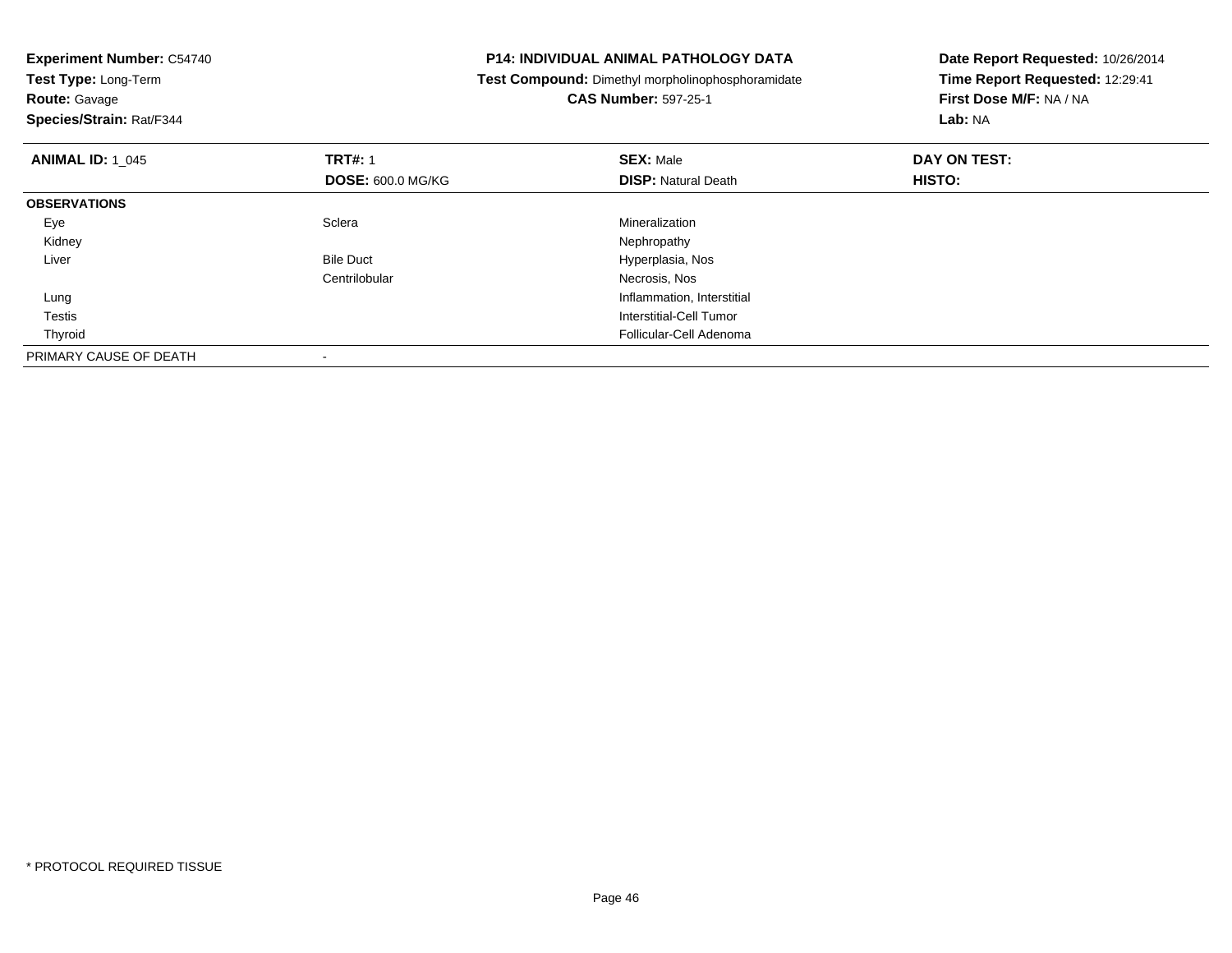**Experiment Number:** C54740**Test Type:** Long-Term

**Route:** Gavage

**Species/Strain:** Rat/F344

#### **P14: INDIVIDUAL ANIMAL PATHOLOGY DATA**

**Test Compound:** Dimethyl morpholinophosphoramidate

**CAS Number:** 597-25-1

| <b>ANIMAL ID: 1_046</b> | <b>TRT#: 1</b>              | <b>SEX: Male</b>           | DAY ON TEST: |  |
|-------------------------|-----------------------------|----------------------------|--------------|--|
|                         | <b>DOSE: 600.0 MG/KG</b>    | <b>DISP: Natural Death</b> | HISTO:       |  |
| <b>OBSERVATIONS</b>     |                             |                            |              |  |
| Blood vessel            | <b>Pulmonary Artery Nos</b> | Mineralization             |              |  |
| Heart                   | Myocardium Nos              | Fibrosis                   |              |  |
| Kidney                  |                             | Nephropathy                |              |  |
| Liver                   |                             | Fibrosis, Cholangio        |              |  |
|                         | <b>Bile Duct</b>            | Hyperplasia, Nos           |              |  |
| Lung                    |                             | Congestion, Nos            |              |  |
| Pancreas                |                             | Focal Cellular Change      |              |  |
| Testis                  |                             | Interstitial-Cell Tumor    |              |  |
| PRIMARY CAUSE OF DEATH  |                             |                            |              |  |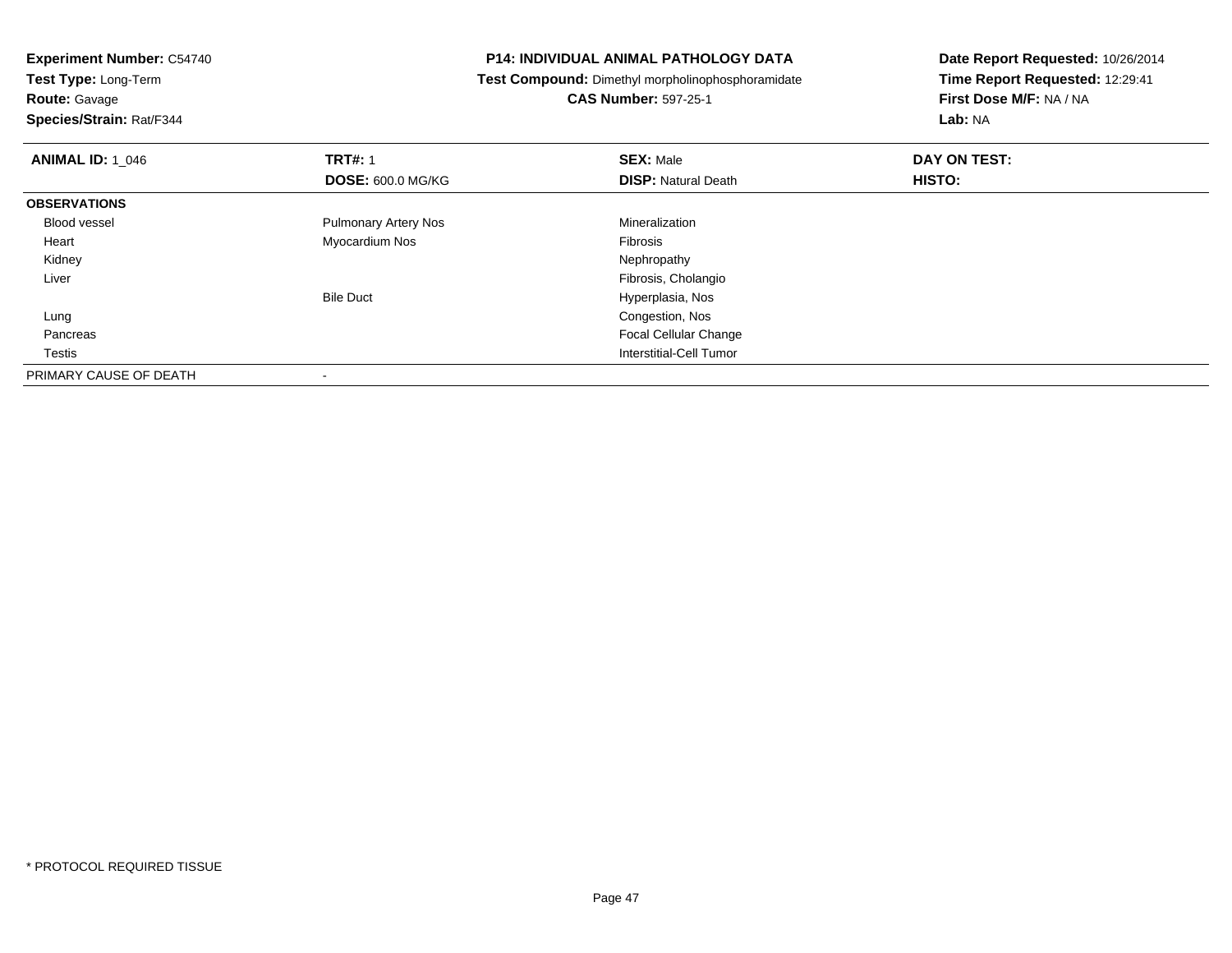**Experiment Number:** C54740**Test Type:** Long-Term

**Route:** Gavage

**Species/Strain:** Rat/F344

#### **P14: INDIVIDUAL ANIMAL PATHOLOGY DATA**

**Test Compound:** Dimethyl morpholinophosphoramidate

**CAS Number:** 597-25-1

| <b>ANIMAL ID: 1 047</b> | <b>TRT#: 1</b>              | <b>SEX: Male</b>               | DAY ON TEST: |  |
|-------------------------|-----------------------------|--------------------------------|--------------|--|
|                         | <b>DOSE: 600.0 MG/KG</b>    | <b>DISP:</b> Natural Death     | HISTO:       |  |
| <b>OBSERVATIONS</b>     |                             |                                |              |  |
| Blood vessel            | <b>Pulmonary Artery Nos</b> | Mineralization                 |              |  |
| Heart                   | Myocardium Nos              | Fibrosis                       |              |  |
| Intestine Small         | Jejunum                     | Adenocarcinoma, Nos            |              |  |
| Kidney                  |                             | Nephropathy                    |              |  |
| Liver                   |                             | Neoplastic Nodule              |              |  |
| Lymph node              | Mesenteric Lymph Node       | Degeneration, Cystic           |              |  |
| Testis                  |                             | Hyperplasia, Interstitial Cell |              |  |
|                         |                             | Interstitial-Cell Tumor        |              |  |
| PRIMARY CAUSE OF DEATH  |                             |                                |              |  |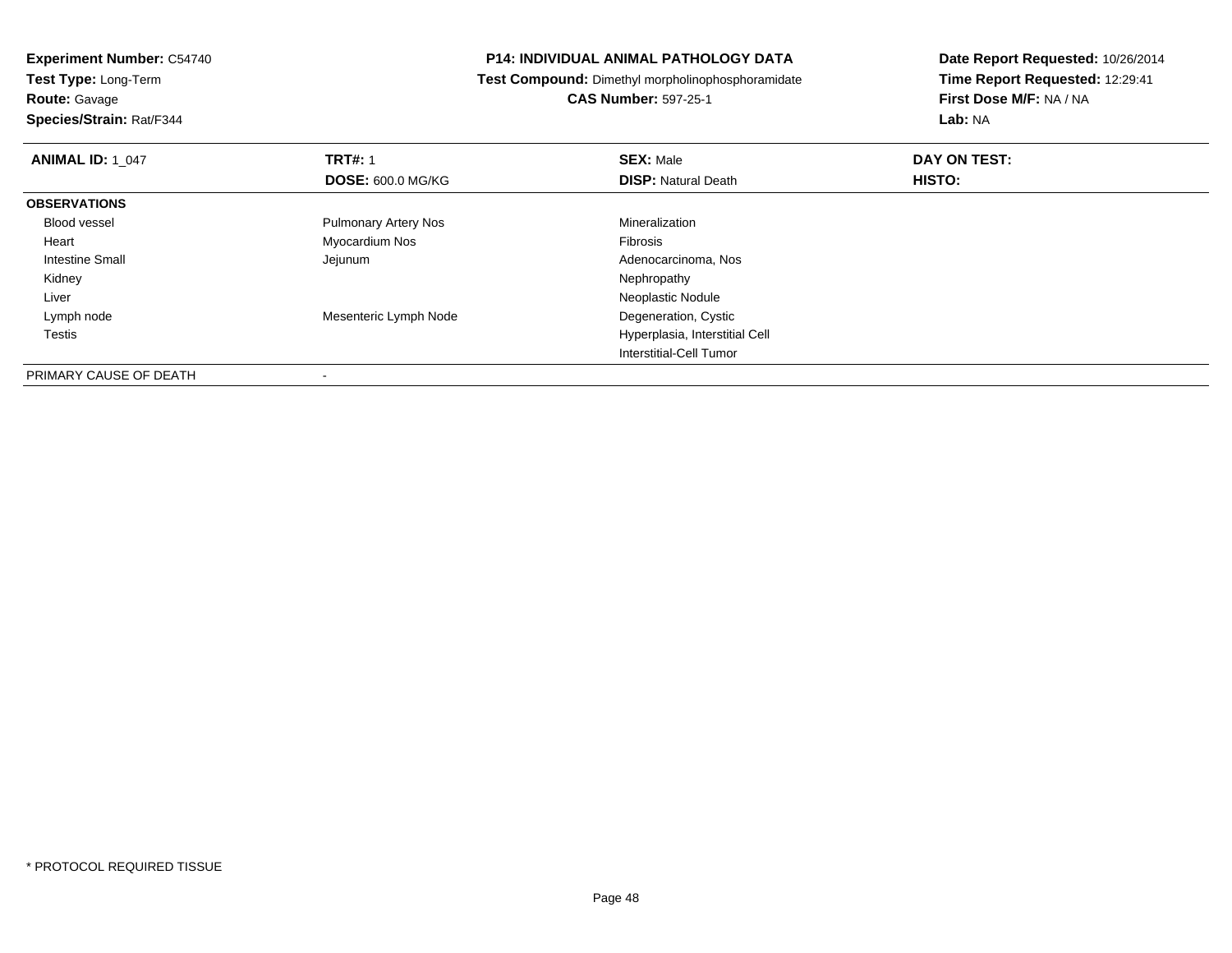**Test Type:** Long-Term

**Route:** Gavage

**Species/Strain:** Rat/F344

#### **P14: INDIVIDUAL ANIMAL PATHOLOGY DATA**

**Test Compound:** Dimethyl morpholinophosphoramidate

**CAS Number:** 597-25-1

| <b>ANIMAL ID: 1_048</b> | <b>TRT#: 1</b>           | <b>SEX: Male</b>           | DAY ON TEST: |  |
|-------------------------|--------------------------|----------------------------|--------------|--|
|                         | <b>DOSE: 600.0 MG/KG</b> | <b>DISP: Natural Death</b> | HISTO:       |  |
| <b>OBSERVATIONS</b>     |                          |                            |              |  |
| Eye                     | Sclera                   | Mineralization             |              |  |
| Heart                   | Myocardium Nos           | Fibrosis                   |              |  |
| Kidney                  |                          | Nephropathy                |              |  |
| Liver                   |                          | Angiectasis                |              |  |
|                         | Centrilobular            | Necrosis, Nos              |              |  |
| Lung                    |                          | Edema, Nos                 |              |  |
| Lymph node              | Mediastinal Lymph Node   | Inflammation, Suppurative  |              |  |
| Salivary gland          |                          | Inflammation, Chronic      |              |  |
| Testis                  |                          | Interstitial-Cell Tumor    |              |  |
| PRIMARY CAUSE OF DEATH  | $\,$                     |                            |              |  |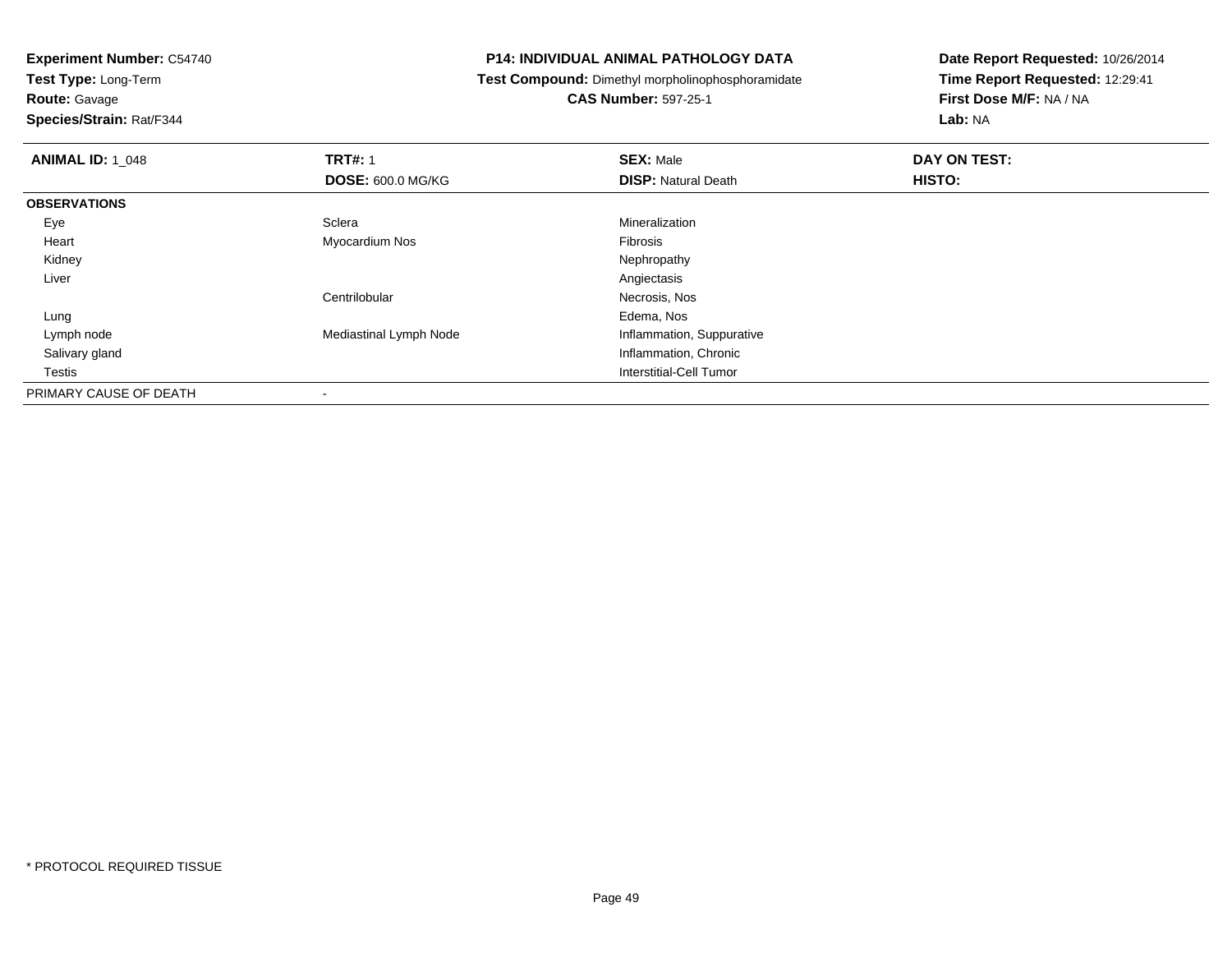**Test Type:** Long-Term

**Route:** Gavage

**Species/Strain:** Rat/F344

#### **P14: INDIVIDUAL ANIMAL PATHOLOGY DATA**

**Test Compound:** Dimethyl morpholinophosphoramidate

### **CAS Number:** 597-25-1

| <b>ANIMAL ID: 1_049</b> | <b>TRT#: 1</b>           | <b>SEX: Male</b>                      | DAY ON TEST: |  |
|-------------------------|--------------------------|---------------------------------------|--------------|--|
|                         | <b>DOSE: 600.0 MG/KG</b> | <b>DISP: Natural Death</b>            | HISTO:       |  |
| <b>OBSERVATIONS</b>     |                          |                                       |              |  |
| Kidney                  |                          | Nephropathy                           |              |  |
| Liver                   | <b>Bile Duct</b>         | Hyperplasia, Nos                      |              |  |
| Preputial gland         |                          | Hyperplasia, Epithelial               |              |  |
| Prostate                |                          | Hyperplasia, Epithelial               |              |  |
| Testis                  |                          | Hyperplasia, Interstitial Cell        |              |  |
|                         |                          | Interstitial-Cell Tumor               |              |  |
| Thymus                  |                          | <b>Persistent Embryonic Structure</b> |              |  |
| Unspecified             | Multiple Organs Nos      | Leukemia, Mononuclear Cell            |              |  |
| PRIMARY CAUSE OF DEATH  |                          |                                       |              |  |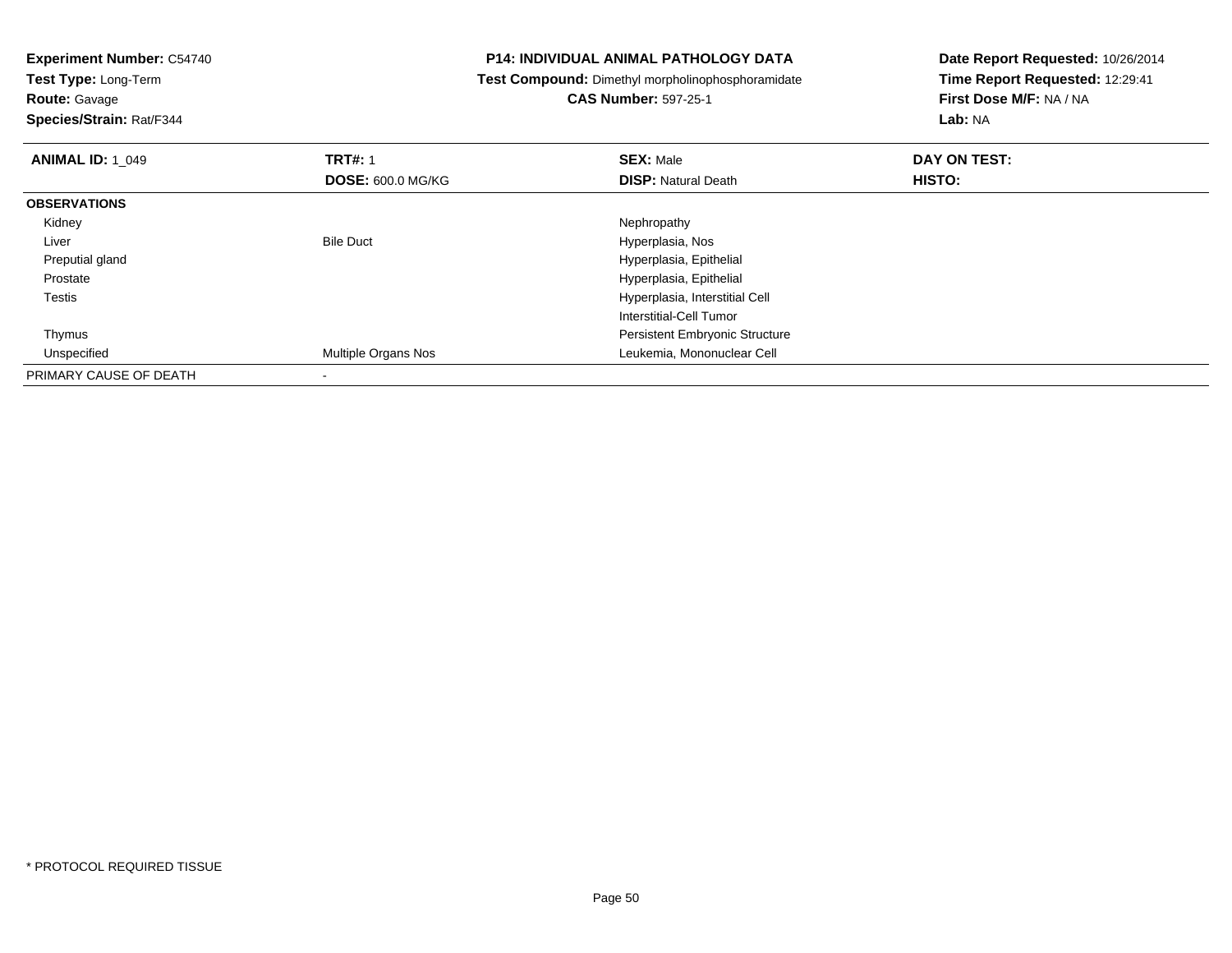| <b>Experiment Number: C54740</b><br>Test Type: Long-Term<br><b>Route: Gavage</b><br>Species/Strain: Rat/F344 |                             | <b>P14: INDIVIDUAL ANIMAL PATHOLOGY DATA</b><br>Test Compound: Dimethyl morpholinophosphoramidate<br><b>CAS Number: 597-25-1</b> | Date Report Requested: 10/26/2014<br>Time Report Requested: 12:29:41<br>First Dose M/F: NA / NA<br><b>Lab: NA</b> |
|--------------------------------------------------------------------------------------------------------------|-----------------------------|----------------------------------------------------------------------------------------------------------------------------------|-------------------------------------------------------------------------------------------------------------------|
| <b>ANIMAL ID: 1 050</b>                                                                                      | <b>TRT#: 1</b>              | <b>SEX: Male</b>                                                                                                                 | DAY ON TEST:                                                                                                      |
|                                                                                                              | <b>DOSE: 600.0 MG/KG</b>    | <b>DISP:</b> Terminal Sacrifice                                                                                                  | HISTO:                                                                                                            |
| <b>OBSERVATIONS</b>                                                                                          |                             |                                                                                                                                  |                                                                                                                   |
| <b>Blood vessel</b>                                                                                          | <b>Pulmonary Artery Nos</b> | Mineralization                                                                                                                   |                                                                                                                   |
| Heart                                                                                                        | Myocardium Nos              | <b>Fibrosis</b>                                                                                                                  |                                                                                                                   |
| Kidney                                                                                                       |                             | Nephropathy                                                                                                                      |                                                                                                                   |
| Liver                                                                                                        | <b>Bile Duct</b>            | Hyperplasia, Nos                                                                                                                 |                                                                                                                   |
| Prostate                                                                                                     |                             | Inflammation, Chronic                                                                                                            |                                                                                                                   |
| Testis                                                                                                       |                             | Interstitial-Cell Tumor                                                                                                          |                                                                                                                   |
| PRIMARY CAUSE OF DEATH                                                                                       |                             |                                                                                                                                  |                                                                                                                   |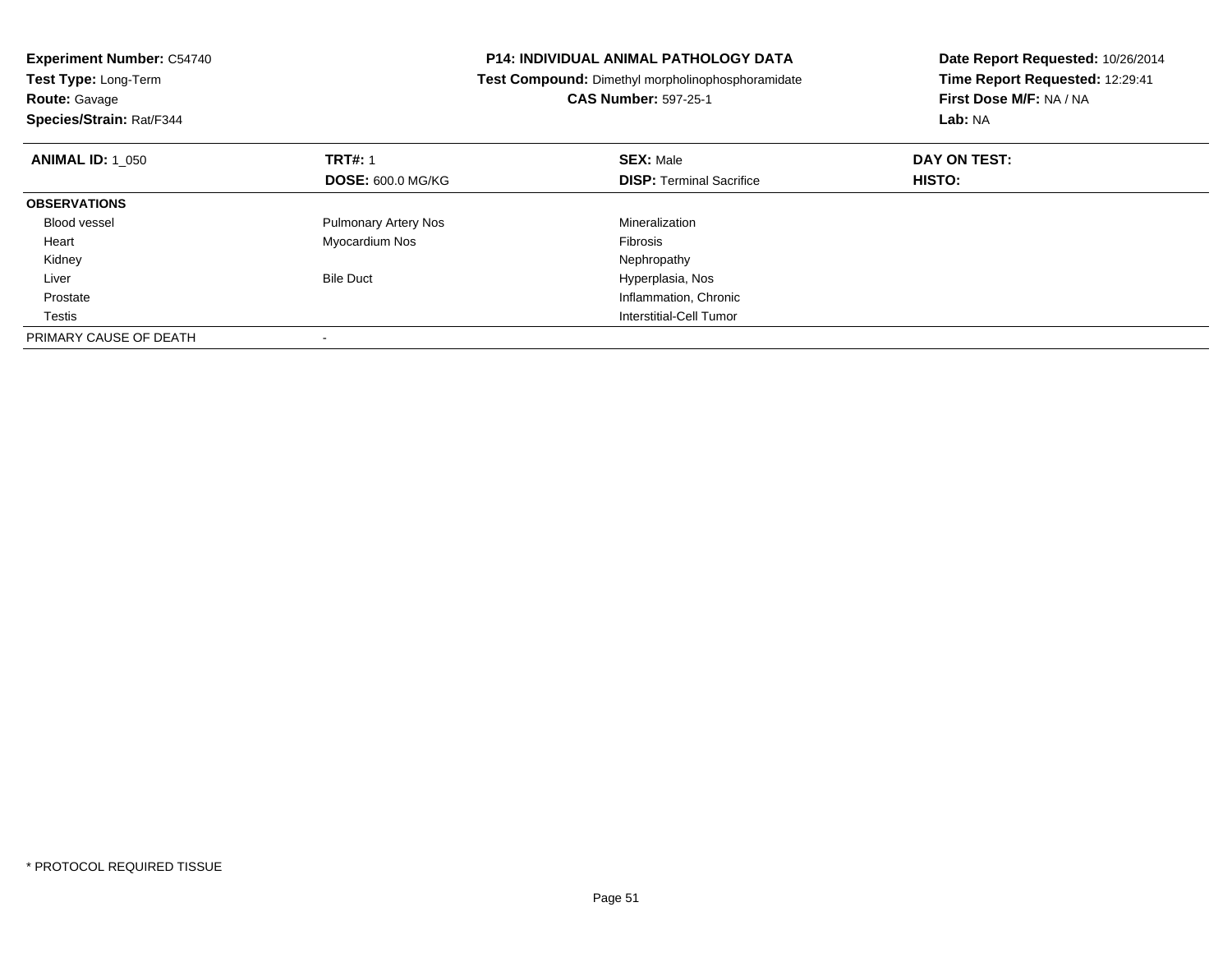| <b>Experiment Number: C54740</b><br>Test Type: Long-Term<br><b>Route: Gavage</b><br>Species/Strain: Rat/F344 |                          | <b>P14: INDIVIDUAL ANIMAL PATHOLOGY DATA</b><br>Test Compound: Dimethyl morpholinophosphoramidate<br><b>CAS Number: 597-25-1</b> | Date Report Requested: 10/26/2014<br>Time Report Requested: 12:29:41<br>First Dose M/F: NA / NA<br>Lab: NA |
|--------------------------------------------------------------------------------------------------------------|--------------------------|----------------------------------------------------------------------------------------------------------------------------------|------------------------------------------------------------------------------------------------------------|
| <b>ANIMAL ID: 2_001</b>                                                                                      | <b>TRT#: 2</b>           | <b>SEX: Male</b>                                                                                                                 | DAY ON TEST:                                                                                               |
|                                                                                                              | <b>DOSE: 150.0 MG/KG</b> | <b>DISP:</b> Natural Death                                                                                                       | HISTO:                                                                                                     |
| <b>OBSERVATIONS</b>                                                                                          |                          |                                                                                                                                  |                                                                                                            |
| Kidney                                                                                                       | Papilla                  | Mineralization                                                                                                                   |                                                                                                            |
|                                                                                                              |                          | Nephropathy                                                                                                                      |                                                                                                            |
| Liver                                                                                                        | <b>Bile Duct</b>         | Hyperplasia, Nos                                                                                                                 |                                                                                                            |
| Testis                                                                                                       |                          | Hyperplasia, Interstitial Cell                                                                                                   |                                                                                                            |
|                                                                                                              |                          | Interstitial-Cell Tumor                                                                                                          |                                                                                                            |
| Unspecified                                                                                                  | Multiple Organs Nos      | Leukemia, Mononuclear Cell                                                                                                       |                                                                                                            |
| PRIMARY CAUSE OF DEATH                                                                                       |                          |                                                                                                                                  |                                                                                                            |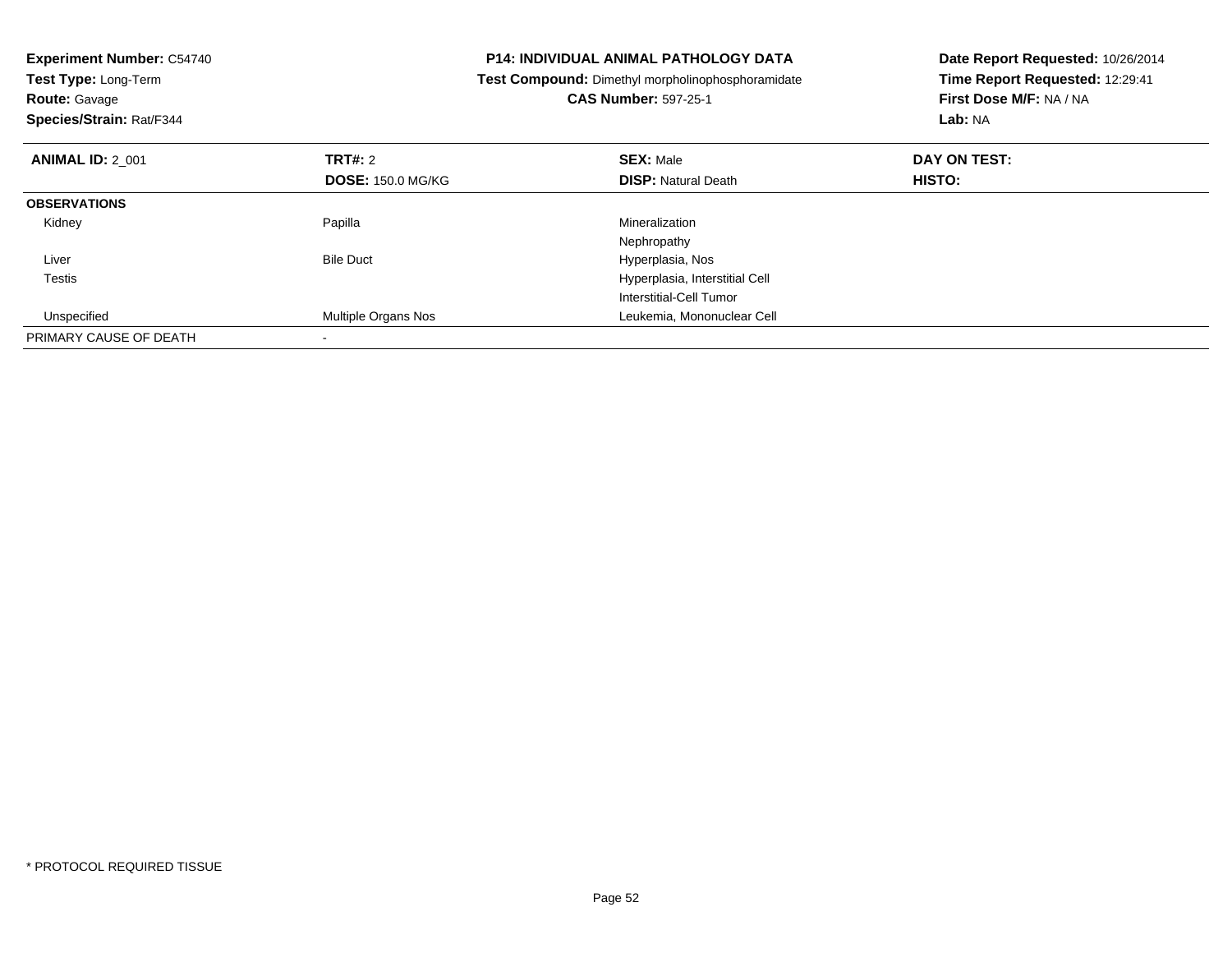**Test Type:** Long-Term

**Route:** Gavage

**Species/Strain:** Rat/F344

#### **P14: INDIVIDUAL ANIMAL PATHOLOGY DATA**

**Test Compound:** Dimethyl morpholinophosphoramidate

**CAS Number:** 597-25-1

| <b>ANIMAL ID: 2_002</b> | TRT#: 2                     | <b>SEX: Male</b>                 | DAY ON TEST: |  |
|-------------------------|-----------------------------|----------------------------------|--------------|--|
|                         | <b>DOSE: 150.0 MG/KG</b>    | <b>DISP: Terminal Sacrifice</b>  | HISTO:       |  |
| <b>OBSERVATIONS</b>     |                             |                                  |              |  |
| Adrenal gland           |                             | Pheochromocytoma                 |              |  |
| Blood vessel            | <b>Pulmonary Artery Nos</b> | Mineralization                   |              |  |
| Heart                   | Myocardium Nos              | Fibrosis                         |              |  |
| Kidney                  | Papilla                     | Mineralization                   |              |  |
|                         |                             | Nephropathy                      |              |  |
| Liver                   |                             | Cytoplasmic Change, Ground-Glass |              |  |
|                         |                             | Fibrosis, Cholangio              |              |  |
|                         | <b>Bile Duct</b>            | Hyperplasia, Nos                 |              |  |
| Pituitary gland         | <b>Anterior Pituitary</b>   | Focal Cellular Change            |              |  |
| Preputial gland         |                             | Abscess, Nos                     |              |  |
| Prostate                |                             | Hyperplasia, Epithelial          |              |  |
| Skin                    | Tail                        | Hyperkeratosis                   |              |  |
| Testis                  |                             | Interstitial-Cell Tumor          |              |  |
|                         |                             | Mineralization                   |              |  |
| Thymus                  |                             | Persistent Embryonic Structure   |              |  |
| Thyroid                 |                             | Hyperplasia, C Cell              |              |  |
| PRIMARY CAUSE OF DEATH  | $\blacksquare$              |                                  |              |  |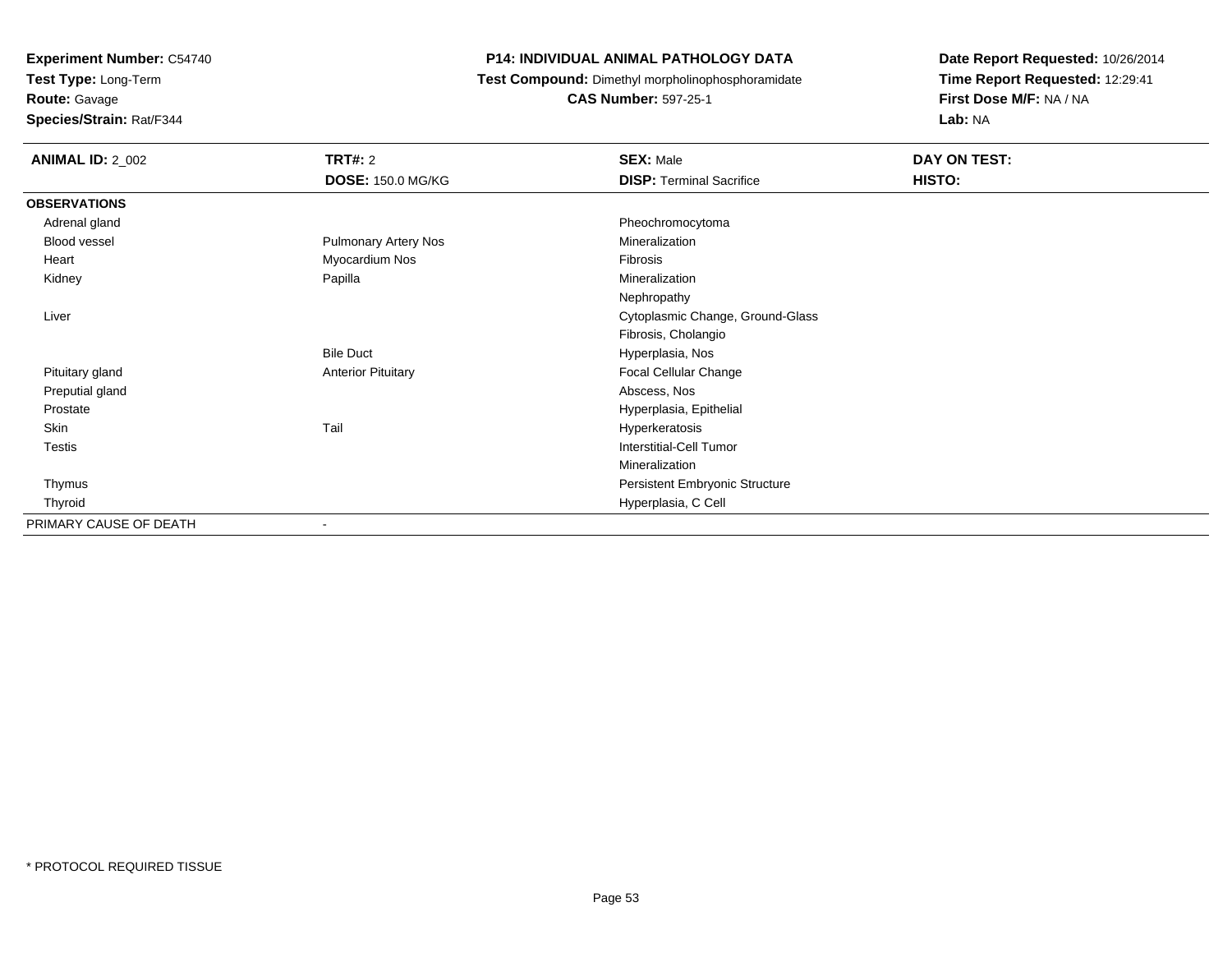| <b>Experiment Number: C54740</b><br>Test Type: Long-Term |                          | <b>P14: INDIVIDUAL ANIMAL PATHOLOGY DATA</b>             | Date Report Requested: 10/26/2014 |
|----------------------------------------------------------|--------------------------|----------------------------------------------------------|-----------------------------------|
|                                                          |                          | <b>Test Compound:</b> Dimethyl morpholinophosphoramidate | Time Report Requested: 12:29:41   |
| <b>Route: Gavage</b>                                     |                          | <b>CAS Number: 597-25-1</b>                              | First Dose M/F: NA / NA           |
| Species/Strain: Rat/F344                                 |                          |                                                          | Lab: NA                           |
| <b>ANIMAL ID: 2 003</b>                                  | <b>TRT#: 2</b>           | <b>SEX: Male</b>                                         | DAY ON TEST:                      |
|                                                          | <b>DOSE: 150.0 MG/KG</b> | <b>DISP:</b> Terminal Sacrifice                          | HISTO:                            |
| <b>OBSERVATIONS</b>                                      |                          |                                                          |                                   |
| Adrenal gland                                            | Medulla                  | Hyperplasia, Focal                                       |                                   |
| Heart                                                    | Myocardium Nos           | Fibrosis                                                 |                                   |
| Kidney                                                   | Papilla                  | Mineralization                                           |                                   |
|                                                          |                          | Nephropathy                                              |                                   |
| Liver                                                    | <b>Bile Duct</b>         | Hyperplasia, Nos                                         |                                   |
| Testis                                                   |                          | Interstitial-Cell Tumor                                  |                                   |
| Thymus                                                   |                          | <b>Persistent Embryonic Structure</b>                    |                                   |
| PRIMARY CAUSE OF DEATH                                   |                          |                                                          |                                   |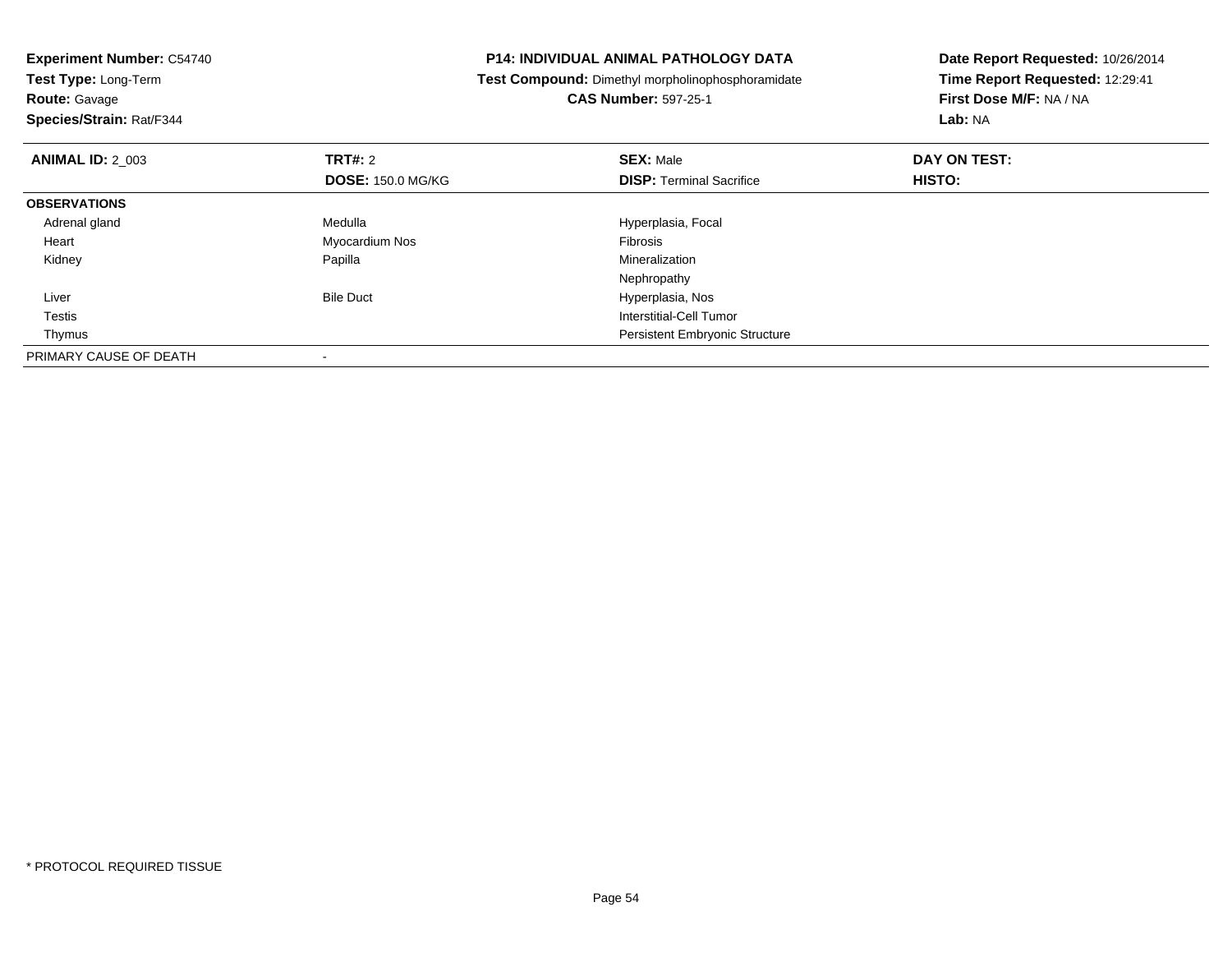**Test Type:** Long-Term

**Route:** Gavage

**Species/Strain:** Rat/F344

#### **P14: INDIVIDUAL ANIMAL PATHOLOGY DATA**

**Test Compound:** Dimethyl morpholinophosphoramidate

**CAS Number:** 597-25-1

| <b>ANIMAL ID: 2_004</b> | <b>TRT#: 2</b>              | <b>SEX: Male</b>                      | DAY ON TEST: |  |
|-------------------------|-----------------------------|---------------------------------------|--------------|--|
|                         | <b>DOSE: 150.0 MG/KG</b>    | <b>DISP: Terminal Sacrifice</b>       | HISTO:       |  |
| <b>OBSERVATIONS</b>     |                             |                                       |              |  |
| Adrenal gland           |                             | Pheochromocytoma                      |              |  |
| Blood vessel            | <b>Pulmonary Artery Nos</b> | Mineralization                        |              |  |
| Heart                   | Myocardium Nos              | Fibrosis                              |              |  |
| Kidney                  | Papilla                     | Mineralization                        |              |  |
|                         |                             | Nephropathy                           |              |  |
| Liver                   | <b>Bile Duct</b>            | Hyperplasia, Nos                      |              |  |
| Pituitary gland         | <b>Anterior Pituitary</b>   | Adenoma, Nos                          |              |  |
| Prostate                |                             | Hyperplasia, Epithelial               |              |  |
| Testis                  |                             | Interstitial-Cell Tumor               |              |  |
| Thymus                  |                             | <b>Persistent Embryonic Structure</b> |              |  |
| Thyroid                 |                             | C-Cell Adenoma                        |              |  |
| PRIMARY CAUSE OF DEATH  | $\overline{\phantom{a}}$    |                                       |              |  |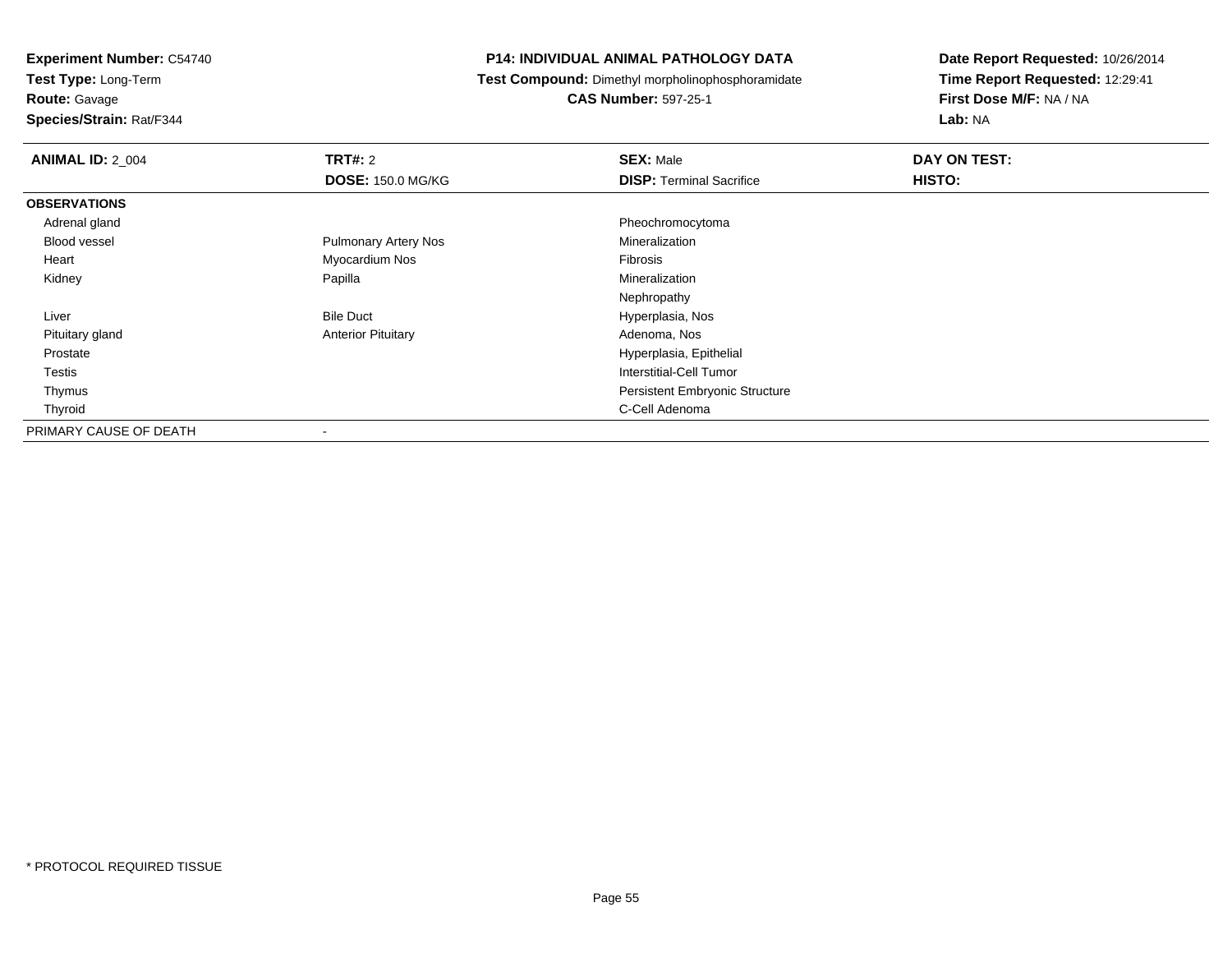**Test Type:** Long-Term

**Route:** Gavage

**Species/Strain:** Rat/F344

#### **P14: INDIVIDUAL ANIMAL PATHOLOGY DATA**

**Test Compound:** Dimethyl morpholinophosphoramidate

**CAS Number:** 597-25-1

| <b>ANIMAL ID: 2_005</b> | <b>TRT#: 2</b>              | <b>SEX: Male</b>                      | DAY ON TEST: |  |
|-------------------------|-----------------------------|---------------------------------------|--------------|--|
|                         | <b>DOSE: 150.0 MG/KG</b>    | <b>DISP: Terminal Sacrifice</b>       | HISTO:       |  |
| <b>OBSERVATIONS</b>     |                             |                                       |              |  |
| Blood vessel            | <b>Pulmonary Artery Nos</b> | Mineralization                        |              |  |
| Heart                   | Myocardium Nos              | Fibrosis                              |              |  |
| Kidney                  | Papilla                     | Mineralization                        |              |  |
|                         |                             | Nephropathy                           |              |  |
| Liver                   |                             | Fibrosis, Cholangio                   |              |  |
|                         | <b>Bile Duct</b>            | Hyperplasia, Nos                      |              |  |
| Pituitary gland         | <b>Anterior Pituitary</b>   | Angiectasis                           |              |  |
| Prostate                |                             | Hyperplasia, Epithelial               |              |  |
| <b>Testis</b>           |                             | Interstitial-Cell Tumor               |              |  |
|                         |                             | Mineralization                        |              |  |
| Thymus                  |                             | <b>Persistent Embryonic Structure</b> |              |  |
| Unspecified             | Multiple Organs Nos         | Leukemia, Mononuclear Cell            |              |  |
| PRIMARY CAUSE OF DEATH  |                             |                                       |              |  |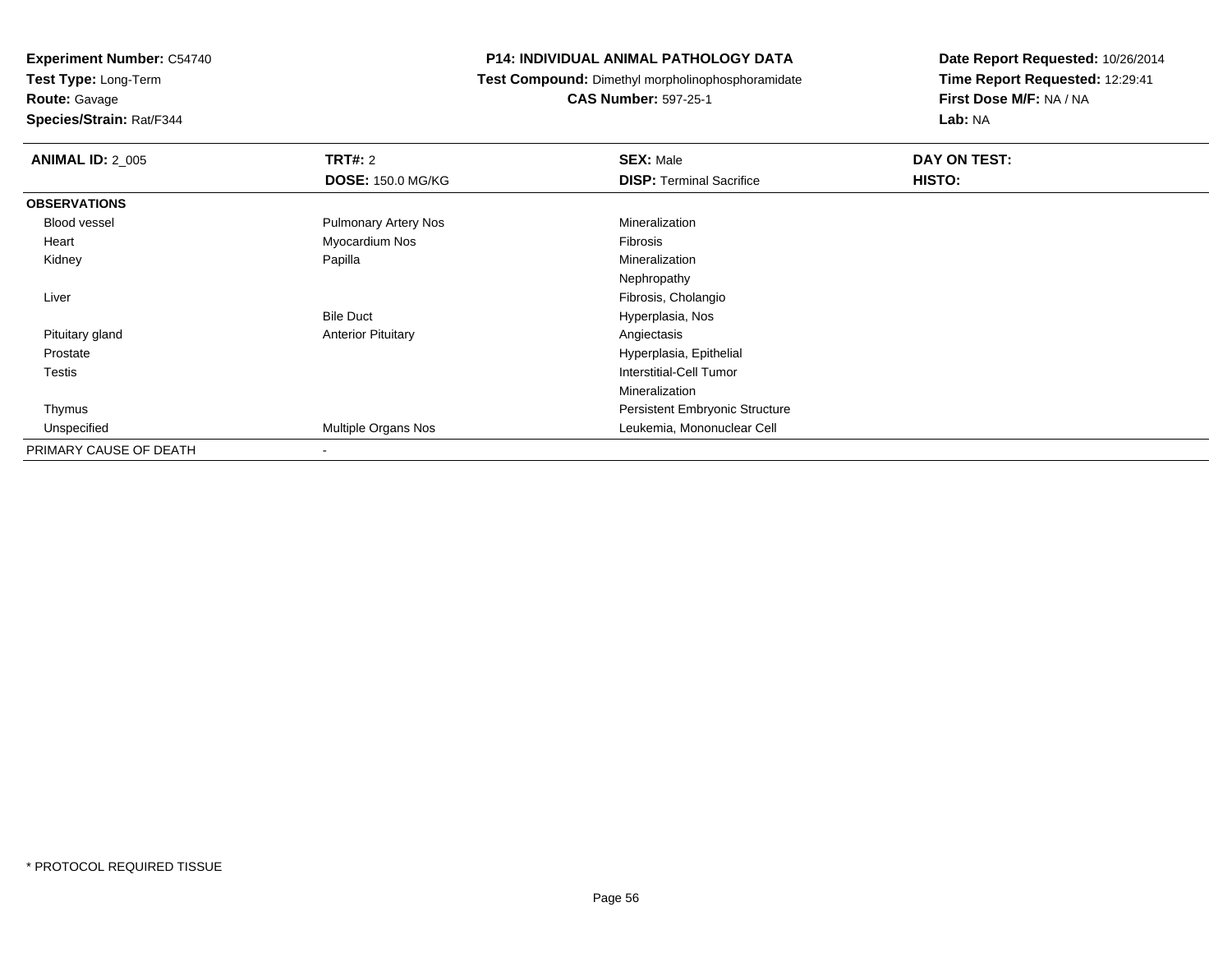**Test Type:** Long-Term

**Route:** Gavage

**Species/Strain:** Rat/F344

#### **P14: INDIVIDUAL ANIMAL PATHOLOGY DATA**

**Test Compound:** Dimethyl morpholinophosphoramidate

**CAS Number:** 597-25-1

| <b>ANIMAL ID: 2 006</b> | TRT#: 2                  | <b>SEX: Male</b>           | DAY ON TEST: |  |
|-------------------------|--------------------------|----------------------------|--------------|--|
|                         | <b>DOSE: 150.0 MG/KG</b> | <b>DISP: Natural Death</b> | HISTO:       |  |
| <b>OBSERVATIONS</b>     |                          |                            |              |  |
| Adrenal gland           |                          | Pheochromocytoma           |              |  |
| Bone                    | Cartilage, Nos           | Necrosis, Nos              |              |  |
| <b>Brain</b>            | Cerebellum Nos           | Granular-Cell Tumor, Nos   |              |  |
|                         |                          | Hemorrhage                 |              |  |
| Heart                   | Myocardium Nos           | Fibrosis                   |              |  |
| Kidney                  |                          | Nephropathy                |              |  |
| Liver                   | <b>Bile Duct</b>         | Hyperplasia, Nos           |              |  |
| Mammary gland           |                          | Fibroadenoma               |              |  |
| Testis                  |                          | Interstitial-Cell Tumor    |              |  |
| Unspecified             | Multiple Organs Nos      | Leukemia, Mononuclear Cell |              |  |
| PRIMARY CAUSE OF DEATH  | ۰                        |                            |              |  |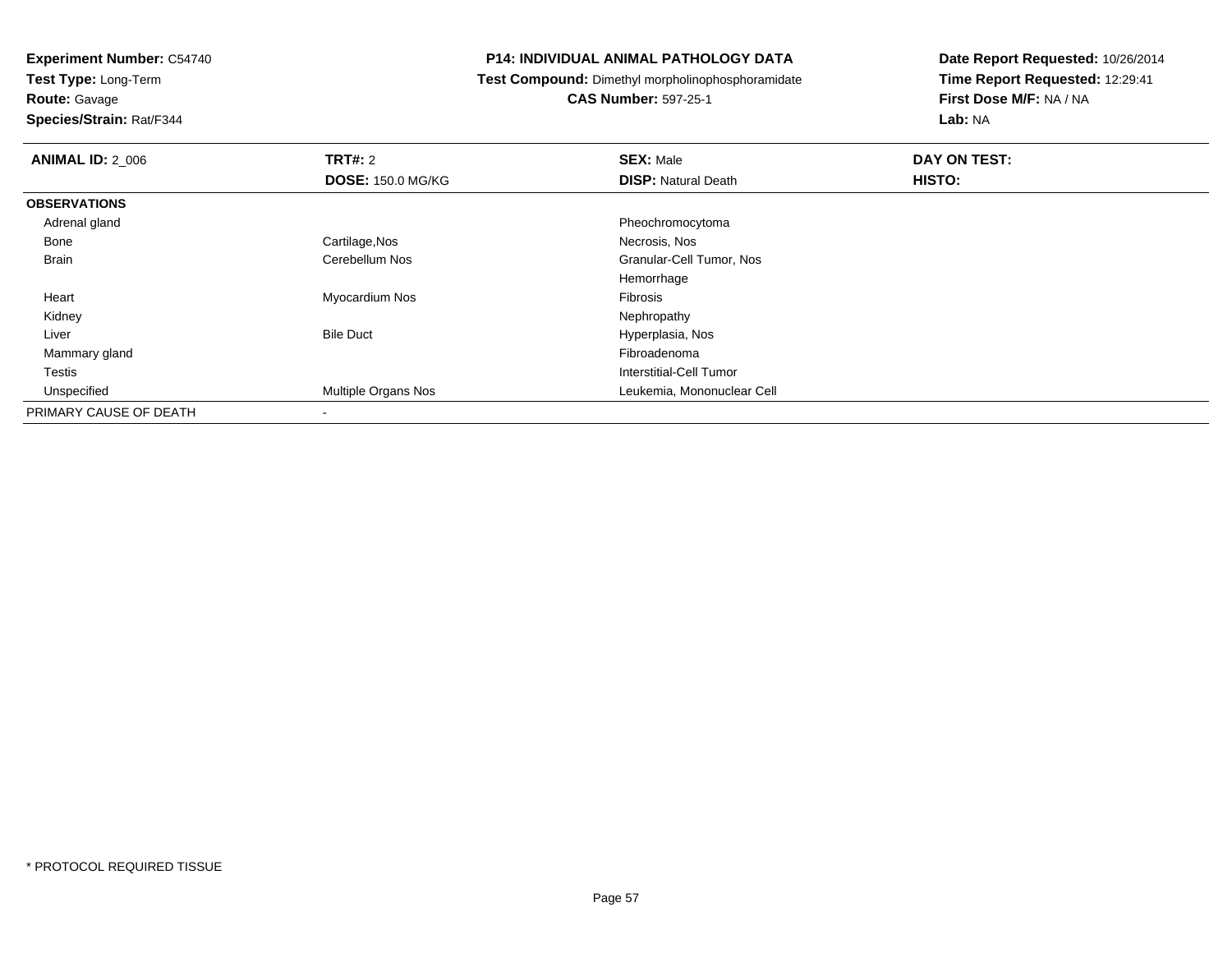**Test Type:** Long-Term

**Route:** Gavage

**Species/Strain:** Rat/F344

#### **P14: INDIVIDUAL ANIMAL PATHOLOGY DATA**

**Test Compound:** Dimethyl morpholinophosphoramidate

**CAS Number:** 597-25-1

| <b>ANIMAL ID: 2_007</b> | <b>TRT#: 2</b><br><b>DOSE: 150.0 MG/KG</b> | <b>SEX: Male</b><br><b>DISP: Terminal Sacrifice</b> | DAY ON TEST:<br>HISTO: |
|-------------------------|--------------------------------------------|-----------------------------------------------------|------------------------|
|                         |                                            |                                                     |                        |
| <b>OBSERVATIONS</b>     |                                            |                                                     |                        |
| Adrenal gland           |                                            | Lipoidosis                                          |                        |
| Blood vessel            | <b>Pulmonary Artery Nos</b>                | Mineralization                                      |                        |
| Heart                   | Epicardium                                 | Foreign Material, Nos                               |                        |
|                         | Epicardium                                 | Inflammation, Granulomatous                         |                        |
| Kidney                  | Papilla                                    | Mineralization                                      |                        |
|                         |                                            | Nephropathy                                         |                        |
| Liver                   |                                            | Fibrosis, Cholangio                                 |                        |
|                         | <b>Bile Duct</b>                           | Hyperplasia, Nos                                    |                        |
| Pancreas                | Acinus                                     | Atrophy, Nos                                        |                        |
| <b>Testis</b>           |                                            | Hypospermatogenesis                                 |                        |
|                         |                                            | Interstitial-Cell Tumor                             |                        |
| Thymus                  |                                            | Persistent Embryonic Structure                      |                        |
| Thyroid                 |                                            | Hyperplasia, C Cell                                 |                        |
| PRIMARY CAUSE OF DEATH  |                                            |                                                     |                        |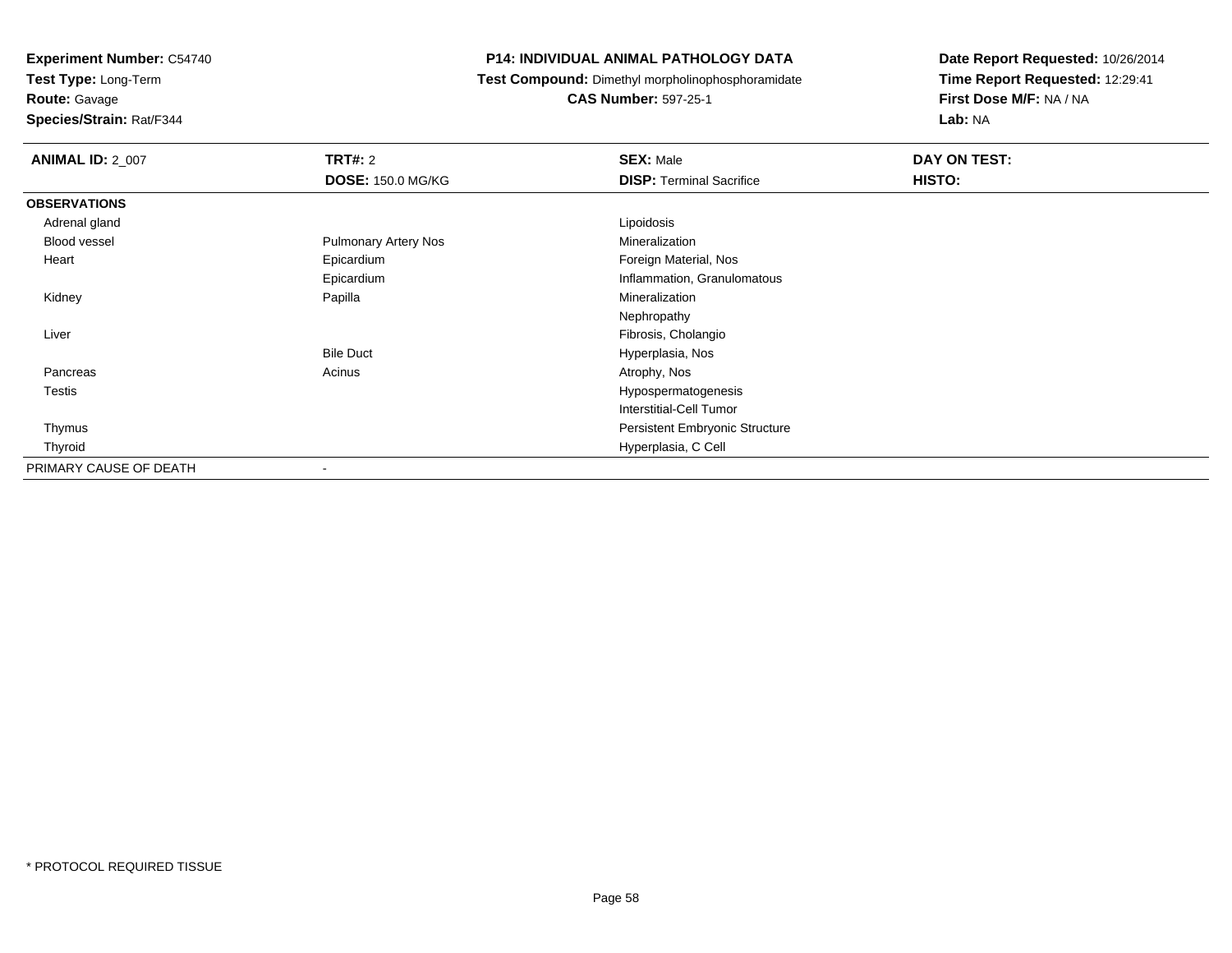**Test Type:** Long-Term**Route:** Gavage

**Species/Strain:** Rat/F344

#### **P14: INDIVIDUAL ANIMAL PATHOLOGY DATA**

**Test Compound:** Dimethyl morpholinophosphoramidate

**CAS Number:** 597-25-1

| <b>ANIMAL ID: 2_008</b> | TRT#: 2                   | <b>SEX: Male</b>                | DAY ON TEST: |  |
|-------------------------|---------------------------|---------------------------------|--------------|--|
|                         | <b>DOSE: 150.0 MG/KG</b>  | <b>DISP:</b> Moribund Sacrifice | HISTO:       |  |
| <b>OBSERVATIONS</b>     |                           |                                 |              |  |
| Bone                    | Cartilage, Nos            | Necrosis, Nos                   |              |  |
| Heart                   | Myocardium Nos            | Fibrosis                        |              |  |
| Kidney                  |                           | Nephropathy                     |              |  |
| Liver                   |                           | Metamorphosis, Fatty            |              |  |
| Pituitary gland         | <b>Anterior Pituitary</b> | Cyst, Nos                       |              |  |
| Stomach                 | Forestomach               | Fibrosis                        |              |  |
|                         | Forestomach               | Ulcer, Nos                      |              |  |
| Testis                  |                           | Hypospermatogenesis             |              |  |
| PRIMARY CAUSE OF DEATH  |                           |                                 |              |  |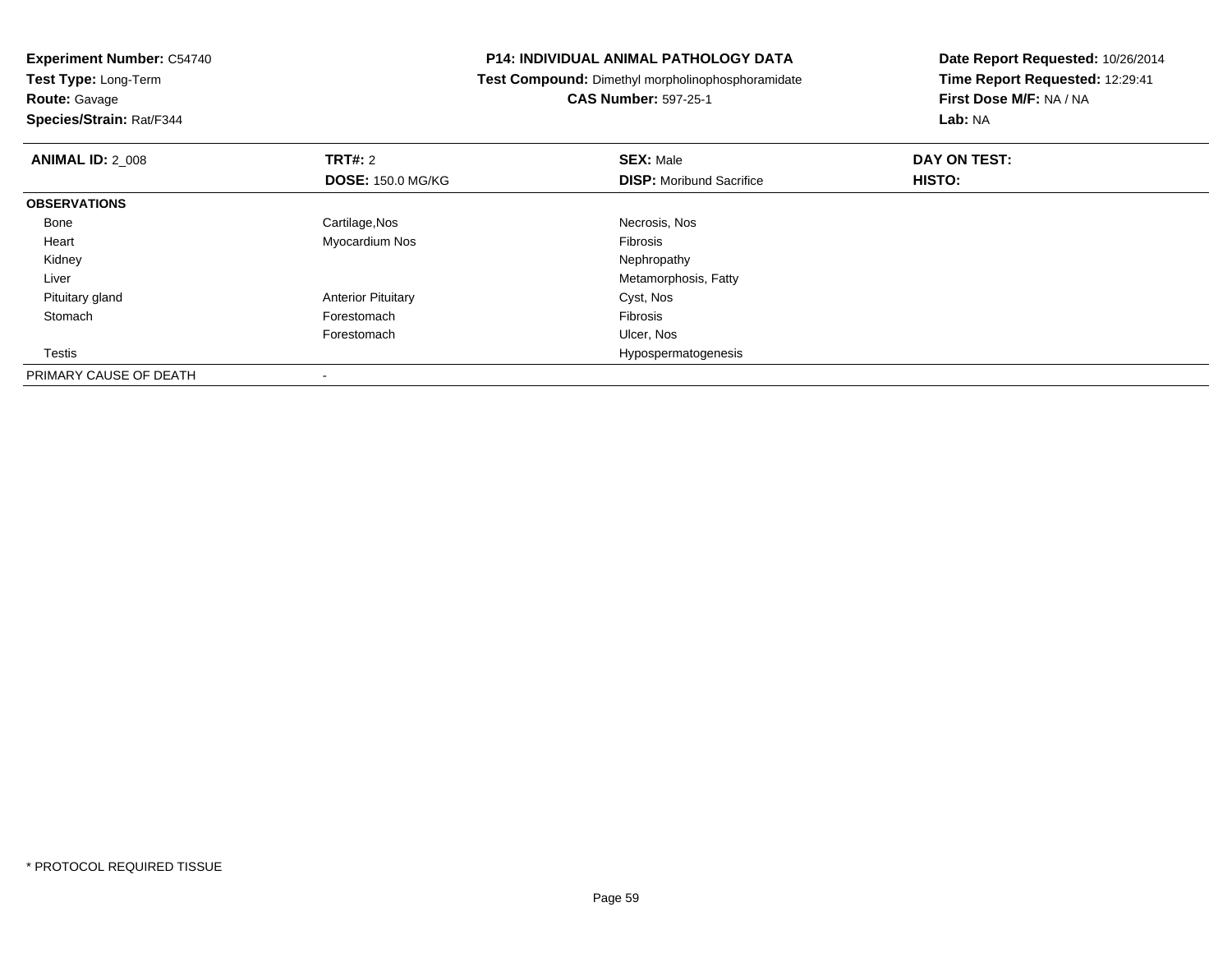**Test Type:** Long-Term

**Route:** Gavage

**Species/Strain:** Rat/F344

#### **P14: INDIVIDUAL ANIMAL PATHOLOGY DATA**

**Test Compound:** Dimethyl morpholinophosphoramidate

**CAS Number:** 597-25-1

| <b>ANIMAL ID: 2 009</b> | <b>TRT#: 2</b>              | <b>SEX: Male</b>                | DAY ON TEST: |  |
|-------------------------|-----------------------------|---------------------------------|--------------|--|
|                         | <b>DOSE: 150.0 MG/KG</b>    | <b>DISP:</b> Moribund Sacrifice | HISTO:       |  |
| <b>OBSERVATIONS</b>     |                             |                                 |              |  |
| Blood vessel            | <b>Pulmonary Artery Nos</b> | Mineralization                  |              |  |
| Heart                   | Myocardium Nos              | Fibrosis                        |              |  |
| Kidney                  |                             | Mineralization                  |              |  |
|                         |                             | Nephropathy                     |              |  |
| Liver                   |                             | Fibrosis, Cholangio             |              |  |
|                         | <b>Bile Duct</b>            | Hyperplasia, Nos                |              |  |
| Lung                    |                             | Inflammation, Interstitial      |              |  |
| Testis                  |                             | Hyperplasia, Interstitial Cell  |              |  |
| Unspecified             | <b>Abdominal Cavity</b>     | Abscess, Nos                    |              |  |
| Urinary bladder         |                             | Hemorrhage                      |              |  |
| PRIMARY CAUSE OF DEATH  | $\overline{\phantom{a}}$    |                                 |              |  |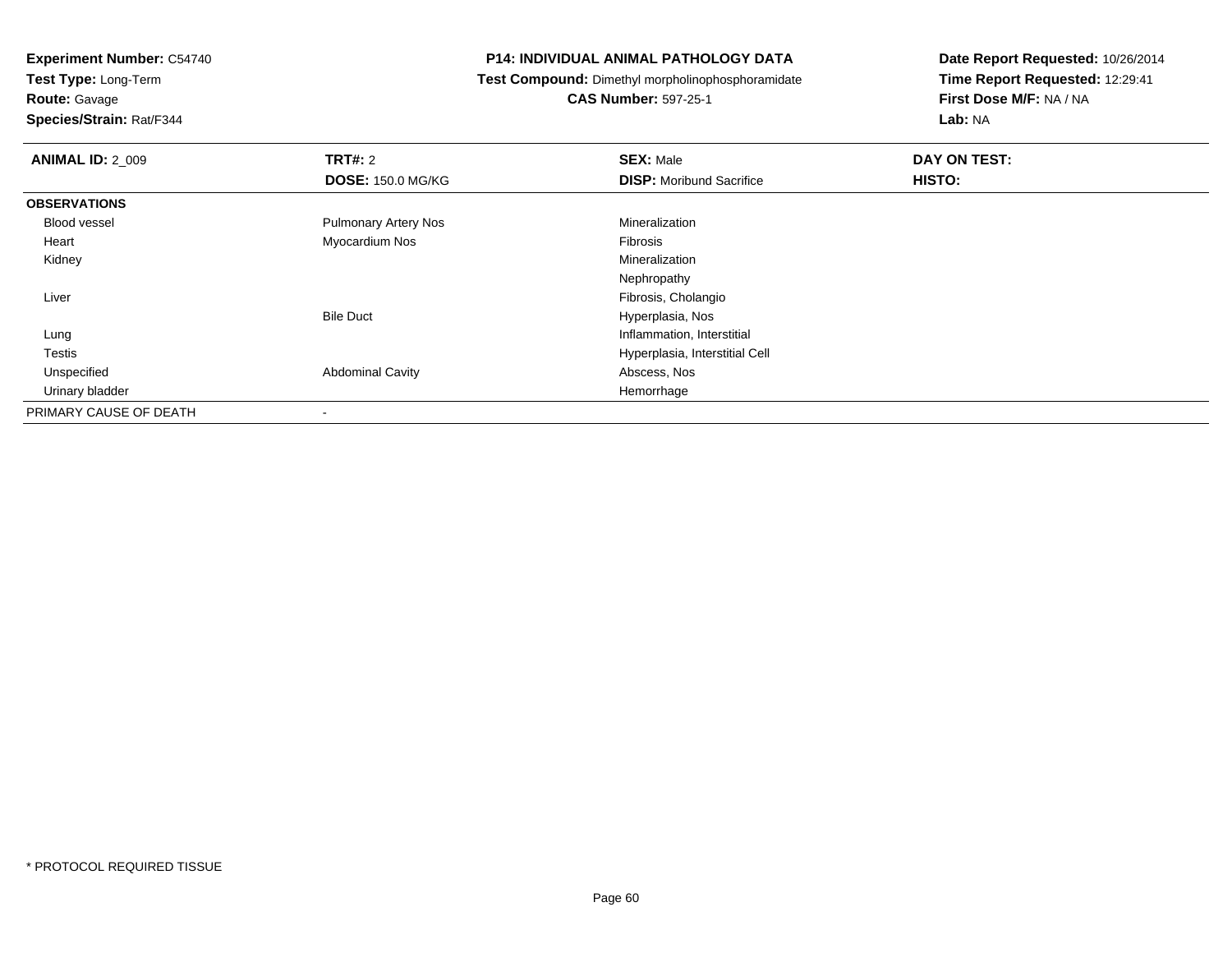**Test Type:** Long-Term

**Route:** Gavage

**Species/Strain:** Rat/F344

#### **P14: INDIVIDUAL ANIMAL PATHOLOGY DATA**

**Test Compound:** Dimethyl morpholinophosphoramidate

**CAS Number:** 597-25-1

| <b>ANIMAL ID: 2 010</b> | TRT#: 2<br><b>DOSE: 150.0 MG/KG</b> | <b>SEX: Male</b><br><b>DISP: Terminal Sacrifice</b> | DAY ON TEST:<br>HISTO: |
|-------------------------|-------------------------------------|-----------------------------------------------------|------------------------|
|                         |                                     |                                                     |                        |
| <b>OBSERVATIONS</b>     |                                     |                                                     |                        |
| Kidney                  |                                     | Hemorrhage                                          |                        |
|                         |                                     | Nephropathy                                         |                        |
| Liver                   |                                     | Fibrosis, Cholangio                                 |                        |
|                         | <b>Bile Duct</b>                    | Hyperplasia, Nos                                    |                        |
| Prostate                |                                     | Inflammation, Chronic                               |                        |
| Skin                    | <b>Back</b>                         | Cyst, Epidermal Inclusion                           |                        |
| <b>Testis</b>           |                                     | Hypospermatogenesis                                 |                        |
|                         |                                     | Interstitial-Cell Tumor                             |                        |
| Thymus                  |                                     | <b>Persistent Embryonic Structure</b>               |                        |
| Thyroid                 |                                     | Hyperplasia, C Cell                                 |                        |
| Unspecified             | Multiple Organs Nos                 | Leukemia, Mononuclear Cell                          |                        |
| PRIMARY CAUSE OF DEATH  | $\overline{\phantom{a}}$            |                                                     |                        |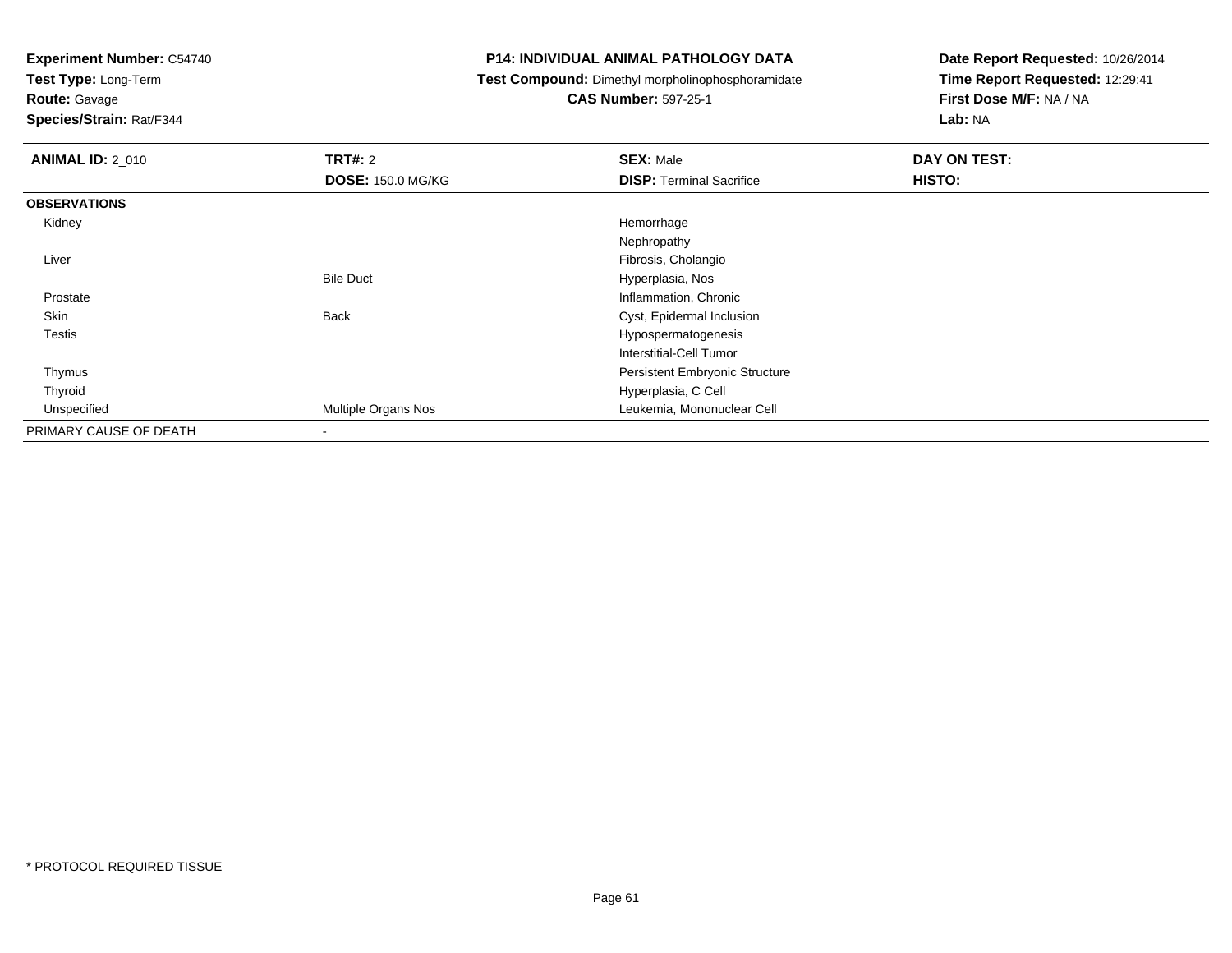**Test Type:** Long-Term

**Route:** Gavage

**Species/Strain:** Rat/F344

#### **P14: INDIVIDUAL ANIMAL PATHOLOGY DATA**

**Test Compound:** Dimethyl morpholinophosphoramidate

**CAS Number:** 597-25-1

| <b>ANIMAL ID: 2_011</b> | <b>TRT#: 2</b>              | <b>SEX: Male</b>                      | DAY ON TEST: |  |
|-------------------------|-----------------------------|---------------------------------------|--------------|--|
|                         | <b>DOSE: 150.0 MG/KG</b>    | <b>DISP:</b> Moribund Sacrifice       | HISTO:       |  |
| <b>OBSERVATIONS</b>     |                             |                                       |              |  |
| <b>Blood vessel</b>     | <b>Pulmonary Artery Nos</b> | Mineralization                        |              |  |
| Heart                   | Myocardium Nos              | Fibrosis                              |              |  |
| Kidney                  |                             | Nephropathy                           |              |  |
| Liver                   |                             | Fibrosis, Cholangio                   |              |  |
|                         | <b>Bile Duct</b>            | Hyperplasia, Nos                      |              |  |
| Mammary gland           |                             | Fibroadenoma                          |              |  |
| Testis                  |                             | Hyperplasia, Interstitial Cell        |              |  |
| Thymus                  |                             | <b>Persistent Embryonic Structure</b> |              |  |
| PRIMARY CAUSE OF DEATH  |                             |                                       |              |  |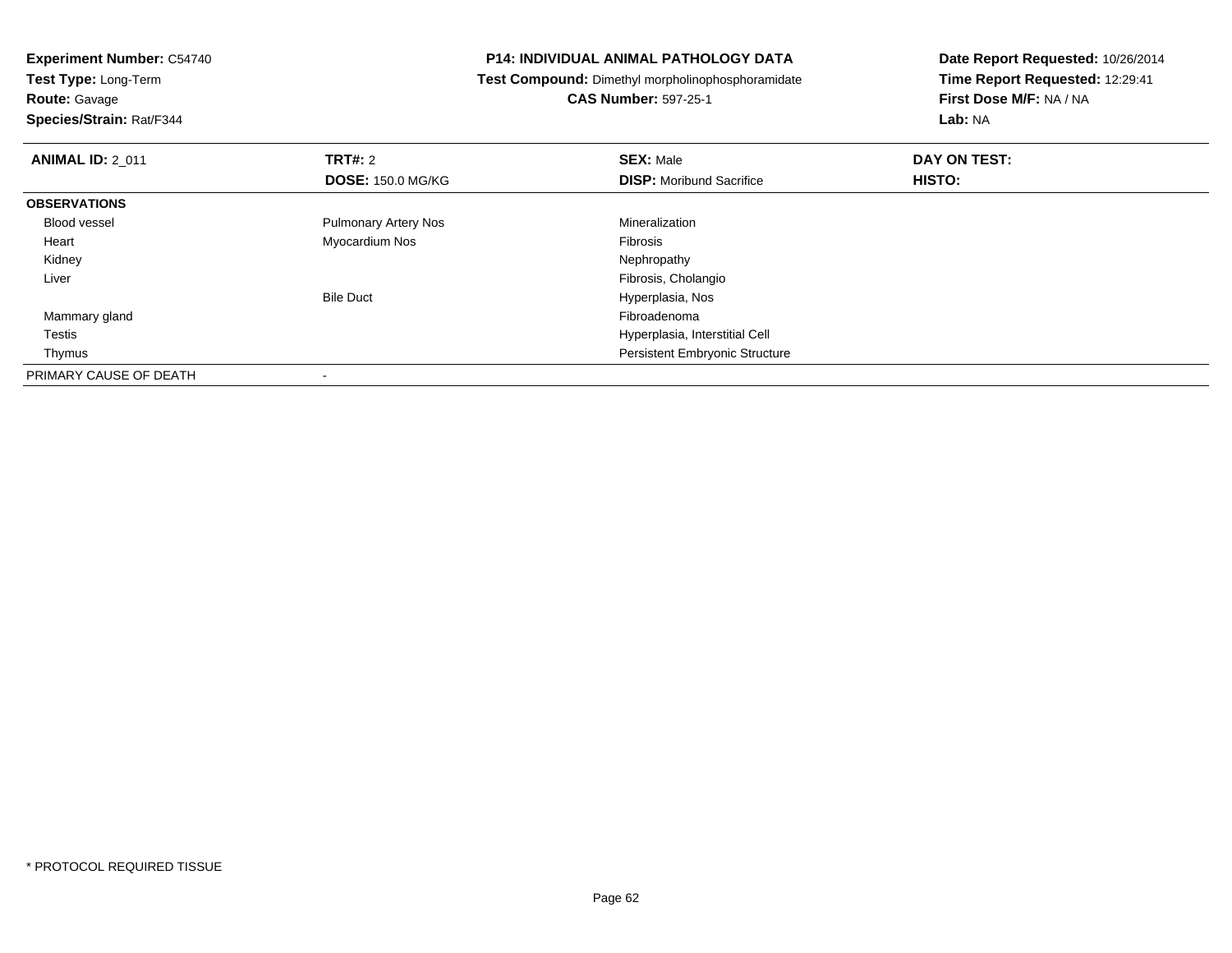**Test Type:** Long-Term

### **Route:** Gavage

**Species/Strain:** Rat/F344

#### **P14: INDIVIDUAL ANIMAL PATHOLOGY DATA**

**Test Compound:** Dimethyl morpholinophosphoramidate

### **CAS Number:** 597-25-1

| <b>ANIMAL ID: 2_012</b> | <b>TRT#: 2</b>              | <b>SEX: Male</b>                | DAY ON TEST: |  |
|-------------------------|-----------------------------|---------------------------------|--------------|--|
|                         | <b>DOSE: 150.0 MG/KG</b>    | <b>DISP: Terminal Sacrifice</b> | HISTO:       |  |
| <b>OBSERVATIONS</b>     |                             |                                 |              |  |
| Adrenal gland           |                             | Pheochromocytoma                |              |  |
| <b>Blood vessel</b>     | <b>Pulmonary Artery Nos</b> | Mineralization                  |              |  |
| Heart                   | Myocardium Nos              | Fibrosis                        |              |  |
| Kidney                  |                             | Hemorrhage                      |              |  |
|                         |                             | Nephropathy                     |              |  |
| Liver                   |                             | Fibrosis, Cholangio             |              |  |
|                         | <b>Bile Duct</b>            | Hyperplasia, Nos                |              |  |
| Lung                    | Alveoli                     | Histiocytosis                   |              |  |
| Pancreas                | Acinus                      | Atrophy, Nos                    |              |  |
| Testis                  |                             | Interstitial-Cell Tumor         |              |  |
|                         |                             | Mineralization                  |              |  |
| PRIMARY CAUSE OF DEATH  | $\overline{\phantom{a}}$    |                                 |              |  |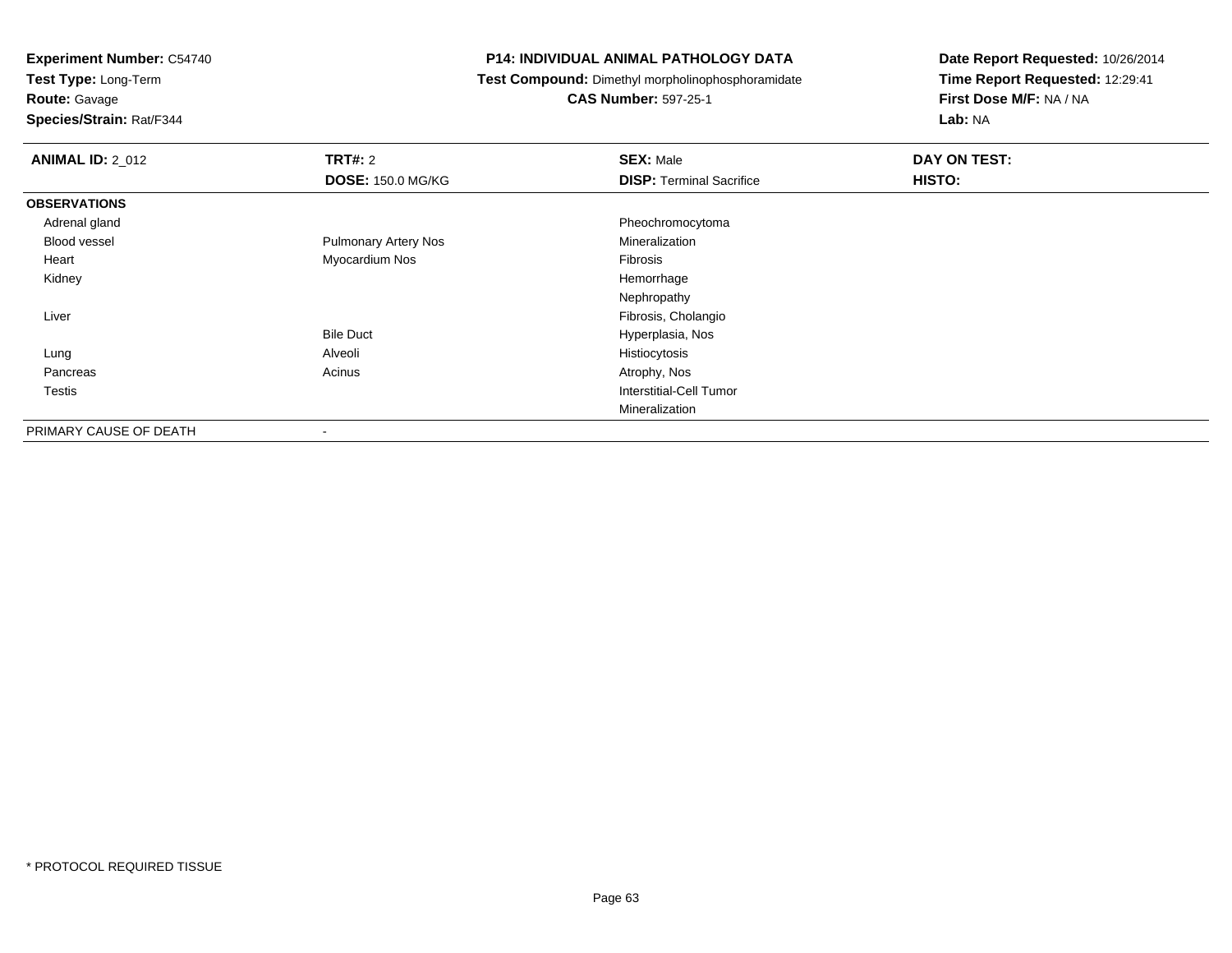**Test Type:** Long-Term

**Route:** Gavage

**Species/Strain:** Rat/F344

#### **P14: INDIVIDUAL ANIMAL PATHOLOGY DATA**

**Test Compound:** Dimethyl morpholinophosphoramidate

**CAS Number:** 597-25-1

| <b>ANIMAL ID: 2_013</b> | TRT#: 2                  | <b>SEX: Male</b>                 | DAY ON TEST:  |  |
|-------------------------|--------------------------|----------------------------------|---------------|--|
|                         | <b>DOSE: 150.0 MG/KG</b> | <b>DISP: Terminal Sacrifice</b>  | <b>HISTO:</b> |  |
| <b>OBSERVATIONS</b>     |                          |                                  |               |  |
| Adrenal gland           |                          | Pheochromocytoma                 |               |  |
| Heart                   | Myocardium Nos           | Fibrosis                         |               |  |
| Kidney                  |                          | Nephropathy                      |               |  |
| Liver                   |                          | Cytoplasmic Change, Ground-Glass |               |  |
|                         |                          | Fibrosis, Cholangio              |               |  |
|                         | <b>Bile Duct</b>         | Hyperplasia, Nos                 |               |  |
| <b>Testis</b>           |                          | Interstitial-Cell Tumor          |               |  |
|                         |                          | Mineralization                   |               |  |
| PRIMARY CAUSE OF DEATH  |                          |                                  |               |  |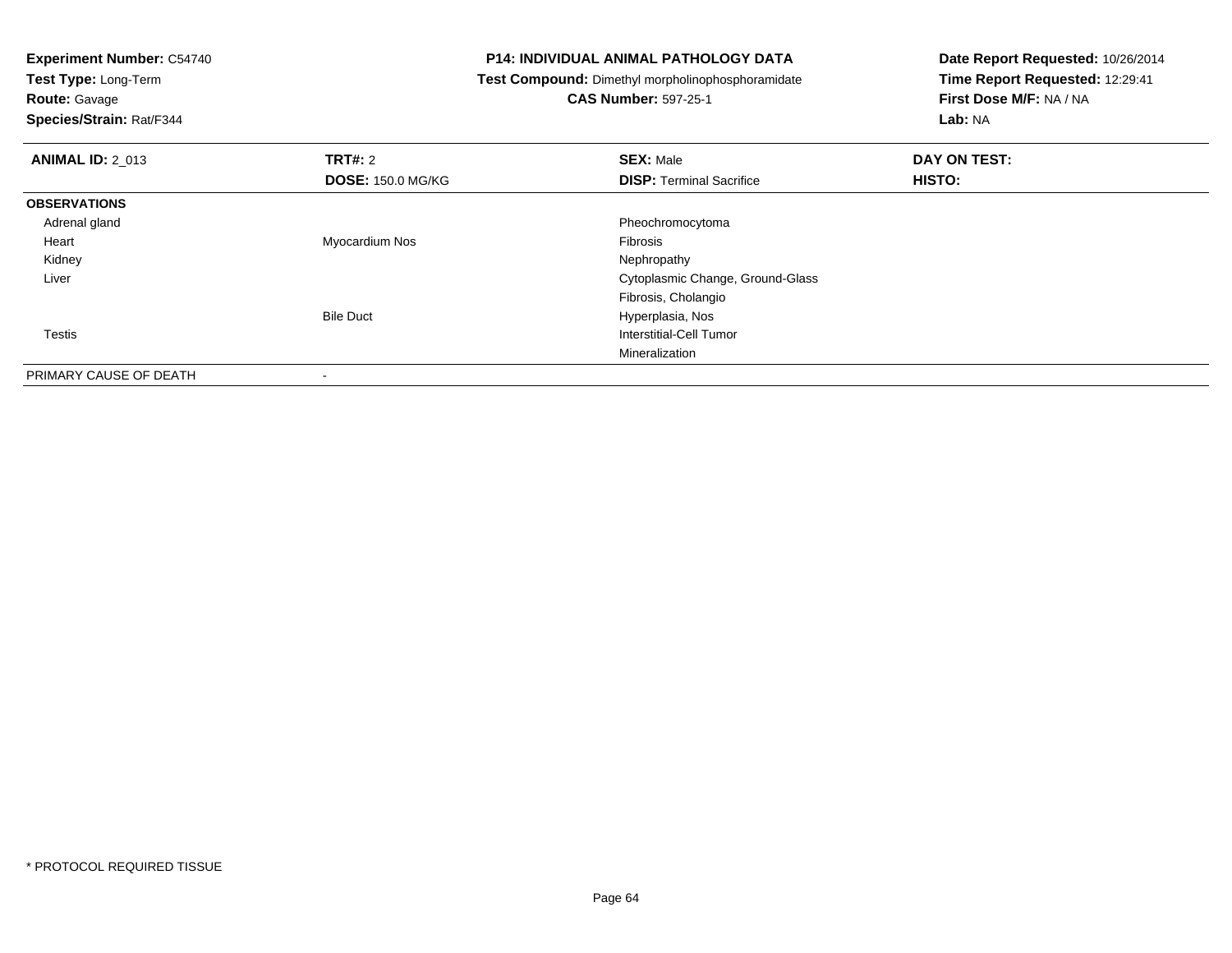**Test Type:** Long-Term

**Route:** Gavage

**Species/Strain:** Rat/F344

#### **P14: INDIVIDUAL ANIMAL PATHOLOGY DATA**

**Test Compound:** Dimethyl morpholinophosphoramidate

**CAS Number:** 597-25-1

| <b>ANIMAL ID: 2_014</b> | <b>TRT#: 2</b>           | <b>SEX: Male</b>                | DAY ON TEST: |
|-------------------------|--------------------------|---------------------------------|--------------|
|                         | <b>DOSE: 150.0 MG/KG</b> | <b>DISP:</b> Moribund Sacrifice | HISTO:       |
| <b>OBSERVATIONS</b>     |                          |                                 |              |
| Eye                     | Sclera                   | Mineralization                  |              |
| Heart                   | Myocardium Nos           | Fibrosis                        |              |
| Kidney                  |                          | Hemosiderosis                   |              |
|                         | Papilla                  | Mineralization                  |              |
|                         |                          | Nephropathy                     |              |
| Liver                   |                          | Fibrosis, Cholangio             |              |
|                         | <b>Bile Duct</b>         | Hyperplasia, Nos                |              |
|                         | Centrilobular            | Necrosis, Nos                   |              |
| Lung                    |                          | Inflammation, Interstitial      |              |
| Lymph node              | Mediastinal Lymph Node   | Hemosiderosis                   |              |
| Mammary gland           |                          | Fibroadenoma                    |              |
| Prostate                |                          | Inflammation, Chronic           |              |
| Testis                  |                          | <b>Interstitial-Cell Tumor</b>  |              |
| Thymus                  |                          | Persistent Embryonic Structure  |              |
| Unspecified             | Multiple Organs Nos      | Mesothelioma, Nos               |              |
| PRIMARY CAUSE OF DEATH  | $\overline{\phantom{a}}$ |                                 |              |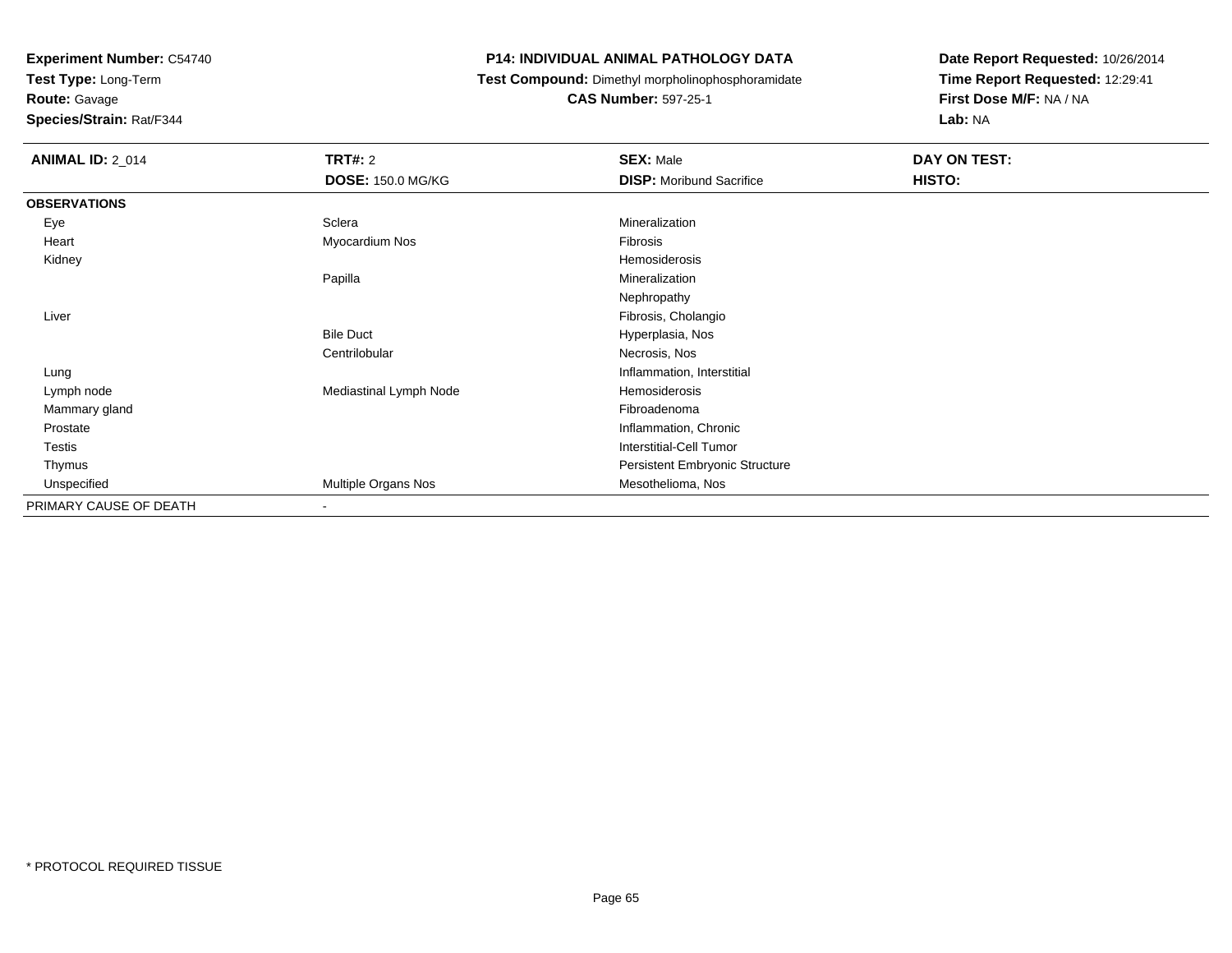**Test Type:** Long-Term

**Route:** Gavage

**Species/Strain:** Rat/F344

#### **P14: INDIVIDUAL ANIMAL PATHOLOGY DATA**

**Test Compound:** Dimethyl morpholinophosphoramidate

**CAS Number:** 597-25-1

| <b>ANIMAL ID: 2_015</b> | <b>TRT#: 2</b>           | <b>SEX: Male</b>                | DAY ON TEST: |  |
|-------------------------|--------------------------|---------------------------------|--------------|--|
|                         | <b>DOSE: 150.0 MG/KG</b> | <b>DISP: Terminal Sacrifice</b> | HISTO:       |  |
| <b>OBSERVATIONS</b>     |                          |                                 |              |  |
| Adrenal gland           |                          | Pheochromocytoma                |              |  |
| Blood vessel            | Pulmonary Artery Nos     | Mineralization                  |              |  |
| Bone                    | Cartilage, Nos           | Necrosis, Nos                   |              |  |
| Heart                   | Myocardium Nos           | Fibrosis                        |              |  |
| Kidney                  |                          | Nephropathy                     |              |  |
| Liver                   |                          | Angiectasis                     |              |  |
| Lung                    |                          | Inflammation, Interstitial      |              |  |
| Lymph node              | Mandibular Lymph Node    | Degeneration, Cystic            |              |  |
| Pancreas                | Acinus                   | Atrophy, Nos                    |              |  |
|                         |                          | Polyangiitis                    |              |  |
| Prostate                |                          | Inflammation, Chronic           |              |  |
| Testis                  |                          | <b>Interstitial-Cell Tumor</b>  |              |  |
|                         |                          | Mineralization                  |              |  |
| Thymus                  |                          | Persistent Embryonic Structure  |              |  |
| Thyroid                 |                          | Hyperplasia, C Cell             |              |  |
| Unspecified             | Groin                    | Fibroma                         |              |  |
| PRIMARY CAUSE OF DEATH  | $\blacksquare$           |                                 |              |  |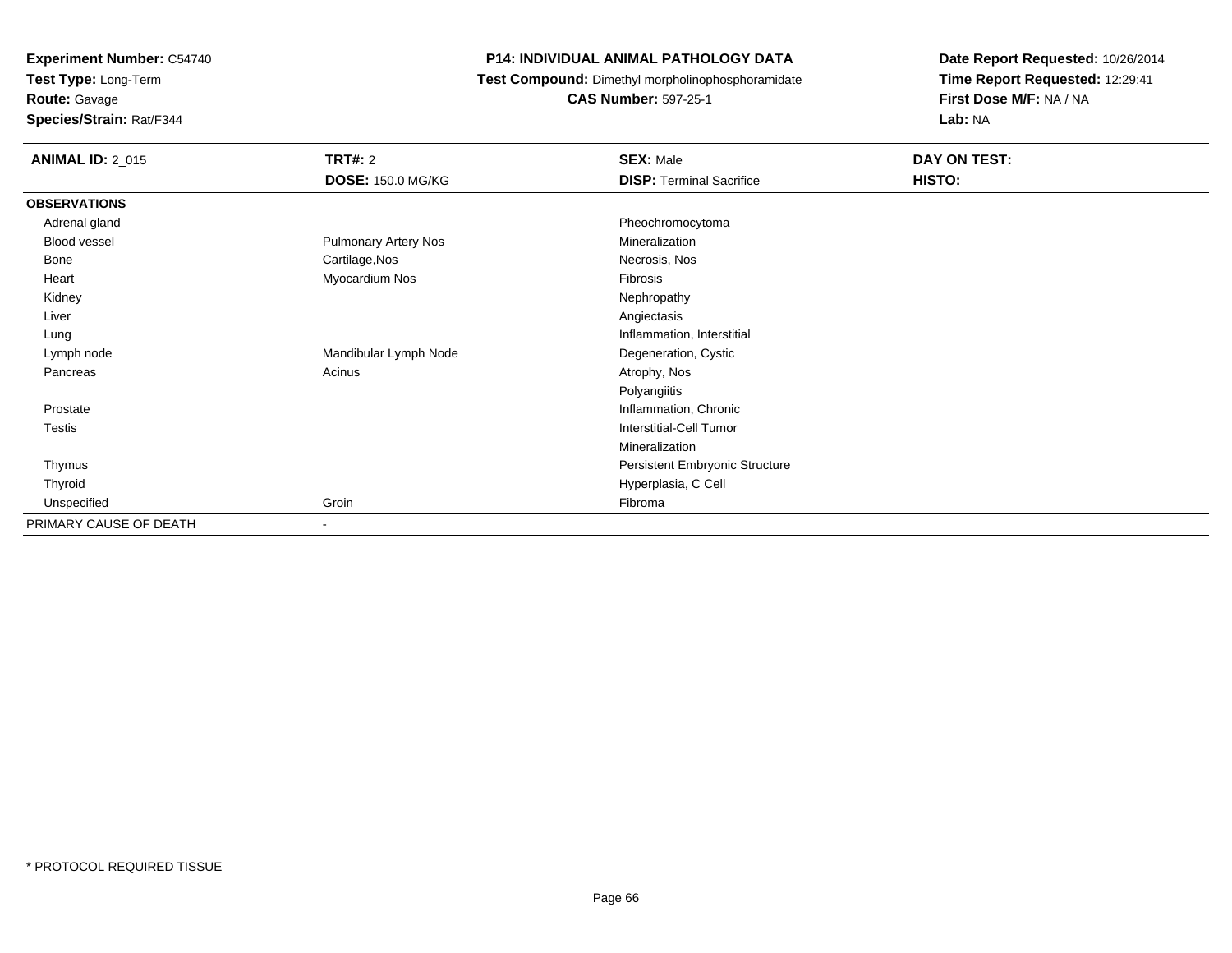**Test Type:** Long-Term

**Route:** Gavage

**Species/Strain:** Rat/F344

#### **P14: INDIVIDUAL ANIMAL PATHOLOGY DATA**

**Test Compound:** Dimethyl morpholinophosphoramidate

**CAS Number:** 597-25-1

| <b>ANIMAL ID: 2_016</b> | <b>TRT#: 2</b>              | <b>SEX: Male</b>                | DAY ON TEST: |  |
|-------------------------|-----------------------------|---------------------------------|--------------|--|
|                         | <b>DOSE: 150.0 MG/KG</b>    | <b>DISP: Terminal Sacrifice</b> | HISTO:       |  |
| <b>OBSERVATIONS</b>     |                             |                                 |              |  |
| Adrenal gland           | Medulla                     | <b>Focal Cellular Change</b>    |              |  |
| Blood vessel            | <b>Pulmonary Artery Nos</b> | Mineralization                  |              |  |
| Eye                     | Sclera                      | Mineralization                  |              |  |
| Heart                   | Myocardium Nos              | Degeneration, Nos               |              |  |
| Kidney                  |                             | Hemorrhage                      |              |  |
|                         | Papilla                     | Mineralization                  |              |  |
|                         |                             | Nephropathy                     |              |  |
| Liver                   |                             | Fibrosis, Cholangio             |              |  |
|                         | <b>Bile Duct</b>            | Hyperplasia, Nos                |              |  |
| Lymph node              | Mediastinal Lymph Node      | Hemorrhage                      |              |  |
| Testis                  |                             | Interstitial-Cell Tumor         |              |  |
| Unspecified             | Multiple Organs Nos         | Leukemia, Mononuclear Cell      |              |  |
| PRIMARY CAUSE OF DEATH  |                             |                                 |              |  |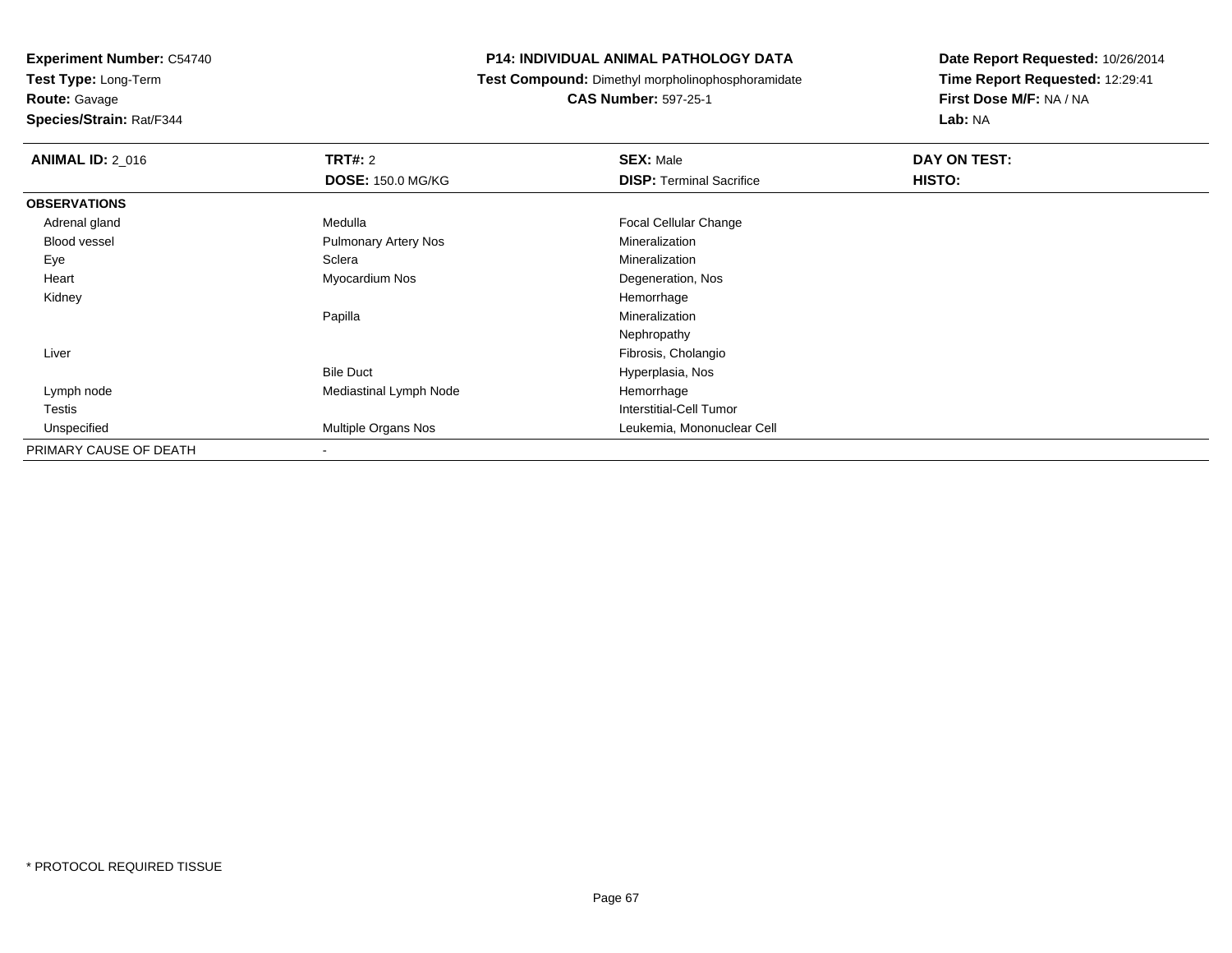**Test Type:** Long-Term

## **Route:** Gavage

**Species/Strain:** Rat/F344

#### **P14: INDIVIDUAL ANIMAL PATHOLOGY DATA**

**Test Compound:** Dimethyl morpholinophosphoramidate

### **CAS Number:** 597-25-1

| <b>ANIMAL ID: 2_017</b> | <b>TRT#: 2</b>              | <b>SEX: Male</b>                | DAY ON TEST: |  |
|-------------------------|-----------------------------|---------------------------------|--------------|--|
|                         | <b>DOSE: 150.0 MG/KG</b>    | <b>DISP: Terminal Sacrifice</b> | HISTO:       |  |
| <b>OBSERVATIONS</b>     |                             |                                 |              |  |
| Blood vessel            | <b>Pulmonary Artery Nos</b> | Mineralization                  |              |  |
| Heart                   | Myocardium Nos              | Fibrosis                        |              |  |
| Kidney                  |                             | Hemorrhage                      |              |  |
|                         | Papilla                     | Mineralization                  |              |  |
|                         |                             | Nephropathy                     |              |  |
| Liver                   |                             | Fibrosis, Cholangio             |              |  |
|                         | <b>Bile Duct</b>            | Hyperplasia, Nos                |              |  |
| Testis                  |                             | Interstitial-Cell Tumor         |              |  |
| Thyroid                 |                             | Hyperplasia, C Cell             |              |  |
| PRIMARY CAUSE OF DEATH  |                             |                                 |              |  |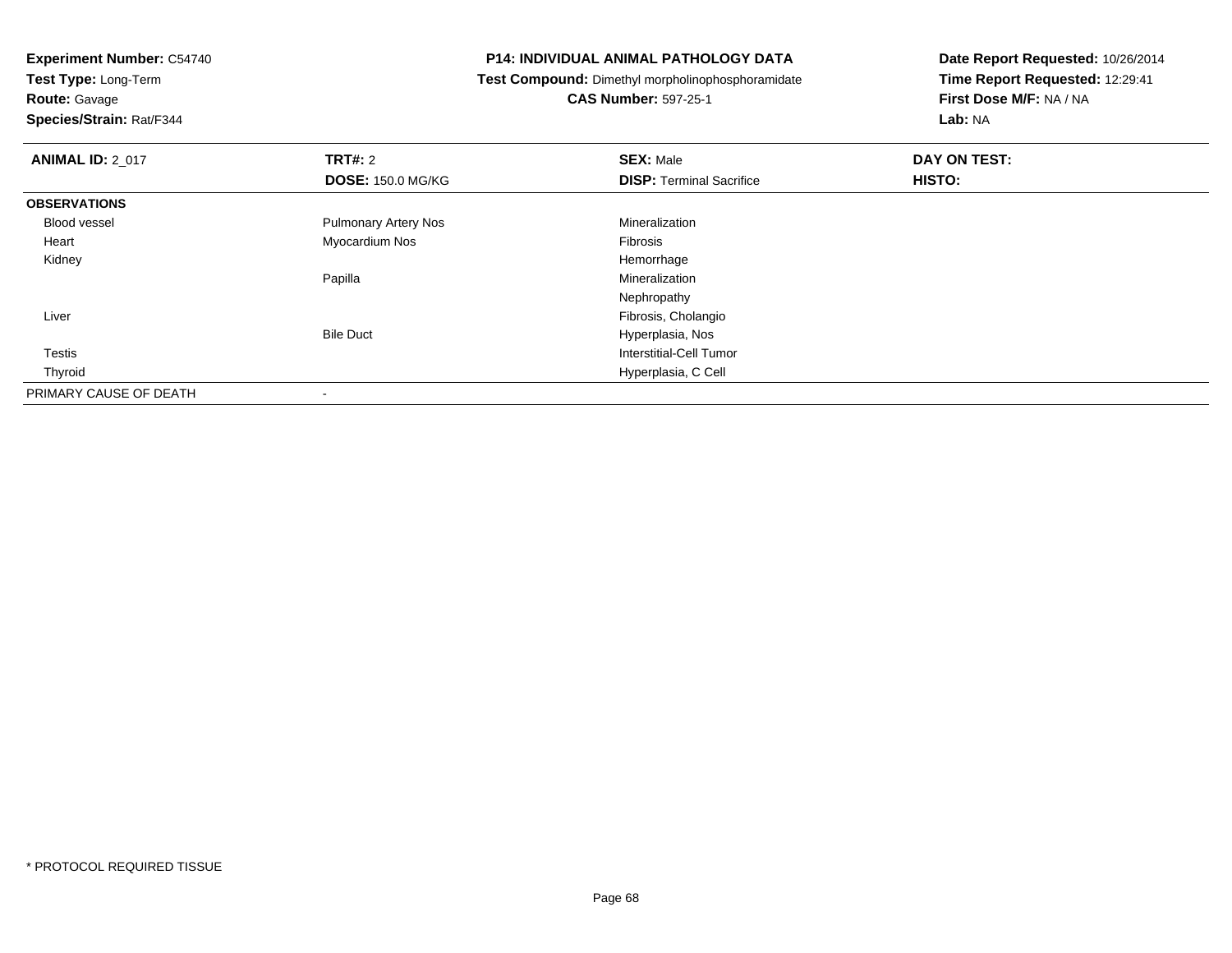**Test Type:** Long-Term

**Route:** Gavage

**Species/Strain:** Rat/F344

#### **P14: INDIVIDUAL ANIMAL PATHOLOGY DATA**

**Test Compound:** Dimethyl morpholinophosphoramidate

**CAS Number:** 597-25-1

| <b>ANIMAL ID: 2_018</b> | <b>TRT#: 2</b>              | <b>SEX: Male</b>                | DAY ON TEST: |  |
|-------------------------|-----------------------------|---------------------------------|--------------|--|
|                         | <b>DOSE: 150.0 MG/KG</b>    | <b>DISP: Terminal Sacrifice</b> | HISTO:       |  |
| <b>OBSERVATIONS</b>     |                             |                                 |              |  |
| Adrenal gland           |                             | Pheochromocytoma                |              |  |
| <b>Blood vessel</b>     | <b>Pulmonary Artery Nos</b> | Mineralization                  |              |  |
| Eye                     |                             | Cataract                        |              |  |
|                         | Retina                      | Degeneration, Nos               |              |  |
| Heart                   | Myocardium Nos              | Fibrosis                        |              |  |
| Kidney                  | Papilla                     | Mineralization                  |              |  |
|                         |                             | Nephropathy                     |              |  |
| Liver                   |                             | Fibrosis, Cholangio             |              |  |
|                         | <b>Bile Duct</b>            | Hyperplasia, Nos                |              |  |
| Lymph node              | Mediastinal Lymph Node      | Hemorrhage                      |              |  |
| Prostate                |                             | Hyperplasia, Epithelial         |              |  |
| Testis                  |                             | Interstitial-Cell Tumor         |              |  |
| Thymus                  |                             | Persistent Embryonic Structure  |              |  |
| PRIMARY CAUSE OF DEATH  |                             |                                 |              |  |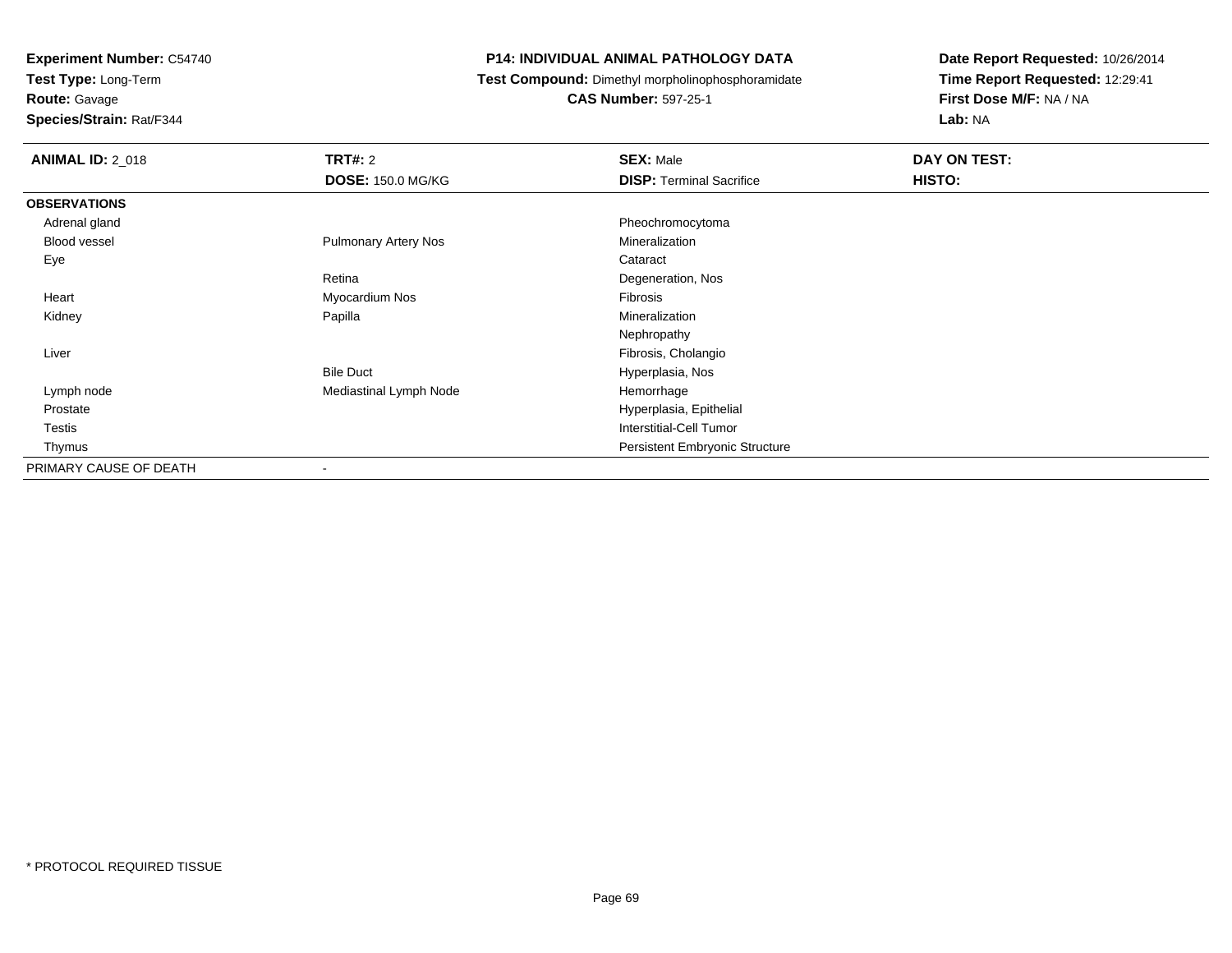**Test Type:** Long-Term

**Route:** Gavage

**Species/Strain:** Rat/F344

#### **P14: INDIVIDUAL ANIMAL PATHOLOGY DATA**

**Test Compound:** Dimethyl morpholinophosphoramidate

**CAS Number:** 597-25-1

| <b>ANIMAL ID: 2_019</b> | <b>TRT#: 2</b><br><b>DOSE: 150.0 MG/KG</b> | <b>SEX: Male</b><br><b>DISP: Terminal Sacrifice</b> | DAY ON TEST:<br>HISTO: |
|-------------------------|--------------------------------------------|-----------------------------------------------------|------------------------|
| <b>OBSERVATIONS</b>     |                                            |                                                     |                        |
| Heart                   | Myocardium Nos                             | Fibrosis                                            |                        |
| Kidney                  |                                            | Nephropathy                                         |                        |
| Liver                   |                                            | Angiectasis                                         |                        |
|                         |                                            | Fibrosis, Cholangio                                 |                        |
|                         | <b>Bile Duct</b>                           | Hyperplasia, Nos                                    |                        |
| Lung                    |                                            | Perivascular Cuffing                                |                        |
| Pituitary gland         | <b>Anterior Pituitary</b>                  | Angiectasis                                         |                        |
| Prostate                |                                            | Hyperplasia, Epithelial                             |                        |
| Spleen                  |                                            | Fibrosis, Multifocal                                |                        |
| Testis                  |                                            | <b>Interstitial-Cell Tumor</b>                      |                        |
| Thymus                  |                                            | Ectopia                                             |                        |
| Unspecified             | Groin                                      | Fibroma                                             |                        |
|                         | Multiple Organs Nos                        | Leukemia, Mononuclear Cell                          |                        |
| PRIMARY CAUSE OF DEATH  | $\blacksquare$                             |                                                     |                        |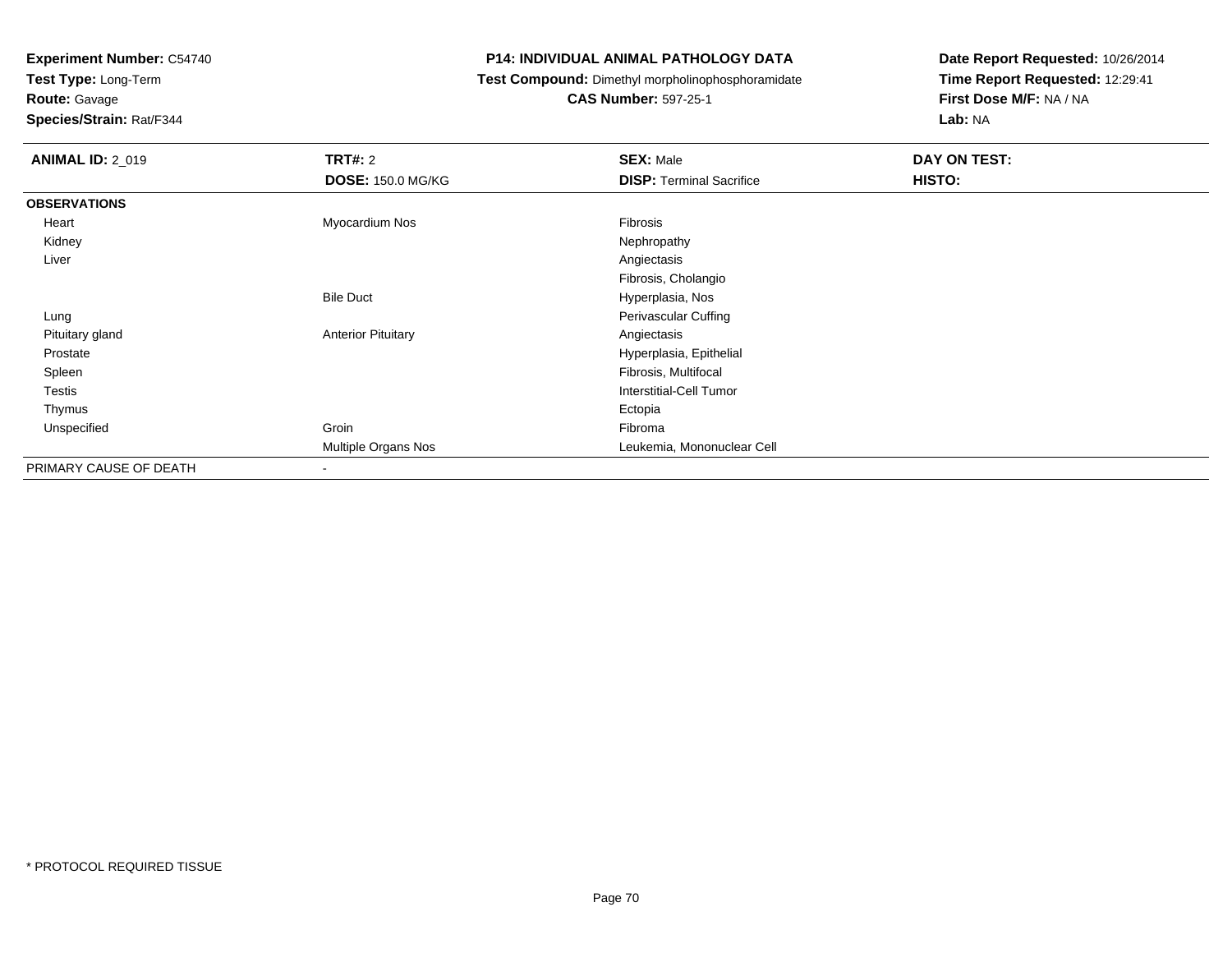**Test Type:** Long-Term

**Route:** Gavage

**Species/Strain:** Rat/F344

#### **P14: INDIVIDUAL ANIMAL PATHOLOGY DATA**

**Test Compound:** Dimethyl morpholinophosphoramidate

**CAS Number:** 597-25-1

| <b>ANIMAL ID: 2_020</b> | TRT#: 2                  | <b>SEX: Male</b>                      | DAY ON TEST: |
|-------------------------|--------------------------|---------------------------------------|--------------|
|                         | <b>DOSE: 150.0 MG/KG</b> | <b>DISP: Terminal Sacrifice</b>       | HISTO:       |
| <b>OBSERVATIONS</b>     |                          |                                       |              |
| Adrenal gland           | Medulla                  | Hyperplasia, Focal                    |              |
|                         |                          | Pheochromocytoma                      |              |
| Heart                   | Myocardium Nos           | Fibrosis                              |              |
| Kidney                  |                          | Nephropathy                           |              |
| Liver                   |                          | Cytoplasmic Change, Ground-Glass      |              |
|                         |                          | Fibrosis, Cholangio                   |              |
|                         | <b>Bile Duct</b>         | Hyperplasia, Nos                      |              |
| Pancreas                | Acinus                   | Atrophy, Nos                          |              |
| <b>Testis</b>           |                          | Hyperplasia, Interstitial Cell        |              |
|                         |                          | Interstitial-Cell Tumor               |              |
| Thymus                  |                          | <b>Persistent Embryonic Structure</b> |              |
| PRIMARY CAUSE OF DEATH  |                          |                                       |              |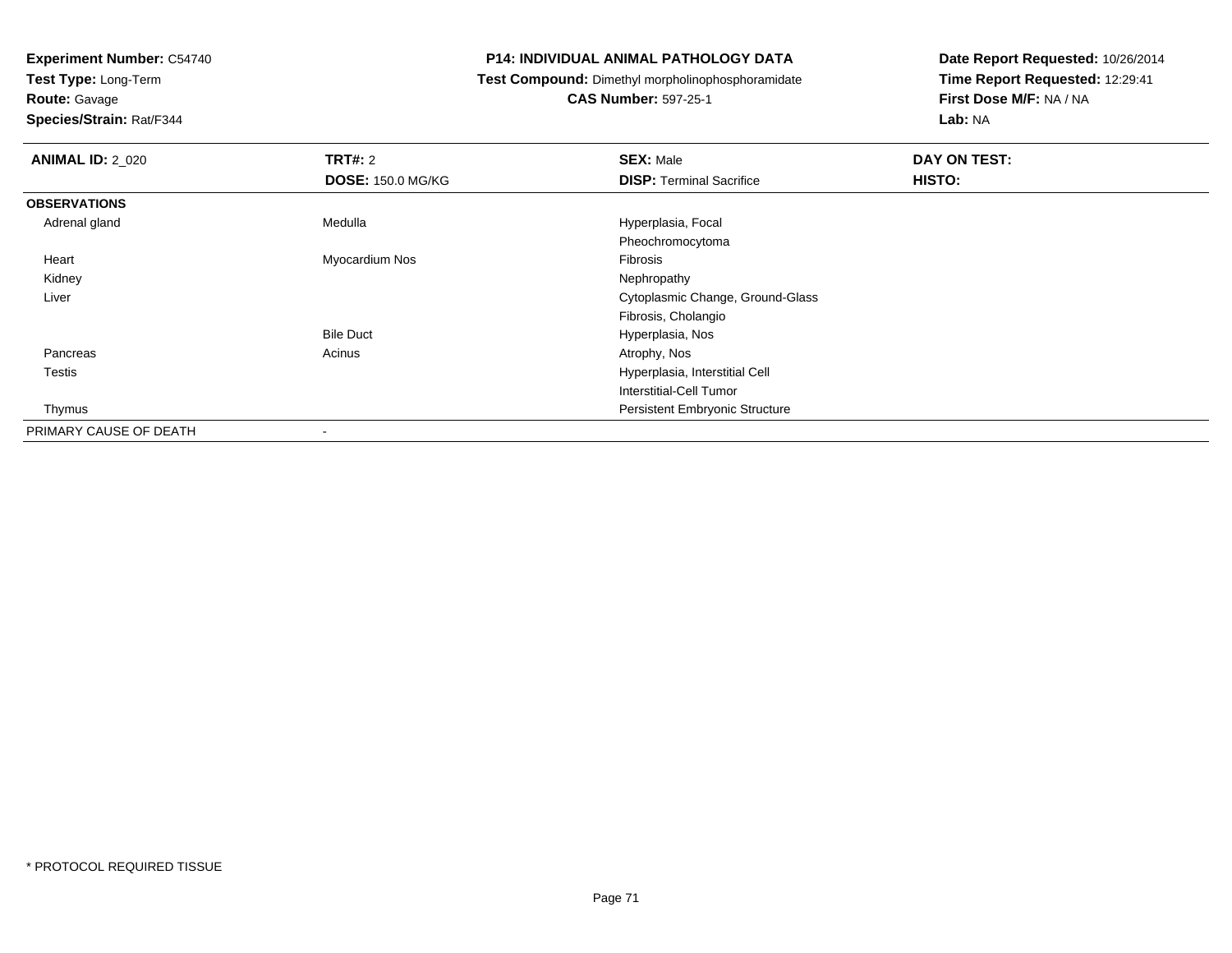**Test Type:** Long-Term

### **Route:** Gavage

**Species/Strain:** Rat/F344

#### **P14: INDIVIDUAL ANIMAL PATHOLOGY DATA**

**Test Compound:** Dimethyl morpholinophosphoramidate

**CAS Number:** 597-25-1

| <b>ANIMAL ID: 2_021</b> | <b>TRT#: 2</b>              | <b>SEX: Male</b>                | DAY ON TEST: |  |
|-------------------------|-----------------------------|---------------------------------|--------------|--|
|                         | <b>DOSE: 150.0 MG/KG</b>    | <b>DISP: Terminal Sacrifice</b> | HISTO:       |  |
| <b>OBSERVATIONS</b>     |                             |                                 |              |  |
| Adrenal gland           | Medulla                     | Hyperplasia, Focal              |              |  |
|                         |                             | Pheochromocytoma                |              |  |
| <b>Blood vessel</b>     | <b>Pulmonary Artery Nos</b> | Mineralization                  |              |  |
| Eye                     |                             | Cataract                        |              |  |
|                         | Retina                      | Degeneration, Nos               |              |  |
|                         | Sclera                      | Mineralization                  |              |  |
| Heart                   | Myocardium Nos              | Fibrosis                        |              |  |
| Kidney                  |                             | Hemorrhage                      |              |  |
|                         | Papilla                     | Mineralization                  |              |  |
|                         |                             | Nephropathy                     |              |  |
| Liver                   |                             | Fibrosis, Cholangio             |              |  |
|                         | <b>Bile Duct</b>            | Hyperplasia, Nos                |              |  |
| Lung                    | Alveoli                     | Histiocytosis                   |              |  |
| Pituitary gland         | <b>Anterior Pituitary</b>   | Focal Cellular Change           |              |  |
| Skin                    |                             | Keratoacanthoma                 |              |  |
| Testis                  |                             | <b>Interstitial-Cell Tumor</b>  |              |  |
| Thymus                  |                             | Persistent Embryonic Structure  |              |  |
| Thyroid                 |                             | C-Cell Adenoma                  |              |  |
| Unspecified             | Multiple Organs Nos         | Leukemia, Mononuclear Cell      |              |  |
| PRIMARY CAUSE OF DEATH  | $\blacksquare$              |                                 |              |  |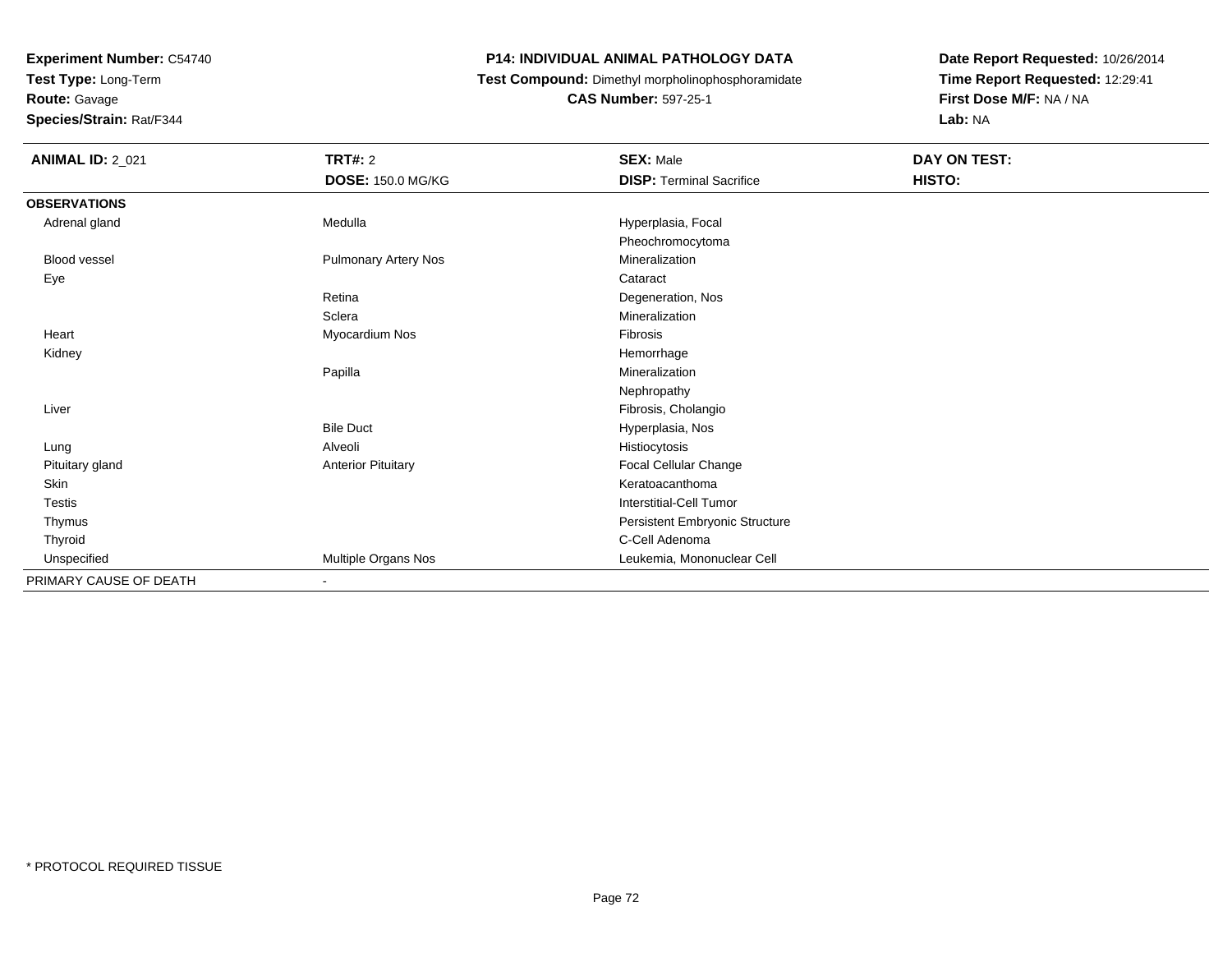**Test Type:** Long-Term

**Route:** Gavage

**Species/Strain:** Rat/F344

#### **P14: INDIVIDUAL ANIMAL PATHOLOGY DATA**

**Test Compound:** Dimethyl morpholinophosphoramidate

**CAS Number:** 597-25-1

| <b>ANIMAL ID: 2_022</b> | <b>TRT#: 2</b>            | <b>SEX: Male</b>                | <b>DAY ON TEST:</b> |
|-------------------------|---------------------------|---------------------------------|---------------------|
|                         | <b>DOSE: 150.0 MG/KG</b>  | <b>DISP: Terminal Sacrifice</b> | HISTO:              |
| <b>OBSERVATIONS</b>     |                           |                                 |                     |
| Adrenal gland           | Medulla                   | Hyperplasia, Focal              |                     |
|                         |                           | Pheochromocytoma                |                     |
| Bone                    | Cartilage, Nos            | Necrosis, Nos                   |                     |
| Kidney                  |                           | Hemorrhage                      |                     |
|                         | Papilla                   | Mineralization                  |                     |
|                         |                           | Nephropathy                     |                     |
| Liver                   |                           | Fibrosis, Cholangio             |                     |
|                         | <b>Bile Duct</b>          | Hyperplasia, Nos                |                     |
|                         |                           | Neoplastic Nodule               |                     |
| Lung                    |                           | Alveolar/Bronchiolar Adenoma    |                     |
| Pituitary gland         | <b>Anterior Pituitary</b> | Focal Cellular Change           |                     |
| Prostate                |                           | Hyperplasia, Epithelial         |                     |
| Testis                  |                           | <b>Interstitial-Cell Tumor</b>  |                     |
| Thyroid                 |                           | C-Cell Carcinoma                |                     |
| PRIMARY CAUSE OF DEATH  | ٠                         |                                 |                     |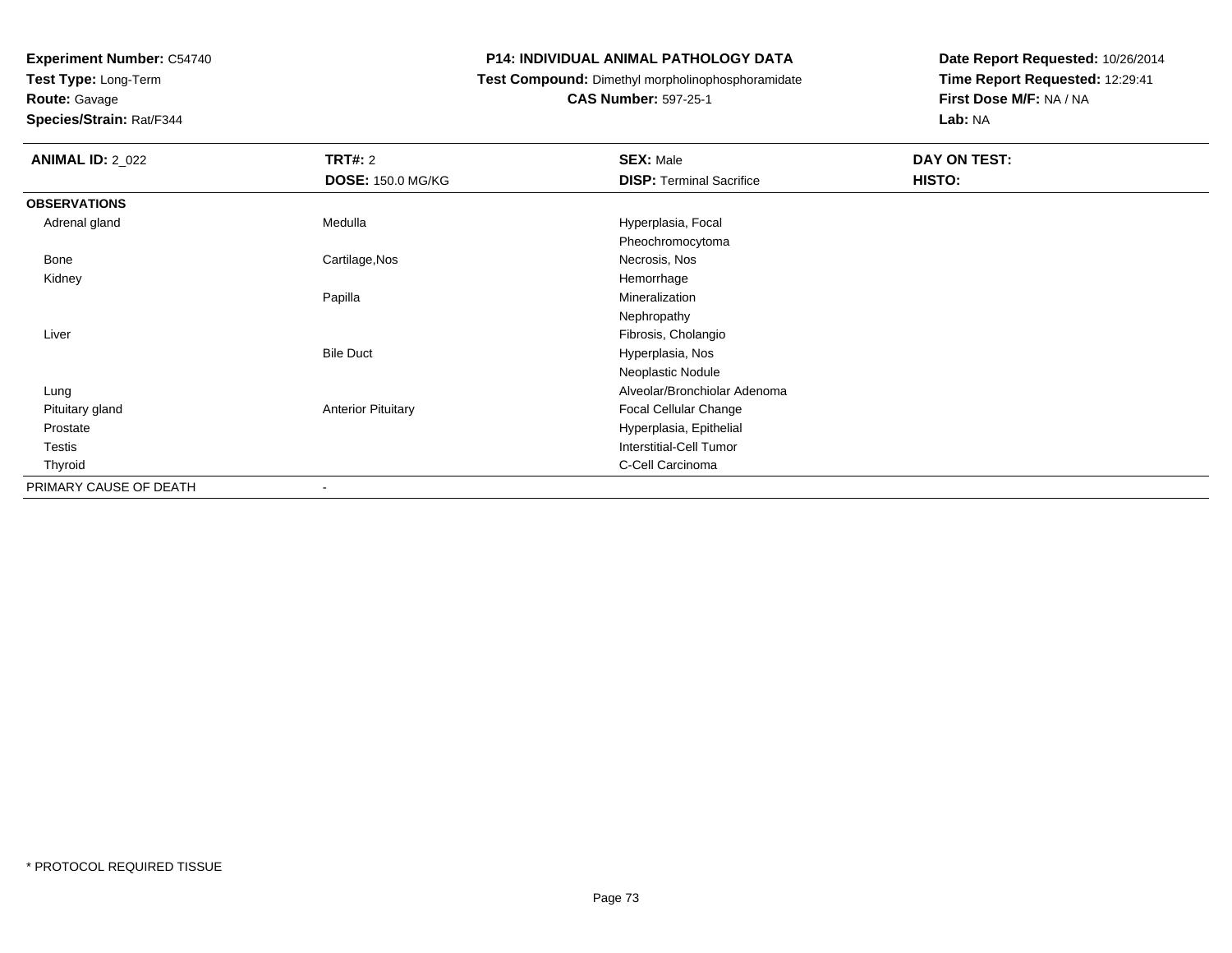**Test Type:** Long-Term

**Route:** Gavage

**Species/Strain:** Rat/F344

#### **P14: INDIVIDUAL ANIMAL PATHOLOGY DATA**

**Test Compound:** Dimethyl morpholinophosphoramidate

**CAS Number:** 597-25-1

| <b>ANIMAL ID: 2_023</b> | <b>TRT#: 2</b>            | <b>SEX: Male</b>                | DAY ON TEST: |  |
|-------------------------|---------------------------|---------------------------------|--------------|--|
|                         | <b>DOSE: 150.0 MG/KG</b>  | <b>DISP: Terminal Sacrifice</b> | HISTO:       |  |
| <b>OBSERVATIONS</b>     |                           |                                 |              |  |
| Adrenal gland           |                           | Pheochromocytoma                |              |  |
| Eye                     |                           | Cataract                        |              |  |
|                         | Retina                    | Degeneration, Nos               |              |  |
|                         | Sclera                    | Mineralization                  |              |  |
| Heart                   | Myocardium Nos            | Fibrosis                        |              |  |
| Kidney                  |                           | Nephropathy                     |              |  |
| Liver                   |                           | Fibrosis, Cholangio             |              |  |
|                         | <b>Bile Duct</b>          | Hyperplasia, Nos                |              |  |
| Lymph node              | Mediastinal Lymph Node    | Hemorrhage                      |              |  |
| Pituitary gland         | <b>Anterior Pituitary</b> | Focal Cellular Change           |              |  |
| Prostate                |                           | Hyperplasia, Epithelial         |              |  |
| <b>Testis</b>           |                           | Hyperplasia, Interstitial Cell  |              |  |
|                         |                           | Interstitial-Cell Tumor         |              |  |
|                         |                           | Mineralization                  |              |  |
| Thymus                  |                           | Persistent Embryonic Structure  |              |  |
| Unspecified             | Multiple Organs Nos       | Leukemia, Mononuclear Cell      |              |  |
|                         | <b>Abdominal Cavity</b>   | Necrosis, Fat                   |              |  |
| PRIMARY CAUSE OF DEATH  |                           |                                 |              |  |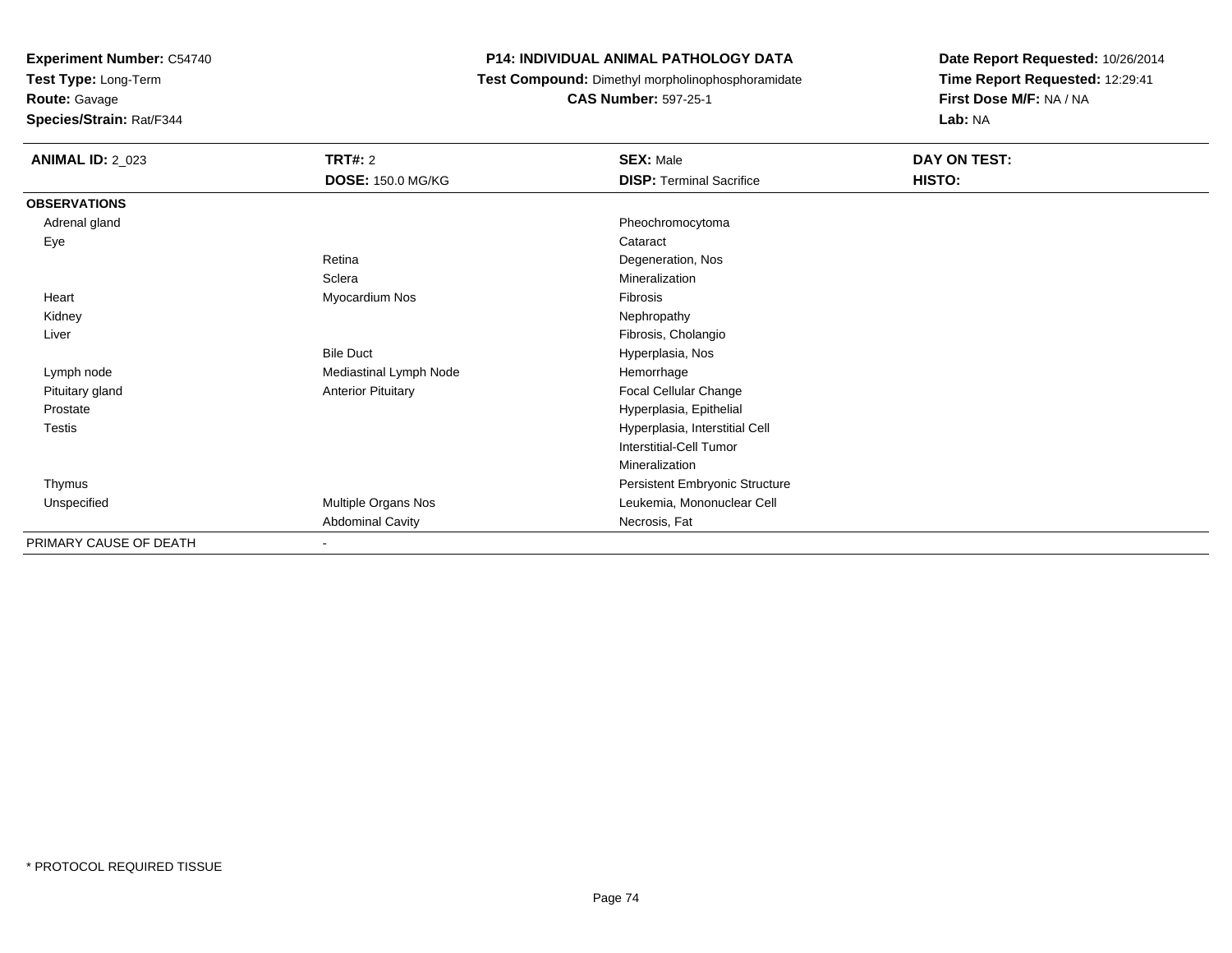**Test Type:** Long-Term**Route:** Gavage

**Species/Strain:** Rat/F344

#### **P14: INDIVIDUAL ANIMAL PATHOLOGY DATA**

**Test Compound:** Dimethyl morpholinophosphoramidate

**CAS Number:** 597-25-1

| <b>ANIMAL ID: 2_024</b> | TRT#: 2                     | <b>SEX: Male</b>                | DAY ON TEST: |
|-------------------------|-----------------------------|---------------------------------|--------------|
|                         | <b>DOSE: 150.0 MG/KG</b>    | <b>DISP: Terminal Sacrifice</b> | HISTO:       |
| <b>OBSERVATIONS</b>     |                             |                                 |              |
| Blood vessel            | <b>Pulmonary Artery Nos</b> | Mineralization                  |              |
| Eye                     |                             | Cataract                        |              |
|                         | Retina                      | Degeneration, Nos               |              |
| Heart                   | Myocardium Nos              | Fibrosis                        |              |
| Kidney                  |                             | Hemorrhage                      |              |
|                         | Papilla                     | Mineralization                  |              |
|                         |                             | Nephropathy                     |              |
| Liver                   |                             | Angiectasis                     |              |
| Lung                    |                             | Hemorrhage                      |              |
| Lymph node              | Mandibular Lymph Node       | Degeneration, Cystic            |              |
| Pituitary gland         | <b>Anterior Pituitary</b>   | Cyst, Nos                       |              |
| Prostate                |                             | Hyperplasia, Epithelial         |              |
|                         |                             | Inflammation, Chronic           |              |
| Skin                    | Tail                        | Squamous Cell Papilloma         |              |
| Testis                  |                             | Interstitial-Cell Tumor         |              |
|                         |                             | Mineralization                  |              |
| Thymus                  |                             | Persistent Embryonic Structure  |              |
| Unspecified             | Multiple Organs Nos         | Leukemia, Mononuclear Cell      |              |
| PRIMARY CAUSE OF DEATH  |                             |                                 |              |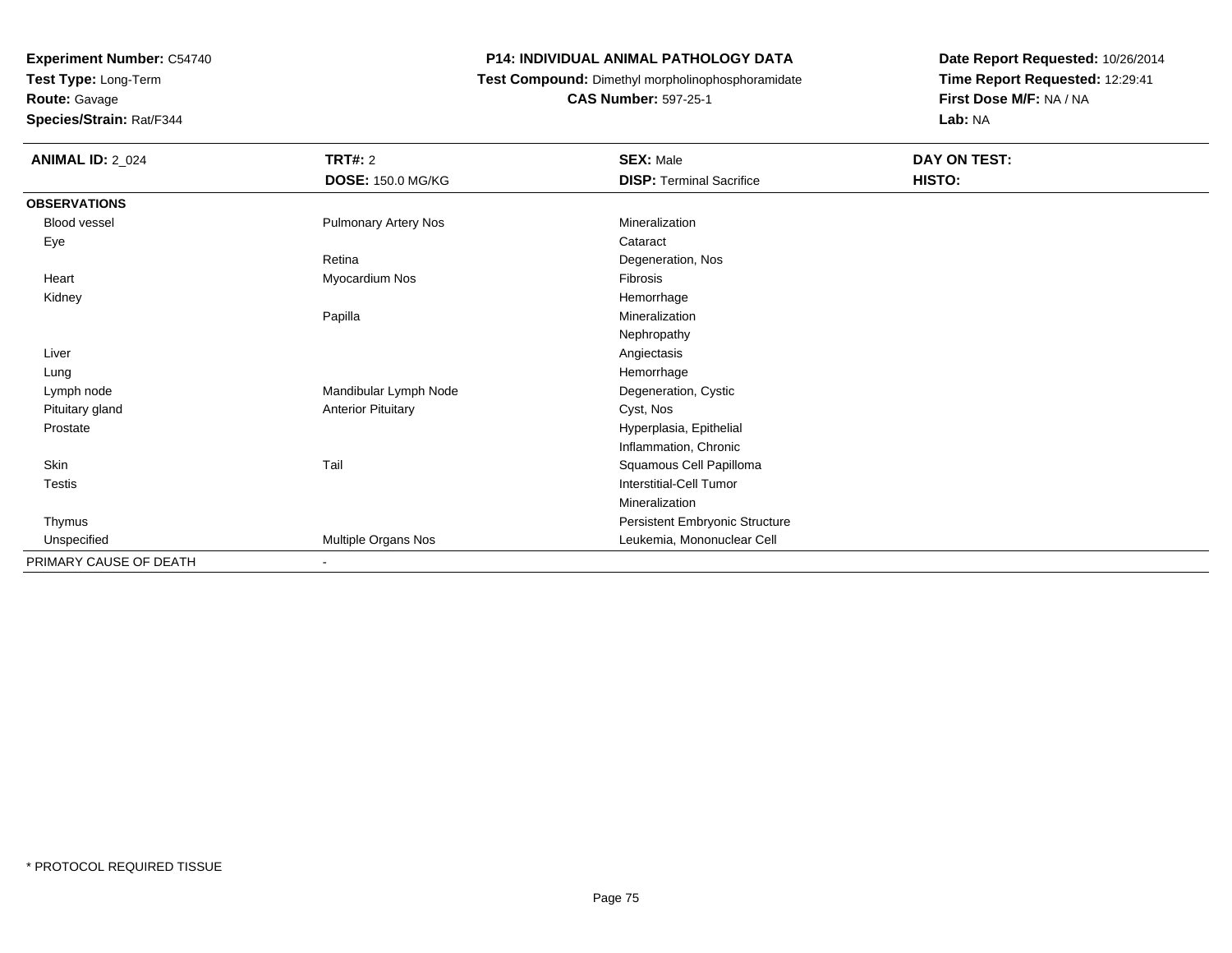**Test Type:** Long-Term

**Route:** Gavage

**Species/Strain:** Rat/F344

#### **P14: INDIVIDUAL ANIMAL PATHOLOGY DATA**

**Test Compound:** Dimethyl morpholinophosphoramidate

**CAS Number:** 597-25-1

| <b>ANIMAL ID: 2_025</b> | TRT#: 2                     | <b>SEX: Male</b>                      | DAY ON TEST: |
|-------------------------|-----------------------------|---------------------------------------|--------------|
|                         | <b>DOSE: 150.0 MG/KG</b>    | <b>DISP: Terminal Sacrifice</b>       | HISTO:       |
| <b>OBSERVATIONS</b>     |                             |                                       |              |
| Adrenal gland           | Medulla                     | Hyperplasia, Focal                    |              |
| Blood vessel            | <b>Pulmonary Artery Nos</b> | Mineralization                        |              |
| Eye                     |                             | Cataract                              |              |
|                         | Retina                      | Degeneration, Nos                     |              |
| Heart                   | Myocardium Nos              | Fibrosis                              |              |
| Kidney                  |                             | Nephropathy                           |              |
| Liver                   |                             | Fibrosis, Cholangio                   |              |
|                         | <b>Bile Duct</b>            | Hyperplasia, Nos                      |              |
| Lymph node              | Mandibular Lymph Node       | Degeneration, Cystic                  |              |
|                         | Mediastinal Lymph Node      | Hemorrhage                            |              |
| Pituitary gland         | <b>Anterior Pituitary</b>   | Adenoma, Nos                          |              |
| Prostate                |                             | Hyperplasia, Epithelial               |              |
|                         |                             | Inflammation, Chronic                 |              |
| <b>Testis</b>           |                             | <b>Interstitial-Cell Tumor</b>        |              |
| Thymus                  |                             | <b>Persistent Embryonic Structure</b> |              |
| PRIMARY CAUSE OF DEATH  | $\blacksquare$              |                                       |              |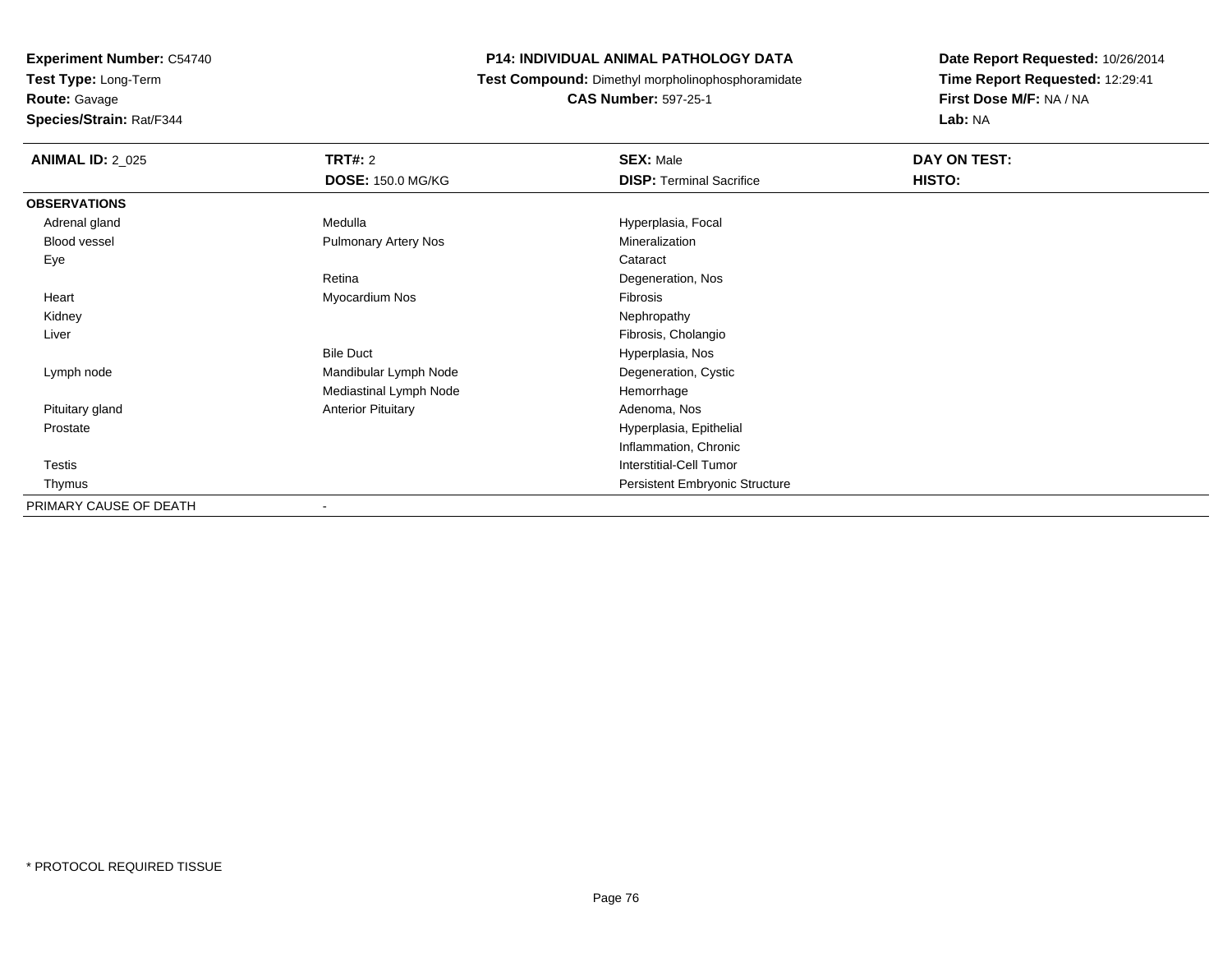**Test Type:** Long-Term

**Route:** Gavage

**Species/Strain:** Rat/F344

#### **P14: INDIVIDUAL ANIMAL PATHOLOGY DATA**

**Test Compound:** Dimethyl morpholinophosphoramidate

**CAS Number:** 597-25-1

| <b>ANIMAL ID: 2 026</b> | TRT#: 2                     | <b>SEX: Male</b>                | DAY ON TEST: |  |
|-------------------------|-----------------------------|---------------------------------|--------------|--|
|                         | <b>DOSE: 150.0 MG/KG</b>    | <b>DISP: Terminal Sacrifice</b> | HISTO:       |  |
| <b>OBSERVATIONS</b>     |                             |                                 |              |  |
| Adrenal gland           |                             | Pheochromocytoma                |              |  |
| Blood vessel            | <b>Pulmonary Artery Nos</b> | Mineralization                  |              |  |
| Heart                   | Myocardium Nos              | Fibrosis                        |              |  |
| Kidney                  |                             | Nephropathy                     |              |  |
| Liver                   |                             | Inflammation, Multifocal        |              |  |
| Lymph node              | Mandibular Lymph Node       | Degeneration, Cystic            |              |  |
| Pancreas                | Acinus                      | Atrophy, Nos                    |              |  |
| Testis                  |                             | Interstitial-Cell Tumor         |              |  |
| PRIMARY CAUSE OF DEATH  |                             |                                 |              |  |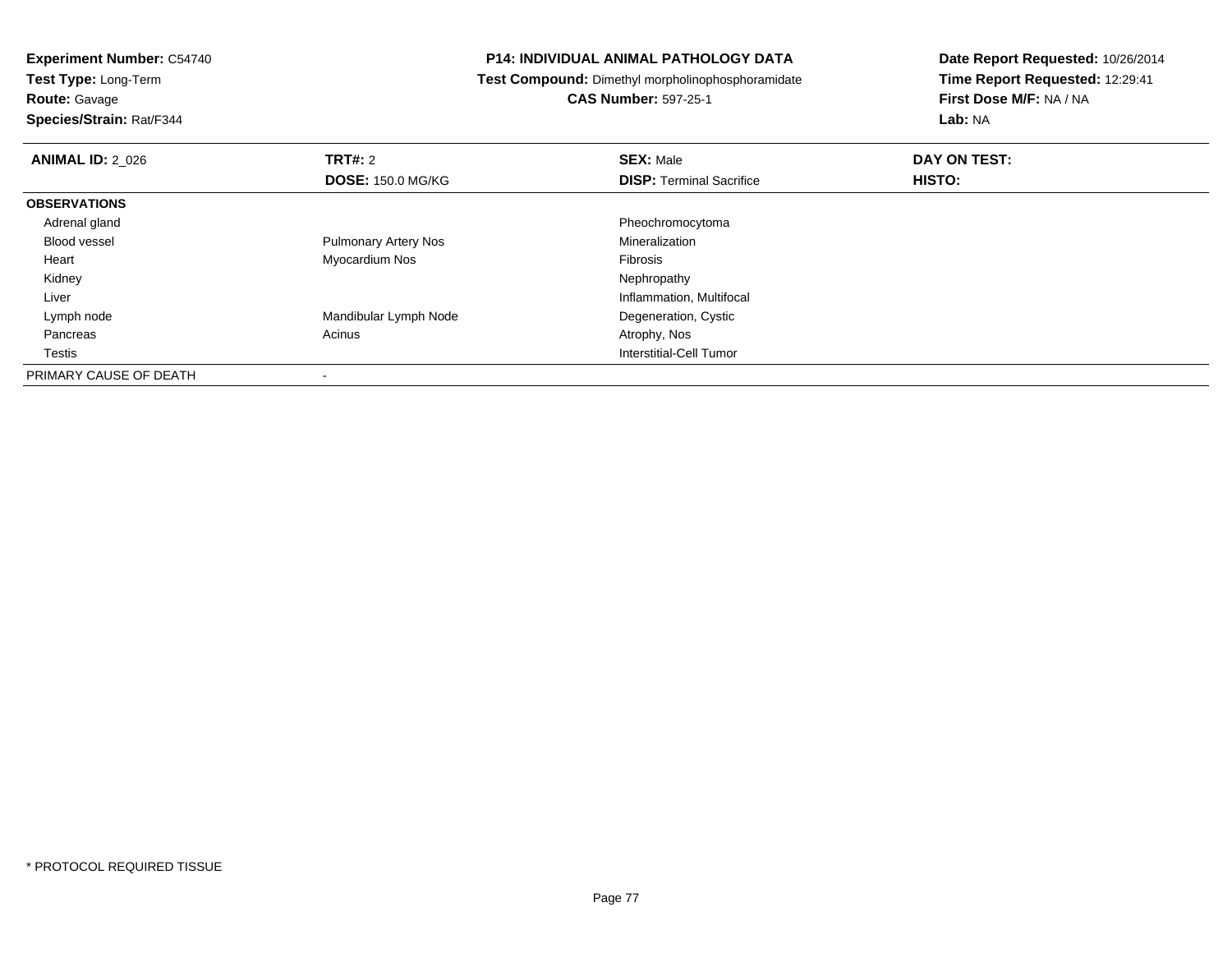**Test Type:** Long-Term

**Route:** Gavage

**Species/Strain:** Rat/F344

#### **P14: INDIVIDUAL ANIMAL PATHOLOGY DATA**

**Test Compound:** Dimethyl morpholinophosphoramidate

**CAS Number:** 597-25-1

| <b>ANIMAL ID: 2_027</b> | TRT#: 2                  | <b>SEX: Male</b>                | DAY ON TEST: |
|-------------------------|--------------------------|---------------------------------|--------------|
|                         | <b>DOSE: 150.0 MG/KG</b> | <b>DISP: Terminal Sacrifice</b> | HISTO:       |
| <b>OBSERVATIONS</b>     |                          |                                 |              |
| Adrenal gland           |                          | Pheochromocytoma                |              |
| Eye                     |                          | Cataract                        |              |
|                         | Retina                   | Degeneration, Nos               |              |
|                         | Sclera                   | Mineralization                  |              |
| Heart                   | Myocardium Nos           | Fibrosis                        |              |
| Kidney                  |                          | Nephropathy                     |              |
| Liver                   | <b>Bile Duct</b>         | Hyperplasia, Nos                |              |
| Lung                    |                          | Inflammation, Interstitial      |              |
| Lymph node              | Mediastinal Lymph Node   | Hemorrhage                      |              |
| Testis                  |                          | Granuloma, Spermatic            |              |
|                         |                          | Hyperplasia, Interstitial Cell  |              |
|                         |                          | Hypospermatogenesis             |              |
|                         |                          | Interstitial-Cell Tumor         |              |
| Unspecified             | Abdomen                  | Fibroma                         |              |
| PRIMARY CAUSE OF DEATH  | $\sim$                   |                                 |              |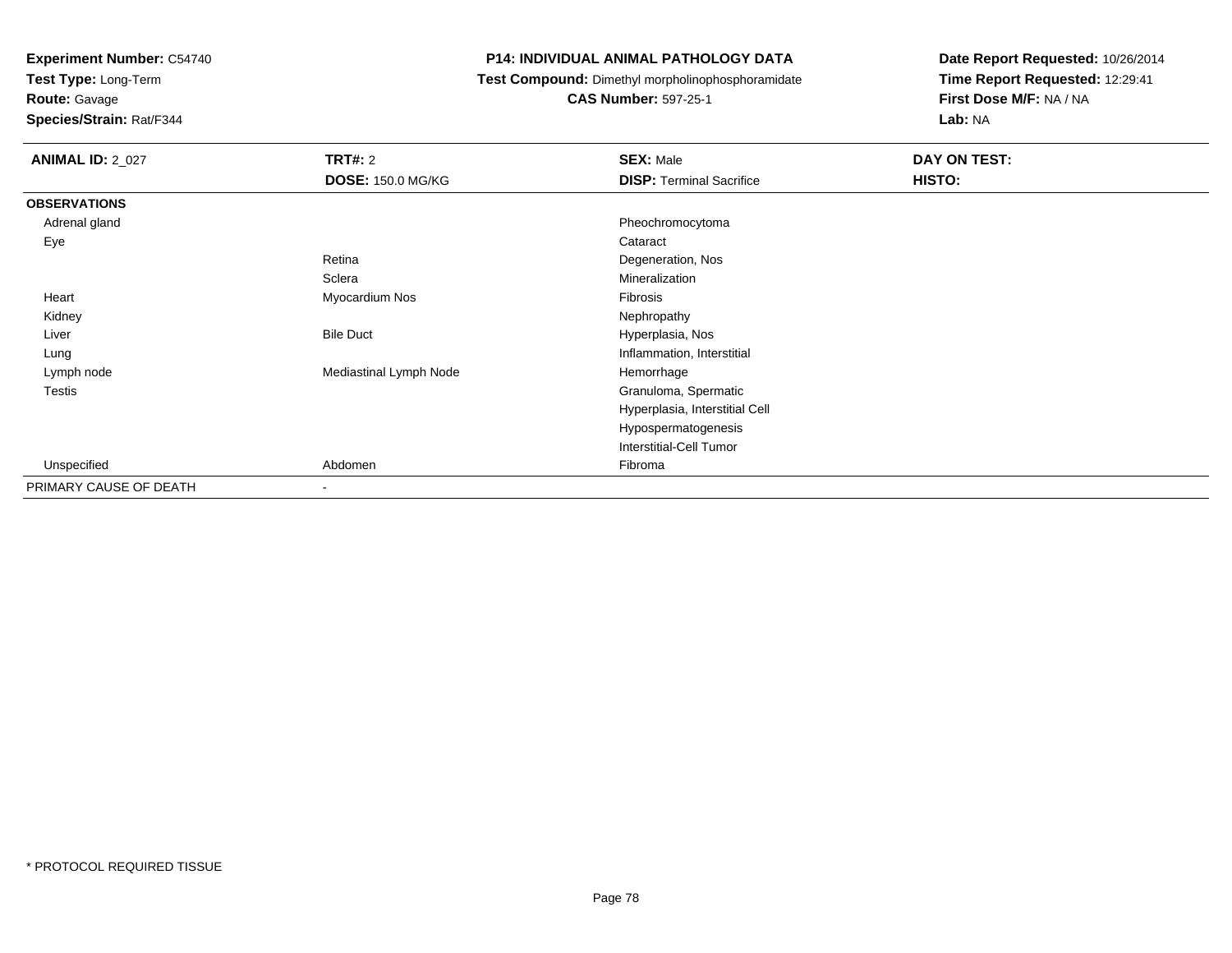**Test Type:** Long-Term

**Route:** Gavage

**Species/Strain:** Rat/F344

#### **P14: INDIVIDUAL ANIMAL PATHOLOGY DATA**

**Test Compound:** Dimethyl morpholinophosphoramidate

**CAS Number:** 597-25-1

| <b>ANIMAL ID: 2 028</b> | TRT#: 2                  | <b>SEX: Male</b>                      | DAY ON TEST: |  |
|-------------------------|--------------------------|---------------------------------------|--------------|--|
|                         | <b>DOSE: 150.0 MG/KG</b> | <b>DISP: Terminal Sacrifice</b>       | HISTO:       |  |
| <b>OBSERVATIONS</b>     |                          |                                       |              |  |
| Adrenal gland           | Medulla                  | Hyperplasia, Focal                    |              |  |
| Heart                   | Myocardium Nos           | Fibrosis                              |              |  |
| Kidney                  |                          | Nephropathy                           |              |  |
| Liver                   |                          | Fibrosis, Cholangio                   |              |  |
|                         | <b>Bile Duct</b>         | Hyperplasia, Nos                      |              |  |
| Prostate                |                          | Hyperplasia, Epithelial               |              |  |
| Testis                  |                          | Interstitial-Cell Tumor               |              |  |
|                         |                          | Mineralization                        |              |  |
| Thymus                  |                          | <b>Persistent Embryonic Structure</b> |              |  |
| Thyroid                 |                          | Hyperplasia, C Cell                   |              |  |
| Unspecified             | Multiple Organs Nos      | Leukemia, Mononuclear Cell            |              |  |
| PRIMARY CAUSE OF DEATH  | $\,$                     |                                       |              |  |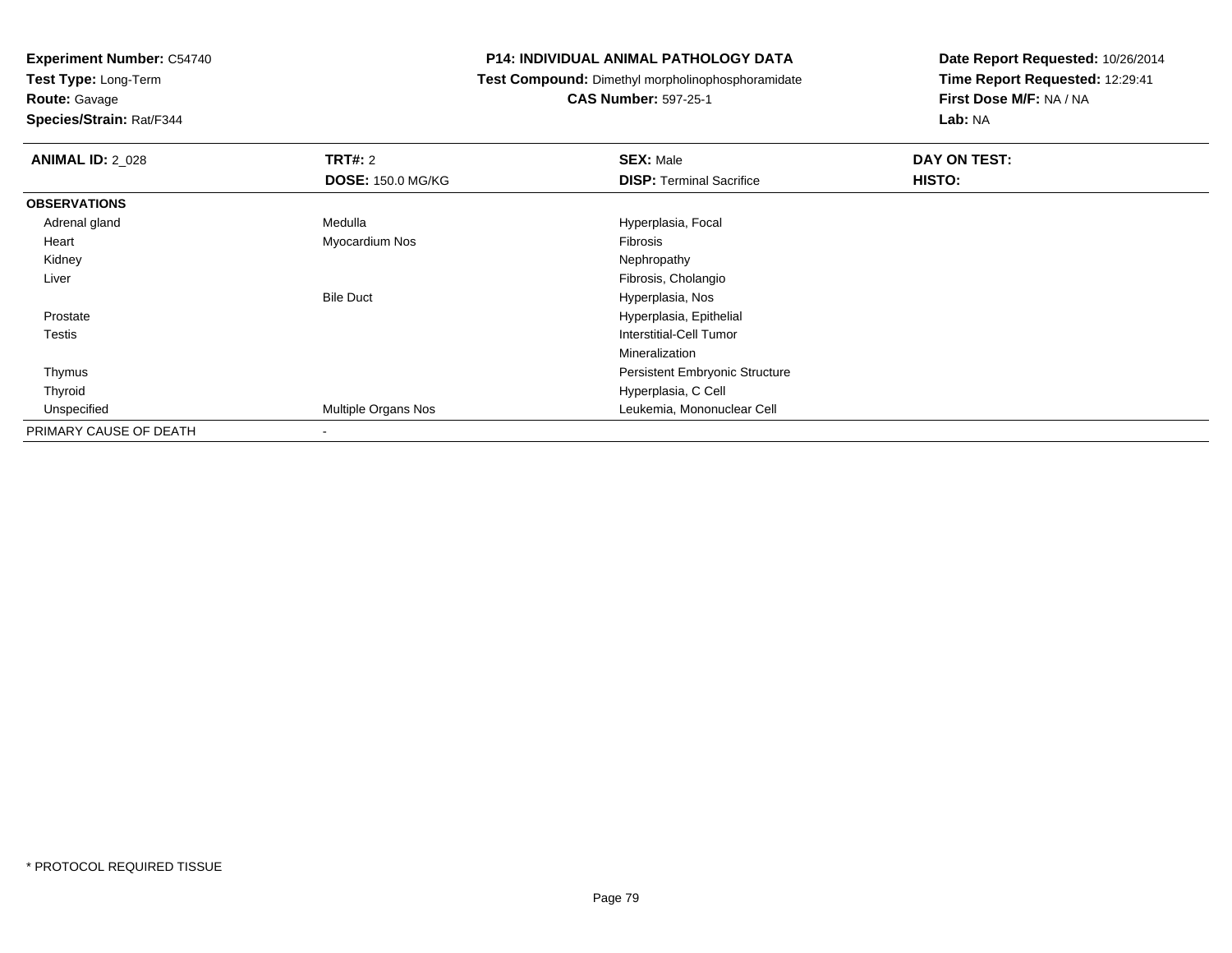**Test Type:** Long-Term

**Route:** Gavage

**Species/Strain:** Rat/F344

#### **P14: INDIVIDUAL ANIMAL PATHOLOGY DATA**

**Test Compound:** Dimethyl morpholinophosphoramidate

**CAS Number:** 597-25-1

| <b>ANIMAL ID: 2_029</b> | TRT#: 2<br><b>DOSE: 150.0 MG/KG</b> | <b>SEX: Male</b><br><b>DISP: Natural Death</b> | DAY ON TEST:<br>HISTO: |
|-------------------------|-------------------------------------|------------------------------------------------|------------------------|
|                         |                                     |                                                |                        |
| <b>OBSERVATIONS</b>     |                                     |                                                |                        |
| Heart                   | Myocardium Nos                      | Fibrosis                                       |                        |
| Kidney                  | Papilla                             | Mineralization                                 |                        |
|                         |                                     | Nephropathy                                    |                        |
| Liver                   | <b>Bile Duct</b>                    | Hyperplasia, Nos                               |                        |
| Pancreas                | Acinus                              | Atrophy, Nos                                   |                        |
| Skin                    | Scrotum                             | Fibroma                                        |                        |
| <b>Testis</b>           |                                     | Hyperplasia, Interstitial Cell                 |                        |
|                         |                                     | Interstitial-Cell Tumor                        |                        |
| Thymus                  |                                     | <b>Persistent Embryonic Structure</b>          |                        |
| Thyroid                 |                                     | Hyperplasia, C Cell                            |                        |
| Unspecified             | Multiple Organs Nos                 | Leukemia, Mononuclear Cell                     |                        |
| PRIMARY CAUSE OF DEATH  | $\,$                                |                                                |                        |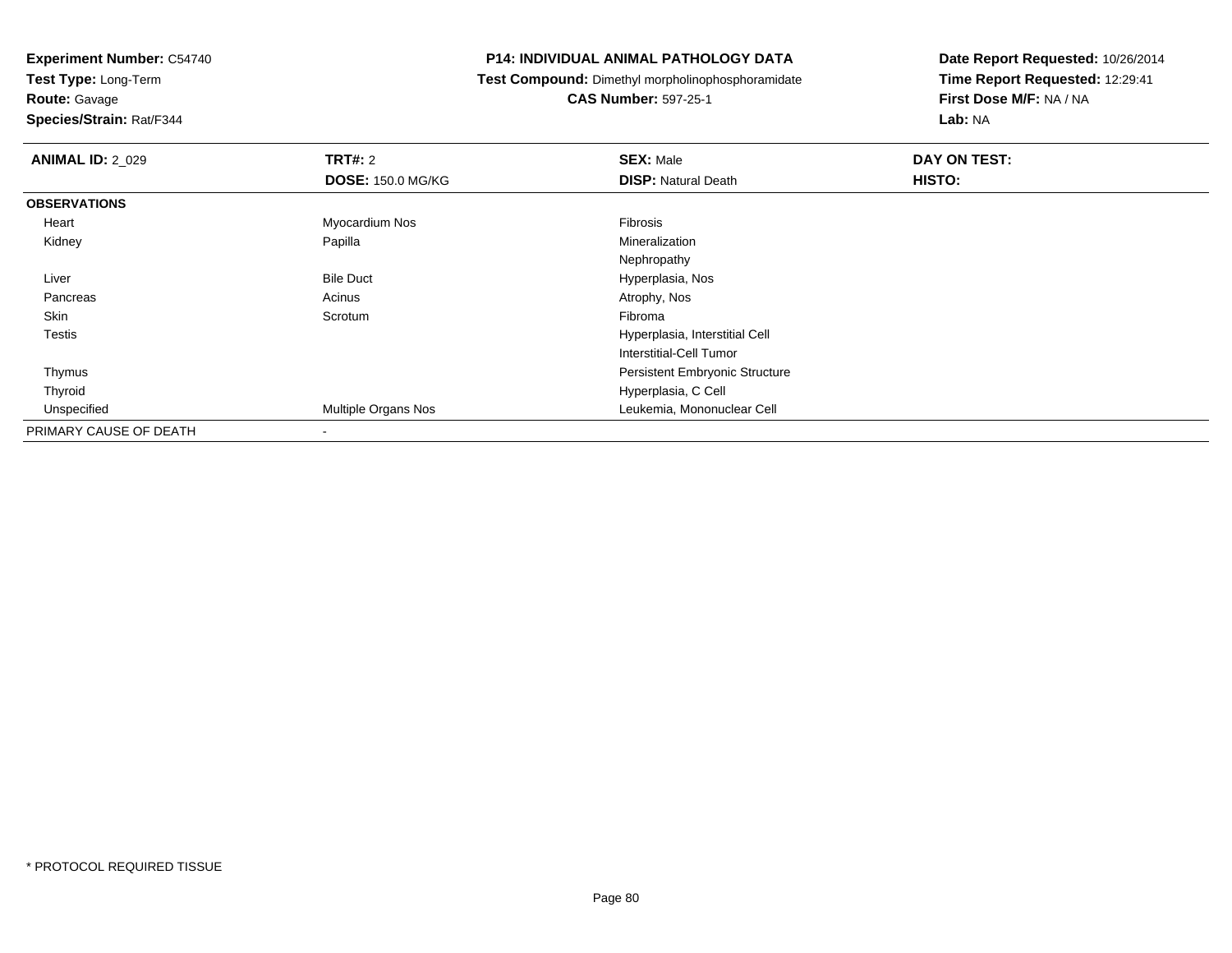**Test Type:** Long-Term

**Route:** Gavage

**Species/Strain:** Rat/F344

#### **P14: INDIVIDUAL ANIMAL PATHOLOGY DATA**

**Test Compound:** Dimethyl morpholinophosphoramidate

**CAS Number:** 597-25-1

| <b>ANIMAL ID: 2_030</b> | TRT#: 2                     | <b>SEX: Male</b>                | DAY ON TEST: |  |
|-------------------------|-----------------------------|---------------------------------|--------------|--|
|                         | <b>DOSE: 150.0 MG/KG</b>    | <b>DISP: Terminal Sacrifice</b> | HISTO:       |  |
| <b>OBSERVATIONS</b>     |                             |                                 |              |  |
| Adrenal gland           | Medulla                     | Hyperplasia, Focal              |              |  |
|                         |                             | Pheochromocytoma                |              |  |
| <b>Blood vessel</b>     | <b>Pulmonary Artery Nos</b> | Mineralization                  |              |  |
| Epididymis              |                             | Inflammation, Chronic           |              |  |
| <b>Intestine Small</b>  | Jejunum                     | Adenoma, Nos                    |              |  |
| Kidney                  |                             | Hemorrhage                      |              |  |
|                         |                             | Nephropathy                     |              |  |
| Liver                   |                             | Cytoplasmic Change, Nos         |              |  |
|                         |                             | Fibrosis, Cholangio             |              |  |
|                         | <b>Bile Duct</b>            | Hyperplasia, Nos                |              |  |
| Lung                    |                             | Inflammation, Interstitial      |              |  |
| Lymph node              | Mandibular Lymph Node       | Degeneration, Cystic            |              |  |
| Skin                    | Scrotum                     | Fibroma                         |              |  |
| Spleen                  |                             | Hemangioma                      |              |  |
| Testis                  |                             | <b>Interstitial-Cell Tumor</b>  |              |  |
|                         |                             | Mineralization                  |              |  |
| Unspecified             | Multiple Organs Nos         | Leukemia, Mononuclear Cell      |              |  |
| PRIMARY CAUSE OF DEATH  | $\overline{\phantom{0}}$    |                                 |              |  |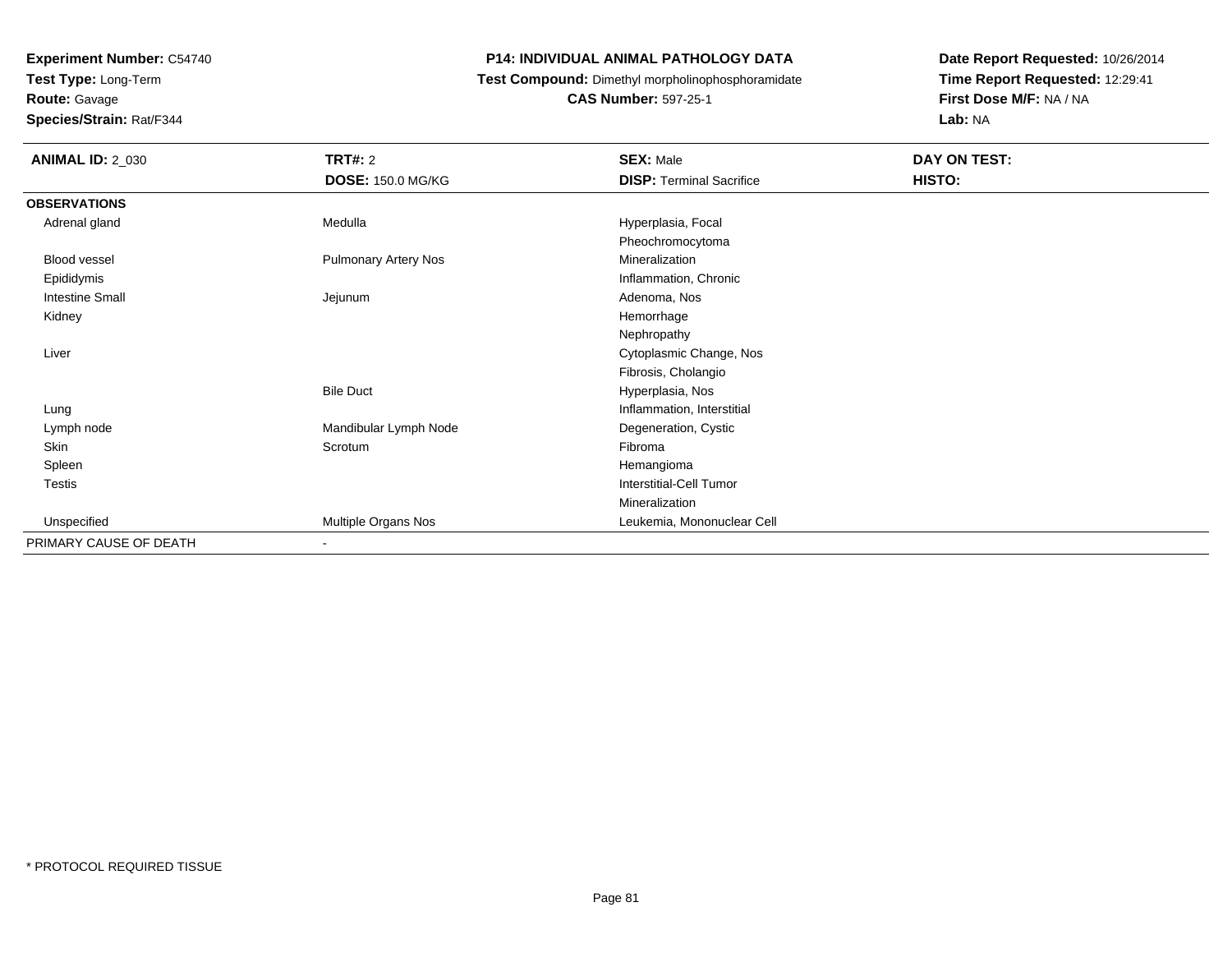**Test Type:** Long-Term

## **Route:** Gavage

**Species/Strain:** Rat/F344

#### **P14: INDIVIDUAL ANIMAL PATHOLOGY DATA**

**Test Compound:** Dimethyl morpholinophosphoramidate

**CAS Number:** 597-25-1

| <b>ANIMAL ID: 2_031</b> | <b>TRT#: 2</b>            | <b>SEX: Male</b>                      | DAY ON TEST: |
|-------------------------|---------------------------|---------------------------------------|--------------|
|                         | <b>DOSE: 150.0 MG/KG</b>  | <b>DISP: Terminal Sacrifice</b>       | HISTO:       |
| <b>OBSERVATIONS</b>     |                           |                                       |              |
| Heart                   | Myocardium Nos            | Fibrosis                              |              |
| Kidney                  |                           | Hemorrhage                            |              |
|                         | Papilla                   | Mineralization                        |              |
|                         |                           | Nephropathy                           |              |
| Liver                   |                           | Fibrosis, Cholangio                   |              |
|                         | <b>Bile Duct</b>          | Hyperplasia, Nos                      |              |
| Lung                    |                           | Epithelialization                     |              |
| Lymph node              | Mandibular Lymph Node     | Degeneration, Cystic                  |              |
| Pituitary gland         | <b>Anterior Pituitary</b> | Adenoma, Nos                          |              |
| <b>Testis</b>           |                           | Interstitial-Cell Tumor               |              |
| Thymus                  |                           | <b>Persistent Embryonic Structure</b> |              |
| Thyroid                 |                           | Hyperplasia, C Cell                   |              |
| Unspecified             | Multiple Organs Nos       | Leukemia, Mononuclear Cell            |              |
| PRIMARY CAUSE OF DEATH  | ۰                         |                                       |              |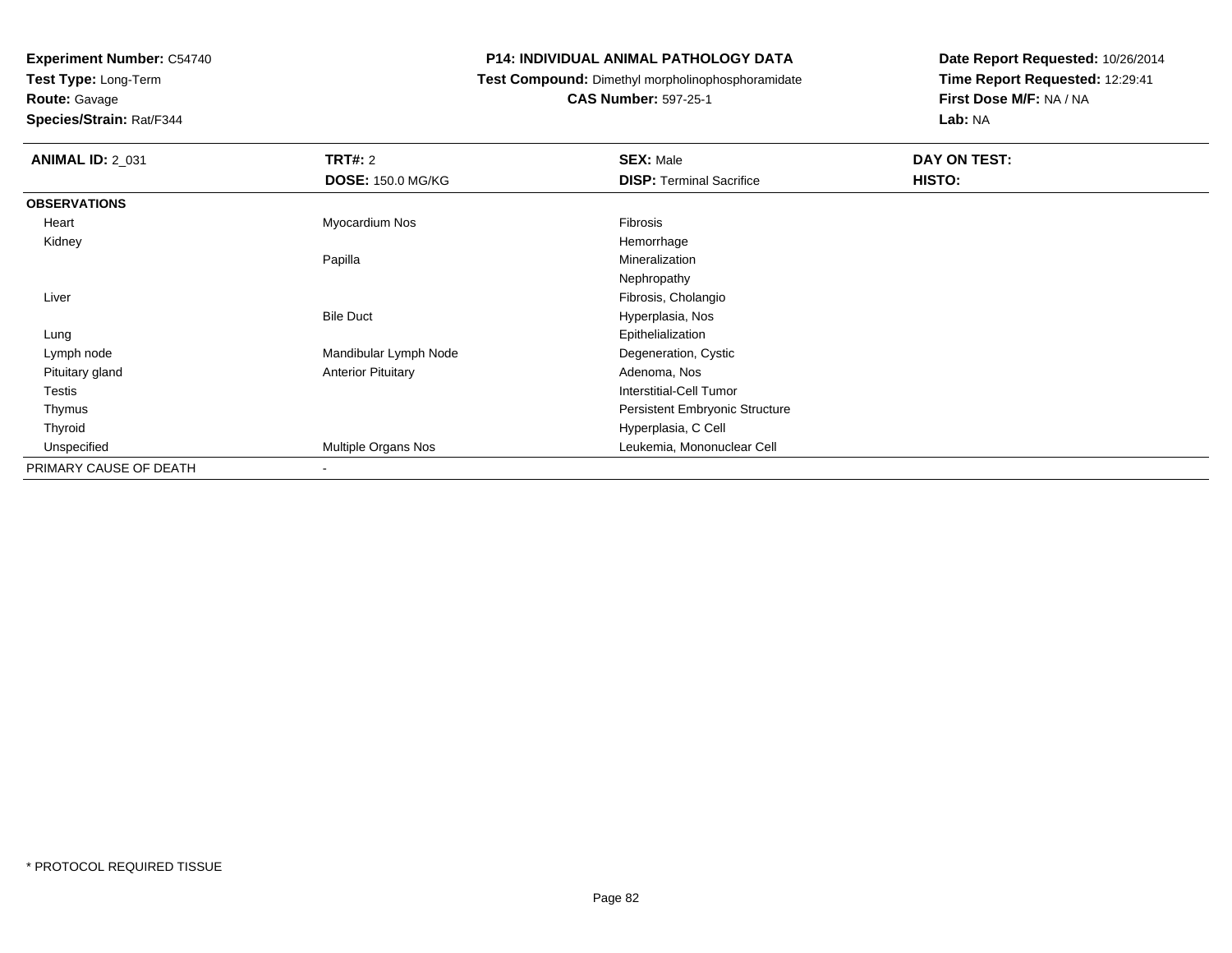**Test Type:** Long-Term

**Route:** Gavage

**Species/Strain:** Rat/F344

#### **P14: INDIVIDUAL ANIMAL PATHOLOGY DATA**

**Test Compound:** Dimethyl morpholinophosphoramidate

**CAS Number:** 597-25-1

| <b>ANIMAL ID: 2_032</b> | <b>TRT#: 2</b>           | <b>SEX: Male</b>                | DAY ON TEST: |
|-------------------------|--------------------------|---------------------------------|--------------|
|                         | <b>DOSE: 150.0 MG/KG</b> | <b>DISP: Terminal Sacrifice</b> | HISTO:       |
| <b>OBSERVATIONS</b>     |                          |                                 |              |
| Adrenal gland           |                          | Lipoidosis                      |              |
| Eye                     |                          | Cataract                        |              |
|                         | Retina                   | Degeneration, Nos               |              |
|                         | Sclera                   | Mineralization                  |              |
| Kidney                  |                          | Nephropathy                     |              |
| Liver                   |                          | Fibrosis, Cholangio             |              |
|                         | <b>Bile Duct</b>         | Hyperplasia, Nos                |              |
| Preputial gland         |                          | Dilatation, Ducts               |              |
| Testis                  |                          | Interstitial-Cell Tumor         |              |
| Unspecified             | Multiple Organs Nos      | Leukemia, Mononuclear Cell      |              |
| PRIMARY CAUSE OF DEATH  |                          |                                 |              |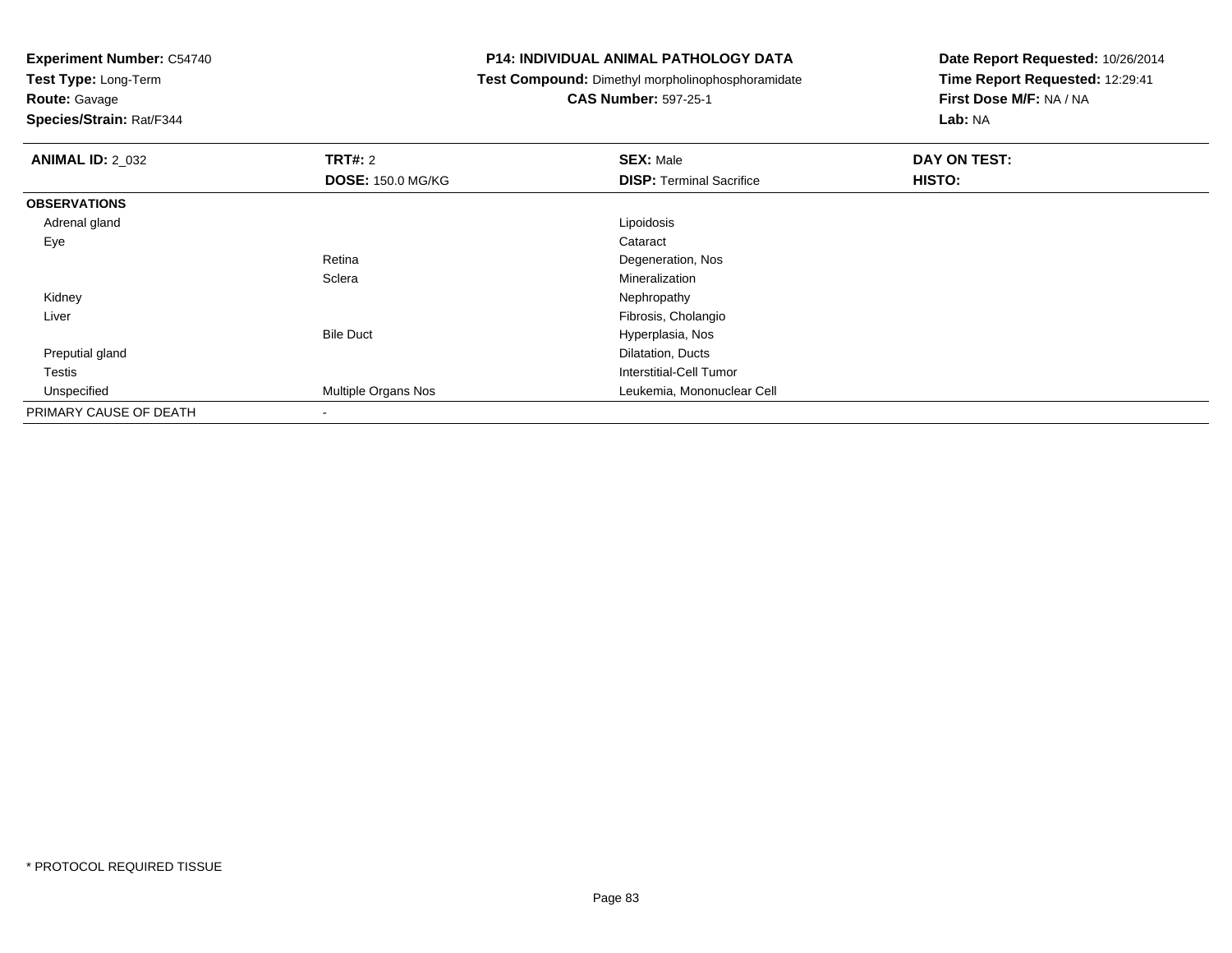| <b>Experiment Number: C54740</b><br>Test Type: Long-Term<br><b>Route: Gavage</b><br>Species/Strain: Rat/F344 |                          | <b>P14: INDIVIDUAL ANIMAL PATHOLOGY DATA</b><br>Test Compound: Dimethyl morpholinophosphoramidate<br><b>CAS Number: 597-25-1</b> | Date Report Requested: 10/26/2014<br>Time Report Requested: 12:29:41<br>First Dose M/F: NA / NA<br>Lab: NA |
|--------------------------------------------------------------------------------------------------------------|--------------------------|----------------------------------------------------------------------------------------------------------------------------------|------------------------------------------------------------------------------------------------------------|
| <b>ANIMAL ID: 2 033</b>                                                                                      | <b>TRT#: 2</b>           | <b>SEX: Male</b>                                                                                                                 | DAY ON TEST:                                                                                               |
|                                                                                                              | <b>DOSE: 150.0 MG/KG</b> | <b>DISP:</b> Terminal Sacrifice                                                                                                  | HISTO:                                                                                                     |
| <b>OBSERVATIONS</b>                                                                                          |                          |                                                                                                                                  |                                                                                                            |
| Kidney                                                                                                       |                          | Nephropathy                                                                                                                      |                                                                                                            |
| Pancreas                                                                                                     | Acinus                   | Atrophy, Nos                                                                                                                     |                                                                                                            |
| Testis                                                                                                       |                          | Interstitial-Cell Tumor                                                                                                          |                                                                                                            |
| Thymus                                                                                                       |                          | <b>Persistent Embryonic Structure</b>                                                                                            |                                                                                                            |
| Unspecified                                                                                                  | Groin                    | Abscess, Nos                                                                                                                     |                                                                                                            |
| PRIMARY CAUSE OF DEATH                                                                                       |                          |                                                                                                                                  |                                                                                                            |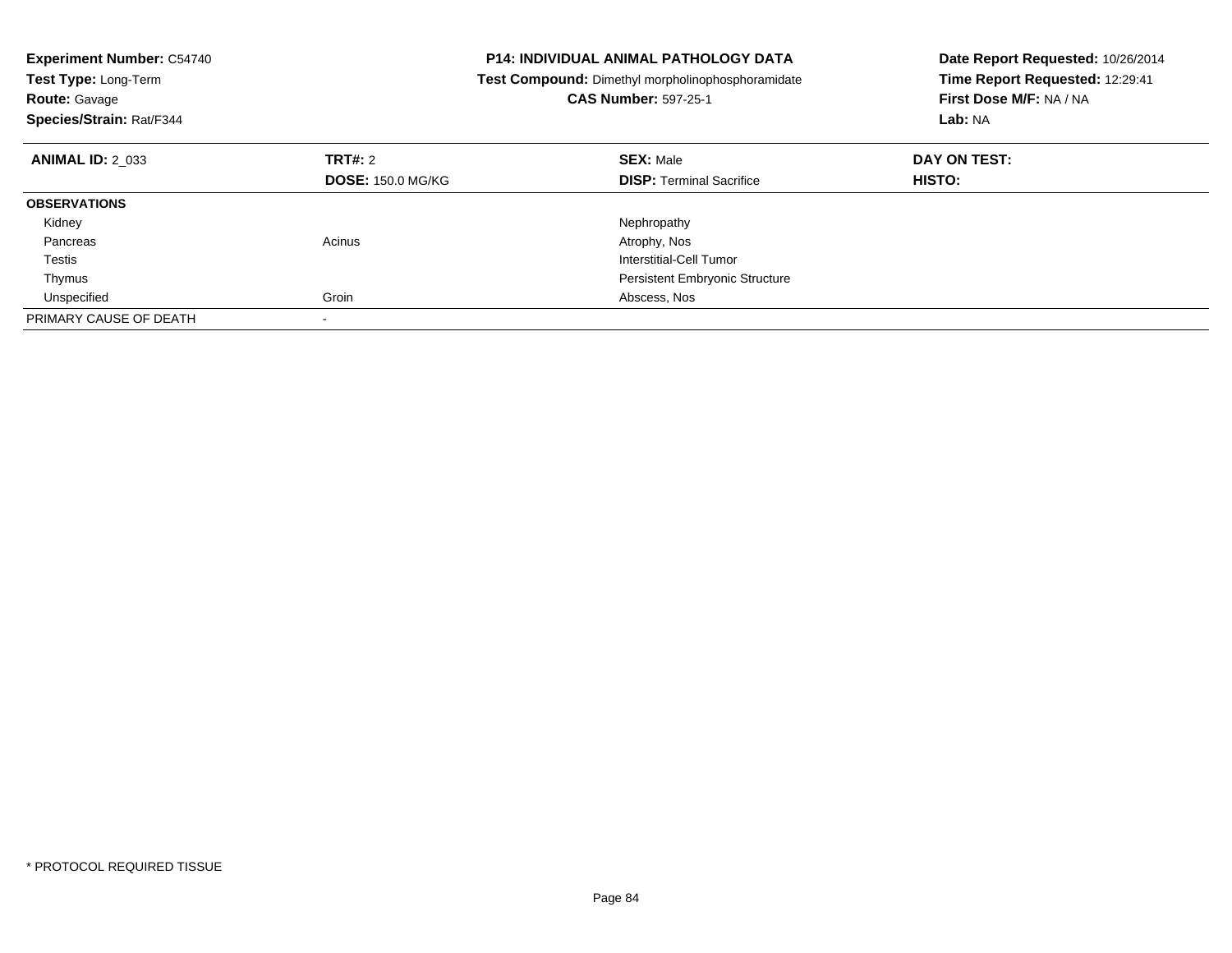| <b>Experiment Number: C54740</b><br>Test Type: Long-Term<br><b>Route: Gavage</b><br>Species/Strain: Rat/F344 |                          | <b>P14: INDIVIDUAL ANIMAL PATHOLOGY DATA</b><br>Test Compound: Dimethyl morpholinophosphoramidate<br><b>CAS Number: 597-25-1</b> | Date Report Requested: 10/26/2014<br>Time Report Requested: 12:29:41<br>First Dose M/F: NA / NA<br>Lab: NA |
|--------------------------------------------------------------------------------------------------------------|--------------------------|----------------------------------------------------------------------------------------------------------------------------------|------------------------------------------------------------------------------------------------------------|
| <b>ANIMAL ID: 2 034</b>                                                                                      | TRT#: 2                  | <b>SEX: Male</b>                                                                                                                 | DAY ON TEST:                                                                                               |
|                                                                                                              | <b>DOSE: 150.0 MG/KG</b> | <b>DISP:</b> Natural Death                                                                                                       | HISTO:                                                                                                     |
| <b>OBSERVATIONS</b>                                                                                          |                          |                                                                                                                                  |                                                                                                            |
| Kidney                                                                                                       | Papilla                  | Mineralization                                                                                                                   |                                                                                                            |
|                                                                                                              |                          | Nephropathy                                                                                                                      |                                                                                                            |
| Liver                                                                                                        | <b>Bile Duct</b>         | Hyperplasia, Nos                                                                                                                 |                                                                                                            |
| Pancreas                                                                                                     |                          | Focal Cellular Change                                                                                                            |                                                                                                            |
| Testis                                                                                                       |                          | Hyperplasia, Interstitial Cell                                                                                                   |                                                                                                            |
| PRIMARY CAUSE OF DEATH                                                                                       |                          |                                                                                                                                  |                                                                                                            |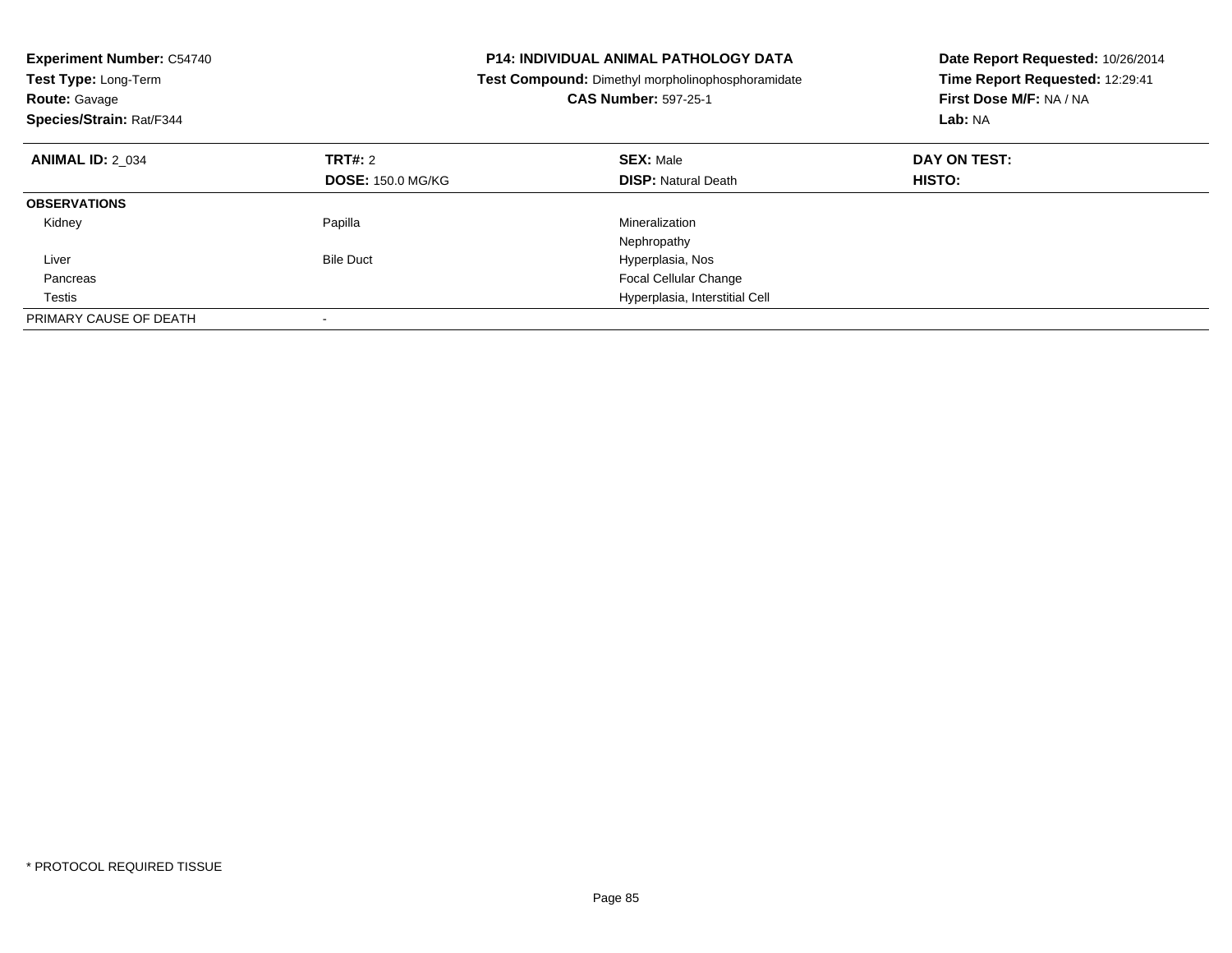| <b>Experiment Number: C54740</b><br><b>Test Type: Long-Term</b><br><b>Route: Gavage</b><br>Species/Strain: Rat/F344 | <b>P14: INDIVIDUAL ANIMAL PATHOLOGY DATA</b><br>Test Compound: Dimethyl morpholinophosphoramidate<br><b>CAS Number: 597-25-1</b> |                                 | Date Report Requested: 10/26/2014<br>Time Report Requested: 12:29:41<br>First Dose M/F: NA / NA<br>Lab: NA |
|---------------------------------------------------------------------------------------------------------------------|----------------------------------------------------------------------------------------------------------------------------------|---------------------------------|------------------------------------------------------------------------------------------------------------|
| <b>ANIMAL ID: 2 035</b>                                                                                             | TRT#: 2                                                                                                                          | <b>SEX: Male</b>                | DAY ON TEST:                                                                                               |
|                                                                                                                     | <b>DOSE: 150.0 MG/KG</b>                                                                                                         | <b>DISP:</b> Terminal Sacrifice | <b>HISTO:</b>                                                                                              |
| <b>OBSERVATIONS</b>                                                                                                 |                                                                                                                                  |                                 |                                                                                                            |
| Kidney                                                                                                              |                                                                                                                                  | Nephropathy                     |                                                                                                            |
| Lung                                                                                                                | Alveoli                                                                                                                          | Histiocytosis                   |                                                                                                            |
| Preputial gland                                                                                                     |                                                                                                                                  | Hyperplasia, Epithelial         |                                                                                                            |
| Testis                                                                                                              |                                                                                                                                  | Interstitial-Cell Tumor         |                                                                                                            |
| Unspecified                                                                                                         | Multiple Organs Nos                                                                                                              | Leukemia, Mononuclear Cell      |                                                                                                            |
|                                                                                                                     | <b>Abdominal Cavity</b>                                                                                                          | Necrosis, Fat                   |                                                                                                            |
| PRIMARY CAUSE OF DEATH                                                                                              |                                                                                                                                  |                                 |                                                                                                            |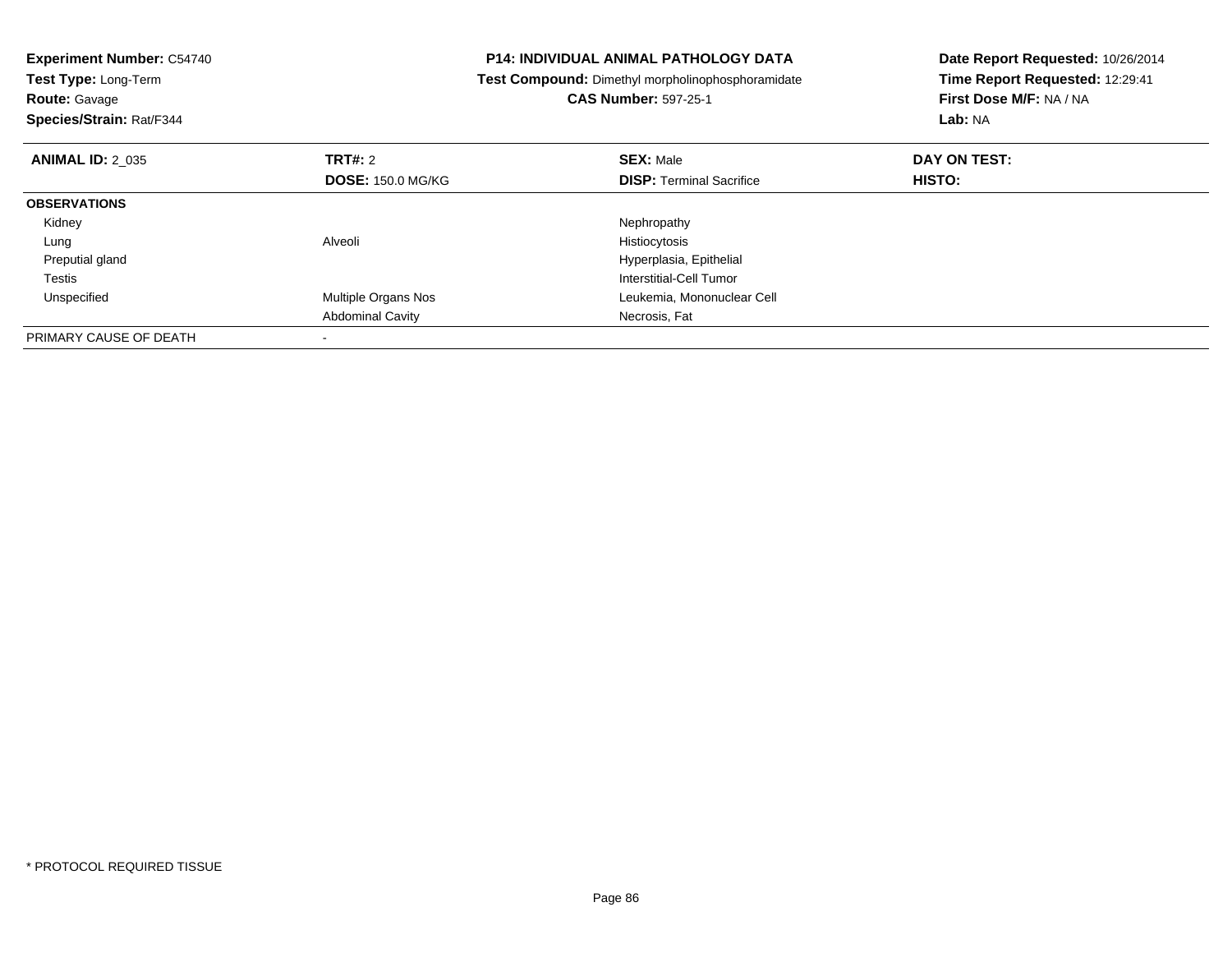**Test Type:** Long-Term

**Route:** Gavage

**Species/Strain:** Rat/F344

#### **P14: INDIVIDUAL ANIMAL PATHOLOGY DATA**

**Test Compound:** Dimethyl morpholinophosphoramidate

**CAS Number:** 597-25-1

| <b>ANIMAL ID: 2_036</b> | TRT#: 2                     | <b>SEX: Male</b>                | DAY ON TEST: |  |
|-------------------------|-----------------------------|---------------------------------|--------------|--|
|                         | <b>DOSE: 150.0 MG/KG</b>    | <b>DISP:</b> Moribund Sacrifice | HISTO:       |  |
| <b>OBSERVATIONS</b>     |                             |                                 |              |  |
| Adrenal gland           |                             | Pheochromocytoma                |              |  |
| Blood vessel            | <b>Pulmonary Artery Nos</b> | Mineralization                  |              |  |
| Kidney                  | Papilla                     | Mineralization                  |              |  |
|                         |                             | Nephropathy                     |              |  |
| Liver                   | <b>Bile Duct</b>            | Hyperplasia, Nos                |              |  |
| Lung                    |                             | Inflammation, Interstitial      |              |  |
| Prostate                |                             | Inflammation, Chronic           |              |  |
| Skin                    | Groin                       | Fibroma                         |              |  |
| Testis                  |                             | Interstitial-Cell Tumor         |              |  |
|                         |                             | Mineralization                  |              |  |
| PRIMARY CAUSE OF DEATH  | $\,$                        |                                 |              |  |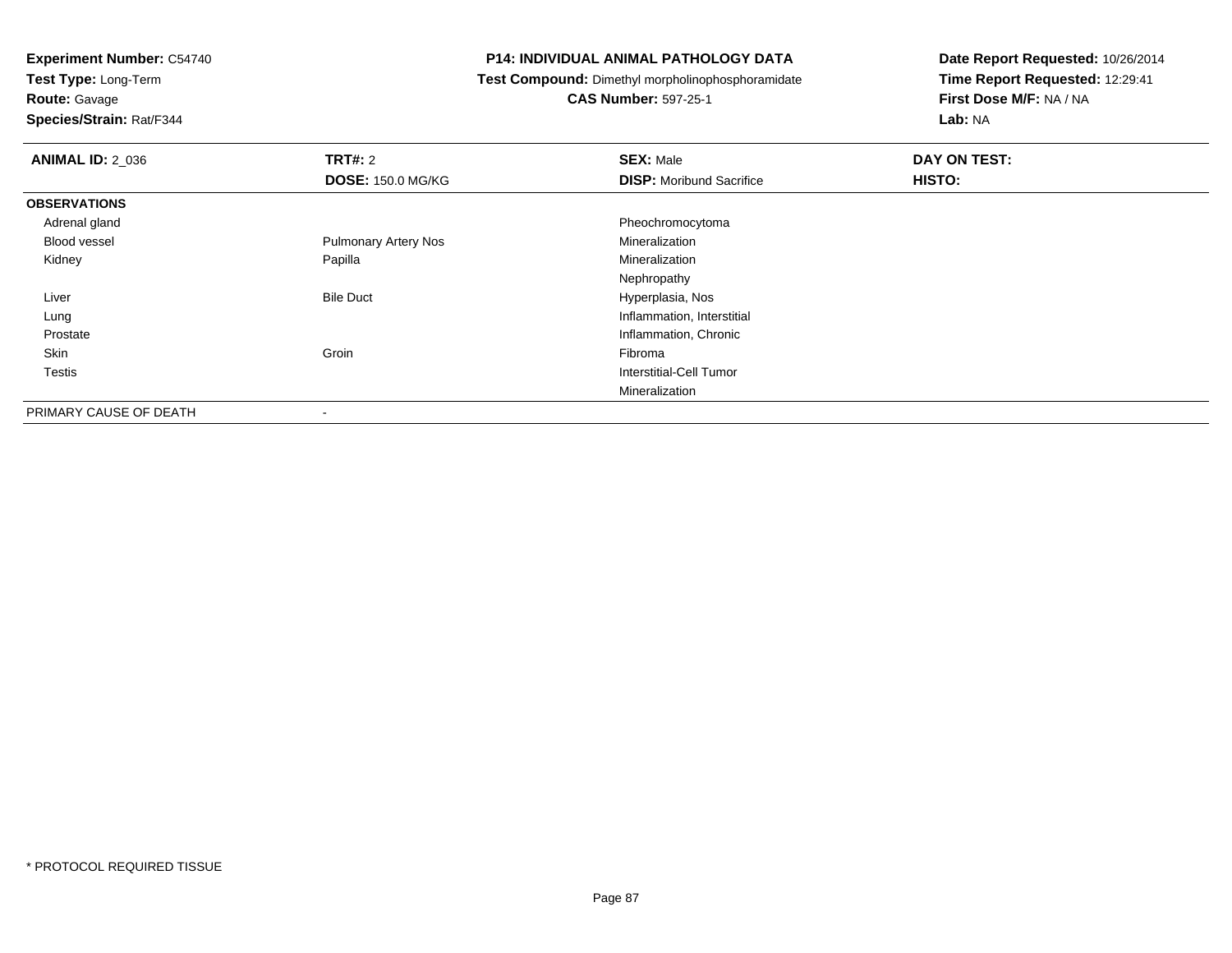**Test Type:** Long-Term

**Route:** Gavage

**Species/Strain:** Rat/F344

#### **P14: INDIVIDUAL ANIMAL PATHOLOGY DATA**

**Test Compound:** Dimethyl morpholinophosphoramidate

**CAS Number:** 597-25-1

| <b>ANIMAL ID: 2_037</b> | TRT#: 2                   | <b>SEX: Male</b>                | <b>DAY ON TEST:</b> |
|-------------------------|---------------------------|---------------------------------|---------------------|
|                         | <b>DOSE: 150.0 MG/KG</b>  | <b>DISP: Terminal Sacrifice</b> | HISTO:              |
| <b>OBSERVATIONS</b>     |                           |                                 |                     |
| Adrenal gland           | Medulla                   | Hyperplasia, Focal              |                     |
| Kidney                  | Papilla                   | Mineralization                  |                     |
|                         |                           | Nephropathy                     |                     |
| Liver                   |                           | Angiectasis                     |                     |
|                         |                           | Fibrosis, Cholangio             |                     |
|                         | <b>Bile Duct</b>          | Hyperplasia, Nos                |                     |
|                         |                           | Neoplastic Nodule               |                     |
| Lymph node              | Mandibular Lymph Node     | Degeneration, Cystic            |                     |
| Pancreas                | Acinus                    | Atrophy, Nos                    |                     |
| Pituitary gland         | <b>Anterior Pituitary</b> | Angiectasis                     |                     |
| <b>Testis</b>           |                           | <b>Interstitial-Cell Tumor</b>  |                     |
| Thymus                  |                           | Persistent Embryonic Structure  |                     |
| Unspecified             | Multiple Organs Nos       | Leukemia, Mononuclear Cell      |                     |
|                         | Abdomen                   | Lipoma                          |                     |
| PRIMARY CAUSE OF DEATH  | $\overline{\phantom{a}}$  |                                 |                     |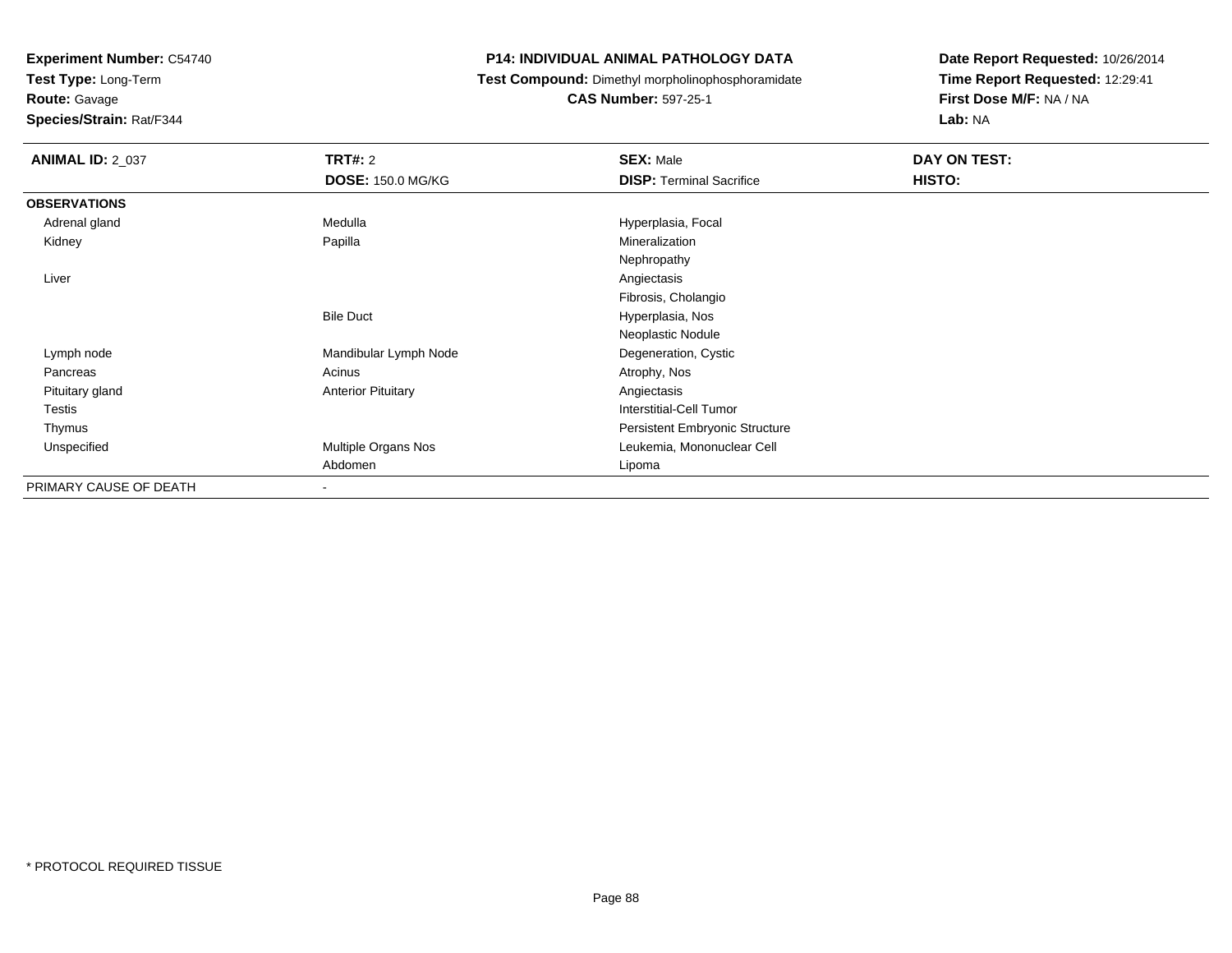| <b>Experiment Number: C54740</b> |                          | <b>P14: INDIVIDUAL ANIMAL PATHOLOGY DATA</b>      | Date Report Requested: 10/26/2014 |  |
|----------------------------------|--------------------------|---------------------------------------------------|-----------------------------------|--|
| Test Type: Long-Term             |                          | Test Compound: Dimethyl morpholinophosphoramidate | Time Report Requested: 12:29:41   |  |
| <b>Route: Gavage</b>             |                          | <b>CAS Number: 597-25-1</b>                       | First Dose M/F: NA / NA           |  |
| Species/Strain: Rat/F344         |                          |                                                   | Lab: NA                           |  |
| <b>ANIMAL ID: 2_038</b>          | <b>TRT#: 2</b>           | <b>SEX: Male</b>                                  | DAY ON TEST:                      |  |
|                                  | <b>DOSE: 150.0 MG/KG</b> | <b>DISP: Natural Death</b>                        | HISTO:                            |  |
| <b>OBSERVATIONS</b>              |                          |                                                   |                                   |  |
| Heart                            | Myocardium Nos           | Fibrosis                                          |                                   |  |
| Kidney                           | Tubule                   | Calculus, Microscopic Examination                 |                                   |  |
|                                  |                          | Nephropathy                                       |                                   |  |
| Lung                             |                          | Edema, Nos                                        |                                   |  |
| Testis                           |                          | Hyperplasia, Interstitial Cell                    |                                   |  |
|                                  |                          | Hypospermatogenesis                               |                                   |  |
|                                  |                          | Interstitial-Cell Tumor                           |                                   |  |
|                                  |                          | Mineralization                                    |                                   |  |
| PRIMARY CAUSE OF DEATH           |                          |                                                   |                                   |  |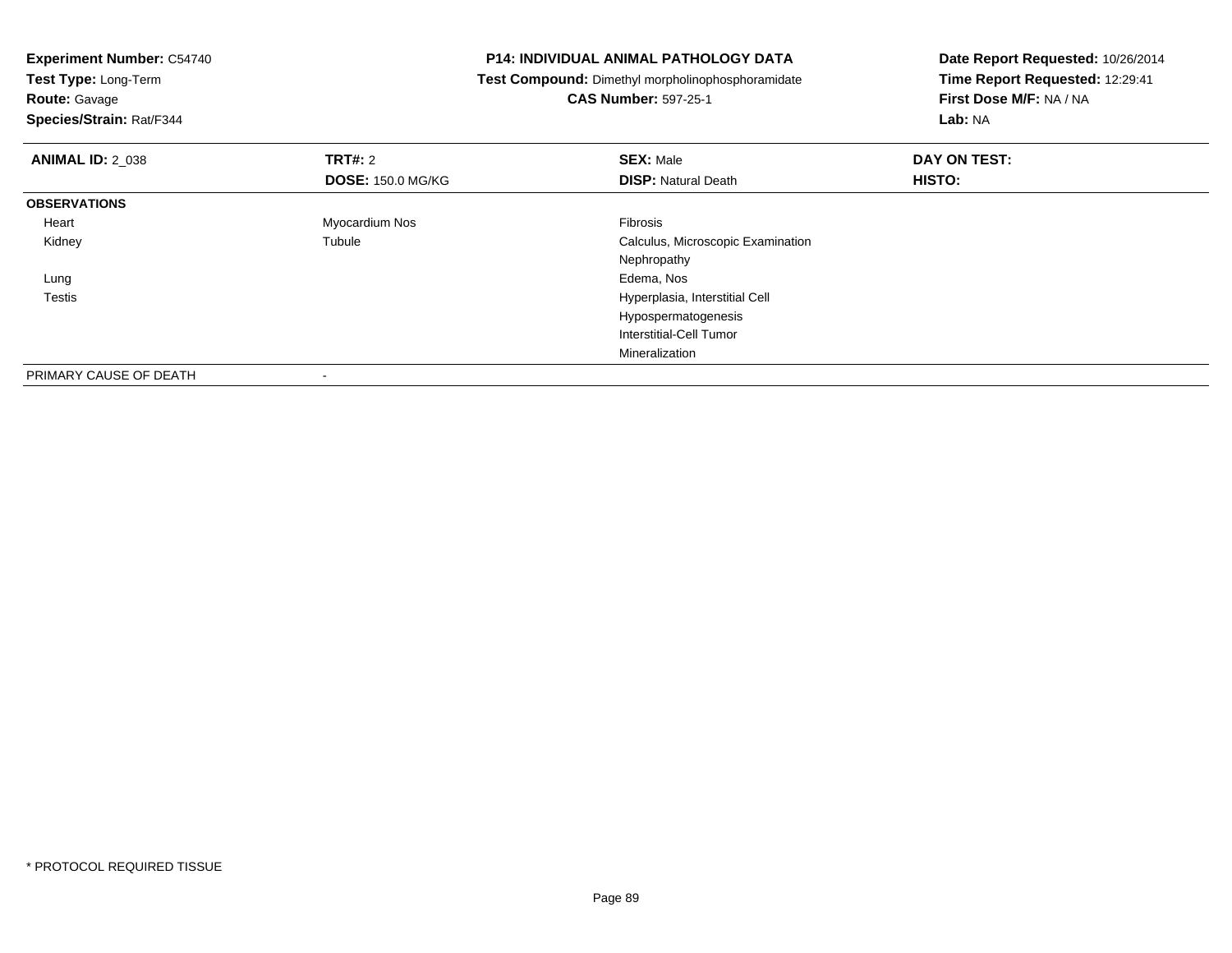**Test Type:** Long-Term

# **Route:** Gavage

**Species/Strain:** Rat/F344

#### **P14: INDIVIDUAL ANIMAL PATHOLOGY DATA**

## **Test Compound:** Dimethyl morpholinophosphoramidate

**CAS Number:** 597-25-1

| <b>ANIMAL ID: 2_039</b> | <b>TRT#: 2</b>            | <b>SEX: Male</b>                | DAY ON TEST: |  |
|-------------------------|---------------------------|---------------------------------|--------------|--|
|                         | <b>DOSE: 150.0 MG/KG</b>  | <b>DISP:</b> Terminal Sacrifice | HISTO:       |  |
| <b>OBSERVATIONS</b>     |                           |                                 |              |  |
| Heart                   | Myocardium Nos            | Fibrosis                        |              |  |
| Kidney                  |                           | Hemorrhage                      |              |  |
|                         | Papilla                   | Mineralization                  |              |  |
|                         |                           | Nephropathy                     |              |  |
| Liver                   |                           | Fibrosis, Cholangio             |              |  |
|                         | <b>Bile Duct</b>          | Hyperplasia, Nos                |              |  |
| Pituitary gland         | <b>Anterior Pituitary</b> | Adenoma, Nos                    |              |  |
| Preputial gland         |                           | Adenoma, Nos                    |              |  |
| Testis                  |                           | Interstitial-Cell Tumor         |              |  |
|                         |                           | Mineralization                  |              |  |
| PRIMARY CAUSE OF DEATH  | ۰                         |                                 |              |  |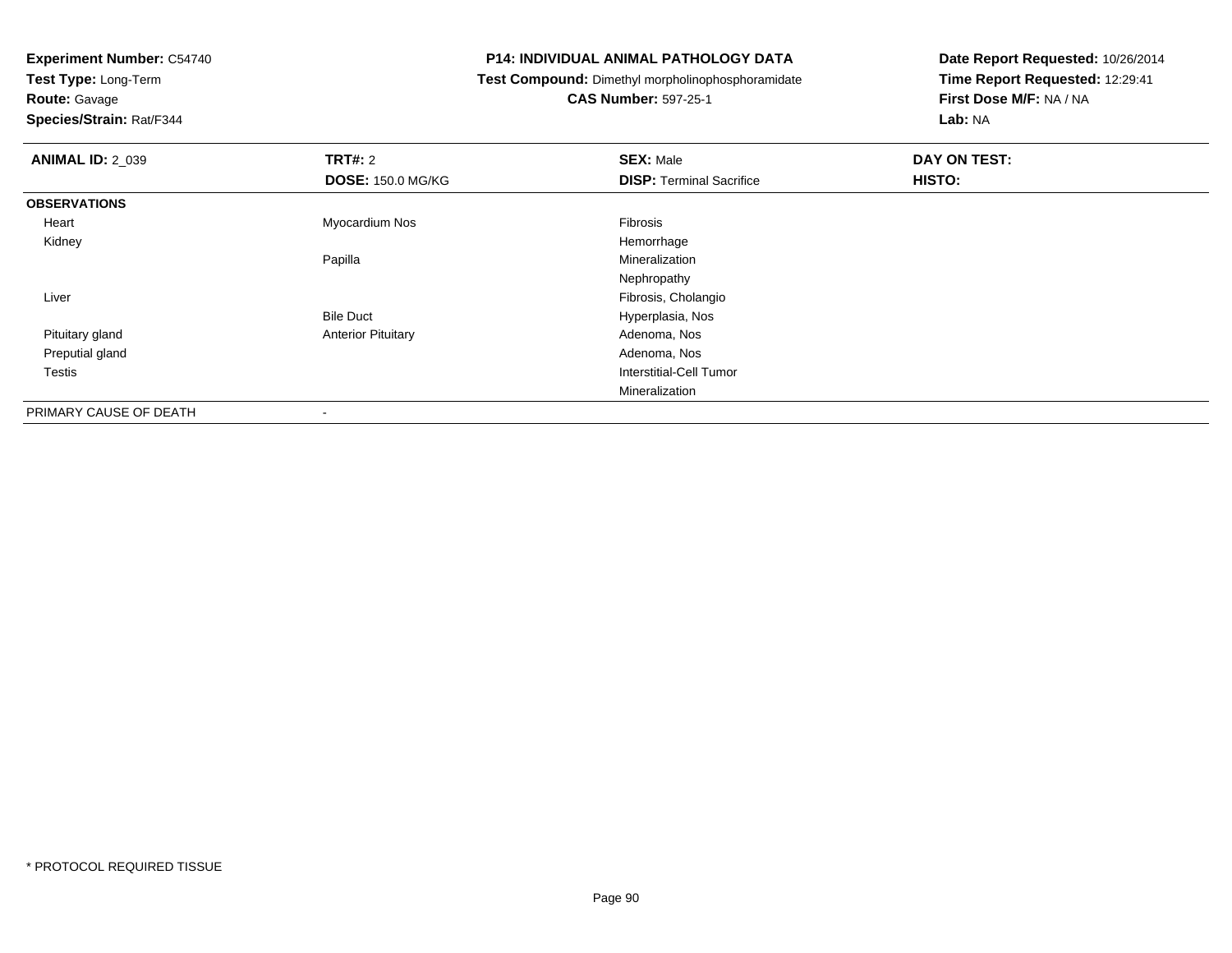**Test Type:** Long-Term

**Route:** Gavage

**Species/Strain:** Rat/F344

#### **P14: INDIVIDUAL ANIMAL PATHOLOGY DATA**

**Test Compound:** Dimethyl morpholinophosphoramidate

**CAS Number:** 597-25-1

| <b>ANIMAL ID: 2_040</b> | <b>TRT#: 2</b>              | <b>SEX: Male</b>                | DAY ON TEST: |  |
|-------------------------|-----------------------------|---------------------------------|--------------|--|
|                         | <b>DOSE: 150.0 MG/KG</b>    | <b>DISP: Terminal Sacrifice</b> | HISTO:       |  |
| <b>OBSERVATIONS</b>     |                             |                                 |              |  |
| Blood vessel            | <b>Pulmonary Artery Nos</b> | Mineralization                  |              |  |
| Heart                   | Myocardium Nos              | Fibrosis                        |              |  |
| Kidney                  | Papilla                     | Mineralization                  |              |  |
|                         |                             | Nephropathy                     |              |  |
| Liver                   |                             | Fibrosis, Cholangio             |              |  |
|                         | <b>Bile Duct</b>            | Hyperplasia, Nos                |              |  |
|                         |                             | Neoplastic Nodule               |              |  |
| Mammary gland           |                             | Fibroadenoma                    |              |  |
| Testis                  |                             | <b>Interstitial-Cell Tumor</b>  |              |  |
|                         |                             | Mineralization                  |              |  |
| Thyroid                 |                             | Hyperplasia, C Cell             |              |  |
| Unspecified             | Multiple Organs Nos         | Leukemia, Mononuclear Cell      |              |  |
| PRIMARY CAUSE OF DEATH  | $\overline{\phantom{a}}$    |                                 |              |  |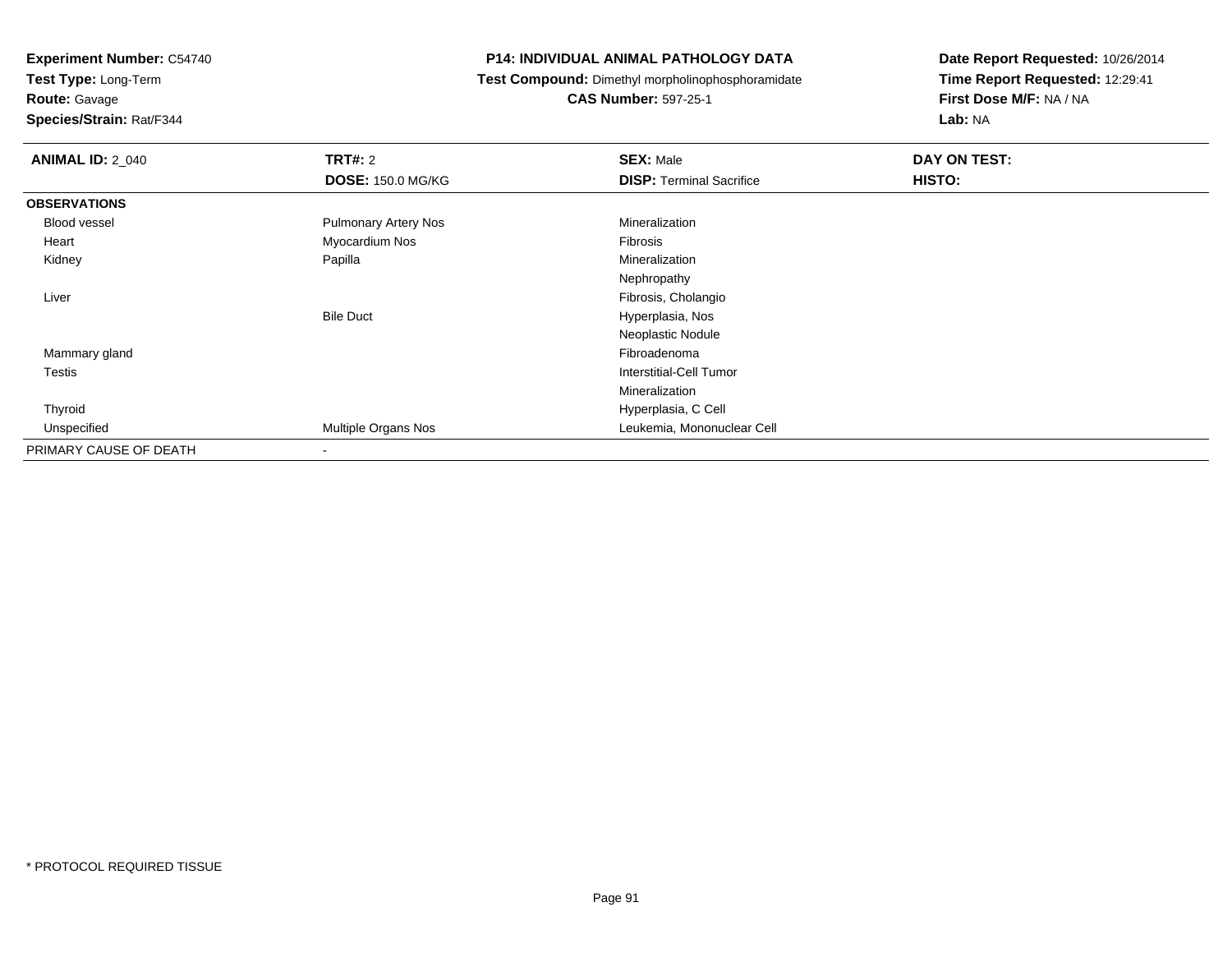**Test Type:** Long-Term

**Route:** Gavage

**Species/Strain:** Rat/F344

#### **P14: INDIVIDUAL ANIMAL PATHOLOGY DATA**

**Test Compound:** Dimethyl morpholinophosphoramidate

### **CAS Number:** 597-25-1

| <b>ANIMAL ID: 2_041</b> | <b>TRT#: 2</b>           | <b>SEX: Male</b>                | DAY ON TEST: |  |
|-------------------------|--------------------------|---------------------------------|--------------|--|
|                         | <b>DOSE: 150.0 MG/KG</b> | <b>DISP:</b> Moribund Sacrifice | HISTO:       |  |
| <b>OBSERVATIONS</b>     |                          |                                 |              |  |
| Brain                   |                          | Hemorrhage                      |              |  |
| Eye                     | Cornea                   | Inflammation, Suppurative       |              |  |
| Heart                   | Myocardium Nos           | Fibrosis                        |              |  |
| Kidney                  |                          | Nephropathy                     |              |  |
| Liver                   |                          | Angiectasis                     |              |  |
|                         |                          | Fibrosis, Cholangio             |              |  |
|                         | <b>Bile Duct</b>         | Hyperplasia, Nos                |              |  |
| Lung                    |                          | Hemorrhage                      |              |  |
| Testis                  |                          | Interstitial-Cell Tumor         |              |  |
| Unspecified             | Multiple Organs Nos      | Leukemia, Mononuclear Cell      |              |  |
| Urinary bladder         |                          | Hemorrhage                      |              |  |
| PRIMARY CAUSE OF DEATH  | $\overline{\phantom{a}}$ |                                 |              |  |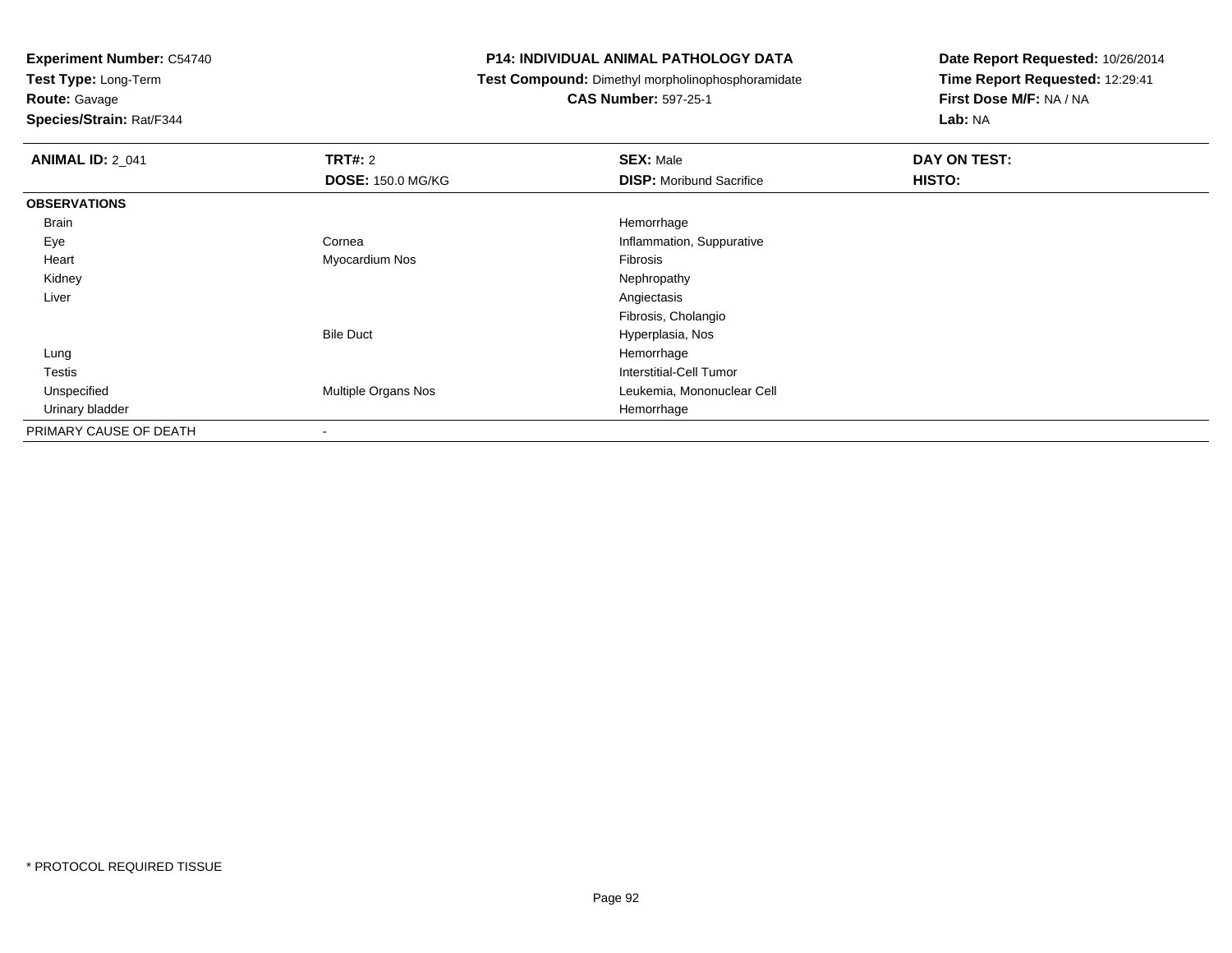**Experiment Number:** C54740**Test Type:** Long-Term

**Route:** Gavage

**Species/Strain:** Rat/F344

#### **P14: INDIVIDUAL ANIMAL PATHOLOGY DATA**

**Test Compound:** Dimethyl morpholinophosphoramidate

**CAS Number:** 597-25-1

| <b>ANIMAL ID: 2_042</b> | <b>TRT#: 2</b><br><b>DOSE: 150.0 MG/KG</b> | <b>SEX: Male</b><br><b>DISP: Terminal Sacrifice</b> | DAY ON TEST:<br>HISTO: |
|-------------------------|--------------------------------------------|-----------------------------------------------------|------------------------|
| <b>OBSERVATIONS</b>     |                                            |                                                     |                        |
| Blood vessel            | <b>Pulmonary Artery Nos</b>                | Mineralization                                      |                        |
| Bone                    | Cartilage, Nos                             | Necrosis, Nos                                       |                        |
| Heart                   | Myocardium Nos                             | Fibrosis                                            |                        |
| Kidney                  |                                            | Nephropathy                                         |                        |
| Liver                   |                                            | Angiectasis                                         |                        |
|                         |                                            | Fibrosis, Cholangio                                 |                        |
|                         | <b>Bile Duct</b>                           | Hyperplasia, Nos                                    |                        |
| Lung                    |                                            | Hemorrhage                                          |                        |
| Pancreas                |                                            | Focal Cellular Change                               |                        |
|                         |                                            | Polyangiitis                                        |                        |
| <b>Testis</b>           |                                            | Interstitial-Cell Tumor                             |                        |
| Unspecified             | Multiple Organs Nos                        | Leukemia, Mononuclear Cell                          |                        |
|                         | <b>Abdominal Cavity</b>                    | Necrosis, Fat                                       |                        |
| PRIMARY CAUSE OF DEATH  |                                            |                                                     |                        |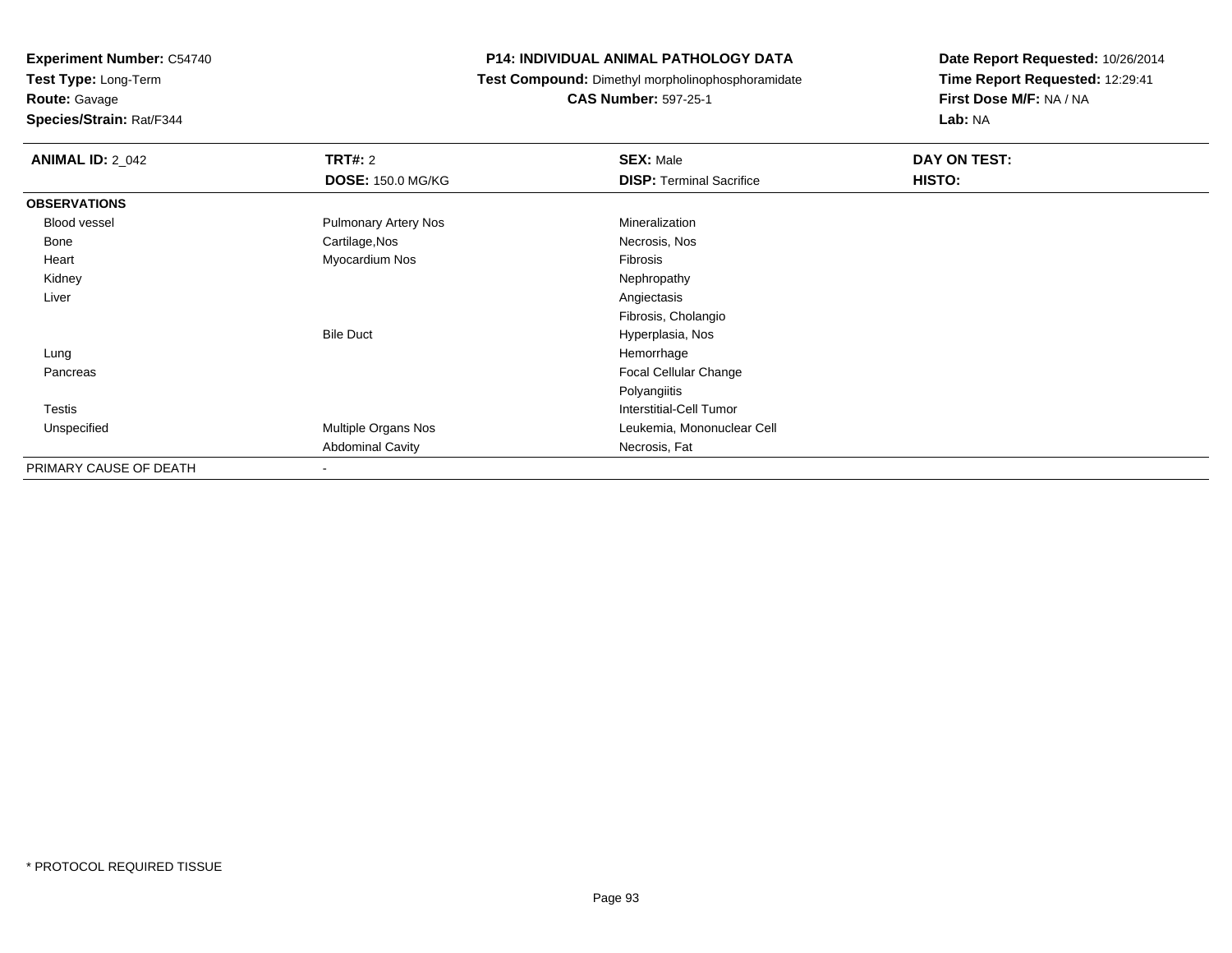**Test Type:** Long-Term

**Route:** Gavage

**Species/Strain:** Rat/F344

#### **P14: INDIVIDUAL ANIMAL PATHOLOGY DATA**

**Test Compound:** Dimethyl morpholinophosphoramidate

**CAS Number:** 597-25-1

| <b>ANIMAL ID: 2_043</b> | TRT#: 2                  | <b>SEX: Male</b>                | DAY ON TEST: |  |
|-------------------------|--------------------------|---------------------------------|--------------|--|
|                         | <b>DOSE: 150.0 MG/KG</b> | <b>DISP: Terminal Sacrifice</b> | HISTO:       |  |
| <b>OBSERVATIONS</b>     |                          |                                 |              |  |
| Heart                   | Myocardium Nos           | Fibrosis                        |              |  |
| Kidney                  | Papilla                  | Mineralization                  |              |  |
|                         |                          | Nephropathy                     |              |  |
| Liver                   |                          | Fibrosis, Cholangio             |              |  |
|                         | <b>Bile Duct</b>         | Hyperplasia, Nos                |              |  |
| Lung                    |                          | Hemorrhage                      |              |  |
| <b>Testis</b>           |                          | <b>Interstitial-Cell Tumor</b>  |              |  |
|                         |                          | Mineralization                  |              |  |
| Thyroid                 |                          | Hyperplasia, C Cell             |              |  |
| PRIMARY CAUSE OF DEATH  |                          |                                 |              |  |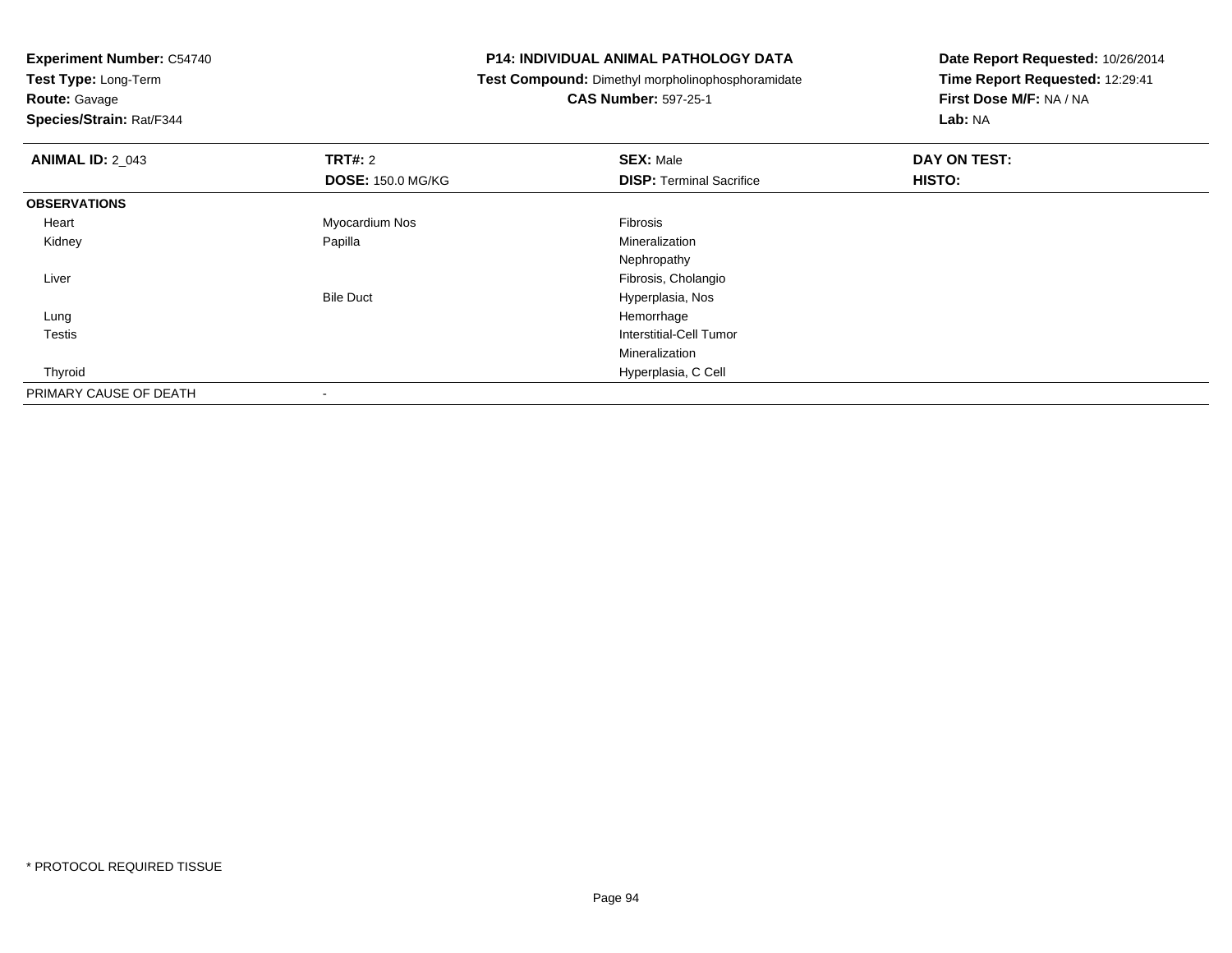**Experiment Number:** C54740**Test Type:** Long-Term

**Route:** Gavage

**Species/Strain:** Rat/F344

#### **P14: INDIVIDUAL ANIMAL PATHOLOGY DATA**

**Test Compound:** Dimethyl morpholinophosphoramidate

**CAS Number:** 597-25-1

| <b>ANIMAL ID: 2_044</b> | TRT#: 2                     | <b>SEX: Male</b>                | DAY ON TEST: |  |
|-------------------------|-----------------------------|---------------------------------|--------------|--|
|                         | <b>DOSE: 150.0 MG/KG</b>    | <b>DISP:</b> Moribund Sacrifice | HISTO:       |  |
| <b>OBSERVATIONS</b>     |                             |                                 |              |  |
| Blood vessel            | <b>Pulmonary Artery Nos</b> | Mineralization                  |              |  |
| Epididymis              |                             | Metaplasia, Nos                 |              |  |
| Heart                   | Myocardium Nos              | <b>Fibrosis</b>                 |              |  |
| Kidney                  |                             | Nephropathy                     |              |  |
| Liver                   |                             | Cytoplasmic Change, Nos         |              |  |
|                         |                             | Fibrosis, Cholangio             |              |  |
|                         |                             | Metamorphosis, Fatty            |              |  |
| Lung                    |                             | Fibrosarcoma, Metastatic        |              |  |
| Skin                    |                             | Adnexal Adenoma                 |              |  |
| Testis                  |                             | Hyperplasia, Interstitial Cell  |              |  |
|                         |                             | Interstitial-Cell Tumor         |              |  |
| Unspecified             |                             | Fibrosarcoma                    |              |  |
| PRIMARY CAUSE OF DEATH  |                             |                                 |              |  |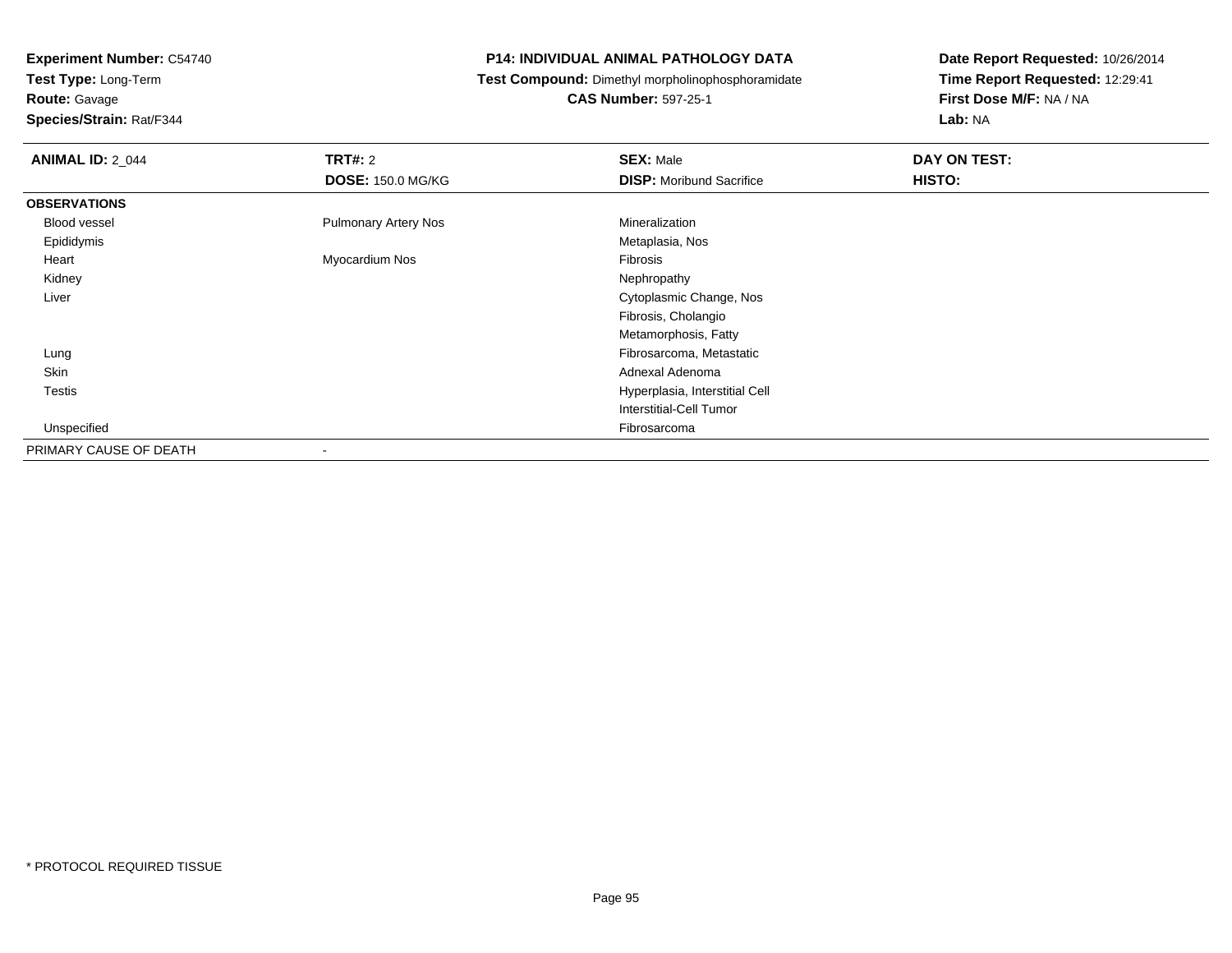**Test Type:** Long-Term

**Route:** Gavage

**Species/Strain:** Rat/F344

#### **P14: INDIVIDUAL ANIMAL PATHOLOGY DATA**

**Test Compound:** Dimethyl morpholinophosphoramidate

**CAS Number:** 597-25-1

| <b>ANIMAL ID: 2_045</b> | <b>TRT#: 2</b>              | <b>SEX: Male</b>                      | DAY ON TEST: |  |
|-------------------------|-----------------------------|---------------------------------------|--------------|--|
|                         | <b>DOSE: 150.0 MG/KG</b>    | <b>DISP: Terminal Sacrifice</b>       | HISTO:       |  |
| <b>OBSERVATIONS</b>     |                             |                                       |              |  |
| Adrenal gland           |                             | Pheochromocytoma                      |              |  |
| <b>Blood vessel</b>     | <b>Pulmonary Artery Nos</b> | Mineralization                        |              |  |
| Bone                    | Cartilage, Nos              | Necrosis, Nos                         |              |  |
| Kidney                  |                             | Nephropathy                           |              |  |
| Liver                   |                             | Angiectasis                           |              |  |
|                         |                             | Fibrosis, Cholangio                   |              |  |
|                         | <b>Bile Duct</b>            | Hyperplasia, Nos                      |              |  |
| Pancreas                | Acinus                      | Atrophy, Nos                          |              |  |
| Prostate                |                             | Hyperplasia, Epithelial               |              |  |
| Testis                  |                             | Interstitial-Cell Tumor               |              |  |
| Thymus                  |                             | Ectopia                               |              |  |
|                         |                             | <b>Persistent Embryonic Structure</b> |              |  |
| Thyroid                 |                             | C-Cell Carcinoma                      |              |  |
| PRIMARY CAUSE OF DEATH  |                             |                                       |              |  |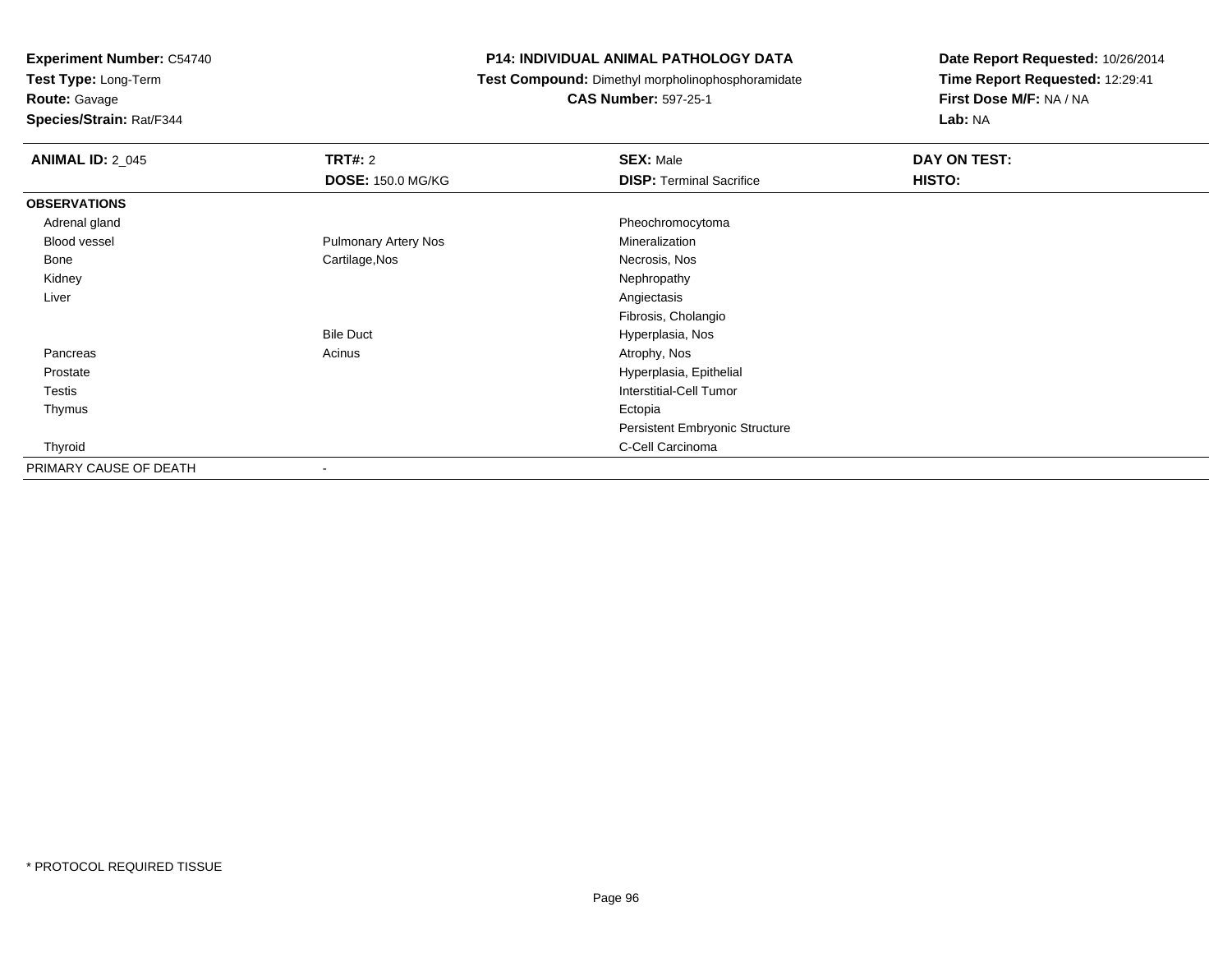**Test Type:** Long-Term

**Route:** Gavage

**Species/Strain:** Rat/F344

#### **P14: INDIVIDUAL ANIMAL PATHOLOGY DATA**

**Test Compound:** Dimethyl morpholinophosphoramidate

**CAS Number:** 597-25-1

| <b>ANIMAL ID: 2_046</b> | <b>TRT#: 2</b>           | <b>SEX: Male</b>                | DAY ON TEST: |
|-------------------------|--------------------------|---------------------------------|--------------|
|                         | <b>DOSE: 150.0 MG/KG</b> | <b>DISP: Terminal Sacrifice</b> | HISTO:       |
| <b>OBSERVATIONS</b>     |                          |                                 |              |
| Kidney                  |                          | Nephropathy                     |              |
| Liver                   |                          | Fibrosis, Cholangio             |              |
|                         | <b>Bile Duct</b>         | Hyperplasia, Nos                |              |
|                         |                          | Necrosis, Focal                 |              |
| Lung                    |                          | Inflammation, Interstitial      |              |
|                         |                          | Perivascular Cuffing            |              |
| Mammary gland           |                          | Galactocele                     |              |
| Pancreas                | Acinus                   | Atrophy, Nos                    |              |
| Prostate                |                          | Inflammation, Chronic           |              |
| Testis                  |                          | Interstitial-Cell Tumor         |              |
|                         |                          | Mineralization                  |              |
| Thymus                  |                          | Persistent Embryonic Structure  |              |
| Unspecified             | Multiple Organs Nos      | Leukemia, Mononuclear Cell      |              |
| PRIMARY CAUSE OF DEATH  | $\blacksquare$           |                                 |              |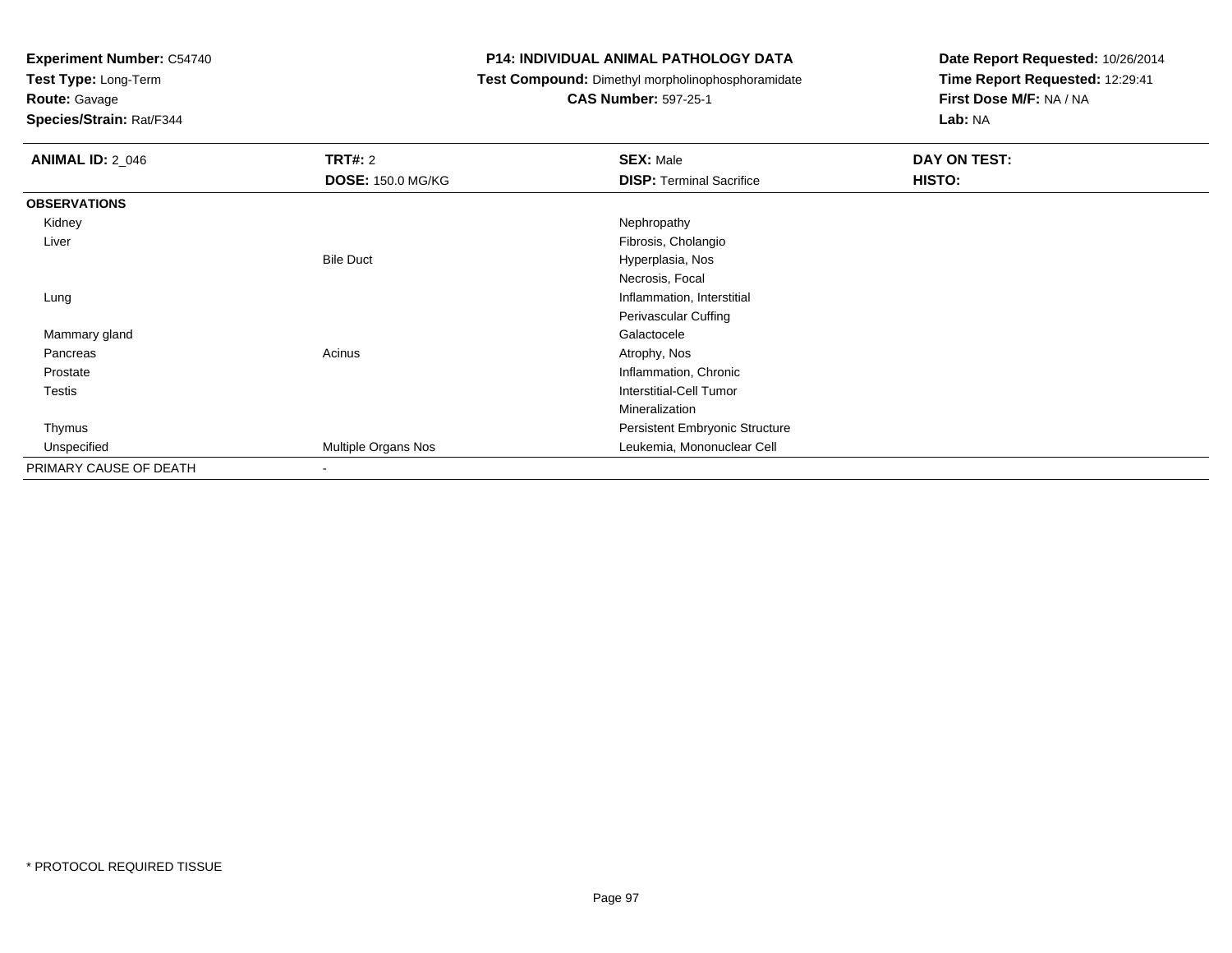**Test Type:** Long-Term

**Route:** Gavage

**Species/Strain:** Rat/F344

#### **P14: INDIVIDUAL ANIMAL PATHOLOGY DATA**

**Test Compound:** Dimethyl morpholinophosphoramidate

**CAS Number:** 597-25-1

| <b>ANIMAL ID: 2_047</b> | <b>TRT#: 2</b>            | <b>SEX: Male</b>                | DAY ON TEST: |
|-------------------------|---------------------------|---------------------------------|--------------|
|                         | <b>DOSE: 150.0 MG/KG</b>  | <b>DISP: Terminal Sacrifice</b> | HISTO:       |
| <b>OBSERVATIONS</b>     |                           |                                 |              |
| Adrenal gland           | Medulla                   | Focal Cellular Change           |              |
| Kidney                  |                           | Nephropathy                     |              |
| Liver                   |                           | Fibrosis, Cholangio             |              |
|                         | <b>Bile Duct</b>          | Hyperplasia, Nos                |              |
| Lung                    |                           | Alveolar/Bronchiolar Adenoma    |              |
| Pancreas                |                           | Focal Cellular Change           |              |
| Pituitary gland         | <b>Anterior Pituitary</b> | Focal Cellular Change           |              |
| Prostate                |                           | Hyperplasia, Epithelial         |              |
|                         |                           | Inflammation, Chronic           |              |
| Skin                    | Chest                     | Adnexal Adenoma                 |              |
| Testis                  |                           | <b>Interstitial-Cell Tumor</b>  |              |
|                         |                           | Mineralization                  |              |
| Thymus                  |                           | Persistent Embryonic Structure  |              |
| Thyroid                 |                           | Hyperplasia, C Cell             |              |
| PRIMARY CAUSE OF DEATH  | ۰                         |                                 |              |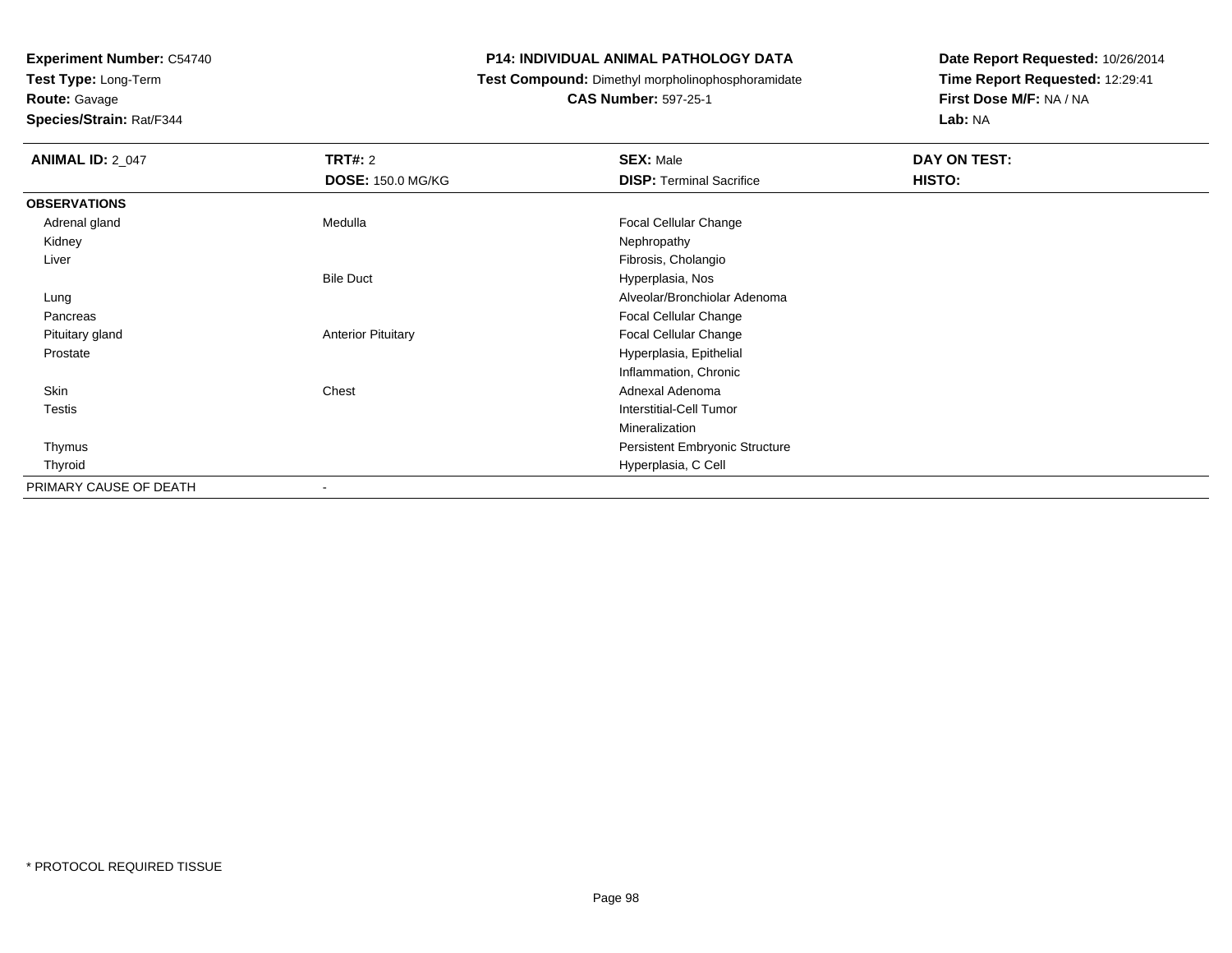| <b>Experiment Number: C54740</b> | <b>P14: INDIVIDUAL ANIMAL PATHOLOGY DATA</b> |                                                   | Date Report Requested: 10/26/2014 |
|----------------------------------|----------------------------------------------|---------------------------------------------------|-----------------------------------|
| Test Type: Long-Term             |                                              | Test Compound: Dimethyl morpholinophosphoramidate | Time Report Requested: 12:29:41   |
| <b>Route: Gavage</b>             |                                              | <b>CAS Number: 597-25-1</b>                       | First Dose M/F: NA / NA           |
| Species/Strain: Rat/F344         |                                              |                                                   | Lab: NA                           |
| <b>ANIMAL ID: 2 048</b>          | <b>TRT#: 2</b>                               | <b>SEX: Male</b>                                  | DAY ON TEST:                      |
|                                  | <b>DOSE: 150.0 MG/KG</b>                     | <b>DISP:</b> Natural Death                        | HISTO:                            |
| <b>OBSERVATIONS</b>              |                                              |                                                   |                                   |
| Heart                            | Myocardium Nos                               | <b>Fibrosis</b>                                   |                                   |
| Kidney                           | Papilla                                      | Mineralization                                    |                                   |
|                                  |                                              | Nephropathy                                       |                                   |
| Liver                            |                                              | Fibrosis, Cholangio                               |                                   |
|                                  | <b>Bile Duct</b>                             | Hyperplasia, Nos                                  |                                   |
| Lymph node                       | Mandibular Lymph Node                        | Edema, Nos                                        |                                   |
| Unspecified                      | <b>Multiple Organs Nos</b>                   | Leukemia, Mononuclear Cell                        |                                   |
| PRIMARY CAUSE OF DEATH           |                                              |                                                   |                                   |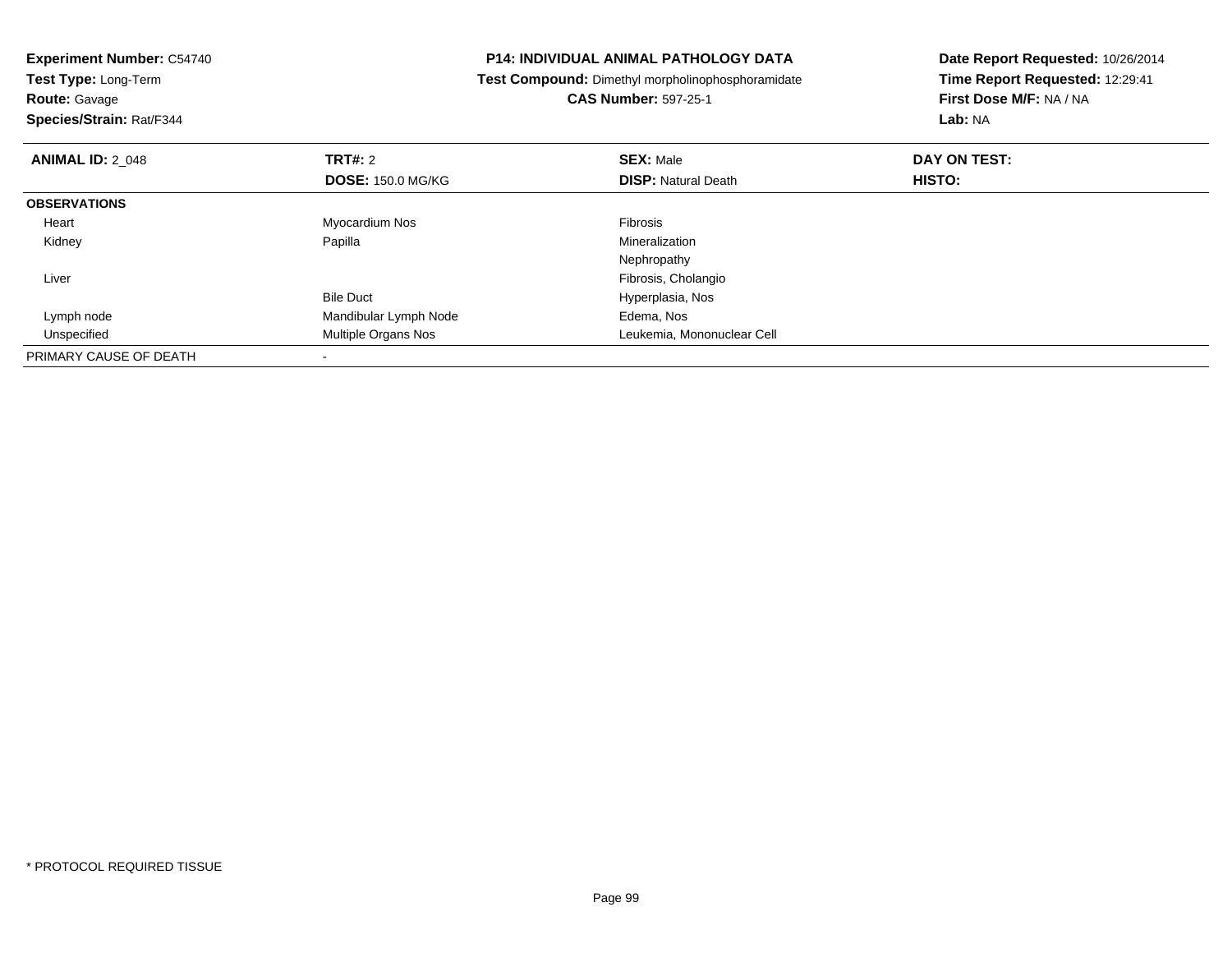**Experiment Number:** C54740**Test Type:** Long-Term

**Route:** Gavage

**Species/Strain:** Rat/F344

#### **P14: INDIVIDUAL ANIMAL PATHOLOGY DATA**

**Test Compound:** Dimethyl morpholinophosphoramidate

**CAS Number:** 597-25-1

| <b>ANIMAL ID: 2 049</b> | <b>TRT#: 2</b>              | <b>SEX: Male</b>                      | DAY ON TEST: |  |
|-------------------------|-----------------------------|---------------------------------------|--------------|--|
|                         | <b>DOSE: 150.0 MG/KG</b>    | <b>DISP: Terminal Sacrifice</b>       | HISTO:       |  |
| <b>OBSERVATIONS</b>     |                             |                                       |              |  |
| Blood vessel            | <b>Pulmonary Artery Nos</b> | Mineralization                        |              |  |
| Eye                     | Sclera                      | Mineralization                        |              |  |
| Heart                   | Myocardium Nos              | Fibrosis                              |              |  |
| Kidney                  |                             | Hemorrhage                            |              |  |
|                         |                             | Nephropathy                           |              |  |
| Liver                   |                             | Fibrosis, Cholangio                   |              |  |
|                         | <b>Bile Duct</b>            | Hyperplasia, Nos                      |              |  |
| Lymph node              | Mediastinal Lymph Node      | Hemorrhage                            |              |  |
| Testis                  |                             | <b>Interstitial-Cell Tumor</b>        |              |  |
| Thymus                  |                             | <b>Persistent Embryonic Structure</b> |              |  |
| Thyroid                 |                             | C-Cell Adenoma                        |              |  |
| PRIMARY CAUSE OF DEATH  | $\blacksquare$              |                                       |              |  |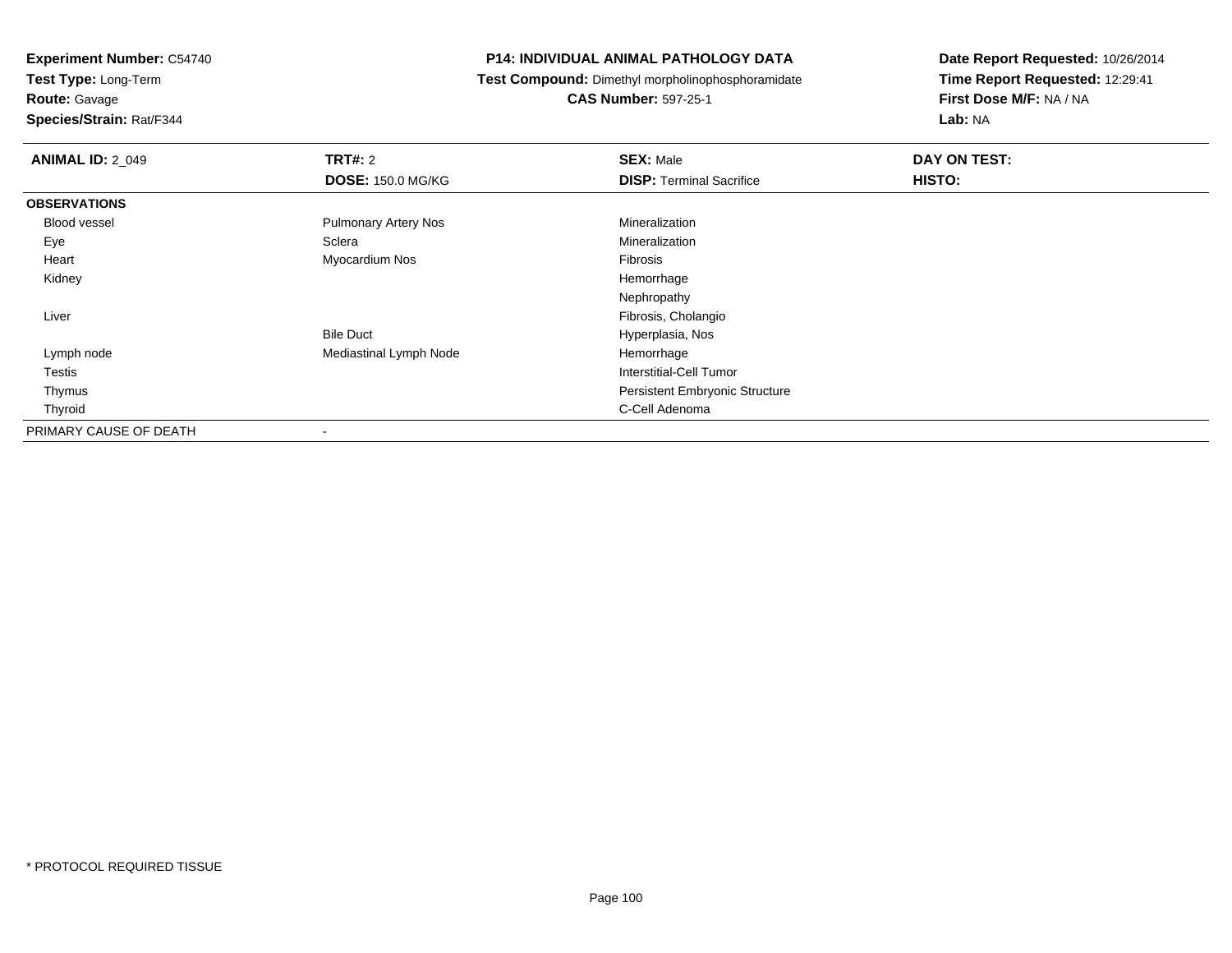| <b>Experiment Number: C54740</b><br>Test Type: Long-Term<br><b>Route: Gavage</b><br>Species/Strain: Rat/F344 |                          | <b>P14: INDIVIDUAL ANIMAL PATHOLOGY DATA</b><br>Test Compound: Dimethyl morpholinophosphoramidate<br><b>CAS Number: 597-25-1</b> | Date Report Requested: 10/26/2014<br>Time Report Requested: 12:29:41<br>First Dose M/F: NA / NA<br>Lab: NA |
|--------------------------------------------------------------------------------------------------------------|--------------------------|----------------------------------------------------------------------------------------------------------------------------------|------------------------------------------------------------------------------------------------------------|
| <b>ANIMAL ID: 2_050</b>                                                                                      | <b>TRT#:</b> 2           | <b>SEX: Male</b>                                                                                                                 | DAY ON TEST:                                                                                               |
|                                                                                                              | <b>DOSE: 150.0 MG/KG</b> | <b>DISP:</b> Terminal Sacrifice                                                                                                  | HISTO:                                                                                                     |
| <b>OBSERVATIONS</b>                                                                                          |                          |                                                                                                                                  |                                                                                                            |
| Kidney                                                                                                       | Papilla                  | Mineralization                                                                                                                   |                                                                                                            |
|                                                                                                              |                          | Nephropathy                                                                                                                      |                                                                                                            |
| Lung                                                                                                         |                          | Inflammation, Interstitial                                                                                                       |                                                                                                            |
| Prostate                                                                                                     |                          | Hyperplasia, Epithelial                                                                                                          |                                                                                                            |
| Testis                                                                                                       |                          | Interstitial-Cell Tumor                                                                                                          |                                                                                                            |
|                                                                                                              |                          | Mineralization                                                                                                                   |                                                                                                            |
| Thymus                                                                                                       |                          | <b>Persistent Embryonic Structure</b>                                                                                            |                                                                                                            |
| PRIMARY CAUSE OF DEATH                                                                                       |                          |                                                                                                                                  |                                                                                                            |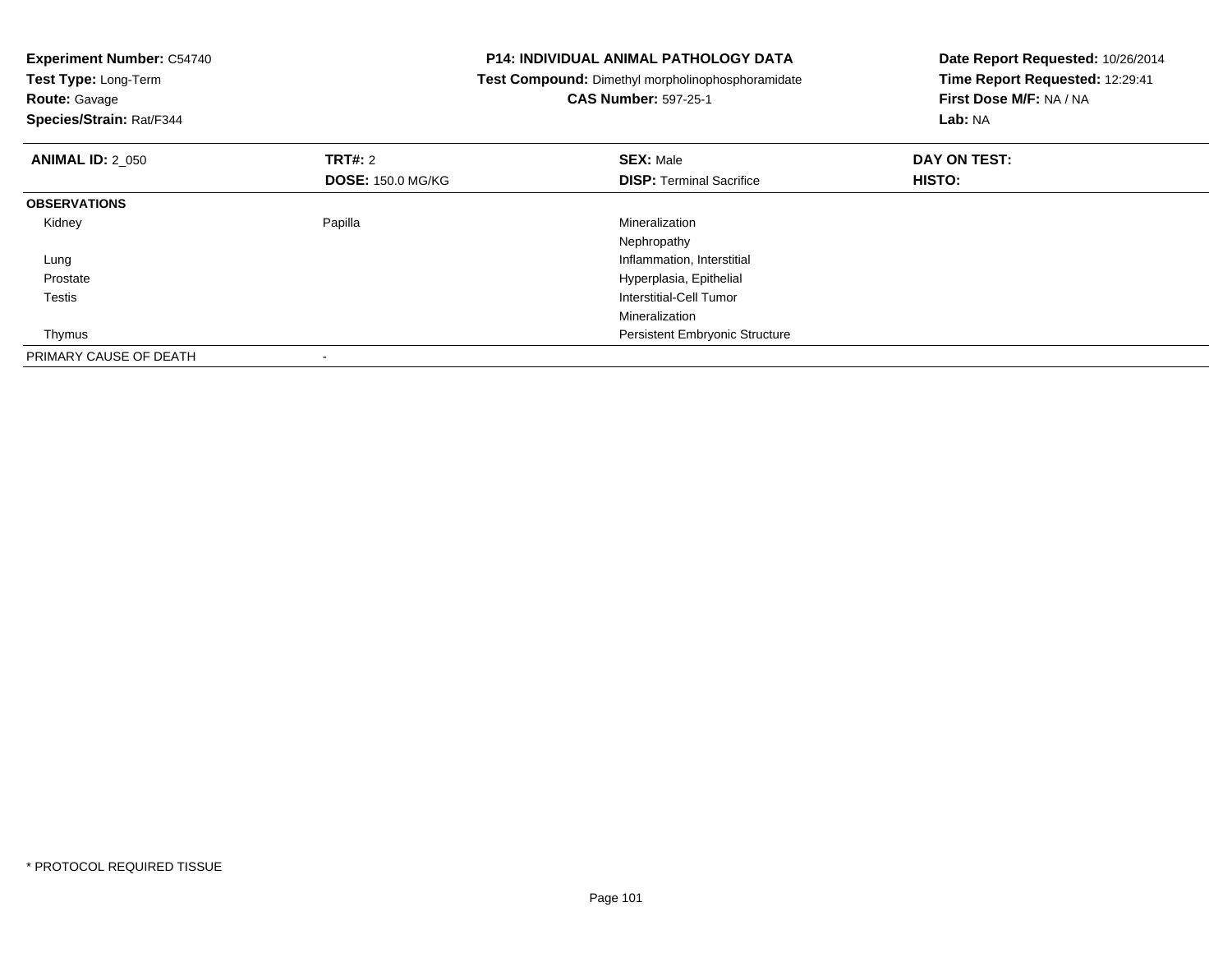**Test Type:** Long-Term

**Route:** Gavage

**Species/Strain:** Rat/F344

#### **P14: INDIVIDUAL ANIMAL PATHOLOGY DATA**

**Test Compound:** Dimethyl morpholinophosphoramidate

**CAS Number:** 597-25-1

| <b>ANIMAL ID: 3_001</b> | TRT#: 3<br><b>DOSE: 300.0 MG/KG</b> | <b>SEX: Male</b><br><b>DISP: Terminal Sacrifice</b> | DAY ON TEST:<br>HISTO: |
|-------------------------|-------------------------------------|-----------------------------------------------------|------------------------|
| <b>OBSERVATIONS</b>     |                                     |                                                     |                        |
| <b>Blood vessel</b>     | <b>Pulmonary Artery Nos</b>         | Mineralization                                      |                        |
| Kidney                  |                                     | Nephropathy                                         |                        |
| Liver                   |                                     | Fibrosis, Cholangio                                 |                        |
|                         | <b>Bile Duct</b>                    | Hyperplasia, Nos                                    |                        |
|                         |                                     | Neoplastic Nodule                                   |                        |
| Lymph node              | Mediastinal Lymph Node              | Hemorrhage                                          |                        |
| Mammary gland           |                                     | Hyperplasia, Nodular                                |                        |
| Pancreas                | Acinus                              | Atrophy, Nos                                        |                        |
| Prostate                |                                     | Hyperplasia, Epithelial                             |                        |
|                         |                                     | Inflammation, Chronic                               |                        |
| Testis                  |                                     | <b>Interstitial-Cell Tumor</b>                      |                        |
|                         |                                     | Mineralization                                      |                        |
| Unspecified             | Multiple Organs Nos                 | Leukemia, Mononuclear Cell                          |                        |
| PRIMARY CAUSE OF DEATH  | $\blacksquare$                      |                                                     |                        |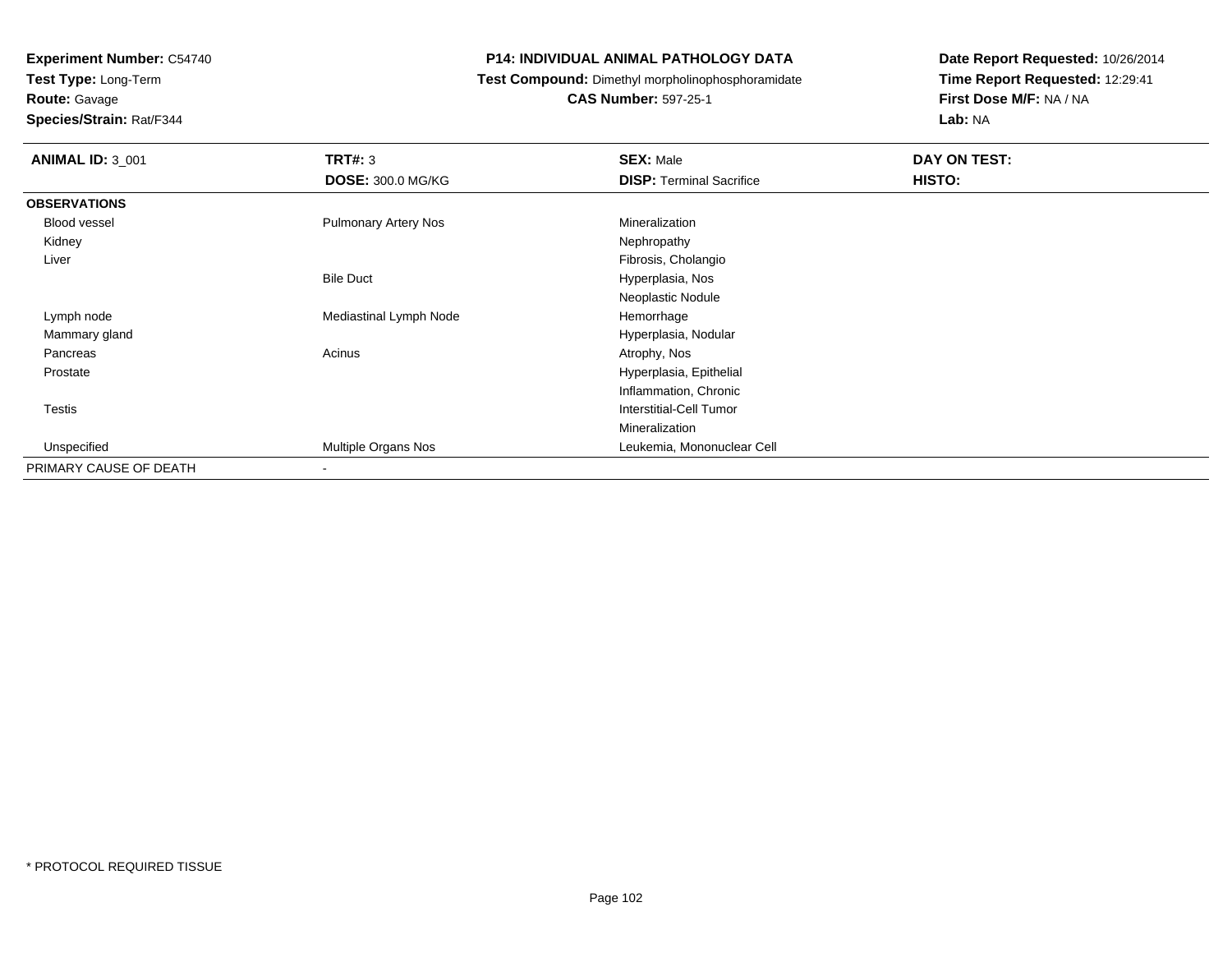**Test Type:** Long-Term

**Route:** Gavage

**Species/Strain:** Rat/F344

#### **P14: INDIVIDUAL ANIMAL PATHOLOGY DATA**

**Test Compound:** Dimethyl morpholinophosphoramidate

**CAS Number:** 597-25-1

| <b>ANIMAL ID: 3_002</b> | TRT#: 3                     | <b>SEX: Male</b>               | DAY ON TEST: |
|-------------------------|-----------------------------|--------------------------------|--------------|
|                         | <b>DOSE: 300.0 MG/KG</b>    | <b>DISP: Natural Death</b>     | HISTO:       |
| <b>OBSERVATIONS</b>     |                             |                                |              |
| Blood vessel            | <b>Pulmonary Artery Nos</b> | Mineralization                 |              |
| Heart                   | Myocardium Nos              | Fibrosis                       |              |
| Kidney                  |                             | Infarct, Nos                   |              |
|                         |                             | Nephropathy                    |              |
| Liver                   | Centrilobular               | Necrosis, Nos                  |              |
| Skin                    | Thorax                      | Keratoacanthoma                |              |
| <b>Testis</b>           |                             | Hyperplasia, Interstitial Cell |              |
|                         |                             | Interstitial-Cell Tumor        |              |
| Thyroid                 |                             | <b>Cystic Follicles</b>        |              |
| Unspecified             | <b>Abdominal Cavity</b>     | Hematoma, Nos                  |              |
| PRIMARY CAUSE OF DEATH  |                             |                                |              |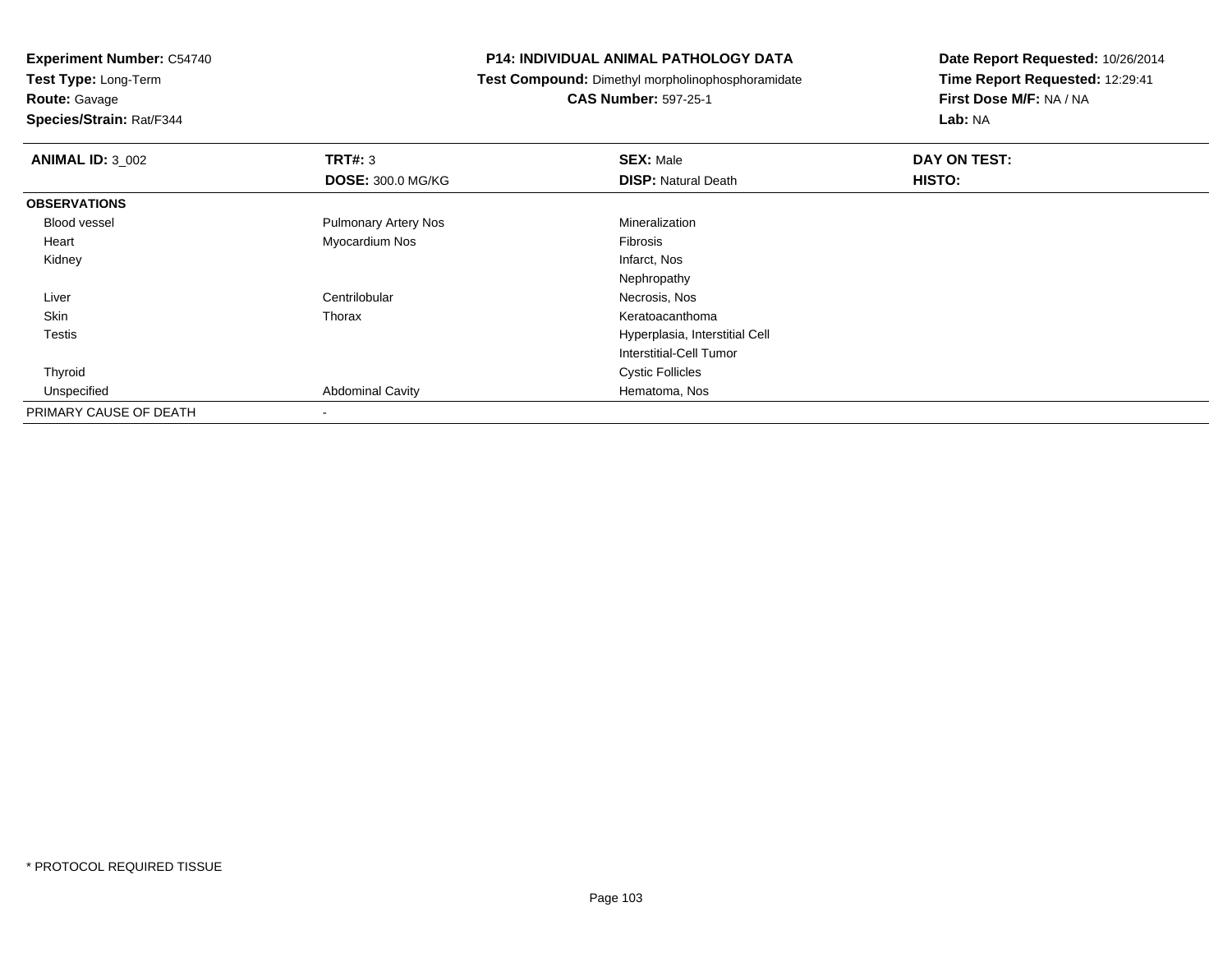**Test Type:** Long-Term

**Route:** Gavage

**Species/Strain:** Rat/F344

#### **P14: INDIVIDUAL ANIMAL PATHOLOGY DATA**

**Test Compound:** Dimethyl morpholinophosphoramidate

**CAS Number:** 597-25-1

| <b>ANIMAL ID: 3_003</b> | <b>TRT#: 3</b>              | <b>SEX: Male</b>                | DAY ON TEST: |
|-------------------------|-----------------------------|---------------------------------|--------------|
|                         | <b>DOSE: 300.0 MG/KG</b>    | <b>DISP: Terminal Sacrifice</b> | HISTO:       |
| <b>OBSERVATIONS</b>     |                             |                                 |              |
| Adrenal gland           | Medulla                     | Hyperplasia, Focal              |              |
| Blood vessel            | <b>Pulmonary Artery Nos</b> | Mineralization                  |              |
| Bone                    | Cartilage, Nos              | Necrosis, Nos                   |              |
| Heart                   | Myocardium Nos              | Fibrosis                        |              |
| Kidney                  |                             | Nephropathy                     |              |
| Liver                   |                             | Angiectasis                     |              |
|                         |                             | Fibrosis, Cholangio             |              |
|                         | <b>Bile Duct</b>            | Hyperplasia, Nos                |              |
| Lymph node              | Mediastinal Lymph Node      | Hemorrhage                      |              |
| Pancreas                | Acinus                      | Atrophy, Nos                    |              |
| <b>Testis</b>           |                             | Interstitial-Cell Tumor         |              |
|                         |                             | Mineralization                  |              |
| Thymus                  |                             | Persistent Embryonic Structure  |              |
| Unspecified             | Chest                       | Fibroma                         |              |
|                         | Multiple Organs Nos         | Leukemia, Mononuclear Cell      |              |
| PRIMARY CAUSE OF DEATH  | $\overline{\phantom{a}}$    |                                 |              |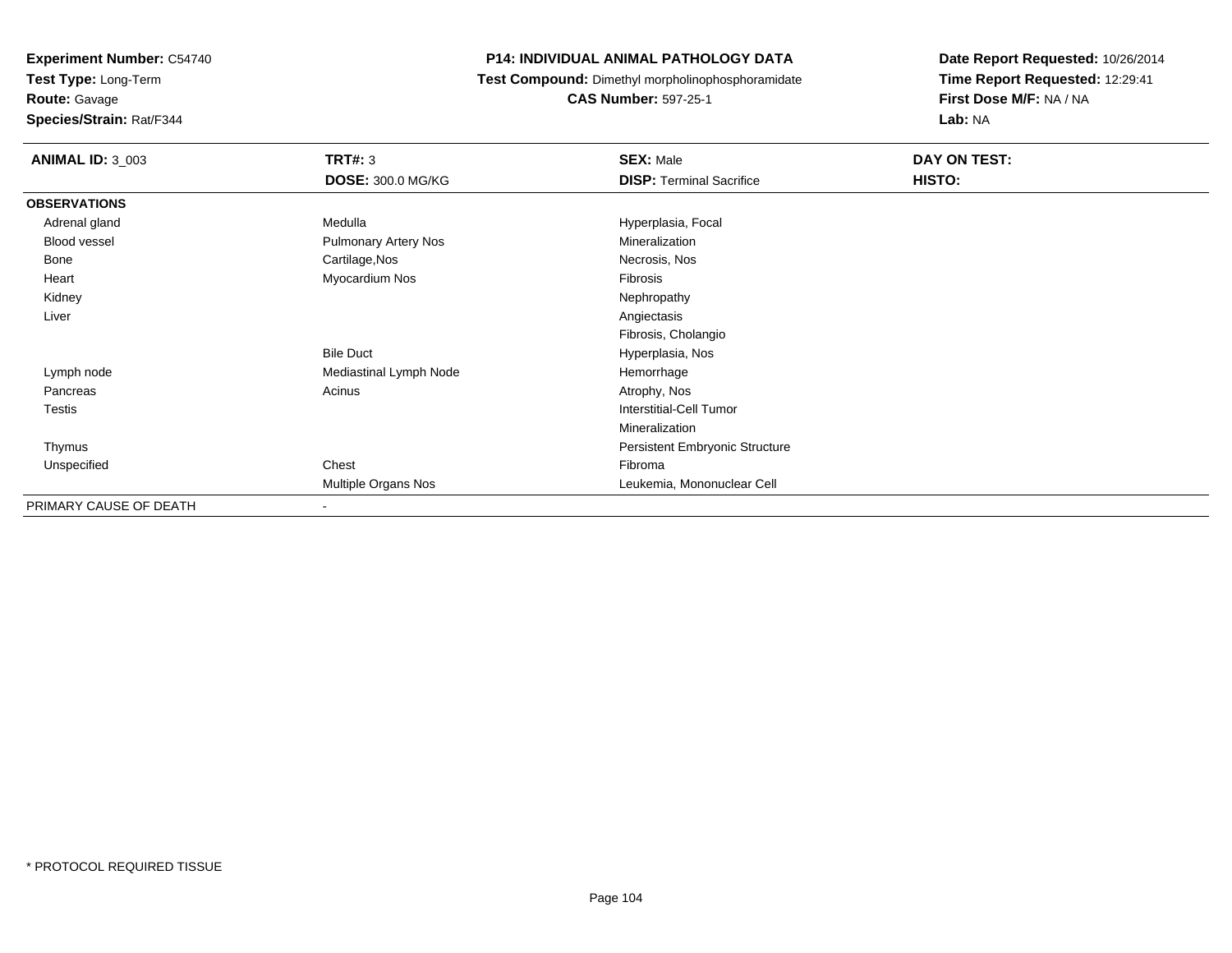**Test Type:** Long-Term

**Route:** Gavage

**Species/Strain:** Rat/F344

#### **P14: INDIVIDUAL ANIMAL PATHOLOGY DATA**

**Test Compound:** Dimethyl morpholinophosphoramidate

**CAS Number:** 597-25-1

| <b>ANIMAL ID: 3_004</b> | <b>TRT#: 3</b>              | <b>SEX: Male</b>                | DAY ON TEST: |
|-------------------------|-----------------------------|---------------------------------|--------------|
|                         | <b>DOSE: 300.0 MG/KG</b>    | <b>DISP: Terminal Sacrifice</b> | HISTO:       |
| <b>OBSERVATIONS</b>     |                             |                                 |              |
| Adrenal gland           | Medulla                     | Hyperplasia, Focal              |              |
| <b>Blood vessel</b>     | <b>Pulmonary Artery Nos</b> | Mineralization                  |              |
| Epididymis              |                             | Inflammation, Chronic           |              |
| Kidney                  |                             | Nephropathy                     |              |
| Liver                   |                             | Cytoplasmic Change, Nos         |              |
|                         |                             | Fibrosis, Cholangio             |              |
|                         | <b>Bile Duct</b>            | Hyperplasia, Nos                |              |
| Lung                    | Alveoli                     | Histiocytosis                   |              |
| Lymph node              | Mediastinal Lymph Node      | Hemosiderosis                   |              |
| Pituitary gland         | <b>Anterior Pituitary</b>   | Adenoma, Nos                    |              |
| Prostate                |                             | Hyperplasia, Epithelial         |              |
| Testis                  |                             | <b>Interstitial-Cell Tumor</b>  |              |
| Trachea                 |                             | Hemorrhage                      |              |
| PRIMARY CAUSE OF DEATH  | ۰                           |                                 |              |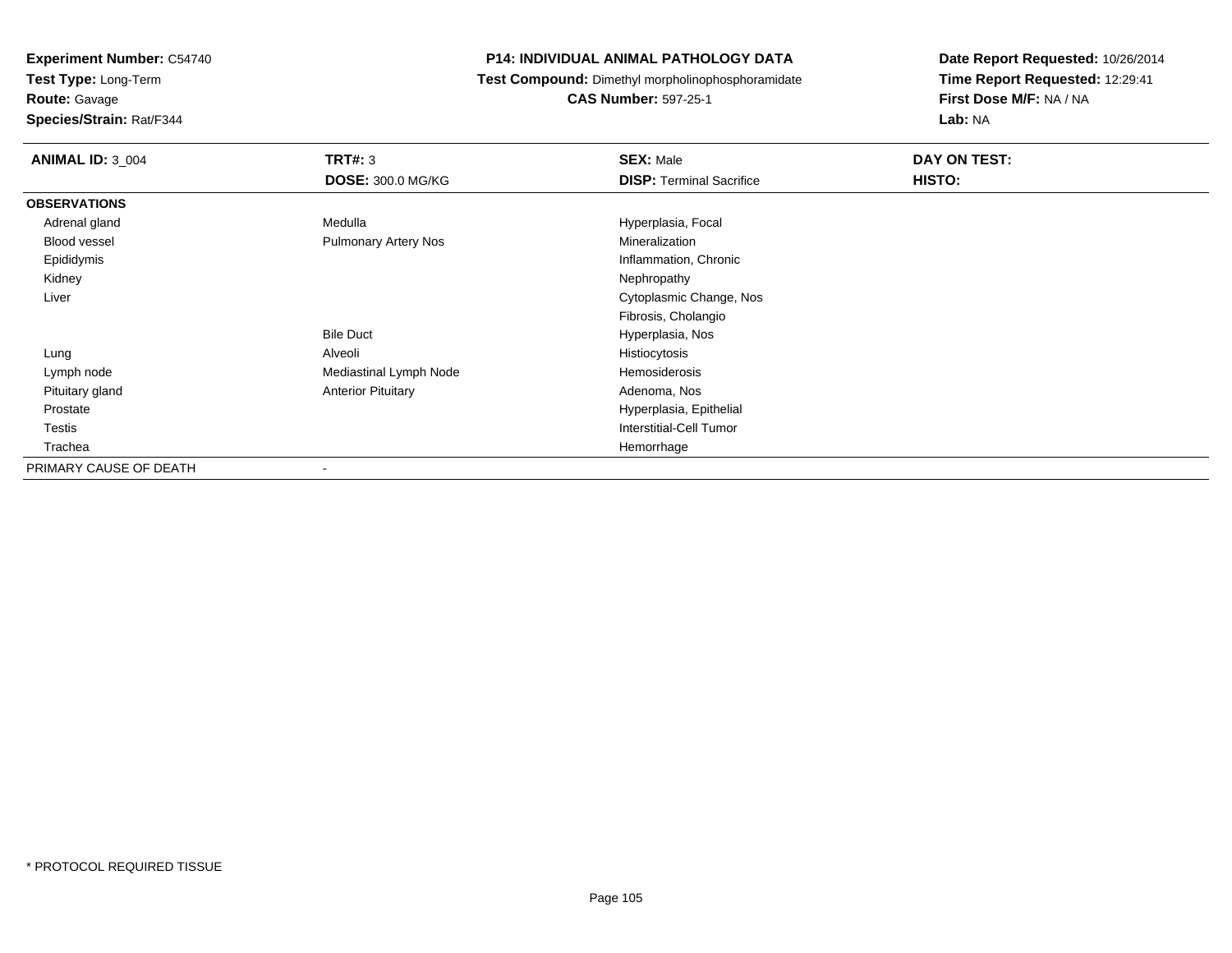| <b>Experiment Number: C54740</b><br>Test Type: Long-Term<br><b>Route: Gavage</b><br>Species/Strain: Rat/F344 |                          | <b>P14: INDIVIDUAL ANIMAL PATHOLOGY DATA</b><br>Test Compound: Dimethyl morpholinophosphoramidate<br><b>CAS Number: 597-25-1</b> | Date Report Requested: 10/26/2014<br>Time Report Requested: 12:29:41<br>First Dose M/F: NA / NA<br>Lab: NA |
|--------------------------------------------------------------------------------------------------------------|--------------------------|----------------------------------------------------------------------------------------------------------------------------------|------------------------------------------------------------------------------------------------------------|
| <b>ANIMAL ID: 3 005</b>                                                                                      | TRT#: 3                  | <b>SEX: Male</b>                                                                                                                 | DAY ON TEST:                                                                                               |
|                                                                                                              | <b>DOSE: 300.0 MG/KG</b> | <b>DISP:</b> Terminal Sacrifice                                                                                                  | HISTO:                                                                                                     |
| <b>OBSERVATIONS</b>                                                                                          |                          |                                                                                                                                  |                                                                                                            |
| Kidney                                                                                                       |                          | Nephropathy                                                                                                                      |                                                                                                            |
| Liver                                                                                                        | <b>Bile Duct</b>         | Hyperplasia, Nos                                                                                                                 |                                                                                                            |
| Lymph node                                                                                                   | Mediastinal Lymph Node   | Hemorrhage                                                                                                                       |                                                                                                            |
| Testis                                                                                                       |                          | Interstitial-Cell Tumor                                                                                                          |                                                                                                            |
| Thyroid                                                                                                      |                          | C-Cell Adenoma                                                                                                                   |                                                                                                            |
| PRIMARY CAUSE OF DEATH                                                                                       |                          |                                                                                                                                  |                                                                                                            |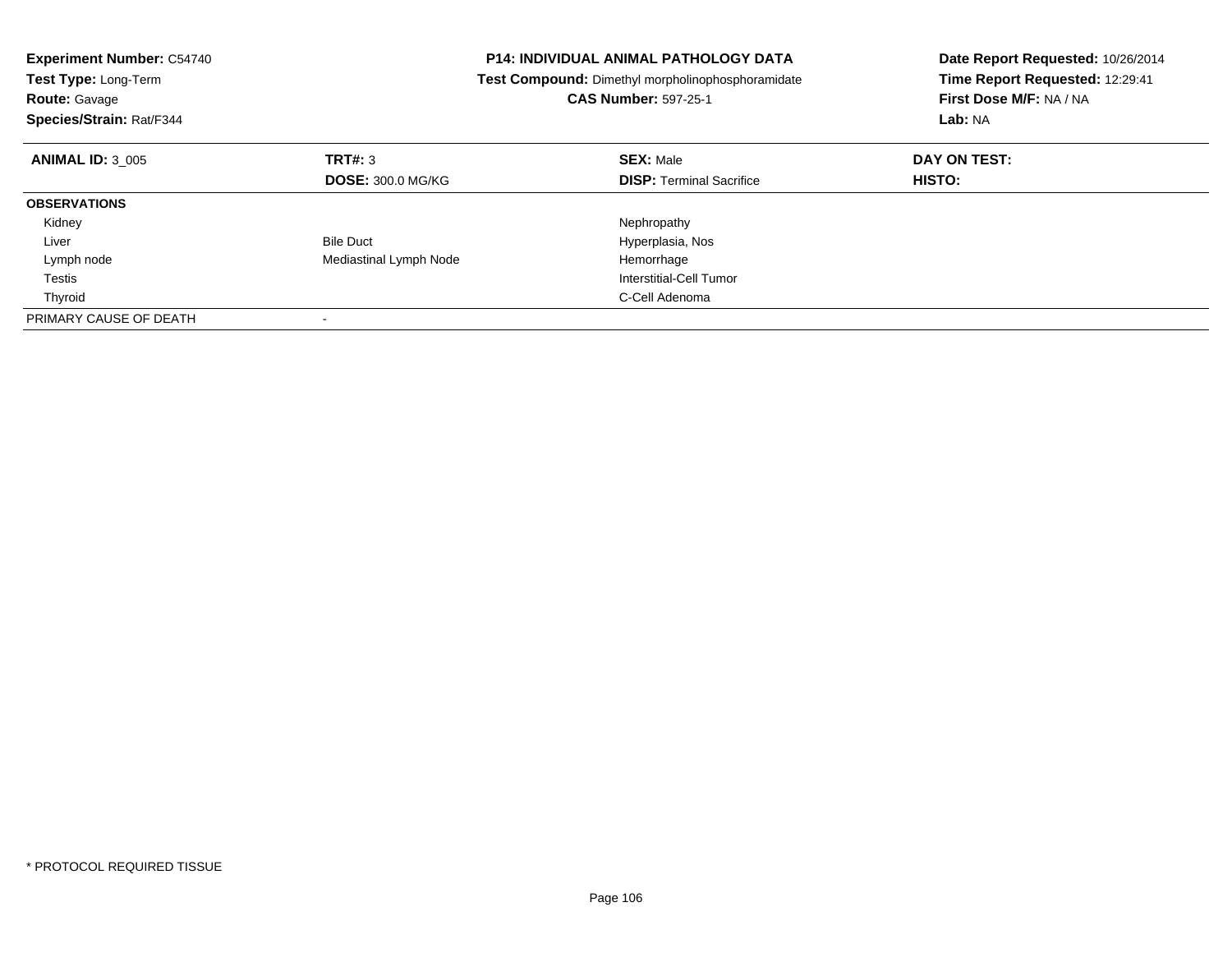**Test Type:** Long-Term

**Route:** Gavage

**Species/Strain:** Rat/F344

#### **P14: INDIVIDUAL ANIMAL PATHOLOGY DATA**

**Test Compound:** Dimethyl morpholinophosphoramidate

**CAS Number:** 597-25-1

| <b>ANIMAL ID: 3_006</b> | TRT#: 3                  | <b>SEX: Male</b>                      | DAY ON TEST:  |  |
|-------------------------|--------------------------|---------------------------------------|---------------|--|
|                         | <b>DOSE: 300.0 MG/KG</b> | <b>DISP: Terminal Sacrifice</b>       | <b>HISTO:</b> |  |
| <b>OBSERVATIONS</b>     |                          |                                       |               |  |
| Adrenal gland           |                          | Pheochromocytoma                      |               |  |
| Heart                   | Myocardium Nos           | <b>Fibrosis</b>                       |               |  |
| Kidney                  |                          | Nephropathy                           |               |  |
| Liver                   | <b>Bile Duct</b>         | Hyperplasia, Nos                      |               |  |
| Testis                  |                          | Interstitial-Cell Tumor               |               |  |
|                         |                          | Mineralization                        |               |  |
| Thymus                  |                          | <b>Persistent Embryonic Structure</b> |               |  |
| Thyroid                 |                          | Hyperplasia, C Cell                   |               |  |
| Unspecified             | <b>Abdominal Cavity</b>  | Necrosis, Fat                         |               |  |
| PRIMARY CAUSE OF DEATH  | $\overline{\phantom{a}}$ |                                       |               |  |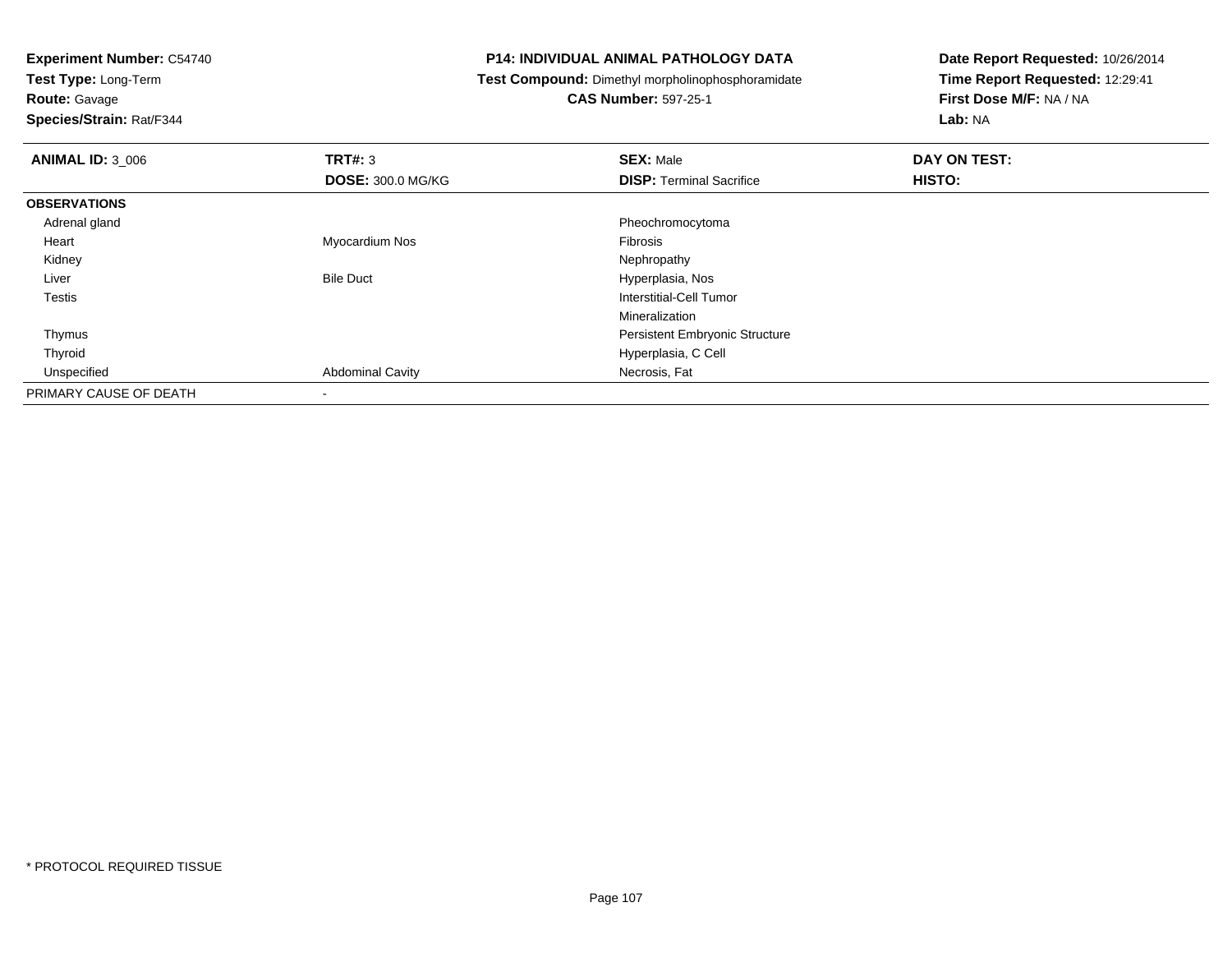| <b>Experiment Number: C54740</b>                   | <b>P14: INDIVIDUAL ANIMAL PATHOLOGY DATA</b>      | Date Report Requested: 10/26/2014 |
|----------------------------------------------------|---------------------------------------------------|-----------------------------------|
| Test Type: Long-Term                               | Test Compound: Dimethyl morpholinophosphoramidate | Time Report Requested: 12:29:41   |
| <b>Route: Gavage</b>                               | <b>CAS Number: 597-25-1</b>                       | First Dose M/F: NA / NA           |
| Species/Strain: Rat/F344                           |                                                   | <b>Lab: NA</b>                    |
| TRT#: 3<br><b>ANIMAL ID: 3 007</b>                 | <b>SEX: Male</b>                                  | DAY ON TEST:                      |
| <b>DOSE: 300.0 MG/KG</b>                           | <b>DISP:</b> Terminal Sacrifice                   | HISTO:                            |
| <b>OBSERVATIONS</b>                                |                                                   |                                   |
| <b>Pulmonary Artery Nos</b><br><b>Blood vessel</b> | Mineralization                                    |                                   |
| Myocardium Nos<br>Heart                            | <b>Fibrosis</b>                                   |                                   |
| Kidney                                             | Nephropathy                                       |                                   |
| <b>Bile Duct</b><br>Liver                          | Hyperplasia, Nos                                  |                                   |
| Testis                                             | <b>Interstitial-Cell Tumor</b>                    |                                   |
| Thymus                                             | <b>Persistent Embryonic Structure</b>             |                                   |
| Thyroid                                            | Follicular-Cell Carcinoma                         |                                   |
| PRIMARY CAUSE OF DEATH                             |                                                   |                                   |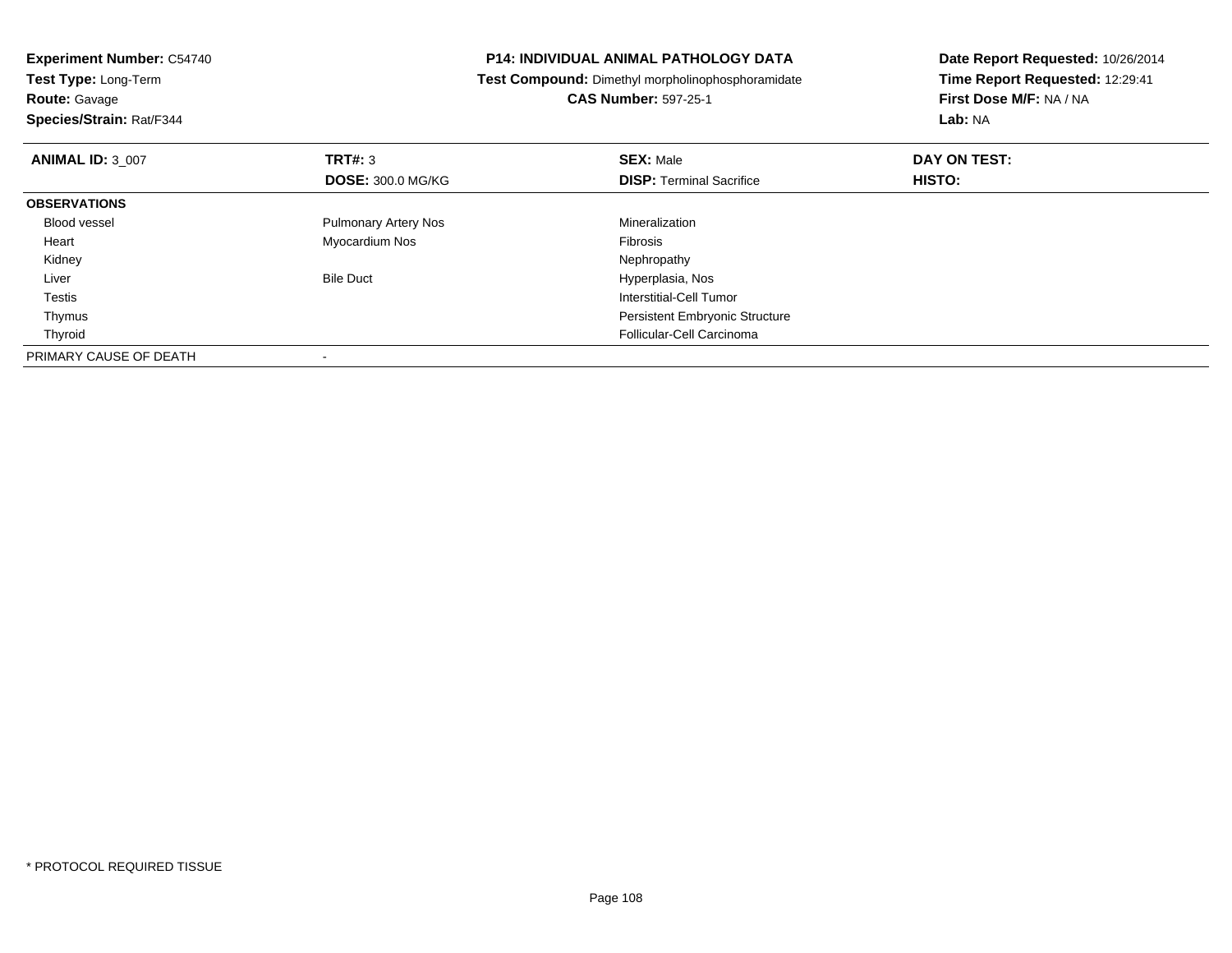**Test Type:** Long-Term

**Route:** Gavage

**Species/Strain:** Rat/F344

# **P14: INDIVIDUAL ANIMAL PATHOLOGY DATA**

**Test Compound:** Dimethyl morpholinophosphoramidate

**CAS Number:** 597-25-1

| <b>ANIMAL ID: 3_008</b> | TRT#: 3                    | <b>SEX: Male</b>                      | DAY ON TEST: |  |
|-------------------------|----------------------------|---------------------------------------|--------------|--|
|                         | <b>DOSE: 300.0 MG/KG</b>   | <b>DISP: Terminal Sacrifice</b>       | HISTO:       |  |
| <b>OBSERVATIONS</b>     |                            |                                       |              |  |
| Heart                   | Myocardium Nos             | Fibrosis                              |              |  |
| Kidney                  | Papilla                    | Mineralization                        |              |  |
|                         |                            | Nephropathy                           |              |  |
| Liver                   |                            | Angiectasis                           |              |  |
|                         |                            | Fibrosis, Cholangio                   |              |  |
|                         | <b>Bile Duct</b>           | Hyperplasia, Nos                      |              |  |
| Lymph node              | Mediastinal Lymph Node     | Hemosiderosis                         |              |  |
| Prostate                |                            | Hyperplasia, Epithelial               |              |  |
| Testis                  |                            | Interstitial-Cell Tumor               |              |  |
| Thymus                  |                            | <b>Persistent Embryonic Structure</b> |              |  |
| Unspecified             | <b>Multiple Organs Nos</b> | Leukemia, Mononuclear Cell            |              |  |
| PRIMARY CAUSE OF DEATH  | $\blacksquare$             |                                       |              |  |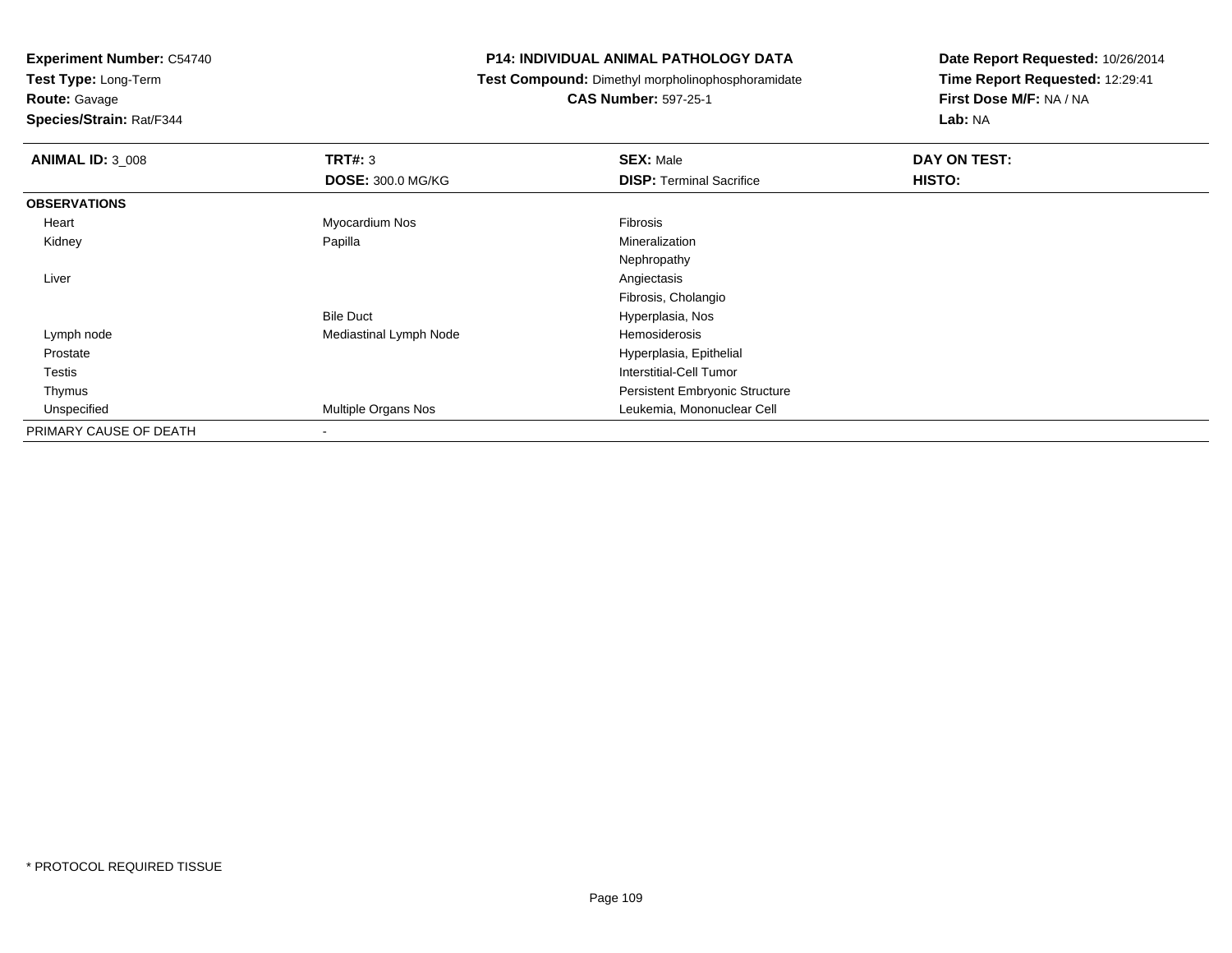| <b>Experiment Number: C54740</b><br>Test Type: Long-Term<br><b>Route: Gavage</b><br>Species/Strain: Rat/F344 |                          | <b>P14: INDIVIDUAL ANIMAL PATHOLOGY DATA</b><br>Test Compound: Dimethyl morpholinophosphoramidate<br><b>CAS Number: 597-25-1</b> | Date Report Requested: 10/26/2014<br>Time Report Requested: 12:29:41<br>First Dose M/F: NA / NA<br>Lab: NA |
|--------------------------------------------------------------------------------------------------------------|--------------------------|----------------------------------------------------------------------------------------------------------------------------------|------------------------------------------------------------------------------------------------------------|
| <b>ANIMAL ID: 3 009</b>                                                                                      | TRT#: 3                  | <b>SEX: Male</b>                                                                                                                 | DAY ON TEST:                                                                                               |
|                                                                                                              | <b>DOSE: 300.0 MG/KG</b> | <b>DISP:</b> Natural Death                                                                                                       | HISTO:                                                                                                     |
| <b>OBSERVATIONS</b>                                                                                          |                          |                                                                                                                                  |                                                                                                            |
| Bone                                                                                                         | Cartilage, Nos           | Necrosis, Nos                                                                                                                    |                                                                                                            |
| Heart                                                                                                        | Atrium                   | Thrombosis, Nos                                                                                                                  |                                                                                                            |
| Kidney                                                                                                       |                          | Nephropathy                                                                                                                      |                                                                                                            |
| Testis                                                                                                       |                          | Interstitial-Cell Tumor                                                                                                          |                                                                                                            |
| Unspecified                                                                                                  | <b>Abdominal Cavity</b>  | Mesothelioma, Nos                                                                                                                |                                                                                                            |
| PRIMARY CAUSE OF DEATH                                                                                       |                          |                                                                                                                                  |                                                                                                            |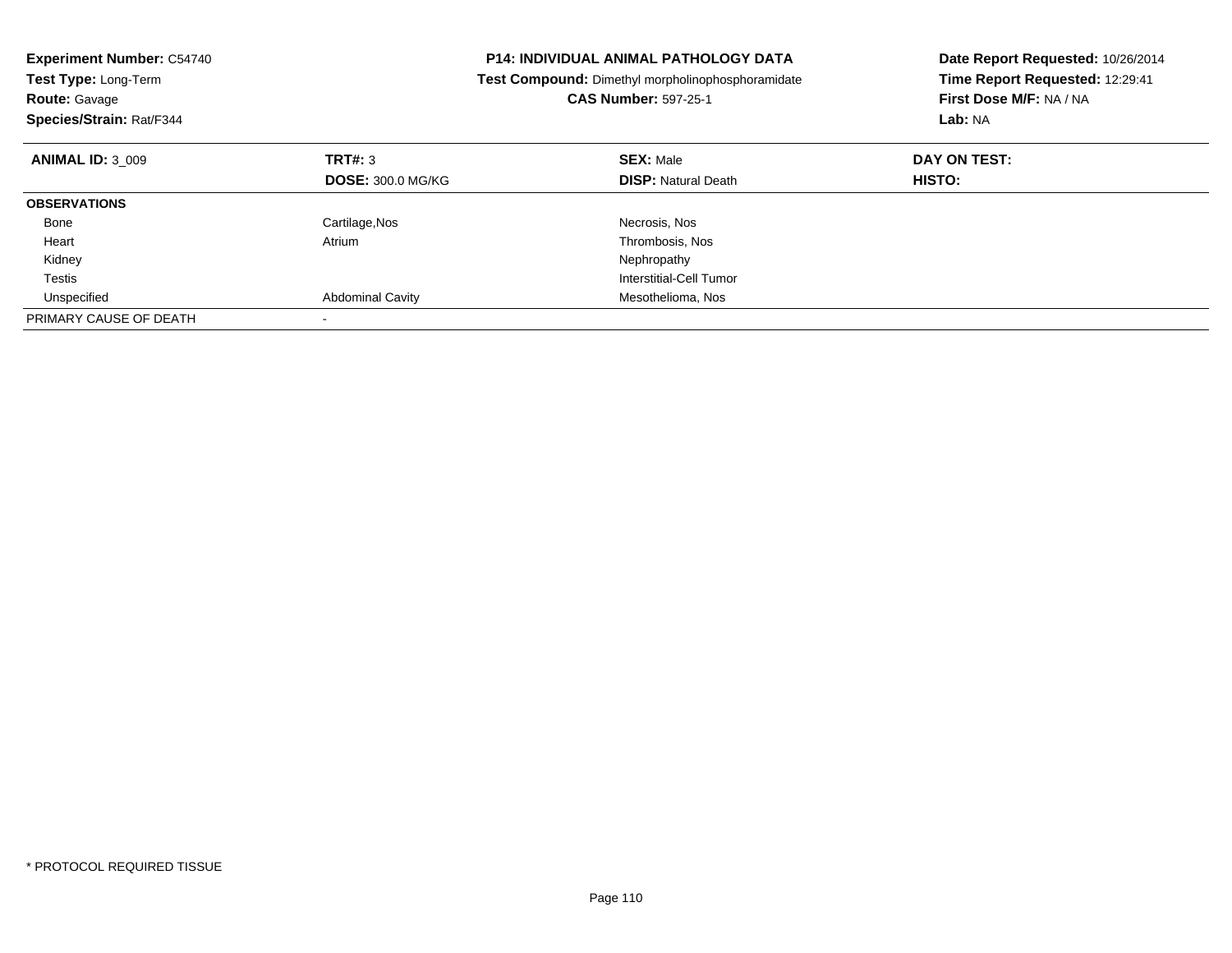| <b>Experiment Number: C54740</b><br>Test Type: Long-Term<br><b>Route: Gavage</b><br>Species/Strain: Rat/F344 |                           | <b>P14: INDIVIDUAL ANIMAL PATHOLOGY DATA</b><br>Test Compound: Dimethyl morpholinophosphoramidate<br><b>CAS Number: 597-25-1</b> | Date Report Requested: 10/26/2014<br>Time Report Requested: 12:29:41<br>First Dose M/F: NA / NA<br>Lab: NA |
|--------------------------------------------------------------------------------------------------------------|---------------------------|----------------------------------------------------------------------------------------------------------------------------------|------------------------------------------------------------------------------------------------------------|
| <b>ANIMAL ID: 3 010</b>                                                                                      | TRT#: 3                   | <b>SEX: Male</b>                                                                                                                 | DAY ON TEST:                                                                                               |
|                                                                                                              | <b>DOSE: 300.0 MG/KG</b>  | <b>DISP:</b> Moribund Sacrifice                                                                                                  | HISTO:                                                                                                     |
| <b>OBSERVATIONS</b>                                                                                          |                           |                                                                                                                                  |                                                                                                            |
| Kidney                                                                                                       |                           | Nephropathy                                                                                                                      |                                                                                                            |
| Pituitary gland                                                                                              | <b>Anterior Pituitary</b> | Adenoma, Nos                                                                                                                     |                                                                                                            |
| Prostate                                                                                                     |                           | Inflammation, Suppurative                                                                                                        |                                                                                                            |
| Stomach                                                                                                      | Forestomach               | Inflammation, Acute                                                                                                              |                                                                                                            |
| Urinary bladder                                                                                              |                           | Transitional-Cell Papilloma                                                                                                      |                                                                                                            |
| PRIMARY CAUSE OF DEATH                                                                                       |                           |                                                                                                                                  |                                                                                                            |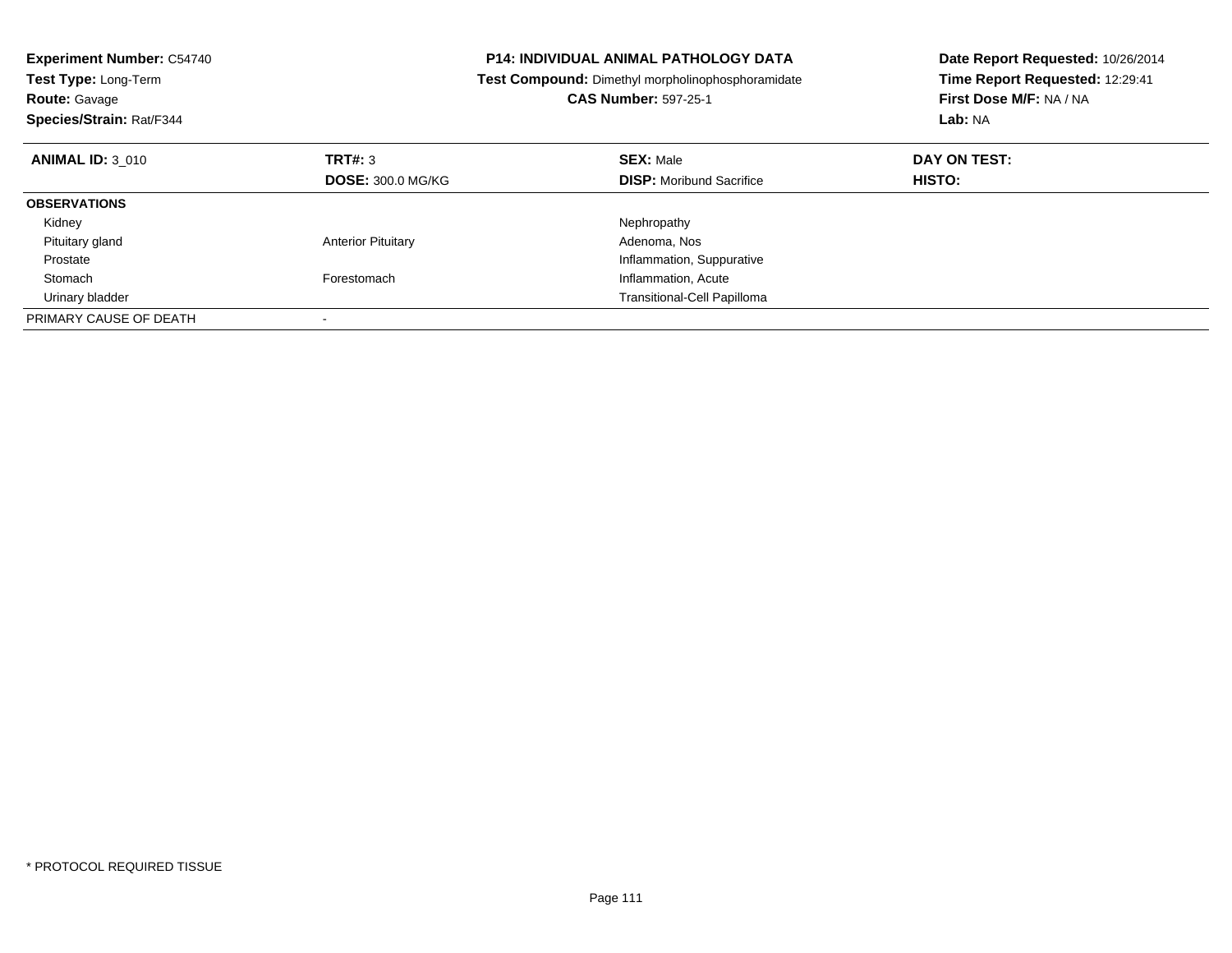**Test Type:** Long-Term

# **Route:** Gavage

**Species/Strain:** Rat/F344

# **P14: INDIVIDUAL ANIMAL PATHOLOGY DATA**

**Test Compound:** Dimethyl morpholinophosphoramidate

# **CAS Number:** 597-25-1

| <b>ANIMAL ID: 3_011</b> | TRT#: 3                    | <b>SEX: Male</b>             | DAY ON TEST: |
|-------------------------|----------------------------|------------------------------|--------------|
|                         | <b>DOSE: 300.0 MG/KG</b>   | <b>DISP: Natural Death</b>   | HISTO:       |
| <b>OBSERVATIONS</b>     |                            |                              |              |
| Adrenal gland           | <b>Cortex Nos</b>          | <b>Focal Cellular Change</b> |              |
| <b>Brain</b>            |                            | Hemorrhage                   |              |
| Eye                     |                            | Cataract                     |              |
|                         | Retina                     | Degeneration, Nos            |              |
|                         | Sclera                     | Mineralization               |              |
| Heart                   | Myocardium Nos             | Degeneration, Nos            |              |
|                         |                            | Hemorrhage                   |              |
| Kidney                  |                            | Nephropathy                  |              |
| Testis                  |                            | Interstitial-Cell Tumor      |              |
| Trachea                 |                            | Inflammation, Acute          |              |
| Unspecified             | <b>Mediastinum Nos</b>     | Hemorrhage                   |              |
|                         | <b>Multiple Organs Nos</b> | Leukemia, Mononuclear Cell   |              |
| PRIMARY CAUSE OF DEATH  | $\,$                       |                              |              |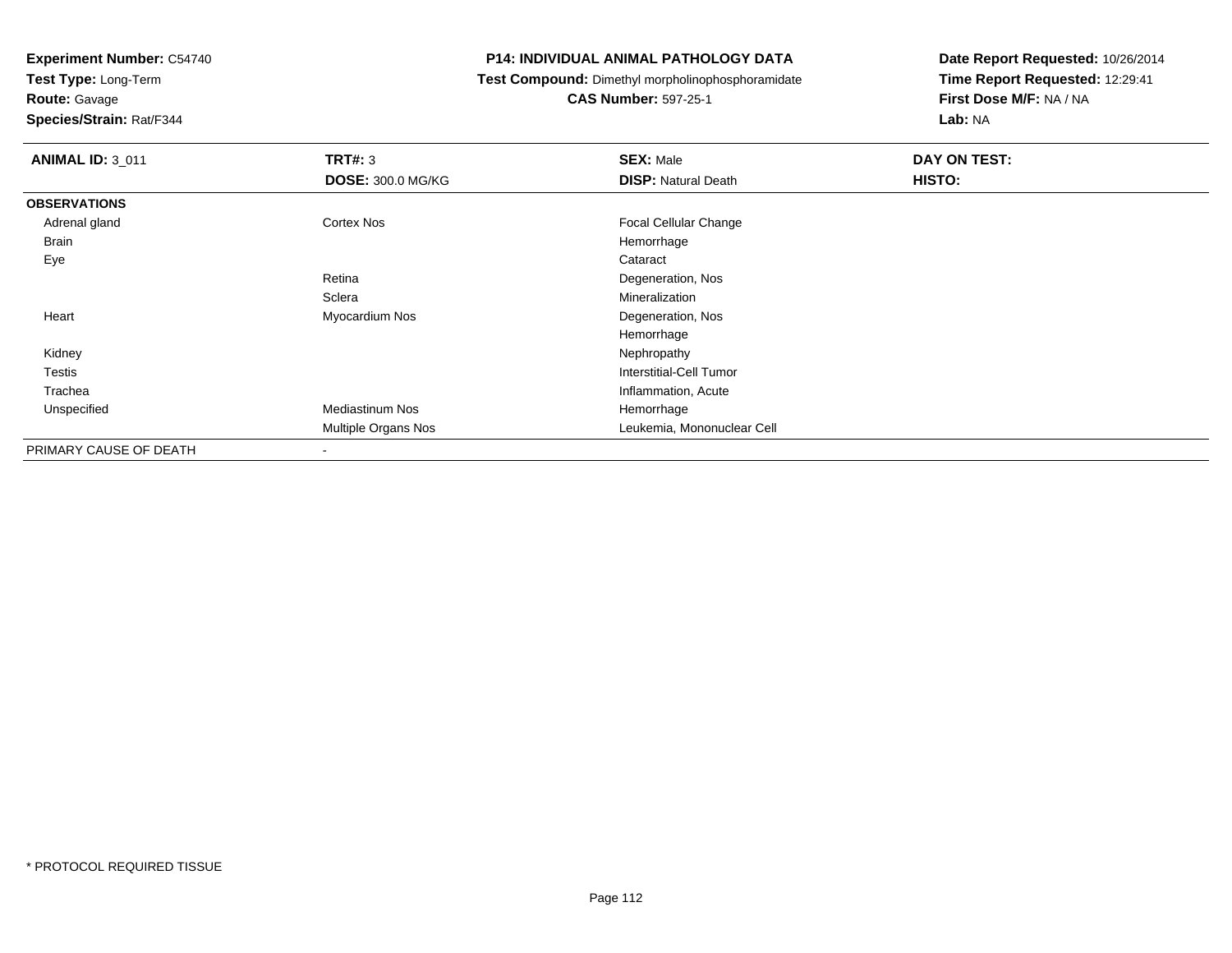**Test Type:** Long-Term

# **Route:** Gavage

**Species/Strain:** Rat/F344

# **P14: INDIVIDUAL ANIMAL PATHOLOGY DATA**

**Test Compound:** Dimethyl morpholinophosphoramidate

# **CAS Number:** 597-25-1

| <b>ANIMAL ID: 3_012</b> | TRT#: 3                  | <b>SEX: Male</b>                | DAY ON TEST: |
|-------------------------|--------------------------|---------------------------------|--------------|
|                         | <b>DOSE: 300.0 MG/KG</b> | <b>DISP:</b> Moribund Sacrifice | HISTO:       |
| <b>OBSERVATIONS</b>     |                          |                                 |              |
| Bone                    | Cartilage, Nos           | Necrosis, Nos                   |              |
| Eye                     |                          | Cataract                        |              |
|                         | Retina                   | Degeneration, Nos               |              |
| Kidney                  |                          | Nephropathy                     |              |
| Liver                   |                          | Angiectasis                     |              |
|                         |                          | Ectopia                         |              |
| Lung                    |                          | Hemorrhage                      |              |
| Lymph node              | Mandibular Lymph Node    | Degeneration, Cystic            |              |
| Stomach                 | Fundus                   | Ulcer, Nos                      |              |
| Testis                  |                          | Interstitial-Cell Tumor         |              |
| Thymus                  |                          | Persistent Embryonic Structure  |              |
| Unspecified             | Multiple Organs Nos      | Leukemia, Mononuclear Cell      |              |
| PRIMARY CAUSE OF DEATH  | $\blacksquare$           |                                 |              |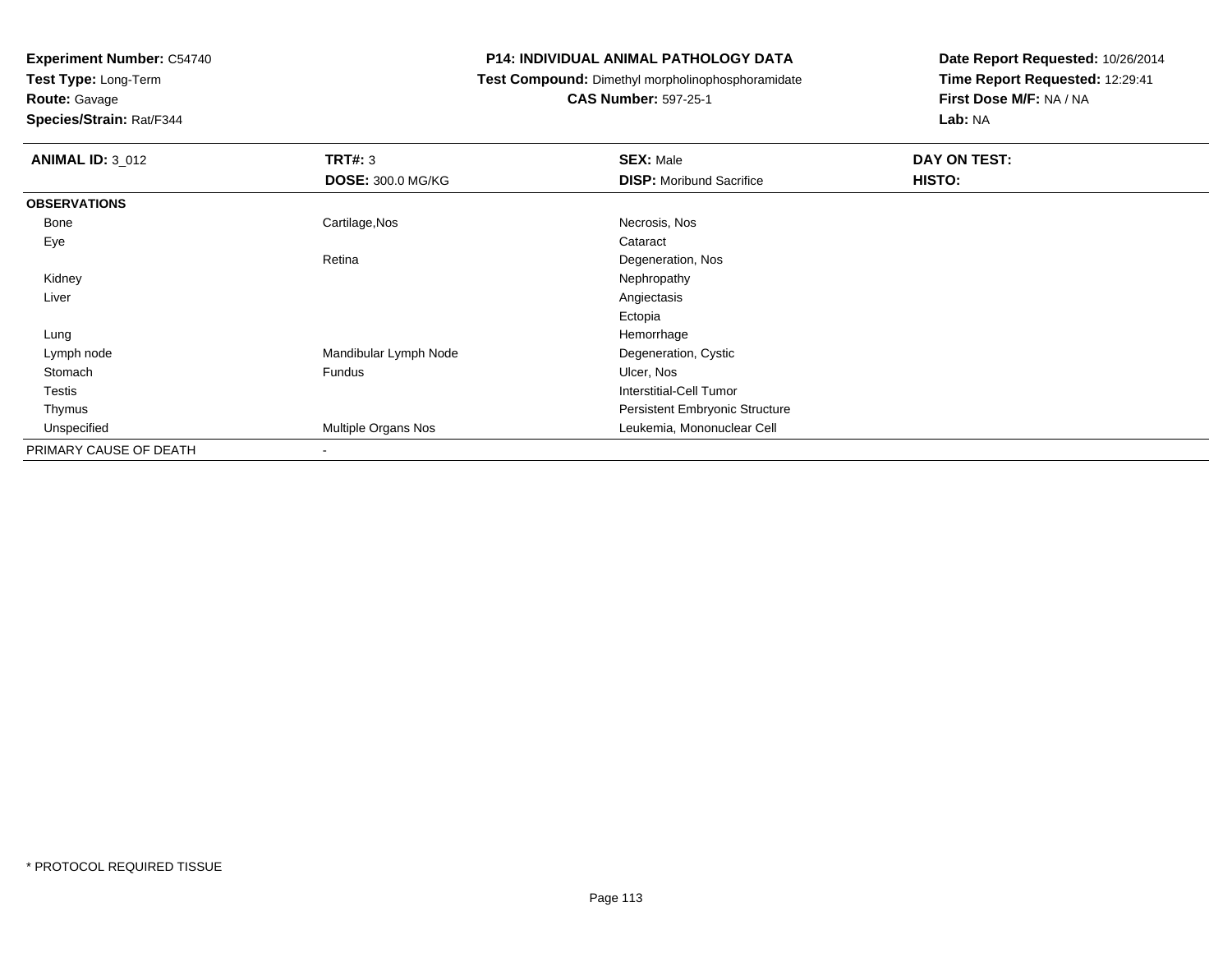**Test Type:** Long-Term

**Route:** Gavage

**Species/Strain:** Rat/F344

# **P14: INDIVIDUAL ANIMAL PATHOLOGY DATA**

**Test Compound:** Dimethyl morpholinophosphoramidate

**CAS Number:** 597-25-1

| <b>ANIMAL ID: 3_013</b> | TRT#: 3                  | <b>SEX: Male</b>           | DAY ON TEST: |
|-------------------------|--------------------------|----------------------------|--------------|
|                         | <b>DOSE: 300.0 MG/KG</b> | <b>DISP: Natural Death</b> | HISTO:       |
| <b>OBSERVATIONS</b>     |                          |                            |              |
| Blood vessel            | Ascending Aorta          | Mineralization             |              |
| Heart                   | Myocardium Nos           | Fibrosis                   |              |
| Kidney                  |                          | Mineralization             |              |
|                         |                          | Nephropathy                |              |
| Liver                   | <b>Bile Duct</b>         | Hyperplasia, Nos           |              |
| Lung                    |                          | Edema, Nos                 |              |
| Seminal vesicle         |                          | Inflammation, Suppurative  |              |
| Testis                  |                          | Interstitial-Cell Tumor    |              |
|                         |                          | Mineralization             |              |
| Urinary bladder         |                          | Necrosis, Hemorrhagic      |              |
| PRIMARY CAUSE OF DEATH  |                          |                            |              |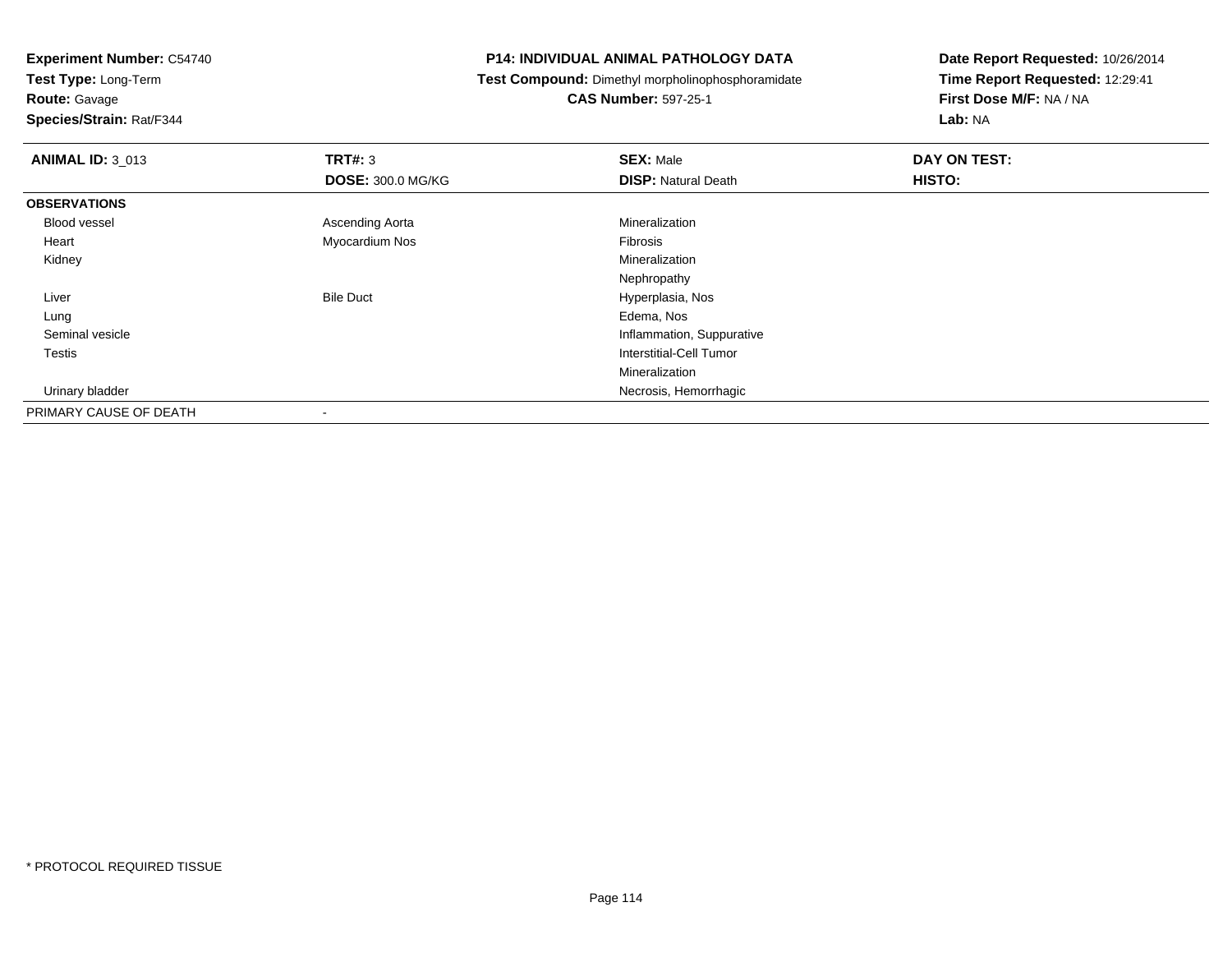**Route:** Gavage

**Species/Strain:** Rat/F344

# **P14: INDIVIDUAL ANIMAL PATHOLOGY DATA**

**Test Compound:** Dimethyl morpholinophosphoramidate

**CAS Number:** 597-25-1

| <b>ANIMAL ID: 3_014</b> | TRT#: 3                  | <b>SEX: Male</b>               | DAY ON TEST: |  |
|-------------------------|--------------------------|--------------------------------|--------------|--|
|                         | <b>DOSE: 300.0 MG/KG</b> | <b>DISP: Natural Death</b>     | HISTO:       |  |
| <b>OBSERVATIONS</b>     |                          |                                |              |  |
| Bone                    | Cartilage, Nos           | Necrosis, Nos                  |              |  |
| Eye                     |                          | Cataract                       |              |  |
| Heart                   | Myocardium Nos           | Fibrosis                       |              |  |
| Kidney                  |                          | Nephropathy                    |              |  |
| Pancreas                | <b>Islets</b>            | Islet-Cell Adenoma             |              |  |
| Prostate                |                          | Inflammation, Chronic          |              |  |
| <b>Testis</b>           |                          | Hyperplasia, Interstitial Cell |              |  |
| Unspecified             | Multiple Organs Nos      | Leukemia, Mononuclear Cell     |              |  |
| PRIMARY CAUSE OF DEATH  |                          |                                |              |  |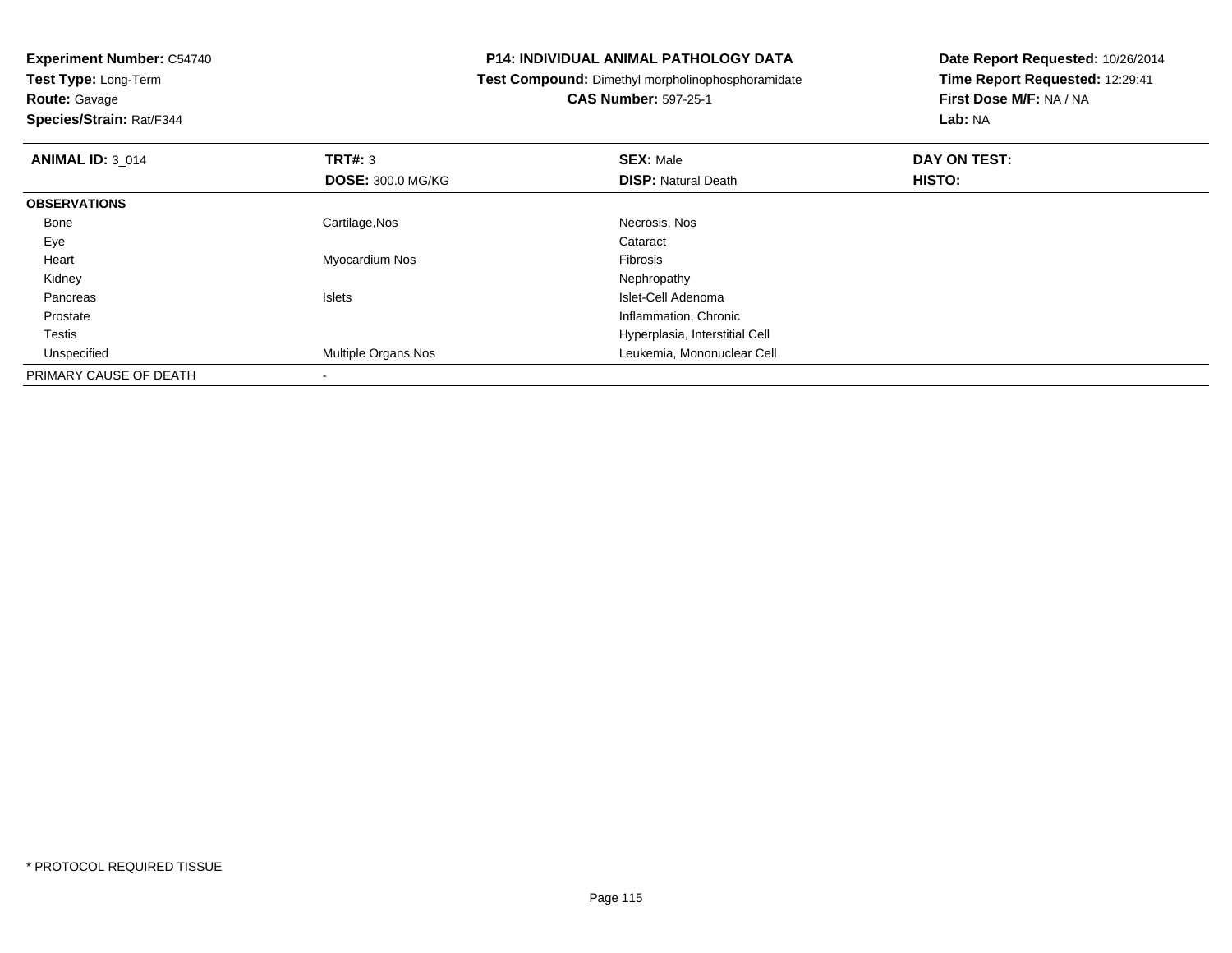| <b>Experiment Number: C54740</b><br>Test Type: Long-Term<br><b>Route: Gavage</b><br>Species/Strain: Rat/F344 |                          | P14: INDIVIDUAL ANIMAL PATHOLOGY DATA<br>Test Compound: Dimethyl morpholinophosphoramidate<br><b>CAS Number: 597-25-1</b> | Date Report Requested: 10/26/2014<br>Time Report Requested: 12:29:41<br>First Dose M/F: NA / NA<br>Lab: NA |
|--------------------------------------------------------------------------------------------------------------|--------------------------|---------------------------------------------------------------------------------------------------------------------------|------------------------------------------------------------------------------------------------------------|
| <b>ANIMAL ID: 3 015</b>                                                                                      | <b>TRT#: 3</b>           | <b>SEX: Male</b>                                                                                                          | DAY ON TEST:                                                                                               |
|                                                                                                              | <b>DOSE: 300.0 MG/KG</b> | <b>DISP:</b> Terminal Sacrifice                                                                                           | <b>HISTO:</b>                                                                                              |
| <b>OBSERVATIONS</b>                                                                                          |                          |                                                                                                                           |                                                                                                            |
| Bone                                                                                                         | Cartilage, Nos           | Necrosis, Nos                                                                                                             |                                                                                                            |
| Heart                                                                                                        | Myocardium Nos           | Fibrosis                                                                                                                  |                                                                                                            |
| Kidney                                                                                                       |                          | Hemorrhage                                                                                                                |                                                                                                            |
|                                                                                                              |                          | Nephropathy                                                                                                               |                                                                                                            |
| Liver                                                                                                        |                          | Angiectasis                                                                                                               |                                                                                                            |
|                                                                                                              | <b>Bile Duct</b>         | Hyperplasia, Nos                                                                                                          |                                                                                                            |
| Testis                                                                                                       |                          | Interstitial-Cell Tumor                                                                                                   |                                                                                                            |
| PRIMARY CAUSE OF DEATH                                                                                       |                          |                                                                                                                           |                                                                                                            |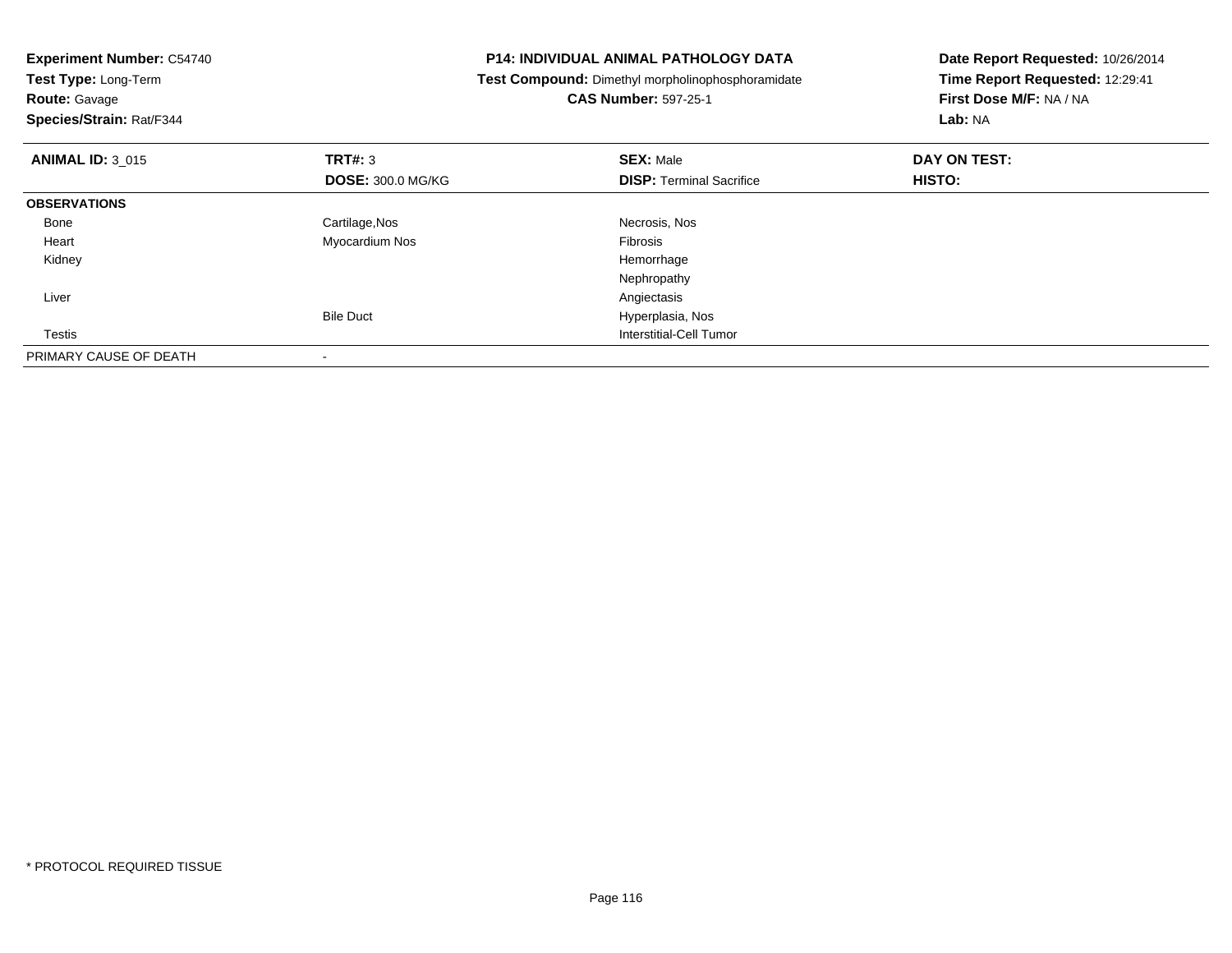**Test Type:** Long-Term

# **Route:** Gavage

**Species/Strain:** Rat/F344

# **P14: INDIVIDUAL ANIMAL PATHOLOGY DATA**

# **Test Compound:** Dimethyl morpholinophosphoramidate

# **CAS Number:** 597-25-1

| <b>ANIMAL ID: 3_016</b> | TRT#: 3                   | <b>SEX: Male</b>                      | DAY ON TEST:  |  |
|-------------------------|---------------------------|---------------------------------------|---------------|--|
|                         | <b>DOSE: 300.0 MG/KG</b>  | <b>DISP: Terminal Sacrifice</b>       | <b>HISTO:</b> |  |
| <b>OBSERVATIONS</b>     |                           |                                       |               |  |
| Adrenal gland           | Medulla                   | Hyperplasia, Focal                    |               |  |
| Kidney                  |                           | Nephropathy                           |               |  |
| Liver                   |                           | Fibrosis, Cholangio                   |               |  |
|                         | <b>Bile Duct</b>          | Hyperplasia, Nos                      |               |  |
| Lymph node              | Mediastinal Lymph Node    | Hemorrhage                            |               |  |
| Pancreas                | Islets                    | Islet-Cell Adenoma                    |               |  |
| Pituitary gland         | <b>Anterior Pituitary</b> | Adenoma, Nos                          |               |  |
| Prostate                |                           | Hyperplasia, Epithelial               |               |  |
| Testis                  |                           | Interstitial-Cell Tumor               |               |  |
| Thymus                  |                           | <b>Persistent Embryonic Structure</b> |               |  |
| PRIMARY CAUSE OF DEATH  | $\overline{\phantom{a}}$  |                                       |               |  |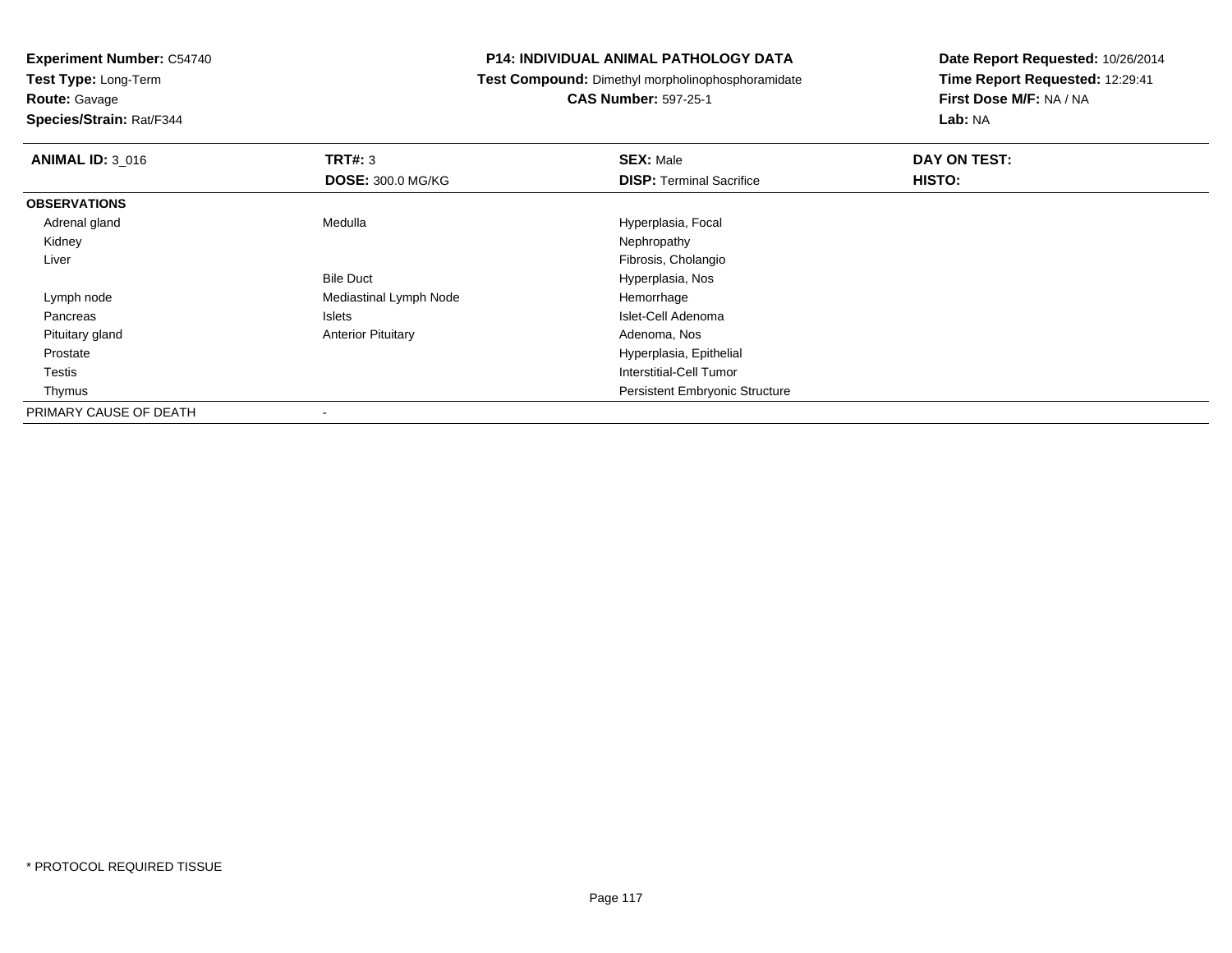| <b>Experiment Number: C54740</b><br>Test Type: Long-Term |                          | <b>P14: INDIVIDUAL ANIMAL PATHOLOGY DATA</b>             | Date Report Requested: 10/26/2014 |
|----------------------------------------------------------|--------------------------|----------------------------------------------------------|-----------------------------------|
|                                                          |                          | <b>Test Compound:</b> Dimethyl morpholinophosphoramidate | Time Report Requested: 12:29:41   |
| <b>Route: Gavage</b>                                     |                          | <b>CAS Number: 597-25-1</b>                              | First Dose M/F: NA / NA           |
| Species/Strain: Rat/F344                                 |                          |                                                          | Lab: NA                           |
| <b>ANIMAL ID: 3 017</b>                                  | TRT#: 3                  | <b>SEX: Male</b>                                         | DAY ON TEST:                      |
|                                                          | <b>DOSE: 300.0 MG/KG</b> | <b>DISP:</b> Moribund Sacrifice                          | HISTO:                            |
| <b>OBSERVATIONS</b>                                      |                          |                                                          |                                   |
| Adrenal gland                                            |                          | Pheochromocytoma                                         |                                   |
| Heart                                                    | Myocardium Nos           | <b>Fibrosis</b>                                          |                                   |
| Kidney                                                   |                          | Nephropathy                                              |                                   |
| Liver                                                    |                          | Fibrosis, Cholangio                                      |                                   |
| Oral mucosa                                              | Palate                   | Hemorrhage                                               |                                   |
| Testis                                                   |                          | Interstitial-Cell Tumor                                  |                                   |
| Thymus                                                   |                          | <b>Persistent Embryonic Structure</b>                    |                                   |
| PRIMARY CAUSE OF DEATH                                   |                          |                                                          |                                   |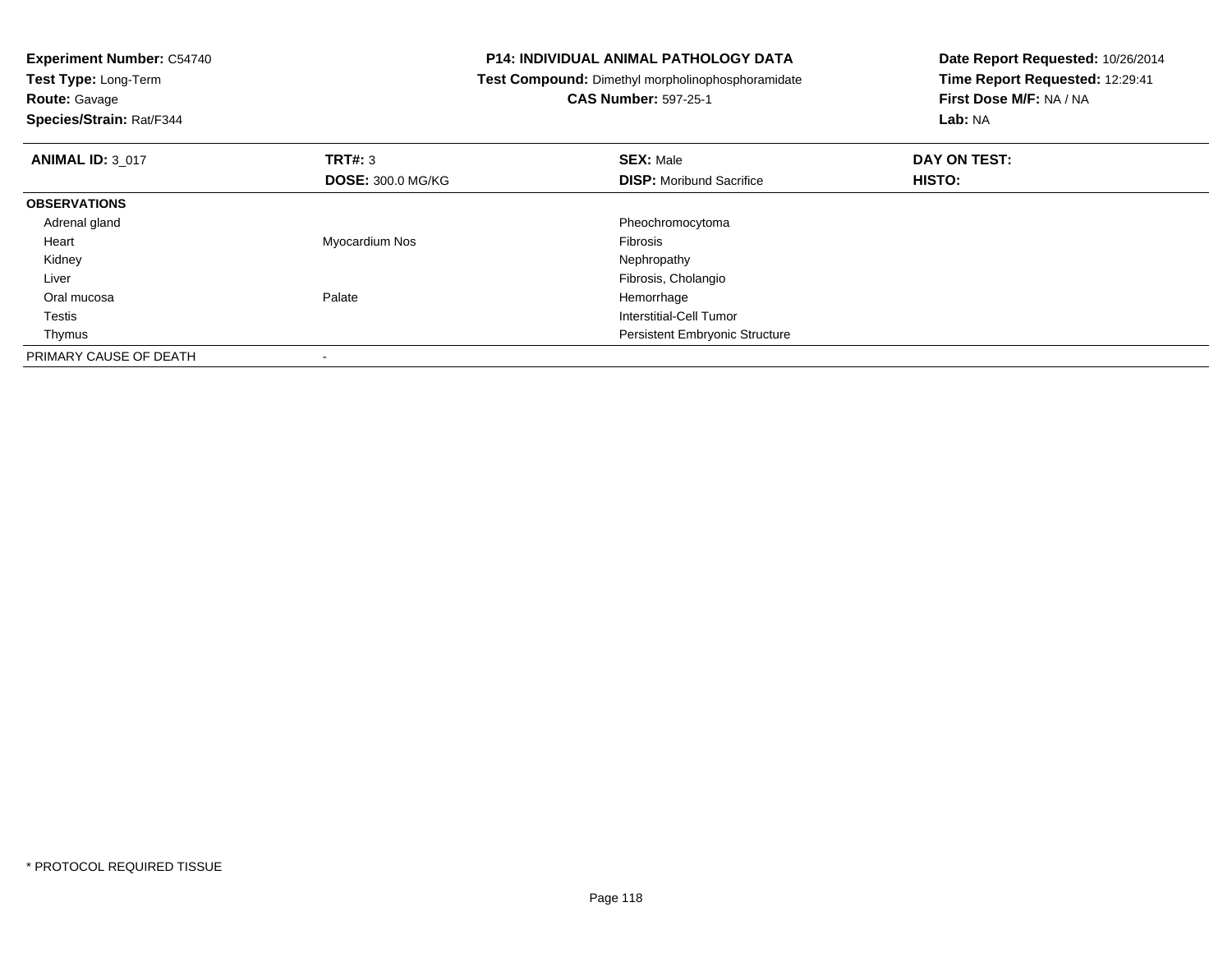| <b>Experiment Number: C54740</b><br>Test Type: Long-Term<br><b>Route: Gavage</b><br>Species/Strain: Rat/F344 |                          | <b>P14: INDIVIDUAL ANIMAL PATHOLOGY DATA</b><br>Test Compound: Dimethyl morpholinophosphoramidate<br><b>CAS Number: 597-25-1</b> | Date Report Requested: 10/26/2014<br>Time Report Requested: 12:29:41<br>First Dose M/F: NA / NA<br>Lab: NA |
|--------------------------------------------------------------------------------------------------------------|--------------------------|----------------------------------------------------------------------------------------------------------------------------------|------------------------------------------------------------------------------------------------------------|
| <b>ANIMAL ID: 3 018</b>                                                                                      | TRT#: 3                  | <b>SEX: Male</b>                                                                                                                 | DAY ON TEST:                                                                                               |
|                                                                                                              | <b>DOSE: 300.0 MG/KG</b> | <b>DISP: Natural Death</b>                                                                                                       | <b>HISTO:</b>                                                                                              |
| <b>OBSERVATIONS</b>                                                                                          |                          |                                                                                                                                  |                                                                                                            |
| Heart                                                                                                        | Myocardium Nos           | Fibrosis                                                                                                                         |                                                                                                            |
| Liver                                                                                                        |                          | Metamorphosis, Fatty                                                                                                             |                                                                                                            |
| Testis                                                                                                       |                          | Hyperplasia, Interstitial Cell                                                                                                   |                                                                                                            |
| PRIMARY CAUSE OF DEATH                                                                                       |                          |                                                                                                                                  |                                                                                                            |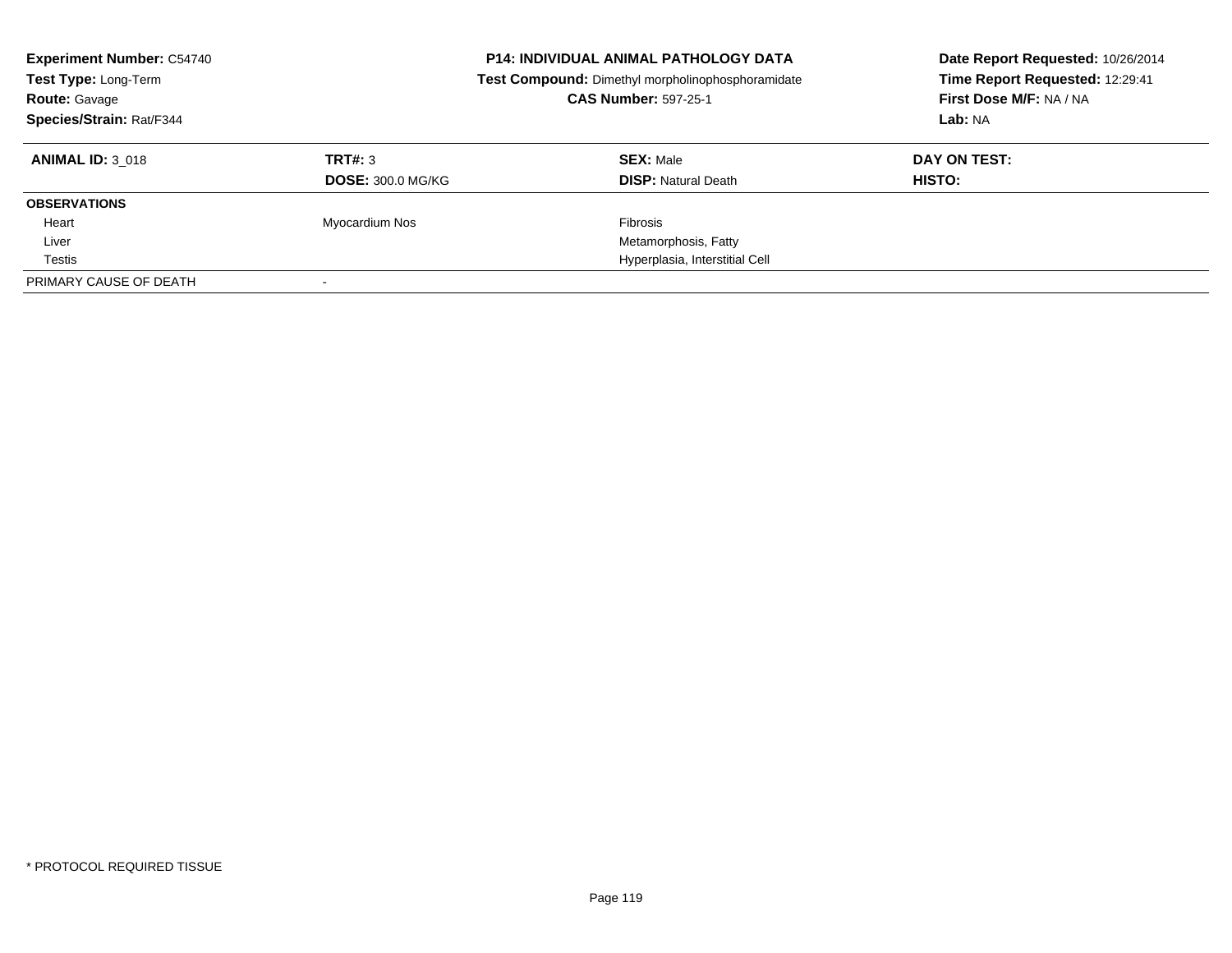**Test Type:** Long-Term

**Route:** Gavage

**Species/Strain:** Rat/F344

# **P14: INDIVIDUAL ANIMAL PATHOLOGY DATA**

**Test Compound:** Dimethyl morpholinophosphoramidate

**CAS Number:** 597-25-1

| <b>ANIMAL ID: 3_019</b> | TRT#: 3                     | <b>SEX: Male</b>                | DAY ON TEST: |  |
|-------------------------|-----------------------------|---------------------------------|--------------|--|
|                         | <b>DOSE: 300.0 MG/KG</b>    | <b>DISP: Terminal Sacrifice</b> | HISTO:       |  |
| <b>OBSERVATIONS</b>     |                             |                                 |              |  |
| <b>Blood vessel</b>     | <b>Pulmonary Artery Nos</b> | Mineralization                  |              |  |
| Kidney                  |                             | Nephropathy                     |              |  |
| Liver                   |                             | Cytoplasmic Change, Nos         |              |  |
|                         |                             | Fibrosis, Cholangio             |              |  |
|                         | <b>Bile Duct</b>            | Hyperplasia, Nos                |              |  |
|                         |                             | Neoplastic Nodule               |              |  |
| Lymph node              | Mediastinal Lymph Node      | Hemorrhage                      |              |  |
| <b>Testis</b>           |                             | Interstitial-Cell Tumor         |              |  |
|                         |                             | Mineralization                  |              |  |
| Thyroid                 |                             | C-Cell Adenoma                  |              |  |
| PRIMARY CAUSE OF DEATH  |                             |                                 |              |  |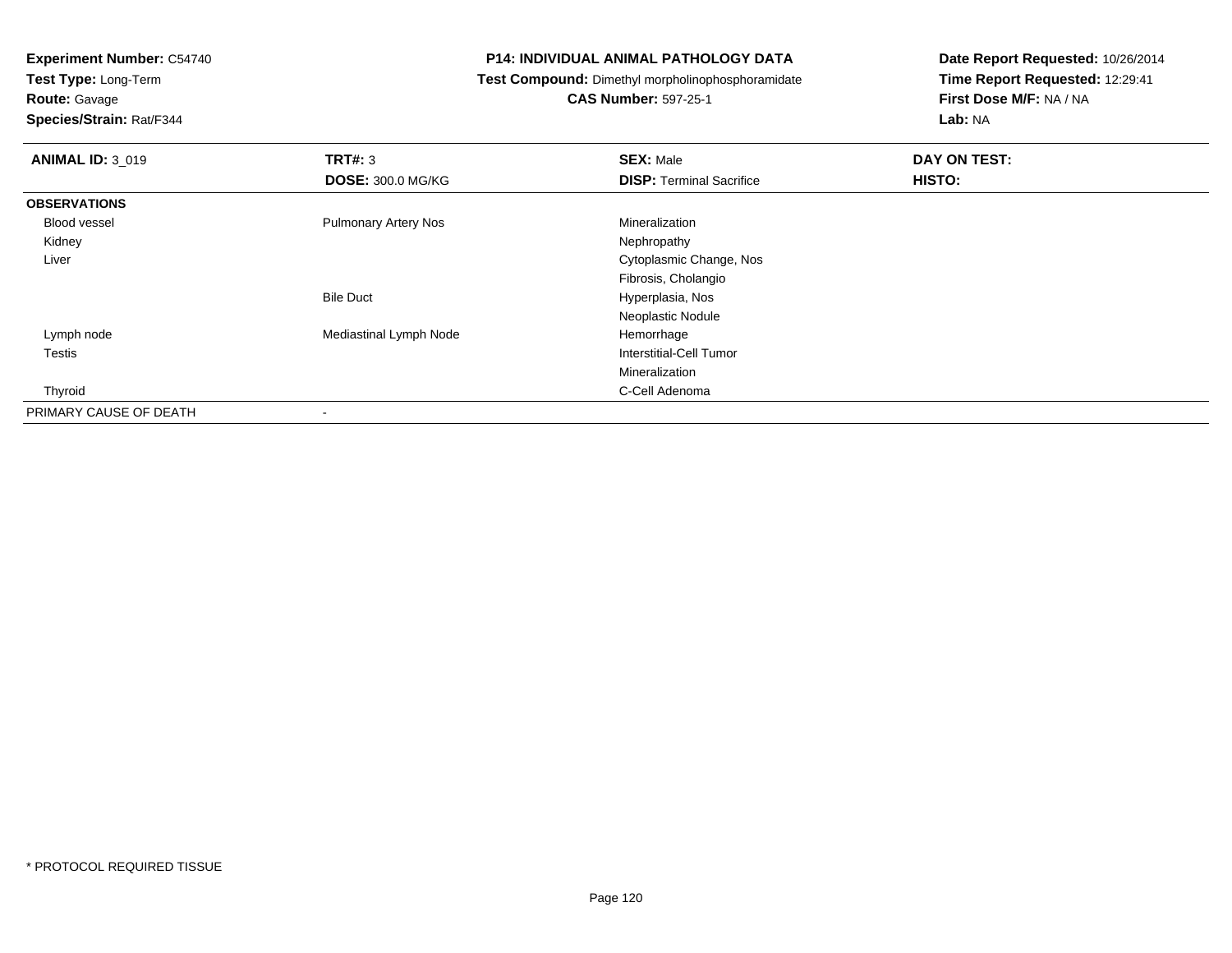**Test Type:** Long-Term

**Route:** Gavage

**Species/Strain:** Rat/F344

# **P14: INDIVIDUAL ANIMAL PATHOLOGY DATA**

**Test Compound:** Dimethyl morpholinophosphoramidate

**CAS Number:** 597-25-1

| <b>ANIMAL ID: 3_020</b> | <b>TRT#: 3</b>              | <b>SEX: Male</b>                | DAY ON TEST: |  |
|-------------------------|-----------------------------|---------------------------------|--------------|--|
|                         | <b>DOSE: 300.0 MG/KG</b>    | <b>DISP: Terminal Sacrifice</b> | HISTO:       |  |
| <b>OBSERVATIONS</b>     |                             |                                 |              |  |
| Blood vessel            | <b>Pulmonary Artery Nos</b> | Mineralization                  |              |  |
| Eye                     |                             | Cataract                        |              |  |
|                         | Retina                      | Degeneration, Nos               |              |  |
| Heart                   | Myocardium Nos              | Fibrosis                        |              |  |
| Kidney                  |                             | Nephropathy                     |              |  |
| Liver                   |                             | Angiectasis                     |              |  |
|                         |                             | Fibrosis, Cholangio             |              |  |
|                         | <b>Bile Duct</b>            | Hyperplasia, Nos                |              |  |
| Lymph node              | Mandibular Lymph Node       | Degeneration, Cystic            |              |  |
| Pancreas                | Acinus                      | Atrophy, Nos                    |              |  |
| Prostate                |                             | Hyperplasia, Epithelial         |              |  |
|                         |                             | Inflammation, Chronic           |              |  |
| Testis                  |                             | <b>Interstitial-Cell Tumor</b>  |              |  |
| Thymus                  |                             | Persistent Embryonic Structure  |              |  |
| PRIMARY CAUSE OF DEATH  | $\overline{\phantom{a}}$    |                                 |              |  |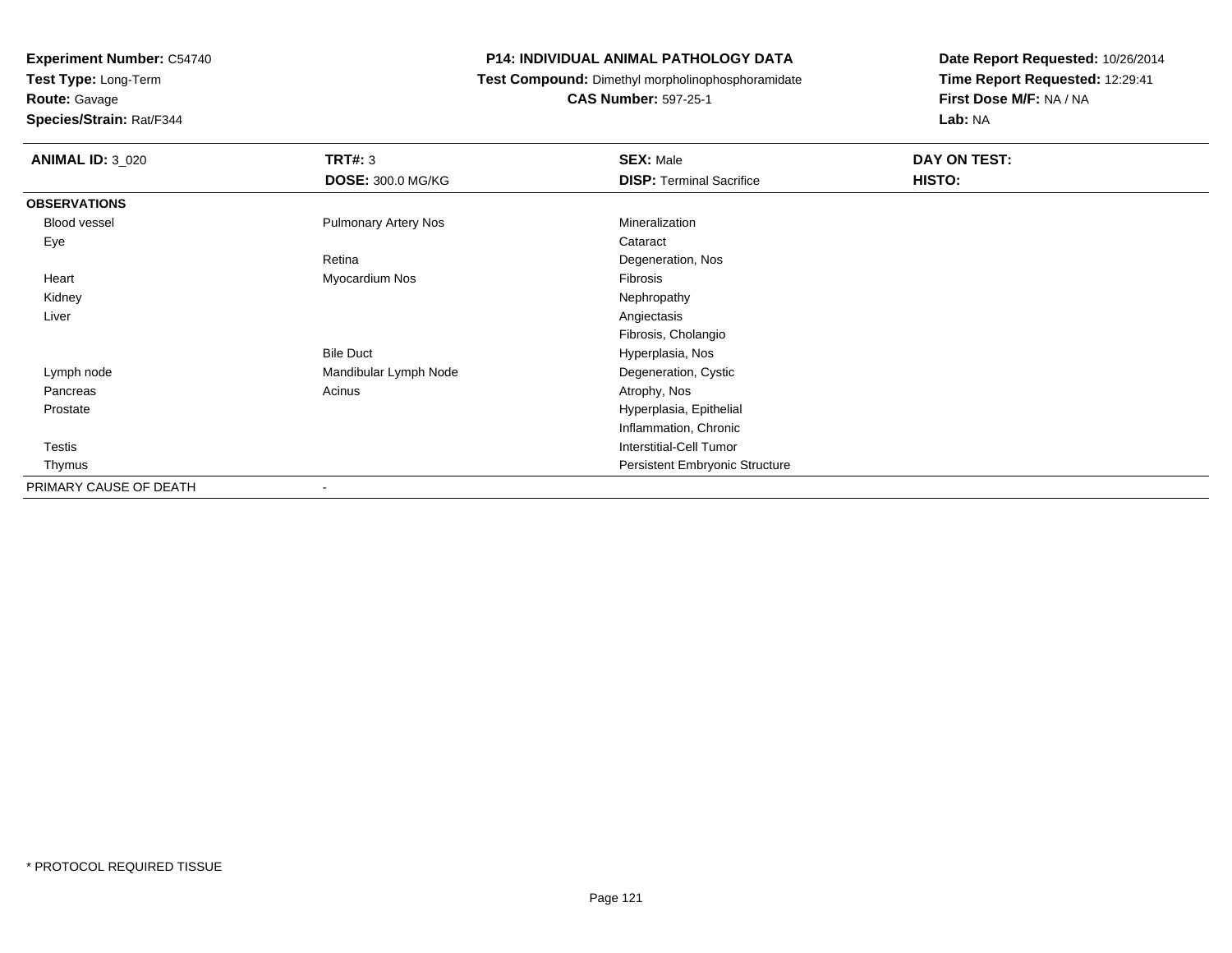**Test Type:** Long-Term

**Route:** Gavage

**Species/Strain:** Rat/F344

# **P14: INDIVIDUAL ANIMAL PATHOLOGY DATA**

**Test Compound:** Dimethyl morpholinophosphoramidate

**CAS Number:** 597-25-1

| <b>ANIMAL ID: 3 021</b> | TRT#: 3                     | <b>SEX: Male</b>                | DAY ON TEST: |
|-------------------------|-----------------------------|---------------------------------|--------------|
|                         | <b>DOSE: 300.0 MG/KG</b>    | <b>DISP:</b> Moribund Sacrifice | HISTO:       |
| <b>OBSERVATIONS</b>     |                             |                                 |              |
| Blood vessel            | <b>Pulmonary Artery Nos</b> | Mineralization                  |              |
| Kidney                  |                             | Hemosiderosis                   |              |
|                         | Papilla                     | Mineralization                  |              |
|                         |                             | Nephropathy                     |              |
| Liver                   | <b>Bile Duct</b>            | Hyperplasia, Nos                |              |
| Lung                    |                             | Hemorrhage                      |              |
| Spleen                  |                             | Infarct, Nos                    |              |
| <b>Testis</b>           |                             | Hyperplasia, Interstitial Cell  |              |
|                         |                             | <b>Interstitial-Cell Tumor</b>  |              |
| Unspecified             | Multiple Organs Nos         | Leukemia, Mononuclear Cell      |              |
| PRIMARY CAUSE OF DEATH  |                             |                                 |              |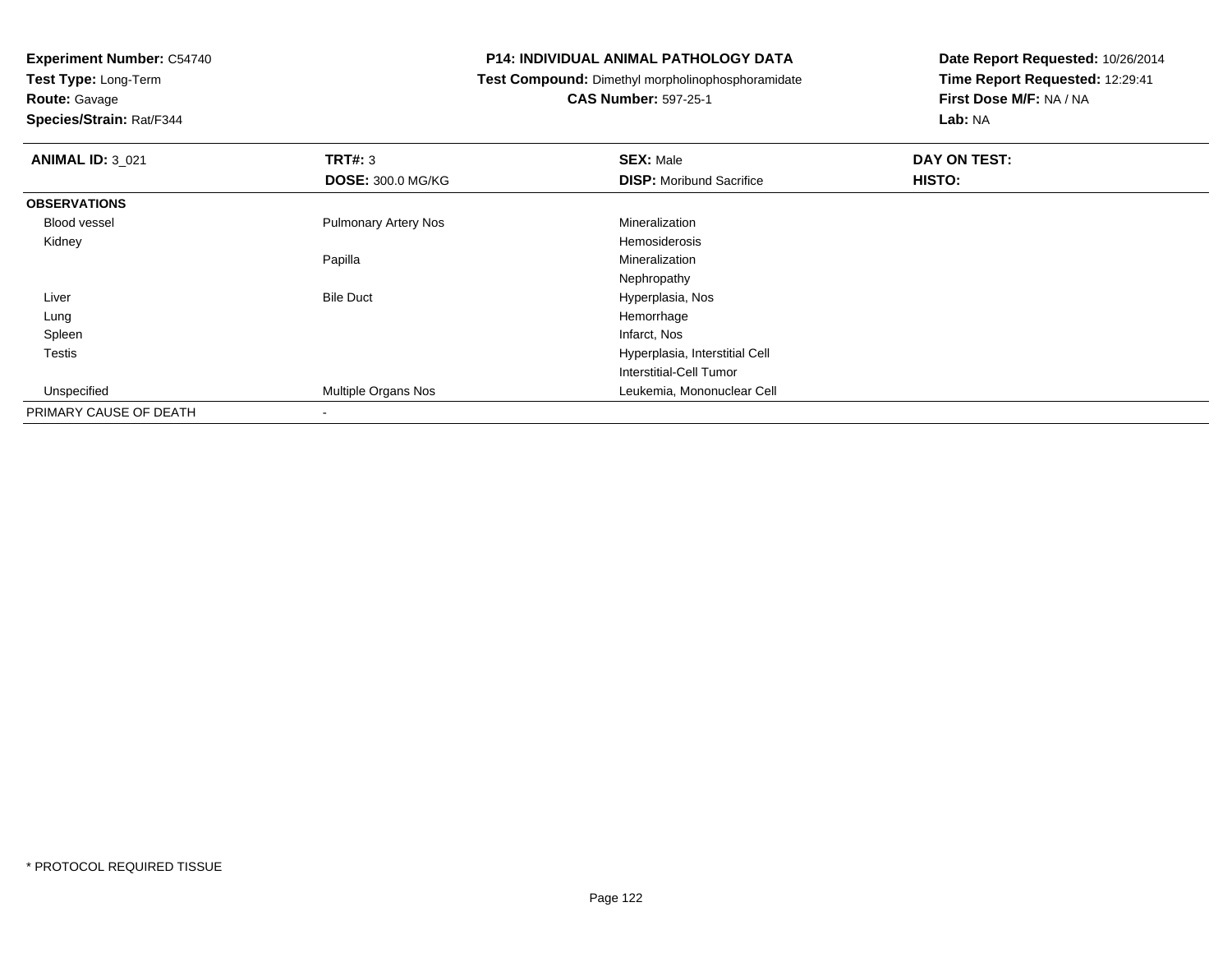**Route:** Gavage

**Species/Strain:** Rat/F344

# **P14: INDIVIDUAL ANIMAL PATHOLOGY DATA**

**Test Compound:** Dimethyl morpholinophosphoramidate

**CAS Number:** 597-25-1

| <b>ANIMAL ID: 3_022</b> | TRT#: 3                     | <b>SEX: Male</b>                | DAY ON TEST: |
|-------------------------|-----------------------------|---------------------------------|--------------|
|                         | <b>DOSE: 300.0 MG/KG</b>    | <b>DISP:</b> Moribund Sacrifice | HISTO:       |
| <b>OBSERVATIONS</b>     |                             |                                 |              |
| Adrenal gland           | Cortex Nos                  | Hyperplasia, Focal              |              |
| <b>Blood vessel</b>     | <b>Pulmonary Artery Nos</b> | Mineralization                  |              |
| Heart                   | Myocardium Nos              | Fibrosis                        |              |
| Kidney                  |                             | Nephropathy                     |              |
| Liver                   | <b>Bile Duct</b>            | Hyperplasia, Nos                |              |
| Pancreas                | Acinus                      | Atrophy, Nos                    |              |
| Pituitary gland         | <b>Anterior Pituitary</b>   | Cyst, Nos                       |              |
| Skin                    | Thorax                      | Hyperkeratosis                  |              |
| Testis                  |                             | Hypospermatogenesis             |              |
|                         |                             | Interstitial-Cell Tumor         |              |
|                         |                             | Mineralization                  |              |
| Thymus                  |                             | Persistent Embryonic Structure  |              |
| Unspecified             | Multiple Organs Nos         | Leukemia, Mononuclear Cell      |              |
| PRIMARY CAUSE OF DEATH  | $\overline{\phantom{a}}$    |                                 |              |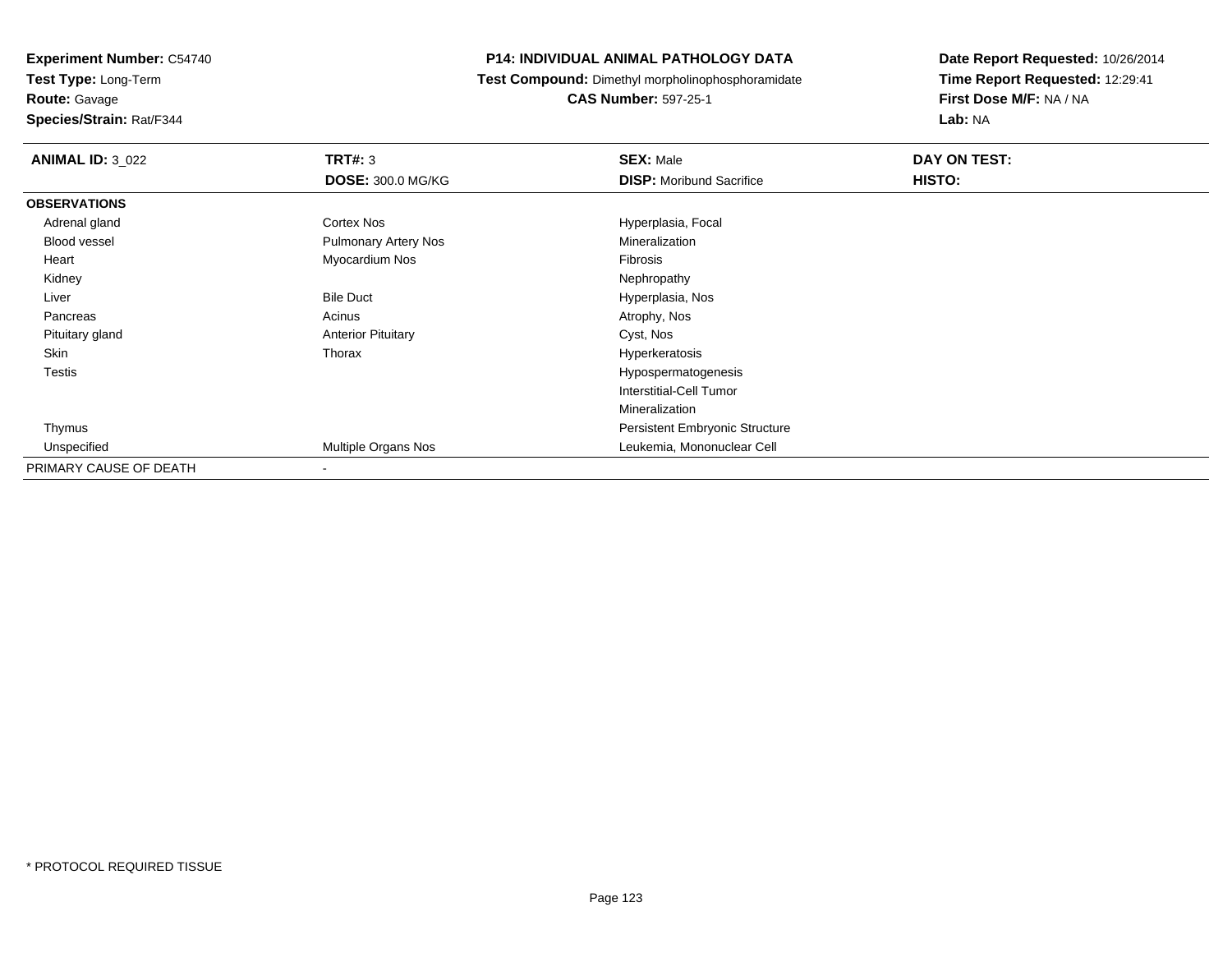**Test Type:** Long-Term

**Route:** Gavage

**Species/Strain:** Rat/F344

# **P14: INDIVIDUAL ANIMAL PATHOLOGY DATA**

**Test Compound:** Dimethyl morpholinophosphoramidate

**CAS Number:** 597-25-1

| <b>ANIMAL ID: 3 023</b> | TRT#: 3                   | <b>SEX: Male</b>                      | DAY ON TEST: |  |
|-------------------------|---------------------------|---------------------------------------|--------------|--|
|                         | <b>DOSE: 300.0 MG/KG</b>  | <b>DISP:</b> Terminal Sacrifice       | HISTO:       |  |
| <b>OBSERVATIONS</b>     |                           |                                       |              |  |
| Adrenal gland           |                           | Pheochromocytoma                      |              |  |
| Bone                    | Cartilage, Nos            | Necrosis, Nos                         |              |  |
| Heart                   | Myocardium Nos            | Fibrosis                              |              |  |
| Kidney                  |                           | Nephropathy                           |              |  |
| Liver                   | <b>Bile Duct</b>          | Hyperplasia, Nos                      |              |  |
| Pituitary gland         | <b>Anterior Pituitary</b> | <b>Focal Cellular Change</b>          |              |  |
| Prostate                |                           | Hyperplasia, Epithelial               |              |  |
| Testis                  |                           | Interstitial-Cell Tumor               |              |  |
| Thymus                  |                           | <b>Persistent Embryonic Structure</b> |              |  |
| Thyroid                 |                           | Hyperplasia, C Cell                   |              |  |
| Unspecified             | Multiple Organs Nos       | Leukemia, Mononuclear Cell            |              |  |
| PRIMARY CAUSE OF DEATH  |                           |                                       |              |  |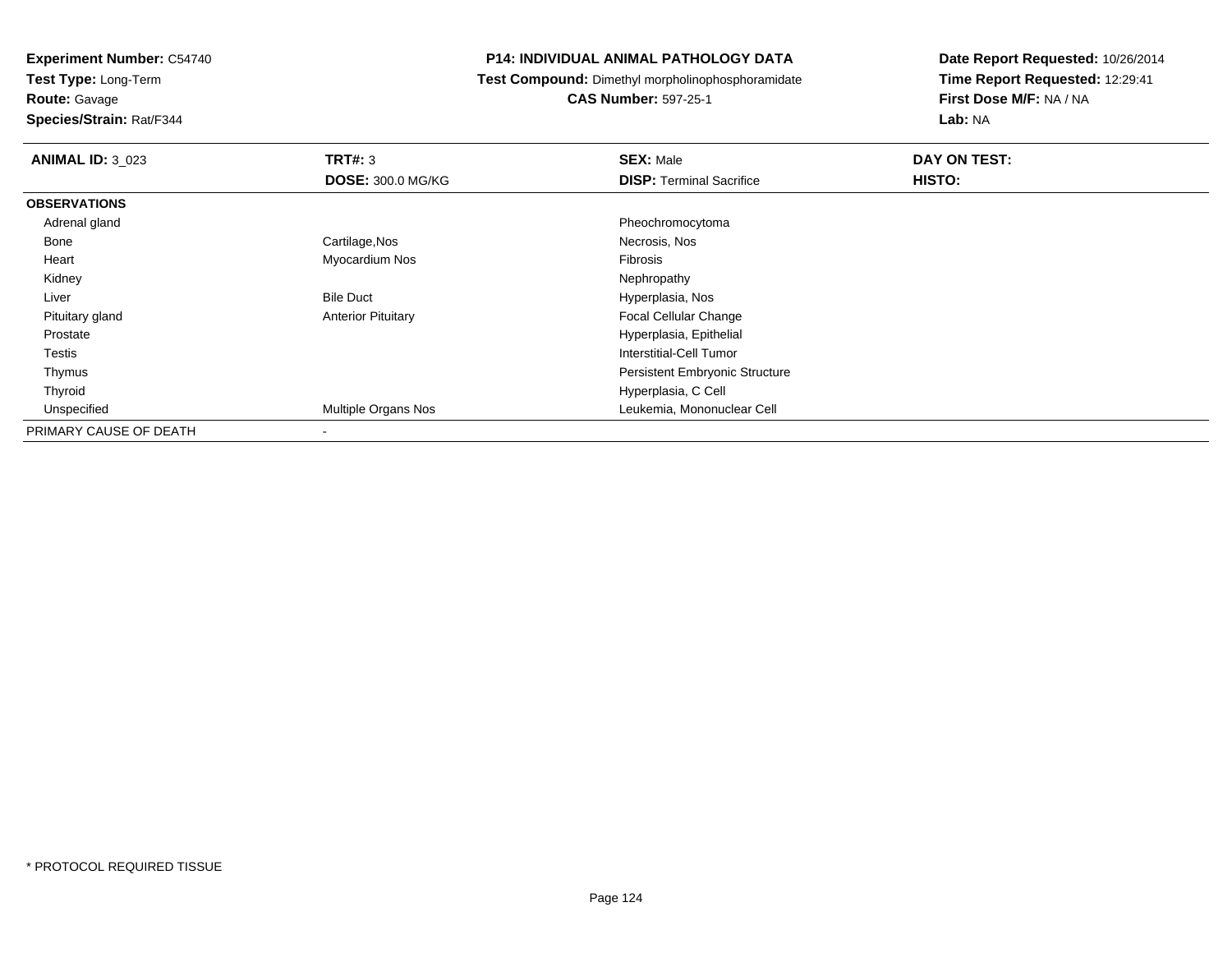| <b>Experiment Number: C54740</b><br>Test Type: Long-Term<br><b>Route: Gavage</b><br>Species/Strain: Rat/F344 | P14: INDIVIDUAL ANIMAL PATHOLOGY DATA<br>Test Compound: Dimethyl morpholinophosphoramidate<br><b>CAS Number: 597-25-1</b> |                                                | Date Report Requested: 10/26/2014<br>Time Report Requested: 12:29:41<br>First Dose M/F: NA / NA<br>Lab: NA |
|--------------------------------------------------------------------------------------------------------------|---------------------------------------------------------------------------------------------------------------------------|------------------------------------------------|------------------------------------------------------------------------------------------------------------|
| <b>ANIMAL ID: 3 024</b>                                                                                      | TRT#: 3<br><b>DOSE: 300.0 MG/KG</b>                                                                                       | <b>SEX: Male</b><br><b>DISP: Natural Death</b> | DAY ON TEST:<br><b>HISTO:</b>                                                                              |
| <b>OBSERVATIONS</b>                                                                                          |                                                                                                                           |                                                |                                                                                                            |
| Blood vessel                                                                                                 | <b>Pulmonary Artery Nos</b>                                                                                               | Mineralization                                 |                                                                                                            |
| Heart                                                                                                        | Atrium                                                                                                                    | Thrombosis, Nos                                |                                                                                                            |
| Kidney                                                                                                       |                                                                                                                           | Nephropathy                                    |                                                                                                            |
| Liver                                                                                                        | Centrilobular                                                                                                             | Necrosis, Nos                                  |                                                                                                            |
| Testis                                                                                                       |                                                                                                                           | Hyperplasia, Interstitial Cell                 |                                                                                                            |
|                                                                                                              |                                                                                                                           | Interstitial-Cell Tumor                        |                                                                                                            |
| PRIMARY CAUSE OF DEATH                                                                                       |                                                                                                                           |                                                |                                                                                                            |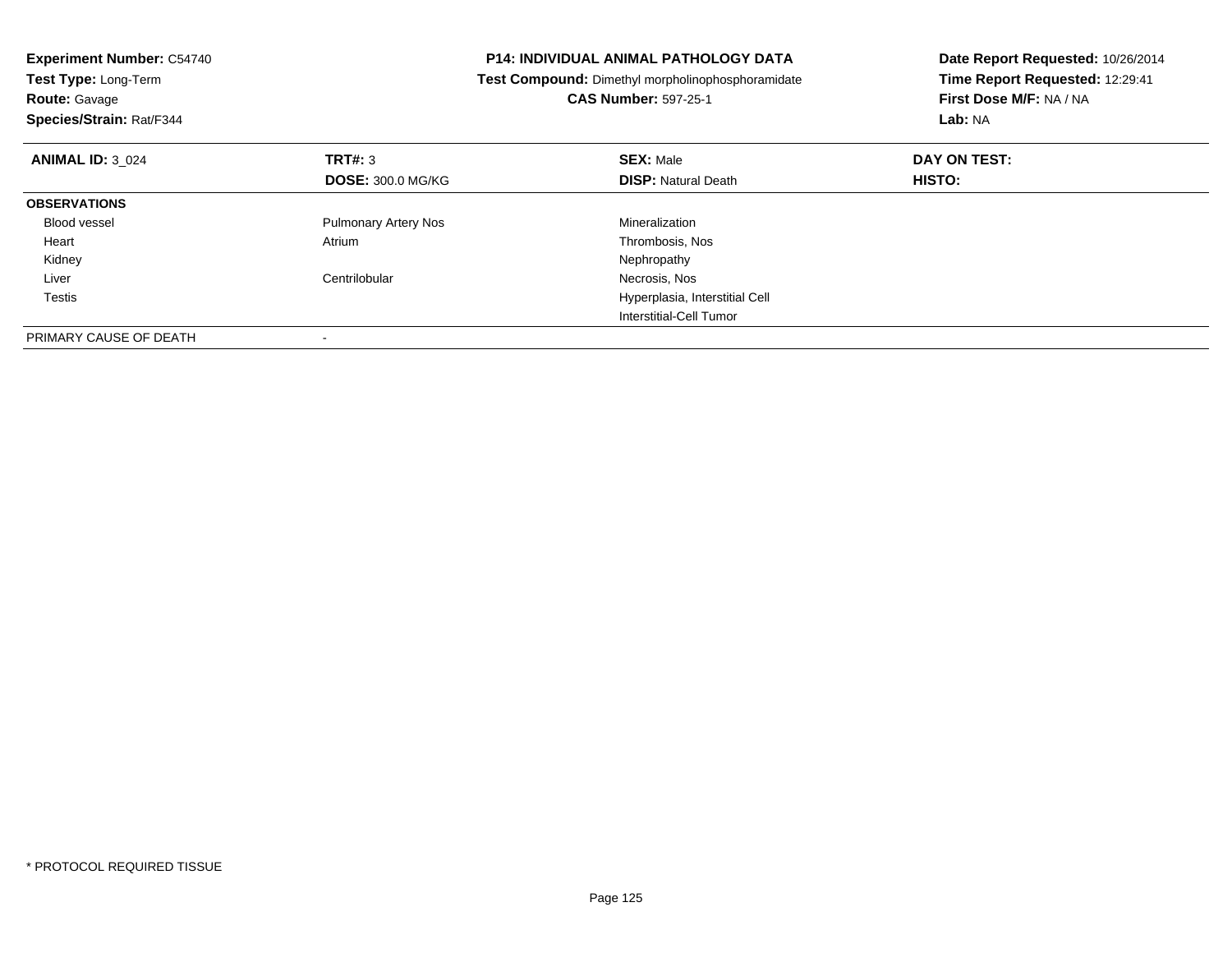**Test Type:** Long-Term

**Route:** Gavage

**Species/Strain:** Rat/F344

# **P14: INDIVIDUAL ANIMAL PATHOLOGY DATA**

**Test Compound:** Dimethyl morpholinophosphoramidate

**CAS Number:** 597-25-1

| <b>ANIMAL ID: 3_025</b> | <b>TRT#: 3</b>            | <b>SEX: Male</b>                | DAY ON TEST: |  |
|-------------------------|---------------------------|---------------------------------|--------------|--|
|                         | DOSE: 300.0 MG/KG         | <b>DISP: Terminal Sacrifice</b> | HISTO:       |  |
| <b>OBSERVATIONS</b>     |                           |                                 |              |  |
| Adrenal gland           | Medulla                   | Hyperplasia, Focal              |              |  |
| Heart                   | Myocardium Nos            | Fibrosis                        |              |  |
| Kidney                  |                           | Hemorrhage                      |              |  |
|                         |                           | Hemosiderosis                   |              |  |
|                         |                           | Nephropathy                     |              |  |
| Liver                   |                           | Fibrosis, Cholangio             |              |  |
|                         | <b>Bile Duct</b>          | Hyperplasia, Nos                |              |  |
| Lung                    |                           | Inflammation, Interstitial      |              |  |
| Lymph node              | Mediastinal Lymph Node    | Hemosiderosis                   |              |  |
| Pancreas                |                           | Acinar-Cell Adenoma             |              |  |
| Pituitary gland         | <b>Anterior Pituitary</b> | Cyst, Nos                       |              |  |
| Prostate                |                           | Hyperplasia, Epithelial         |              |  |
| Testis                  |                           | <b>Interstitial-Cell Tumor</b>  |              |  |
|                         |                           | Mineralization                  |              |  |
| Thymus                  |                           | Persistent Embryonic Structure  |              |  |
| Thyroid                 |                           | Follicular-Cell Carcinoma       |              |  |
| Unspecified             | Multiple Organs Nos       | Leukemia, Mononuclear Cell      |              |  |
|                         | Multiple Organs Nos       | Mesothelioma, Nos               |              |  |
| PRIMARY CAUSE OF DEATH  |                           |                                 |              |  |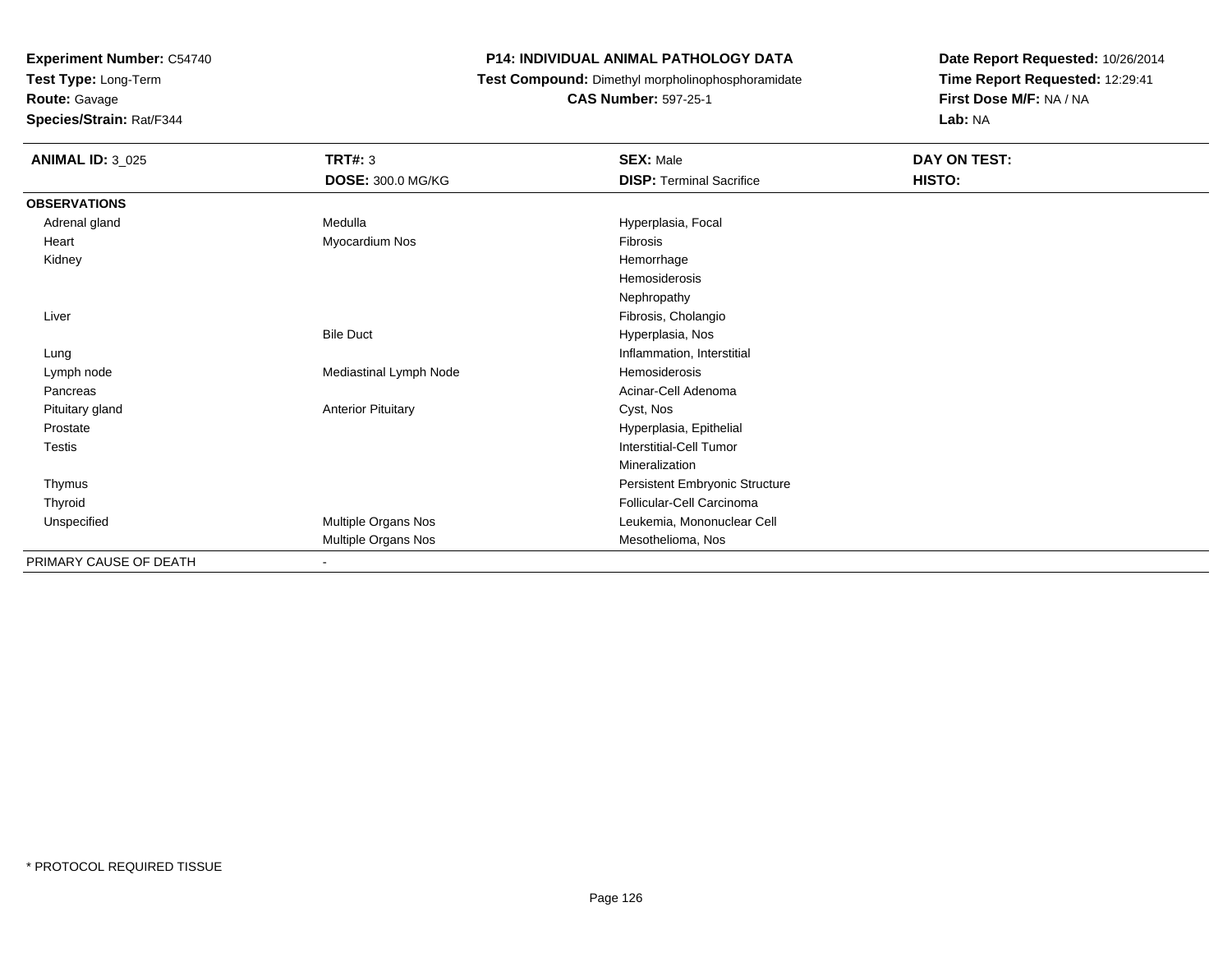**Test Type:** Long-Term**Route:** Gavage

**Species/Strain:** Rat/F344

# **P14: INDIVIDUAL ANIMAL PATHOLOGY DATA**

**Test Compound:** Dimethyl morpholinophosphoramidate

**CAS Number:** 597-25-1

| <b>ANIMAL ID: 3_026</b> | TRT#: 3                  | <b>SEX: Male</b>                | DAY ON TEST: |
|-------------------------|--------------------------|---------------------------------|--------------|
|                         | <b>DOSE: 300.0 MG/KG</b> | <b>DISP: Terminal Sacrifice</b> | HISTO:       |
| <b>OBSERVATIONS</b>     |                          |                                 |              |
| <b>Blood vessel</b>     | Pulmonary Artery Nos     | Mineralization                  |              |
| Bone                    | Cartilage, Nos           | Necrosis, Nos                   |              |
| Heart                   | Myocardium Nos           | Fibrosis                        |              |
| Kidney                  |                          | Hemorrhage                      |              |
|                         |                          | Nephropathy                     |              |
| Liver                   |                          | Fibrosis, Cholangio             |              |
|                         | <b>Bile Duct</b>         | Hyperplasia, Nos                |              |
| Pancreas                |                          | Focal Cellular Change           |              |
| Prostate                |                          | Hyperplasia, Epithelial         |              |
| Skin                    |                          | Keratoacanthoma                 |              |
|                         |                          | Squamous Cell Papilloma         |              |
| Testis                  |                          | Hyperplasia, Interstitial Cell  |              |
|                         |                          | <b>Interstitial-Cell Tumor</b>  |              |
|                         |                          | Mineralization                  |              |
| Thymus                  |                          | Persistent Embryonic Structure  |              |
| Unspecified             | Multiple Organs Nos      | Leukemia, Mononuclear Cell      |              |
| PRIMARY CAUSE OF DEATH  | $\overline{\phantom{a}}$ |                                 |              |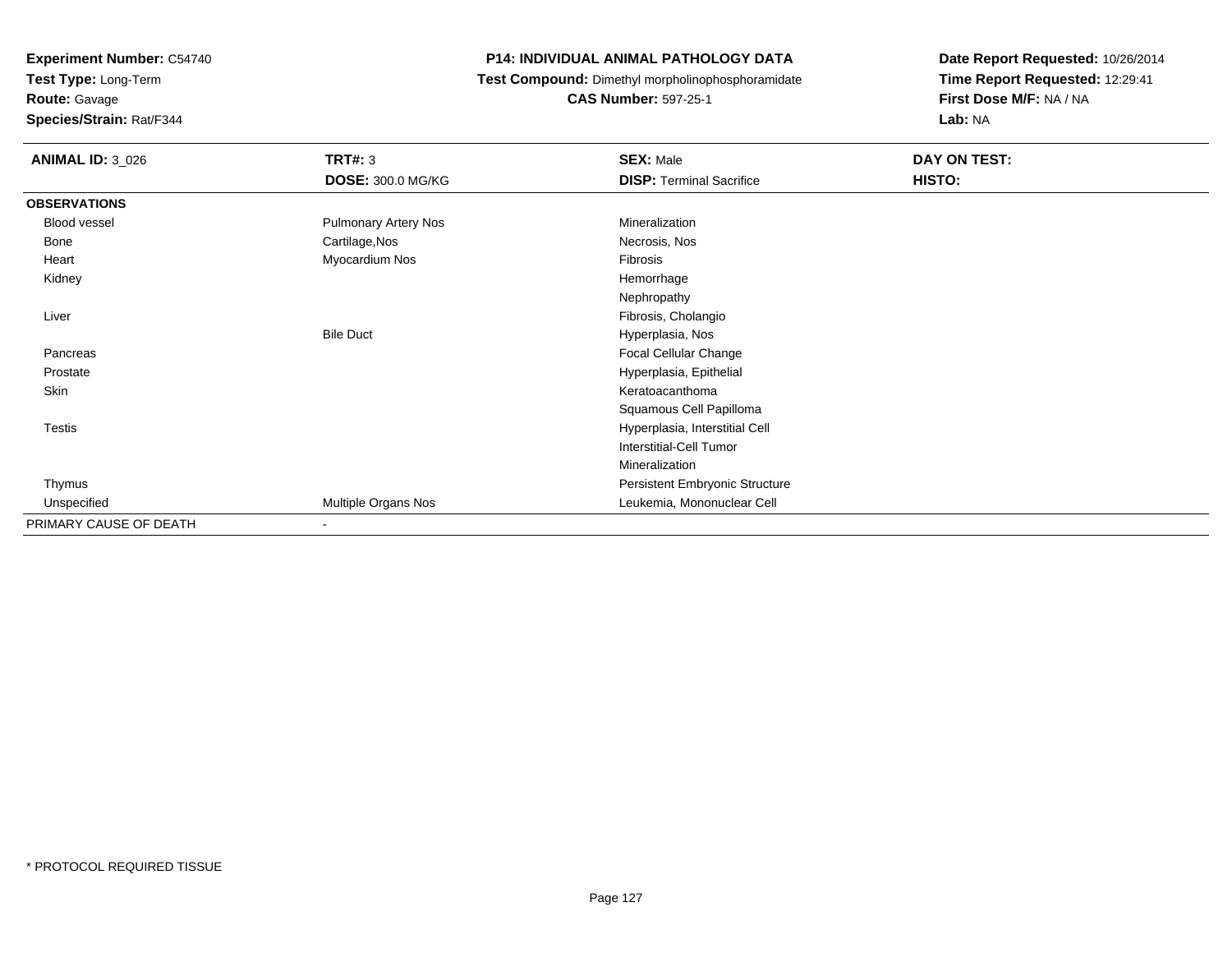**Experiment Number:** C54740**Test Type:** Long-Term**Route:** Gavage **Species/Strain:** Rat/F344**P14: INDIVIDUAL ANIMAL PATHOLOGY DATA Test Compound:** Dimethyl morpholinophosphoramidate**CAS Number:** 597-25-1**Date Report Requested:** 10/26/2014**Time Report Requested:** 12:29:41**First Dose M/F:** NA / NA**Lab:** NA**ANIMAL ID:** 3\_027 **TRT#:** <sup>3</sup> **SEX:** Male **DAY ON TEST: DOSE:** 300.0 MG/KG**DISP:** Natural Death **HISTO: OBSERVATIONS** Heart Myocardium NosFibrosis

Bile Duct **Hyperplasia**, Nos

Interstitial-Cell Tumor

 Cyst, Ultimobranchial Cystic Follicles

Mediastinal Lymph Node **Hemorrhage** 

y the control of the control of the control of the control of the control of the control of the control of the control of the control of the control of the control of the control of the control of the control of the contro

d **Multiple Organs Nos Leukemia, Mononuclear Cell** 

Kidney

Lymph node

Unspecified

PRIMARY CAUSE OF DEATH

-

Liver

Testis

Thyroid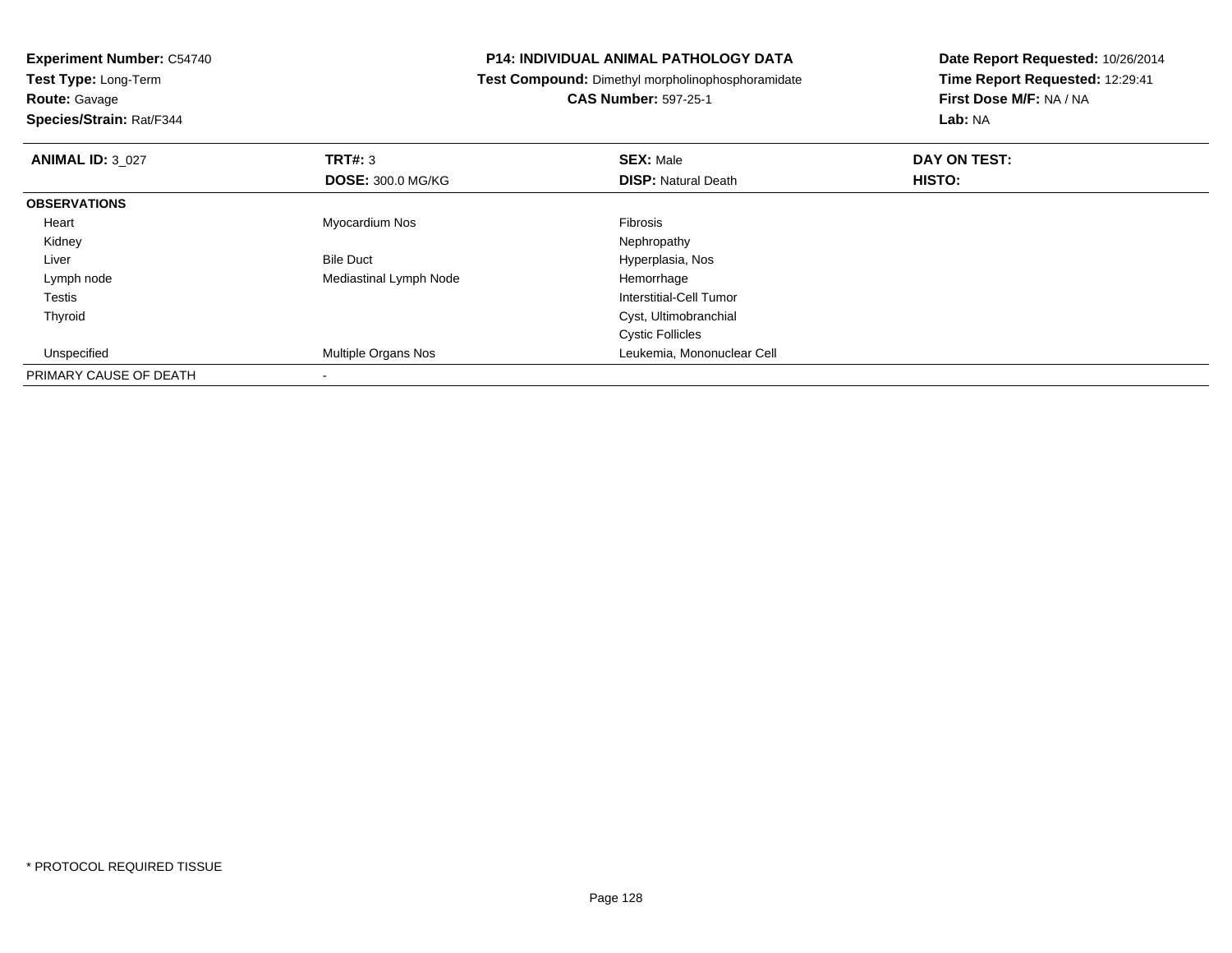**Test Type:** Long-Term

# **Route:** Gavage

**Species/Strain:** Rat/F344

# **P14: INDIVIDUAL ANIMAL PATHOLOGY DATA**

**Test Compound:** Dimethyl morpholinophosphoramidate

# **CAS Number:** 597-25-1

| <b>ANIMAL ID: 3_028</b> | <b>TRT#: 3</b>              | <b>SEX: Male</b>                | DAY ON TEST: |
|-------------------------|-----------------------------|---------------------------------|--------------|
|                         | <b>DOSE: 300.0 MG/KG</b>    | <b>DISP: Terminal Sacrifice</b> | HISTO:       |
| <b>OBSERVATIONS</b>     |                             |                                 |              |
| Adrenal gland           |                             | Pheochromocytoma                |              |
| Blood vessel            | <b>Pulmonary Artery Nos</b> | Mineralization                  |              |
| Eye                     |                             | Cataract                        |              |
|                         | Retina                      | Degeneration, Nos               |              |
| Heart                   | Myocardium Nos              | Fibrosis                        |              |
| Kidney                  |                             | Hemorrhage                      |              |
|                         |                             | Nephropathy                     |              |
| Liver                   |                             | Fibrosis, Cholangio             |              |
|                         | <b>Bile Duct</b>            | Hyperplasia, Nos                |              |
|                         |                             | Inflammation, Multifocal        |              |
| Pancreas                | Acinus                      | Atrophy, Nos                    |              |
| <b>Testis</b>           |                             | Hyperplasia, Interstitial Cell  |              |
|                         |                             | Interstitial-Cell Tumor         |              |
| PRIMARY CAUSE OF DEATH  | $\blacksquare$              |                                 |              |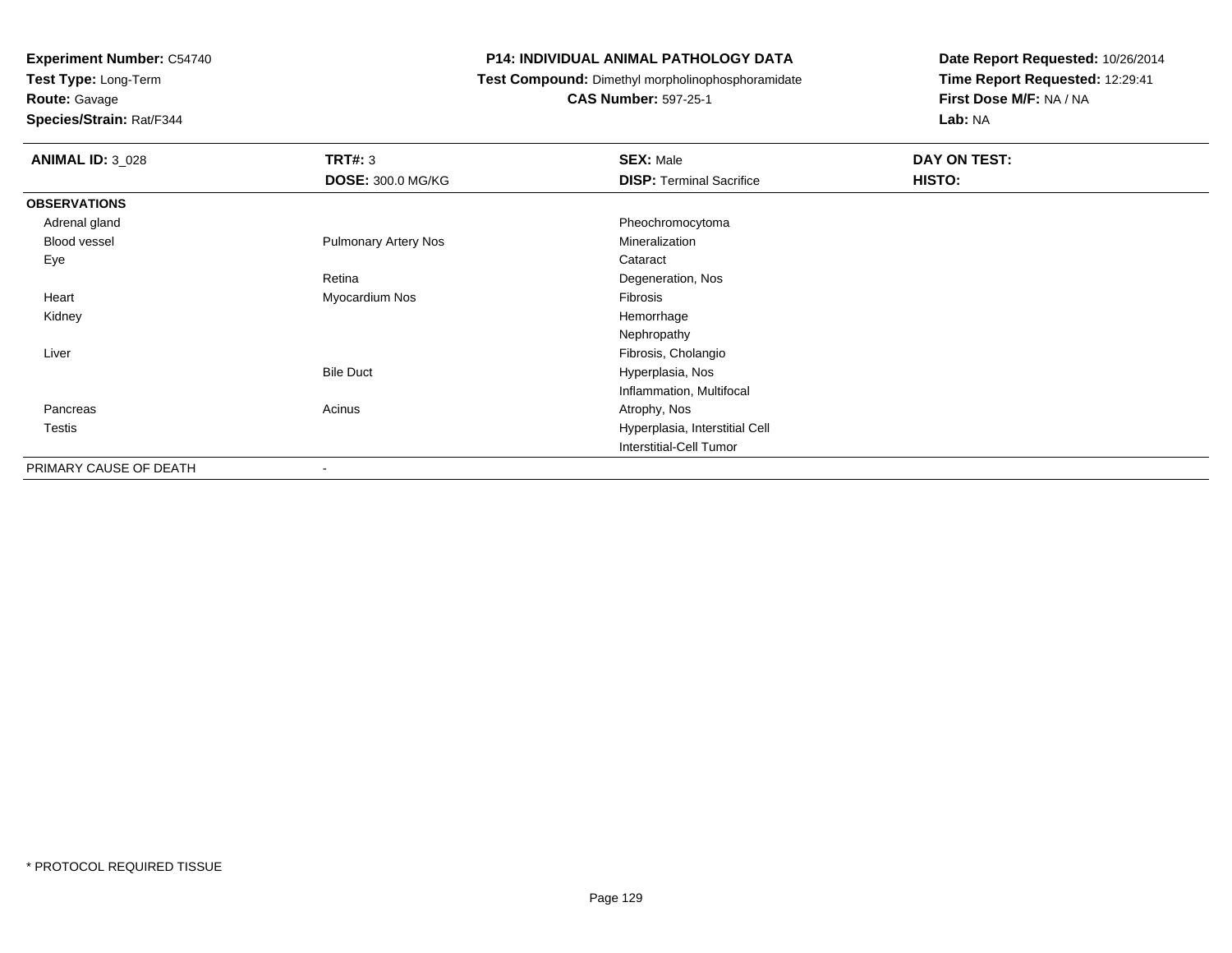**Test Type:** Long-Term

**Route:** Gavage

**Species/Strain:** Rat/F344

# **P14: INDIVIDUAL ANIMAL PATHOLOGY DATA**

**Test Compound:** Dimethyl morpholinophosphoramidate

**CAS Number:** 597-25-1

| <b>ANIMAL ID: 3_029</b> | TRT#: 3                   | <b>SEX: Male</b>                 | DAY ON TEST: |
|-------------------------|---------------------------|----------------------------------|--------------|
|                         | <b>DOSE: 300.0 MG/KG</b>  | <b>DISP: Terminal Sacrifice</b>  | HISTO:       |
| <b>OBSERVATIONS</b>     |                           |                                  |              |
| Bone                    | Cartilage, Nos            | Necrosis, Nos                    |              |
| Heart                   | Myocardium Nos            | Fibrosis                         |              |
| Kidney                  |                           | Nephropathy                      |              |
| Liver                   |                           | Angiectasis                      |              |
|                         |                           | Cytoplasmic Change, Eosinophilic |              |
|                         |                           | Fibrosis, Cholangio              |              |
|                         | <b>Bile Duct</b>          | Hyperplasia, Nos                 |              |
| Pancreas                | Acinus                    | Atrophy, Nos                     |              |
| Pituitary gland         | <b>Anterior Pituitary</b> | Focal Cellular Change            |              |
| Prostate                |                           | Inflammation, Chronic            |              |
| <b>Testis</b>           |                           | Interstitial-Cell Tumor          |              |
| PRIMARY CAUSE OF DEATH  | $\overline{\phantom{0}}$  |                                  |              |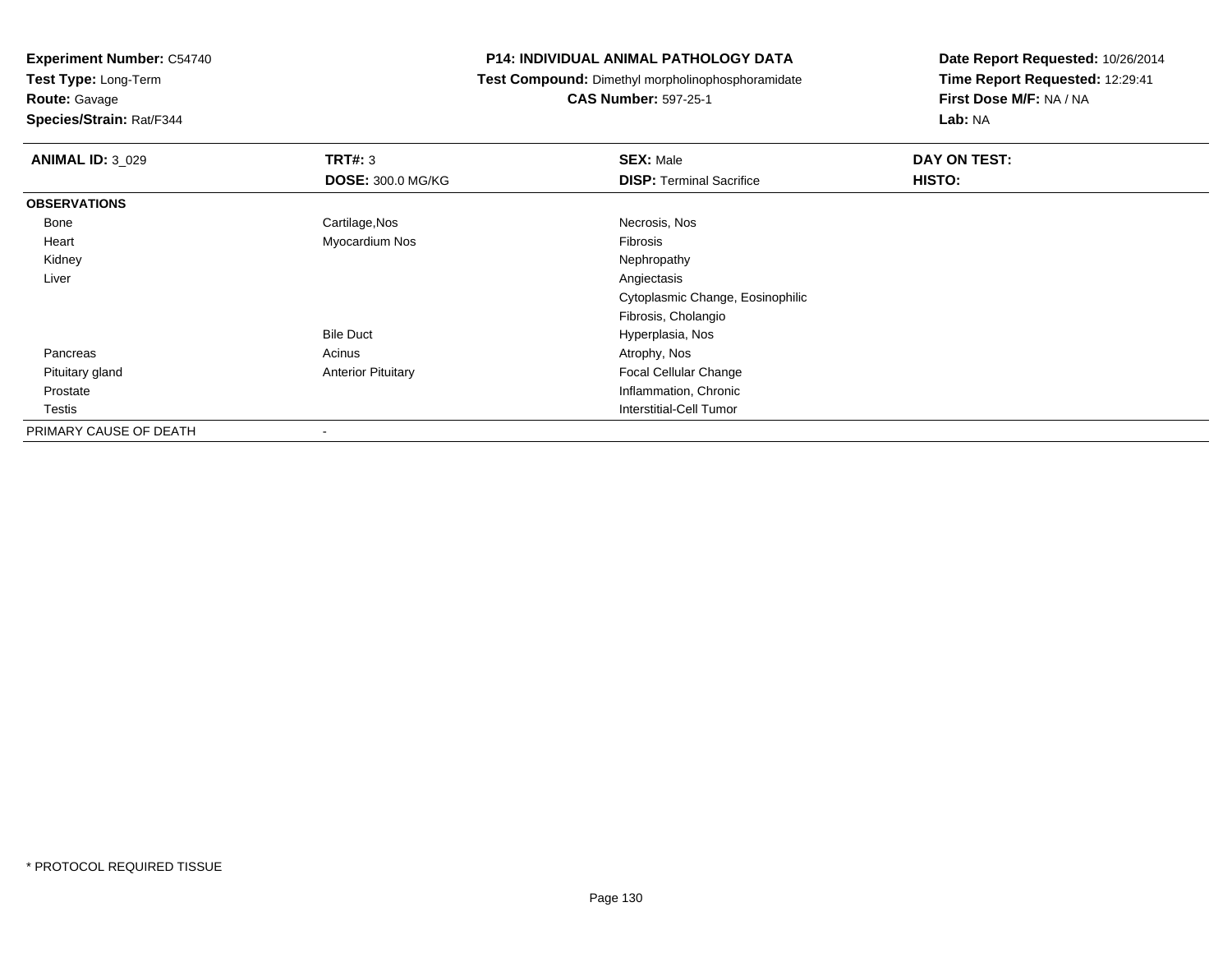**Test Type:** Long-Term

**Route:** Gavage

**Species/Strain:** Rat/F344

# **P14: INDIVIDUAL ANIMAL PATHOLOGY DATA**

**Test Compound:** Dimethyl morpholinophosphoramidate

**CAS Number:** 597-25-1

| <b>ANIMAL ID: 3_030</b> | TRT#: 3                | <b>SEX: Male</b>                 | DAY ON TEST: |
|-------------------------|------------------------|----------------------------------|--------------|
|                         | DOSE: 300.0 MG/KG      | <b>DISP: Terminal Sacrifice</b>  | HISTO:       |
| <b>OBSERVATIONS</b>     |                        |                                  |              |
| Adrenal gland           |                        | Pheochromocytoma                 |              |
| <b>Blood vessel</b>     | Pulmonary Artery Nos   | Mineralization                   |              |
| Bone                    | Cartilage, Nos         | Necrosis, Nos                    |              |
| Heart                   | Myocardium Nos         | Fibrosis                         |              |
| Kidney                  |                        | Hemorrhage                       |              |
|                         |                        | Nephropathy                      |              |
| Liver                   |                        | Angiectasis                      |              |
|                         |                        | Cytoplasmic Change, Ground-Glass |              |
|                         |                        | Fibrosis, Cholangio              |              |
|                         | <b>Bile Duct</b>       | Hyperplasia, Nos                 |              |
| Lymph node              | Mediastinal Lymph Node | Hemorrhage                       |              |
| Prostate                |                        | Hyperplasia, Epithelial          |              |
|                         |                        | Inflammation, Chronic            |              |
| Salivary gland          |                        | Focal Cellular Change            |              |
| Testis                  |                        | <b>Interstitial-Cell Tumor</b>   |              |
|                         |                        | Mineralization                   |              |
| Thymus                  |                        | Persistent Embryonic Structure   |              |
| Unspecified             | Groin                  | Fibrosis, Focal                  |              |
| PRIMARY CAUSE OF DEATH  | $\sim$                 |                                  |              |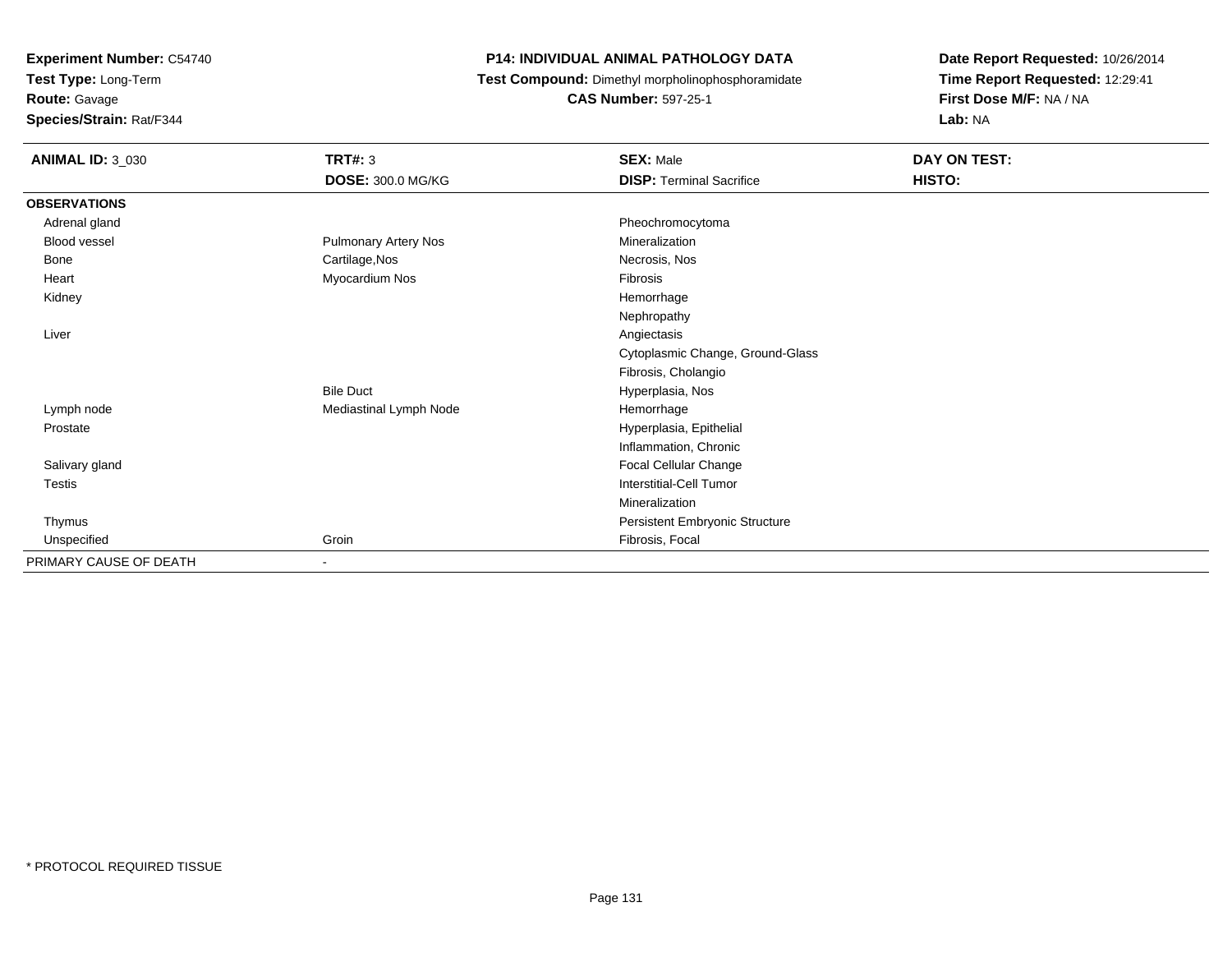| <b>Experiment Number: C54740</b><br>Test Type: Long-Term<br><b>Route: Gavage</b><br>Species/Strain: Rat/F344 |                          | <b>P14: INDIVIDUAL ANIMAL PATHOLOGY DATA</b><br>Test Compound: Dimethyl morpholinophosphoramidate<br><b>CAS Number: 597-25-1</b> | Date Report Requested: 10/26/2014<br>Time Report Requested: 12:29:41<br>First Dose M/F: NA / NA<br>Lab: NA |
|--------------------------------------------------------------------------------------------------------------|--------------------------|----------------------------------------------------------------------------------------------------------------------------------|------------------------------------------------------------------------------------------------------------|
| <b>ANIMAL ID: 3 031</b>                                                                                      | TRT#: 3                  | <b>SEX: Male</b>                                                                                                                 | DAY ON TEST:                                                                                               |
|                                                                                                              | <b>DOSE: 300.0 MG/KG</b> | <b>DISP:</b> Moribund Sacrifice                                                                                                  | HISTO:                                                                                                     |
| <b>OBSERVATIONS</b>                                                                                          |                          |                                                                                                                                  |                                                                                                            |
| Kidney                                                                                                       |                          | Nephropathy                                                                                                                      |                                                                                                            |
| Liver                                                                                                        |                          | Fibrosis, Cholangio                                                                                                              |                                                                                                            |
| Testis                                                                                                       |                          | Interstitial-Cell Tumor                                                                                                          |                                                                                                            |
|                                                                                                              |                          | Mineralization                                                                                                                   |                                                                                                            |
| Unspecified                                                                                                  | Multiple Organs Nos      | Leukemia, Mononuclear Cell                                                                                                       |                                                                                                            |
| PRIMARY CAUSE OF DEATH                                                                                       |                          |                                                                                                                                  |                                                                                                            |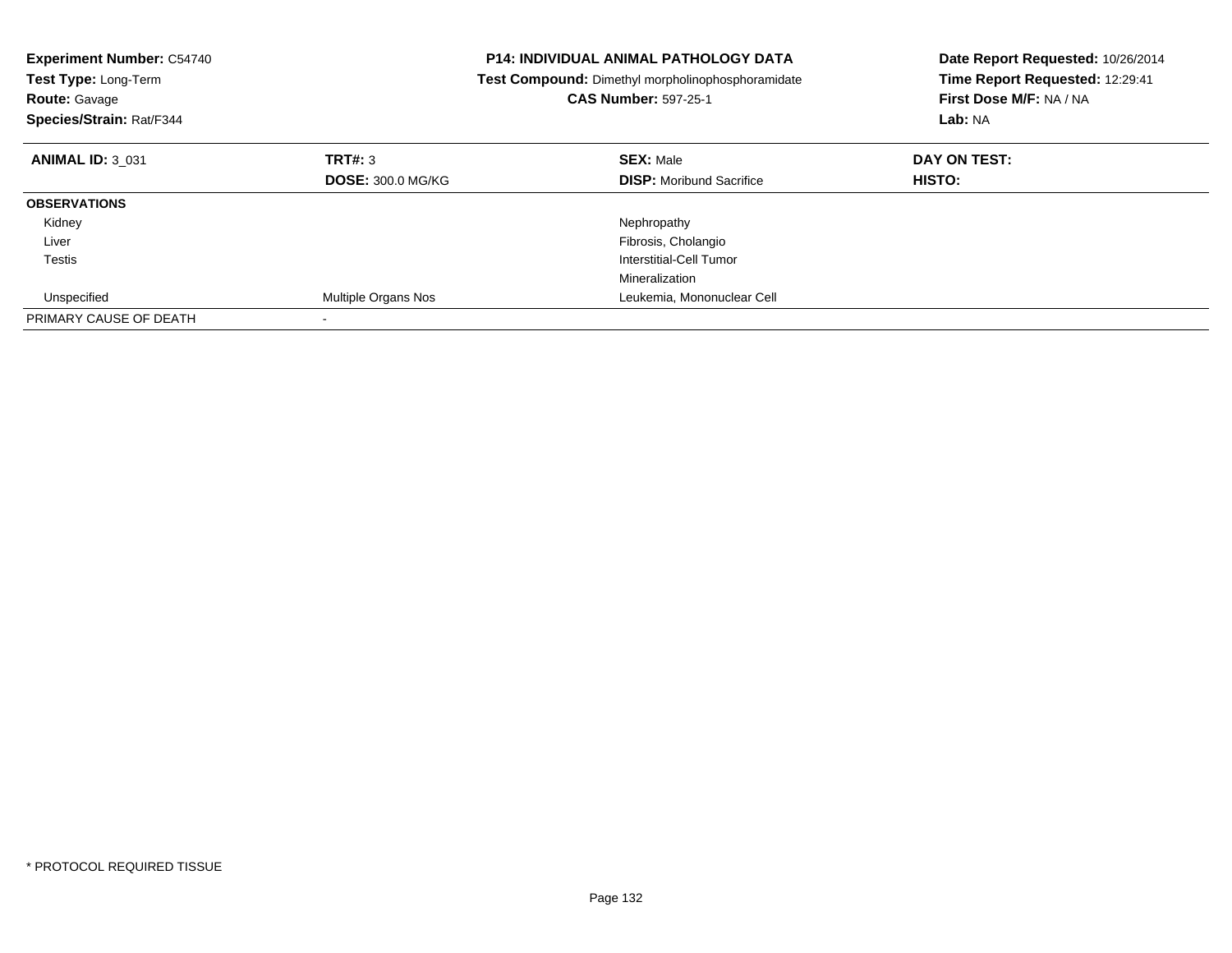**Route:** Gavage

**Species/Strain:** Rat/F344

# **P14: INDIVIDUAL ANIMAL PATHOLOGY DATA**

**Test Compound:** Dimethyl morpholinophosphoramidate

**CAS Number:** 597-25-1

| <b>ANIMAL ID: 3 032</b> | TRT#: 3                     | <b>SEX: Male</b>                      | DAY ON TEST: |  |
|-------------------------|-----------------------------|---------------------------------------|--------------|--|
|                         | <b>DOSE: 300.0 MG/KG</b>    | <b>DISP: Terminal Sacrifice</b>       | HISTO:       |  |
| <b>OBSERVATIONS</b>     |                             |                                       |              |  |
| <b>Blood vessel</b>     | <b>Pulmonary Artery Nos</b> | Mineralization                        |              |  |
| Heart                   | Myocardium Nos              | <b>Fibrosis</b>                       |              |  |
| Kidney                  |                             | Nephropathy                           |              |  |
| Liver                   | <b>Bile Duct</b>            | Hyperplasia, Nos                      |              |  |
| Lymph node              | Mandibular Lymph Node       | Degeneration, Cystic                  |              |  |
| Testis                  |                             | Interstitial-Cell Tumor               |              |  |
| Thymus                  |                             | <b>Persistent Embryonic Structure</b> |              |  |
| Thyroid                 |                             | Hyperplasia, C Cell                   |              |  |
| PRIMARY CAUSE OF DEATH  |                             |                                       |              |  |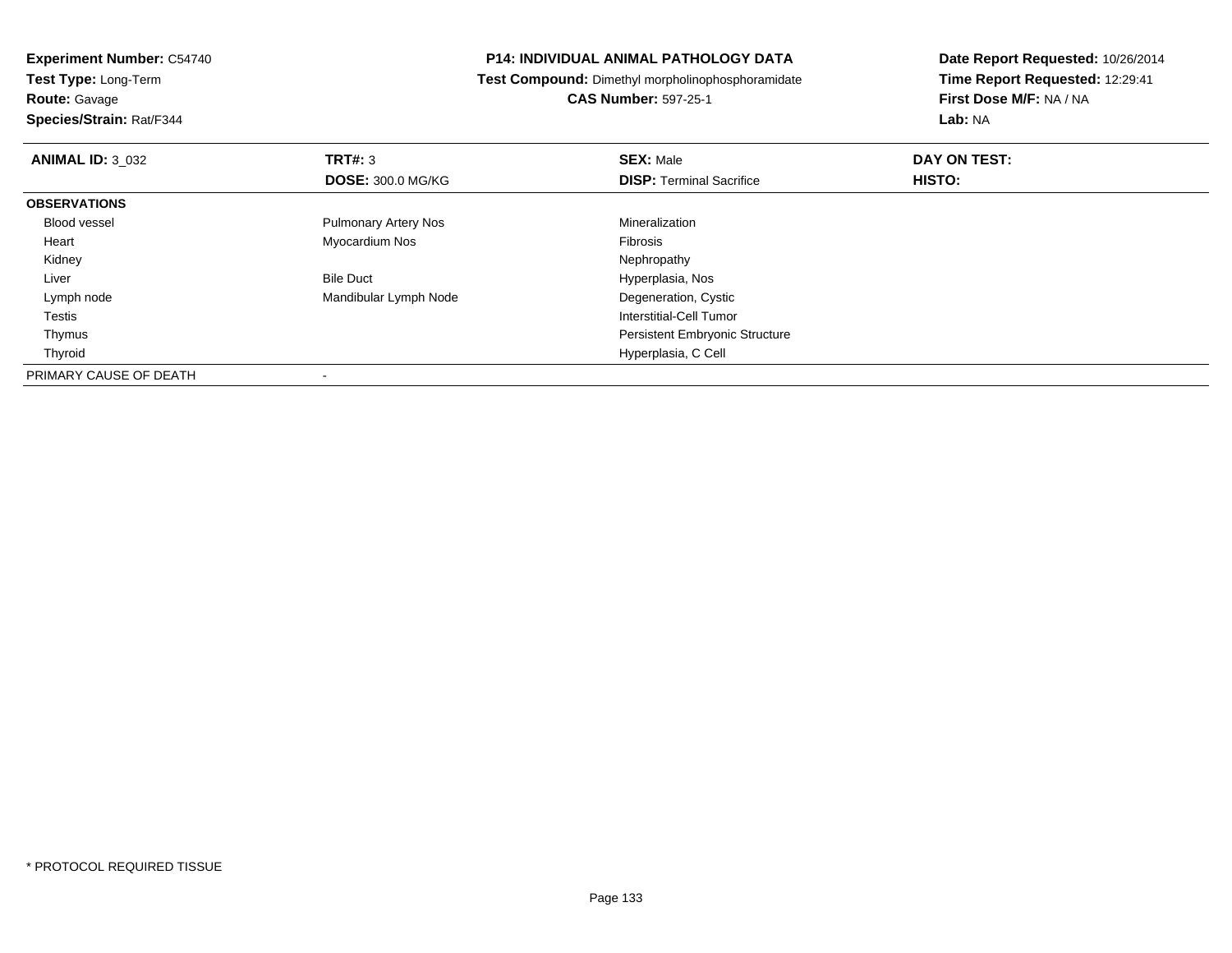**Test Type:** Long-Term

**Route:** Gavage

**Species/Strain:** Rat/F344

# **P14: INDIVIDUAL ANIMAL PATHOLOGY DATA**

**Test Compound:** Dimethyl morpholinophosphoramidate

**CAS Number:** 597-25-1

| <b>ANIMAL ID: 3_033</b> | <b>TRT#: 3</b>           | <b>SEX: Male</b>                | DAY ON TEST: |
|-------------------------|--------------------------|---------------------------------|--------------|
|                         | <b>DOSE: 300.0 MG/KG</b> | <b>DISP:</b> Moribund Sacrifice | HISTO:       |
| <b>OBSERVATIONS</b>     |                          |                                 |              |
| Kidney                  |                          | Hemosiderosis                   |              |
|                         | Papilla                  | Mineralization                  |              |
|                         |                          | Nephropathy                     |              |
| Liver                   |                          | Fibrosis, Cholangio             |              |
|                         | <b>Bile Duct</b>         | Hyperplasia, Nos                |              |
| Preputial gland         |                          | Inflammation, Chronic           |              |
| Prostate                |                          | Inflammation, Chronic           |              |
| Testis                  |                          | Hyperplasia, Interstitial Cell  |              |
|                         |                          | Hypospermatogenesis             |              |
|                         |                          | Interstitial-Cell Tumor         |              |
|                         |                          | Mesothelioma, Malignant         |              |
| Unspecified             | Multiple Organs Nos      | Leukemia, Mononuclear Cell      |              |
|                         | Multiple Organs Nos      | Mesothelioma, Invasive          |              |
| PRIMARY CAUSE OF DEATH  | ۰                        |                                 |              |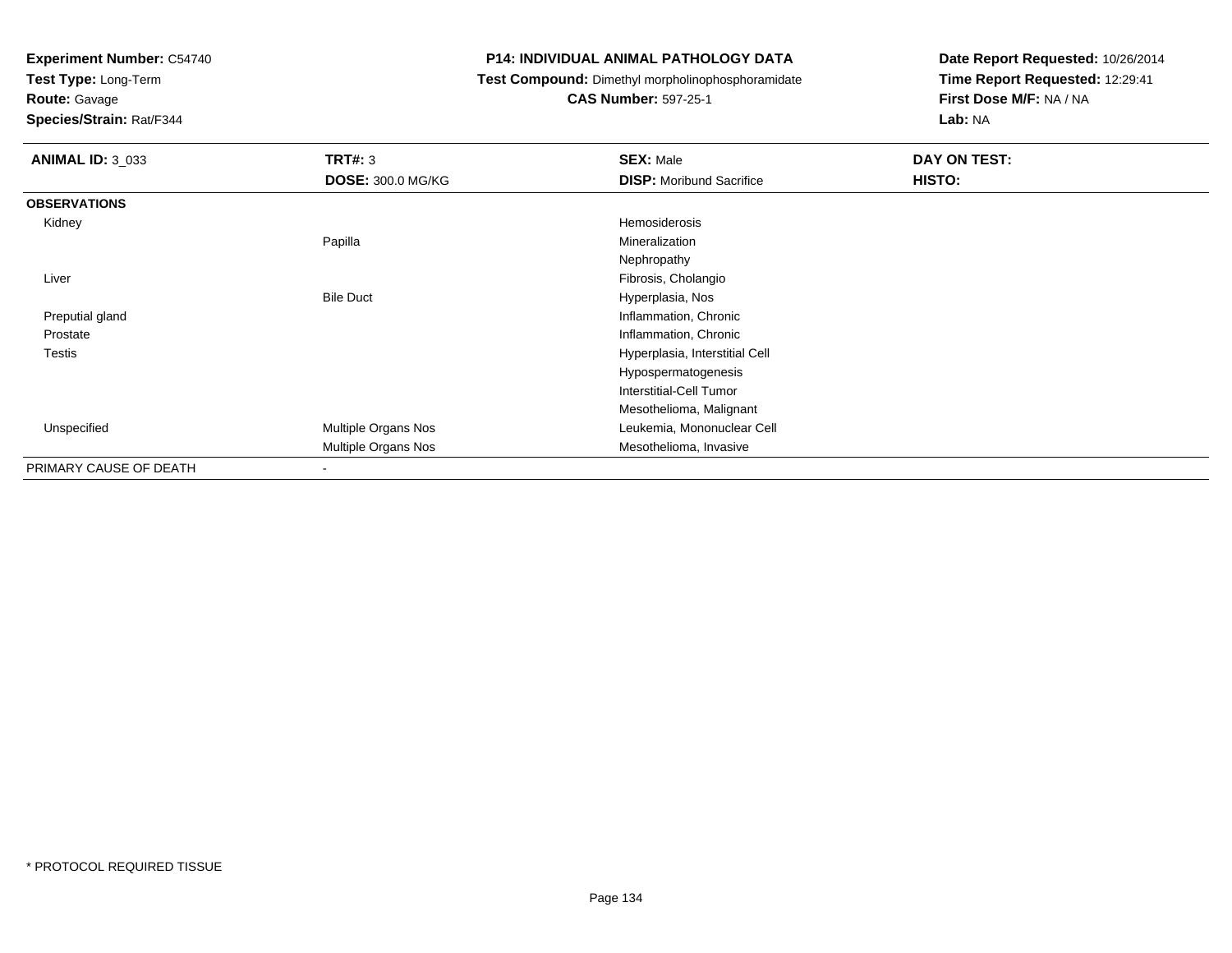| <b>Experiment Number: C54740</b><br>Test Type: Long-Term<br><b>Route: Gavage</b><br>Species/Strain: Rat/F344 |                          | <b>P14: INDIVIDUAL ANIMAL PATHOLOGY DATA</b><br>Test Compound: Dimethyl morpholinophosphoramidate<br><b>CAS Number: 597-25-1</b> | Date Report Requested: 10/26/2014<br>Time Report Requested: 12:29:41<br>First Dose M/F: NA / NA<br>Lab: NA |  |
|--------------------------------------------------------------------------------------------------------------|--------------------------|----------------------------------------------------------------------------------------------------------------------------------|------------------------------------------------------------------------------------------------------------|--|
| <b>ANIMAL ID: 3 034</b>                                                                                      | TRT#: 3                  | <b>SEX: Male</b>                                                                                                                 | DAY ON TEST:                                                                                               |  |
|                                                                                                              | <b>DOSE: 300.0 MG/KG</b> | <b>DISP:</b> Moribund Sacrifice                                                                                                  | HISTO:                                                                                                     |  |
| <b>OBSERVATIONS</b>                                                                                          |                          |                                                                                                                                  |                                                                                                            |  |
| Adrenal gland                                                                                                |                          | Pheochromocytoma                                                                                                                 |                                                                                                            |  |
| Heart                                                                                                        | Myocardium Nos           | Fibrosis                                                                                                                         |                                                                                                            |  |
| Kidney                                                                                                       |                          | Nephropathy                                                                                                                      |                                                                                                            |  |
| Testis                                                                                                       |                          | Hyperplasia, Interstitial Cell                                                                                                   |                                                                                                            |  |
| Unspecified                                                                                                  | Multiple Organs Nos      | Leukemia, Mononuclear Cell                                                                                                       |                                                                                                            |  |
| Urinary bladder                                                                                              |                          | Dilatation, Nos                                                                                                                  |                                                                                                            |  |
| PRIMARY CAUSE OF DEATH                                                                                       |                          |                                                                                                                                  |                                                                                                            |  |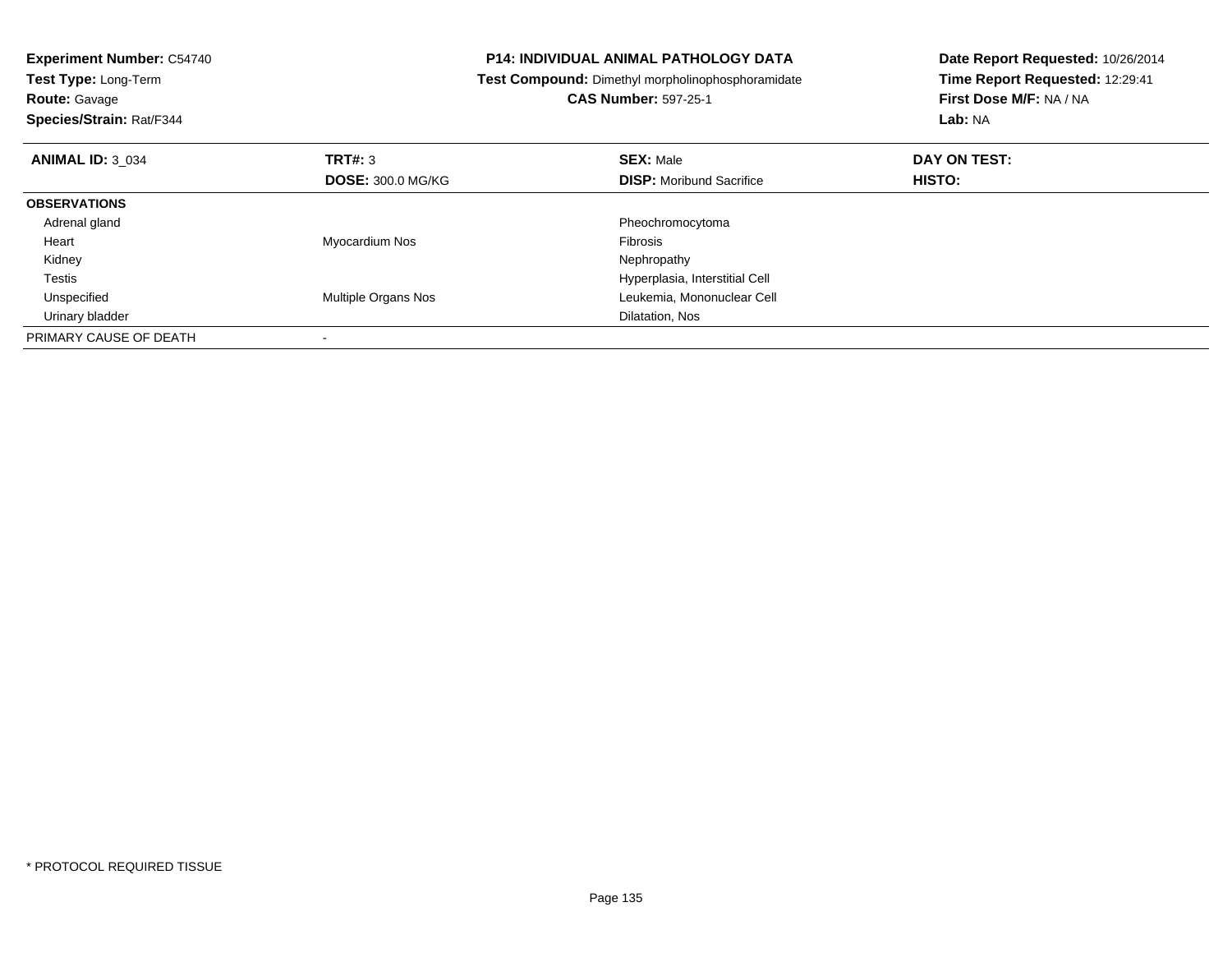**Route:** Gavage

**Species/Strain:** Rat/F344

# **P14: INDIVIDUAL ANIMAL PATHOLOGY DATA**

**Test Compound:** Dimethyl morpholinophosphoramidate

**CAS Number:** 597-25-1

| <b>ANIMAL ID: 3_035</b> | <b>TRT#: 3</b>              | <b>SEX: Male</b>                | DAY ON TEST: |  |
|-------------------------|-----------------------------|---------------------------------|--------------|--|
|                         | <b>DOSE: 300.0 MG/KG</b>    | <b>DISP: Terminal Sacrifice</b> | HISTO:       |  |
| <b>OBSERVATIONS</b>     |                             |                                 |              |  |
| Blood vessel            | <b>Pulmonary Artery Nos</b> | Mineralization                  |              |  |
| Bone                    | Cartilage, Nos              | Necrosis, Nos                   |              |  |
| Heart                   | Myocardium Nos              | Fibrosis                        |              |  |
| Kidney                  |                             | Nephropathy                     |              |  |
| Liver                   |                             | Angiectasis                     |              |  |
|                         |                             | Fibrosis, Cholangio             |              |  |
|                         | <b>Bile Duct</b>            | Hyperplasia, Nos                |              |  |
| Lung                    |                             | Hemorrhage                      |              |  |
| Lymph node              | Mandibular Lymph Node       | Degeneration, Cystic            |              |  |
|                         | Mesenteric Lymph Node       | Degeneration, Cystic            |              |  |
| Mammary gland           |                             | Fibroadenoma                    |              |  |
| Pancreas                |                             | Acinar-Cell Adenoma             |              |  |
| Pituitary gland         | Intermedia                  | Adenoma, Nos                    |              |  |
| Prostate                |                             | Hyperplasia, Epithelial         |              |  |
|                         |                             | Inflammation, Chronic           |              |  |
| Testis                  |                             | Interstitial-Cell Tumor         |              |  |
|                         |                             | Mineralization                  |              |  |
| Unspecified             | Back                        | Fibroma                         |              |  |
|                         | Multiple Organs Nos         | Leukemia, Mononuclear Cell      |              |  |
| PRIMARY CAUSE OF DEATH  | $\overline{\phantom{a}}$    |                                 |              |  |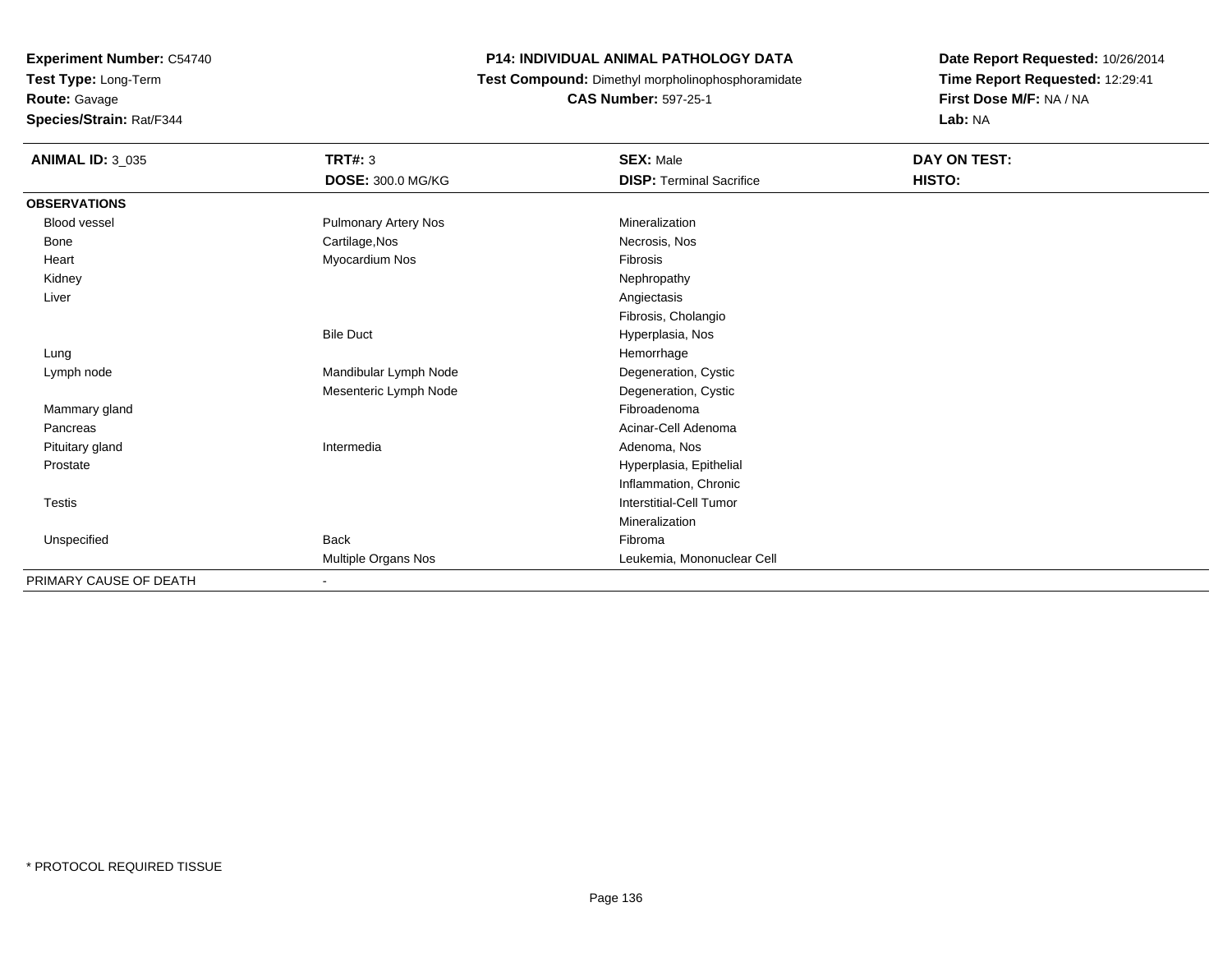-

**Test Type:** Long-Term**Route:** Gavage

**Species/Strain:** Rat/F344

# **P14: INDIVIDUAL ANIMAL PATHOLOGY DATA**

**Test Compound:** Dimethyl morpholinophosphoramidate

**CAS Number:** 597-25-1

| <b>ANIMAL ID: 3 036</b> | TRT#: 3                   | <b>SEX: Male</b>                | DAY ON TEST: |  |
|-------------------------|---------------------------|---------------------------------|--------------|--|
|                         | <b>DOSE: 300.0 MG/KG</b>  | <b>DISP:</b> Moribund Sacrifice | HISTO:       |  |
| <b>OBSERVATIONS</b>     |                           |                                 |              |  |
| Heart                   | Myocardium Nos            | Degeneration, Nos               |              |  |
| Kidney                  |                           | Nephropathy                     |              |  |
| Liver                   |                           | Fibrosis, Cholangio             |              |  |
|                         | <b>Bile Duct</b>          | Hyperplasia, Nos                |              |  |
| Pituitary gland         | <b>Anterior Pituitary</b> | Adenoma, Nos                    |              |  |
| <b>Testis</b>           |                           | Hyperplasia, Interstitial Cell  |              |  |
|                         |                           | Interstitial-Cell Tumor         |              |  |
|                         |                           | Mineralization                  |              |  |
| PRIMARY CAUSE OF DEATH  |                           |                                 |              |  |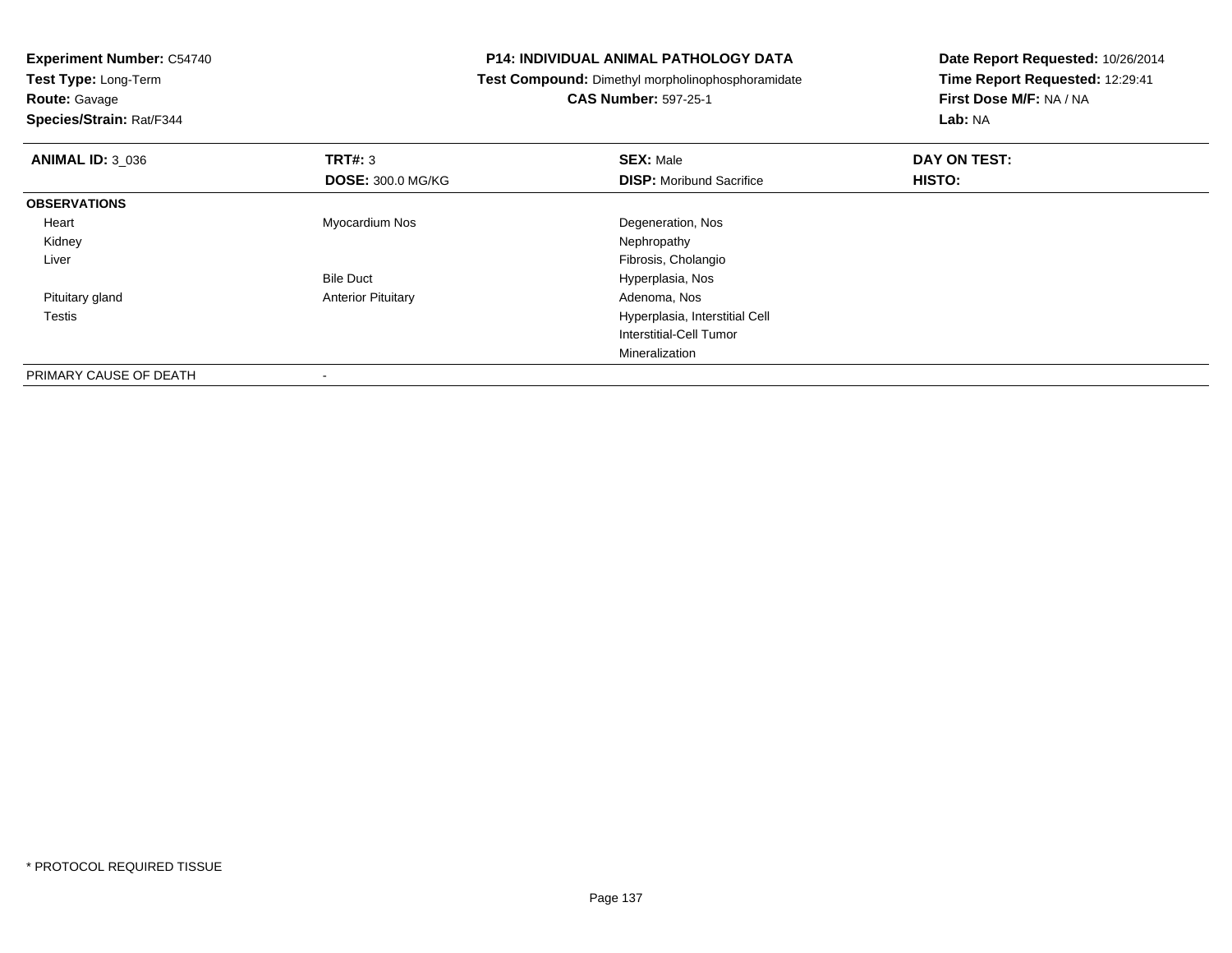**Route:** Gavage

**Species/Strain:** Rat/F344

# **P14: INDIVIDUAL ANIMAL PATHOLOGY DATA**

**Test Compound:** Dimethyl morpholinophosphoramidate

**CAS Number:** 597-25-1

| <b>ANIMAL ID: 3 037</b> | TRT#: 3                     | <b>SEX: Male</b>                      | DAY ON TEST: |  |
|-------------------------|-----------------------------|---------------------------------------|--------------|--|
|                         | <b>DOSE: 300.0 MG/KG</b>    | <b>DISP: Terminal Sacrifice</b>       | HISTO:       |  |
| <b>OBSERVATIONS</b>     |                             |                                       |              |  |
| Blood vessel            | <b>Pulmonary Artery Nos</b> | Mineralization                        |              |  |
| Bone                    | Cartilage, Nos              | Necrosis, Nos                         |              |  |
| Heart                   | Myocardium Nos              | Fibrosis                              |              |  |
| Kidney                  |                             | Nephropathy                           |              |  |
| Liver                   |                             | Angiectasis                           |              |  |
|                         | <b>Bile Duct</b>            | Hyperplasia, Nos                      |              |  |
| Testis                  |                             | Interstitial-Cell Tumor               |              |  |
| Thymus                  |                             | <b>Persistent Embryonic Structure</b> |              |  |
| Thyroid                 |                             | Follicular-Cell Adenoma               |              |  |
| Unspecified             | Multiple Organs Nos         | Leukemia, Mononuclear Cell            |              |  |
| PRIMARY CAUSE OF DEATH  |                             |                                       |              |  |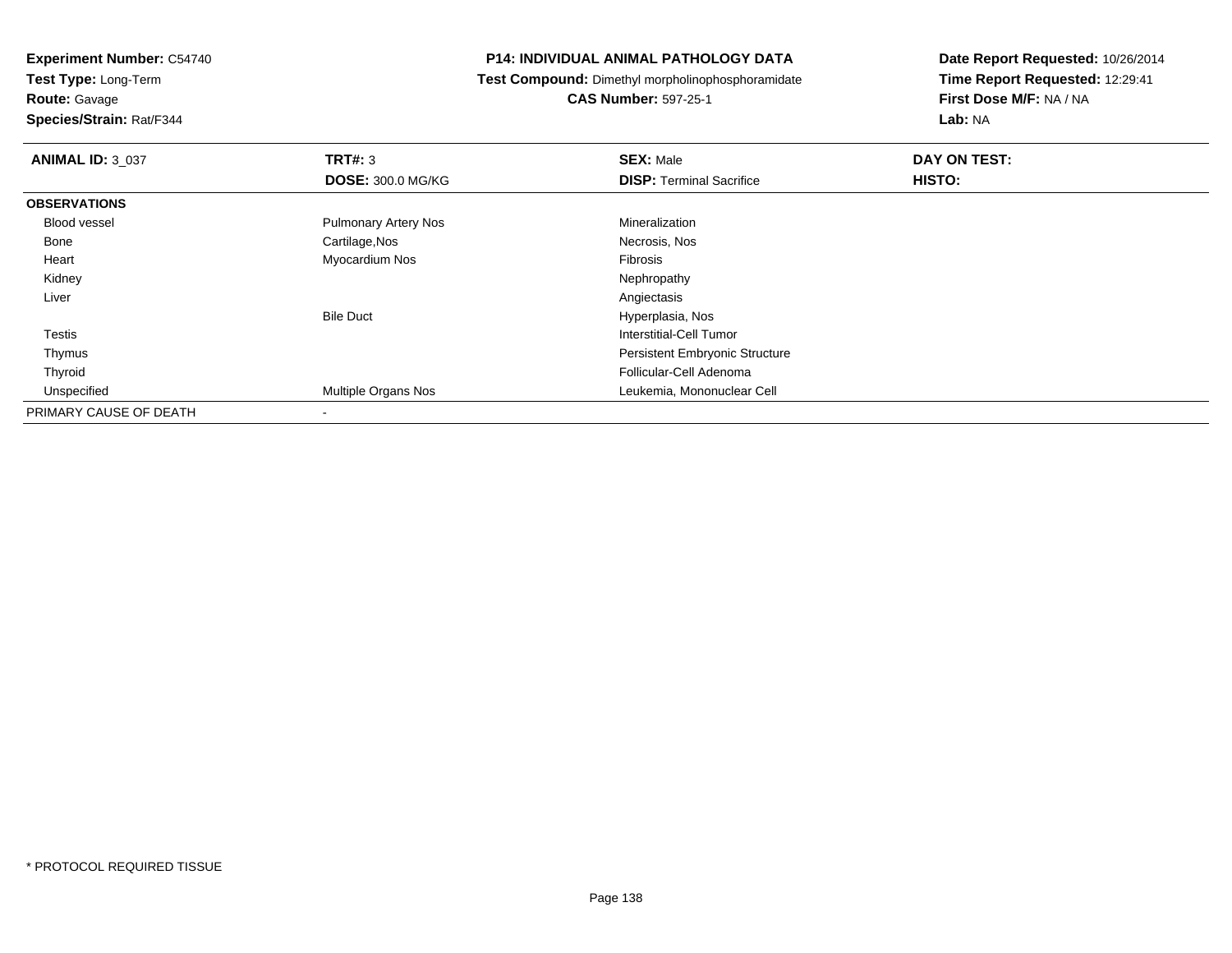**Route:** Gavage

**Species/Strain:** Rat/F344

# **P14: INDIVIDUAL ANIMAL PATHOLOGY DATA**

**Test Compound:** Dimethyl morpholinophosphoramidate

**CAS Number:** 597-25-1

| <b>ANIMAL ID: 3_038</b> | TRT#: 3                     | <b>SEX: Male</b>                | DAY ON TEST: |  |
|-------------------------|-----------------------------|---------------------------------|--------------|--|
|                         | <b>DOSE: 300.0 MG/KG</b>    | <b>DISP: Terminal Sacrifice</b> | HISTO:       |  |
| <b>OBSERVATIONS</b>     |                             |                                 |              |  |
| <b>Blood vessel</b>     | <b>Pulmonary Artery Nos</b> | Mineralization                  |              |  |
| Bone                    | Cartilage, Nos              | Necrosis, Nos                   |              |  |
| Heart                   | Myocardium Nos              | Fibrosis                        |              |  |
| Kidney                  |                             | Hemorrhage                      |              |  |
|                         |                             | Nephropathy                     |              |  |
| Liver                   | <b>Bile Duct</b>            | Hyperplasia, Nos                |              |  |
| Prostate                |                             | Hyperplasia, Epithelial         |              |  |
| Skin                    | <b>Back</b>                 | Trichoepithelioma               |              |  |
| <b>Testis</b>           |                             | Interstitial-Cell Tumor         |              |  |
|                         |                             | Mineralization                  |              |  |
| PRIMARY CAUSE OF DEATH  | -                           |                                 |              |  |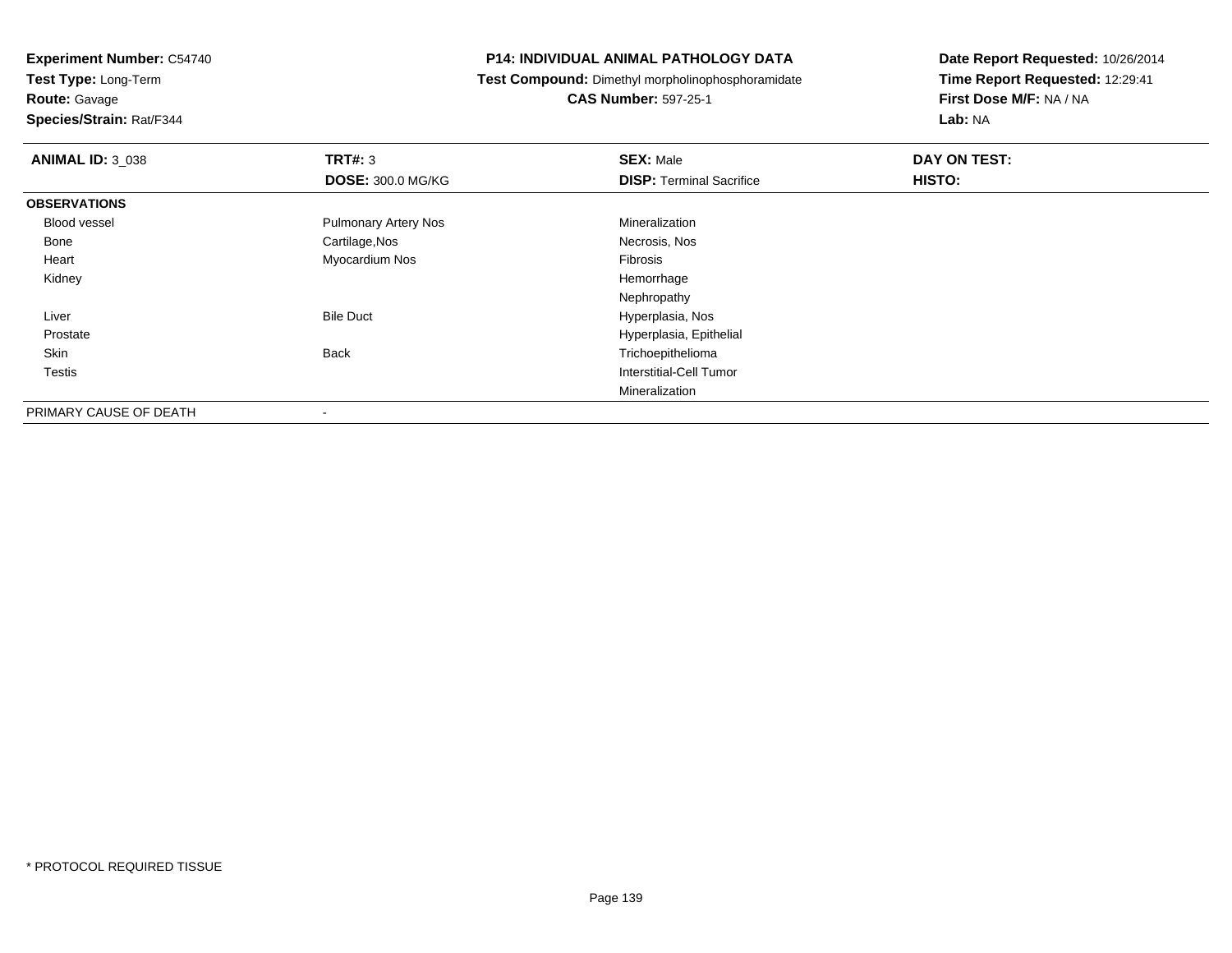| <b>Experiment Number: C54740</b><br>Test Type: Long-Term<br><b>Route: Gavage</b><br>Species/Strain: Rat/F344 |                          | <b>P14: INDIVIDUAL ANIMAL PATHOLOGY DATA</b><br>Test Compound: Dimethyl morpholinophosphoramidate<br><b>CAS Number: 597-25-1</b> | Date Report Requested: 10/26/2014<br>Time Report Requested: 12:29:41<br>First Dose M/F: NA / NA<br>Lab: NA |
|--------------------------------------------------------------------------------------------------------------|--------------------------|----------------------------------------------------------------------------------------------------------------------------------|------------------------------------------------------------------------------------------------------------|
| <b>ANIMAL ID: 3_039</b>                                                                                      | TRT#: 3                  | <b>SEX: Male</b>                                                                                                                 | DAY ON TEST:                                                                                               |
|                                                                                                              | <b>DOSE: 300.0 MG/KG</b> | <b>DISP:</b> Natural Death                                                                                                       | HISTO:                                                                                                     |
| <b>OBSERVATIONS</b>                                                                                          |                          |                                                                                                                                  |                                                                                                            |
| Heart                                                                                                        | Myocardium Nos           | <b>Fibrosis</b>                                                                                                                  |                                                                                                            |
| Kidney                                                                                                       |                          | Nephropathy                                                                                                                      |                                                                                                            |
| Lung                                                                                                         |                          | Hemorrhage                                                                                                                       |                                                                                                            |
|                                                                                                              |                          | Inflammation, Suppurative                                                                                                        |                                                                                                            |
| Testis                                                                                                       |                          | Hyperplasia, Interstitial Cell                                                                                                   |                                                                                                            |
| PRIMARY CAUSE OF DEATH                                                                                       |                          |                                                                                                                                  |                                                                                                            |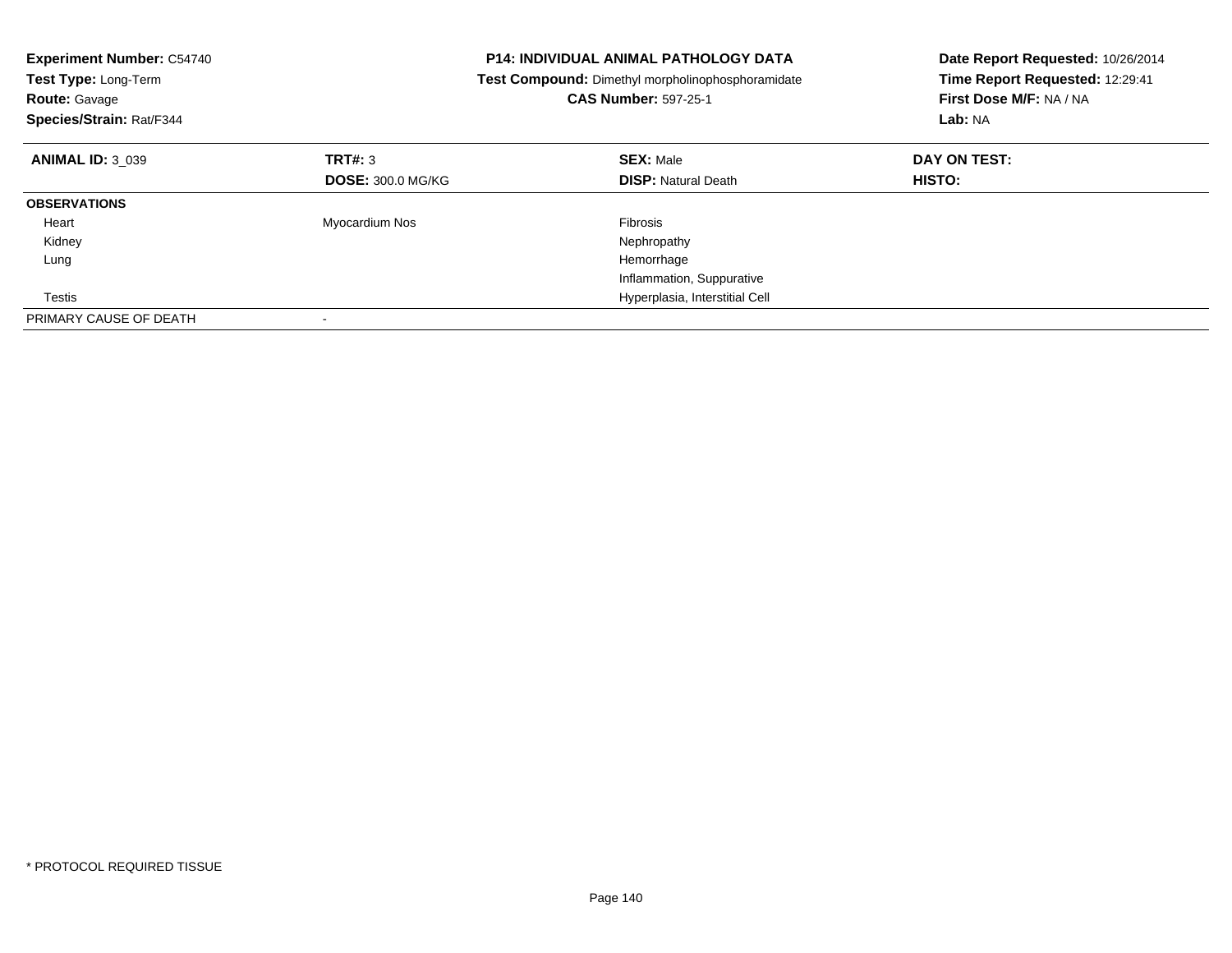**Route:** Gavage

**Species/Strain:** Rat/F344

# **P14: INDIVIDUAL ANIMAL PATHOLOGY DATA**

**Test Compound:** Dimethyl morpholinophosphoramidate

**CAS Number:** 597-25-1

| <b>ANIMAL ID: 3_040</b> | TRT#: 3                     | <b>SEX: Male</b>                      | DAY ON TEST: |  |
|-------------------------|-----------------------------|---------------------------------------|--------------|--|
|                         | <b>DOSE: 300.0 MG/KG</b>    | <b>DISP: Terminal Sacrifice</b>       | HISTO:       |  |
| <b>OBSERVATIONS</b>     |                             |                                       |              |  |
| <b>Blood vessel</b>     | <b>Pulmonary Artery Nos</b> | Mineralization                        |              |  |
| Bone                    | Cartilage, Nos              | Necrosis, Nos                         |              |  |
| Heart                   | Myocardium Nos              | Fibrosis                              |              |  |
| Kidney                  |                             | Nephropathy                           |              |  |
| Liver                   |                             | Fibrosis, Cholangio                   |              |  |
|                         | <b>Bile Duct</b>            | Hyperplasia, Nos                      |              |  |
| Pituitary gland         | <b>Anterior Pituitary</b>   | <b>Focal Cellular Change</b>          |              |  |
| Testis                  |                             | Interstitial-Cell Tumor               |              |  |
| Thymus                  |                             | <b>Persistent Embryonic Structure</b> |              |  |
| Thyroid                 |                             | Follicular-Cell Adenoma               |              |  |
| PRIMARY CAUSE OF DEATH  |                             |                                       |              |  |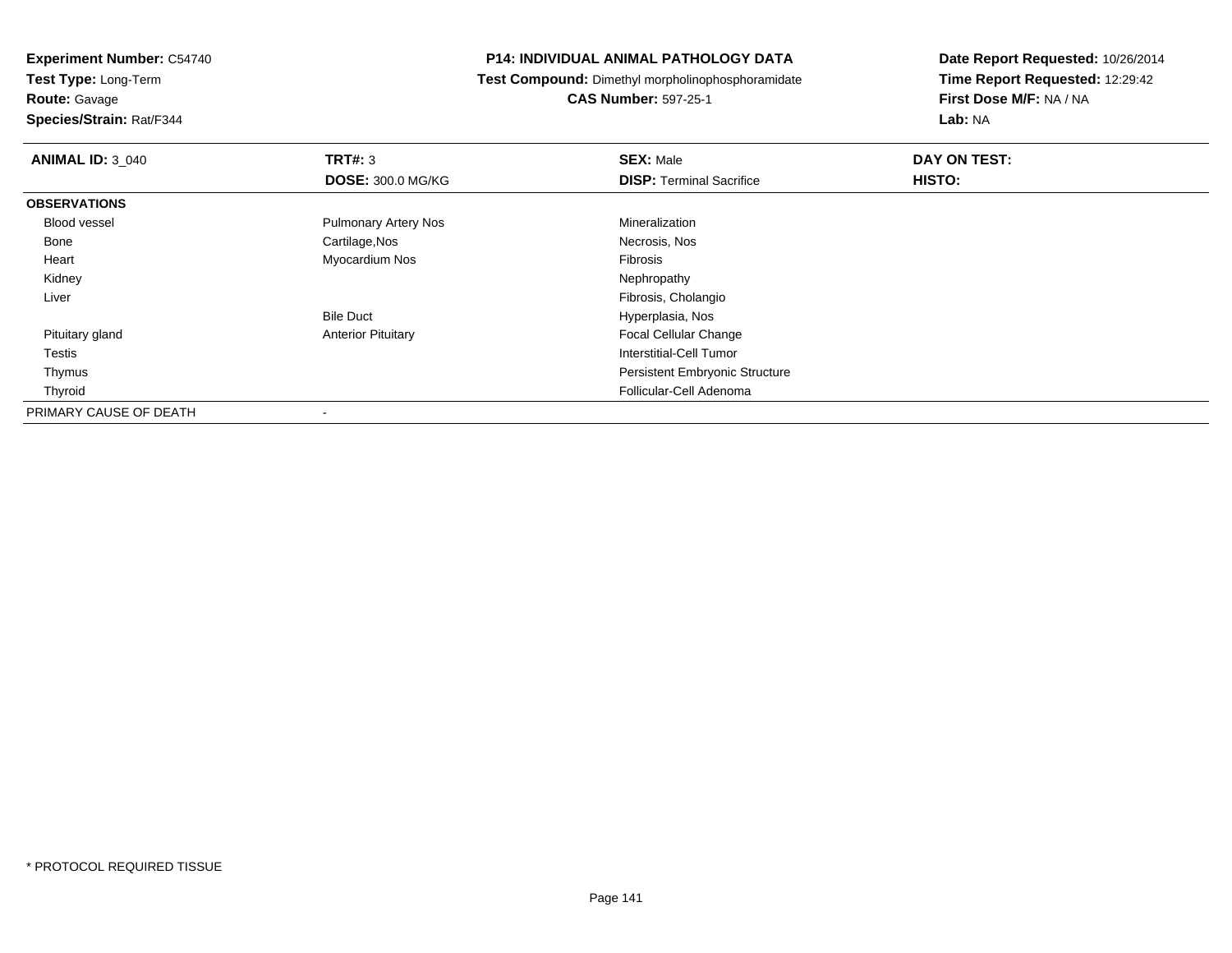**Test Type:** Long-Term

**Route:** Gavage

**Species/Strain:** Rat/F344

# **P14: INDIVIDUAL ANIMAL PATHOLOGY DATA**

**Test Compound:** Dimethyl morpholinophosphoramidate

**CAS Number:** 597-25-1

| <b>ANIMAL ID: 3_041</b> | <b>TRT#: 3</b>              | <b>SEX: Male</b>                      | DAY ON TEST:  |
|-------------------------|-----------------------------|---------------------------------------|---------------|
|                         | <b>DOSE: 300.0 MG/KG</b>    | <b>DISP: Terminal Sacrifice</b>       | <b>HISTO:</b> |
| <b>OBSERVATIONS</b>     |                             |                                       |               |
| Adrenal gland           |                             | Pheochromocytoma                      |               |
| Blood vessel            | <b>Pulmonary Artery Nos</b> | Mineralization                        |               |
| Eye                     |                             | Cataract                              |               |
|                         | Retina                      | Degeneration, Nos                     |               |
|                         | Sclera                      | Mineralization                        |               |
| Heart                   | Myocardium Nos              | Fibrosis                              |               |
| Kidney                  |                             | Nephropathy                           |               |
| Liver                   |                             | Fibrosis, Cholangio                   |               |
|                         | <b>Bile Duct</b>            | Hyperplasia, Nos                      |               |
| Pancreas                | Acinus                      | Atrophy, Nos                          |               |
| Skin                    | Chest                       | Fibroma                               |               |
| Testis                  |                             | Interstitial-Cell Tumor               |               |
|                         |                             | Mineralization                        |               |
| Thymus                  |                             | <b>Persistent Embryonic Structure</b> |               |
| PRIMARY CAUSE OF DEATH  | $\overline{\phantom{a}}$    |                                       |               |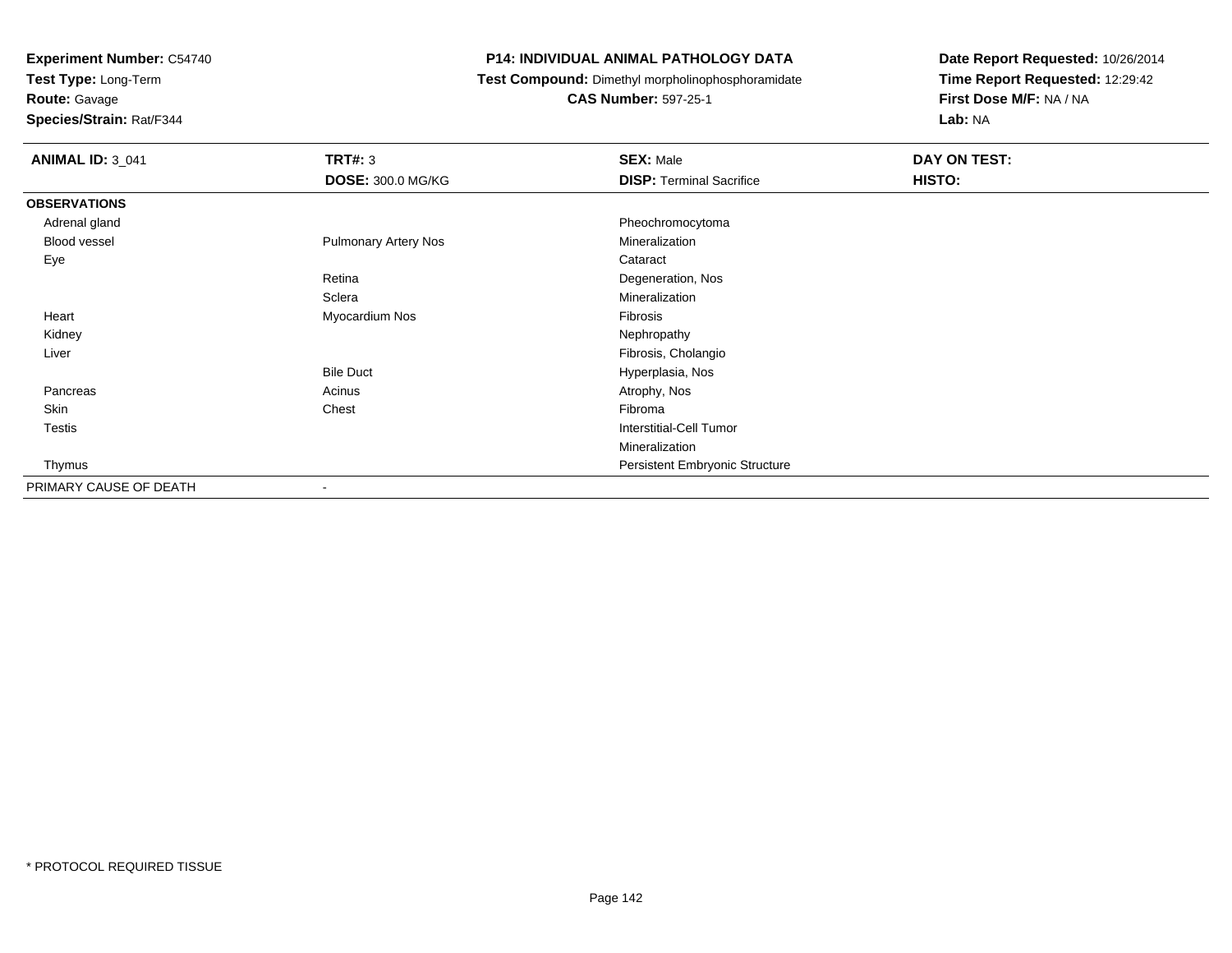**Route:** Gavage

**Species/Strain:** Rat/F344

# **P14: INDIVIDUAL ANIMAL PATHOLOGY DATA**

**Test Compound:** Dimethyl morpholinophosphoramidate

**CAS Number:** 597-25-1

| <b>ANIMAL ID: 3_042</b> | TRT#: 3                     | <b>SEX: Male</b>                | DAY ON TEST: |
|-------------------------|-----------------------------|---------------------------------|--------------|
|                         | <b>DOSE: 300.0 MG/KG</b>    | <b>DISP:</b> Moribund Sacrifice | HISTO:       |
| <b>OBSERVATIONS</b>     |                             |                                 |              |
| <b>Blood vessel</b>     | <b>Pulmonary Artery Nos</b> | Mineralization                  |              |
| Heart                   | Myocardium Nos              | Fibrosis                        |              |
| Kidney                  |                             | Nephropathy                     |              |
| Liver                   |                             | Fibrosis, Cholangio             |              |
|                         | <b>Bile Duct</b>            | Hyperplasia, Nos                |              |
| Lymph node              | Mediastinal Lymph Node      | Hemosiderosis                   |              |
| Testis                  |                             | Hypospermatogenesis             |              |
|                         |                             | Interstitial-Cell Tumor         |              |
|                         |                             | Mesothelioma, Nos               |              |
| Unspecified             | <b>Multiple Organs Nos</b>  | Leukemia, Mononuclear Cell      |              |
| Zymbal gland            |                             | Carcinoma, Nos                  |              |
| PRIMARY CAUSE OF DEATH  |                             |                                 |              |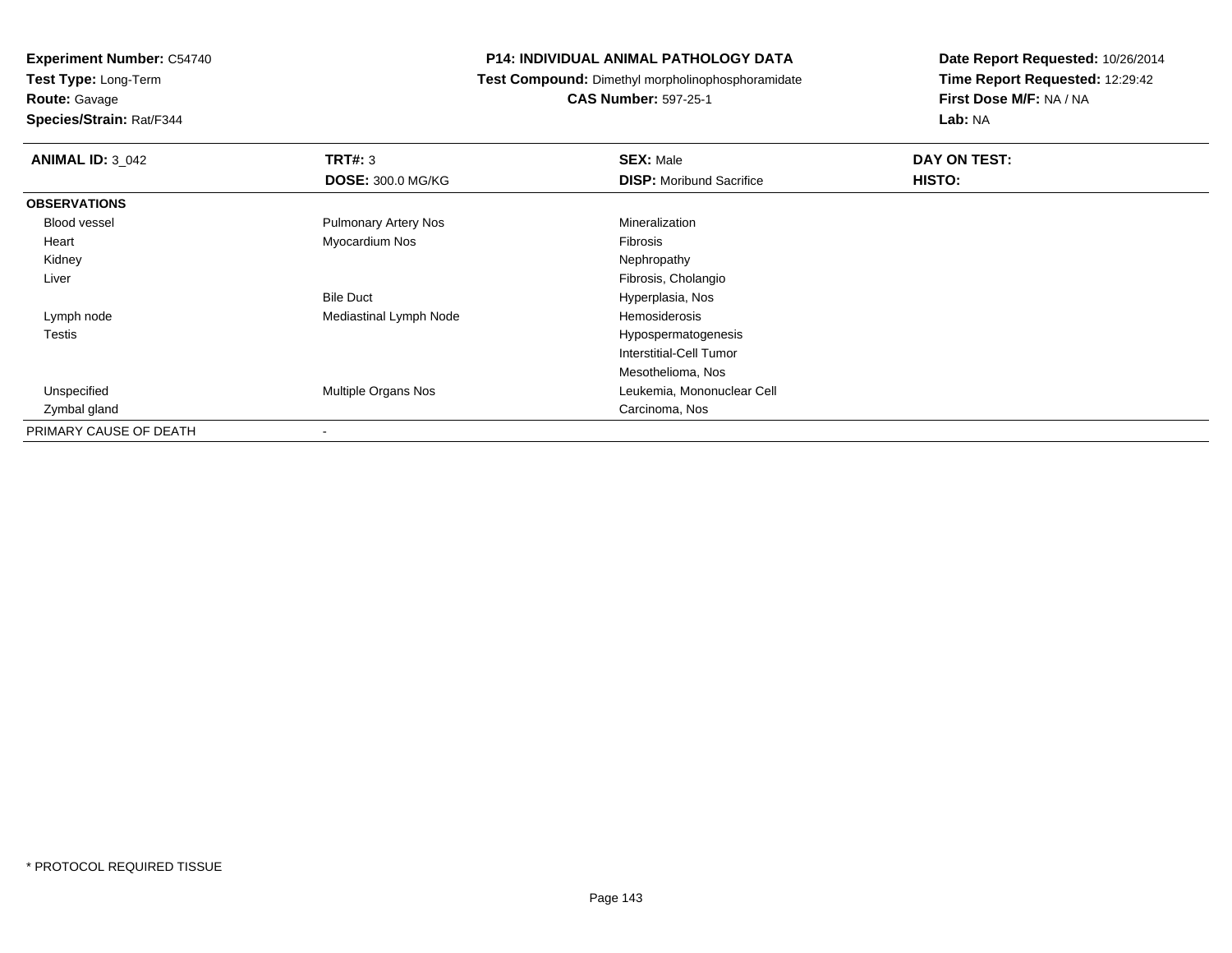| <b>Experiment Number: C54740</b><br>Test Type: Long-Term |                          | <b>P14: INDIVIDUAL ANIMAL PATHOLOGY DATA</b>             | Date Report Requested: 10/26/2014 |
|----------------------------------------------------------|--------------------------|----------------------------------------------------------|-----------------------------------|
|                                                          |                          | <b>Test Compound:</b> Dimethyl morpholinophosphoramidate | Time Report Requested: 12:29:42   |
| <b>Route: Gavage</b>                                     |                          | <b>CAS Number: 597-25-1</b>                              | First Dose M/F: NA / NA           |
| Species/Strain: Rat/F344                                 |                          |                                                          | <b>Lab: NA</b>                    |
| <b>ANIMAL ID: 3 043</b>                                  | TRT#: 3                  | <b>SEX: Male</b>                                         | DAY ON TEST:                      |
|                                                          | <b>DOSE: 300.0 MG/KG</b> | <b>DISP:</b> Terminal Sacrifice                          | <b>HISTO:</b>                     |
| <b>OBSERVATIONS</b>                                      |                          |                                                          |                                   |
| Adrenal gland                                            | Medulla                  | Hyperplasia, Focal                                       |                                   |
| Eye                                                      |                          | Cataract                                                 |                                   |
|                                                          | Retina                   | Degeneration, Nos                                        |                                   |
| Heart                                                    | Myocardium Nos           | <b>Fibrosis</b>                                          |                                   |
| Preputial gland                                          |                          | Adenoma, Nos                                             |                                   |
| Thymus                                                   |                          | <b>Persistent Embryonic Structure</b>                    |                                   |
| Thyroid                                                  |                          | C-Cell Adenoma                                           |                                   |
| PRIMARY CAUSE OF DEATH                                   |                          |                                                          |                                   |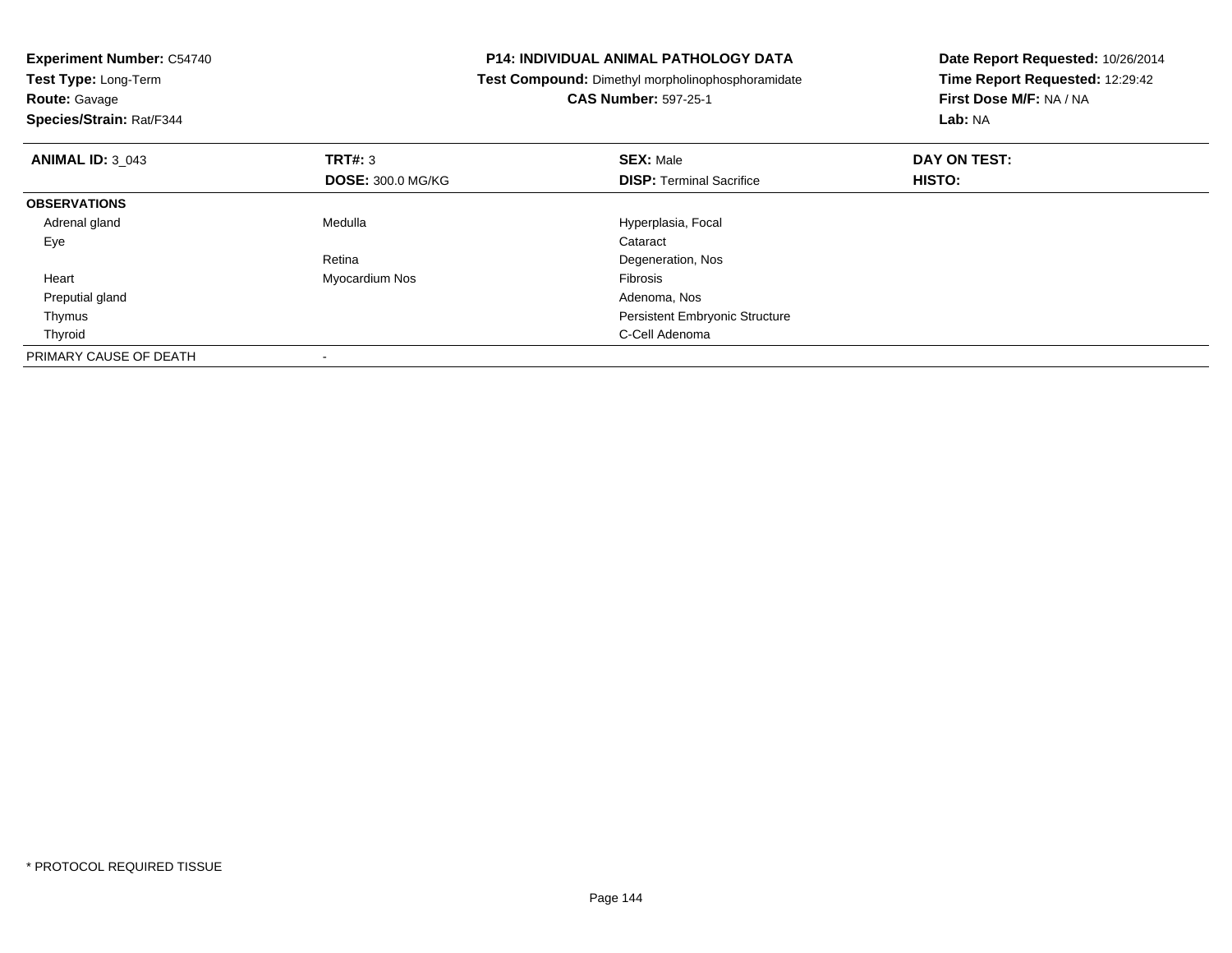**Test Type:** Long-Term

**Route:** Gavage

**Species/Strain:** Rat/F344

#### **P14: INDIVIDUAL ANIMAL PATHOLOGY DATA**

**Test Compound:** Dimethyl morpholinophosphoramidate

**CAS Number:** 597-25-1

| <b>ANIMAL ID: 3_044</b> | <b>TRT#: 3</b><br><b>DOSE: 300.0 MG/KG</b> | <b>SEX: Male</b><br><b>DISP: Terminal Sacrifice</b> | DAY ON TEST:<br>HISTO: |
|-------------------------|--------------------------------------------|-----------------------------------------------------|------------------------|
|                         |                                            |                                                     |                        |
| <b>OBSERVATIONS</b>     |                                            |                                                     |                        |
| Blood vessel            | <b>Pulmonary Artery Nos</b>                | Mineralization                                      |                        |
| Bone                    | Cartilage, Nos                             | Necrosis, Nos                                       |                        |
| Eye                     |                                            | Cataract                                            |                        |
|                         | Retina                                     | Degeneration, Nos                                   |                        |
| Heart                   | Myocardium Nos                             | Fibrosis                                            |                        |
| Kidney                  | Papilla                                    | Mineralization                                      |                        |
|                         |                                            | Nephropathy                                         |                        |
| Liver                   |                                            | Cytoplasmic Change, Eosinophilic                    |                        |
|                         |                                            | Fibrosis, Cholangio                                 |                        |
|                         | <b>Bile Duct</b>                           | Hyperplasia, Nos                                    |                        |
| Pancreas                | Islets                                     | Islet-Cell Carcinoma                                |                        |
| Pituitary gland         | <b>Anterior Pituitary</b>                  | Adenoma, Nos                                        |                        |
| Testis                  |                                            | <b>Interstitial-Cell Tumor</b>                      |                        |
| PRIMARY CAUSE OF DEATH  |                                            |                                                     |                        |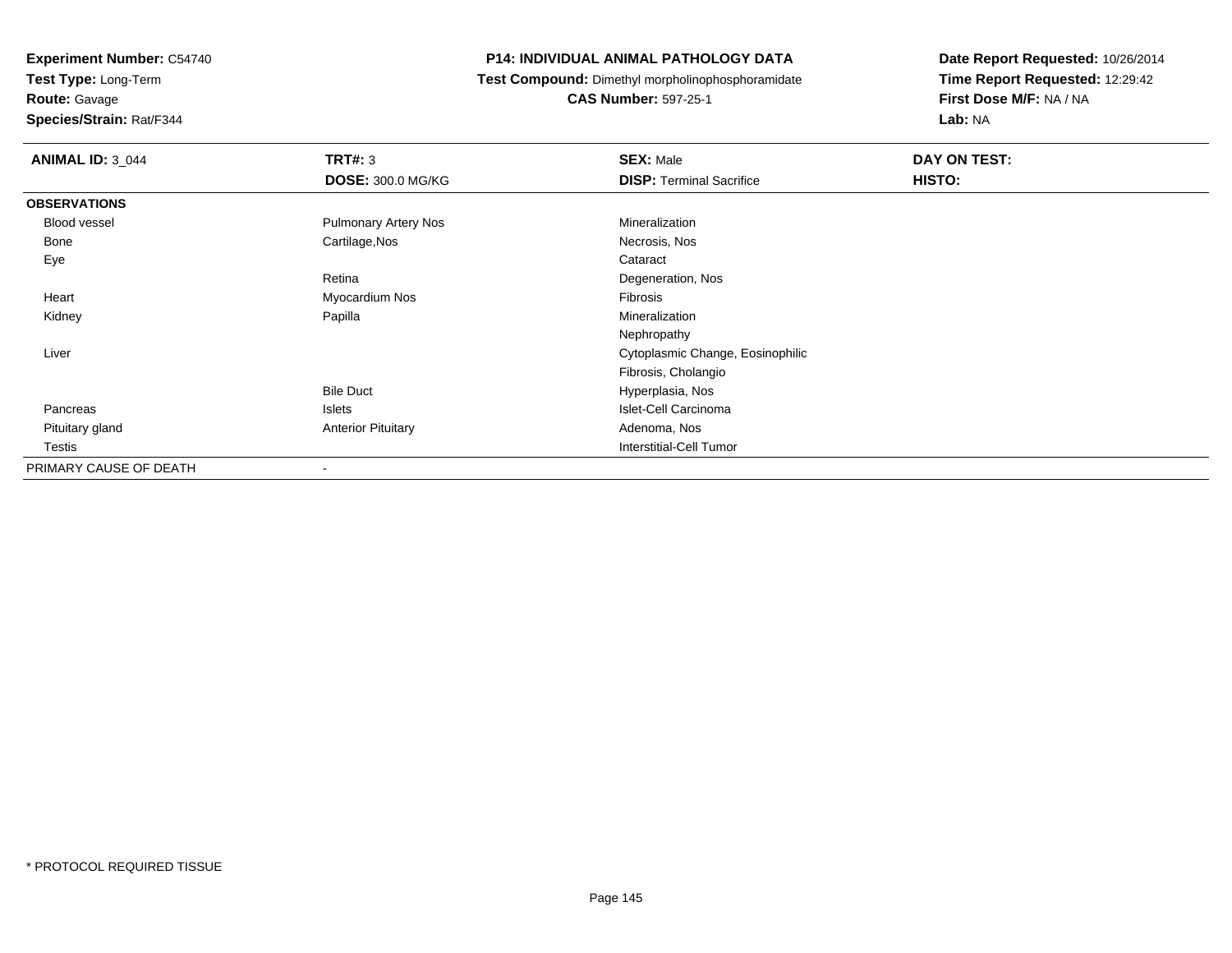**Test Type:** Long-Term

# **Route:** Gavage

**Species/Strain:** Rat/F344

#### **P14: INDIVIDUAL ANIMAL PATHOLOGY DATA**

### **Test Compound:** Dimethyl morpholinophosphoramidate

### **CAS Number:** 597-25-1

| <b>ANIMAL ID: 3 045</b> | TRT#: 3                  | <b>SEX: Male</b>                | DAY ON TEST: |
|-------------------------|--------------------------|---------------------------------|--------------|
|                         | <b>DOSE: 300.0 MG/KG</b> | <b>DISP: Terminal Sacrifice</b> | HISTO:       |
| <b>OBSERVATIONS</b>     |                          |                                 |              |
| Adrenal gland           |                          | Pheochromocytoma                |              |
| <b>Blood vessel</b>     | Ascending Aorta          | Inflammation, Chronic           |              |
| Kidney                  |                          | Nephropathy                     |              |
| Liver                   |                          | Fibrosis, Cholangio             |              |
|                         | <b>Bile Duct</b>         | Hyperplasia, Nos                |              |
|                         |                          | Neoplastic Nodule               |              |
| Lung                    |                          | Hemorrhage                      |              |
| Skin                    | Abdomen                  | Adnexal Adenoma                 |              |
| <b>Testis</b>           |                          | Interstitial-Cell Tumor         |              |
|                         |                          | Mineralization                  |              |
| Thymus                  |                          | Persistent Embryonic Structure  |              |
| PRIMARY CAUSE OF DEATH  | $\overline{\phantom{a}}$ |                                 |              |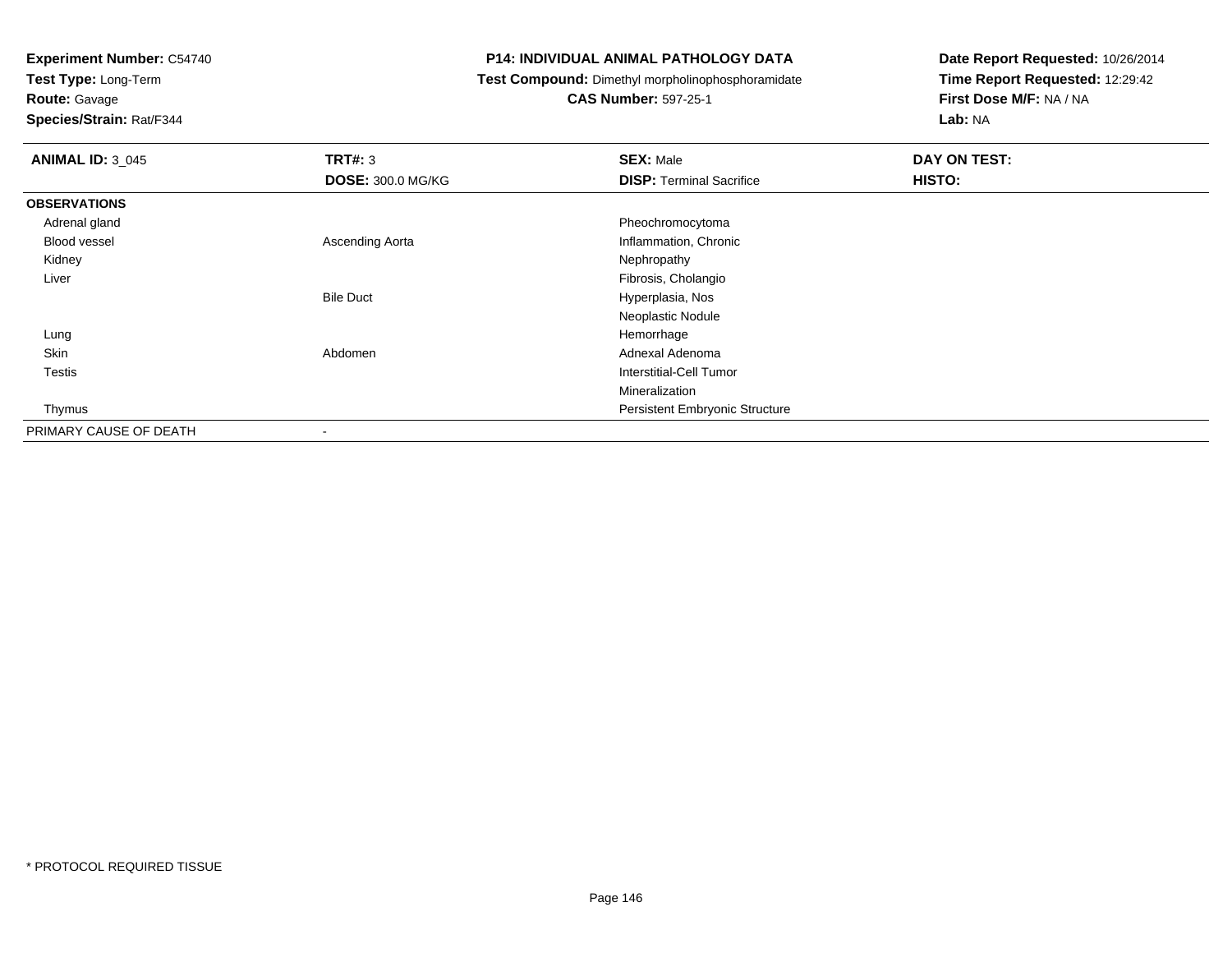**Test Type:** Long-Term

## **Route:** Gavage

**Species/Strain:** Rat/F344

#### **P14: INDIVIDUAL ANIMAL PATHOLOGY DATA**

**Test Compound:** Dimethyl morpholinophosphoramidate

### **CAS Number:** 597-25-1

| <b>ANIMAL ID: 3 046</b> | TRT#: 3                  | <b>SEX: Male</b>                      | <b>DAY ON TEST:</b> |  |
|-------------------------|--------------------------|---------------------------------------|---------------------|--|
|                         | <b>DOSE: 300.0 MG/KG</b> | <b>DISP: Terminal Sacrifice</b>       | HISTO:              |  |
| <b>OBSERVATIONS</b>     |                          |                                       |                     |  |
| Adrenal gland           |                          | Pheochromocytoma                      |                     |  |
| Bone                    | Cartilage, Nos           | Necrosis, Nos                         |                     |  |
| Heart                   | Myocardium Nos           | Fibrosis                              |                     |  |
| Kidney                  |                          | Nephropathy                           |                     |  |
| Liver                   |                          | Cytoplasmic Change, Ground-Glass      |                     |  |
|                         |                          | Fibrosis, Cholangio                   |                     |  |
|                         | <b>Bile Duct</b>         | Hyperplasia, Nos                      |                     |  |
| <b>Testis</b>           |                          | Interstitial-Cell Tumor               |                     |  |
| Thymus                  |                          | <b>Persistent Embryonic Structure</b> |                     |  |
| PRIMARY CAUSE OF DEATH  |                          |                                       |                     |  |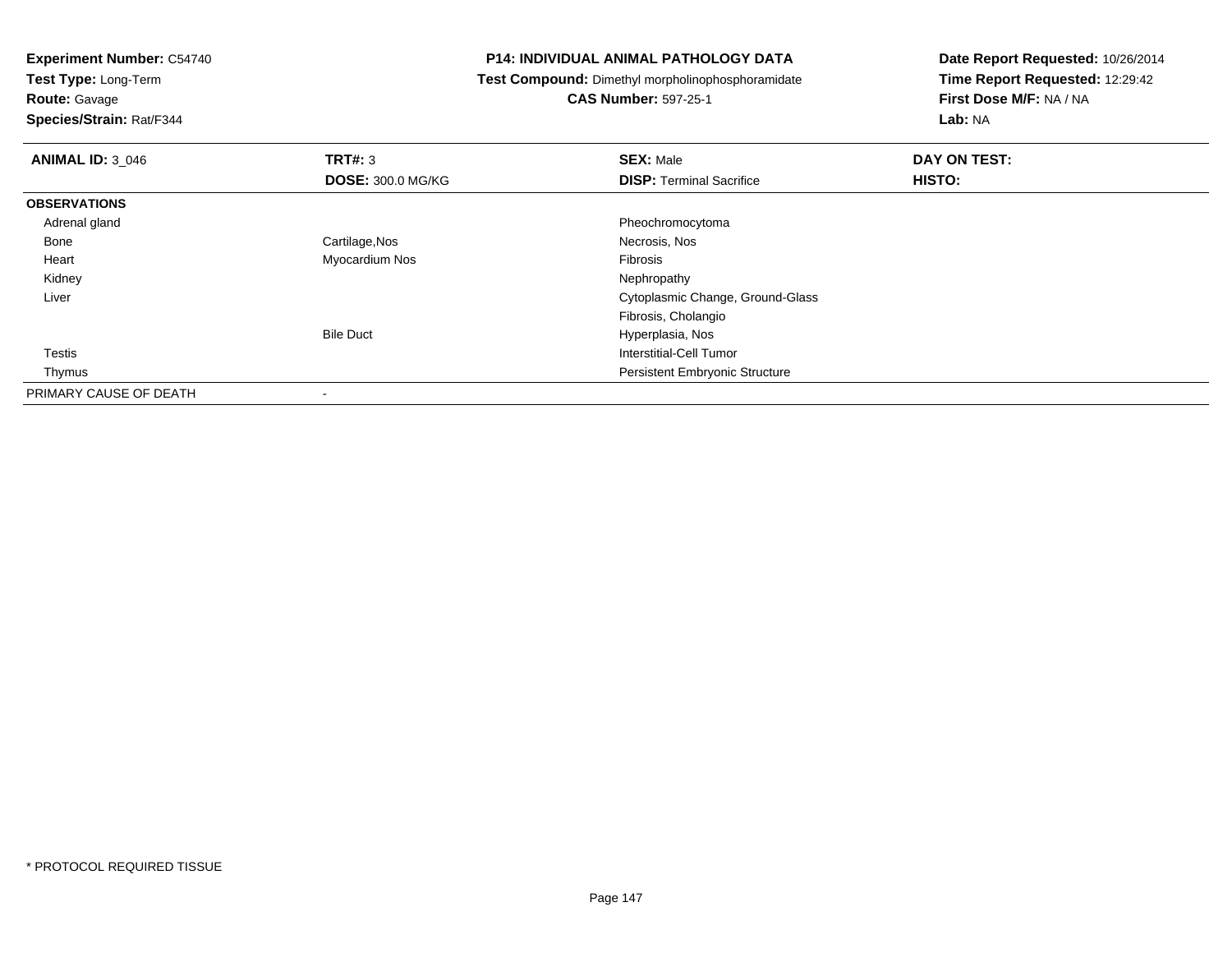**Test Type:** Long-Term

**Route:** Gavage

**Species/Strain:** Rat/F344

#### **P14: INDIVIDUAL ANIMAL PATHOLOGY DATA**

**Test Compound:** Dimethyl morpholinophosphoramidate

**CAS Number:** 597-25-1

| <b>ANIMAL ID: 3_047</b> | <b>TRT#: 3</b>           | <b>SEX: Male</b>                 | DAY ON TEST: |
|-------------------------|--------------------------|----------------------------------|--------------|
|                         | <b>DOSE: 300.0 MG/KG</b> | <b>DISP: Terminal Sacrifice</b>  | HISTO:       |
| <b>OBSERVATIONS</b>     |                          |                                  |              |
| Adrenal gland           |                          | Pheochromocytoma                 |              |
| Kidney                  |                          | Hemorrhage                       |              |
|                         |                          | Nephropathy                      |              |
| Liver                   |                          | Cytoplasmic Change, Ground-Glass |              |
|                         |                          | Fibrosis, Cholangio              |              |
|                         | <b>Bile Duct</b>         | Hyperplasia, Nos                 |              |
|                         |                          | Inflammation, Multifocal         |              |
| Lung                    |                          | Inflammation, Interstitial       |              |
|                         |                          | Perivascular Cuffing             |              |
| Preputial gland         |                          | Adenoma, Nos                     |              |
| Testis                  |                          | Hyperplasia, Interstitial Cell   |              |
|                         |                          | <b>Interstitial-Cell Tumor</b>   |              |
| Thymus                  |                          | Ectopia                          |              |
|                         |                          | Persistent Embryonic Structure   |              |
| Thyroid                 |                          | <b>Cystic Follicles</b>          |              |
| Unspecified             | Groin                    | Fibroma                          |              |
| PRIMARY CAUSE OF DEATH  | $\overline{\phantom{a}}$ |                                  |              |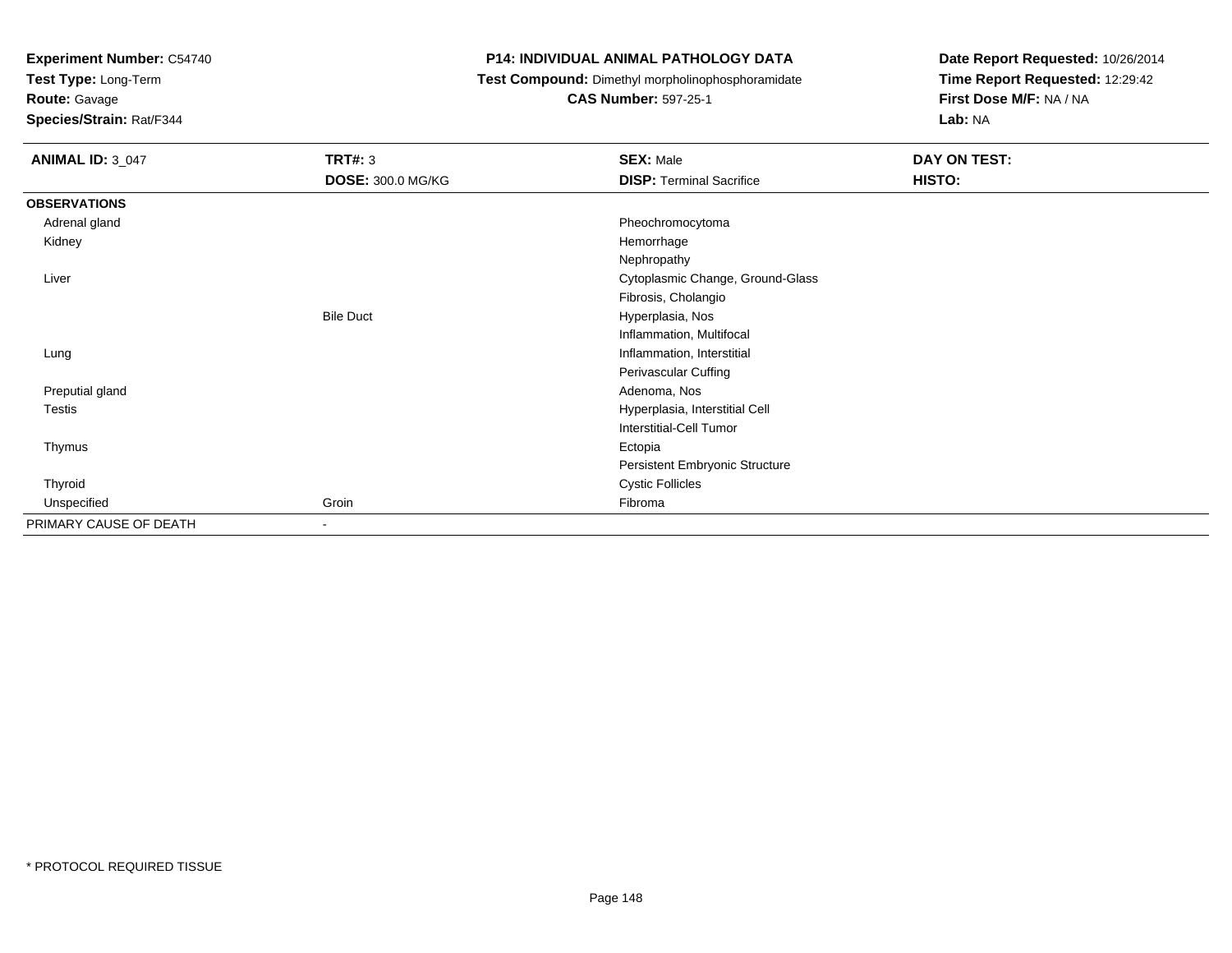| <b>Experiment Number: C54740</b> | <b>P14: INDIVIDUAL ANIMAL PATHOLOGY DATA</b> |                                                   | Date Report Requested: 10/26/2014 |
|----------------------------------|----------------------------------------------|---------------------------------------------------|-----------------------------------|
| Test Type: Long-Term             |                                              | Test Compound: Dimethyl morpholinophosphoramidate | Time Report Requested: 12:29:42   |
| <b>Route: Gavage</b>             |                                              | <b>CAS Number: 597-25-1</b>                       | First Dose M/F: NA / NA           |
| Species/Strain: Rat/F344         |                                              |                                                   | Lab: NA                           |
| <b>ANIMAL ID: 3_048</b>          | TRT#: 3                                      | <b>SEX: Male</b>                                  | DAY ON TEST:                      |
|                                  | <b>DOSE: 300.0 MG/KG</b>                     | <b>DISP:</b> Moribund Sacrifice                   | HISTO:                            |
| <b>OBSERVATIONS</b>              |                                              |                                                   |                                   |
| Kidney                           | Papilla                                      | Mineralization                                    |                                   |
|                                  |                                              | Nephropathy                                       |                                   |
| Mammary gland                    |                                              | Adenoma, Nos                                      |                                   |
| Pituitary gland                  | <b>Anterior Pituitary</b>                    | Adenoma, Nos                                      |                                   |
| Preputial gland                  |                                              | Abscess, Nos                                      |                                   |
|                                  |                                              | Adenoma, Nos                                      |                                   |
| <b>Testis</b>                    |                                              | <b>Interstitial-Cell Tumor</b>                    |                                   |
| Thyroid                          |                                              | C-Cell Adenoma                                    |                                   |
| PRIMARY CAUSE OF DEATH           |                                              |                                                   |                                   |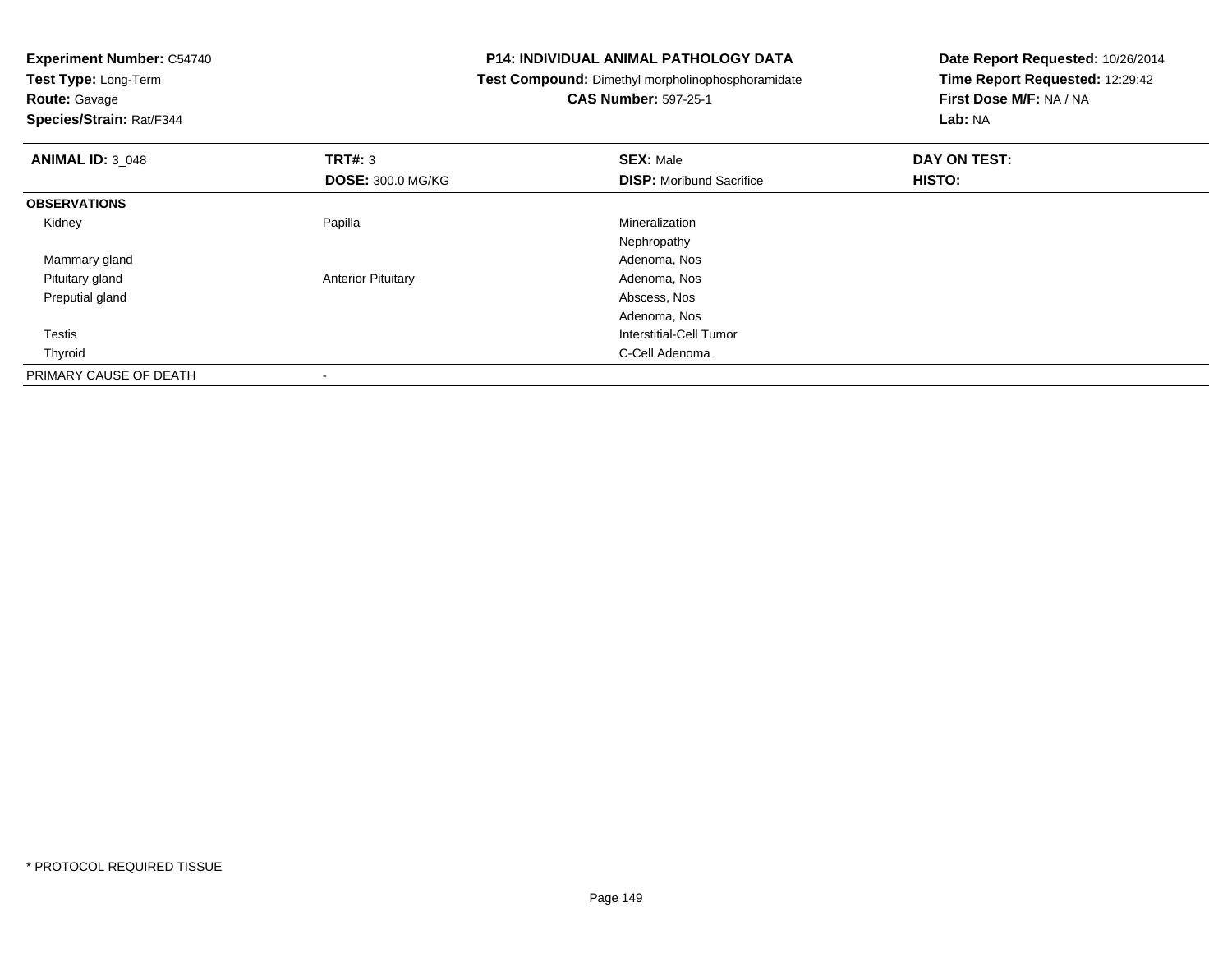| <b>Experiment Number: C54740</b> |                          | <b>P14: INDIVIDUAL ANIMAL PATHOLOGY DATA</b>      | Date Report Requested: 10/26/2014 |  |
|----------------------------------|--------------------------|---------------------------------------------------|-----------------------------------|--|
| Test Type: Long-Term             |                          | Test Compound: Dimethyl morpholinophosphoramidate | Time Report Requested: 12:29:42   |  |
| <b>Route: Gavage</b>             |                          | <b>CAS Number: 597-25-1</b>                       | First Dose M/F: NA / NA           |  |
| Species/Strain: Rat/F344         |                          |                                                   | Lab: NA                           |  |
| <b>ANIMAL ID: 3 049</b>          | <b>TRT#:</b> 3           | <b>SEX: Male</b>                                  | DAY ON TEST:                      |  |
|                                  | <b>DOSE: 300.0 MG/KG</b> | <b>DISP:</b> Moribund Sacrifice                   | HISTO:                            |  |
| <b>OBSERVATIONS</b>              |                          |                                                   |                                   |  |
| Bone                             | Cartilage, Nos           | Necrosis, Nos                                     |                                   |  |
| Kidney                           |                          | Nephropathy                                       |                                   |  |
| Liver                            | <b>Bile Duct</b>         | Hyperplasia, Nos                                  |                                   |  |
| Pancreas                         | Acinus                   | Atrophy, Nos                                      |                                   |  |
| Testis                           |                          | Interstitial-Cell Tumor                           |                                   |  |
|                                  |                          | Mineralization                                    |                                   |  |
| Unspecified                      | Groin                    | Fibroma                                           |                                   |  |
|                                  | Multiple Organs Nos      | Leukemia, Mononuclear Cell                        |                                   |  |
| PRIMARY CAUSE OF DEATH           |                          |                                                   |                                   |  |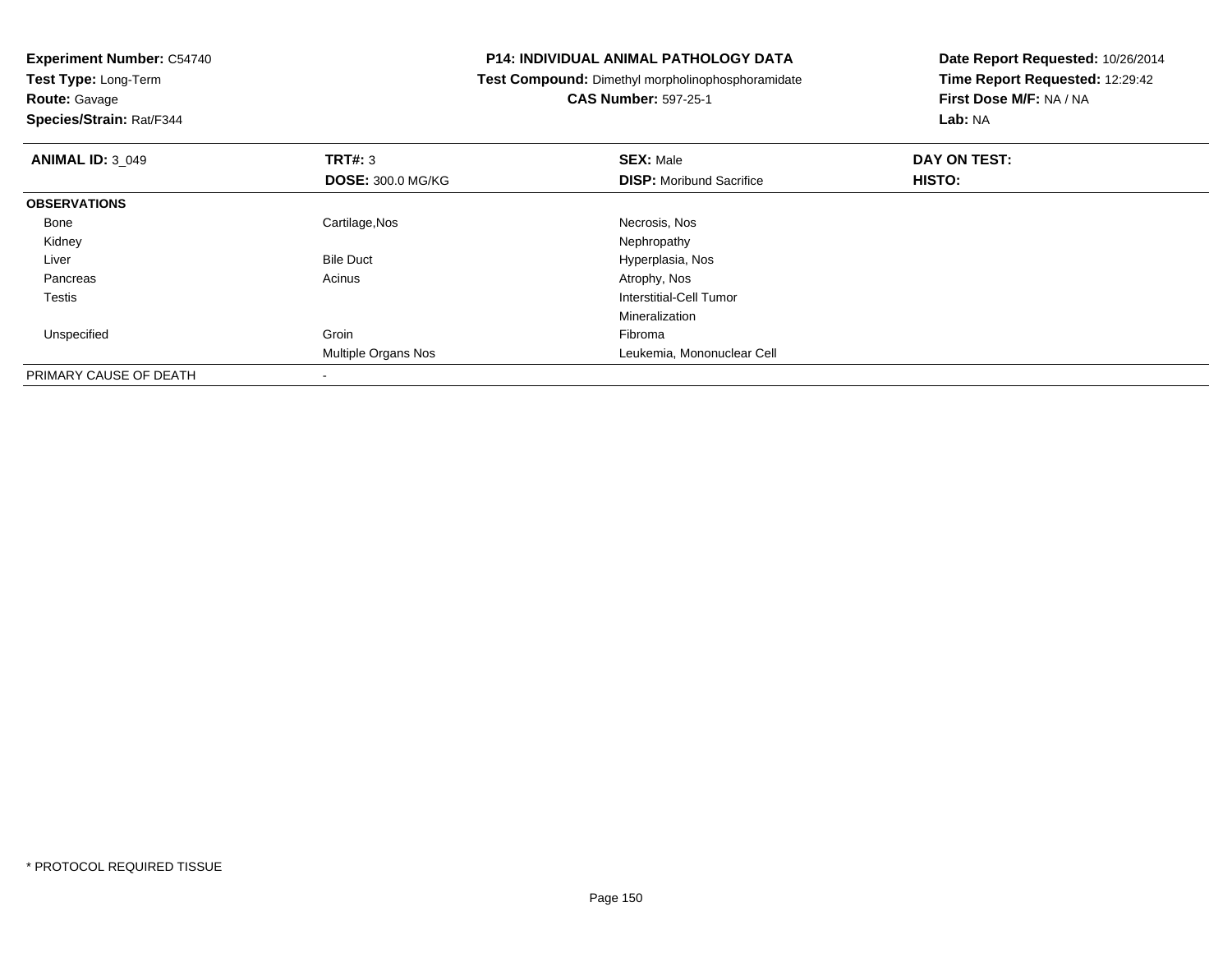**Test Type:** Long-Term

**Route:** Gavage

**Species/Strain:** Rat/F344

#### **P14: INDIVIDUAL ANIMAL PATHOLOGY DATA**

**Test Compound:** Dimethyl morpholinophosphoramidate

**CAS Number:** 597-25-1

| <b>ANIMAL ID: 3_050</b> | TRT#: 3                    | <b>SEX: Male</b>                | DAY ON TEST: |
|-------------------------|----------------------------|---------------------------------|--------------|
|                         | <b>DOSE: 300.0 MG/KG</b>   | <b>DISP:</b> Moribund Sacrifice | HISTO:       |
| <b>OBSERVATIONS</b>     |                            |                                 |              |
| Heart                   | Myocardium Nos             | Fibrosis                        |              |
| Kidney                  |                            | <b>Hemosiderosis</b>            |              |
|                         |                            | Nephropathy                     |              |
| Liver                   | <b>Bile Duct</b>           | Hyperplasia, Nos                |              |
| Lymph node              | Mediastinal Lymph Node     | Hemosiderosis                   |              |
| Pancreas                | Acinus                     | Atrophy, Nos                    |              |
| Pituitary gland         | <b>Anterior Pituitary</b>  | Adenoma, Nos                    |              |
|                         |                            | Cyst, Nos                       |              |
| <b>Testis</b>           |                            | Interstitial-Cell Tumor         |              |
|                         |                            | Mesothelioma, Malignant         |              |
| Unspecified             | <b>Multiple Organs Nos</b> | Mesothelioma, Invasive          |              |
| PRIMARY CAUSE OF DEATH  | $\blacksquare$             |                                 |              |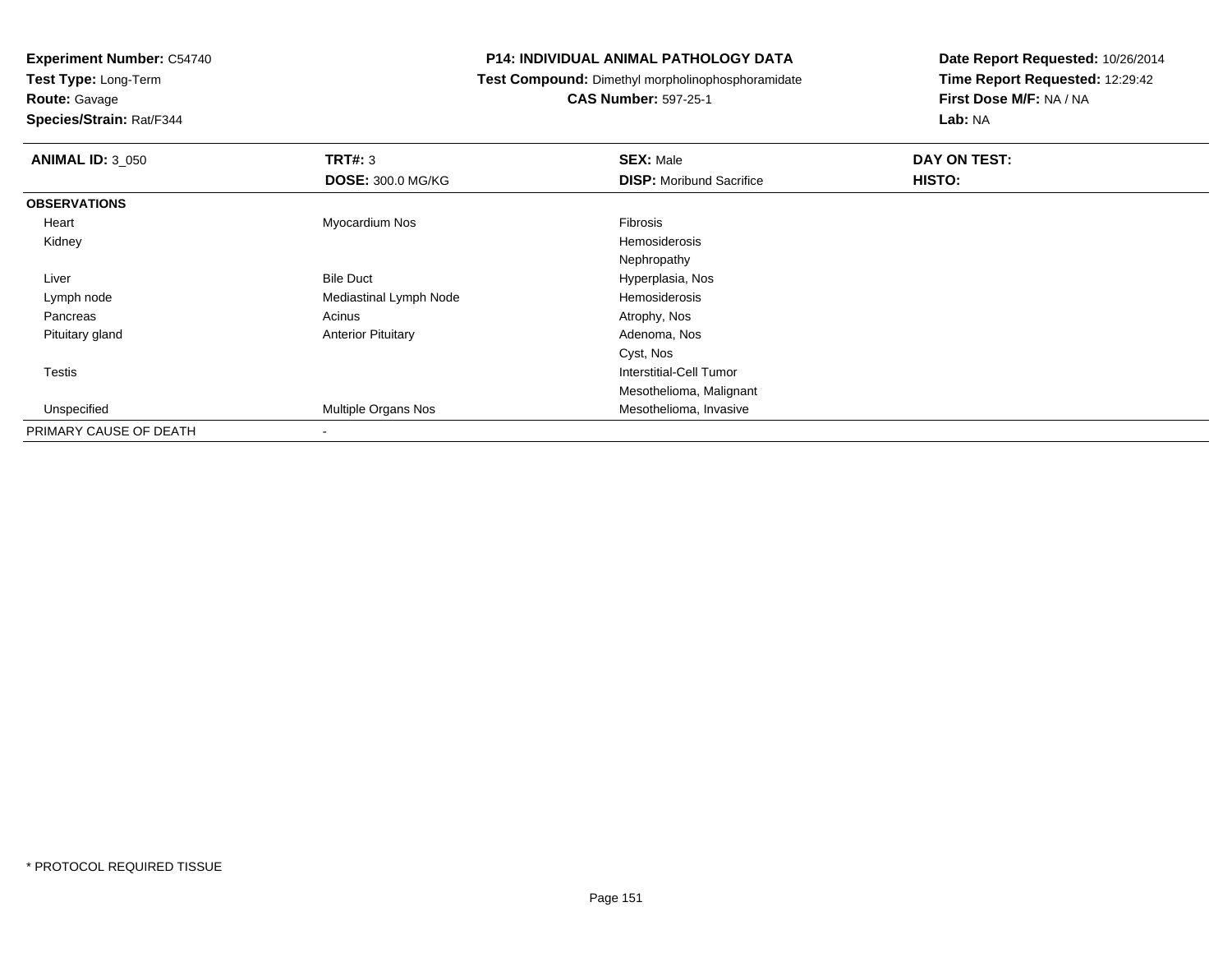**Test Type:** Long-Term

**Route:** Gavage

**Species/Strain:** Rat/F344

#### **P14: INDIVIDUAL ANIMAL PATHOLOGY DATA**

**Test Compound:** Dimethyl morpholinophosphoramidate

**CAS Number:** 597-25-1

| <b>ANIMAL ID: 4_001</b> | <b>TRT#: 4</b>   | <b>SEX: Male</b>                | <b>DAY ON TEST:</b> |
|-------------------------|------------------|---------------------------------|---------------------|
|                         | DOSE: 0          | <b>DISP: Terminal Sacrifice</b> | HISTO:              |
| <b>OBSERVATIONS</b>     |                  |                                 |                     |
| Eye                     |                  | Cataract                        |                     |
|                         | Retina           | Degeneration, Nos               |                     |
|                         | Sclera           | Mineralization                  |                     |
| Heart                   | Myocardium Nos   | Fibrosis                        |                     |
| Kidney                  |                  | Nephropathy                     |                     |
| Liver                   |                  | Fibrosis, Cholangio             |                     |
|                         | <b>Bile Duct</b> | Hyperplasia, Nos                |                     |
| Lung                    | Alveoli          | Histiocytosis                   |                     |
| Pancreas                | Islets           | Islet-Cell Adenoma              |                     |
| Prostate                |                  | Inflammation, Chronic           |                     |
| <b>Testis</b>           |                  | <b>Interstitial-Cell Tumor</b>  |                     |
|                         |                  | Mineralization                  |                     |
| PRIMARY CAUSE OF DEATH  | $\blacksquare$   |                                 |                     |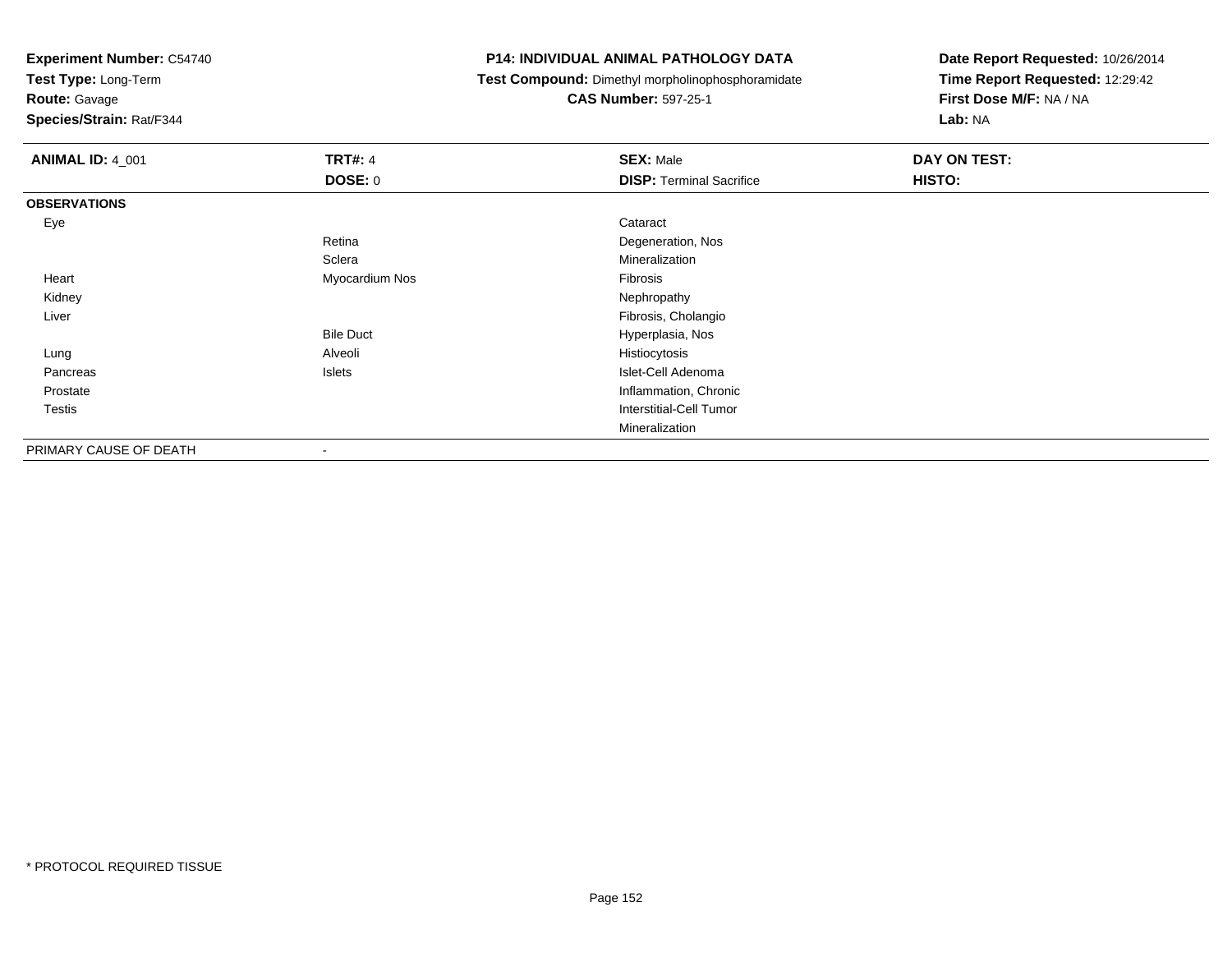**Test Type:** Long-Term

**Route:** Gavage

**Species/Strain:** Rat/F344

#### **P14: INDIVIDUAL ANIMAL PATHOLOGY DATA**

**Test Compound:** Dimethyl morpholinophosphoramidate

**CAS Number:** 597-25-1

| <b>ANIMAL ID: 4_002</b> | <b>TRT#: 4</b>           | <b>SEX: Male</b>                | DAY ON TEST: |  |
|-------------------------|--------------------------|---------------------------------|--------------|--|
|                         | <b>DOSE: 0</b>           | <b>DISP: Terminal Sacrifice</b> | HISTO:       |  |
| <b>OBSERVATIONS</b>     |                          |                                 |              |  |
| Adrenal gland           |                          | Pheochromocytoma                |              |  |
| Bone                    | Cartilage, Nos           | Necrosis, Nos                   |              |  |
| Epididymis              |                          | Inflammation, Chronic           |              |  |
| Eye                     |                          | Cataract                        |              |  |
|                         | Retina                   | Degeneration, Nos               |              |  |
| Heart                   | Myocardium Nos           | Fibrosis                        |              |  |
| Kidney                  |                          | Nephropathy                     |              |  |
| Liver                   |                          | Fibrosis, Cholangio             |              |  |
|                         | <b>Bile Duct</b>         | Hyperplasia, Nos                |              |  |
| Pancreas                | Acinus                   | Atrophy, Nos                    |              |  |
| Testis                  |                          | Interstitial-Cell Tumor         |              |  |
| Thymus                  |                          | Persistent Embryonic Structure  |              |  |
| Thyroid                 |                          | Cyst, Ultimobranchial           |              |  |
| PRIMARY CAUSE OF DEATH  | $\overline{\phantom{a}}$ |                                 |              |  |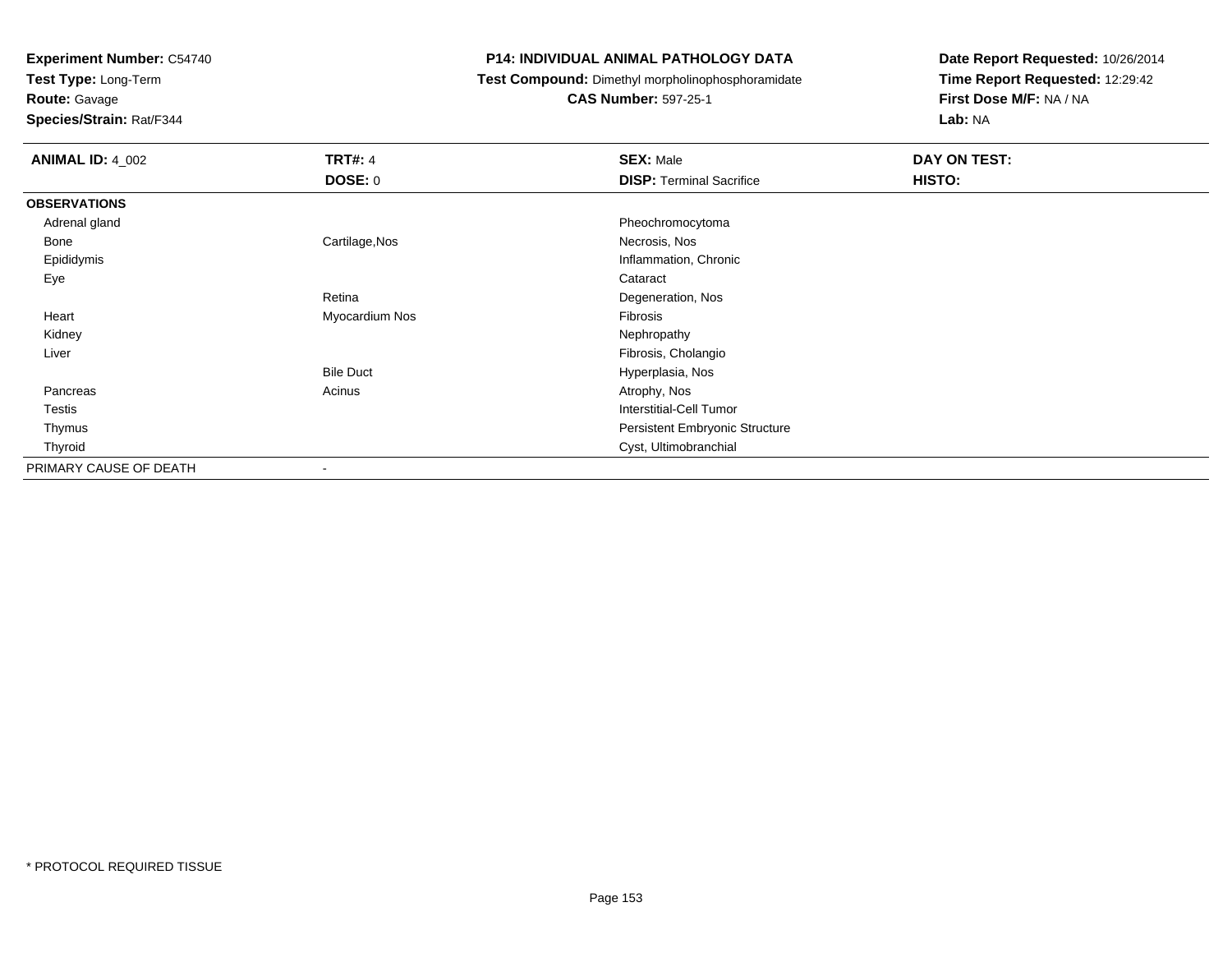**Test Type:** Long-Term

**Route:** Gavage

**Species/Strain:** Rat/F344

#### **P14: INDIVIDUAL ANIMAL PATHOLOGY DATA**

**Test Compound:** Dimethyl morpholinophosphoramidate

**CAS Number:** 597-25-1

| <b>ANIMAL ID: 4_003</b> | <b>TRT#: 4</b>            | <b>SEX: Male</b>                | DAY ON TEST: |
|-------------------------|---------------------------|---------------------------------|--------------|
|                         | <b>DOSE: 0</b>            | <b>DISP: Terminal Sacrifice</b> | HISTO:       |
| <b>OBSERVATIONS</b>     |                           |                                 |              |
| Adrenal gland           |                           | Pheochromocytoma                |              |
| Heart                   | Myocardium Nos            | Degeneration, Nos               |              |
| Kidney                  |                           | Hematopoiesis                   |              |
|                         |                           | Nephropathy                     |              |
| Pituitary gland         | <b>Anterior Pituitary</b> | Angiectasis                     |              |
| Preputial gland         |                           | Abscess, Nos                    |              |
| Spleen                  |                           | Hematopoiesis                   |              |
| Stomach                 | Fundus                    | Ulcer, Nos                      |              |
| Testis                  |                           | <b>Interstitial-Cell Tumor</b>  |              |
|                         |                           | Mineralization                  |              |
| Unspecified             | Abdomen                   | Fibroma                         |              |
| PRIMARY CAUSE OF DEATH  | $\overline{\phantom{a}}$  |                                 |              |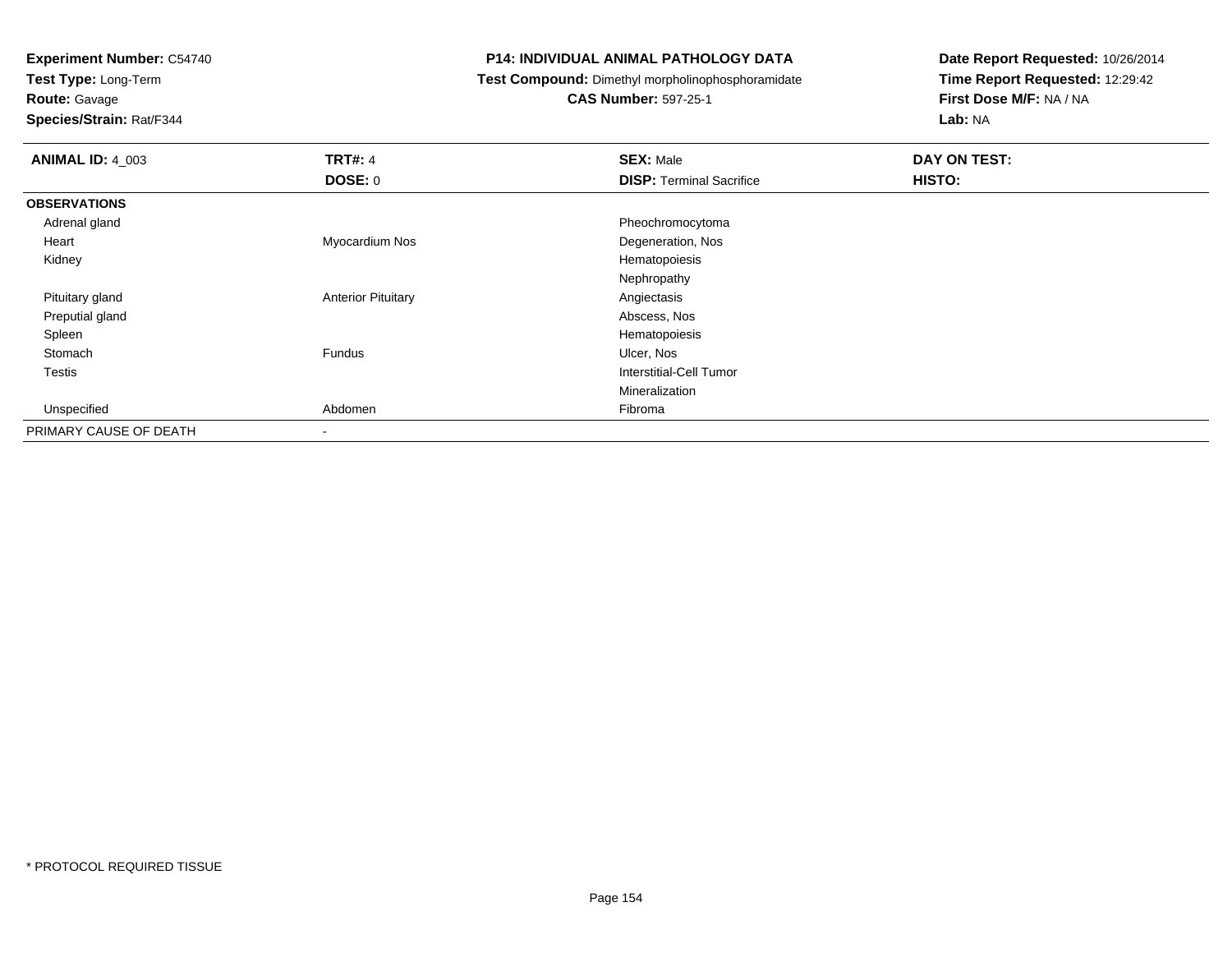**Test Type:** Long-Term

**Route:** Gavage

**Species/Strain:** Rat/F344

#### **P14: INDIVIDUAL ANIMAL PATHOLOGY DATA**

**Test Compound:** Dimethyl morpholinophosphoramidate

**CAS Number:** 597-25-1

| <b>ANIMAL ID: 4_004</b> | <b>TRT#: 4</b>             | <b>SEX: Male</b>                | DAY ON TEST: |  |
|-------------------------|----------------------------|---------------------------------|--------------|--|
|                         | DOSE: 0                    | <b>DISP:</b> Moribund Sacrifice | HISTO:       |  |
| <b>OBSERVATIONS</b>     |                            |                                 |              |  |
| Bone marrow             |                            | Fibrosis, Myelo                 |              |  |
| <b>Brain</b>            |                            | Astrocytoma                     |              |  |
| Heart                   | Myocardium Nos             | Degeneration, Nos               |              |  |
| Kidney                  |                            | Nephropathy                     |              |  |
| Liver                   |                            | Fibrosis, Cholangio             |              |  |
|                         | <b>Bile Duct</b>           | Hyperplasia, Nos                |              |  |
| Testis                  |                            | Hypospermatogenesis             |              |  |
|                         |                            | Interstitial-Cell Tumor         |              |  |
|                         |                            | Mineralization                  |              |  |
| Unspecified             | <b>Multiple Organs Nos</b> | Leukemia, Mononuclear Cell      |              |  |
| PRIMARY CAUSE OF DEATH  | $\,$                       |                                 |              |  |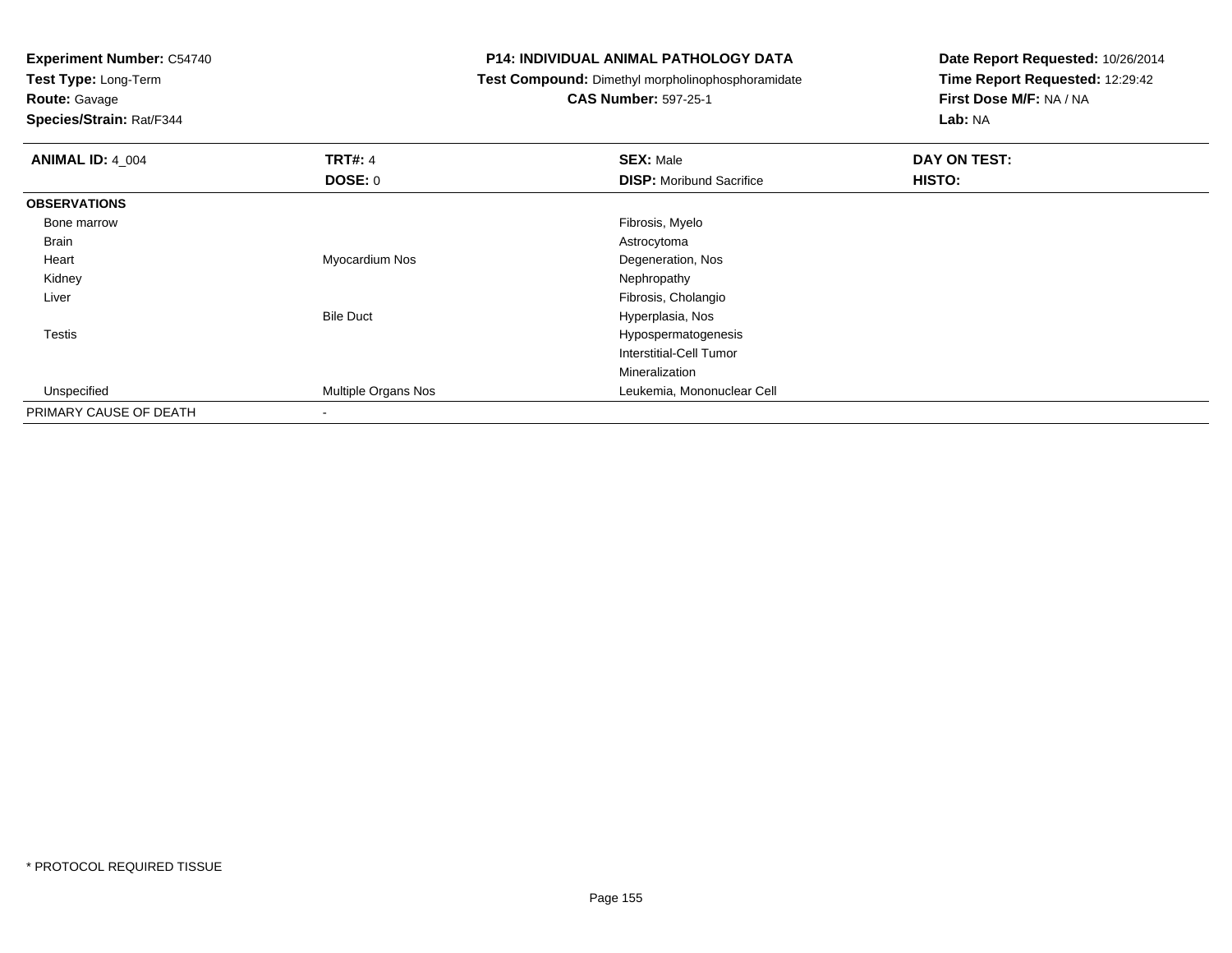**Test Type:** Long-Term

**Route:** Gavage

**Species/Strain:** Rat/F344

#### **P14: INDIVIDUAL ANIMAL PATHOLOGY DATA**

**Test Compound:** Dimethyl morpholinophosphoramidate

**CAS Number:** 597-25-1

| <b>ANIMAL ID: 4 005</b> | TRT#: 4                  | <b>SEX: Male</b>                | DAY ON TEST: |  |
|-------------------------|--------------------------|---------------------------------|--------------|--|
|                         | DOSE: 0                  | <b>DISP: Terminal Sacrifice</b> | HISTO:       |  |
| <b>OBSERVATIONS</b>     |                          |                                 |              |  |
| Heart                   | Myocardium Nos           | Fibrosis                        |              |  |
| Kidney                  |                          | Nephropathy                     |              |  |
| Liver                   | <b>Bile Duct</b>         | Hyperplasia, Nos                |              |  |
| Lung                    |                          | Inflammation, Interstitial      |              |  |
| Lymph node              | Mandibular Lymph Node    | Hemorrhage                      |              |  |
| Prostate                |                          | Inflammation, Chronic           |              |  |
| <b>Testis</b>           |                          | Interstitial-Cell Tumor         |              |  |
|                         |                          | Mineralization                  |              |  |
| PRIMARY CAUSE OF DEATH  | $\overline{\phantom{a}}$ |                                 |              |  |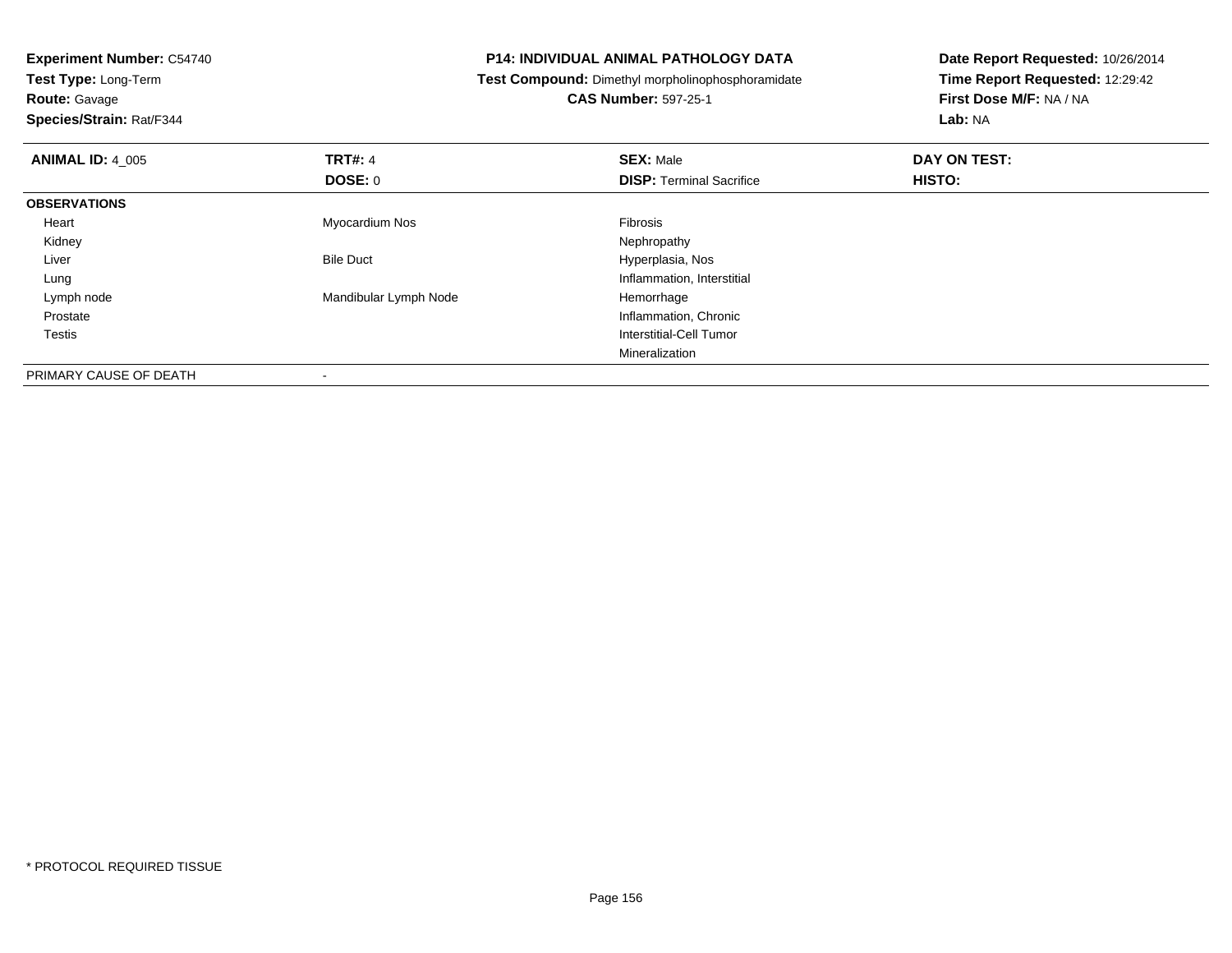**Experiment Number:** C54740**Test Type:** Long-Term**Route:** Gavage **Species/Strain:** Rat/F344**P14: INDIVIDUAL ANIMAL PATHOLOGY DATA Test Compound:** Dimethyl morpholinophosphoramidate**CAS Number:** 597-25-1**Date Report Requested:** 10/26/2014**Time Report Requested:** 12:29:42**First Dose M/F:** NA / NA**Lab:** NA**ANIMAL ID:** 4\_006**6 DAY ON TRT#:** 4 **SEX:** Male **SEX:** Male **DAY ON TEST: DOSE:** 0**DISP:** Terminal Sacrifice **HISTO: OBSERVATIONS** Blood vessel Pulmonary Artery Nos Mineralization Heart Myocardium Nos Fibrosis Kidneyy the control of the control of the control of the control of the control of the control of the control of the control of the control of the control of the control of the control of the control of the control of the contro NephropathyAngiectasis Liverr and the contract of the contract of the contract of the contract of the contract of the contract of the contract of the contract of the contract of the contract of the contract of the contract of the contract of the cont Hyperplasia, NosBile DuctDegeneration, Cystic Lymph nodeMandibular Lymph Node Prostate Hyperplasia, Epithelial Testis Interstitial-Cell Tumor PRIMARY CAUSE OF DEATH-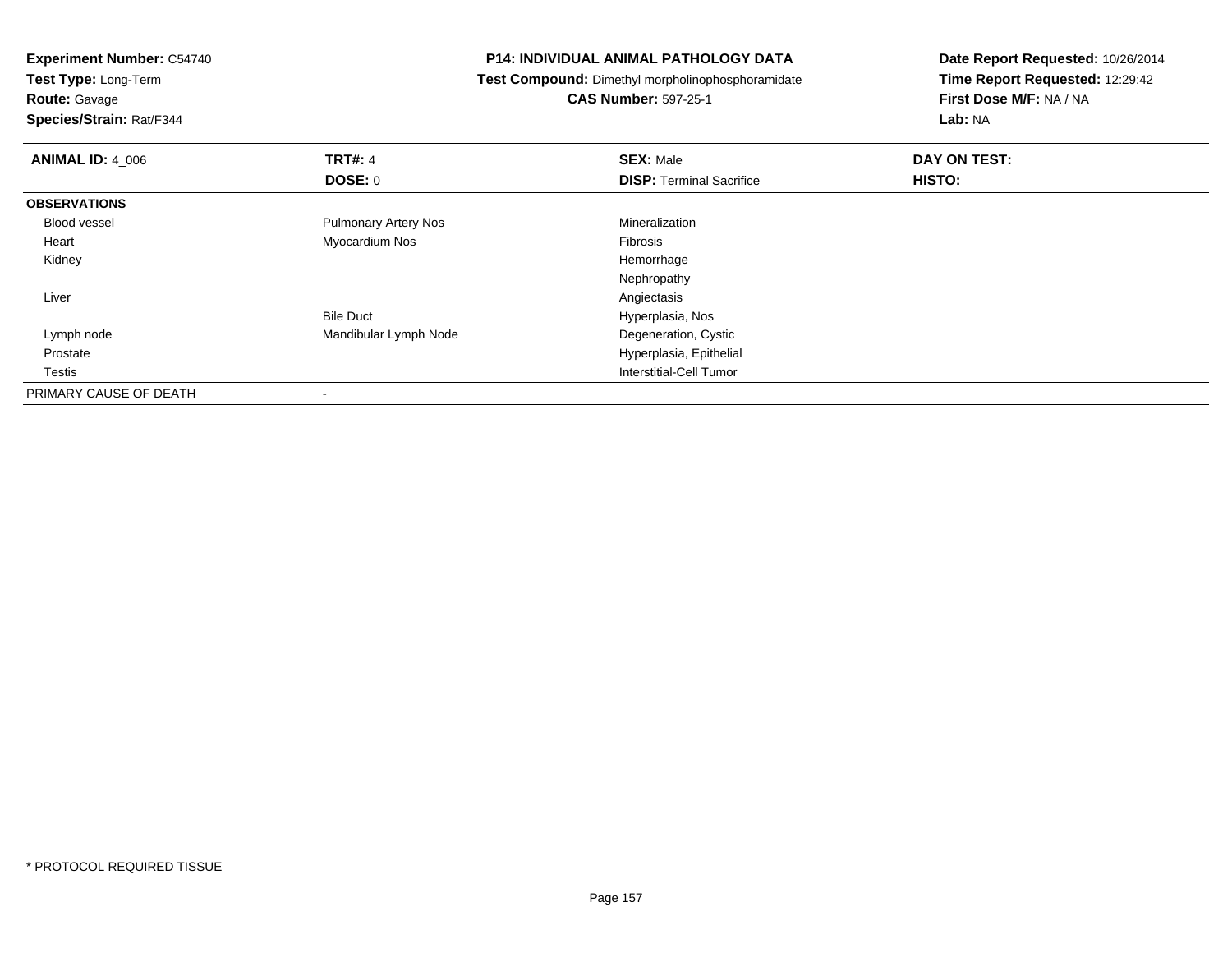| <b>Experiment Number: C54740</b><br>Test Type: Long-Term<br><b>Route: Gavage</b><br>Species/Strain: Rat/F344 |                           | <b>P14: INDIVIDUAL ANIMAL PATHOLOGY DATA</b><br>Test Compound: Dimethyl morpholinophosphoramidate<br><b>CAS Number: 597-25-1</b> | Date Report Requested: 10/26/2014<br>Time Report Requested: 12:29:42<br>First Dose M/F: NA / NA<br>Lab: NA |
|--------------------------------------------------------------------------------------------------------------|---------------------------|----------------------------------------------------------------------------------------------------------------------------------|------------------------------------------------------------------------------------------------------------|
| <b>ANIMAL ID: 4 007</b>                                                                                      | <b>TRT#: 4</b><br>DOSE: 0 | <b>SEX: Male</b><br><b>DISP:</b> Terminal Sacrifice                                                                              | DAY ON TEST:<br><b>HISTO:</b>                                                                              |
| <b>OBSERVATIONS</b>                                                                                          |                           |                                                                                                                                  |                                                                                                            |
| Kidney                                                                                                       |                           | Hemorrhage<br>Nephropathy                                                                                                        |                                                                                                            |
| Prostate                                                                                                     |                           | Hyperplasia, Epithelial                                                                                                          |                                                                                                            |
| Testis                                                                                                       |                           | Interstitial-Cell Tumor                                                                                                          |                                                                                                            |
| PRIMARY CAUSE OF DEATH                                                                                       |                           |                                                                                                                                  |                                                                                                            |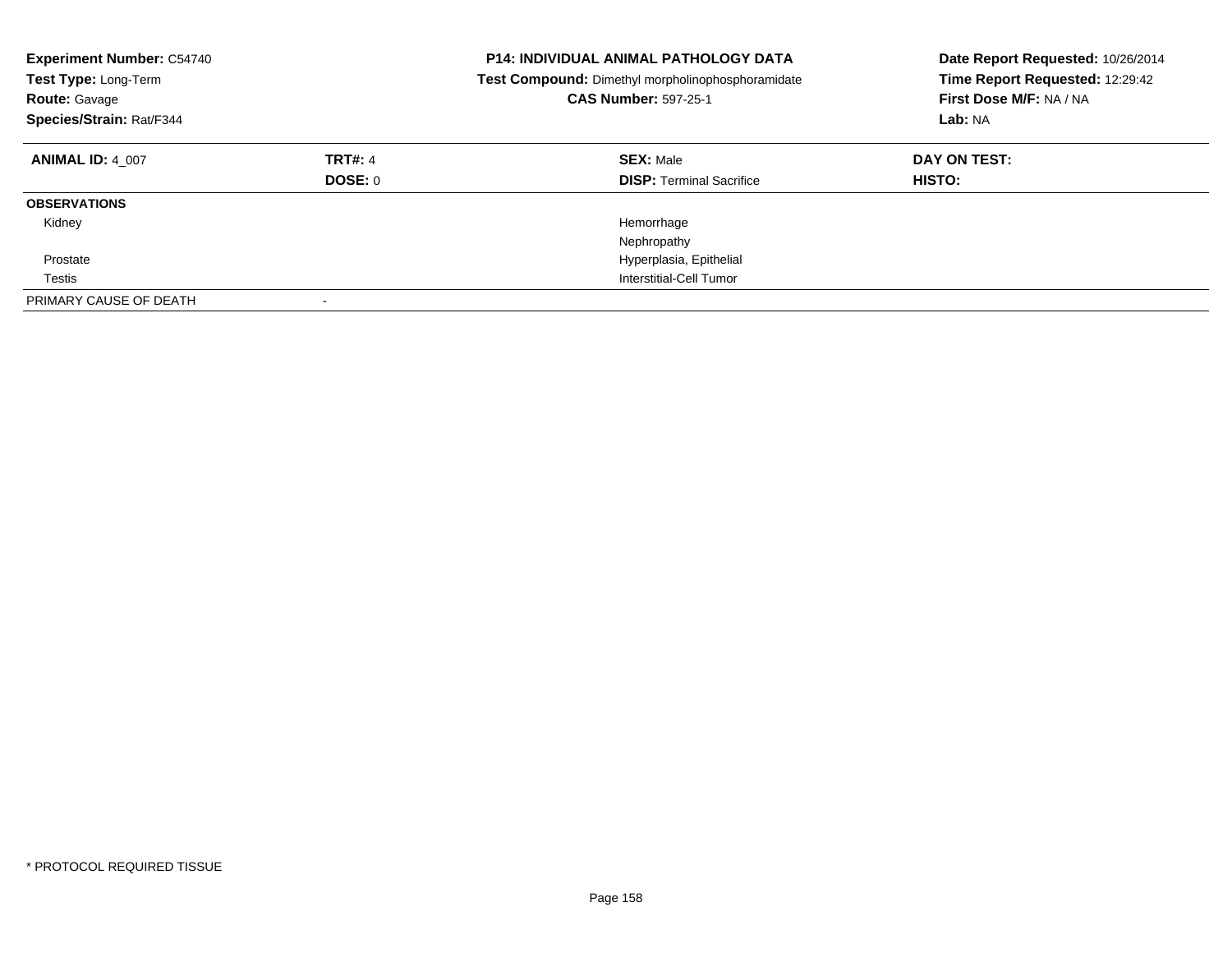| <b>Experiment Number: C54740</b><br>Test Type: Long-Term<br><b>Route: Gavage</b><br>Species/Strain: Rat/F344 |                | <b>P14: INDIVIDUAL ANIMAL PATHOLOGY DATA</b><br>Test Compound: Dimethyl morpholinophosphoramidate<br><b>CAS Number: 597-25-1</b> | Date Report Requested: 10/26/2014<br>Time Report Requested: 12:29:42<br>First Dose M/F: NA / NA<br>Lab: NA |
|--------------------------------------------------------------------------------------------------------------|----------------|----------------------------------------------------------------------------------------------------------------------------------|------------------------------------------------------------------------------------------------------------|
| <b>ANIMAL ID: 4 008</b>                                                                                      | <b>TRT#: 4</b> | <b>SEX: Male</b>                                                                                                                 | DAY ON TEST:                                                                                               |
|                                                                                                              | DOSE: 0        | <b>DISP:</b> Moribund Sacrifice                                                                                                  | HISTO:                                                                                                     |
| <b>OBSERVATIONS</b>                                                                                          |                |                                                                                                                                  |                                                                                                            |
| Heart                                                                                                        | Myocardium Nos | Fibrosis                                                                                                                         |                                                                                                            |
| Kidney                                                                                                       |                | Nephropathy                                                                                                                      |                                                                                                            |
| Liver                                                                                                        |                | Metamorphosis, Fatty                                                                                                             |                                                                                                            |
| Pancreas                                                                                                     | Acinus         | Atrophy, Nos                                                                                                                     |                                                                                                            |
| Testis                                                                                                       |                | Interstitial-Cell Tumor                                                                                                          |                                                                                                            |
| PRIMARY CAUSE OF DEATH                                                                                       |                |                                                                                                                                  |                                                                                                            |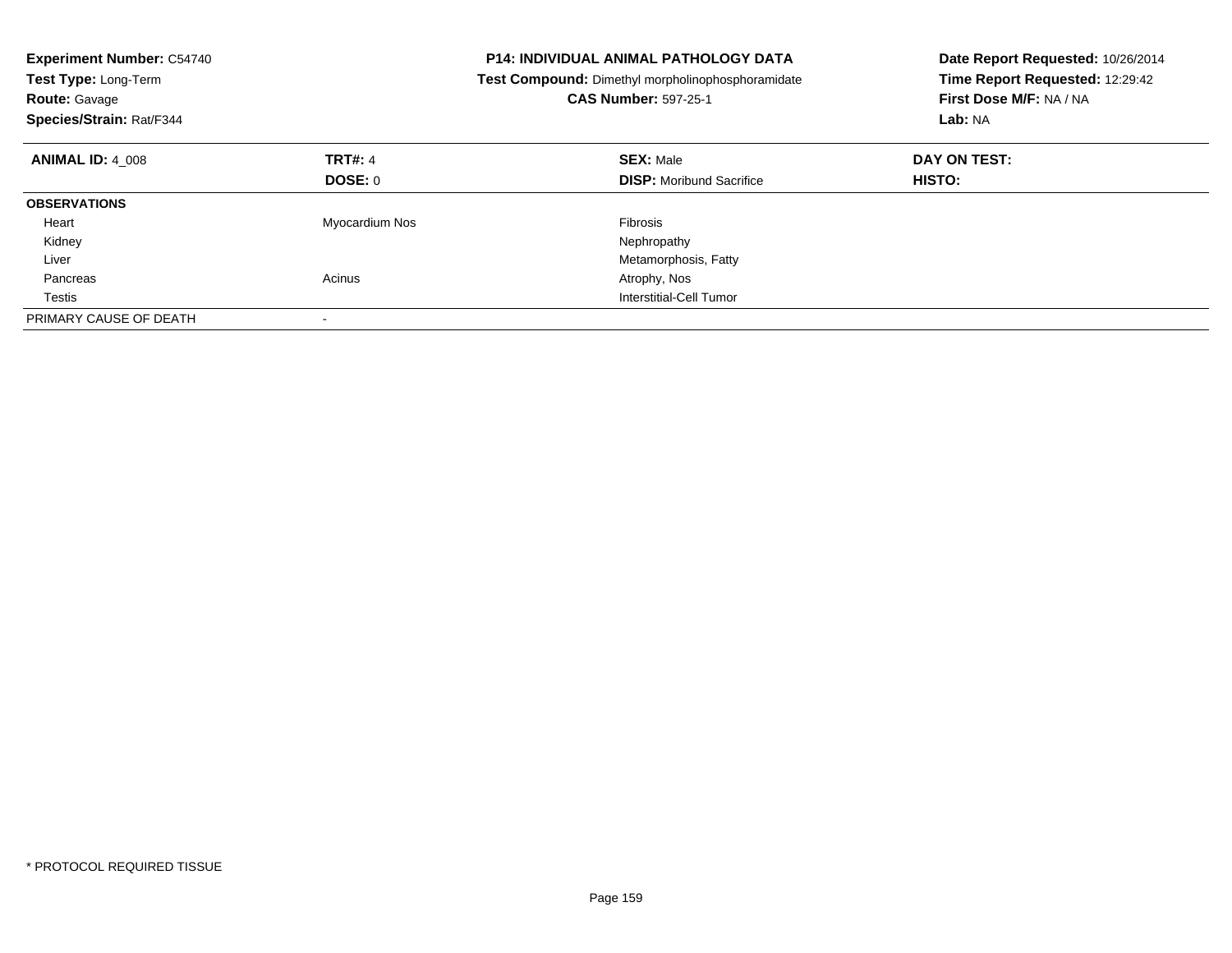**Test Type:** Long-Term

**Route:** Gavage

**Species/Strain:** Rat/F344

#### **P14: INDIVIDUAL ANIMAL PATHOLOGY DATA**

**Test Compound:** Dimethyl morpholinophosphoramidate

**CAS Number:** 597-25-1

| <b>ANIMAL ID: 4_009</b> | <b>TRT#: 4</b>              | <b>SEX: Male</b>                | DAY ON TEST: |  |
|-------------------------|-----------------------------|---------------------------------|--------------|--|
|                         | <b>DOSE: 0</b>              | <b>DISP: Terminal Sacrifice</b> | HISTO:       |  |
| <b>OBSERVATIONS</b>     |                             |                                 |              |  |
| Blood vessel            | <b>Pulmonary Artery Nos</b> | Mineralization                  |              |  |
| Heart                   | Myocardium Nos              | Fibrosis                        |              |  |
| Kidney                  |                             | Nephropathy                     |              |  |
| Liver                   |                             | Fibrosis, Cholangio             |              |  |
|                         | <b>Bile Duct</b>            | Hyperplasia, Nos                |              |  |
| Pancreas                | Islets                      | Islet-Cell Adenoma              |              |  |
| Prostate                |                             | Hyperplasia, Epithelial         |              |  |
|                         |                             | Inflammation, Chronic           |              |  |
| <b>Testis</b>           |                             | Interstitial-Cell Tumor         |              |  |
|                         |                             | Mineralization                  |              |  |
| PRIMARY CAUSE OF DEATH  |                             |                                 |              |  |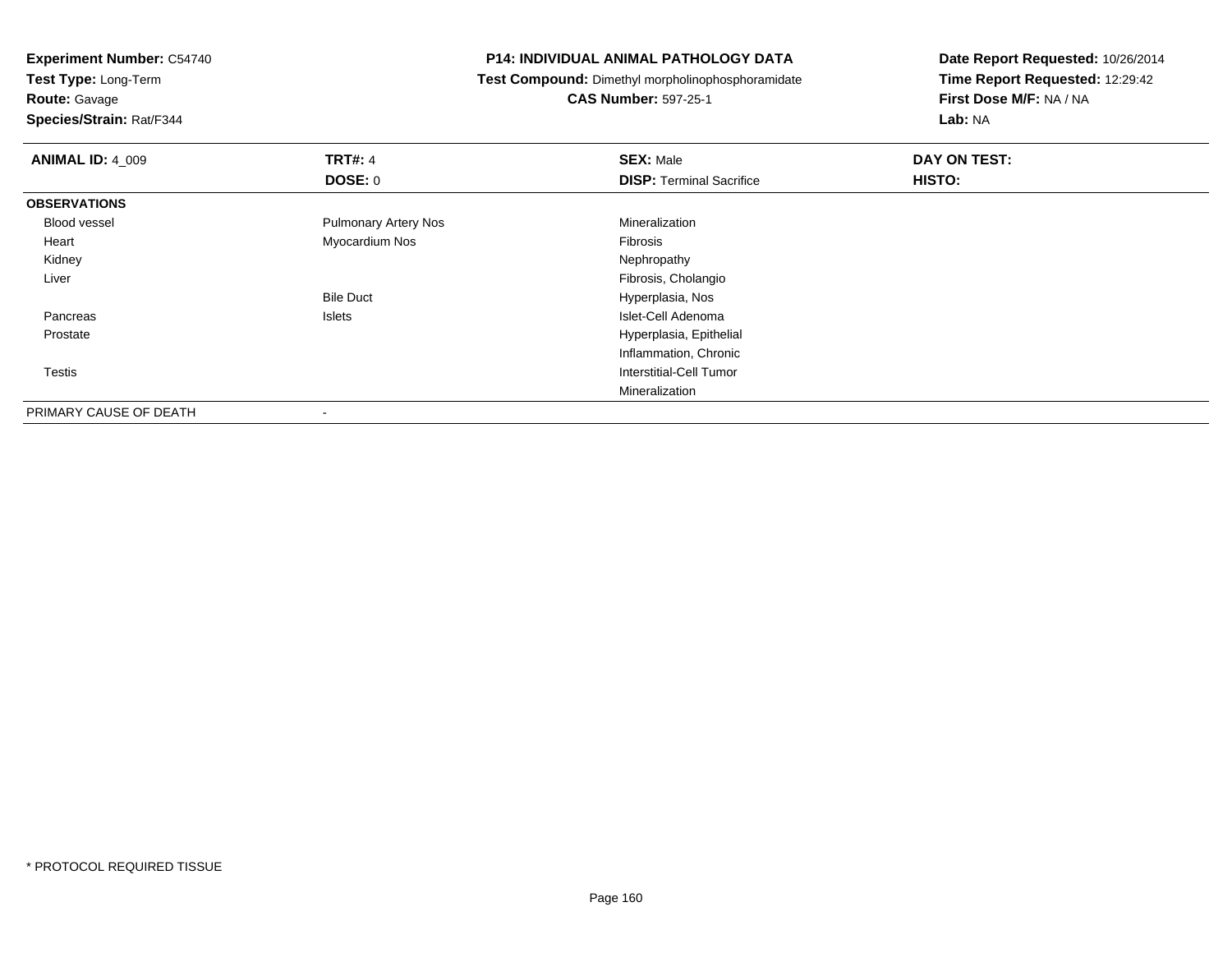**Test Type:** Long-Term

**Route:** Gavage

**Species/Strain:** Rat/F344

#### **P14: INDIVIDUAL ANIMAL PATHOLOGY DATA**

**Test Compound:** Dimethyl morpholinophosphoramidate

**CAS Number:** 597-25-1

| <b>ANIMAL ID: 4_010</b> | <b>TRT#: 4</b>            | <b>SEX: Male</b>                      | DAY ON TEST: |  |
|-------------------------|---------------------------|---------------------------------------|--------------|--|
|                         | DOSE: 0                   | <b>DISP: Terminal Sacrifice</b>       | HISTO:       |  |
| <b>OBSERVATIONS</b>     |                           |                                       |              |  |
| Heart                   | Myocardium Nos            | Fibrosis                              |              |  |
| Kidney                  |                           | Nephropathy                           |              |  |
| Liver                   | <b>Bile Duct</b>          | Hyperplasia, Nos                      |              |  |
| Lung                    | Alveoli                   | Histiocytosis                         |              |  |
| Pituitary gland         | <b>Anterior Pituitary</b> | Adenoma, Nos                          |              |  |
| Preputial gland         |                           | Abscess, Nos                          |              |  |
| Prostate                |                           | Hyperplasia, Epithelial               |              |  |
| Testis                  |                           | Interstitial-Cell Tumor               |              |  |
|                         |                           | Mineralization                        |              |  |
| Thymus                  |                           | <b>Persistent Embryonic Structure</b> |              |  |
| PRIMARY CAUSE OF DEATH  | $\,$                      |                                       |              |  |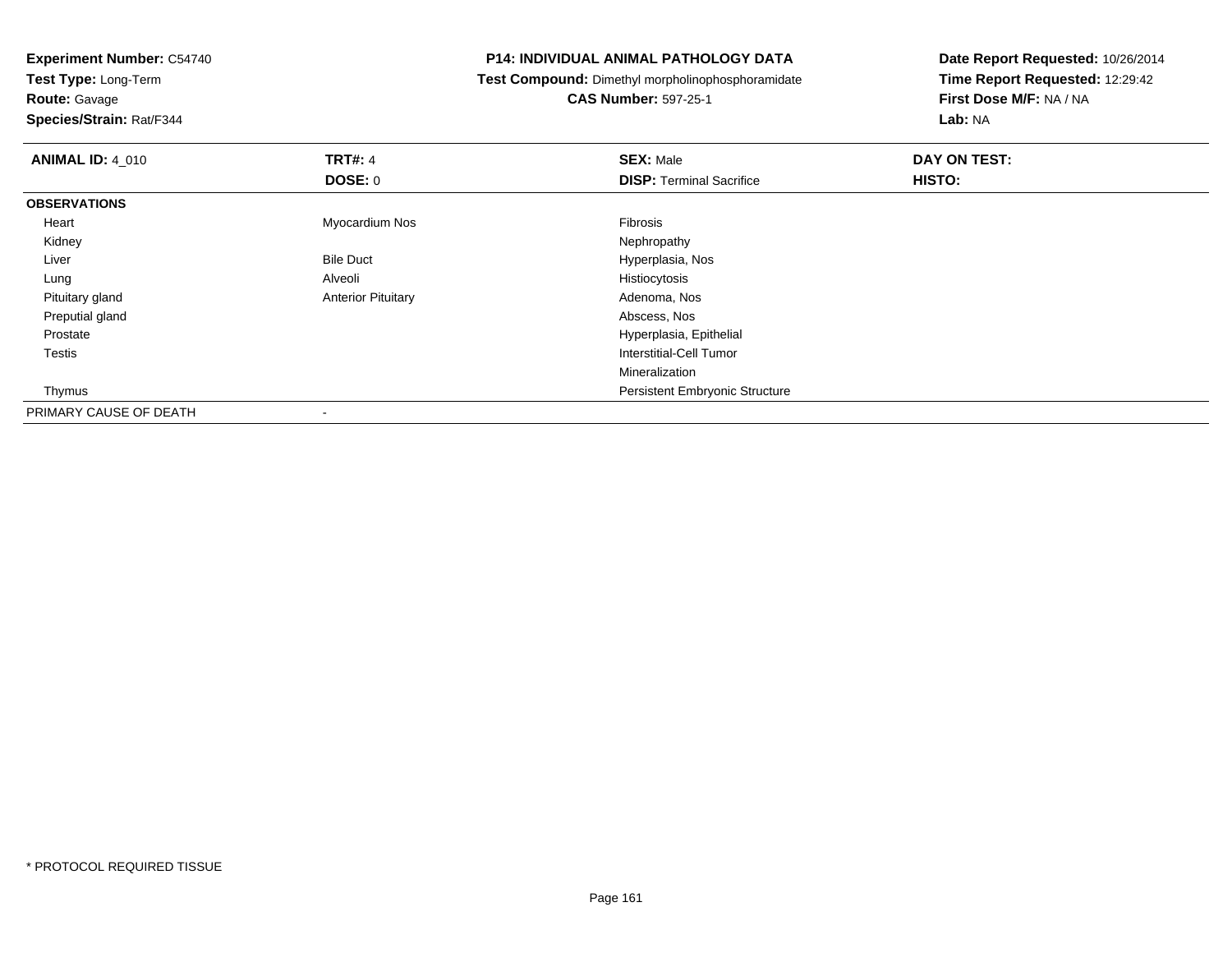| <b>Experiment Number: C54740</b><br>Test Type: Long-Term |                             | <b>P14: INDIVIDUAL ANIMAL PATHOLOGY DATA</b>      | Date Report Requested: 10/26/2014 |
|----------------------------------------------------------|-----------------------------|---------------------------------------------------|-----------------------------------|
|                                                          |                             | Test Compound: Dimethyl morpholinophosphoramidate | Time Report Requested: 12:29:42   |
| <b>Route: Gavage</b>                                     |                             | <b>CAS Number: 597-25-1</b>                       | First Dose M/F: NA / NA           |
| Species/Strain: Rat/F344                                 |                             |                                                   | Lab: NA                           |
| <b>ANIMAL ID: 4 011</b>                                  | <b>TRT#: 4</b>              | <b>SEX: Male</b>                                  | DAY ON TEST:                      |
|                                                          | DOSE: 0                     | <b>DISP:</b> Terminal Sacrifice                   | HISTO:                            |
| <b>OBSERVATIONS</b>                                      |                             |                                                   |                                   |
| <b>Blood vessel</b>                                      | <b>Pulmonary Artery Nos</b> | Mineralization                                    |                                   |
| Heart                                                    | Myocardium Nos              | Fibrosis                                          |                                   |
| Kidney                                                   |                             | Nephropathy                                       |                                   |
| Liver                                                    | <b>Bile Duct</b>            | Hyperplasia, Nos                                  |                                   |
| Lung                                                     |                             | Inflammation, Interstitial                        |                                   |
| Mammary gland                                            |                             | Fibroadenoma                                      |                                   |
| Testis                                                   |                             | Interstitial-Cell Tumor                           |                                   |
| PRIMARY CAUSE OF DEATH                                   |                             |                                                   |                                   |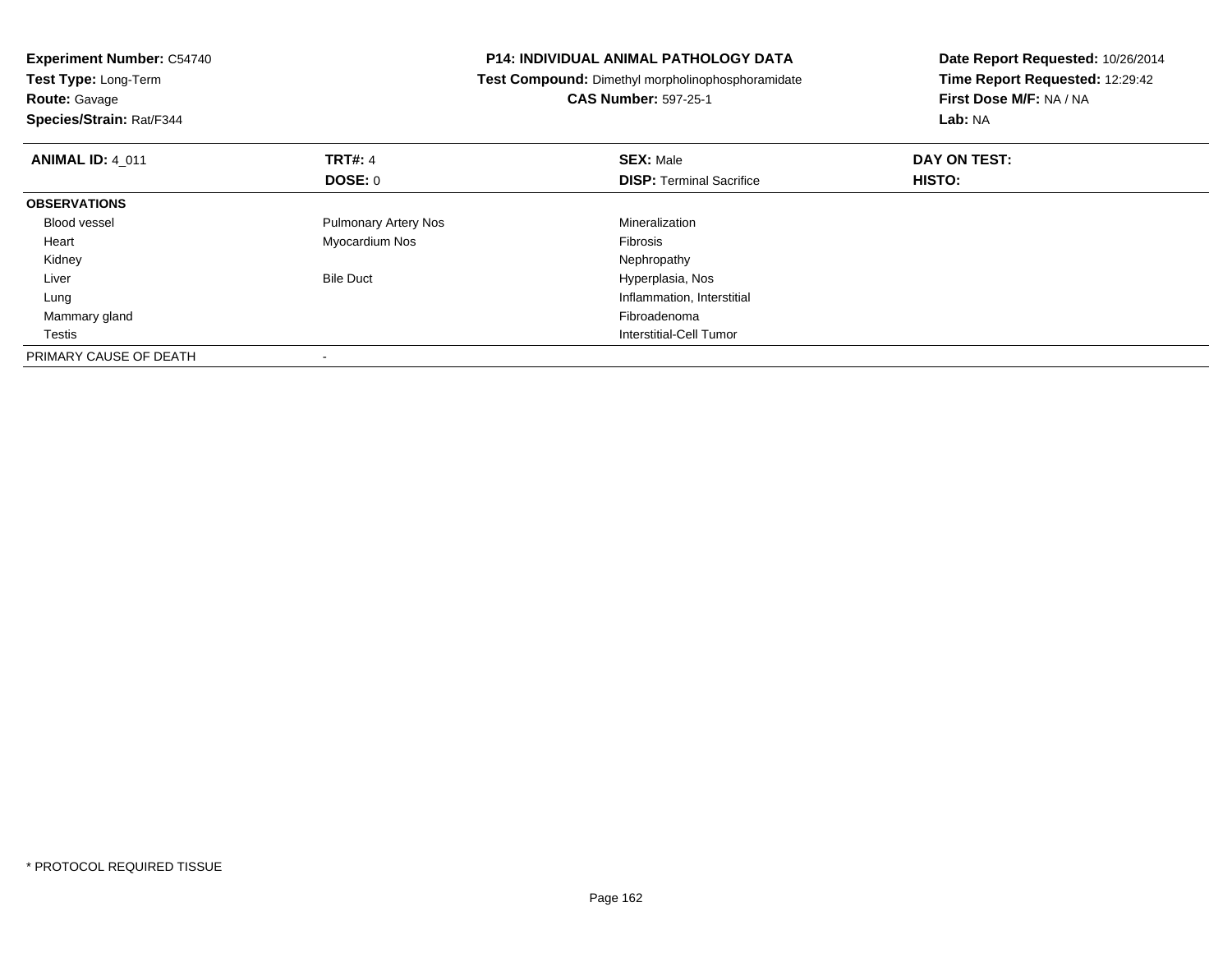| <b>Experiment Number: C54740</b><br>Test Type: Long-Term |                             | <b>P14: INDIVIDUAL ANIMAL PATHOLOGY DATA</b>      | Date Report Requested: 10/26/2014 |
|----------------------------------------------------------|-----------------------------|---------------------------------------------------|-----------------------------------|
|                                                          |                             | Test Compound: Dimethyl morpholinophosphoramidate | Time Report Requested: 12:29:42   |
| <b>Route: Gavage</b>                                     |                             | <b>CAS Number: 597-25-1</b>                       | First Dose M/F: NA / NA           |
| Species/Strain: Rat/F344                                 |                             |                                                   | Lab: NA                           |
| <b>ANIMAL ID: 4 012</b>                                  | <b>TRT#: 4</b>              | <b>SEX: Male</b>                                  | DAY ON TEST:                      |
|                                                          | DOSE: 0                     | <b>DISP:</b> Terminal Sacrifice                   | HISTO:                            |
| <b>OBSERVATIONS</b>                                      |                             |                                                   |                                   |
| Adrenal gland                                            |                             | Pheochromocytoma                                  |                                   |
| <b>Blood vessel</b>                                      | <b>Pulmonary Artery Nos</b> | Mineralization                                    |                                   |
| Heart                                                    | Myocardium Nos              | <b>Fibrosis</b>                                   |                                   |
| Kidney                                                   |                             | Hemorrhage                                        |                                   |
|                                                          |                             | Nephropathy                                       |                                   |
| Liver                                                    |                             | Fibrosis, Cholangio                               |                                   |
|                                                          | <b>Bile Duct</b>            | Hyperplasia, Nos                                  |                                   |
| Preputial gland                                          |                             | Adenoma, Nos                                      |                                   |
| Testis                                                   |                             | Interstitial-Cell Tumor                           |                                   |
| PRIMARY CAUSE OF DEATH                                   |                             |                                                   |                                   |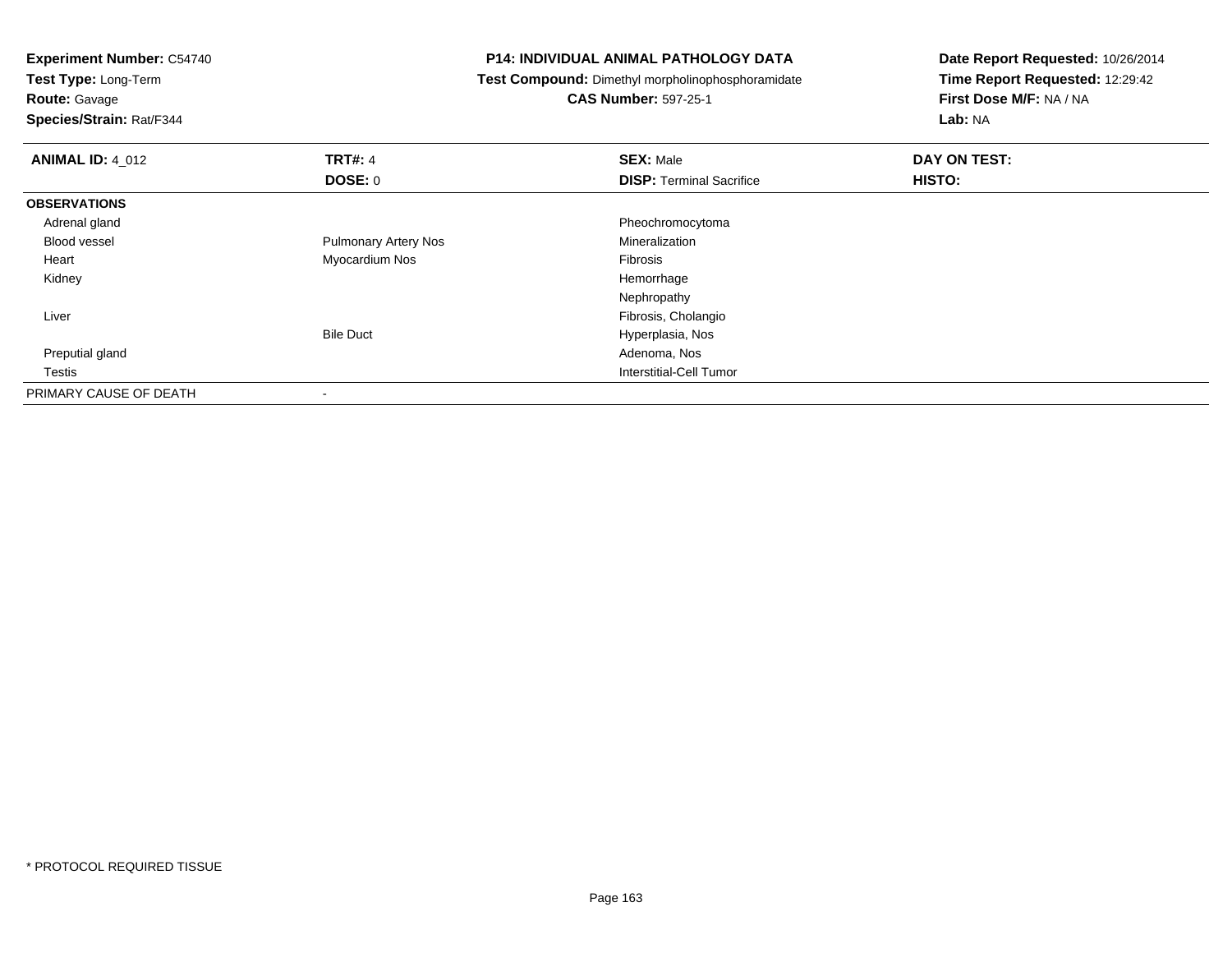**Test Type:** Long-Term

**Route:** Gavage

**Species/Strain:** Rat/F344

#### **P14: INDIVIDUAL ANIMAL PATHOLOGY DATA**

**Test Compound:** Dimethyl morpholinophosphoramidate

**CAS Number:** 597-25-1

| <b>ANIMAL ID: 4_013</b> | <b>TRT#: 4</b>              | <b>SEX: Male</b>                | DAY ON TEST: |  |
|-------------------------|-----------------------------|---------------------------------|--------------|--|
|                         | <b>DOSE: 0</b>              | <b>DISP:</b> Terminal Sacrifice | HISTO:       |  |
| <b>OBSERVATIONS</b>     |                             |                                 |              |  |
| Adrenal gland           | Medulla                     | <b>Focal Cellular Change</b>    |              |  |
| <b>Blood vessel</b>     | <b>Pulmonary Artery Nos</b> | Mineralization                  |              |  |
| Heart                   | Myocardium Nos              | Fibrosis                        |              |  |
| Kidney                  |                             | Nephropathy                     |              |  |
|                         |                             | Polycystic Kidney               |              |  |
| Liver                   |                             | Fibrosis, Cholangio             |              |  |
|                         | <b>Bile Duct</b>            | Hyperplasia, Nos                |              |  |
| Pancreas                | Acinus                      | Atrophy, Nos                    |              |  |
| <b>Testis</b>           |                             | Interstitial-Cell Tumor         |              |  |
|                         |                             | Mineralization                  |              |  |
| PRIMARY CAUSE OF DEATH  | $\,$                        |                                 |              |  |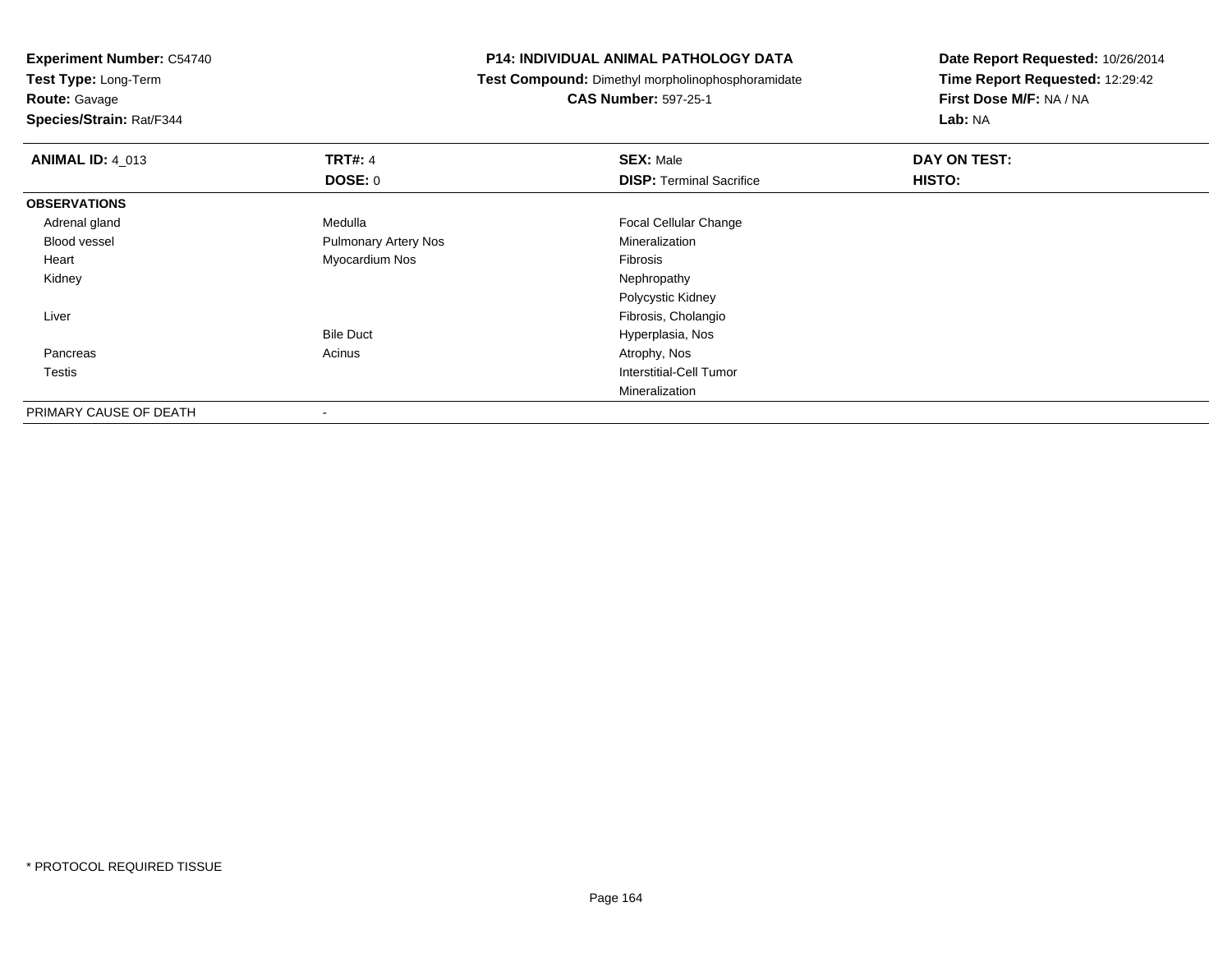| <b>Experiment Number: C54740</b><br>Test Type: Long-Term<br><b>CAS Number: 597-25-1</b><br><b>Route: Gavage</b><br>Species/Strain: Rat/F344 |                  | <b>P14: INDIVIDUAL ANIMAL PATHOLOGY DATA</b><br>Test Compound: Dimethyl morpholinophosphoramidate | Date Report Requested: 10/26/2014<br>Time Report Requested: 12:29:42<br>First Dose M/F: NA / NA<br>Lab: NA |
|---------------------------------------------------------------------------------------------------------------------------------------------|------------------|---------------------------------------------------------------------------------------------------|------------------------------------------------------------------------------------------------------------|
| <b>ANIMAL ID: 4 014</b>                                                                                                                     | <b>TRT#: 4</b>   | <b>SEX: Male</b>                                                                                  | DAY ON TEST:                                                                                               |
|                                                                                                                                             | DOSE: 0          | <b>DISP:</b> Moribund Sacrifice                                                                   | HISTO:                                                                                                     |
| <b>OBSERVATIONS</b>                                                                                                                         |                  |                                                                                                   |                                                                                                            |
| Heart                                                                                                                                       | Myocardium Nos   | Fibrosis                                                                                          |                                                                                                            |
| Kidney                                                                                                                                      |                  | Nephropathy                                                                                       |                                                                                                            |
| Liver                                                                                                                                       |                  | Cytoplasmic Change, Ground-Glass                                                                  |                                                                                                            |
|                                                                                                                                             | <b>Bile Duct</b> | Hyperplasia, Nos                                                                                  |                                                                                                            |
| Testis                                                                                                                                      |                  | Hyperplasia, Interstitial Cell                                                                    |                                                                                                            |
|                                                                                                                                             |                  | Interstitial-Cell Tumor                                                                           |                                                                                                            |
| Thyroid                                                                                                                                     |                  | Hemorrhage                                                                                        |                                                                                                            |
| PRIMARY CAUSE OF DEATH                                                                                                                      |                  |                                                                                                   |                                                                                                            |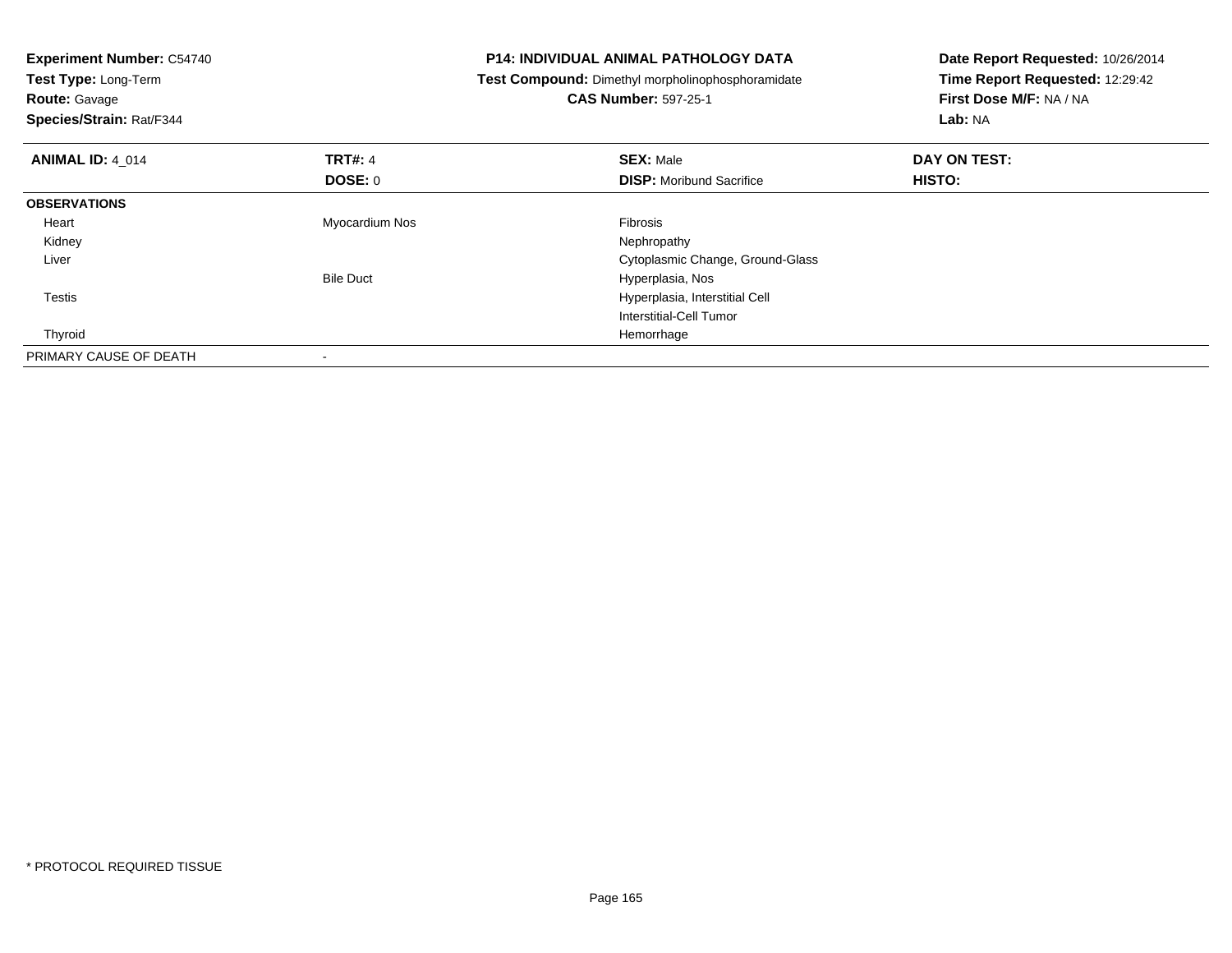**Test Type:** Long-Term

### **Route:** Gavage

**Species/Strain:** Rat/F344

#### **P14: INDIVIDUAL ANIMAL PATHOLOGY DATA**

**Test Compound:** Dimethyl morpholinophosphoramidate

### **CAS Number:** 597-25-1

| <b>ANIMAL ID: 4_015</b> | <b>TRT#: 4</b>            | <b>SEX: Male</b>                | DAY ON TEST: |
|-------------------------|---------------------------|---------------------------------|--------------|
|                         | <b>DOSE: 0</b>            | <b>DISP: Terminal Sacrifice</b> | HISTO:       |
| <b>OBSERVATIONS</b>     |                           |                                 |              |
| Adrenal gland           |                           | Pheochromocytoma                |              |
| Heart                   | Myocardium Nos            | Fibrosis                        |              |
| Kidney                  |                           | Nephropathy                     |              |
| Liver                   |                           | Fibrosis, Cholangio             |              |
|                         | <b>Bile Duct</b>          | Hyperplasia, Nos                |              |
|                         |                           | Inflammation, Multifocal        |              |
|                         |                           | Metamorphosis, Fatty            |              |
| Lymph node              | Mediastinal Lymph Node    | Hemorrhage                      |              |
| Pituitary gland         | <b>Anterior Pituitary</b> | Angiectasis                     |              |
| <b>Testis</b>           |                           | Interstitial-Cell Tumor         |              |
|                         |                           | Mineralization                  |              |
| PRIMARY CAUSE OF DEATH  | $\blacksquare$            |                                 |              |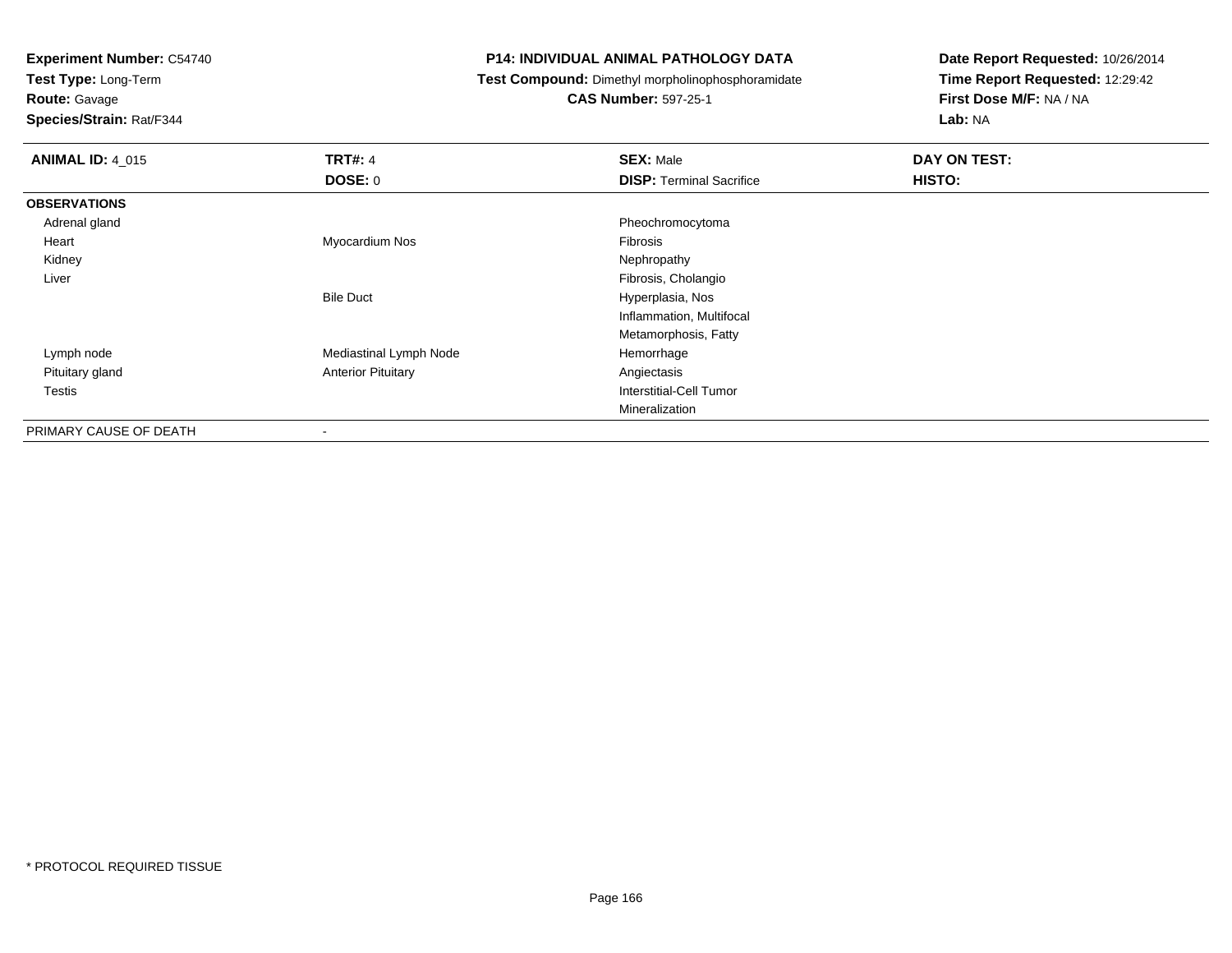**Experiment Number:** C54740**Test Type:** Long-Term**Route:** Gavage **Species/Strain:** Rat/F344**P14: INDIVIDUAL ANIMAL PATHOLOGY DATA Test Compound:** Dimethyl morpholinophosphoramidate**CAS Number:** 597-25-1**Date Report Requested:** 10/26/2014**Time Report Requested:** 12:29:42**First Dose M/F:** NA / NA**Lab:** NA**ANIMAL ID:** 4\_016**6 DAY ON TRT#:** 4 **SEX:** Male **SEX:** Male **DAY ON TEST: DOSE:** 0**DISP:** Terminal Sacrifice **HISTO: OBSERVATIONS** Adrenal glandMedulla **Focal Cellular Change**  Blood vessel Pulmonary Artery Nos Mineralization Heart Myocardium Nos Fibrosis Kidneyy the control of the control of the control of the control of the control of the control of the control of the control of the control of the control of the control of the control of the control of the control of the contro Nephropathy Bile Duct Hyperplasia, Nos Liverd **Anterior Pituitary Anterior Pituitary Focal Cellular Change**  Pituitary gland Testis Interstitial-Cell Tumor Thyroidd **C-Cell Adenoma** and the control of the control of the control of the control of the control of the control of the control of the control of the control of the control of the control of the control of the control of the PRIMARY CAUSE OF DEATH-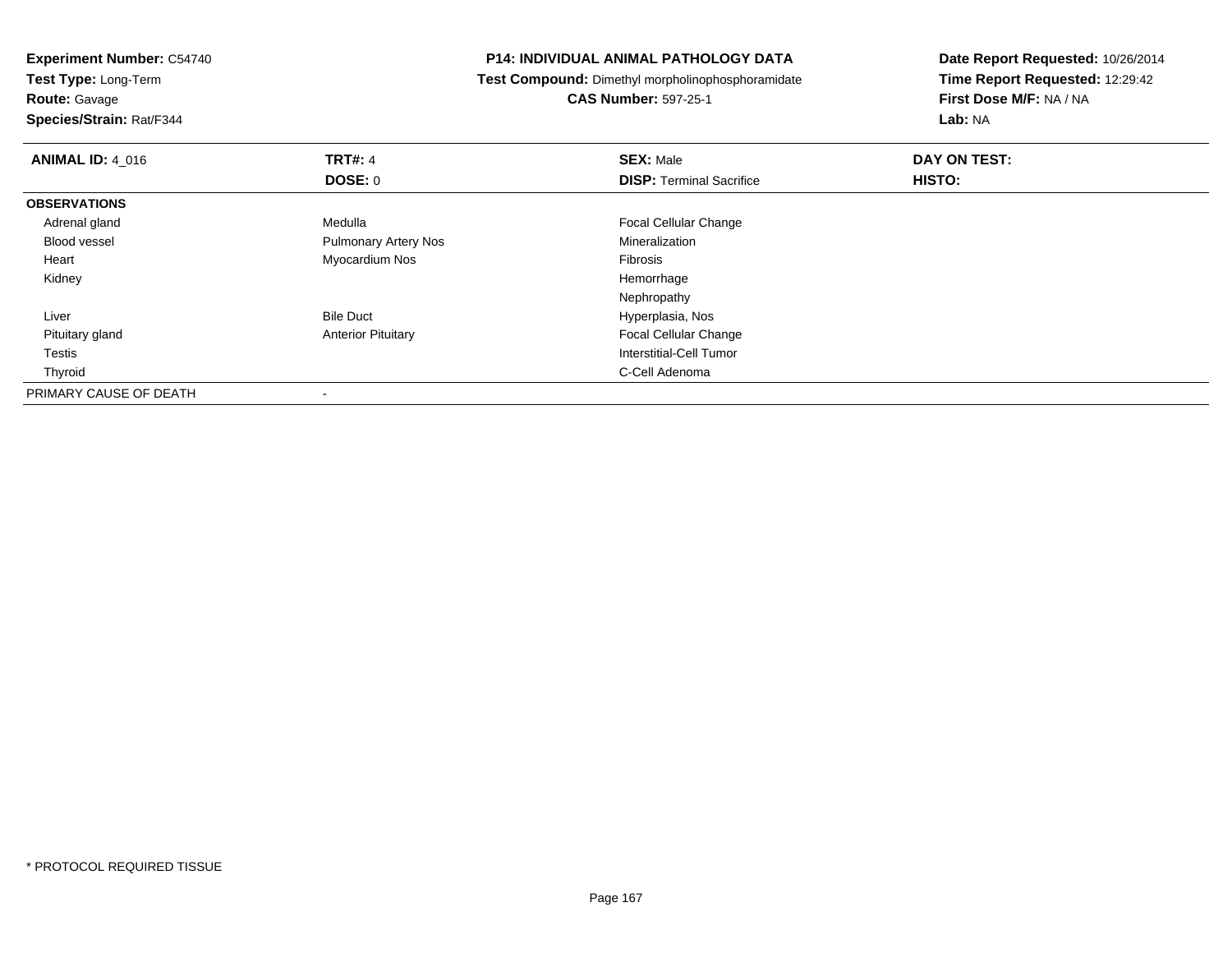**Test Type:** Long-Term

**Route:** Gavage

**Species/Strain:** Rat/F344

#### **P14: INDIVIDUAL ANIMAL PATHOLOGY DATA**

**Test Compound:** Dimethyl morpholinophosphoramidate

**CAS Number:** 597-25-1

| <b>ANIMAL ID: 4_017</b> | <b>TRT#: 4</b>              | <b>SEX: Male</b>                      | DAY ON TEST: |  |
|-------------------------|-----------------------------|---------------------------------------|--------------|--|
|                         | <b>DOSE: 0</b>              | <b>DISP: Terminal Sacrifice</b>       | HISTO:       |  |
| <b>OBSERVATIONS</b>     |                             |                                       |              |  |
| Adrenal gland           | Medulla                     | <b>Focal Cellular Change</b>          |              |  |
| <b>Blood vessel</b>     | <b>Pulmonary Artery Nos</b> | Mineralization                        |              |  |
| Bone                    | Cartilage, Nos              | Necrosis, Nos                         |              |  |
| Heart                   | Myocardium Nos              | Fibrosis                              |              |  |
| Kidney                  |                             | Nephropathy                           |              |  |
| Liver                   |                             | Fibrosis, Cholangio                   |              |  |
|                         | <b>Bile Duct</b>            | Hyperplasia, Nos                      |              |  |
| Pituitary gland         | <b>Anterior Pituitary</b>   | Adenoma, Nos                          |              |  |
| Prostate                |                             | Abscess, Nos                          |              |  |
| Testis                  |                             | Mineralization                        |              |  |
| Thymus                  |                             | <b>Persistent Embryonic Structure</b> |              |  |
| PRIMARY CAUSE OF DEATH  |                             |                                       |              |  |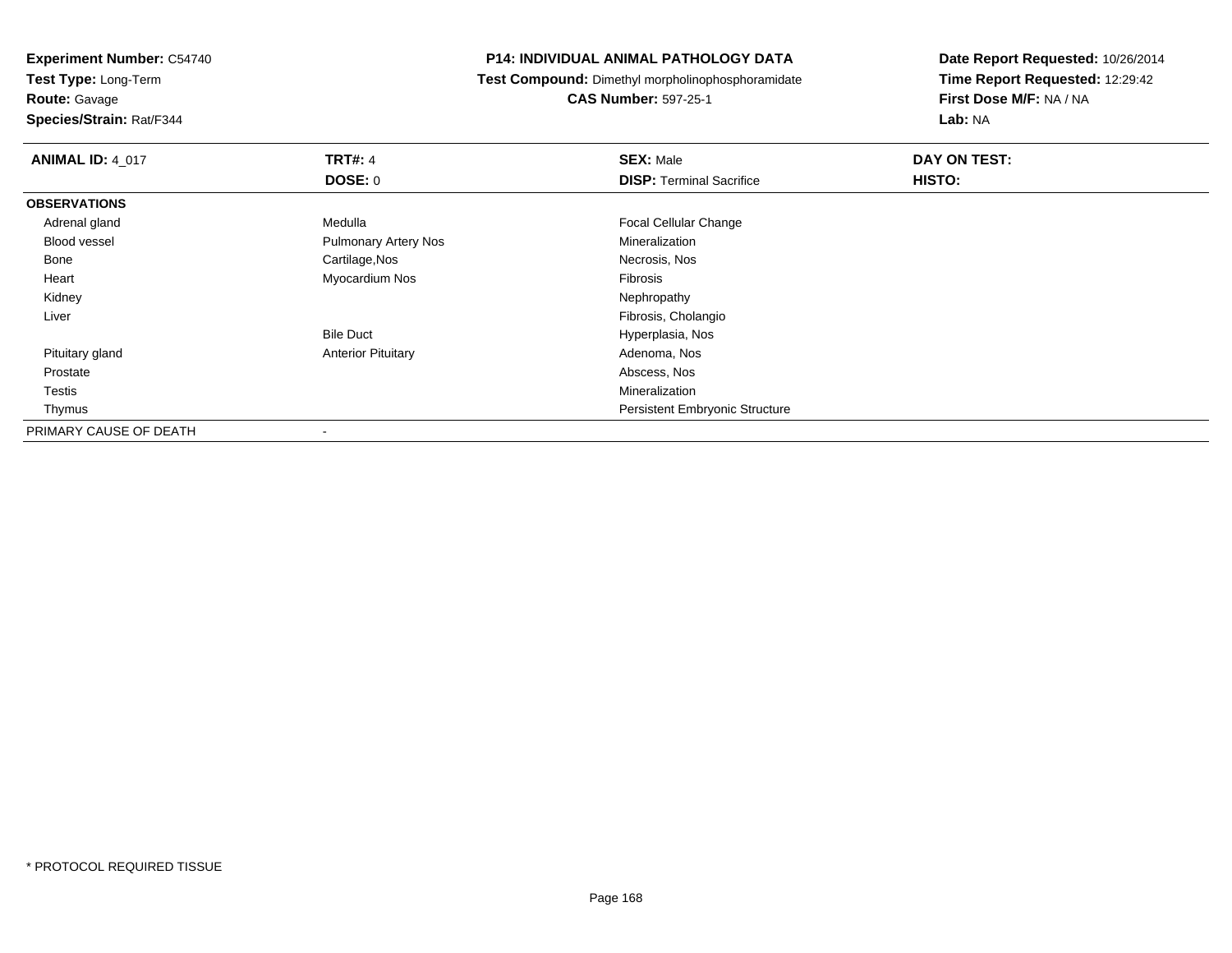**Test Type:** Long-Term

**Route:** Gavage

**Species/Strain:** Rat/F344

#### **P14: INDIVIDUAL ANIMAL PATHOLOGY DATA**

**Test Compound:** Dimethyl morpholinophosphoramidate

### **CAS Number:** 597-25-1

| <b>ANIMAL ID: 4_018</b> | <b>TRT#: 4</b>            | <b>SEX: Male</b>                | DAY ON TEST: |  |
|-------------------------|---------------------------|---------------------------------|--------------|--|
|                         | DOSE: 0                   | <b>DISP:</b> Moribund Sacrifice | HISTO:       |  |
| <b>OBSERVATIONS</b>     |                           |                                 |              |  |
| Adrenal gland           |                           | Pheochromocytoma                |              |  |
| Kidney                  |                           | Nephropathy                     |              |  |
| Liver                   |                           | Fibrosis, Cholangio             |              |  |
|                         | <b>Bile Duct</b>          | Hyperplasia, Nos                |              |  |
| Lung                    |                           | Hemorrhage                      |              |  |
| Pituitary gland         | <b>Anterior Pituitary</b> | Hemorrhage                      |              |  |
| Unspecified             | Multiple Organs Nos       | Leukemia, Mononuclear Cell      |              |  |
| Urinary bladder         |                           | Hemorrhage                      |              |  |
| PRIMARY CAUSE OF DEATH  |                           |                                 |              |  |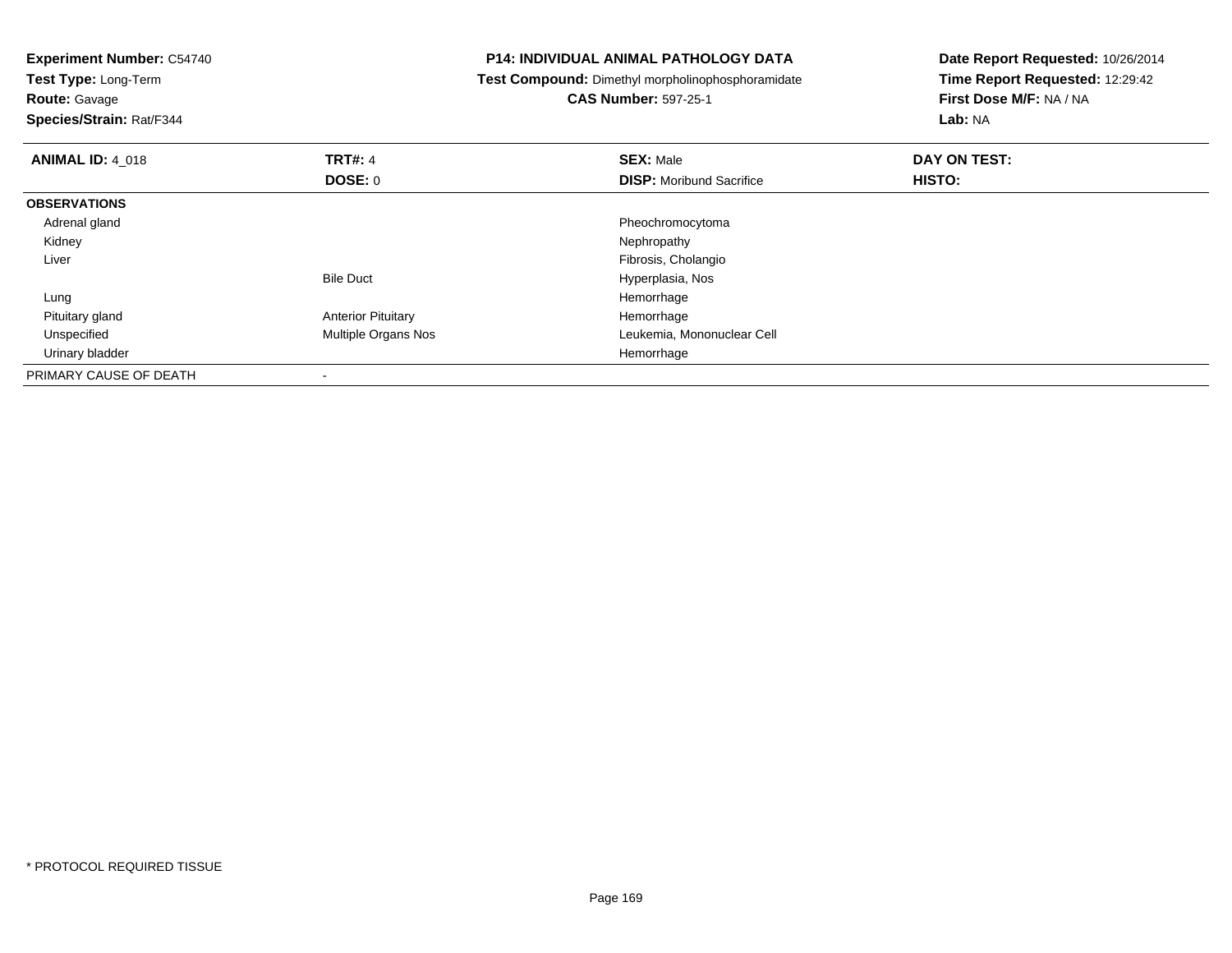**Test Type:** Long-Term

**Route:** Gavage

**Species/Strain:** Rat/F344

#### **P14: INDIVIDUAL ANIMAL PATHOLOGY DATA**

**Test Compound:** Dimethyl morpholinophosphoramidate

## **CAS Number:** 597-25-1

| <b>ANIMAL ID: 4_019</b> | <b>TRT#: 4</b>            | <b>SEX: Male</b>                | DAY ON TEST: |
|-------------------------|---------------------------|---------------------------------|--------------|
|                         | <b>DOSE: 0</b>            | <b>DISP: Terminal Sacrifice</b> | HISTO:       |
| <b>OBSERVATIONS</b>     |                           |                                 |              |
| Adrenal gland           |                           | Hemorrhage                      |              |
| Heart                   | Myocardium Nos            | Fibrosis                        |              |
| Kidney                  |                           | Nephropathy                     |              |
| Liver                   |                           | Fibrosis, Cholangio             |              |
|                         | <b>Bile Duct</b>          | Hyperplasia, Nos                |              |
| Pancreas                |                           | Hyperplasia, Focal              |              |
| Pituitary gland         | <b>Anterior Pituitary</b> | <b>Focal Cellular Change</b>    |              |
| Prostate                |                           | Hyperplasia, Epithelial         |              |
| Testis                  |                           | Interstitial-Cell Tumor         |              |
|                         |                           | Mineralization                  |              |
| PRIMARY CAUSE OF DEATH  | $\,$                      |                                 |              |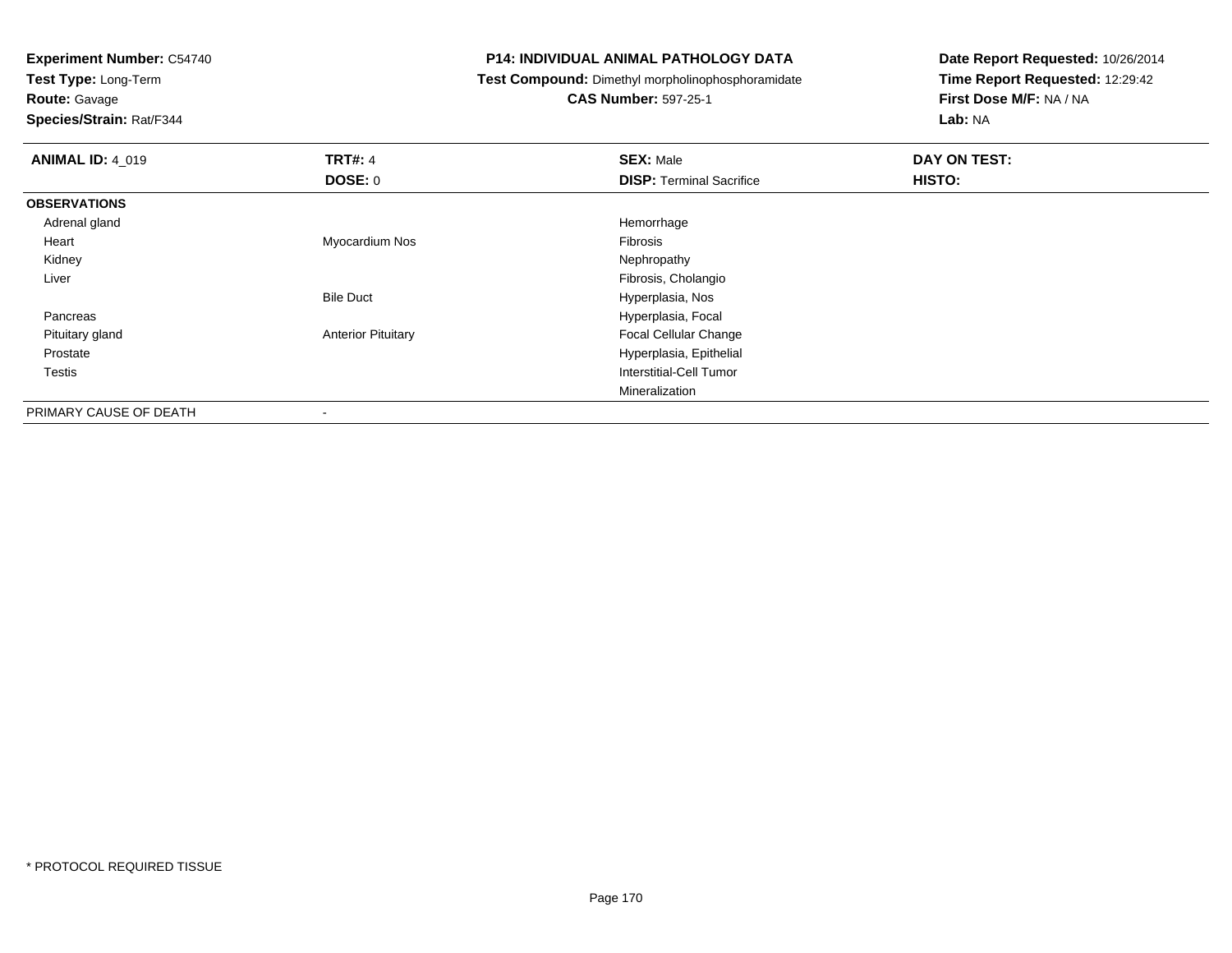**Test Type:** Long-Term

**Route:** Gavage

**Species/Strain:** Rat/F344

#### **P14: INDIVIDUAL ANIMAL PATHOLOGY DATA**

**Test Compound:** Dimethyl morpholinophosphoramidate

**CAS Number:** 597-25-1

| <b>ANIMAL ID: 4 020</b> | <b>TRT#: 4</b>              | <b>SEX: Male</b>                | DAY ON TEST: |  |
|-------------------------|-----------------------------|---------------------------------|--------------|--|
|                         | DOSE: 0                     | <b>DISP: Terminal Sacrifice</b> | HISTO:       |  |
| <b>OBSERVATIONS</b>     |                             |                                 |              |  |
| Adrenal gland           |                             | Pheochromocytoma                |              |  |
| <b>Blood vessel</b>     | <b>Pulmonary Artery Nos</b> | Mineralization                  |              |  |
| Kidney                  |                             | Nephropathy                     |              |  |
| Liver                   | <b>Bile Duct</b>            | Hyperplasia, Nos                |              |  |
| Pituitary gland         | <b>Anterior Pituitary</b>   | Adenoma, Nos                    |              |  |
| <b>Testis</b>           |                             | Hyperplasia, Interstitial Cell  |              |  |
|                         |                             | Interstitial-Cell Tumor         |              |  |
|                         |                             | Mineralization                  |              |  |
| Thyroid                 |                             | C-Cell Adenoma                  |              |  |
| PRIMARY CAUSE OF DEATH  | $\overline{\phantom{a}}$    |                                 |              |  |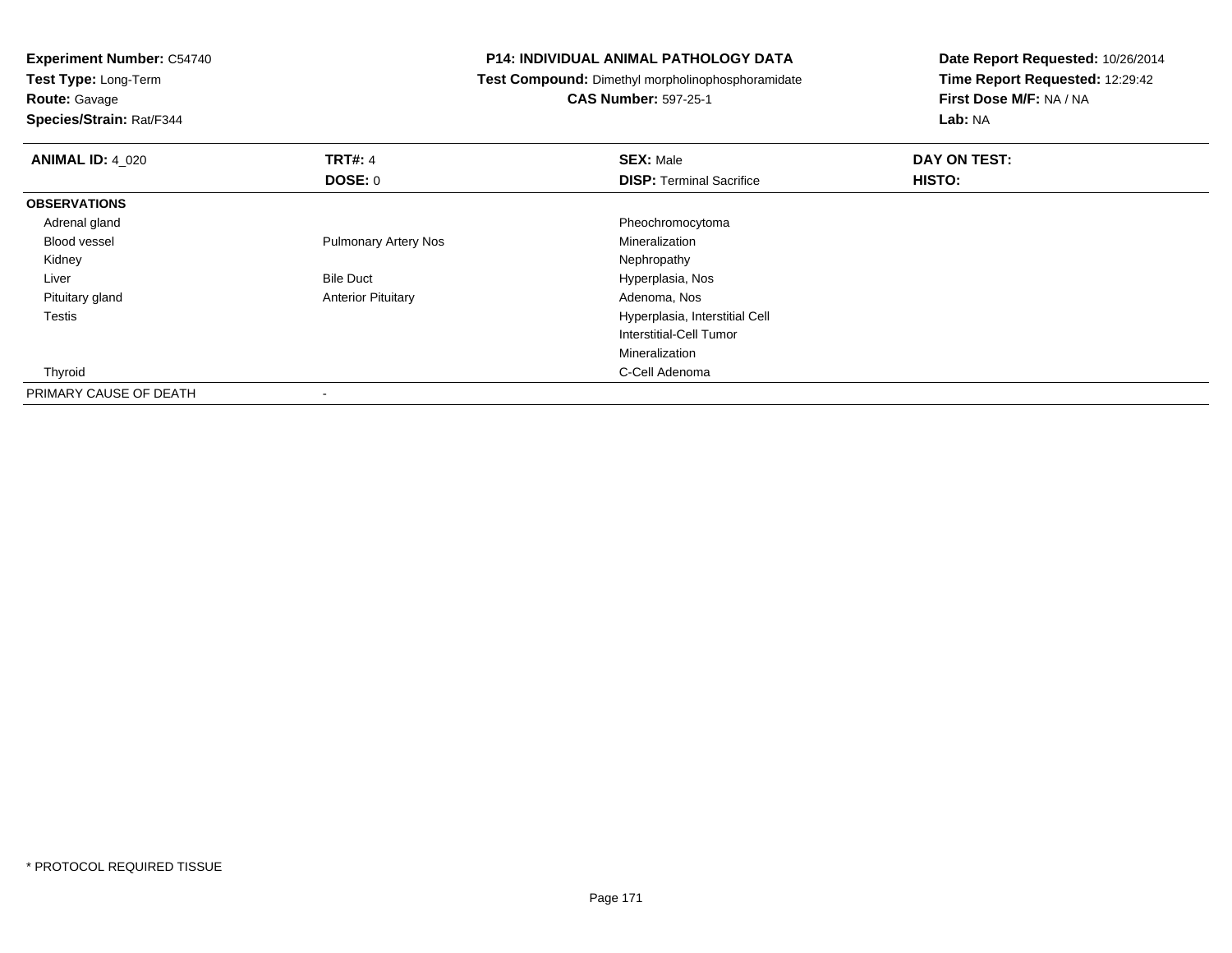| <b>Experiment Number: C54740</b><br>Test Type: Long-Term |                             | <b>P14: INDIVIDUAL ANIMAL PATHOLOGY DATA</b>      | Date Report Requested: 10/26/2014 |  |
|----------------------------------------------------------|-----------------------------|---------------------------------------------------|-----------------------------------|--|
|                                                          |                             | Test Compound: Dimethyl morpholinophosphoramidate | Time Report Requested: 12:29:42   |  |
| <b>Route: Gavage</b>                                     |                             | <b>CAS Number: 597-25-1</b>                       | First Dose M/F: NA / NA           |  |
| Species/Strain: Rat/F344                                 |                             |                                                   | Lab: NA                           |  |
| <b>ANIMAL ID: 4_021</b>                                  | <b>TRT#: 4</b>              | <b>SEX: Male</b>                                  | DAY ON TEST:                      |  |
|                                                          | DOSE: 0                     | <b>DISP:</b> Terminal Sacrifice                   | HISTO:                            |  |
| <b>OBSERVATIONS</b>                                      |                             |                                                   |                                   |  |
| <b>Blood vessel</b>                                      | <b>Pulmonary Artery Nos</b> | Mineralization                                    |                                   |  |
| Kidney                                                   |                             | Hemorrhage                                        |                                   |  |
|                                                          |                             | Nephropathy                                       |                                   |  |
| Liver                                                    |                             | Fibrosis, Cholangio                               |                                   |  |
|                                                          | <b>Bile Duct</b>            | Hyperplasia, Nos                                  |                                   |  |
| Lung                                                     | Alveoli                     | Histiocytosis                                     |                                   |  |
| Lymph node                                               | Mediastinal Lymph Node      | Hemorrhage                                        |                                   |  |
| Testis                                                   |                             | Interstitial-Cell Tumor                           |                                   |  |
| PRIMARY CAUSE OF DEATH                                   |                             |                                                   |                                   |  |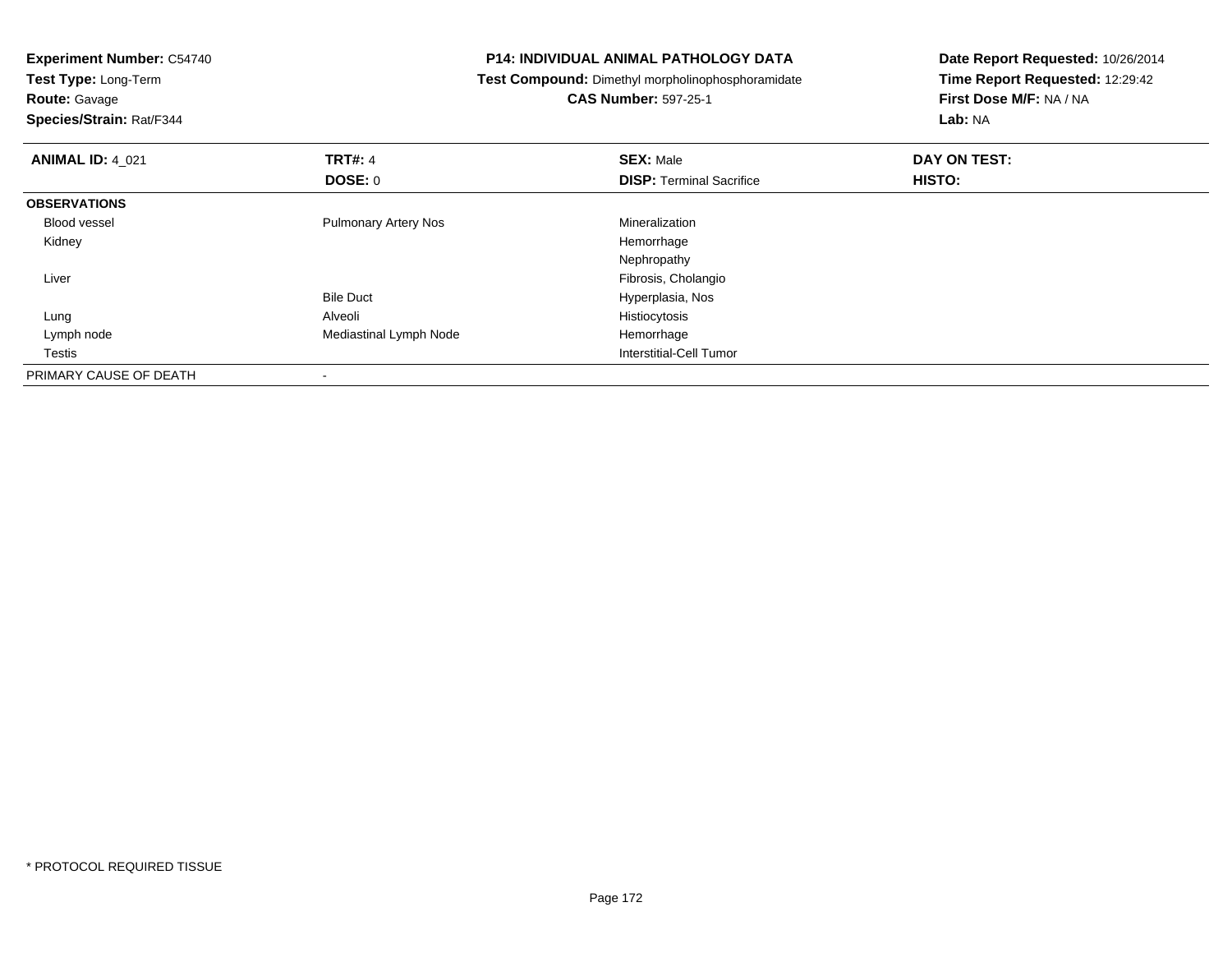**Experiment Number:** C54740**Test Type:** Long-Term**Route:** Gavage **Species/Strain:** Rat/F344**P14: INDIVIDUAL ANIMAL PATHOLOGY DATA Test Compound:** Dimethyl morpholinophosphoramidate**CAS Number:** 597-25-1**Date Report Requested:** 10/26/2014**Time Report Requested:** 12:29:42**First Dose M/F:** NA / NA**Lab:** NA**ANIMAL ID:** 4\_022**2 DAY ON TRT#:** 4 **SEX:** Male **SEX:** Male **DOSE:** 0**DISP:** Moribund Sacrifice **HISTO: OBSERVATIONS** Brainn and the state of the state of the state of the state of the state of the state of the state of the state of the state of the state of the state of the state of the state of the state of the state of the state of the stat Kidneyy the control of the control of the control of the control of the control of the control of the control of the control of the control of the control of the control of the control of the control of the control of the contro Salivary gland Embolus, Foreign Body PerivasculitisHemorrhage Skinn and the control of the control of the control of the control of the control of the control of the control of the control of the control of the control of the control of the control of the control of the control of the co Hyperkeratosis**Interstitial-Cell Tumor**  TestisMineralization Persistent Embryonic Structure Thymus Unspecified Multiple Organs Nos Leukemia, Mononuclear Cell PRIMARY CAUSE OF DEATH-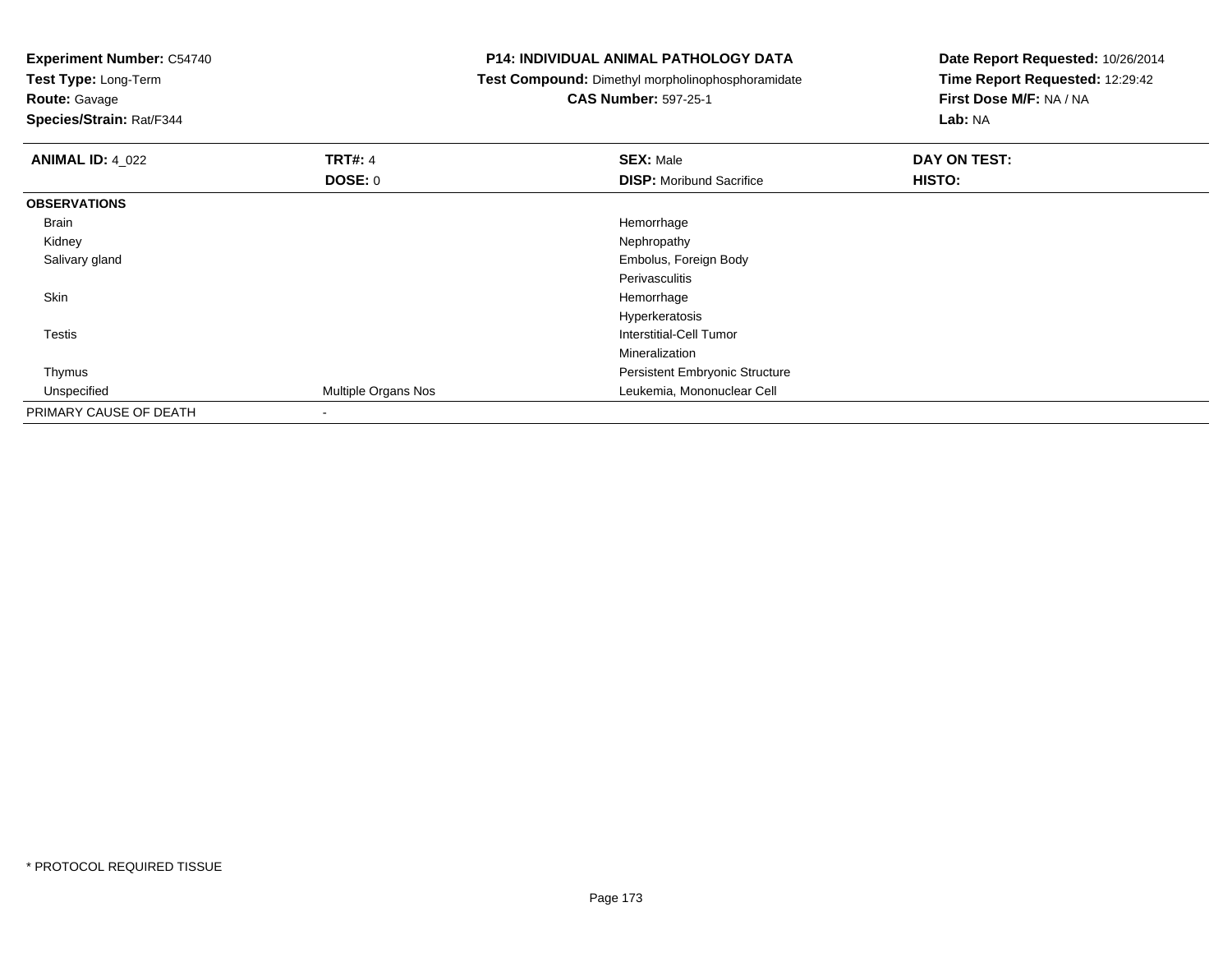**Experiment Number:** C54740**Test Type:** Long-Term

**Route:** Gavage

**Species/Strain:** Rat/F344

#### **P14: INDIVIDUAL ANIMAL PATHOLOGY DATA**

**Test Compound:** Dimethyl morpholinophosphoramidate

**CAS Number:** 597-25-1

| <b>ANIMAL ID: 4 023</b> | <b>TRT#: 4</b>              | <b>SEX: Male</b>                      | DAY ON TEST: |  |
|-------------------------|-----------------------------|---------------------------------------|--------------|--|
|                         | <b>DOSE: 0</b>              | <b>DISP: Terminal Sacrifice</b>       | HISTO:       |  |
| <b>OBSERVATIONS</b>     |                             |                                       |              |  |
| Blood vessel            | <b>Pulmonary Artery Nos</b> | Mineralization                        |              |  |
| Bone                    | Cartilage, Nos              | Necrosis, Nos                         |              |  |
| Heart                   | Myocardium Nos              | Fibrosis                              |              |  |
| Kidney                  |                             | Nephropathy                           |              |  |
| Liver                   | <b>Bile Duct</b>            | Hyperplasia, Nos                      |              |  |
| Pituitary gland         | <b>Anterior Pituitary</b>   | Focal Cellular Change                 |              |  |
| Testis                  |                             | Hyperplasia, Interstitial Cell        |              |  |
|                         |                             | Interstitial-Cell Tumor               |              |  |
|                         |                             | Mineralization                        |              |  |
| Thymus                  |                             | <b>Persistent Embryonic Structure</b> |              |  |
| PRIMARY CAUSE OF DEATH  | $\overline{\phantom{a}}$    |                                       |              |  |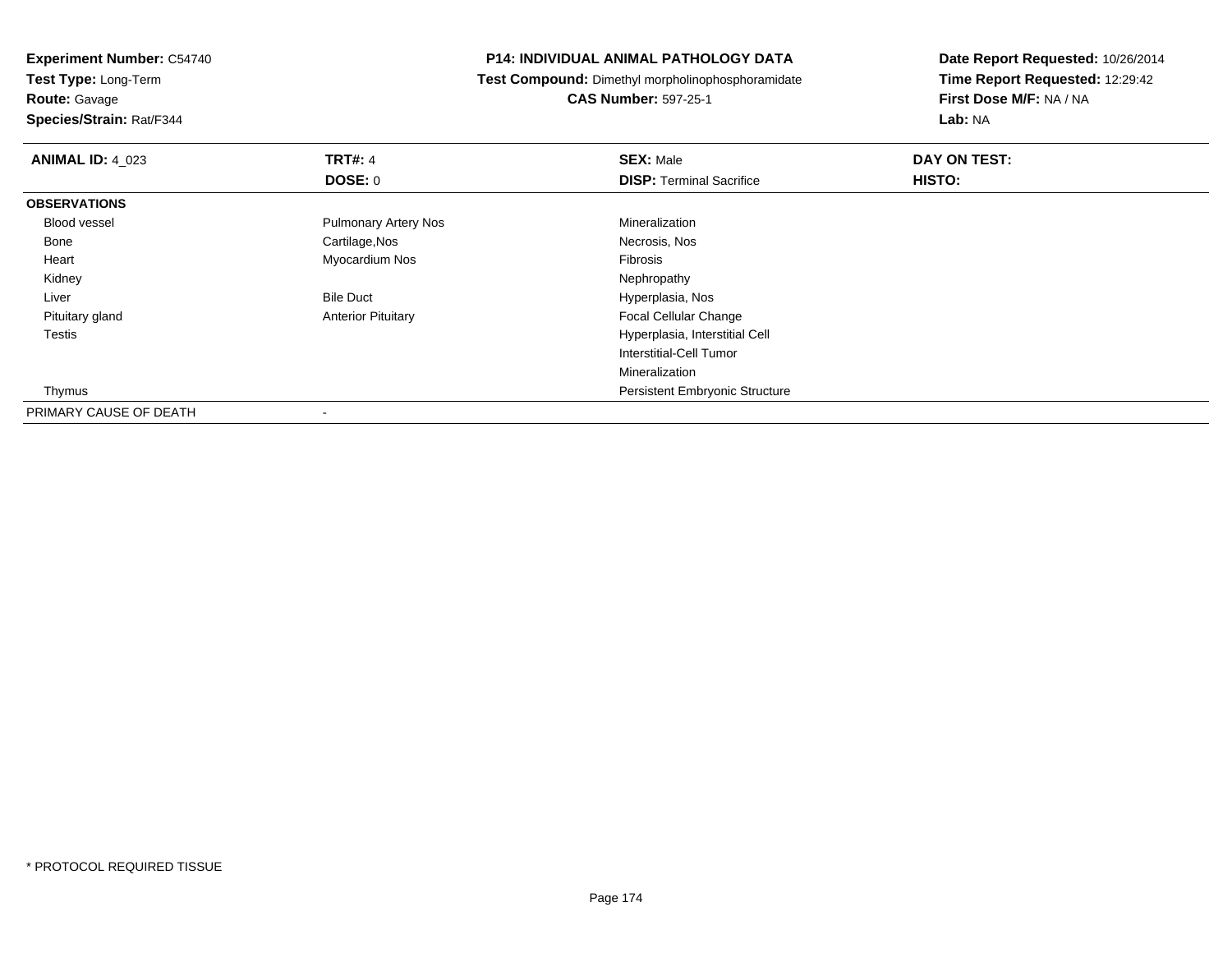| <b>Experiment Number: C54740</b><br>Test Type: Long-Term<br><b>Route: Gavage</b><br>Species/Strain: Rat/F344 |                           | <b>P14: INDIVIDUAL ANIMAL PATHOLOGY DATA</b><br>Test Compound: Dimethyl morpholinophosphoramidate<br><b>CAS Number: 597-25-1</b> | Date Report Requested: 10/26/2014<br>Time Report Requested: 12:29:42<br>First Dose M/F: NA / NA<br>Lab: NA |  |
|--------------------------------------------------------------------------------------------------------------|---------------------------|----------------------------------------------------------------------------------------------------------------------------------|------------------------------------------------------------------------------------------------------------|--|
| <b>ANIMAL ID: 4 024</b>                                                                                      | <b>TRT#: 4</b>            | <b>SEX: Male</b>                                                                                                                 | DAY ON TEST:                                                                                               |  |
|                                                                                                              | DOSE: 0                   | <b>DISP:</b> Moribund Sacrifice                                                                                                  | HISTO:                                                                                                     |  |
| <b>OBSERVATIONS</b>                                                                                          |                           |                                                                                                                                  |                                                                                                            |  |
| Heart                                                                                                        | Myocardium Nos            | Fibrosis                                                                                                                         |                                                                                                            |  |
| Kidney                                                                                                       |                           | Hemorrhage                                                                                                                       |                                                                                                            |  |
|                                                                                                              |                           | Nephropathy                                                                                                                      |                                                                                                            |  |
| Pituitary gland                                                                                              | <b>Anterior Pituitary</b> | <b>Focal Cellular Change</b>                                                                                                     |                                                                                                            |  |
| Testis                                                                                                       |                           | Hyperplasia, Interstitial Cell                                                                                                   |                                                                                                            |  |
|                                                                                                              |                           | Interstitial-Cell Tumor                                                                                                          |                                                                                                            |  |
| Zymbal gland                                                                                                 |                           | Carcinoma, Nos                                                                                                                   |                                                                                                            |  |
| PRIMARY CAUSE OF DEATH                                                                                       |                           |                                                                                                                                  |                                                                                                            |  |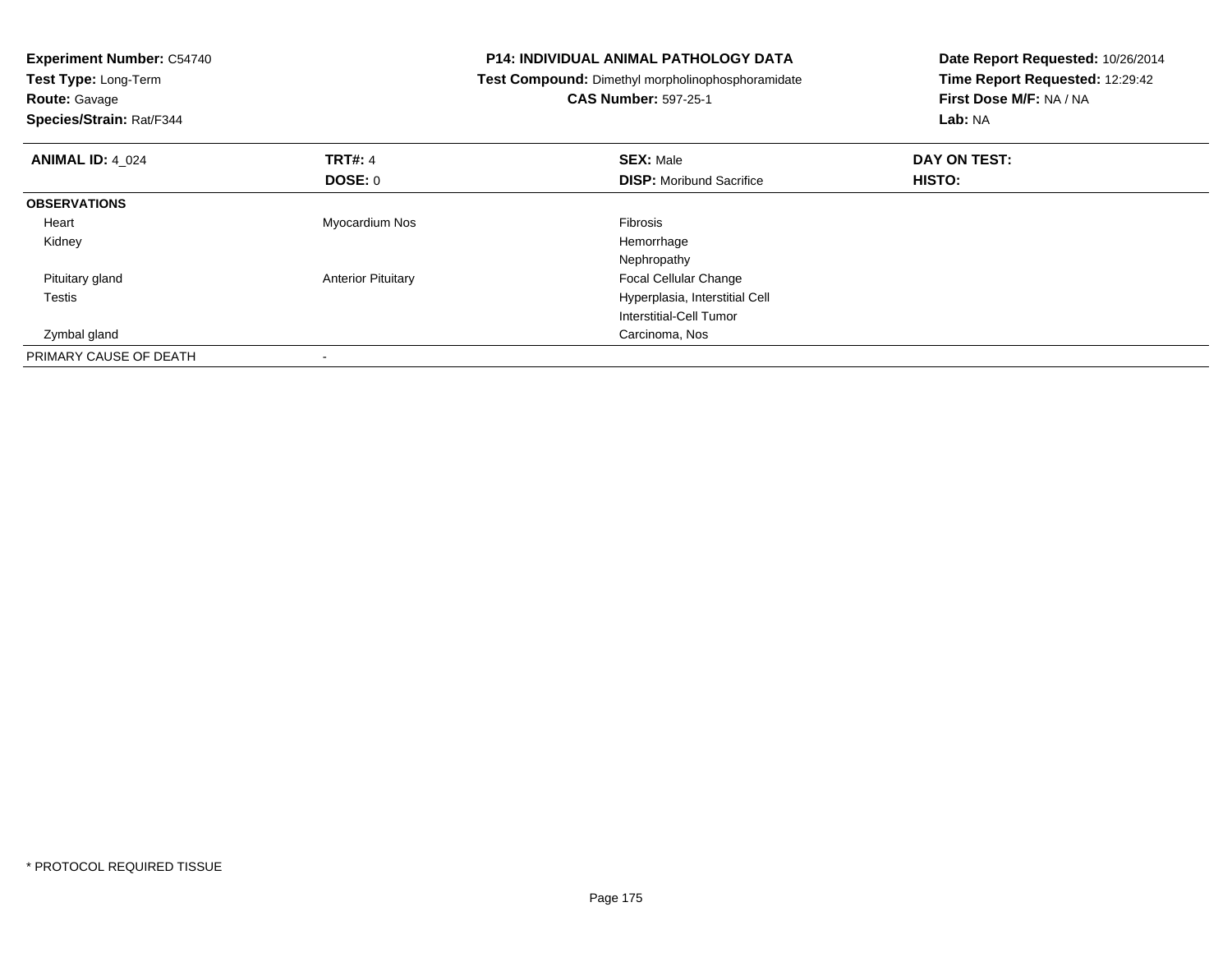**Test Type:** Long-Term

**Route:** Gavage

**Species/Strain:** Rat/F344

#### **P14: INDIVIDUAL ANIMAL PATHOLOGY DATA**

**Test Compound:** Dimethyl morpholinophosphoramidate

**CAS Number:** 597-25-1

| <b>ANIMAL ID: 4 025</b> | <b>TRT#: 4</b>              | <b>SEX: Male</b>                | DAY ON TEST: |  |
|-------------------------|-----------------------------|---------------------------------|--------------|--|
|                         | <b>DOSE: 0</b>              | <b>DISP:</b> Moribund Sacrifice | HISTO:       |  |
| <b>OBSERVATIONS</b>     |                             |                                 |              |  |
| Blood vessel            | <b>Pulmonary Artery Nos</b> | Mineralization                  |              |  |
| Kidney                  |                             | Nephropathy                     |              |  |
| Liver                   |                             | Cytoplasmic Change, Nos         |              |  |
|                         |                             | Fibrosis, Cholangio             |              |  |
|                         |                             | Neoplastic Nodule               |              |  |
| Pituitary gland         | <b>Anterior Pituitary</b>   | Cyst, Nos                       |              |  |
| Testis                  |                             | Interstitial-Cell Tumor         |              |  |
| Thyroid                 |                             | Follicular-Cell Adenoma         |              |  |
| Unspecified             | Multiple Organs Nos         | Leukemia, Mononuclear Cell      |              |  |
| PRIMARY CAUSE OF DEATH  |                             |                                 |              |  |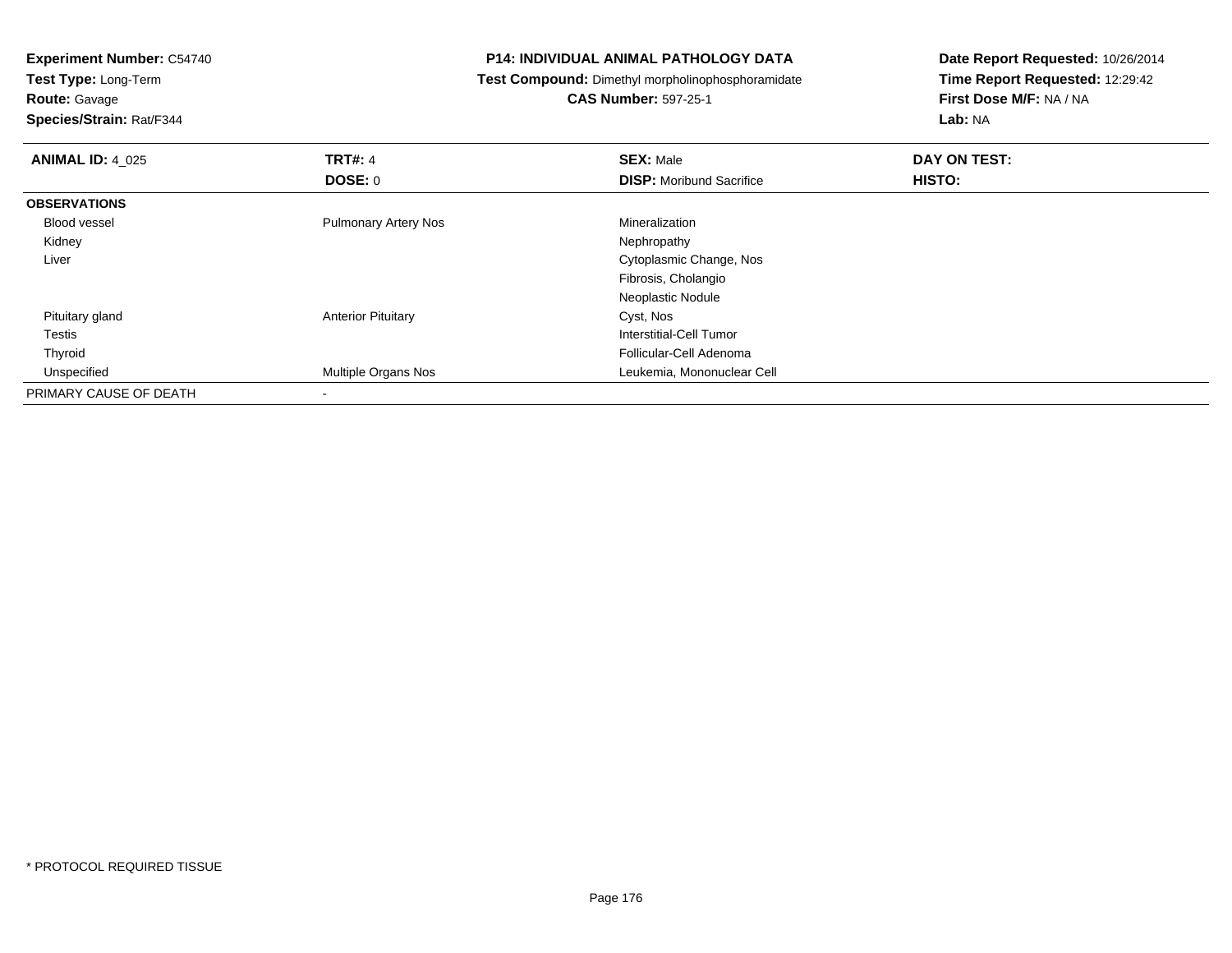**Test Type:** Long-Term

**Route:** Gavage

**Species/Strain:** Rat/F344

#### **P14: INDIVIDUAL ANIMAL PATHOLOGY DATA**

**Test Compound:** Dimethyl morpholinophosphoramidate

**CAS Number:** 597-25-1

| <b>ANIMAL ID: 4_026</b> | <b>TRT#: 4</b>              | <b>SEX: Male</b>                | DAY ON TEST: |  |
|-------------------------|-----------------------------|---------------------------------|--------------|--|
|                         | DOSE: 0                     | <b>DISP: Terminal Sacrifice</b> | HISTO:       |  |
| <b>OBSERVATIONS</b>     |                             |                                 |              |  |
| Blood vessel            | <b>Pulmonary Artery Nos</b> | Mineralization                  |              |  |
| Heart                   | Myocardium Nos              | Fibrosis                        |              |  |
| Kidney                  |                             | Nephropathy                     |              |  |
| Liver                   |                             | Fibrosis, Cholangio             |              |  |
|                         | <b>Bile Duct</b>            | Hyperplasia, Nos                |              |  |
| Lung                    |                             | Hemorrhage                      |              |  |
| Lymph node              | Mandibular Lymph Node       | Degeneration, Cystic            |              |  |
| Pancreas                | Acinus                      | Atrophy, Nos                    |              |  |
| Testis                  |                             | Interstitial-Cell Tumor         |              |  |
|                         |                             | Mineralization                  |              |  |
| Thymus                  |                             | Persistent Embryonic Structure  |              |  |
| PRIMARY CAUSE OF DEATH  |                             |                                 |              |  |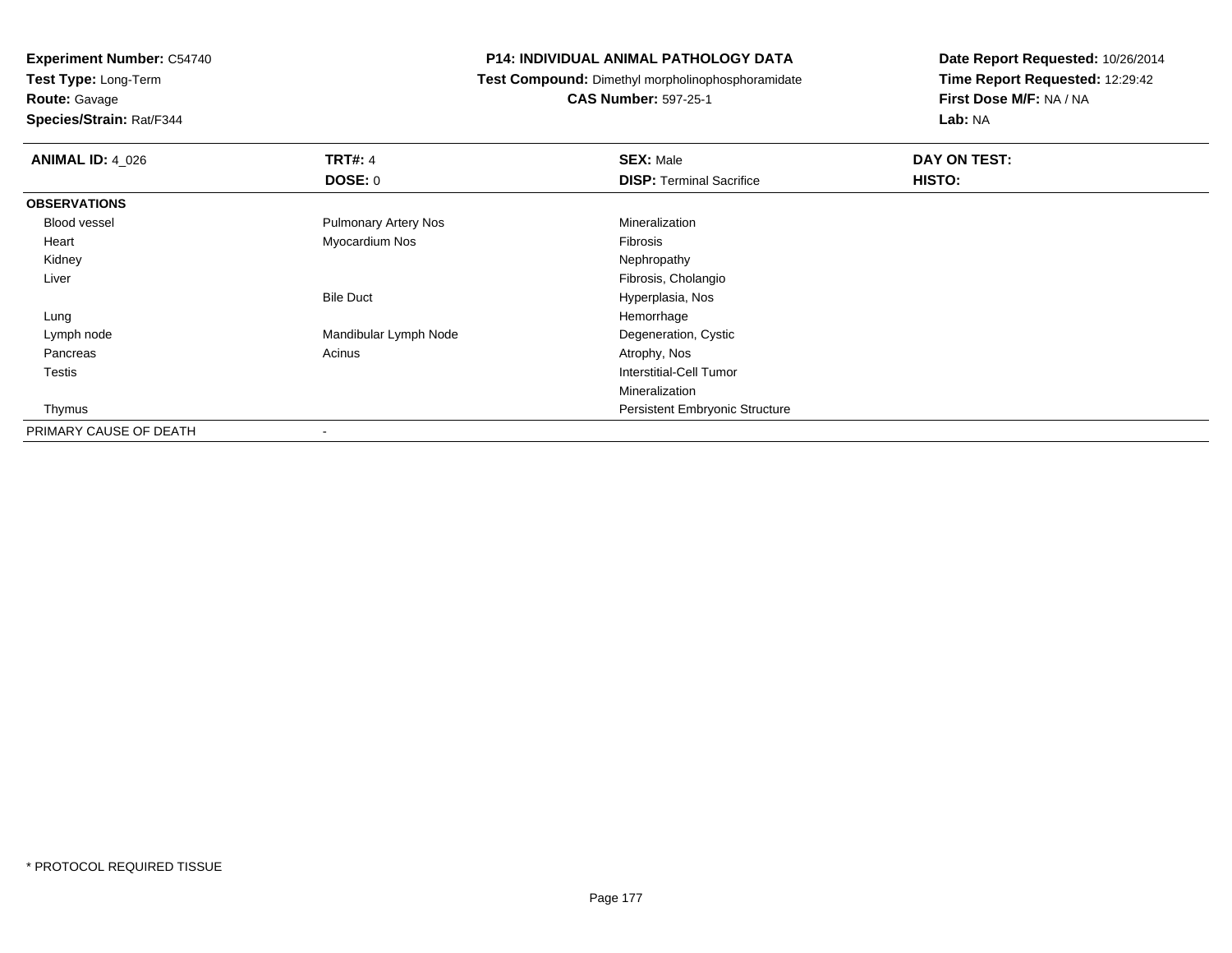| <b>Experiment Number: C54740</b><br>Test Type: Long-Term<br><b>Route: Gavage</b><br>Species/Strain: Rat/F344 |                | <b>P14: INDIVIDUAL ANIMAL PATHOLOGY DATA</b><br>Test Compound: Dimethyl morpholinophosphoramidate<br><b>CAS Number: 597-25-1</b> | Date Report Requested: 10/26/2014<br>Time Report Requested: 12:29:42<br>First Dose M/F: NA / NA<br>Lab: NA |  |
|--------------------------------------------------------------------------------------------------------------|----------------|----------------------------------------------------------------------------------------------------------------------------------|------------------------------------------------------------------------------------------------------------|--|
| <b>ANIMAL ID: 4 027</b>                                                                                      | <b>TRT#: 4</b> | <b>SEX: Male</b>                                                                                                                 | DAY ON TEST:                                                                                               |  |
|                                                                                                              | <b>DOSE: 0</b> | <b>DISP:</b> Terminal Sacrifice                                                                                                  | HISTO:                                                                                                     |  |
| <b>OBSERVATIONS</b>                                                                                          |                |                                                                                                                                  |                                                                                                            |  |
| Adrenal gland                                                                                                |                | Lipoidosis                                                                                                                       |                                                                                                            |  |
| Heart                                                                                                        | Myocardium Nos | Fibrosis                                                                                                                         |                                                                                                            |  |
| Kidney                                                                                                       |                | Nephropathy                                                                                                                      |                                                                                                            |  |
| Testis                                                                                                       |                | Hypospermatogenesis                                                                                                              |                                                                                                            |  |
| Thymus                                                                                                       |                | Persistent Embryonic Structure                                                                                                   |                                                                                                            |  |
| PRIMARY CAUSE OF DEATH                                                                                       |                |                                                                                                                                  |                                                                                                            |  |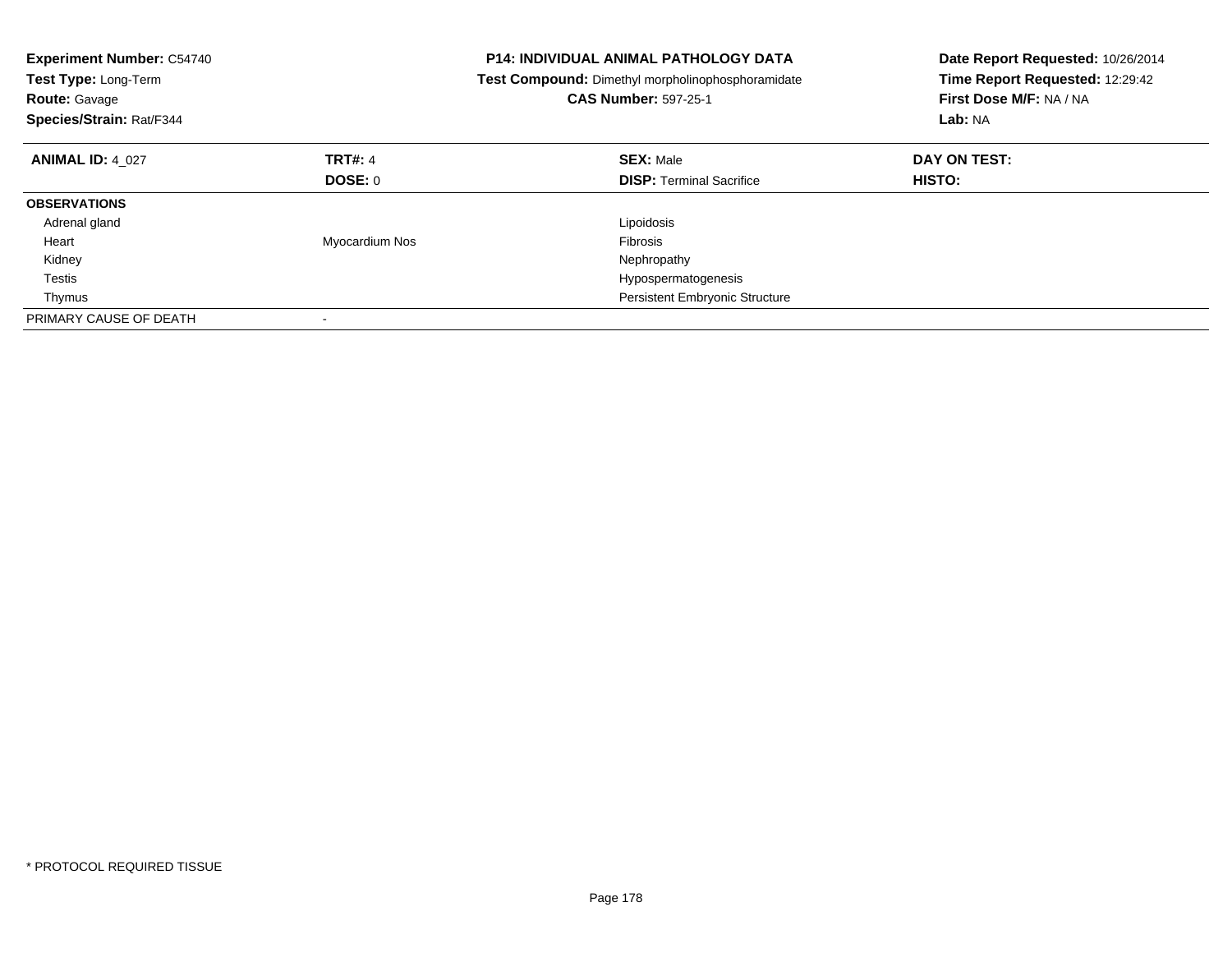**Test Type:** Long-Term

**Route:** Gavage

**Species/Strain:** Rat/F344

#### **P14: INDIVIDUAL ANIMAL PATHOLOGY DATA**

**Test Compound:** Dimethyl morpholinophosphoramidate

**CAS Number:** 597-25-1

| <b>ANIMAL ID: 4_028</b> | <b>TRT#: 4</b><br>DOSE: 0   | <b>SEX: Male</b><br><b>DISP: Terminal Sacrifice</b> | DAY ON TEST:<br>HISTO: |
|-------------------------|-----------------------------|-----------------------------------------------------|------------------------|
| <b>OBSERVATIONS</b>     |                             |                                                     |                        |
| Blood vessel            | <b>Pulmonary Artery Nos</b> | Mineralization                                      |                        |
| Heart                   | Myocardium Nos              | Fibrosis                                            |                        |
| Kidney                  |                             | Hemorrhage                                          |                        |
|                         |                             | Nephropathy                                         |                        |
| Liver                   |                             | Fibrosis, Cholangio                                 |                        |
|                         | <b>Bile Duct</b>            | Hyperplasia, Nos                                    |                        |
| Lung                    | Alveoli                     | Histiocytosis                                       |                        |
| Mammary gland           |                             | Galactocele                                         |                        |
| Pituitary gland         | <b>Anterior Pituitary</b>   | <b>Focal Cellular Change</b>                        |                        |
| Prostate                |                             | Hyperplasia, Epithelial                             |                        |
| Skin                    | <b>Back</b>                 | Squamous Cell Papilloma                             |                        |
| <b>Testis</b>           |                             | Interstitial-Cell Tumor                             |                        |
|                         |                             | Mineralization                                      |                        |
| PRIMARY CAUSE OF DEATH  | ۰                           |                                                     |                        |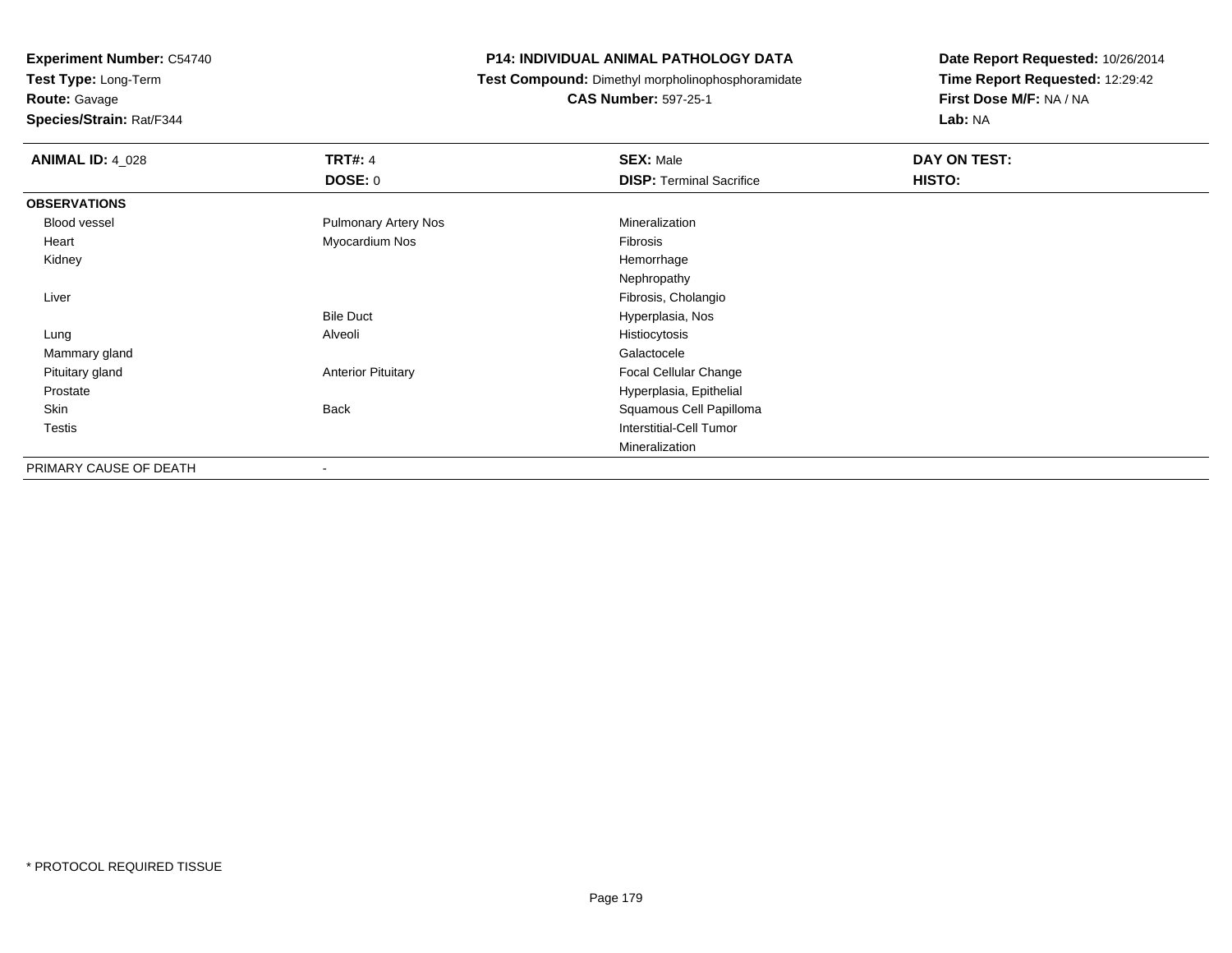**Test Type:** Long-Term

**Route:** Gavage

**Species/Strain:** Rat/F344

#### **P14: INDIVIDUAL ANIMAL PATHOLOGY DATA**

**Test Compound:** Dimethyl morpholinophosphoramidate

**CAS Number:** 597-25-1

| <b>ANIMAL ID: 4_029</b> | <b>TRT#: 4</b>            | <b>SEX: Male</b>                | DAY ON TEST: |  |
|-------------------------|---------------------------|---------------------------------|--------------|--|
|                         | <b>DOSE: 0</b>            | <b>DISP: Terminal Sacrifice</b> | HISTO:       |  |
| <b>OBSERVATIONS</b>     |                           |                                 |              |  |
| Heart                   | Myocardium Nos            | Fibrosis                        |              |  |
| Kidney                  |                           | Nephropathy                     |              |  |
| Liver                   | <b>Bile Duct</b>          | Hyperplasia, Nos                |              |  |
| Lymph node              | Mandibular Lymph Node     | Degeneration, Cystic            |              |  |
| Pancreas                | Acinus                    | Atrophy, Nos                    |              |  |
| Pituitary gland         | <b>Anterior Pituitary</b> | Angiectasis                     |              |  |
| Prostate                |                           | Inflammation, Chronic           |              |  |
| Testis                  |                           | Interstitial-Cell Tumor         |              |  |
| Thyroid                 |                           | Cyst, Ultimobranchial           |              |  |
|                         |                           | Hyperplasia, C Cell             |              |  |
| Unspecified             | Multiple Organs Nos       | Leukemia, Mononuclear Cell      |              |  |
| PRIMARY CAUSE OF DEATH  | $\,$                      |                                 |              |  |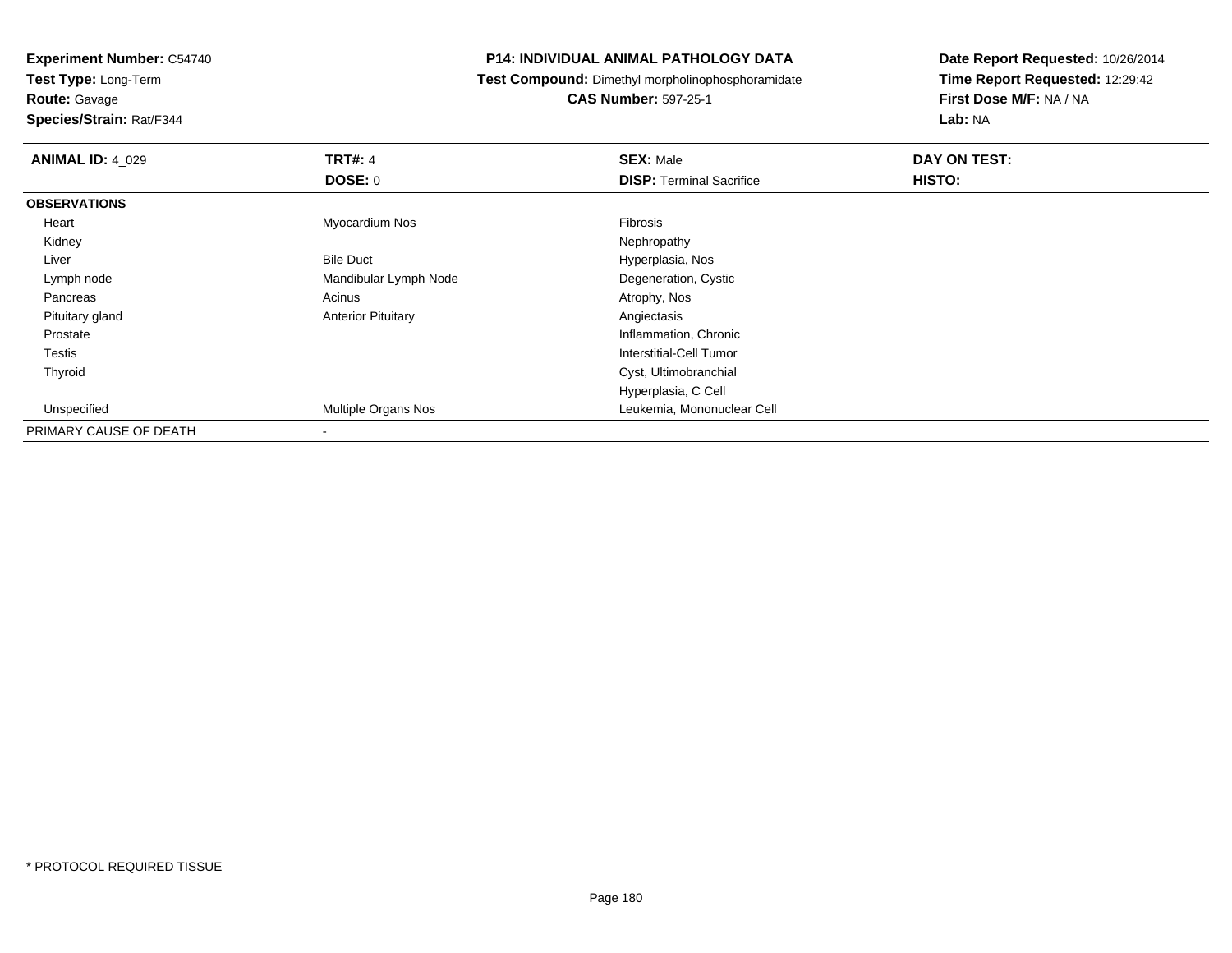**Test Type:** Long-Term

**Route:** Gavage

**Species/Strain:** Rat/F344

# **P14: INDIVIDUAL ANIMAL PATHOLOGY DATA**

**Test Compound:** Dimethyl morpholinophosphoramidate

**CAS Number:** 597-25-1

| <b>ANIMAL ID: 4 030</b> | <b>TRT#: 4</b>              | <b>SEX: Male</b>                      | DAY ON TEST: |  |
|-------------------------|-----------------------------|---------------------------------------|--------------|--|
|                         | DOSE: 0                     | <b>DISP: Terminal Sacrifice</b>       | HISTO:       |  |
| <b>OBSERVATIONS</b>     |                             |                                       |              |  |
| Blood vessel            | <b>Pulmonary Artery Nos</b> | Mineralization                        |              |  |
| Heart                   | Myocardium Nos              | Fibrosis                              |              |  |
| Kidney                  |                             | Nephropathy                           |              |  |
| Liver                   |                             | Fibrosis, Cholangio                   |              |  |
|                         | <b>Bile Duct</b>            | Hyperplasia, Nos                      |              |  |
| Lung                    |                             | Epithelialization                     |              |  |
| Mammary gland           |                             | Inflammation, Granulomatous           |              |  |
| Testis                  |                             | Interstitial-Cell Tumor               |              |  |
| Thymus                  |                             | <b>Persistent Embryonic Structure</b> |              |  |
| Unspecified             | Multiple Organs Nos         | Leukemia, Mononuclear Cell            |              |  |
| PRIMARY CAUSE OF DEATH  |                             |                                       |              |  |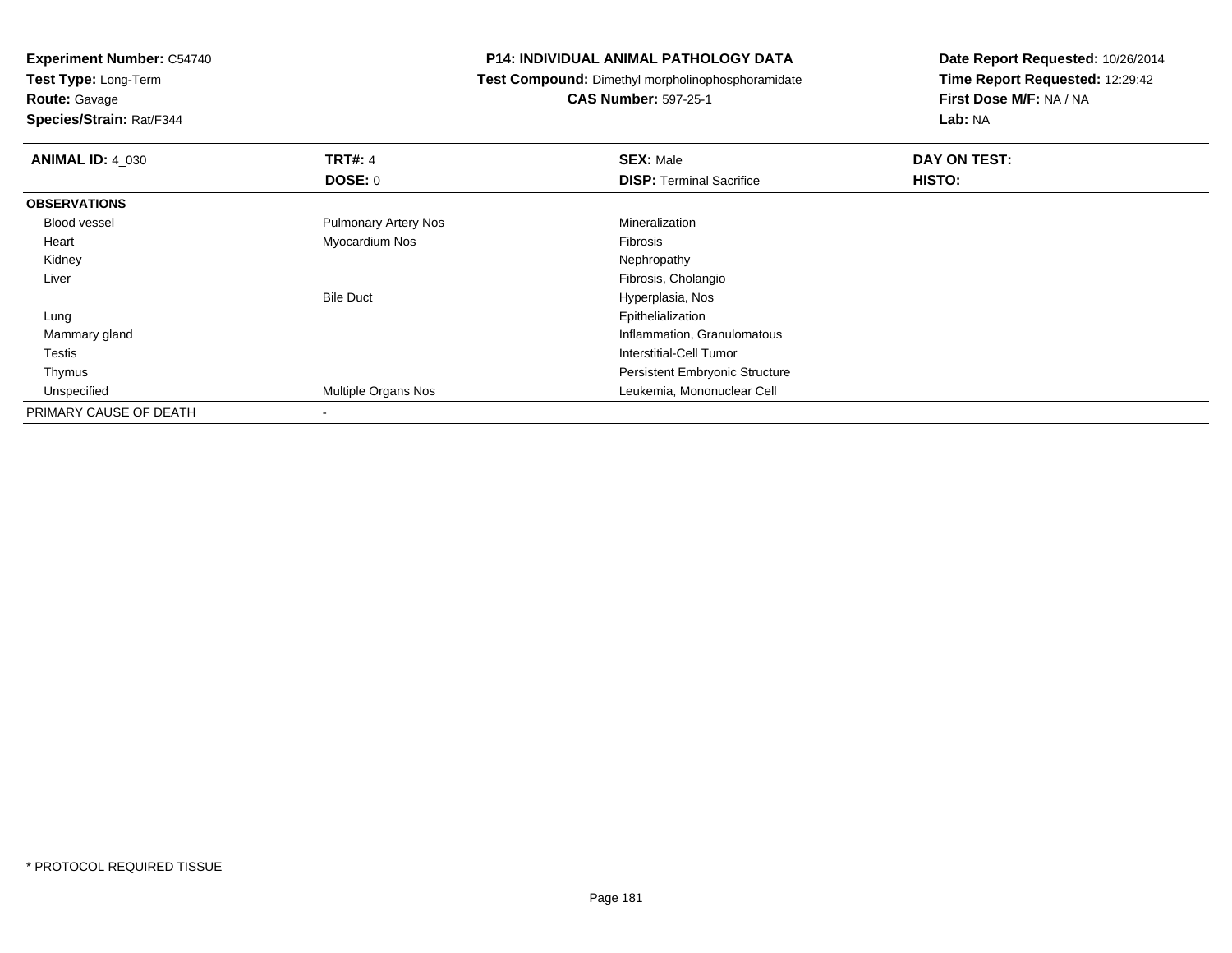| <b>Experiment Number: C54740</b><br>Test Type: Long-Term |                           | <b>P14: INDIVIDUAL ANIMAL PATHOLOGY DATA</b><br>Test Compound: Dimethyl morpholinophosphoramidate | Date Report Requested: 10/26/2014<br>Time Report Requested: 12:29:42 |  |
|----------------------------------------------------------|---------------------------|---------------------------------------------------------------------------------------------------|----------------------------------------------------------------------|--|
| <b>Route: Gavage</b>                                     |                           | <b>CAS Number: 597-25-1</b>                                                                       | First Dose M/F: NA / NA                                              |  |
| Species/Strain: Rat/F344                                 |                           |                                                                                                   | Lab: NA                                                              |  |
| <b>ANIMAL ID: 4 031</b>                                  | <b>TRT#: 4</b>            | <b>SEX: Male</b>                                                                                  | DAY ON TEST:                                                         |  |
|                                                          | DOSE: 0                   | <b>DISP:</b> Moribund Sacrifice                                                                   | <b>HISTO:</b>                                                        |  |
| <b>OBSERVATIONS</b>                                      |                           |                                                                                                   |                                                                      |  |
| Adrenal gland                                            |                           | Angiectasis                                                                                       |                                                                      |  |
| Eye                                                      | Retina                    | Degeneration, Nos                                                                                 |                                                                      |  |
| Kidney                                                   |                           | Hemorrhage                                                                                        |                                                                      |  |
|                                                          |                           | Nephropathy                                                                                       |                                                                      |  |
| Liver                                                    |                           | Cytoplasmic Change, Ground-Glass                                                                  |                                                                      |  |
|                                                          |                           | Fibrosis, Cholangio                                                                               |                                                                      |  |
|                                                          | <b>Bile Duct</b>          | Hyperplasia, Nos                                                                                  |                                                                      |  |
| Pituitary gland                                          | <b>Anterior Pituitary</b> | Adenoma, Nos                                                                                      |                                                                      |  |
| PRIMARY CAUSE OF DEATH                                   |                           |                                                                                                   |                                                                      |  |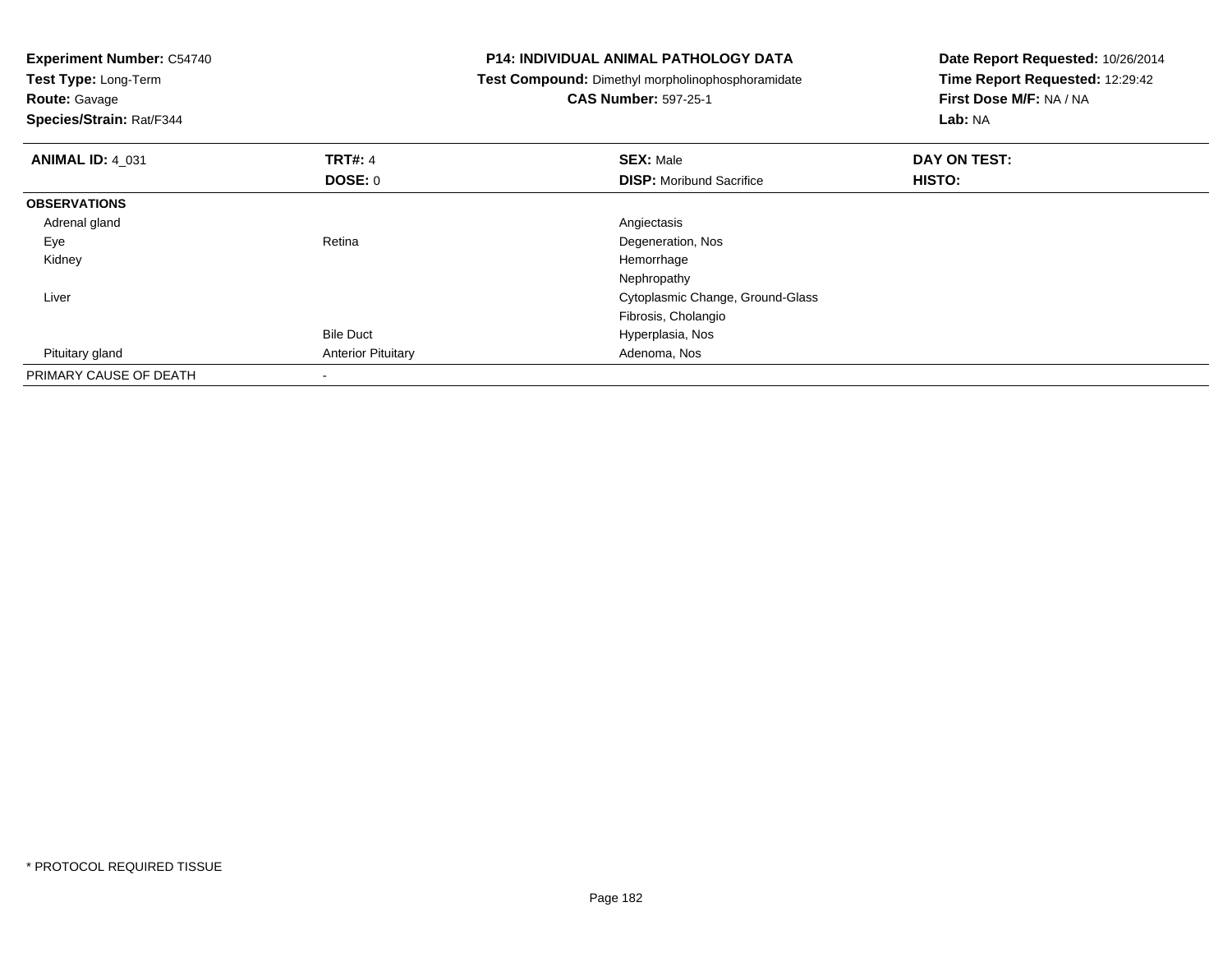**Test Type:** Long-Term

**Route:** Gavage

**Species/Strain:** Rat/F344

# **P14: INDIVIDUAL ANIMAL PATHOLOGY DATA**

**Test Compound:** Dimethyl morpholinophosphoramidate

**CAS Number:** 597-25-1

| <b>ANIMAL ID: 4_032</b> | <b>TRT#: 4</b>           | <b>SEX: Male</b>                | DAY ON TEST: |
|-------------------------|--------------------------|---------------------------------|--------------|
|                         | DOSE: 0                  | <b>DISP:</b> Moribund Sacrifice | HISTO:       |
| <b>OBSERVATIONS</b>     |                          |                                 |              |
| Adrenal gland           | <b>Cortex Nos</b>        | Focal Cellular Change           |              |
| Eye                     |                          | Cataract                        |              |
|                         | Retina                   | Degeneration, Nos               |              |
|                         |                          | Hemorrhage                      |              |
| Kidney                  |                          | Nephropathy                     |              |
| Liver                   |                          | Fibrosis, Cholangio             |              |
|                         | <b>Bile Duct</b>         | Hyperplasia, Nos                |              |
| Mammary gland           |                          | Dilatation, Ducts               |              |
| <b>Testis</b>           |                          | Interstitial-Cell Tumor         |              |
| Thymus                  |                          | Persistent Embryonic Structure  |              |
| Unspecified             | Multiple Organs Nos      | Leukemia, Mononuclear Cell      |              |
| PRIMARY CAUSE OF DEATH  | $\overline{\phantom{a}}$ |                                 |              |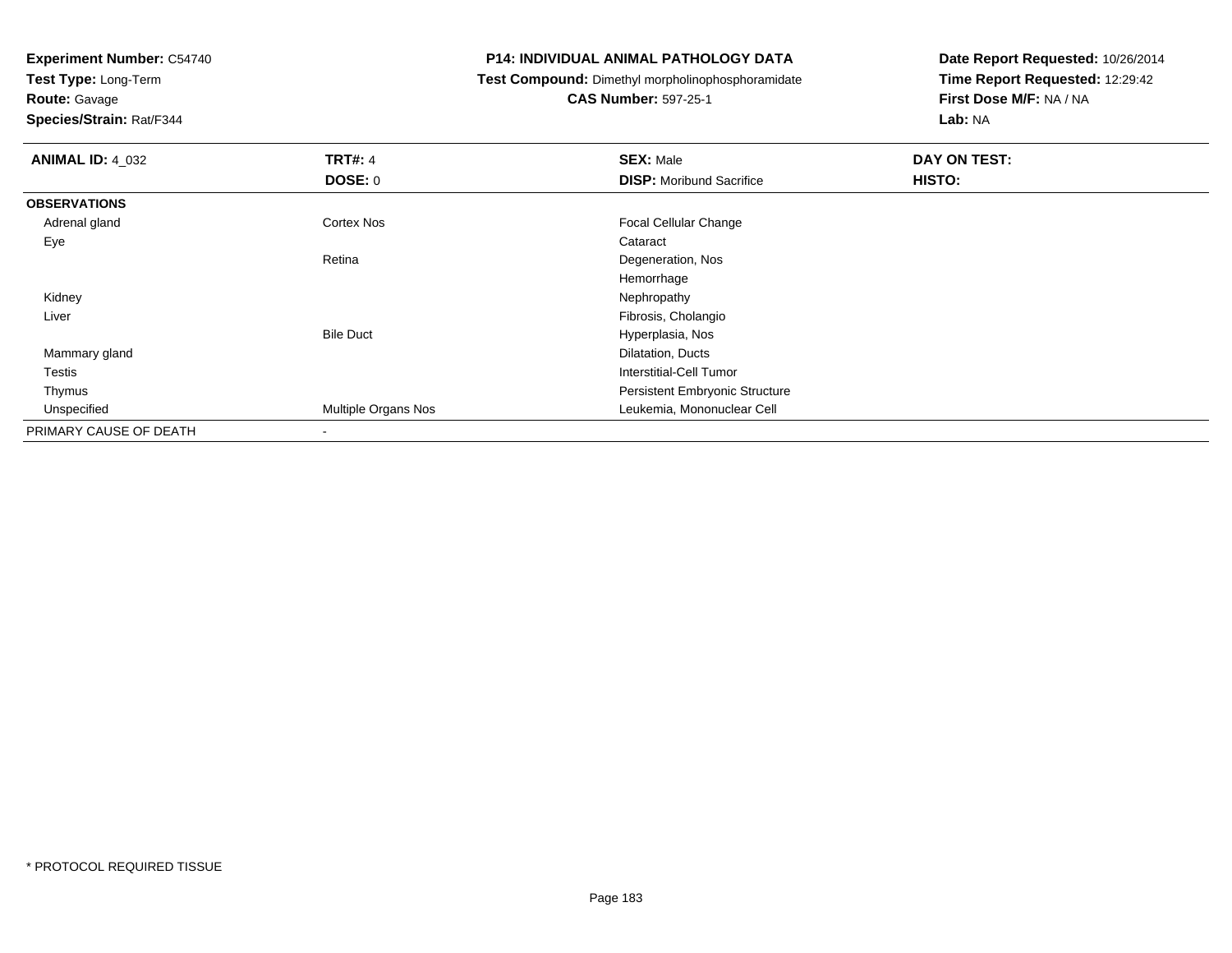**Test Type:** Long-Term

# **Route:** Gavage

**Species/Strain:** Rat/F344

# **P14: INDIVIDUAL ANIMAL PATHOLOGY DATA**

**Test Compound:** Dimethyl morpholinophosphoramidate

**CAS Number:** 597-25-1

| <b>ANIMAL ID: 4_033</b> | <b>TRT#: 4</b>              | <b>SEX: Male</b>                | DAY ON TEST: |  |
|-------------------------|-----------------------------|---------------------------------|--------------|--|
|                         | <b>DOSE: 0</b>              | <b>DISP: Terminal Sacrifice</b> | HISTO:       |  |
| <b>OBSERVATIONS</b>     |                             |                                 |              |  |
| <b>Blood vessel</b>     | <b>Pulmonary Artery Nos</b> | Mineralization                  |              |  |
| Bone                    | Cartilage, Nos              | Necrosis, Nos                   |              |  |
|                         | Knee Joint Nos              | Osteosarcoma                    |              |  |
| Eye                     |                             | Cataract                        |              |  |
|                         | Retina                      | Degeneration, Nos               |              |  |
| Heart                   | Myocardium Nos              | Fibrosis                        |              |  |
| Kidney                  |                             | Nephropathy                     |              |  |
| Lung                    |                             | Alveolar/Bronchiolar Adenoma    |              |  |
|                         |                             | Osteosarcoma, Metastatic        |              |  |
| Lymph node              | Mandibular Lymph Node       | Hemorrhage                      |              |  |
| Testis                  |                             | Interstitial-Cell Tumor         |              |  |
| PRIMARY CAUSE OF DEATH  |                             |                                 |              |  |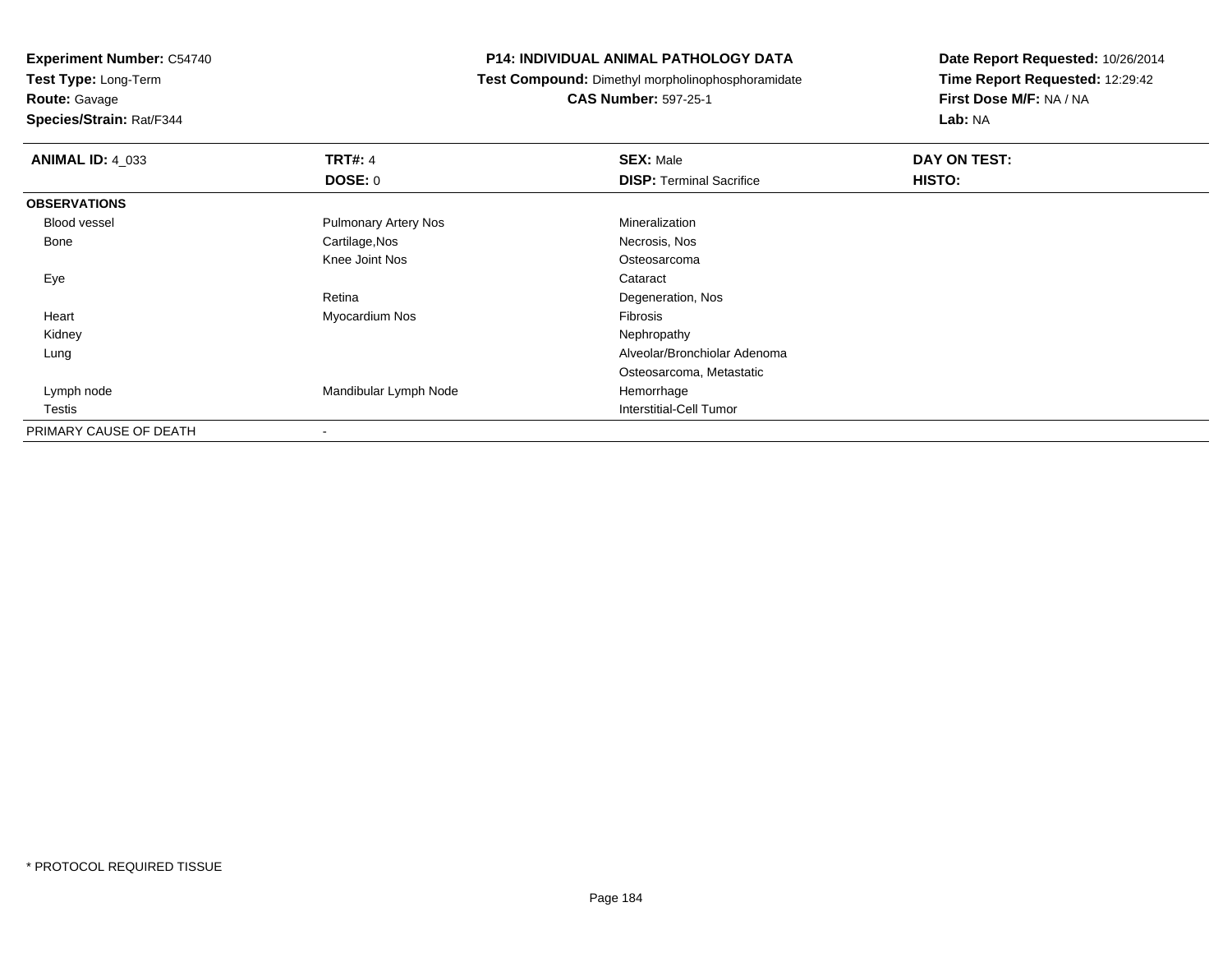**Test Type:** Long-Term

**Route:** Gavage

**Species/Strain:** Rat/F344

# **P14: INDIVIDUAL ANIMAL PATHOLOGY DATA**

**Test Compound:** Dimethyl morpholinophosphoramidate

**CAS Number:** 597-25-1

| <b>ANIMAL ID: 4_034</b> | <b>TRT#: 4</b>      | <b>SEX: Male</b>                      | DAY ON TEST: |  |
|-------------------------|---------------------|---------------------------------------|--------------|--|
|                         | <b>DOSE: 0</b>      | <b>DISP: Terminal Sacrifice</b>       | HISTO:       |  |
| <b>OBSERVATIONS</b>     |                     |                                       |              |  |
| Bone                    | Cartilage, Nos      | Necrosis, Nos                         |              |  |
| Eye                     |                     | Cataract                              |              |  |
|                         | Retina              | Degeneration, Nos                     |              |  |
| Heart                   | Myocardium Nos      | Fibrosis                              |              |  |
| Kidney                  |                     | Nephropathy                           |              |  |
| Liver                   |                     | Fibrosis, Cholangio                   |              |  |
|                         | <b>Bile Duct</b>    | Hyperplasia, Nos                      |              |  |
|                         |                     | Inflammation, Multifocal              |              |  |
| <b>Testis</b>           |                     | Interstitial-Cell Tumor               |              |  |
| Thymus                  |                     | <b>Persistent Embryonic Structure</b> |              |  |
| Unspecified             | Multiple Organs Nos | Leukemia, Mononuclear Cell            |              |  |
| PRIMARY CAUSE OF DEATH  | ۰                   |                                       |              |  |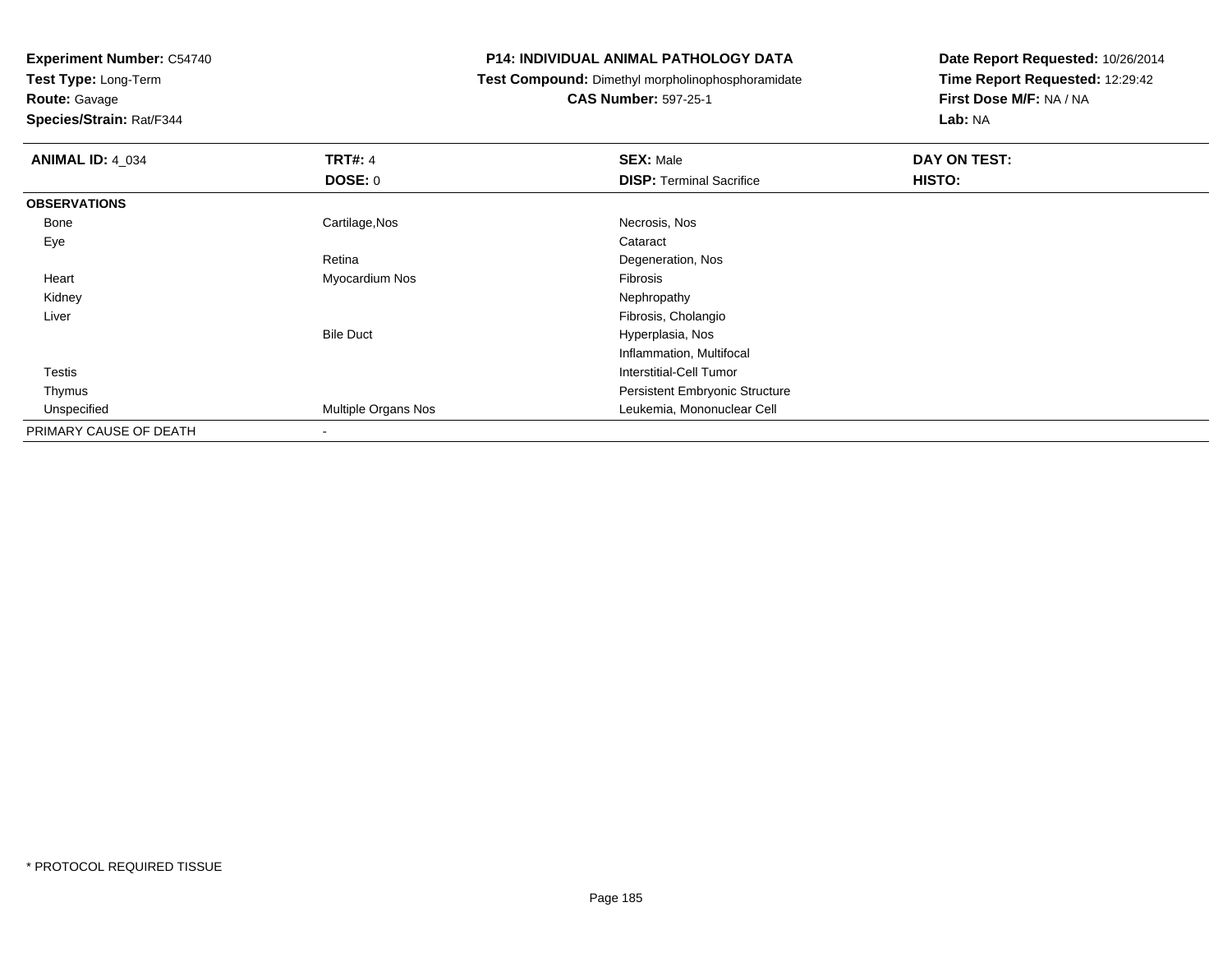**Test Type:** Long-Term

**Route:** Gavage

**Species/Strain:** Rat/F344

# **P14: INDIVIDUAL ANIMAL PATHOLOGY DATA**

**Test Compound:** Dimethyl morpholinophosphoramidate

**CAS Number:** 597-25-1

| <b>ANIMAL ID: 4 035</b> | <b>TRT#: 4</b>            | <b>SEX: Male</b>                | DAY ON TEST: |
|-------------------------|---------------------------|---------------------------------|--------------|
|                         | <b>DOSE: 0</b>            | <b>DISP: Terminal Sacrifice</b> | HISTO:       |
| <b>OBSERVATIONS</b>     |                           |                                 |              |
| Eye                     |                           | Cataract                        |              |
|                         | Retina                    | Degeneration, Nos               |              |
| Heart                   | Myocardium Nos            | Fibrosis                        |              |
| Kidney                  |                           | Nephropathy                     |              |
| Liver                   |                           | Fibrosis, Cholangio             |              |
|                         | <b>Bile Duct</b>          | Hyperplasia, Nos                |              |
| Lung                    |                           | Inflammation, Interstitial      |              |
| Mammary gland           |                           | Fibroadenoma                    |              |
| Pituitary gland         | <b>Anterior Pituitary</b> | Angiectasis                     |              |
| <b>Testis</b>           |                           | Interstitial-Cell Tumor         |              |
| Thymus                  |                           | Persistent Embryonic Structure  |              |
| Unspecified             | Multiple Organs Nos       | Leukemia, Mononuclear Cell      |              |
| PRIMARY CAUSE OF DEATH  |                           |                                 |              |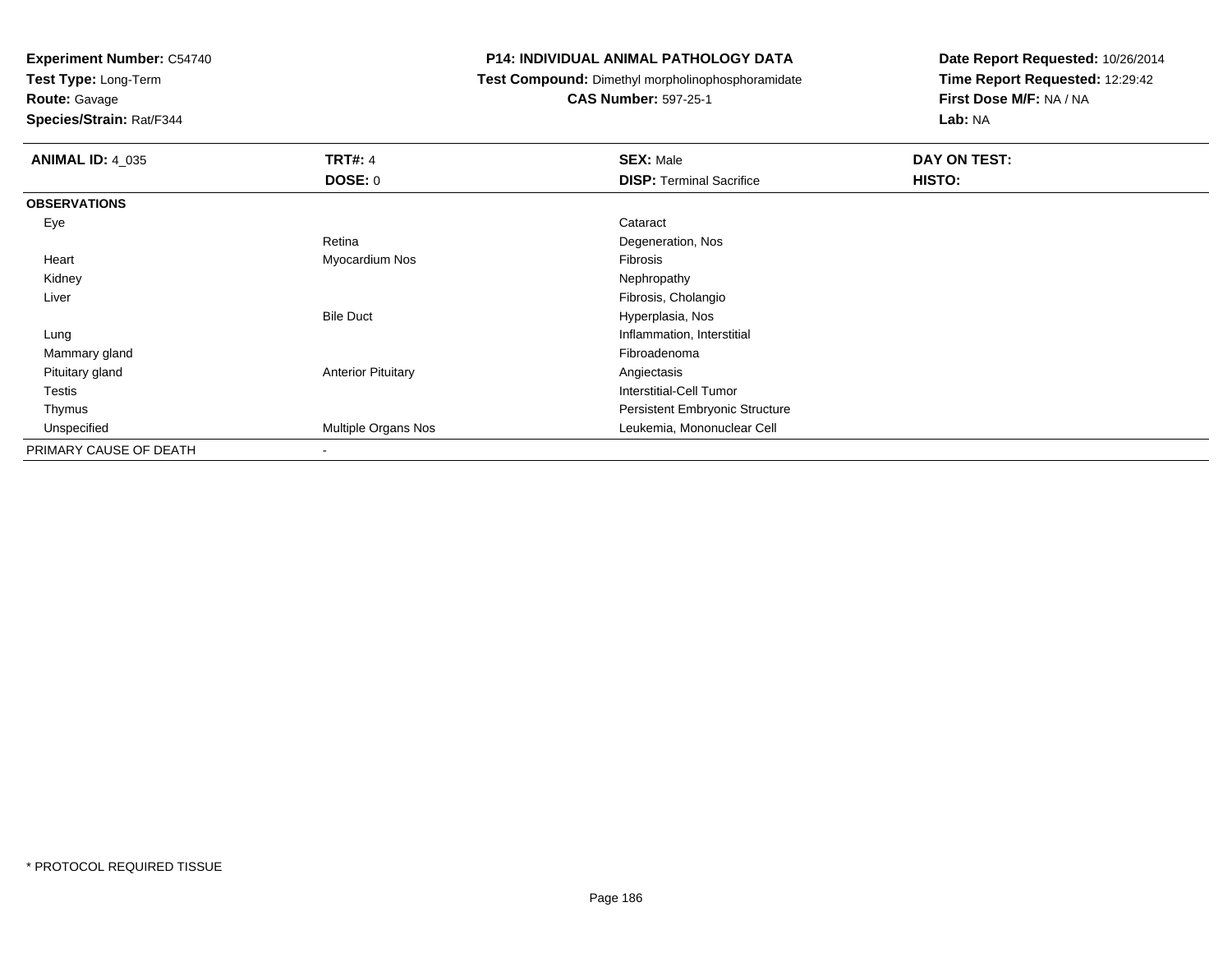| <b>Experiment Number: C54740</b><br>Test Type: Long-Term |                             | <b>P14: INDIVIDUAL ANIMAL PATHOLOGY DATA</b>      | Date Report Requested: 10/26/2014 |
|----------------------------------------------------------|-----------------------------|---------------------------------------------------|-----------------------------------|
|                                                          |                             | Test Compound: Dimethyl morpholinophosphoramidate | Time Report Requested: 12:29:42   |
| <b>Route: Gavage</b>                                     |                             | <b>CAS Number: 597-25-1</b>                       | First Dose M/F: NA / NA           |
| Species/Strain: Rat/F344                                 |                             |                                                   | Lab: NA                           |
| <b>ANIMAL ID: 4 036</b>                                  | <b>TRT#: 4</b>              | <b>SEX: Male</b>                                  | DAY ON TEST:                      |
|                                                          | <b>DOSE: 0</b>              | <b>DISP:</b> Terminal Sacrifice                   | HISTO:                            |
| <b>OBSERVATIONS</b>                                      |                             |                                                   |                                   |
| Adrenal gland                                            | Medulla                     | Hyperplasia, Focal                                |                                   |
| <b>Blood vessel</b>                                      | <b>Pulmonary Artery Nos</b> | Mineralization                                    |                                   |
| Heart                                                    | Myocardium Nos              | Fibrosis                                          |                                   |
| Kidney                                                   |                             | Hemorrhage                                        |                                   |
|                                                          |                             | Nephropathy                                       |                                   |
| Liver                                                    |                             | Fibrosis, Cholangio                               |                                   |
|                                                          | <b>Bile Duct</b>            | Hyperplasia, Nos                                  |                                   |
| Pituitary gland                                          | <b>Anterior Pituitary</b>   | Adenoma, Nos                                      |                                   |
| Testis                                                   |                             | Interstitial-Cell Tumor                           |                                   |
| PRIMARY CAUSE OF DEATH                                   |                             |                                                   |                                   |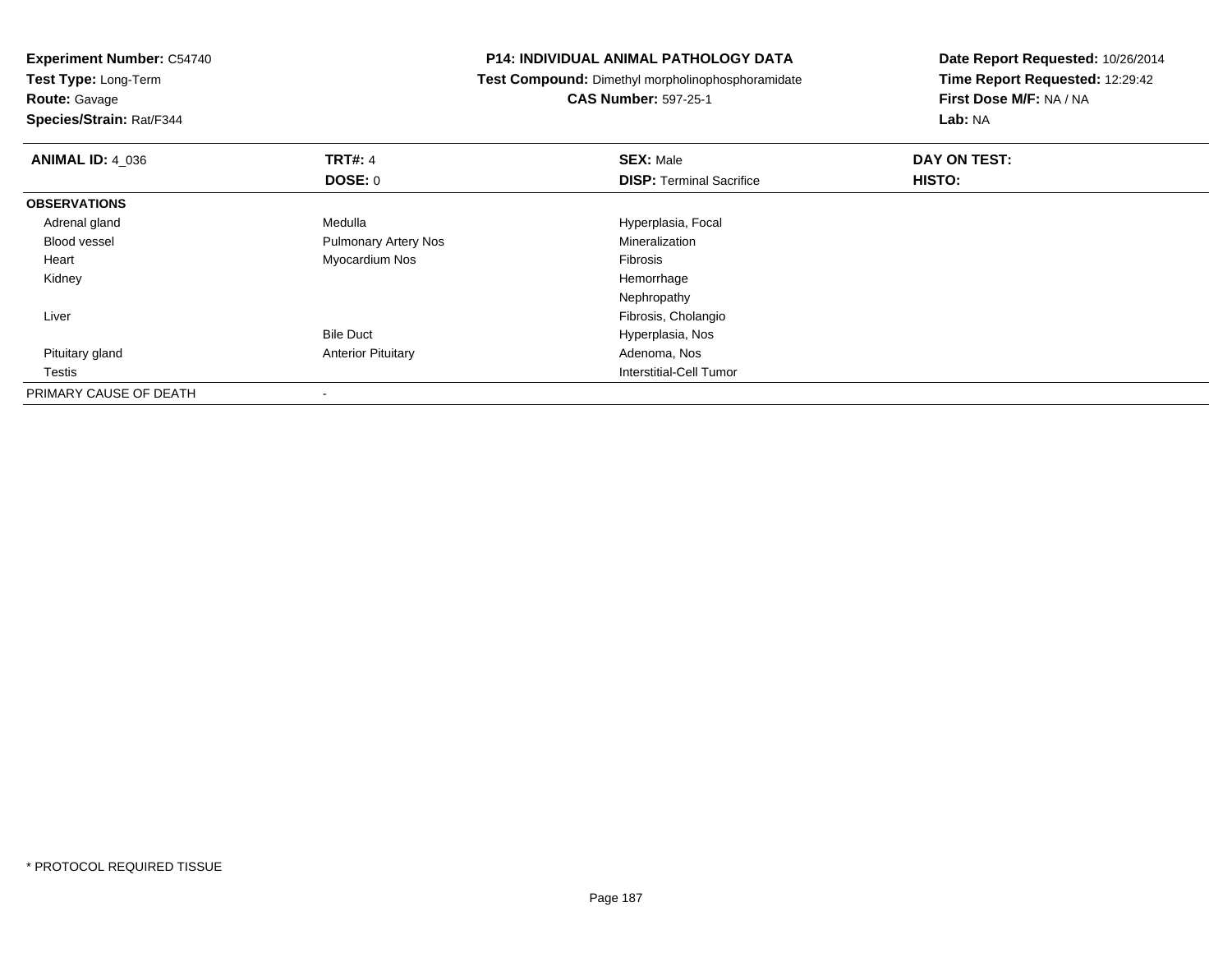**Test Type:** Long-Term

**Route:** Gavage

**Species/Strain:** Rat/F344

# **P14: INDIVIDUAL ANIMAL PATHOLOGY DATA**

**Test Compound:** Dimethyl morpholinophosphoramidate

**CAS Number:** 597-25-1

| <b>ANIMAL ID: 4_037</b> | <b>TRT#: 4</b>           | <b>SEX: Male</b>                      | <b>DAY ON TEST:</b> |  |
|-------------------------|--------------------------|---------------------------------------|---------------------|--|
|                         | DOSE: 0                  | <b>DISP: Terminal Sacrifice</b>       | HISTO:              |  |
| <b>OBSERVATIONS</b>     |                          |                                       |                     |  |
| Epididymis              |                          | Inflammation, Chronic                 |                     |  |
| Heart                   | Myocardium Nos           | Fibrosis                              |                     |  |
| Kidney                  |                          | Nephropathy                           |                     |  |
| Liver                   |                          | Cytoplasmic Change, Ground-Glass      |                     |  |
|                         |                          | Fibrosis, Cholangio                   |                     |  |
|                         | <b>Bile Duct</b>         | Hyperplasia, Nos                      |                     |  |
| Pancreas                | Acinus                   | Atrophy, Nos                          |                     |  |
| Skin                    | Lip Nos                  | <b>Basal-Cell Tumor</b>               |                     |  |
| <b>Testis</b>           |                          | Interstitial-Cell Tumor               |                     |  |
| Thymus                  |                          | <b>Persistent Embryonic Structure</b> |                     |  |
| PRIMARY CAUSE OF DEATH  | $\overline{\phantom{a}}$ |                                       |                     |  |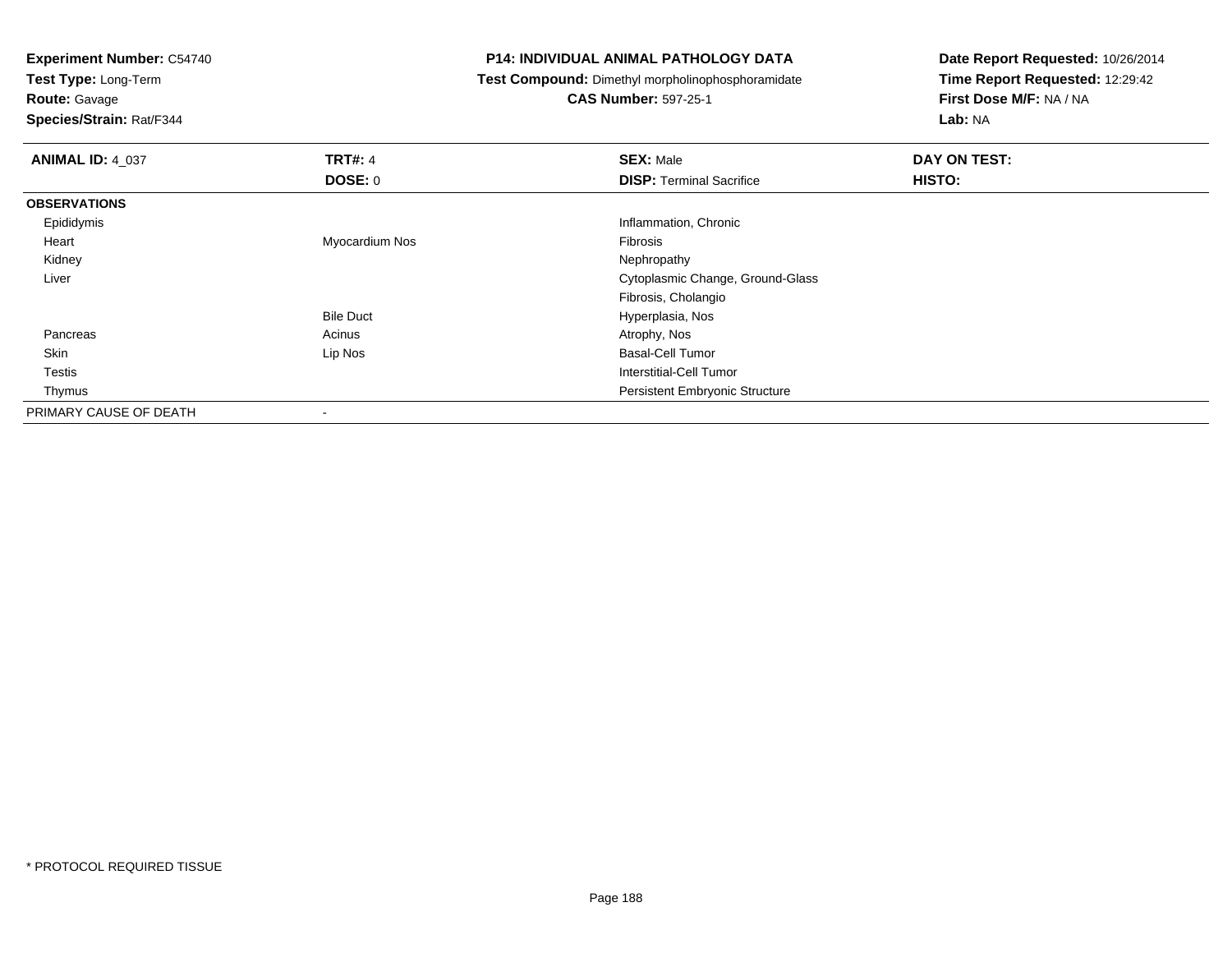**Test Type:** Long-Term

**Route:** Gavage

**Species/Strain:** Rat/F344

# **P14: INDIVIDUAL ANIMAL PATHOLOGY DATA**

**Test Compound:** Dimethyl morpholinophosphoramidate

**CAS Number:** 597-25-1

| <b>ANIMAL ID: 4 038</b> | <b>TRT#: 4</b><br><b>DOSE: 0</b> | <b>SEX: Male</b><br><b>DISP: Terminal Sacrifice</b> | DAY ON TEST:<br>HISTO: |
|-------------------------|----------------------------------|-----------------------------------------------------|------------------------|
|                         |                                  |                                                     |                        |
| <b>OBSERVATIONS</b>     |                                  |                                                     |                        |
| Blood vessel            | <b>Pulmonary Artery Nos</b>      | Mineralization                                      |                        |
| Eye                     |                                  | Cataract                                            |                        |
|                         | Retina                           | Degeneration, Nos                                   |                        |
| Heart                   | Myocardium Nos                   | Fibrosis                                            |                        |
| Kidney                  |                                  | Nephropathy                                         |                        |
| Pituitary gland         | <b>Anterior Pituitary</b>        | Focal Cellular Change                               |                        |
| Preputial gland         |                                  | Carcinoma, Nos                                      |                        |
| Prostate                |                                  | Hyperplasia, Epithelial                             |                        |
| Testis                  |                                  | Hyperplasia, Interstitial Cell                      |                        |
| Thymus                  |                                  | Persistent Embryonic Structure                      |                        |
| Thyroid                 |                                  | Cyst, Follicular Nos                                |                        |
|                         |                                  | Hyperplasia, C Cell                                 |                        |
| PRIMARY CAUSE OF DEATH  | $\overline{\phantom{a}}$         |                                                     |                        |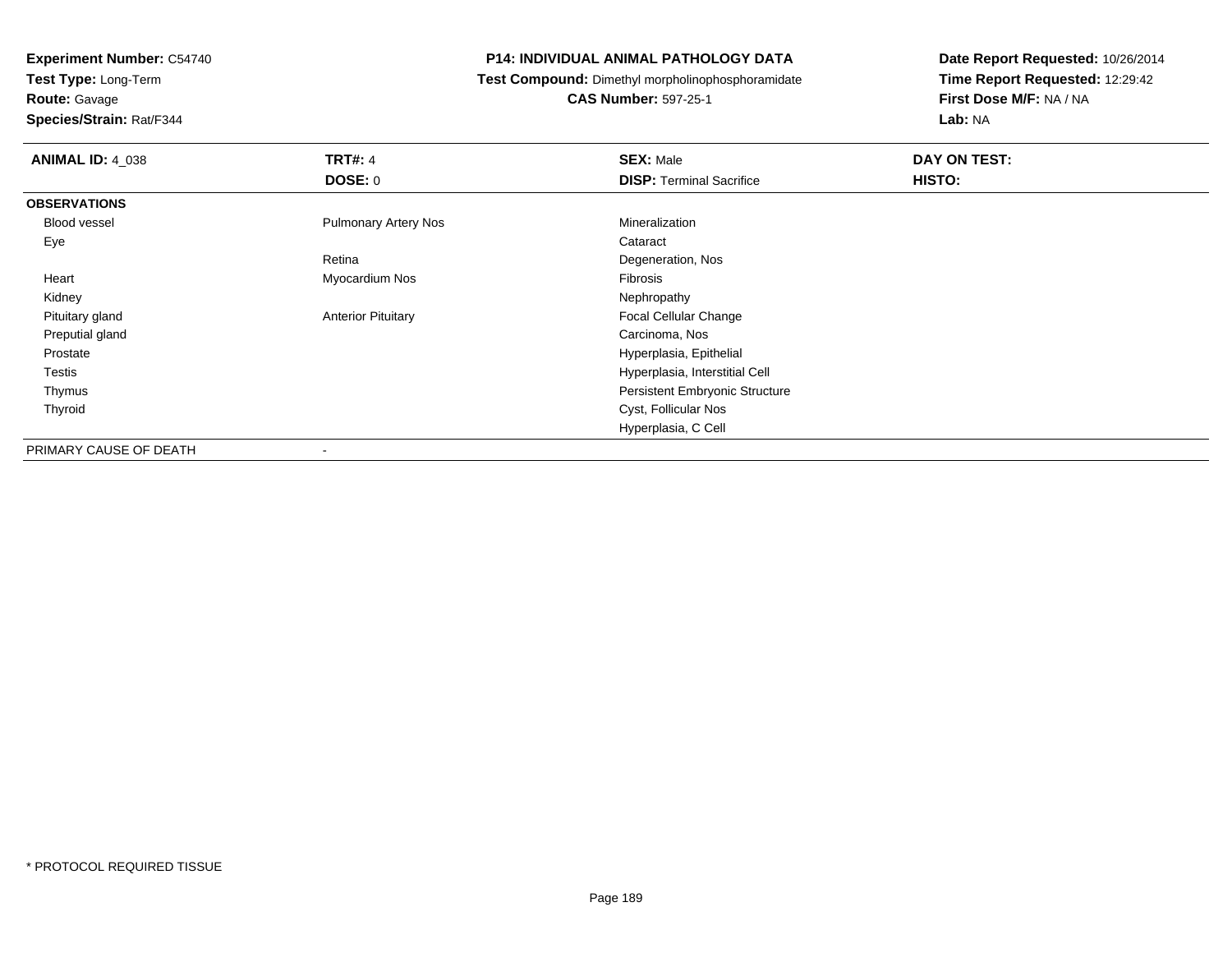| <b>Experiment Number: C54740</b><br>Test Type: Long-Term<br><b>Route: Gavage</b><br>Species/Strain: Rat/F344 |                           | <b>P14: INDIVIDUAL ANIMAL PATHOLOGY DATA</b><br>Test Compound: Dimethyl morpholinophosphoramidate<br><b>CAS Number: 597-25-1</b> | Date Report Requested: 10/26/2014<br>Time Report Requested: 12:29:42<br>First Dose M/F: NA / NA<br>Lab: NA |
|--------------------------------------------------------------------------------------------------------------|---------------------------|----------------------------------------------------------------------------------------------------------------------------------|------------------------------------------------------------------------------------------------------------|
| <b>ANIMAL ID: 4 039</b>                                                                                      | <b>TRT#: 4</b><br>DOSE: 0 | <b>SEX: Male</b><br><b>DISP:</b> Natural Death                                                                                   | DAY ON TEST:<br><b>HISTO:</b>                                                                              |
| <b>OBSERVATIONS</b>                                                                                          |                           |                                                                                                                                  |                                                                                                            |
| <b>Brain</b>                                                                                                 |                           | Hemorrhage                                                                                                                       |                                                                                                            |
| Heart                                                                                                        | Myocardium Nos            | <b>Fibrosis</b>                                                                                                                  |                                                                                                            |
| Kidney                                                                                                       |                           | Nephropathy                                                                                                                      |                                                                                                            |
| Liver                                                                                                        |                           | Necrosis, Nos                                                                                                                    |                                                                                                            |
| Preputial gland                                                                                              |                           | Abscess, Nos                                                                                                                     |                                                                                                            |
| Testis                                                                                                       |                           | Interstitial-Cell Tumor                                                                                                          |                                                                                                            |
| Unspecified                                                                                                  | Multiple Organs Nos       | Leukemia, Mononuclear Cell                                                                                                       |                                                                                                            |
|                                                                                                              |                           |                                                                                                                                  |                                                                                                            |
| PRIMARY CAUSE OF DEATH                                                                                       |                           |                                                                                                                                  |                                                                                                            |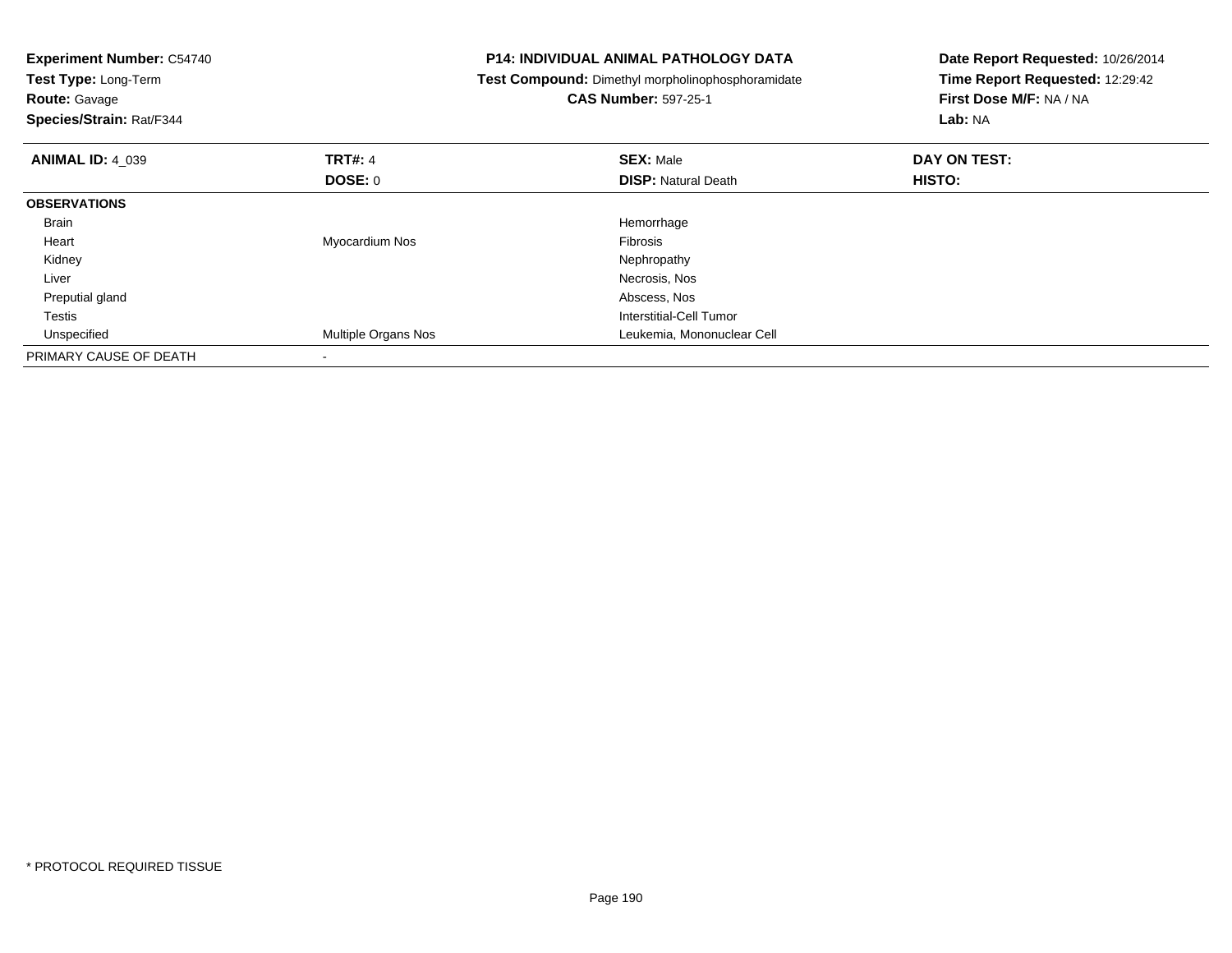| <b>Experiment Number: C54740</b><br>Test Type: Long-Term<br><b>Route: Gavage</b><br>Species/Strain: Rat/F344 |                | <b>P14: INDIVIDUAL ANIMAL PATHOLOGY DATA</b><br>Test Compound: Dimethyl morpholinophosphoramidate<br><b>CAS Number: 597-25-1</b> | Date Report Requested: 10/26/2014<br>Time Report Requested: 12:29:42<br>First Dose M/F: NA / NA<br>Lab: NA |
|--------------------------------------------------------------------------------------------------------------|----------------|----------------------------------------------------------------------------------------------------------------------------------|------------------------------------------------------------------------------------------------------------|
| <b>ANIMAL ID: 4 040</b>                                                                                      | <b>TRT#: 4</b> | <b>SEX: Male</b>                                                                                                                 | DAY ON TEST:                                                                                               |
|                                                                                                              | <b>DOSE: 0</b> | <b>DISP:</b> Terminal Sacrifice                                                                                                  | HISTO:                                                                                                     |
| <b>OBSERVATIONS</b>                                                                                          |                |                                                                                                                                  |                                                                                                            |
| Adrenal gland                                                                                                |                | Degeneration, Lipoid                                                                                                             |                                                                                                            |
| Heart                                                                                                        | Myocardium Nos | <b>Fibrosis</b>                                                                                                                  |                                                                                                            |
| Kidney                                                                                                       |                | Nephropathy                                                                                                                      |                                                                                                            |
| Mammary gland                                                                                                |                | Fibroadenoma                                                                                                                     |                                                                                                            |
| Pancreas                                                                                                     | Acinus         | Atrophy, Nos                                                                                                                     |                                                                                                            |
| Testis                                                                                                       |                | Interstitial-Cell Tumor                                                                                                          |                                                                                                            |
| Thyroid                                                                                                      |                | Hyperplasia, C Cell                                                                                                              |                                                                                                            |
| PRIMARY CAUSE OF DEATH                                                                                       |                |                                                                                                                                  |                                                                                                            |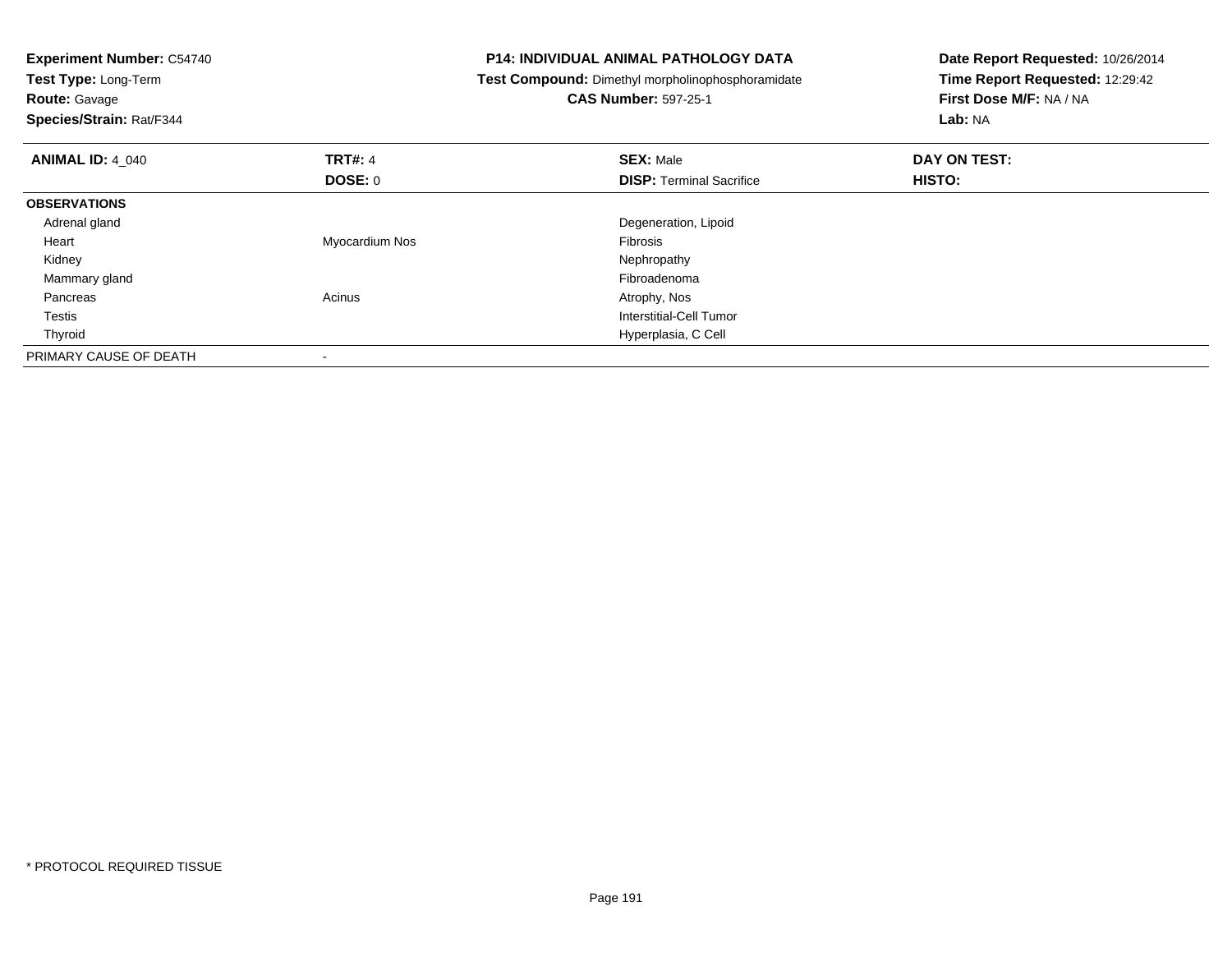**Test Type:** Long-Term

**Route:** Gavage

**Species/Strain:** Rat/F344

# **P14: INDIVIDUAL ANIMAL PATHOLOGY DATA**

**Test Compound:** Dimethyl morpholinophosphoramidate

# **CAS Number:** 597-25-1

| <b>ANIMAL ID: 4_041</b> | <b>TRT#: 4</b>            | <b>SEX: Male</b>                      | DAY ON TEST: |  |
|-------------------------|---------------------------|---------------------------------------|--------------|--|
|                         | <b>DOSE: 0</b>            | <b>DISP:</b> Moribund Sacrifice       | HISTO:       |  |
| <b>OBSERVATIONS</b>     |                           |                                       |              |  |
| Eye                     | Sclera                    | Mineralization                        |              |  |
| Kidney                  |                           | Hemosiderosis                         |              |  |
|                         |                           | Nephropathy                           |              |  |
| Pituitary gland         | <b>Anterior Pituitary</b> | Adenoma, Nos                          |              |  |
| Prostate                |                           | Lymphocytic Inflammatory Infiltrate   |              |  |
| <b>Testis</b>           |                           | Interstitial-Cell Tumor               |              |  |
| Thymus                  |                           | Ectopia                               |              |  |
|                         |                           | <b>Persistent Embryonic Structure</b> |              |  |
| Thyroid                 |                           | C-Cell Adenoma                        |              |  |
| Unspecified             | Multiple Organs Nos       | Mesothelioma, Nos                     |              |  |
| PRIMARY CAUSE OF DEATH  | $\blacksquare$            |                                       |              |  |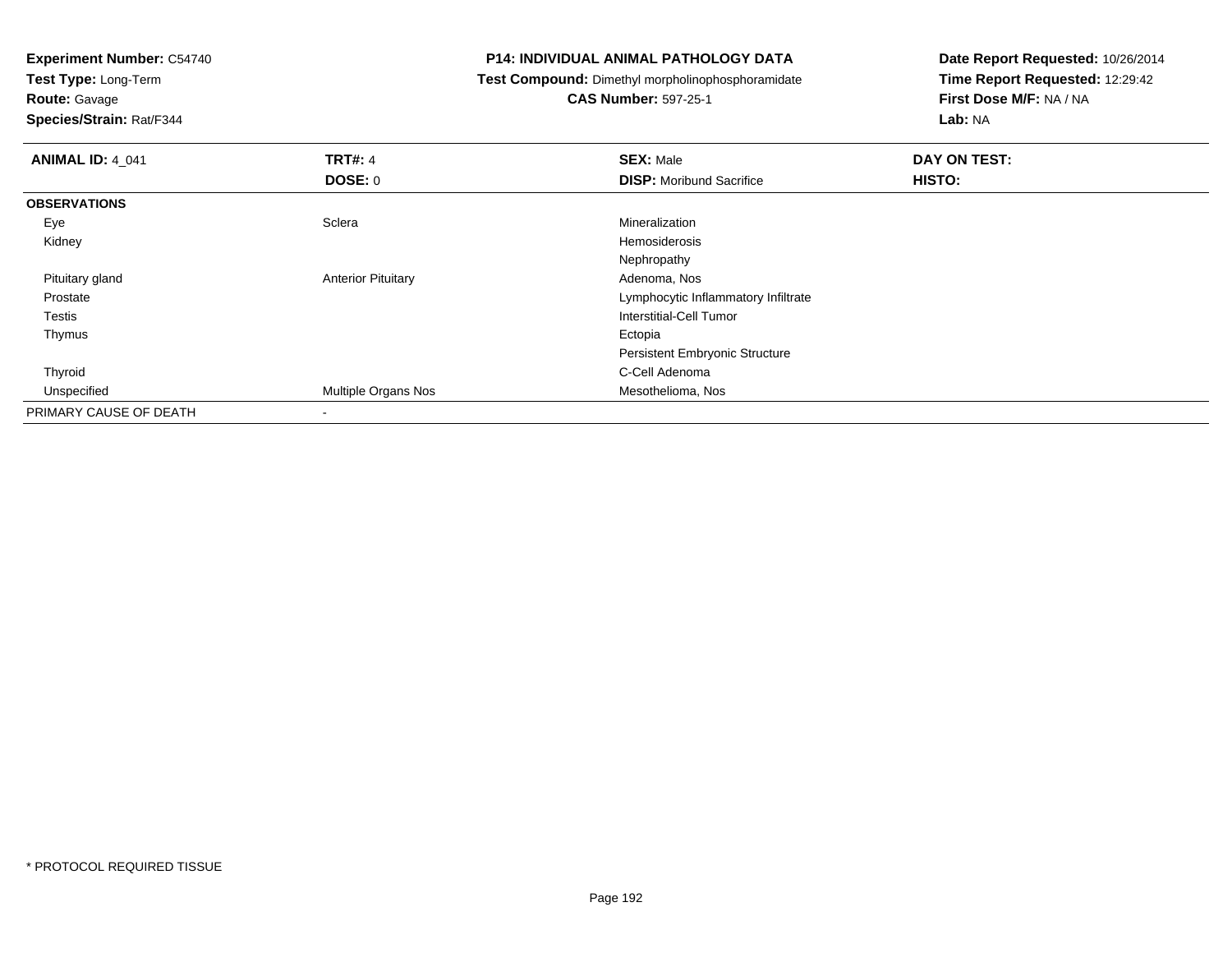**Test Type:** Long-Term

**Route:** Gavage

**Species/Strain:** Rat/F344

# **P14: INDIVIDUAL ANIMAL PATHOLOGY DATA**

**Test Compound:** Dimethyl morpholinophosphoramidate

**CAS Number:** 597-25-1

| <b>ANIMAL ID: 4_042</b> | <b>TRT#: 4</b>           | <b>SEX: Male</b>                      | DAY ON TEST: |
|-------------------------|--------------------------|---------------------------------------|--------------|
|                         | DOSE: 0                  | <b>DISP: Terminal Sacrifice</b>       | HISTO:       |
| <b>OBSERVATIONS</b>     |                          |                                       |              |
| Epididymis              |                          | Inflammation, Chronic                 |              |
| Heart                   | Myocardium Nos           | Fibrosis                              |              |
| Kidney                  |                          | Hemorrhage                            |              |
|                         |                          | Inflammation, Interstitial            |              |
|                         |                          | Nephropathy                           |              |
| Liver                   | <b>Bile Duct</b>         | Hyperplasia, Nos                      |              |
| Testis                  |                          | Interstitial-Cell Tumor               |              |
| Thymus                  |                          | <b>Persistent Embryonic Structure</b> |              |
| Thyroid                 |                          | C-Cell Adenoma                        |              |
| Unspecified             | Chest                    | Fibroma                               |              |
| PRIMARY CAUSE OF DEATH  | $\overline{\phantom{a}}$ |                                       |              |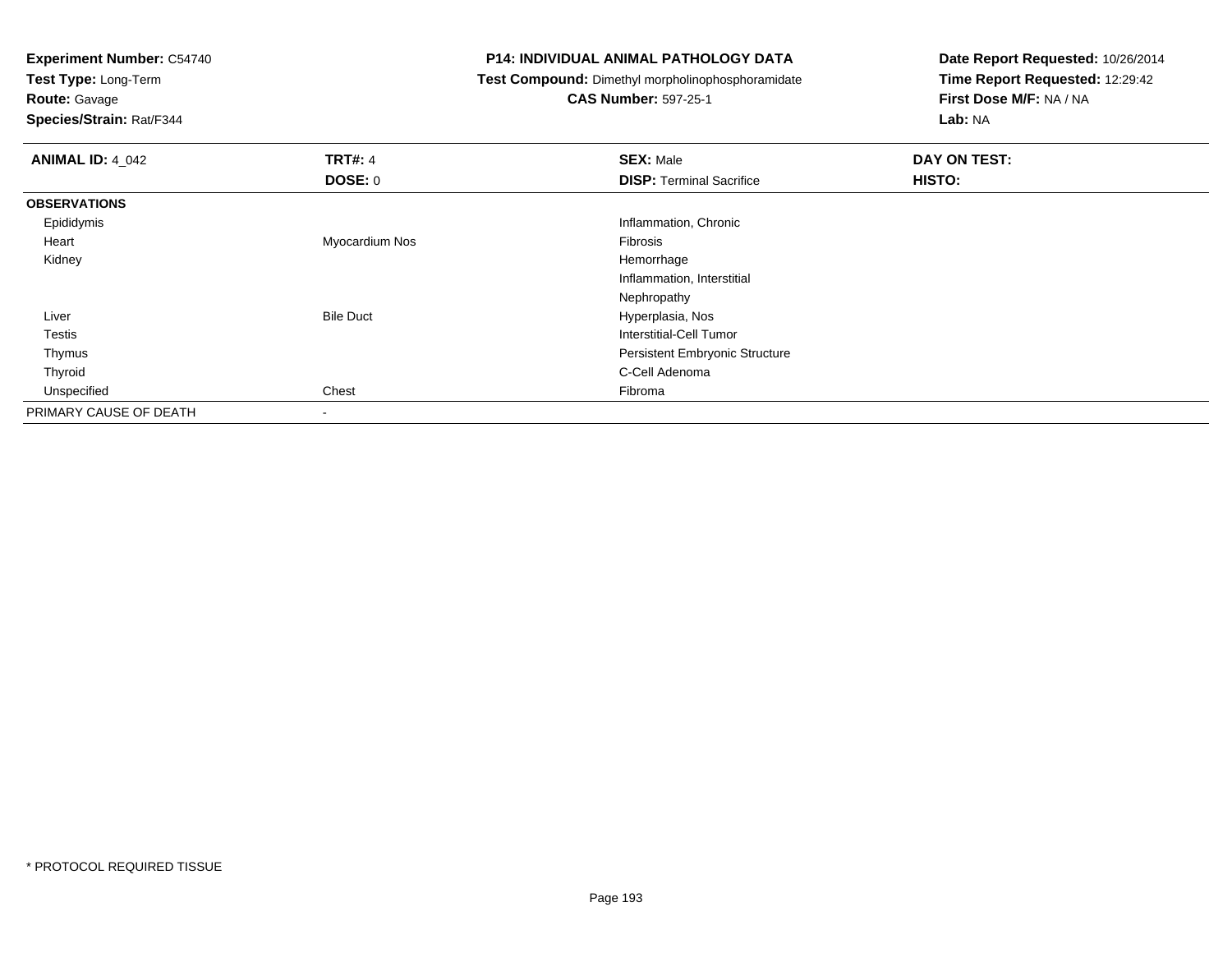**Test Type:** Long-Term

**Route:** Gavage

**Species/Strain:** Rat/F344

# **P14: INDIVIDUAL ANIMAL PATHOLOGY DATA**

**Test Compound:** Dimethyl morpholinophosphoramidate

**CAS Number:** 597-25-1

| <b>ANIMAL ID: 4 043</b> | TRT#: 4                    | <b>SEX: Male</b>           | DAY ON TEST: |  |
|-------------------------|----------------------------|----------------------------|--------------|--|
|                         | <b>DOSE: 0</b>             | <b>DISP: Natural Death</b> | HISTO:       |  |
| <b>OBSERVATIONS</b>     |                            |                            |              |  |
| Adrenal gland           |                            | Pheochromocytoma           |              |  |
| Heart                   | Myocardium Nos             | Fibrosis                   |              |  |
| Kidney                  |                            | Nephropathy                |              |  |
| Lymph node              | Mandibular Lymph Node      | Degeneration, Cystic       |              |  |
| Pancreas                | Islets                     | Islet-Cell Adenoma         |              |  |
| Testis                  |                            | Interstitial-Cell Tumor    |              |  |
| Thyroid                 |                            | Cyst, Ultimobranchial      |              |  |
| Unspecified             | <b>Multiple Organs Nos</b> | Leukemia, Mononuclear Cell |              |  |
| PRIMARY CAUSE OF DEATH  |                            |                            |              |  |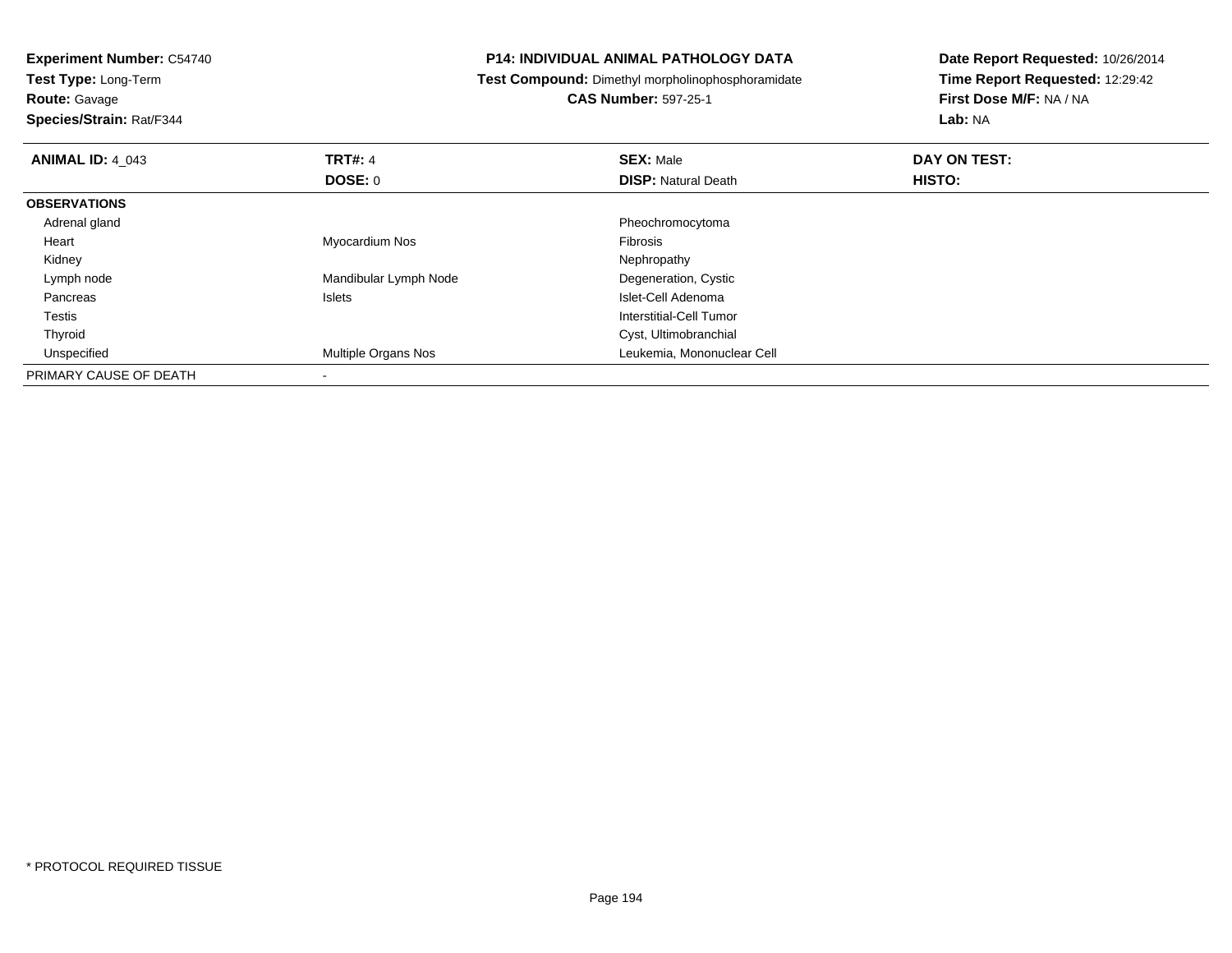**Experiment Number:** C54740**Test Type:** Long-Term**Route:** Gavage **Species/Strain:** Rat/F344**P14: INDIVIDUAL ANIMAL PATHOLOGY DATA Test Compound:** Dimethyl morpholinophosphoramidate**CAS Number:** 597-25-1**Date Report Requested:** 10/26/2014**Time Report Requested:** 12:29:42**First Dose M/F:** NA / NA**Lab:** NA**ANIMAL ID:** 4\_044**TRT#:** 4 **SEX:** Male **DAY ON TEST: DOSE:** 0**DISP:** Terminal Sacrifice **HISTO: OBSERVATIONS** Heart Myocardium Nos Fibrosis Kidneyy the control of the control of the control of the control of the control of the control of the control of the control of the control of the control of the control of the control of the control of the control of the contro Liver Cytoplasmic Change, EosinophilicFibrosis, CholangioBile Duct Hyperplasia, Nos<u>Islets and the Islets of the Islet-Cell Adenoma</u> Pancreas Pituitary glandAnterior Pituitary **Adenoma, Nos** Adenoma, Nos Testis Interstitial-Cell Tumor Unspecified Multiple Organs Nos Leukemia, Mononuclear Cell PRIMARY CAUSE OF DEATH-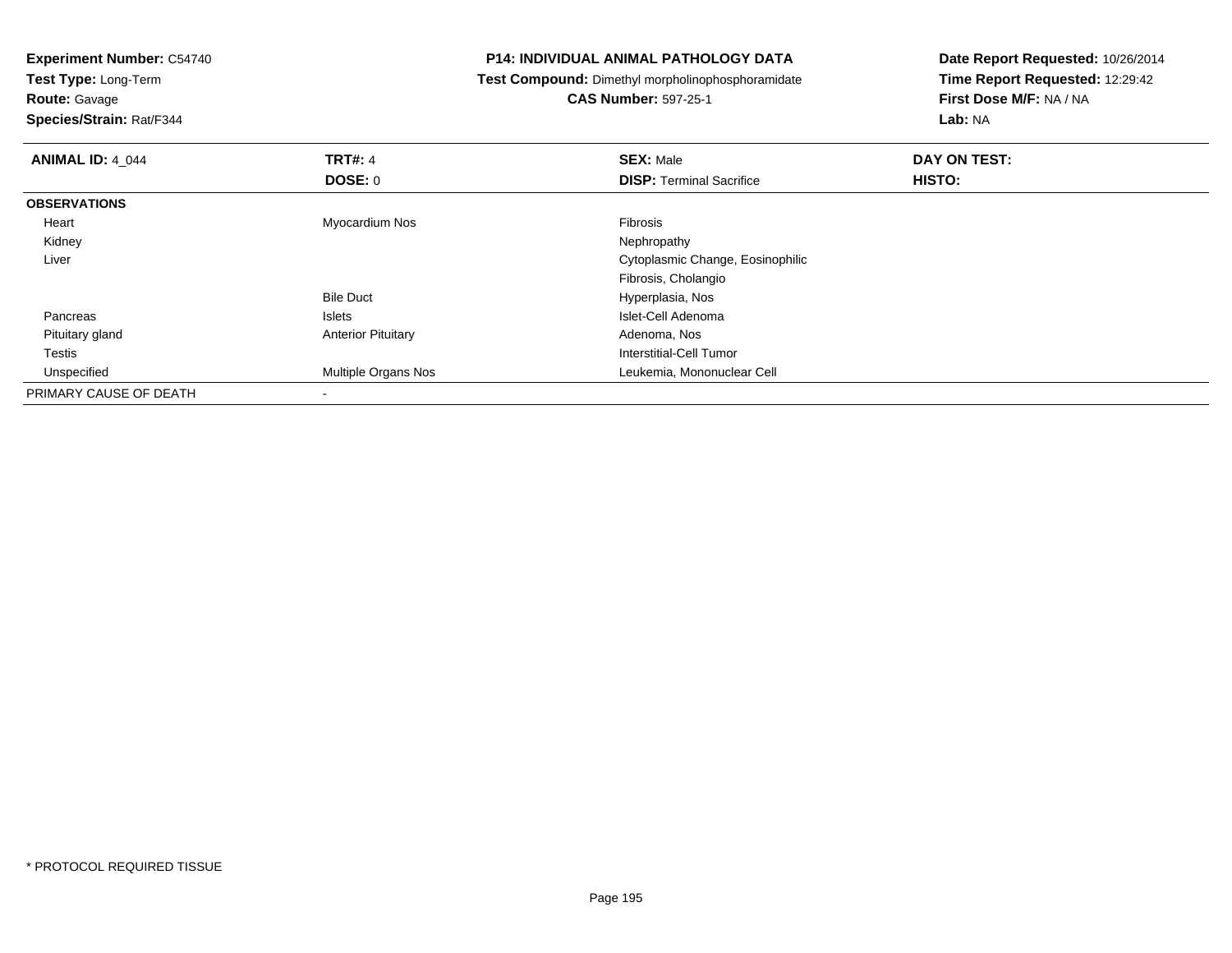| <b>P14: INDIVIDUAL ANIMAL PATHOLOGY DATA</b>      | Date Report Requested: 10/26/2014                          |  |
|---------------------------------------------------|------------------------------------------------------------|--|
| Test Compound: Dimethyl morpholinophosphoramidate | Time Report Requested: 12:29:42<br>First Dose M/F: NA / NA |  |
| <b>CAS Number: 597-25-1</b>                       |                                                            |  |
|                                                   | Lab: NA                                                    |  |
| <b>SEX: Male</b>                                  | DAY ON TEST:                                               |  |
| <b>DISP: Terminal Sacrifice</b>                   | HISTO:                                                     |  |
|                                                   |                                                            |  |
| Mineralization                                    |                                                            |  |
| Fibrosis                                          |                                                            |  |
| Nephropathy                                       |                                                            |  |
| Fibrosis, Cholangio                               |                                                            |  |
| Hyperplasia, Nos                                  |                                                            |  |
| Inflammation, Chronic                             |                                                            |  |
| Interstitial-Cell Tumor                           |                                                            |  |
| Persistent Embryonic Structure                    |                                                            |  |
|                                                   |                                                            |  |
|                                                   |                                                            |  |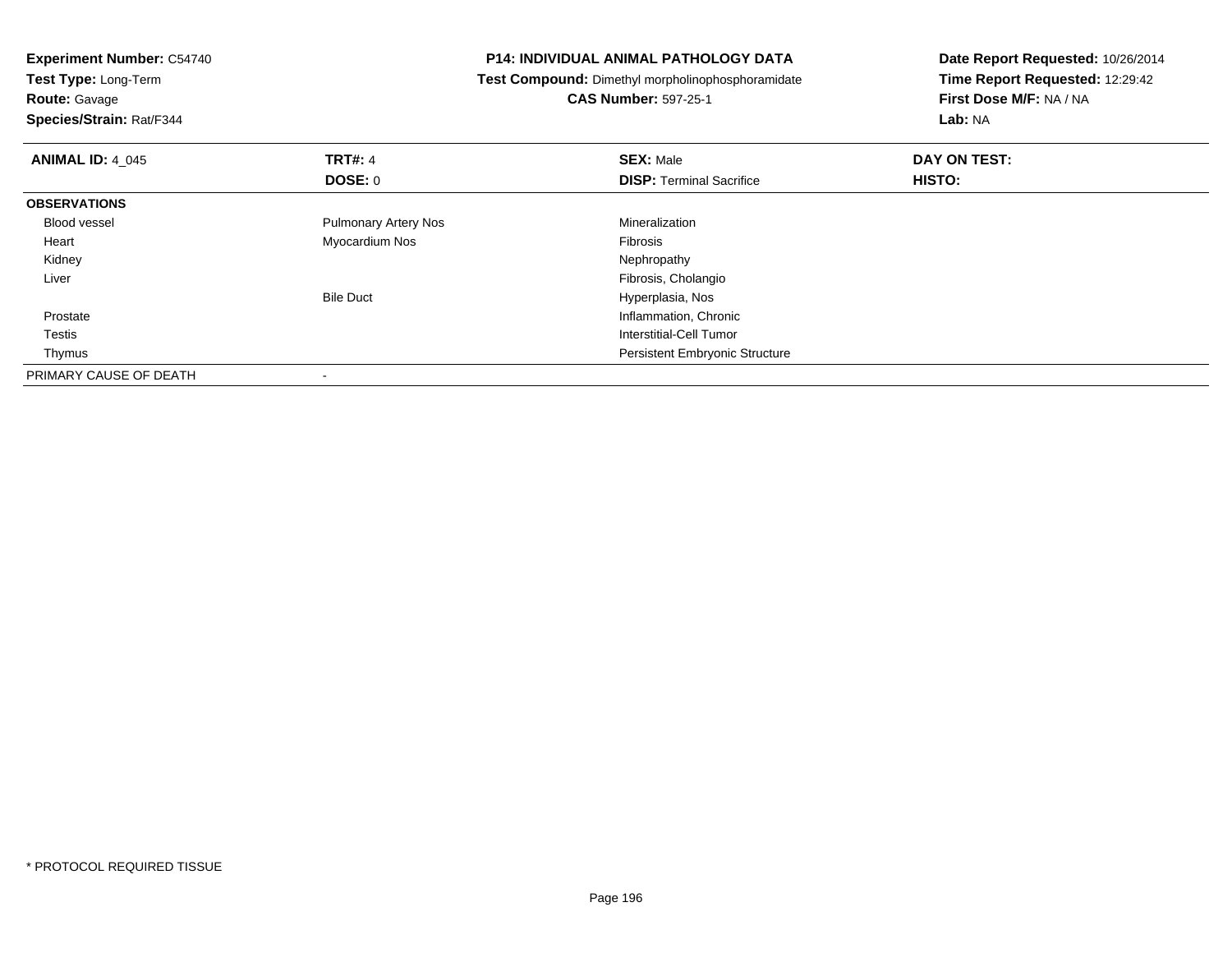| <b>Experiment Number: C54740</b><br>Test Type: Long-Term<br><b>Route: Gavage</b><br>Species/Strain: Rat/F344 |                        | <b>P14: INDIVIDUAL ANIMAL PATHOLOGY DATA</b><br>Test Compound: Dimethyl morpholinophosphoramidate<br><b>CAS Number: 597-25-1</b> | Date Report Requested: 10/26/2014<br>Time Report Requested: 12:29:42<br>First Dose M/F: NA / NA<br>Lab: NA |
|--------------------------------------------------------------------------------------------------------------|------------------------|----------------------------------------------------------------------------------------------------------------------------------|------------------------------------------------------------------------------------------------------------|
| <b>ANIMAL ID: 4 046</b>                                                                                      | <b>TRT#: 4</b>         | <b>SEX: Male</b>                                                                                                                 | DAY ON TEST:                                                                                               |
|                                                                                                              | DOSE: 0                | <b>DISP:</b> Terminal Sacrifice                                                                                                  | HISTO:                                                                                                     |
| <b>OBSERVATIONS</b>                                                                                          |                        |                                                                                                                                  |                                                                                                            |
| Heart                                                                                                        | Myocardium Nos         | <b>Fibrosis</b>                                                                                                                  |                                                                                                            |
| Kidney                                                                                                       |                        | Nephropathy                                                                                                                      |                                                                                                            |
| Liver                                                                                                        | <b>Bile Duct</b>       | Hyperplasia, Nos                                                                                                                 |                                                                                                            |
| Lymph node                                                                                                   | Mediastinal Lymph Node | Degeneration, Cystic                                                                                                             |                                                                                                            |
| Testis                                                                                                       |                        | Interstitial-Cell Tumor                                                                                                          |                                                                                                            |
| PRIMARY CAUSE OF DEATH                                                                                       |                        |                                                                                                                                  |                                                                                                            |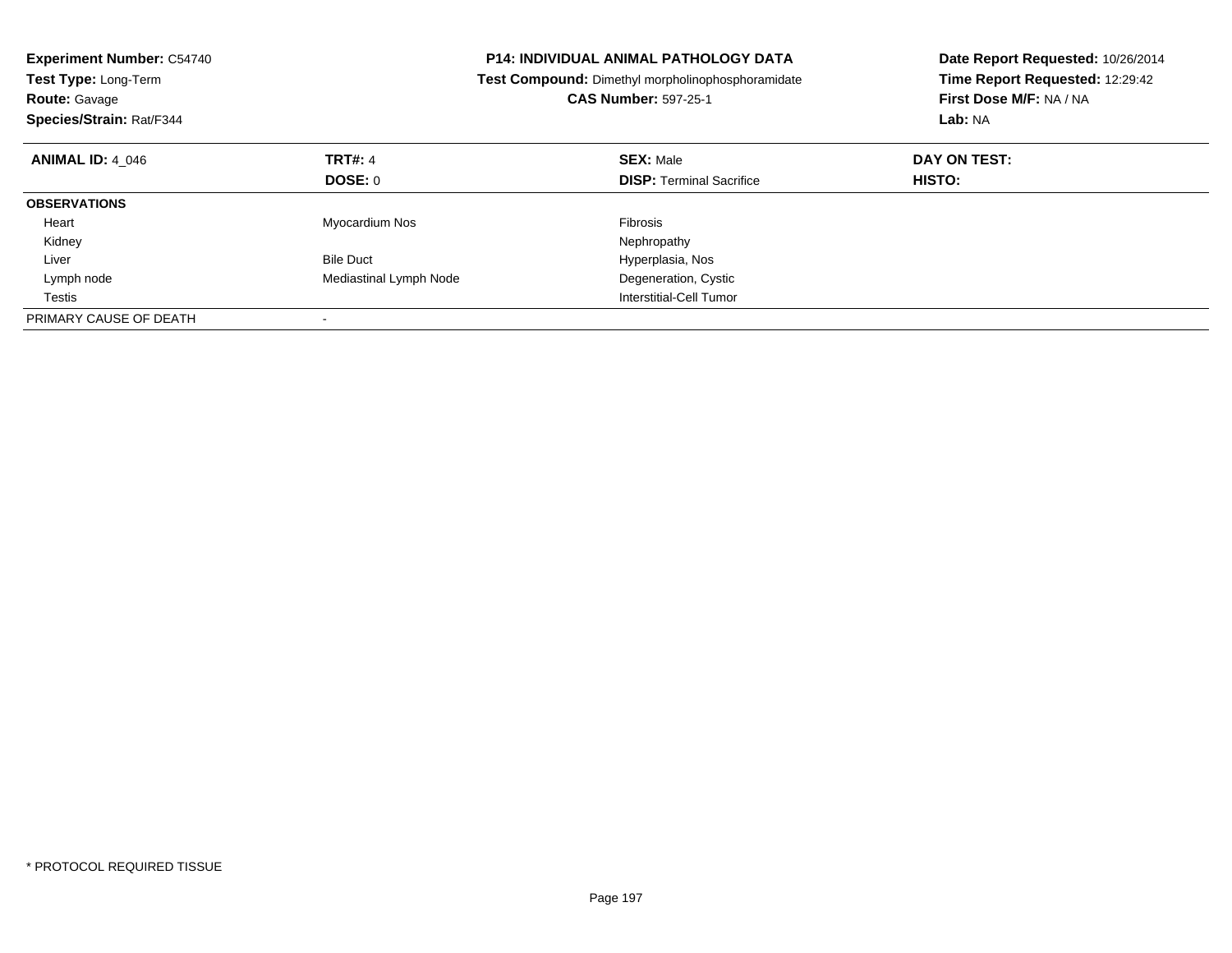**Test Type:** Long-Term

**Route:** Gavage

**Species/Strain:** Rat/F344

# **P14: INDIVIDUAL ANIMAL PATHOLOGY DATA**

**Test Compound:** Dimethyl morpholinophosphoramidate

**CAS Number:** 597-25-1

| <b>ANIMAL ID: 4 047</b> | <b>TRT#: 4</b>      | <b>SEX: Male</b>               | DAY ON TEST: |  |
|-------------------------|---------------------|--------------------------------|--------------|--|
|                         | <b>DOSE: 0</b>      | <b>DISP: Natural Death</b>     | HISTO:       |  |
| <b>OBSERVATIONS</b>     |                     |                                |              |  |
| Eye                     |                     | Hemorrhage                     |              |  |
| Heart                   | Myocardium Nos      | Fibrosis                       |              |  |
| Kidney                  |                     | Nephropathy                    |              |  |
| <b>Testis</b>           |                     | Hyperplasia, Interstitial Cell |              |  |
|                         |                     | Interstitial-Cell Tumor        |              |  |
| Unspecified             |                     | Fibroma                        |              |  |
|                         | Multiple Organs Nos | Leukemia, Mononuclear Cell     |              |  |
| Urinary bladder         |                     | Hemorrhage                     |              |  |
|                         |                     | Inflammation, Suppurative      |              |  |
| PRIMARY CAUSE OF DEATH  | $\,$                |                                |              |  |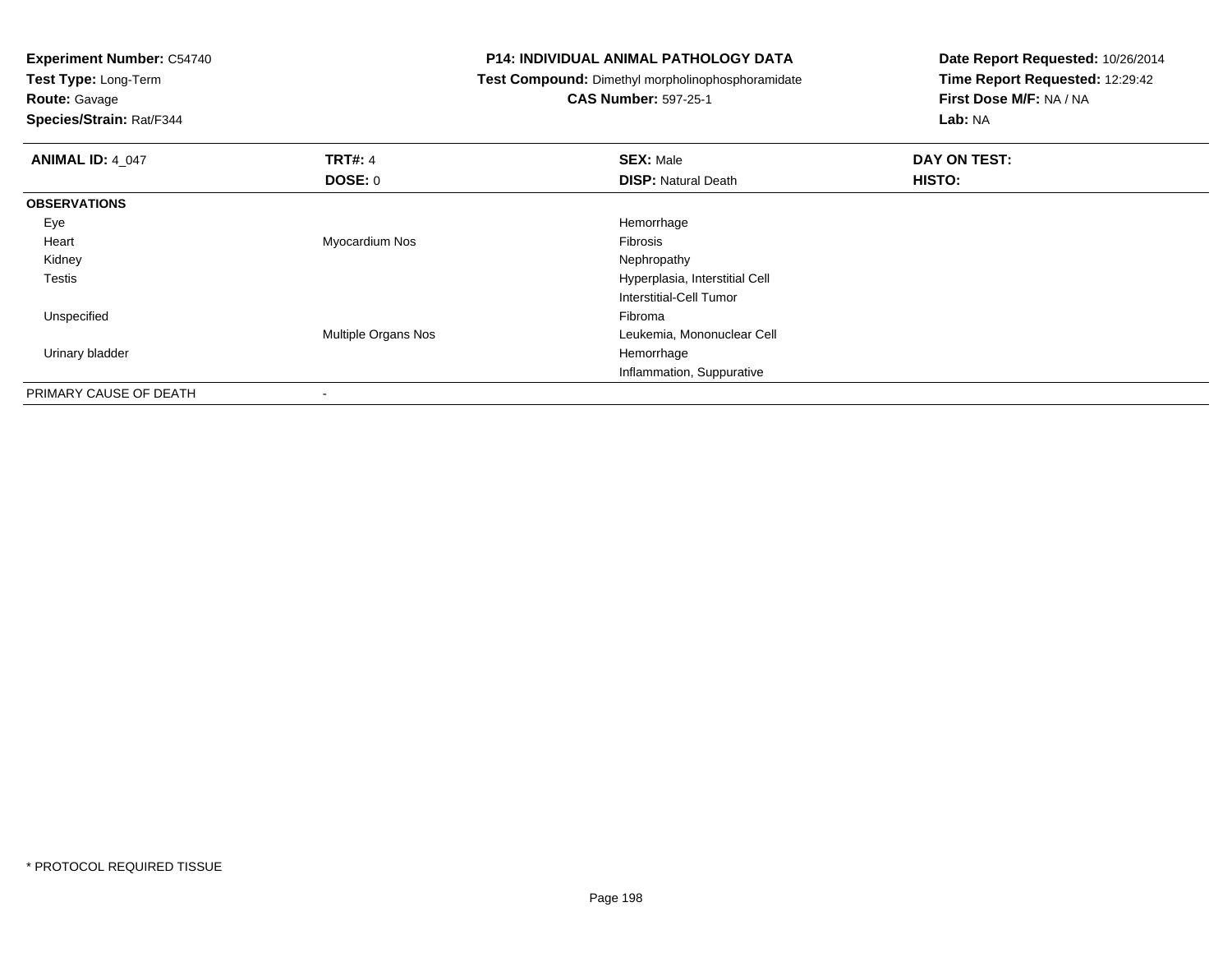**Test Type:** Long-Term

**Route:** Gavage

**Species/Strain:** Rat/F344

# **P14: INDIVIDUAL ANIMAL PATHOLOGY DATA**

**Test Compound:** Dimethyl morpholinophosphoramidate

**CAS Number:** 597-25-1

| <b>ANIMAL ID: 4_048</b> | <b>TRT#: 4</b>             | <b>SEX: Male</b>                 | DAY ON TEST: |
|-------------------------|----------------------------|----------------------------------|--------------|
|                         | <b>DOSE: 0</b>             | <b>DISP: Terminal Sacrifice</b>  | HISTO:       |
| <b>OBSERVATIONS</b>     |                            |                                  |              |
| Adrenal gland           |                            | Pheochromocytoma                 |              |
| Epididymis              |                            | Inflammation, Chronic            |              |
| Heart                   | Myocardium Nos             | Fibrosis                         |              |
| Kidney                  |                            | Hemorrhage                       |              |
|                         |                            | Nephropathy                      |              |
| Liver                   |                            | Cytoplasmic Change, Ground-Glass |              |
|                         | <b>Bile Duct</b>           | Hyperplasia, Nos                 |              |
| Pituitary gland         | <b>Anterior Pituitary</b>  | Focal Cellular Change            |              |
| Testis                  |                            | Interstitial-Cell Tumor          |              |
| Unspecified             | Multiple Organs Nos        | Leukemia, Mononuclear Cell       |              |
|                         | <b>Thoracic Cavity Nos</b> | Polyangiitis                     |              |
| PRIMARY CAUSE OF DEATH  | ۰                          |                                  |              |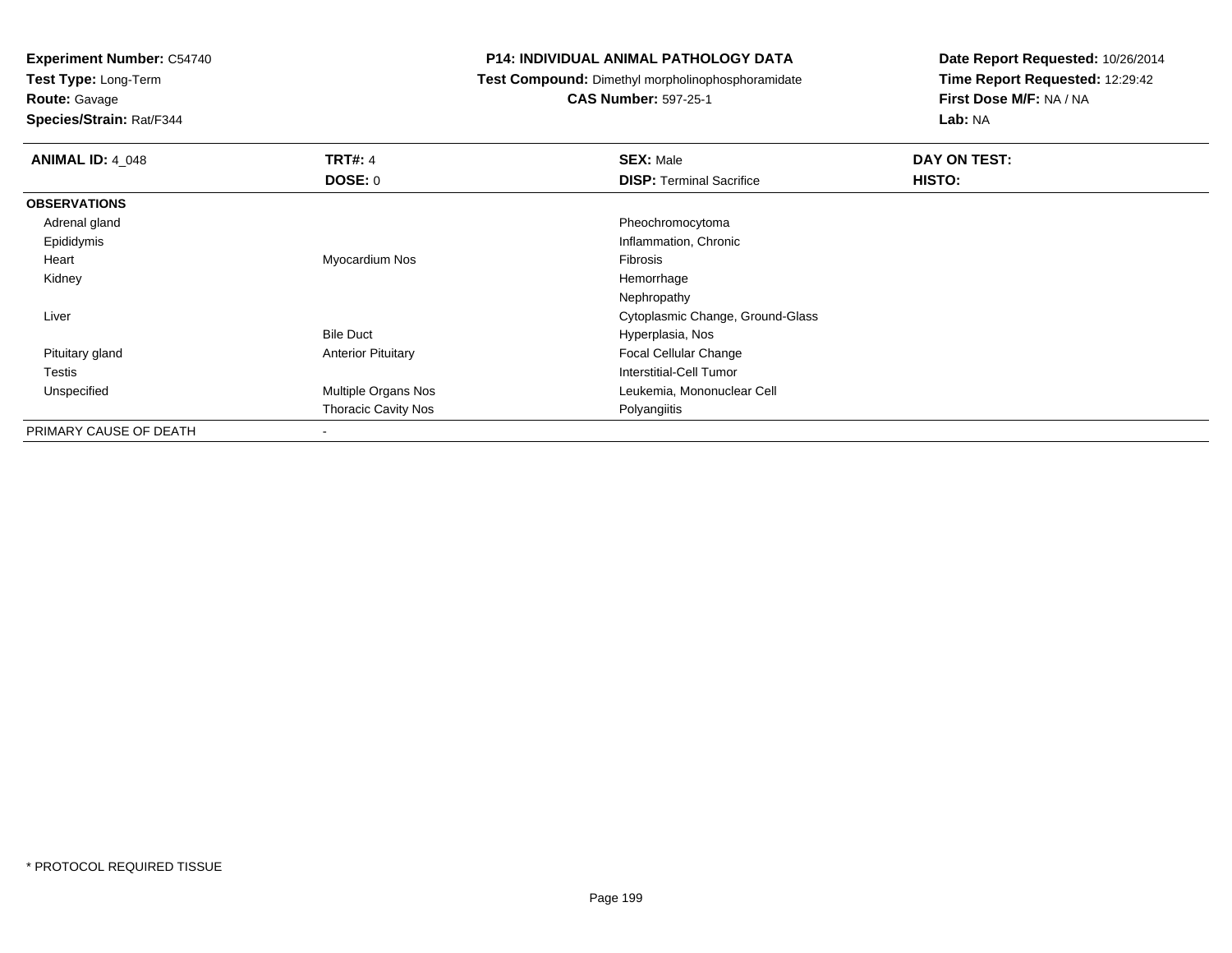**Test Type:** Long-Term

**Route:** Gavage

**Species/Strain:** Rat/F344

# **P14: INDIVIDUAL ANIMAL PATHOLOGY DATA**

**Test Compound:** Dimethyl morpholinophosphoramidate

**CAS Number:** 597-25-1

| <b>ANIMAL ID: 4_049</b> | <b>TRT#: 4</b>              | <b>SEX: Male</b>                | DAY ON TEST: |  |
|-------------------------|-----------------------------|---------------------------------|--------------|--|
|                         | <b>DOSE: 0</b>              | <b>DISP: Terminal Sacrifice</b> | HISTO:       |  |
| <b>OBSERVATIONS</b>     |                             |                                 |              |  |
| Adrenal gland           | Medulla                     | <b>Focal Cellular Change</b>    |              |  |
| Blood vessel            | <b>Pulmonary Artery Nos</b> | Mineralization                  |              |  |
| Heart                   | Myocardium Nos              | Fibrosis                        |              |  |
| Kidney                  |                             | Hemorrhage                      |              |  |
|                         |                             | Nephropathy                     |              |  |
| Liver                   | <b>Bile Duct</b>            | Hyperplasia, Nos                |              |  |
| Prostate                |                             | Hyperplasia, Epithelial         |              |  |
| <b>Testis</b>           |                             | Interstitial-Cell Tumor         |              |  |
|                         |                             | Mineralization                  |              |  |
| Thyroid                 |                             | Hyperplasia, C Cell             |              |  |
| PRIMARY CAUSE OF DEATH  |                             |                                 |              |  |